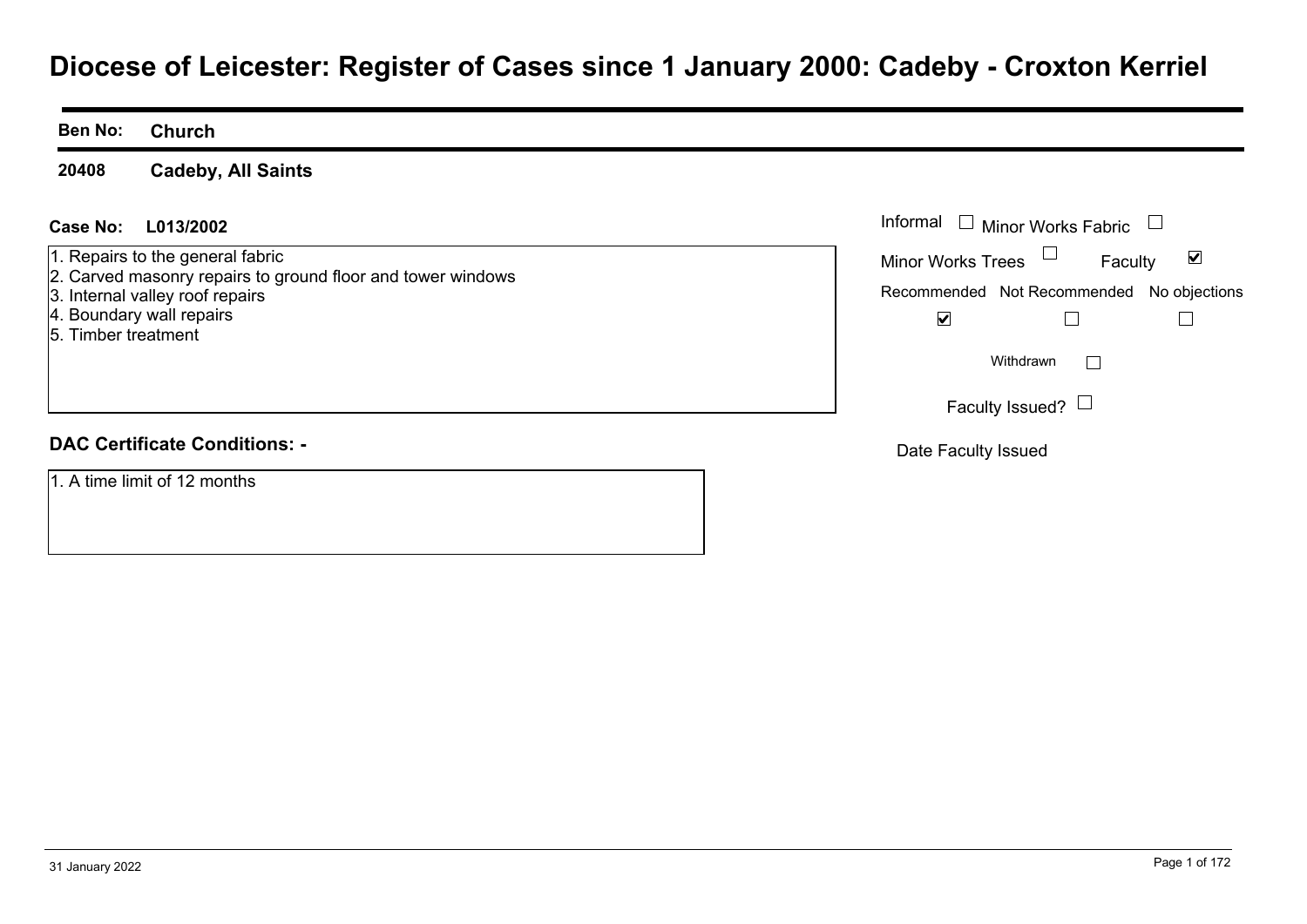#### **L142/2004Case No:** Informal

1. Replace the existing oil-fired boiler which is ir-repairable with an equivalent new boiler 2. Replace existing oil storage tank with bunded oil tank

### **DAC Certificate Conditions: -**

1. A time limit of 12 months

2. If the works to install the double-bunded oil tank will disturb the ground, the DAC Archaeological Adviser, Mr M Hawkes, must be consulted BEFORE the works begin Informal  $\Box$  Minor Works Fabric  $\Box$ Faculty  $\blacktriangledown$ Minor Works Trees Recommended Not Recommended No objections  $\blacktriangledown$  $\Box$  $\Box$  $\Box$ Withdrawn Faculty Issued? Ø Date Faculty Issued 23/12/2004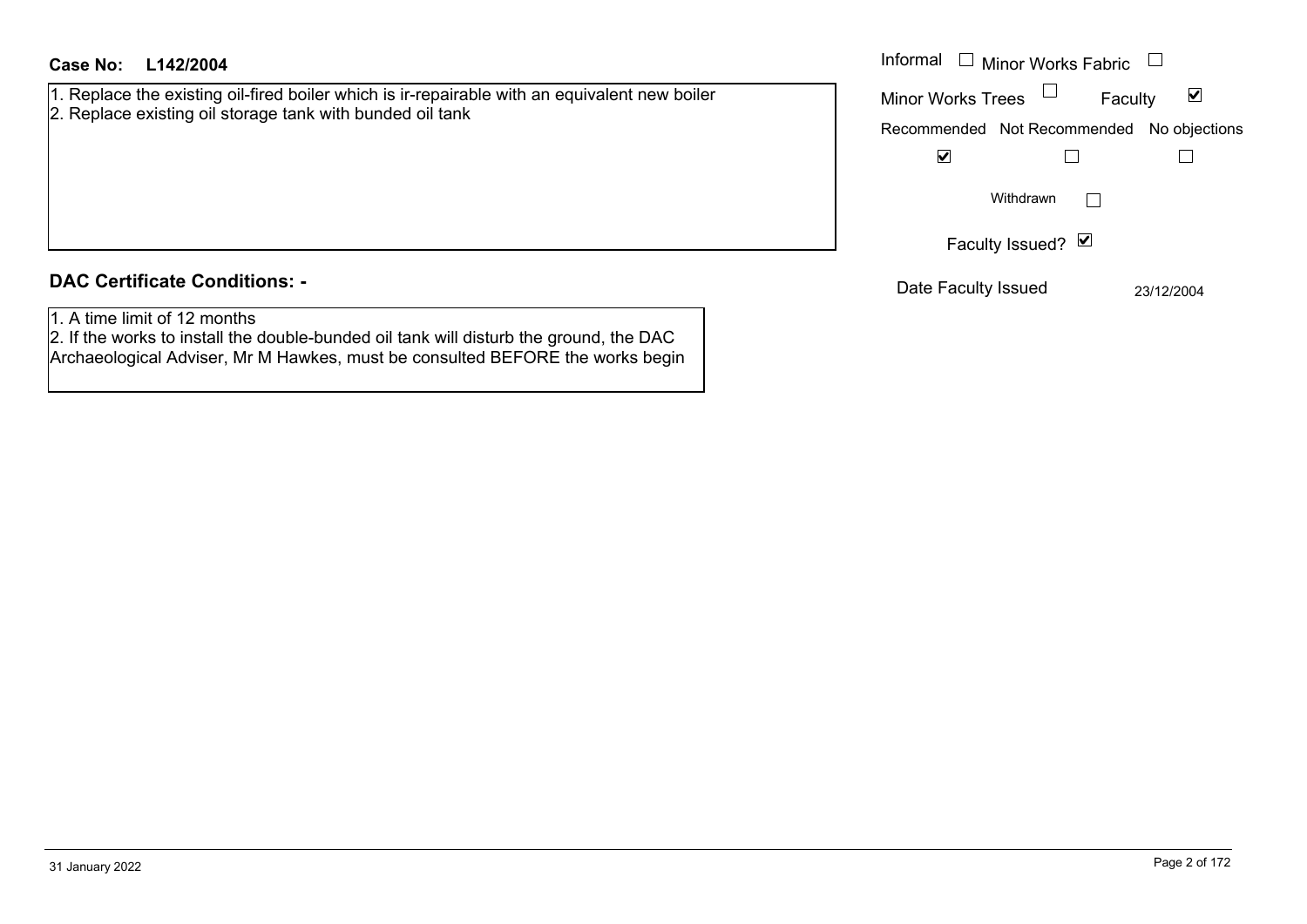#### Informal  $\Box$  Minor Works Fabric  $\Box$ **L222/2013Case No:** Informal Following the 2012 QI Report, repairs comprising: -  $\blacktriangledown$ Faculty Minor Works Trees 01. Re-roof Nave and South Aisle02. Re-plaster sloping ceiling soffits Recommended Not Recommended No objections 03. Refurbish rainwater goods  $\overline{\mathbf{v}}$  $\Box$  $\Box$ 04. Remove gullies and drains, hand dig new soakaways and drainage trenches and install new drains 05. Masonry – renew mullion on west window and re-point as needed Withdrawn $\Box$ 06. Windows – one new leaded window light 07. Lytchgate – repair / renew / reinforce timberwork to Lytchgate and tile Faculty Issued? Ø 08. Removal of bird nesting material from belfry, block access points and refix belfry hatch 09. Boiler room roof – remove existing damaged asphalt, make good concrete roof and recover with new mastic asphalt 10. Re-tile Porch11. Re-roof Chancel **DAC Certificate Conditions: -**Date Faculty Issued 12/02/2014 1. A time limit of 12 months

2. That details of the works are entered in the Log Book so that a record is kept of

3. That any plumbers marks found on existing lead should be photographed, identified

what has been done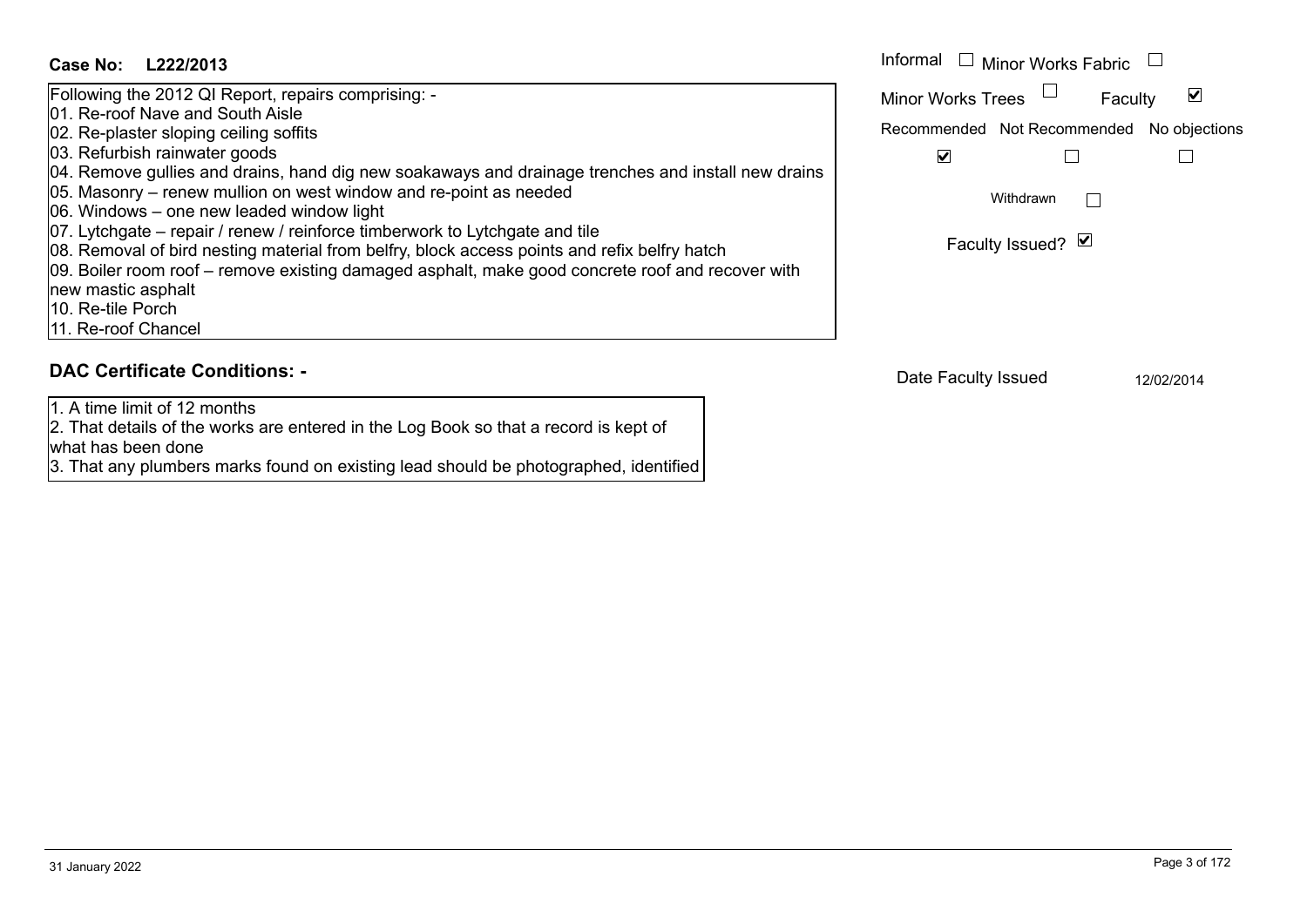| Case No:<br>L035/2013                                                                                                                                                                                                             | Informal $\Box$ Minor Works Fabric $\Box$                   |
|-----------------------------------------------------------------------------------------------------------------------------------------------------------------------------------------------------------------------------------|-------------------------------------------------------------|
| Investigation works as part of the EH / HLF Grant Application consisting of: -                                                                                                                                                    | $\blacktriangledown$<br><b>Minor Works Trees</b><br>Faculty |
| 1. Removal of failing asbestos-cement tiles from the Lych Gate roof and temporary sheeting pending re-<br>tiling in phase 2                                                                                                       | Recommended Not Recommended No objections                   |
| 2. a) Inspection and a hammer test of internal ceiling plaster<br>b) Temporary removal of any loose plaster (for safety reasons) where the plaster is failing where                                                               | $\blacktriangledown$<br>$\Box$<br>$\Box$                    |
| leaks have occurred                                                                                                                                                                                                               | Withdrawn                                                   |
|                                                                                                                                                                                                                                   | Faculty Issued? Ø                                           |
| <b>DAC Certificate Conditions: -</b>                                                                                                                                                                                              | Date Faculty Issued<br>21/06/2013                           |
| 1. A time limit of 12 months<br>2. That details of the works are entered in the Log Book so that a record is kept of<br>what has been done<br>3. That the PCC, in consultation with the Architect, ensures that the specification |                                                             |
| <b>Case No:</b>                                                                                                                                                                                                                   | Informal $\Box$ Minor Works Fabric $\Box$                   |
| Reduction of large box tree in churchyard                                                                                                                                                                                         | <b>Minor Works Trees</b><br>Faculty                         |
|                                                                                                                                                                                                                                   | Recommended Not Recommended No objections                   |
|                                                                                                                                                                                                                                   | $\blacktriangledown$<br>$\mathsf{L}$                        |
|                                                                                                                                                                                                                                   | Withdrawn                                                   |
|                                                                                                                                                                                                                                   | Faculty Issued? $\Box$                                      |
| <b>DAC Certificate Conditions: -</b>                                                                                                                                                                                              | Date Faculty Issued                                         |
| 1. That details of the works are entered in the Log Book so that a record is kept of<br>what has been done                                                                                                                        |                                                             |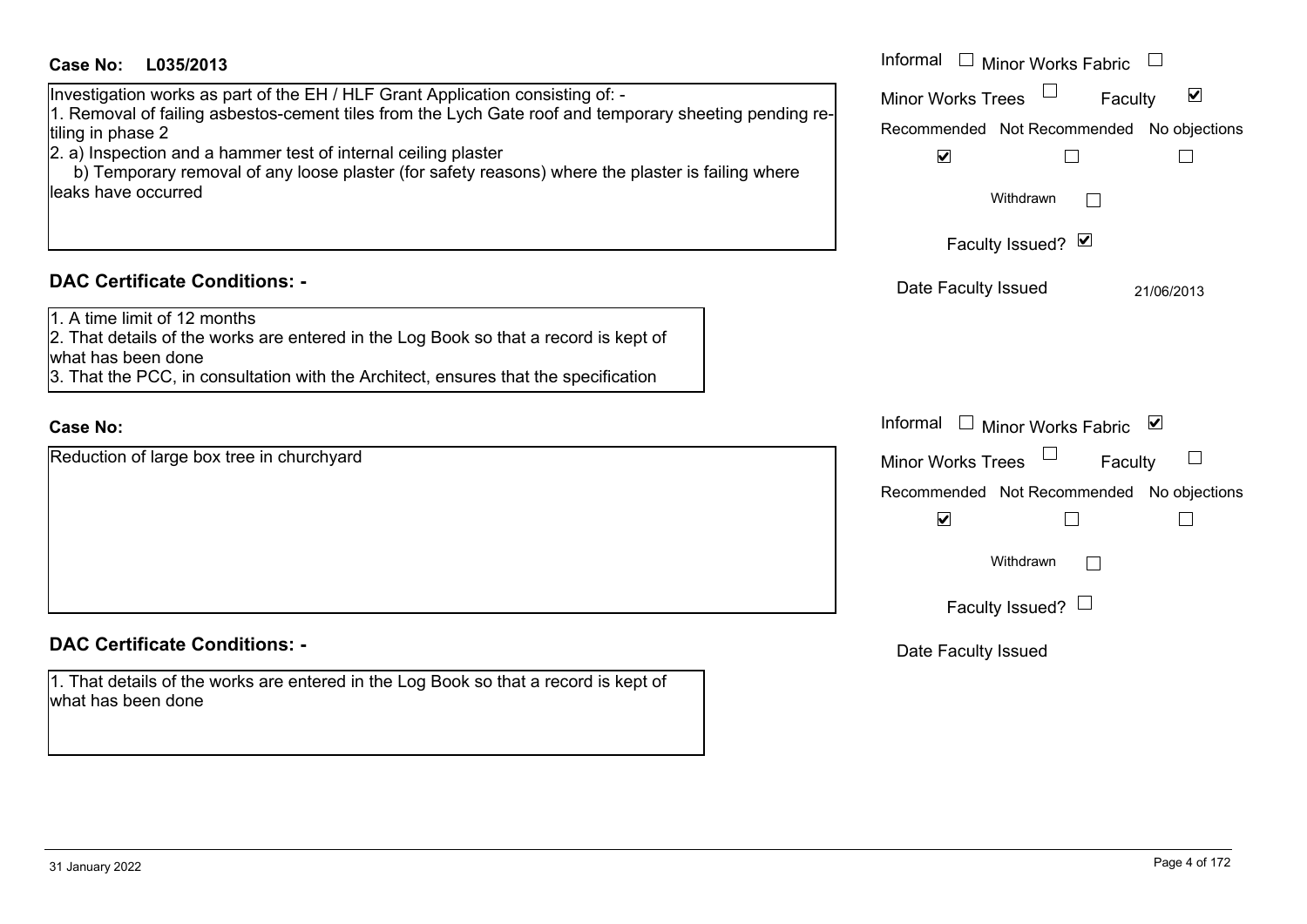| <b>Case No:</b>                                                                                                                                                                             | Informal □ Minor Works Fabric<br>$\blacktriangledown$ |
|---------------------------------------------------------------------------------------------------------------------------------------------------------------------------------------------|-------------------------------------------------------|
| Repairs to internal ceiling plaster                                                                                                                                                         | <b>Minor Works Trees</b><br>Faculty                   |
|                                                                                                                                                                                             | No objections<br>Recommended Not Recommended          |
|                                                                                                                                                                                             | $\blacktriangledown$                                  |
|                                                                                                                                                                                             | Withdrawn                                             |
|                                                                                                                                                                                             | Faculty Issued? $\Box$                                |
| <b>DAC Certificate Conditions: -</b>                                                                                                                                                        | Date Faculty Issued                                   |
| 1. That details of the works are entered in the Log Book so that a record is kept of<br>what has been done                                                                                  |                                                       |
| 2. That the work should be carried out at the direction of the church architect                                                                                                             |                                                       |
| <b>Case No:</b>                                                                                                                                                                             | Informal □ Minor Works Fabric ⊠                       |
| Consolidation of churchyard boundary wall                                                                                                                                                   | <b>Minor Works Trees</b><br>Faculty                   |
|                                                                                                                                                                                             | Recommended Not Recommended No objections             |
|                                                                                                                                                                                             | $\blacktriangledown$<br>L<br>$\mathbf{L}$             |
|                                                                                                                                                                                             | Withdrawn                                             |
|                                                                                                                                                                                             | Faculty Issued? $\Box$                                |
| <b>DAC Certificate Conditions: -</b>                                                                                                                                                        | Date Faculty Issued                                   |
| 1. That details of the works are entered in the Log Book so that a record is kept of<br>what has been done<br>2. That Human Remains should be expected when excavating within a churchyard. |                                                       |
| Any remains should be recovered, treated in a respectful manner and boxed or                                                                                                                |                                                       |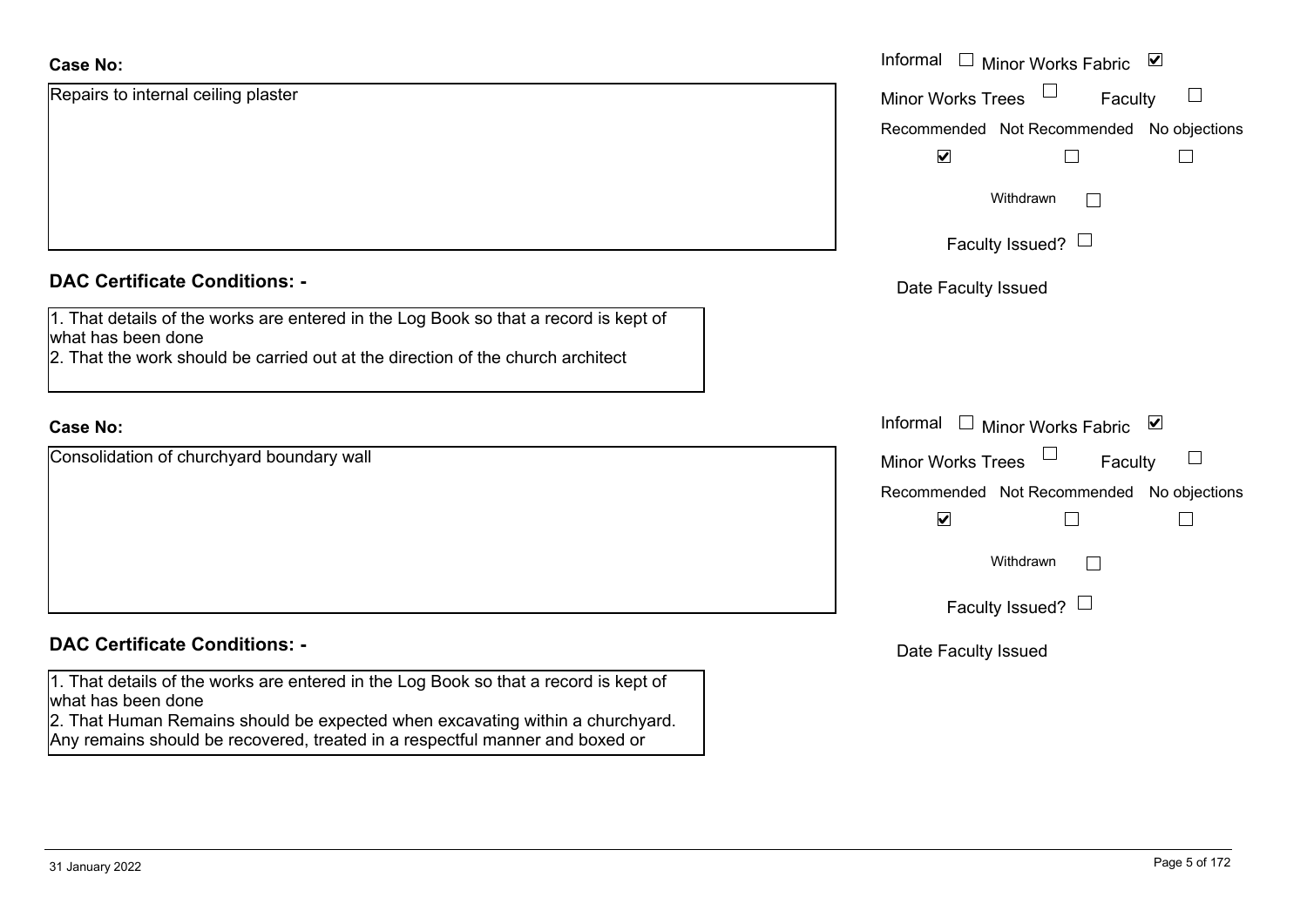| <b>Case No:</b>                                                                                                                                                                                                                                                                    | Informal $\Box$ Minor Works Fabric $\Box$                   |
|------------------------------------------------------------------------------------------------------------------------------------------------------------------------------------------------------------------------------------------------------------------------------------|-------------------------------------------------------------|
| Re-pointing & stonework consolidation                                                                                                                                                                                                                                              | $\Box$<br><b>Minor Works Trees</b><br>Faculty               |
|                                                                                                                                                                                                                                                                                    | Recommended Not Recommended No objections                   |
|                                                                                                                                                                                                                                                                                    | $\blacktriangledown$                                        |
|                                                                                                                                                                                                                                                                                    | Withdrawn<br>$\mathbb{R}^n$                                 |
|                                                                                                                                                                                                                                                                                    | Faculty Issued? $\Box$                                      |
| <b>DAC Certificate Conditions: -</b>                                                                                                                                                                                                                                               | Date Faculty Issued                                         |
| 1. That details of the works are entered in the Log Book so that a record is kept of<br>what has been done                                                                                                                                                                         |                                                             |
| <b>Case No:</b>                                                                                                                                                                                                                                                                    | Informal $\Box$ Minor Works Fabric $\Box$                   |
| Replacement of main churchyard path                                                                                                                                                                                                                                                | $\blacktriangledown$<br>Faculty<br><b>Minor Works Trees</b> |
|                                                                                                                                                                                                                                                                                    | Recommended Not Recommended No objections                   |
|                                                                                                                                                                                                                                                                                    | $\blacktriangledown$<br>$\overline{\phantom{a}}$            |
|                                                                                                                                                                                                                                                                                    | Withdrawn<br>$\mathbb{R}^n$                                 |
|                                                                                                                                                                                                                                                                                    | Faculty Issued? $\Box$                                      |
| <b>DAC Certificate Conditions: -</b>                                                                                                                                                                                                                                               | Date Faculty Issued<br>13/06/2019                           |
| 1. That details of the works are entered in the Log Book so that a record is kept of<br>what has been done<br>2. That thought is given to the drainage from the path, assuming that the resin<br>material is non-porous, with rainwater being directed from the path to drain away |                                                             |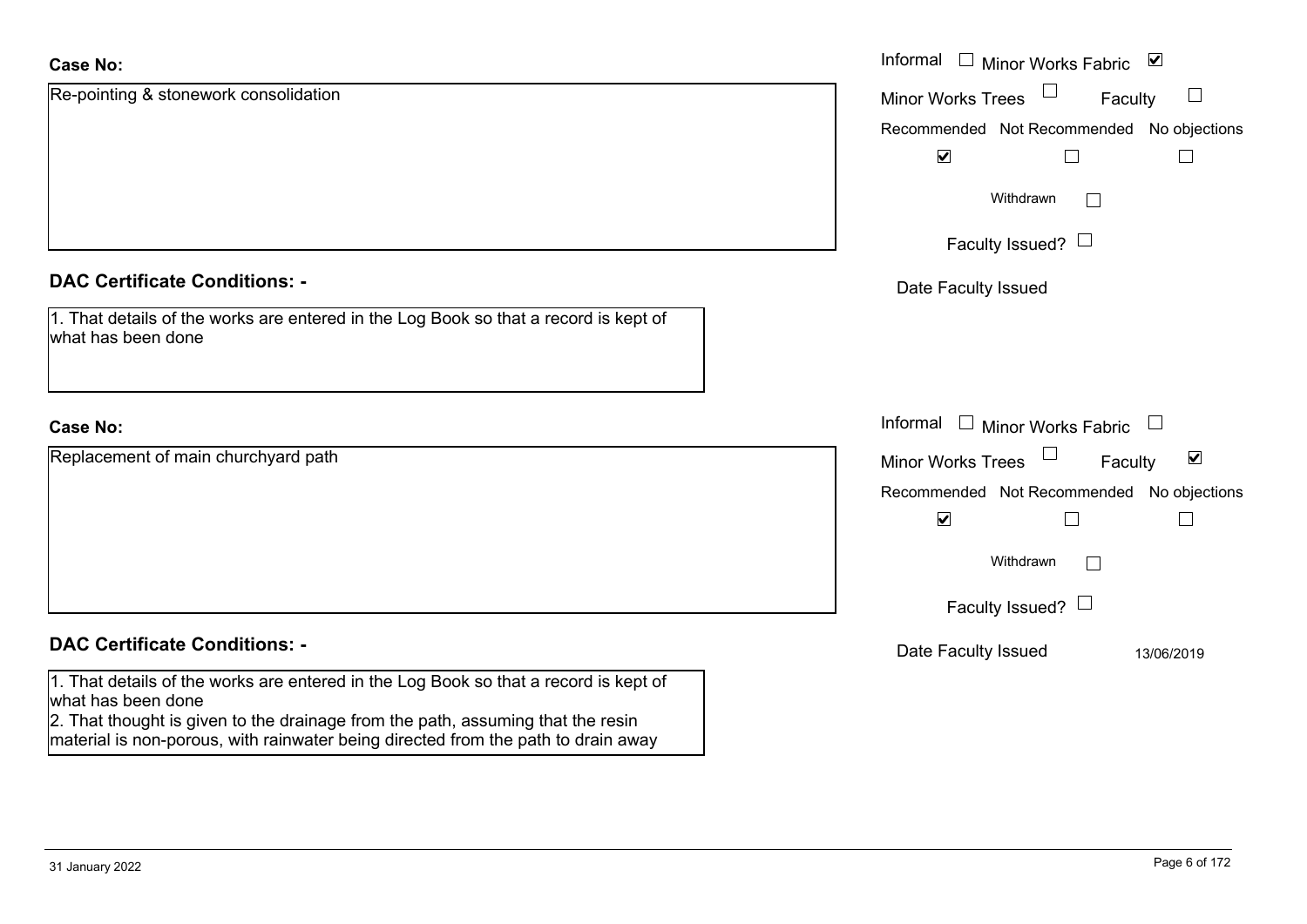**Case No:**

| 1. CONFIRMATORY APPLICATION for works undertaken with Interim Faculty: - |  |
|--------------------------------------------------------------------------|--|
|--------------------------------------------------------------------------|--|

- a) Excavation of two trial pits to investigate the state of the churchyard wall
- 2. Remedial works comprising:
	- a) Re-building of approx 30m of churchyard wall

### **DAC Certificate Conditions: -**

1. That details of the works are entered in the Log Book so that a record is kept of what has been done

2. That no remedial works shall take place until the PCC, after consultation with the Diocesan Archaeological Adviser, has secured the implementation of a programme of

|                                                                                                                                                                                                                         | Informal<br>Minor Works Fabric $\;\;\sqcup\;$                                                             |
|-------------------------------------------------------------------------------------------------------------------------------------------------------------------------------------------------------------------------|-----------------------------------------------------------------------------------------------------------|
| IRMATORY APPLICATION for works undertaken with Interim Faculty: -<br>avation of two trial pits to investigate the state of the churchyard wall<br>dial works comprising: -<br>building of approx 30m of churchyard wall | Minor Works Trees<br>M<br>Faculty<br>Recommended Not Recommended No objections<br>$\overline{\mathbf{v}}$ |
|                                                                                                                                                                                                                         | Withdrawn                                                                                                 |
|                                                                                                                                                                                                                         | Faculty Issued? Ø                                                                                         |
| rtificate Conditions: -                                                                                                                                                                                                 | Date Faculty Issued<br>16/12/2021                                                                         |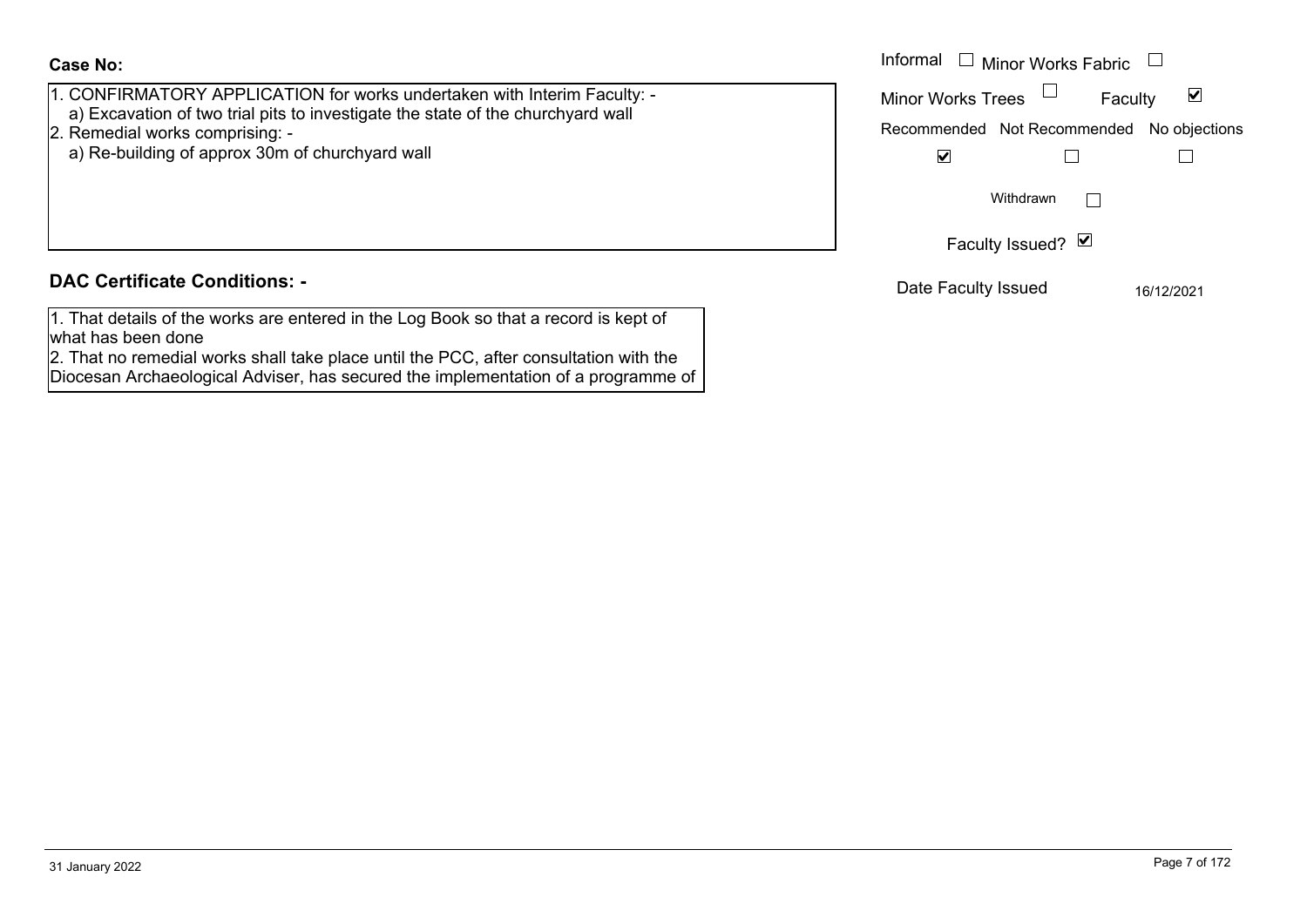#### **10403Carlton Curlieu, St Mary the Virgin**

| Case No:<br>L093/2004 | Informal |
|-----------------------|----------|
|-----------------------|----------|

1. The introduction into the churchyard of a small memorial to be placed in an area denoting the special place where cremated remains will be buried

2. The memorial material will be York stone with black lettering

|  |  |  | <b>DAC Certificate Conditions: -</b> |
|--|--|--|--------------------------------------|
|--|--|--|--------------------------------------|

1. A time limit of 12 months

| Informal                 | $\Box$ Minor Works Fabric                 |            |
|--------------------------|-------------------------------------------|------------|
| <b>Minor Works Trees</b> | Faculty                                   | V          |
|                          | Recommended Not Recommended No objections |            |
|                          |                                           |            |
|                          | Withdrawn                                 |            |
|                          | Faculty Issued? Ø                         |            |
| Date Faculty Issued      |                                           | 07/01/2005 |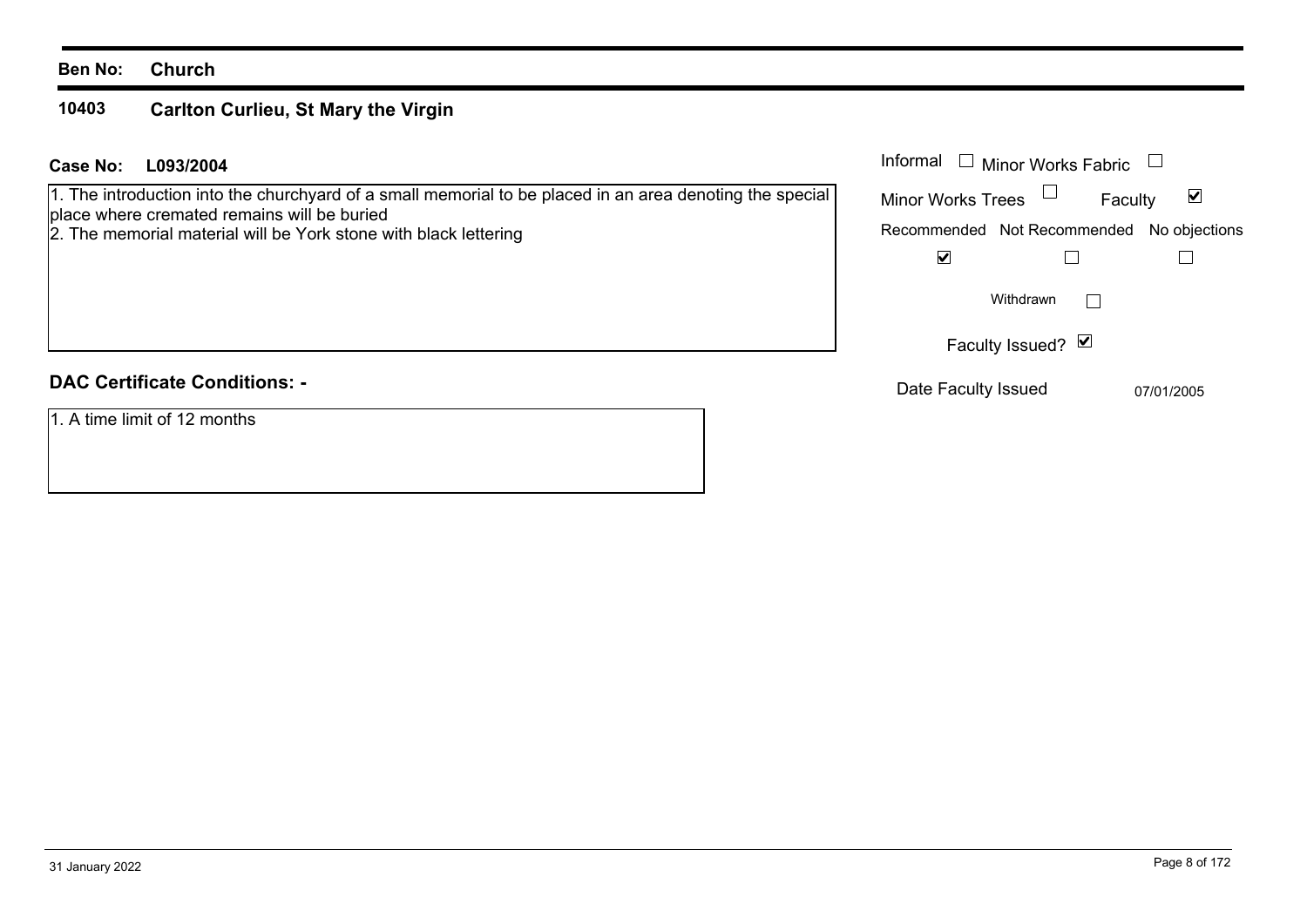**20409 Carlton, St Andrew**

| L063/2000<br><b>Case No:</b>                  | Informal $\Box$ Minor Works Fabric                                                            |                                 |
|-----------------------------------------------|-----------------------------------------------------------------------------------------------|---------------------------------|
| Roof repairs to: -<br>1. Chancel<br>2. Vestry | Minor Works Trees $\Box$<br>Recommended Not Recommended No objections<br>$\blacktriangledown$ | $\blacktriangledown$<br>Faculty |
|                                               | Withdrawn                                                                                     |                                 |
|                                               | Faculty Issued? Ø                                                                             |                                 |
| <b>DAC Certificate Conditions: -</b>          | Date Faculty Issued                                                                           | 30/08/2000                      |
| 1. A time limit of 12 months                  |                                                                                               |                                 |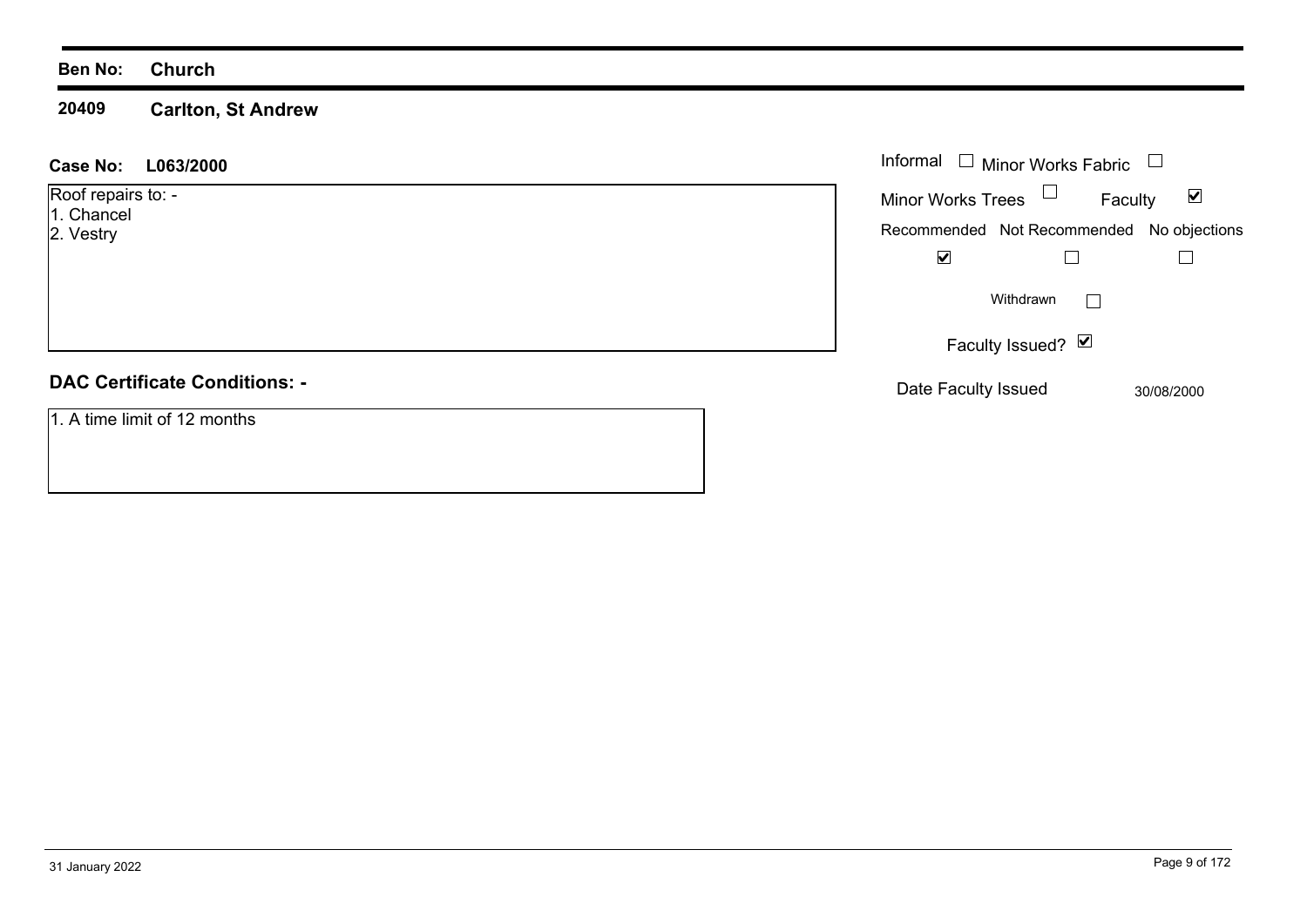| Re-wiring of church following electrical inspection report indicating that the wiring systems to be in an |  |
|-----------------------------------------------------------------------------------------------------------|--|
| unsatisfactory condition                                                                                  |  |

#### **DAC Certificate Conditions: -**

| $\vert$ 1. A time limit of 12 months |
|--------------------------------------|
|                                      |
|                                      |

#### **DAC Certificate Conditions: -**

1. That details of the works are entered in the Log Book so that a record is kept of what has been done

2. That no works shall take place until the PCC, after consultation with the Diocesan Archaeological Adviser, has secured the implementation of a programme of

| Case No:<br>L088/2002                                                                                             | Informal<br>$\Box$ Minor Works Fabric<br>$\begin{array}{c} \hline \end{array}$ |
|-------------------------------------------------------------------------------------------------------------------|--------------------------------------------------------------------------------|
| Re-wiring of church following electrical inspection report indicating that the wiring systems to be in an         | $\blacktriangledown$<br>Minor Works Trees<br>Faculty                           |
| unsatisfactory condition                                                                                          | Recommended Not Recommended No objections                                      |
|                                                                                                                   | $\blacktriangledown$                                                           |
|                                                                                                                   | Withdrawn<br>$\perp$                                                           |
|                                                                                                                   | Faculty Issued? $\Box$                                                         |
| <b>DAC Certificate Conditions: -</b>                                                                              | Date Faculty Issued                                                            |
| 1. A time limit of 12 months                                                                                      |                                                                                |
| L125/2006<br>Case No:                                                                                             | Informal ☑ Minor Works Fabric                                                  |
| 1. Construction of an extension to accommodate WCs and Servery with associated mains water and<br>sewage services | $\blacktriangledown$<br>Minor Works Trees<br>Faculty                           |
| 2. Re-ordering to re-locate the Font                                                                              | Recommended Not Recommended No objections                                      |
| 3. Creation of ramped access to the church building                                                               | $\blacktriangledown$                                                           |
|                                                                                                                   | Withdrawn                                                                      |
|                                                                                                                   | Faculty Issued? $\Box$                                                         |
| <b>DAC Certificate Conditions: -</b>                                                                              | Date Faculty Issued<br>07/05/2020                                              |
| 1. That details of the works are entered in the Log Book so that a record is kept of                              |                                                                                |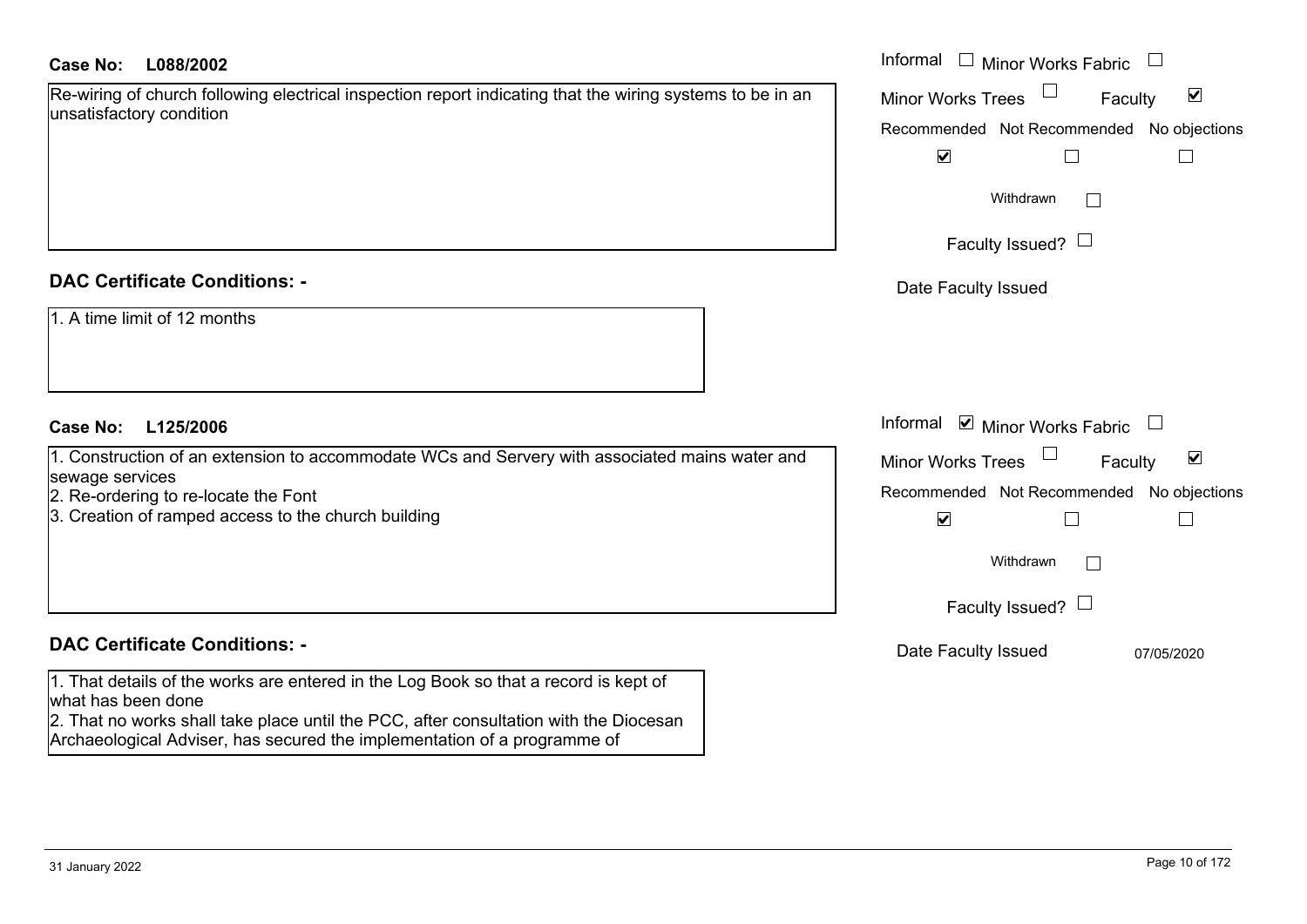#### **L194/2008Case No:**

| <b>Case No:</b><br>L194/2008                                                                                                                                                                                                        | Informal ⊠ Minor Works Fabric                               |
|-------------------------------------------------------------------------------------------------------------------------------------------------------------------------------------------------------------------------------------|-------------------------------------------------------------|
| Repairs to windows 2, 6 and 8                                                                                                                                                                                                       | $\blacktriangledown$<br><b>Minor Works Trees</b><br>Faculty |
|                                                                                                                                                                                                                                     | Recommended Not Recommended No objections                   |
|                                                                                                                                                                                                                                     | $\blacktriangledown$<br>$\Box$<br>$\sqcup$                  |
|                                                                                                                                                                                                                                     | Withdrawn<br>$\Box$                                         |
|                                                                                                                                                                                                                                     | Faculty Issued? Ø                                           |
| <b>DAC Certificate Conditions: -</b>                                                                                                                                                                                                | Date Faculty Issued<br>07/01/2009                           |
| 1. A time limit of 12 months<br>2. That details of the works are entered in the Log Book so that a record is kept of<br>what has been done<br>3. That the windows should be cleaned with distilled water and soft cloths as per the |                                                             |
| L006/2013<br><b>Case No:</b>                                                                                                                                                                                                        | Informal $\Box$ Minor Works Fabric $\Box$                   |
| Disposal of Reading Desk                                                                                                                                                                                                            | $\blacktriangledown$<br><b>Minor Works Trees</b><br>Faculty |
|                                                                                                                                                                                                                                     | Recommended Not Recommended No objections                   |
|                                                                                                                                                                                                                                     | $\blacktriangledown$<br>$\Box$<br>$\Box$                    |
|                                                                                                                                                                                                                                     | Withdrawn                                                   |
|                                                                                                                                                                                                                                     | Faculty Issued? Ø                                           |
| <b>DAC Certificate Conditions: -</b>                                                                                                                                                                                                | Date Faculty Issued<br>30/04/2013                           |
| 1. A time limit of 12 months<br>2. That details of the works are entered in the Log Book so that a record is kept of<br>what has been done                                                                                          |                                                             |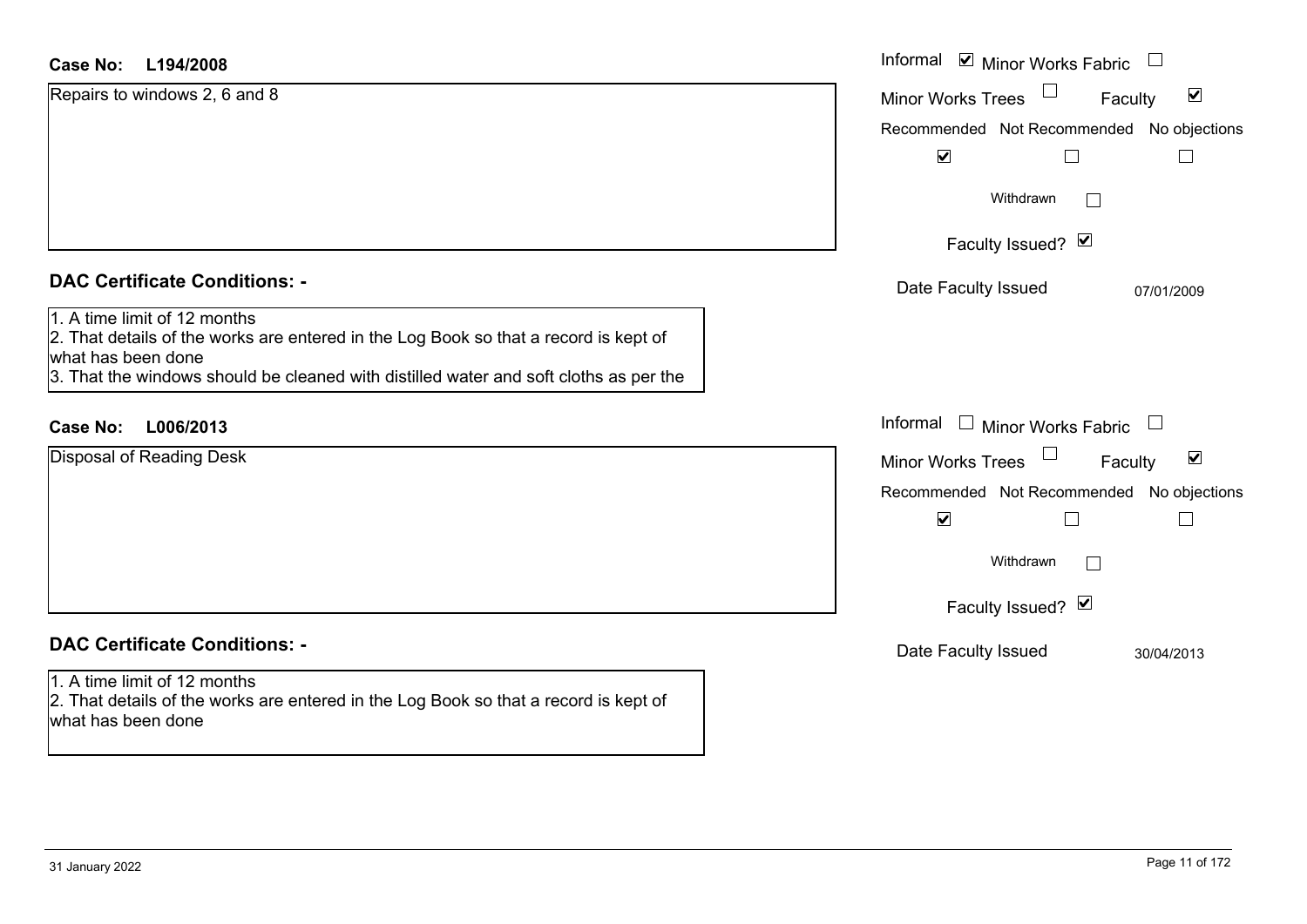| <b>Case No:</b>                                                                                                                                                                             | Informal □ Minor Works Fabric                                                   |
|---------------------------------------------------------------------------------------------------------------------------------------------------------------------------------------------|---------------------------------------------------------------------------------|
| Installation of Autowinding for the Clock                                                                                                                                                   | $\blacktriangledown$<br><b>Minor Works Trees</b><br>Faculty                     |
|                                                                                                                                                                                             | Recommended Not Recommended No objections                                       |
|                                                                                                                                                                                             | $\blacktriangledown$                                                            |
|                                                                                                                                                                                             | Withdrawn<br>$\mathbf{I}$                                                       |
|                                                                                                                                                                                             | Faculty Issued? Ø                                                               |
| <b>DAC Certificate Conditions: -</b>                                                                                                                                                        | Date Faculty Issued<br>12/01/2018                                               |
| 1. That details of the works are entered in the Log Book so that a record is kept of<br>what has been done                                                                                  |                                                                                 |
| <b>Case No:</b>                                                                                                                                                                             | Informal $\Box$ Minor Works Fabric $\Box$                                       |
| Preliminary investigation of bulge in Churchyard retaining wall                                                                                                                             | $\begin{array}{c} \boxed{1} \end{array}$<br><b>Minor Works Trees</b><br>Faculty |
|                                                                                                                                                                                             | Recommended Not Recommended No objections                                       |
|                                                                                                                                                                                             | $\blacktriangledown$                                                            |
|                                                                                                                                                                                             | Withdrawn<br>$\Box$                                                             |
|                                                                                                                                                                                             | Faculty Issued? $\Box$                                                          |
| <b>DAC Certificate Conditions: -</b>                                                                                                                                                        | Date Faculty Issued                                                             |
| 1. That details of the works are entered in the Log Book so that a record is kept of<br>what has been done<br>2. That Human Remains should be expected when excavating within a churchyard. |                                                                                 |
| Any remains should be recovered, treated in a respectful manner and boxed or                                                                                                                |                                                                                 |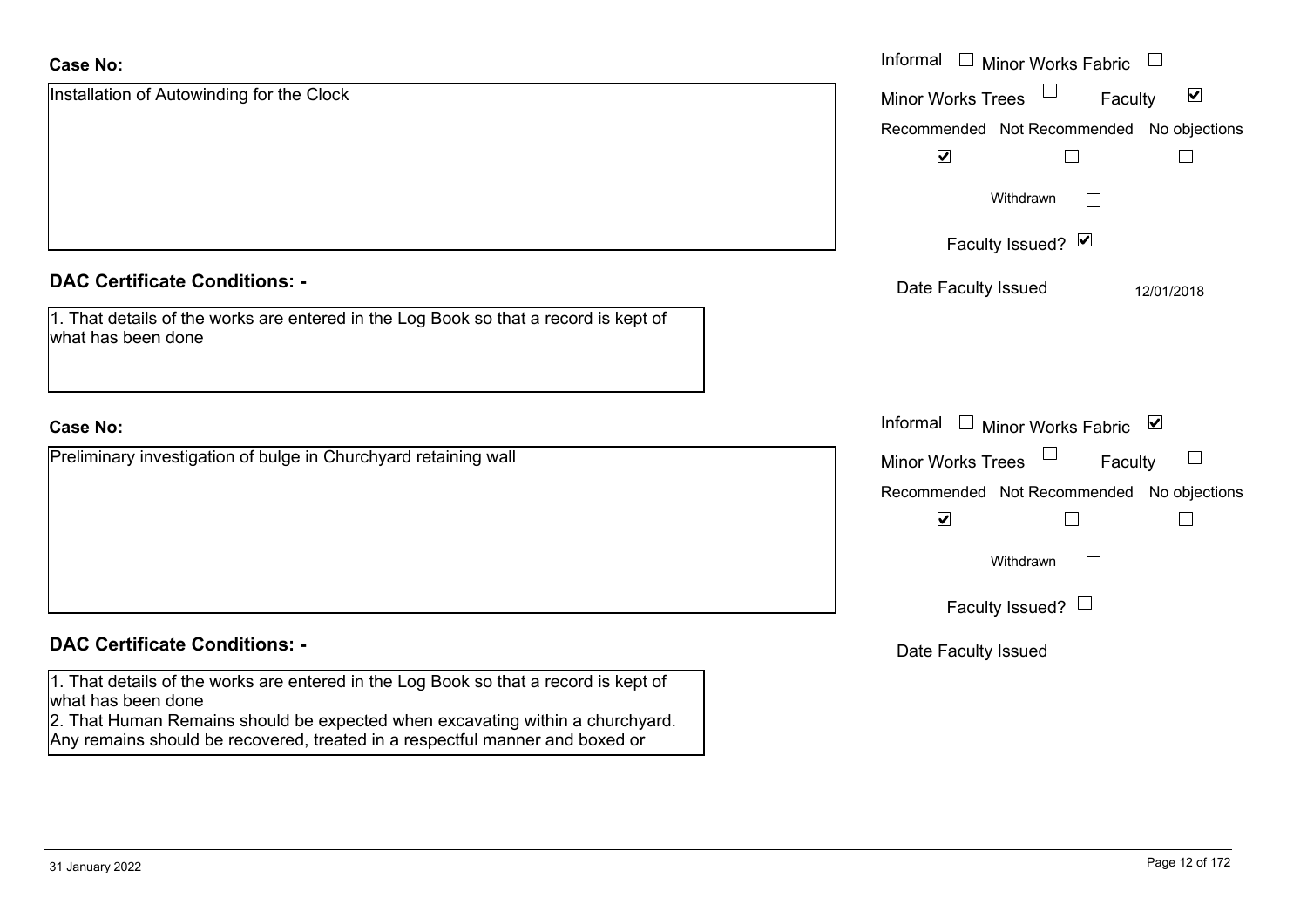#### **Case No:**

Excavate 3 test pits around the proposed extension

#### **DAC Certificate Conditions: -**

1. That details of the works are entered in the Log Book so that a record is kept of what has been done

2. That no works shall take place until the PCC, after consultation with the Diocesan Archaeological Adviser, has secured the implementation of a programme of

|                                           | Informal<br>Minor Works Fabric $\;\;\sqcup\;\;$<br>$\Box$ |                      |
|-------------------------------------------|-----------------------------------------------------------|----------------------|
| 3 test pits around the proposed extension | Minor Works Trees<br>Faculty                              | $\blacktriangledown$ |
|                                           | Recommended Not Recommended No objections                 |                      |
|                                           | $\blacktriangledown$                                      |                      |
|                                           | Withdrawn                                                 |                      |
|                                           | Faculty Issued? Ø                                         |                      |
| rtificate Conditions: -                   | Date Faculty Issued                                       | 05/08/2019           |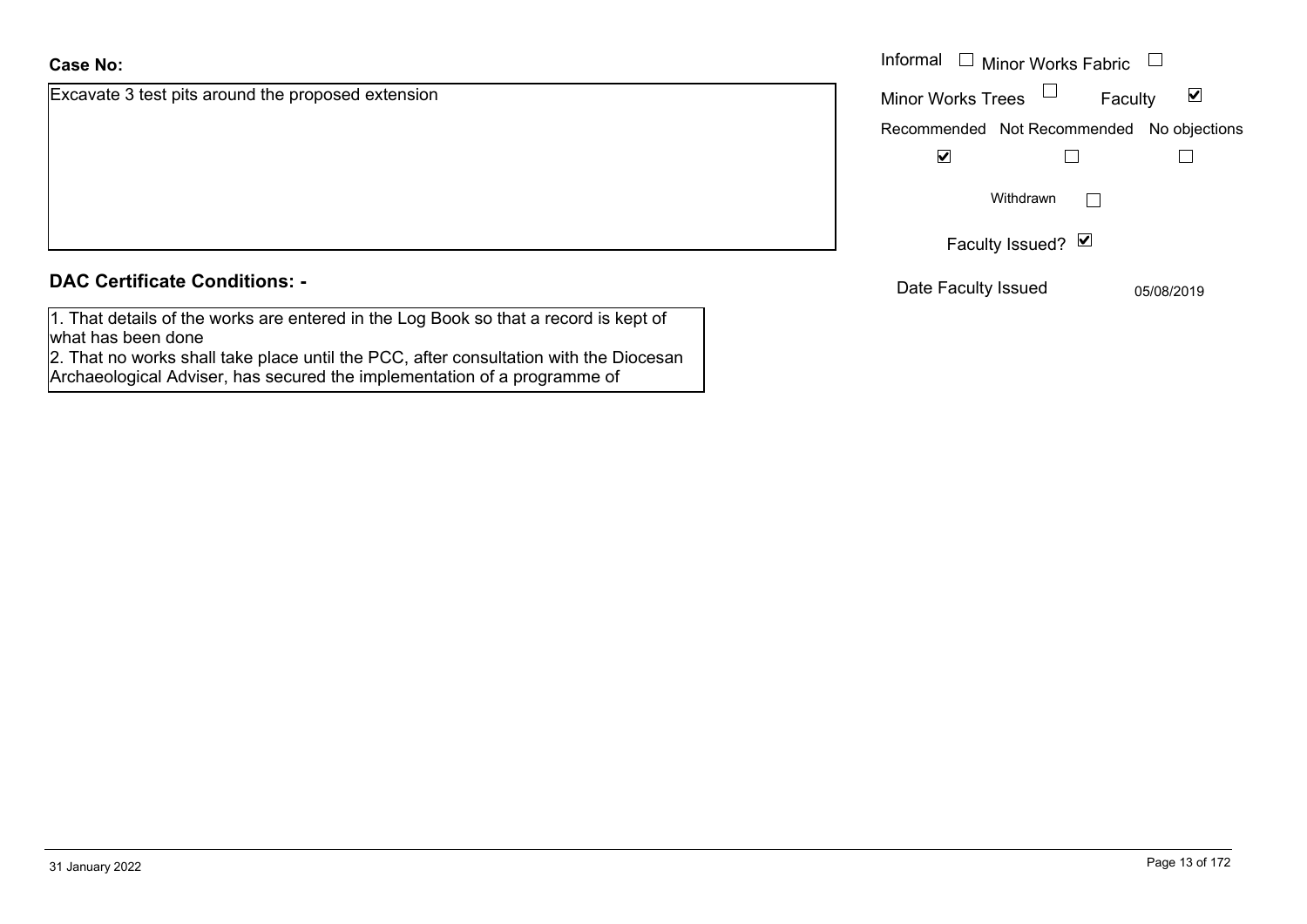#### **20102 Castle Donington, St Edward King and Martyr**

| <b>Case No:</b><br>L/1999                                 | Informal<br><b>Minor Works Fabric</b>                       |
|-----------------------------------------------------------|-------------------------------------------------------------|
| Re-pointing of masonry copings to Nave and Aisle parapets | Minor Works Trees $\Box$<br>$\blacktriangledown$<br>Faculty |
|                                                           | Recommended Not Recommended<br>No objections                |
|                                                           |                                                             |
|                                                           | Withdrawn<br>$\mathbb{R}^n$                                 |
|                                                           | Faculty Issued? $\boxed{\blacktriangledown}$                |
| <b>DAC Certificate Conditions: -</b>                      | Date Faculty Issued<br>10/11/2000                           |
| 1. A time limit of 12 months                              |                                                             |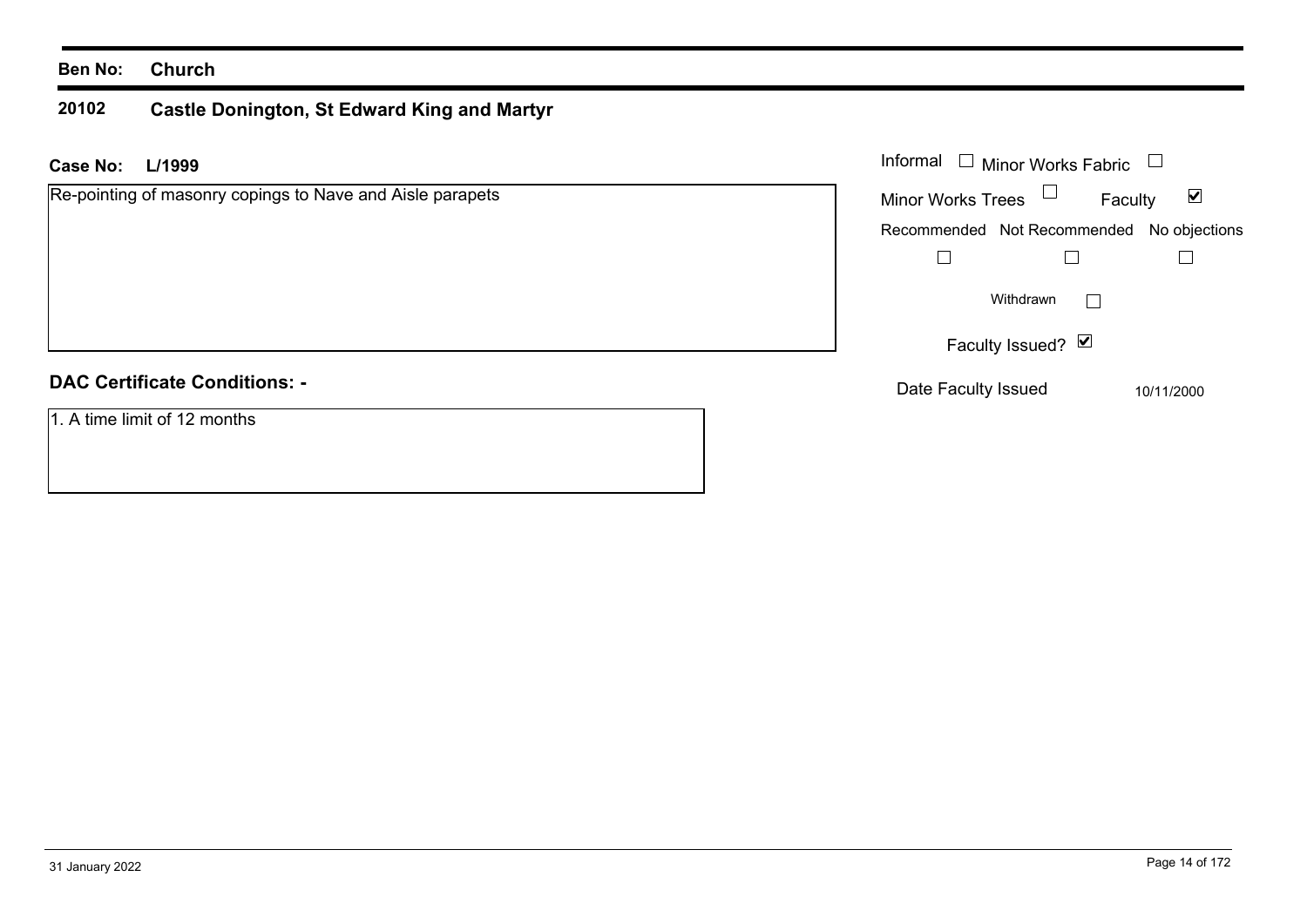#### **L027/2000Case No:**

| <b>Case No:</b><br>L027/2000                                               | Informal $\Box$ Minor Works Fabric<br>$\begin{array}{c} \hline \end{array}$ |
|----------------------------------------------------------------------------|-----------------------------------------------------------------------------|
| Handrail between church and church hall                                    | $\Box$<br>$\blacktriangledown$<br>Minor Works Trees<br>Faculty              |
|                                                                            | Recommended Not Recommended No objections                                   |
|                                                                            | $\blacktriangledown$<br>$\Box$                                              |
|                                                                            | Withdrawn<br>$\Box$                                                         |
|                                                                            | Faculty Issued? Ø                                                           |
| <b>DAC Certificate Conditions: -</b>                                       | Date Faculty Issued<br>30/08/2000                                           |
| 1. A time limit of 12 months 2. That the handrail has a black paint finish |                                                                             |
| L116/2000<br><b>Case No:</b>                                               | Informal $\Box$ Minor Works Fabric $\Box$                                   |
| Replacement gates to churchyard                                            | $\Box$<br>$\blacktriangledown$<br>Minor Works Trees<br>Faculty              |
|                                                                            | Recommended Not Recommended No objections                                   |
|                                                                            | $\blacktriangledown$                                                        |
|                                                                            | Withdrawn<br>$\Box$                                                         |
|                                                                            | Faculty Issued? Ø                                                           |
| <b>DAC Certificate Conditions: -</b>                                       | Date Faculty Issued<br>05/01/2001                                           |
| 1. A time limit of 12 months                                               |                                                                             |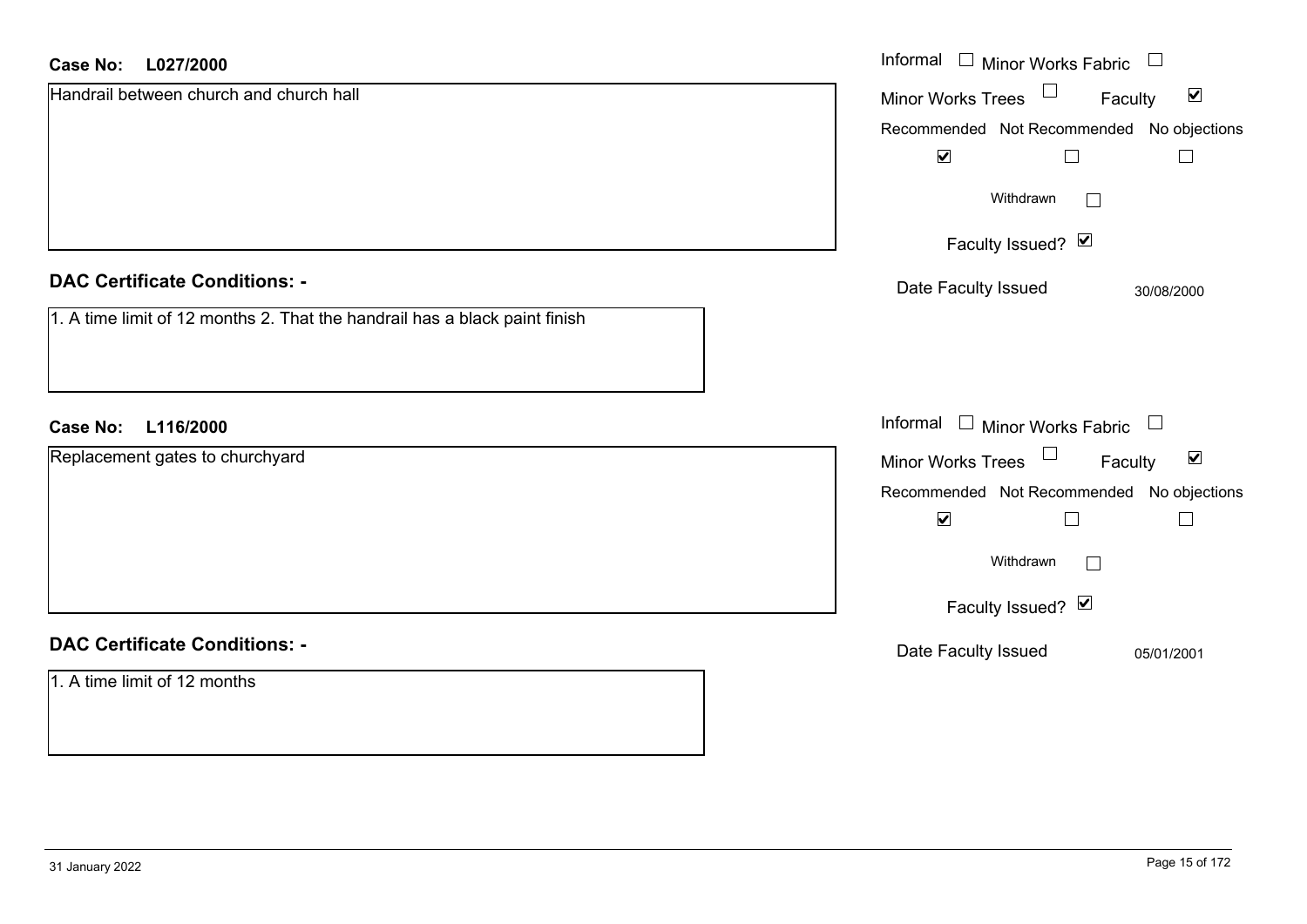| <b>Case No:</b><br>L048/2002                                                                                                                                                                                                                                                                  | Informal $\Box$ Minor Works Fabric                          |
|-----------------------------------------------------------------------------------------------------------------------------------------------------------------------------------------------------------------------------------------------------------------------------------------------|-------------------------------------------------------------|
| Installation of Sound and Induction Loop system                                                                                                                                                                                                                                               | $\blacktriangledown$<br><b>Minor Works Trees</b><br>Faculty |
|                                                                                                                                                                                                                                                                                               | Recommended Not Recommended No objections                   |
|                                                                                                                                                                                                                                                                                               | $\blacktriangledown$<br>$\Box$<br>$\Box$                    |
|                                                                                                                                                                                                                                                                                               | Withdrawn<br>$\mathbb{R}^n$                                 |
|                                                                                                                                                                                                                                                                                               | Faculty Issued? $\Box$                                      |
| <b>DAC Certificate Conditions: -</b>                                                                                                                                                                                                                                                          | Date Faculty Issued                                         |
| 1. A time limit of 12 months 2. That all wiring and speakers be of an appropriate<br>colour to blend with the background in order to be as unobtrusive as possible 3. That<br>all fittings to be made into joints not stonework using stainless steel or non-ferrous<br>screws in fibre plugs |                                                             |
| L031/2004<br><b>Case No:</b>                                                                                                                                                                                                                                                                  | Informal<br>$\Box$ Minor Works Fabric $\Box$                |
| Provision of 3 lanterns for 3 existing lamp columns in the churchyard and provision of electrical supply<br>from the church to the lanterns                                                                                                                                                   | $\blacktriangledown$<br>Minor Works Trees<br>Faculty        |
|                                                                                                                                                                                                                                                                                               | Recommended Not Recommended No objections                   |
|                                                                                                                                                                                                                                                                                               | $\blacktriangledown$                                        |
|                                                                                                                                                                                                                                                                                               | Withdrawn<br>$\mathbb{R}^n$                                 |
|                                                                                                                                                                                                                                                                                               | Faculty Issued? Ø                                           |
| <b>DAC Certificate Conditions: -</b>                                                                                                                                                                                                                                                          | Date Faculty Issued<br>27/05/2004                           |
| 1. A time limit of 12 months<br>2. That any trenching be the subject of an archaeological watching brief in<br>accordance with paragraph 4 of the attached archaeological conditions                                                                                                          |                                                             |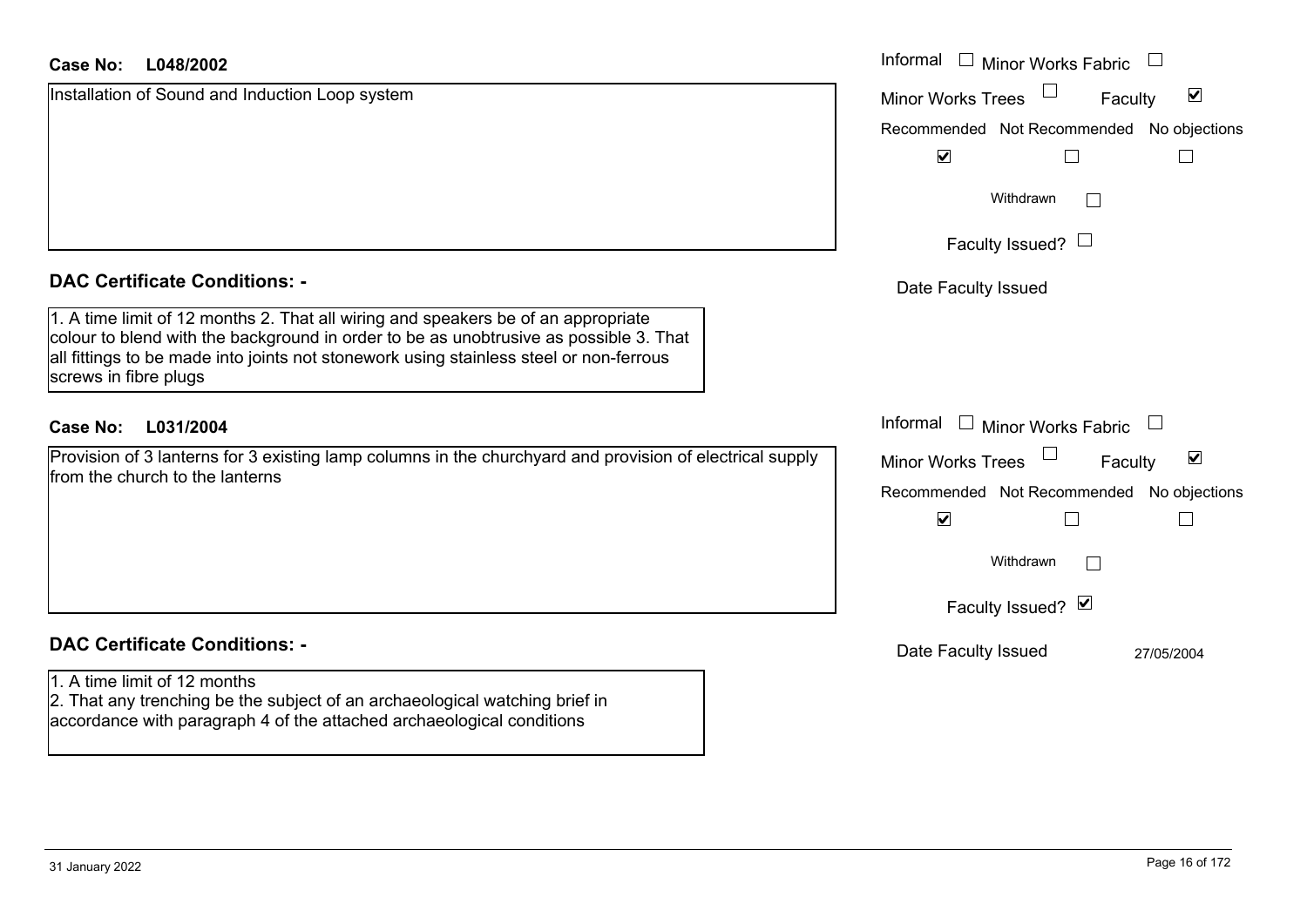| <b>Case No:</b><br>L006/2005                                                                                                                              | Informal<br>Minor Works Fabric                              |
|-----------------------------------------------------------------------------------------------------------------------------------------------------------|-------------------------------------------------------------|
| <b>Installation of Noticeboards</b>                                                                                                                       | $\blacktriangledown$<br><b>Minor Works Trees</b><br>Faculty |
|                                                                                                                                                           | Recommended Not Recommended No objections                   |
|                                                                                                                                                           | $\blacktriangledown$                                        |
|                                                                                                                                                           | Withdrawn<br>$\mathbf{I}$                                   |
|                                                                                                                                                           | Faculty Issued? $\Box$                                      |
| <b>DAC Certificate Conditions: -</b>                                                                                                                      | Date Faculty Issued                                         |
| 1. A time limit of 12 months<br>2. The designer follows the guidance issued by the Diocesan Communication Officer,<br>Liz Jepson, on appropriate branding |                                                             |
| L084/2005<br><b>Case No:</b>                                                                                                                              | Informal<br>$\Box$ Minor Works Fabric $\Box$                |
| Installation of Floodlighting                                                                                                                             | $\blacktriangledown$<br><b>Minor Works Trees</b><br>Faculty |
|                                                                                                                                                           | Recommended Not Recommended No objections                   |
|                                                                                                                                                           | $\blacktriangledown$                                        |
|                                                                                                                                                           | Withdrawn                                                   |
|                                                                                                                                                           | Faculty Issued? Ø                                           |
| <b>DAC Certificate Conditions: -</b>                                                                                                                      | Date Faculty Issued<br>11/10/2005                           |
| 1. A time limit of 12 months<br>2. That the cages of the lights should be galvanised rather than painted                                                  |                                                             |

ш.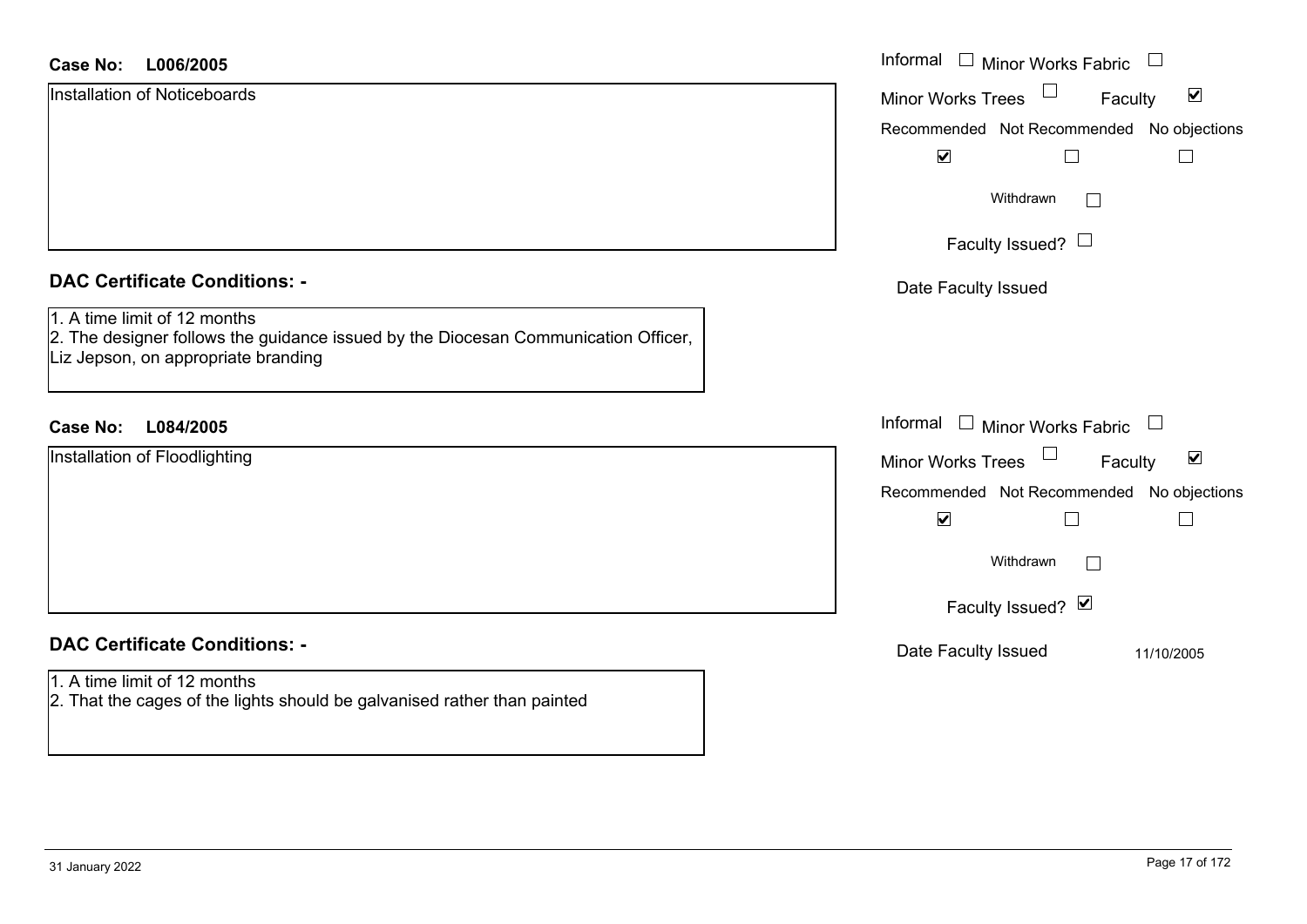| <b>Case No:</b><br>L088/2005                                                                                                                                                                                  | Informal $\Box$ Minor Works Fabric $\Box$                                                                                                                                         |
|---------------------------------------------------------------------------------------------------------------------------------------------------------------------------------------------------------------|-----------------------------------------------------------------------------------------------------------------------------------------------------------------------------------|
| 1. Repairs to the Clock<br>2. Restoration of dial and hands<br>3. Provision of electrically operated automatic winding                                                                                        | Minor Works Trees <sup>1</sup><br>$\blacktriangledown$<br>Faculty<br>Recommended Not Recommended No objections<br>$\blacktriangledown$<br>$\Box$<br>$\Box$<br>Withdrawn<br>$\Box$ |
|                                                                                                                                                                                                               | Faculty Issued? Ø                                                                                                                                                                 |
| <b>DAC Certificate Conditions: -</b>                                                                                                                                                                          | Date Faculty Issued<br>15/09/2005                                                                                                                                                 |
| 1. A time limit of 12 months                                                                                                                                                                                  |                                                                                                                                                                                   |
| <b>Case No:</b><br>L010/2006                                                                                                                                                                                  | Informal Ø Minor Works Fabric □                                                                                                                                                   |
| 1. Removal / reduction of the false acacias No. 3 and 11<br>2. Removal / reduction of the sycamore No. 21<br>3. Removal / retention of the weeping willow No. 23<br>4. Plant 3 Oak trees and 1 Querus Petraea | Minor Works Trees<br>$\blacktriangledown$<br>Faculty<br>Recommended Not Recommended No objections<br>$\blacktriangledown$<br>$\Box$<br>$\Box$<br>Withdrawn<br>Faculty Issued? Ø   |
| <b>DAC Certificate Conditions: -</b>                                                                                                                                                                          | Date Faculty Issued<br>29/06/2006                                                                                                                                                 |
| 1. A time limit of 12 months                                                                                                                                                                                  |                                                                                                                                                                                   |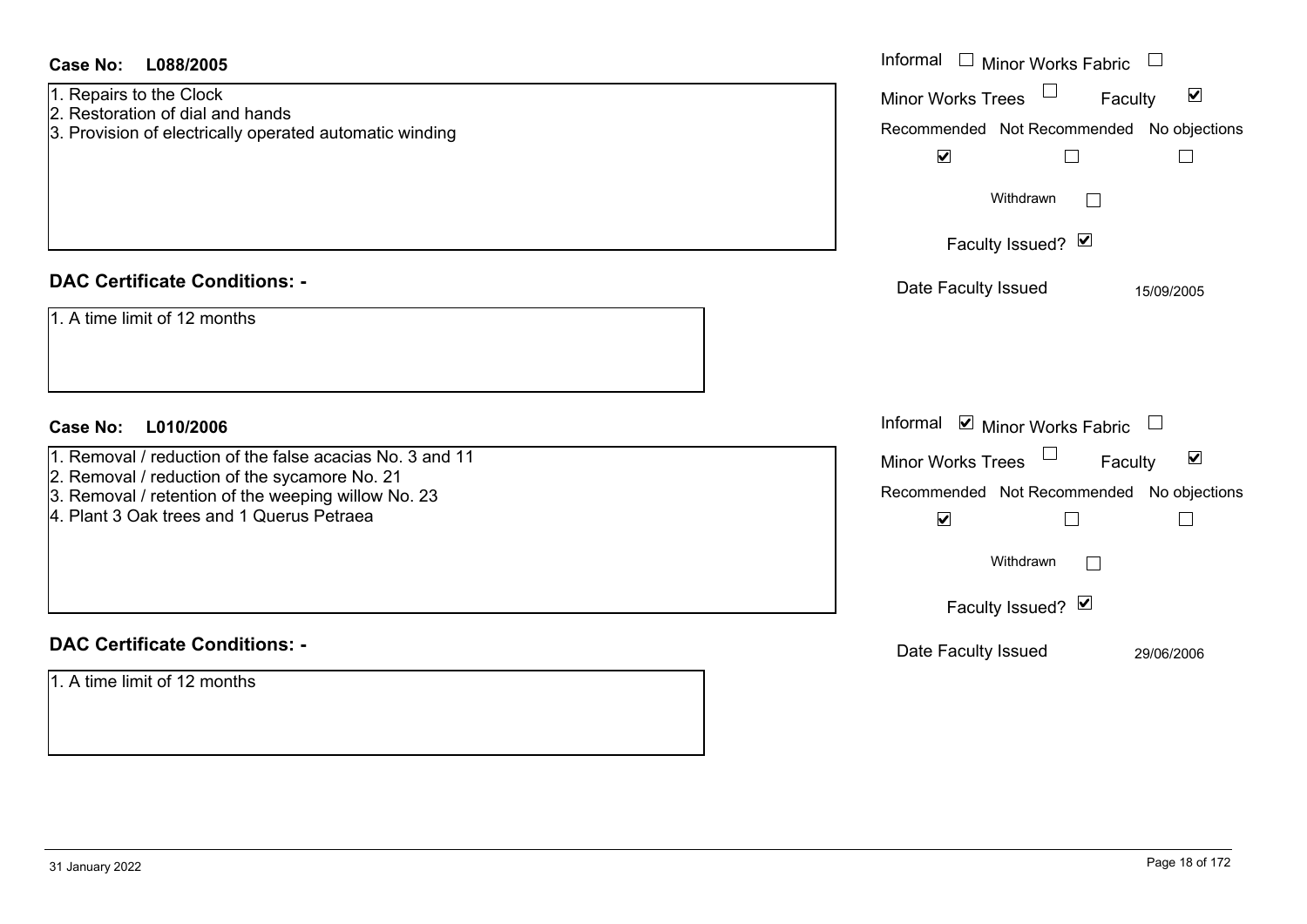#### **L019/2007Case No:** Informal

| Case No:<br>L019/2007                                                                           | Informal $\Box$ Minor Works Fabric $\Box$                  |
|-------------------------------------------------------------------------------------------------|------------------------------------------------------------|
| Repairs to stonework and roofs                                                                  | Minor Works Trees<br>$\blacktriangledown$<br>Faculty       |
|                                                                                                 | Recommended Not Recommended No objections                  |
|                                                                                                 | $\blacktriangledown$                                       |
|                                                                                                 | Withdrawn<br>$\mathbf{L}$                                  |
|                                                                                                 | Faculty Issued? Ø                                          |
| <b>DAC Certificate Conditions: -</b>                                                            | Date Faculty Issued<br>16/03/2007                          |
| 1. A time limit of 12 months                                                                    |                                                            |
|                                                                                                 |                                                            |
|                                                                                                 |                                                            |
| L150/2007<br><b>Case No:</b>                                                                    | Informal<br>$\Box$ Minor Works Fabric                      |
| Concerning the Garden of Remembrance, installation of: -                                        | Minor Works Trees<br>$\blacktriangledown$<br>Faculty       |
| 1. Rose fence with 2 gates<br>2. Wall (7'4" x 1' 8" x 1' 6") with facilities to receive flowers | Recommended Not Recommended No objections                  |
|                                                                                                 | $\blacktriangledown$<br>$\Box$<br>$\overline{\phantom{a}}$ |
|                                                                                                 | Withdrawn<br>$\Box$                                        |
|                                                                                                 | Faculty Issued? $\blacksquare$                             |
| <b>DAC Certificate Conditions: -</b>                                                            | Date Faculty Issued<br>05/12/2007                          |
| 1. A time limit of 12 months                                                                    |                                                            |
|                                                                                                 |                                                            |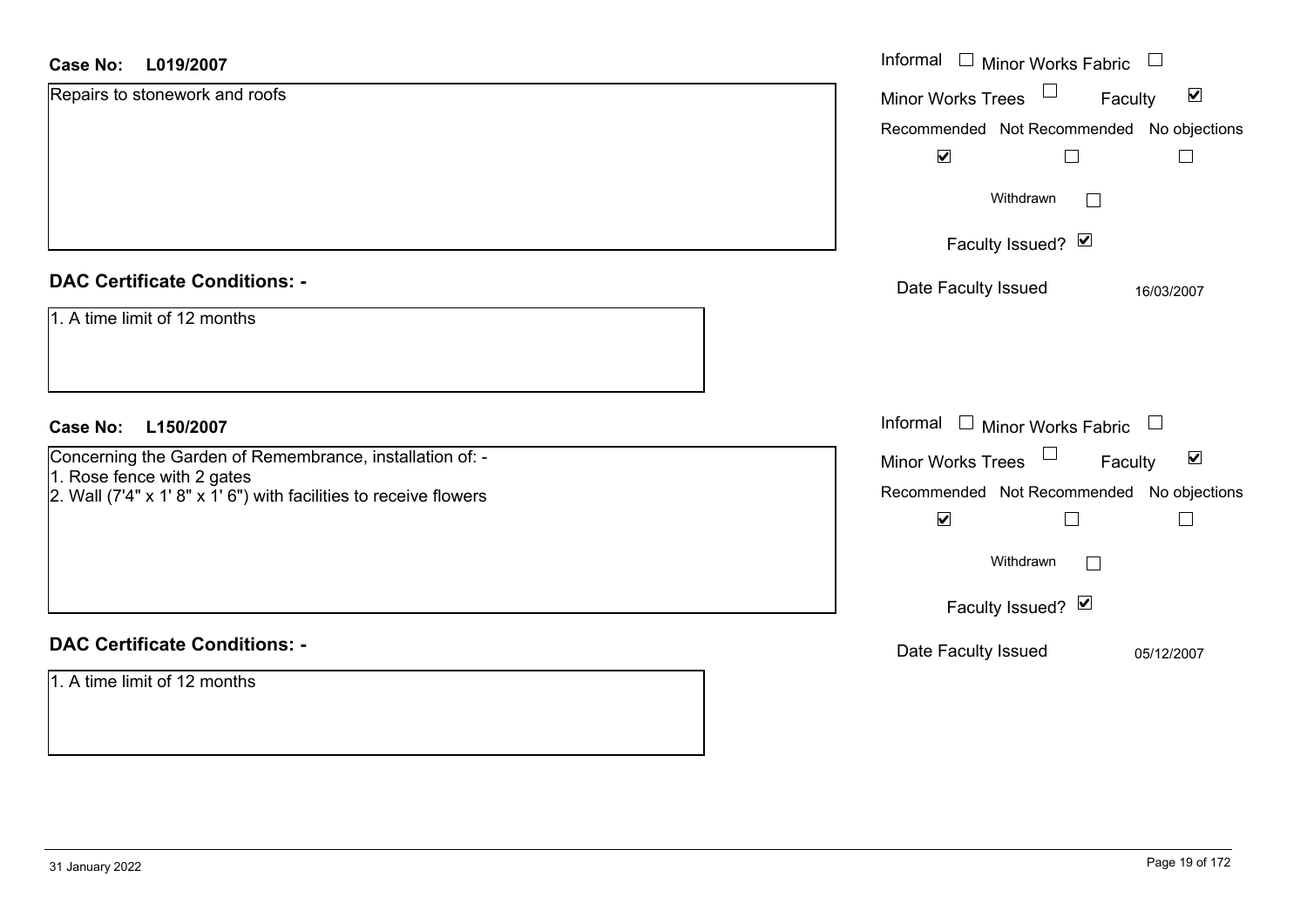| Case No: | L125/2008 |
|----------|-----------|
|----------|-----------|

CONFIRMATORY FACULTY for works carried out under Chancellor's Consent: -Repairs to roof of Nave and South Aisle

## **DAC Certificate Conditions: -**

1. A time limit of 12 months

 2. That details of the works are entered in the Log Book so that a record is kept of what has been done

3. That any plumbers marks found on existing lead should be photographed, identified

## **L135/2009Case No:** Informal

Minor repairs to Altar Frontals

## **DAC Certificate Conditions: -**

1. A time limit of 12 months 2. That details of the works are entered in the Log Book so that a record is kept of what has been done

| L125/2008                                                                                                                                                                                     | Informal <b>v</b> Minor Works Fabric                                                                                         |
|-----------------------------------------------------------------------------------------------------------------------------------------------------------------------------------------------|------------------------------------------------------------------------------------------------------------------------------|
| MATORY FACULTY for works carried out under Chancellor's Consent: -<br>o roof of Nave and South Aisle                                                                                          | $\blacktriangledown$<br>Minor Works Trees<br>Faculty<br>Recommended Not Recommended<br>No objections<br>$\blacktriangledown$ |
|                                                                                                                                                                                               | Withdrawn                                                                                                                    |
|                                                                                                                                                                                               | Faculty Issued? Ø                                                                                                            |
| rtificate Conditions: -                                                                                                                                                                       | Date Faculty Issued<br>22/08/2008                                                                                            |
| limit of 12 months<br>etails of the works are entered in the Log Book so that a record is kept of<br>been done<br>ny plumbers marks found on existing lead should be photographed, identified |                                                                                                                              |
| L135/2009                                                                                                                                                                                     | Informal<br>Minor Works Fabric ⊠<br>$\Box$                                                                                   |
| pairs to Altar Frontals                                                                                                                                                                       | Minor Works Trees<br>Faculty                                                                                                 |
|                                                                                                                                                                                               | No objections<br>Recommended Not Recommended                                                                                 |
|                                                                                                                                                                                               | $\blacktriangledown$<br>$\mathsf{L}$                                                                                         |
|                                                                                                                                                                                               | Withdrawn<br>$\mathbf{L}$                                                                                                    |
|                                                                                                                                                                                               | Faculty Issued? $\Box$                                                                                                       |
| rtificate Conditions: -                                                                                                                                                                       | Date Faculty Issued                                                                                                          |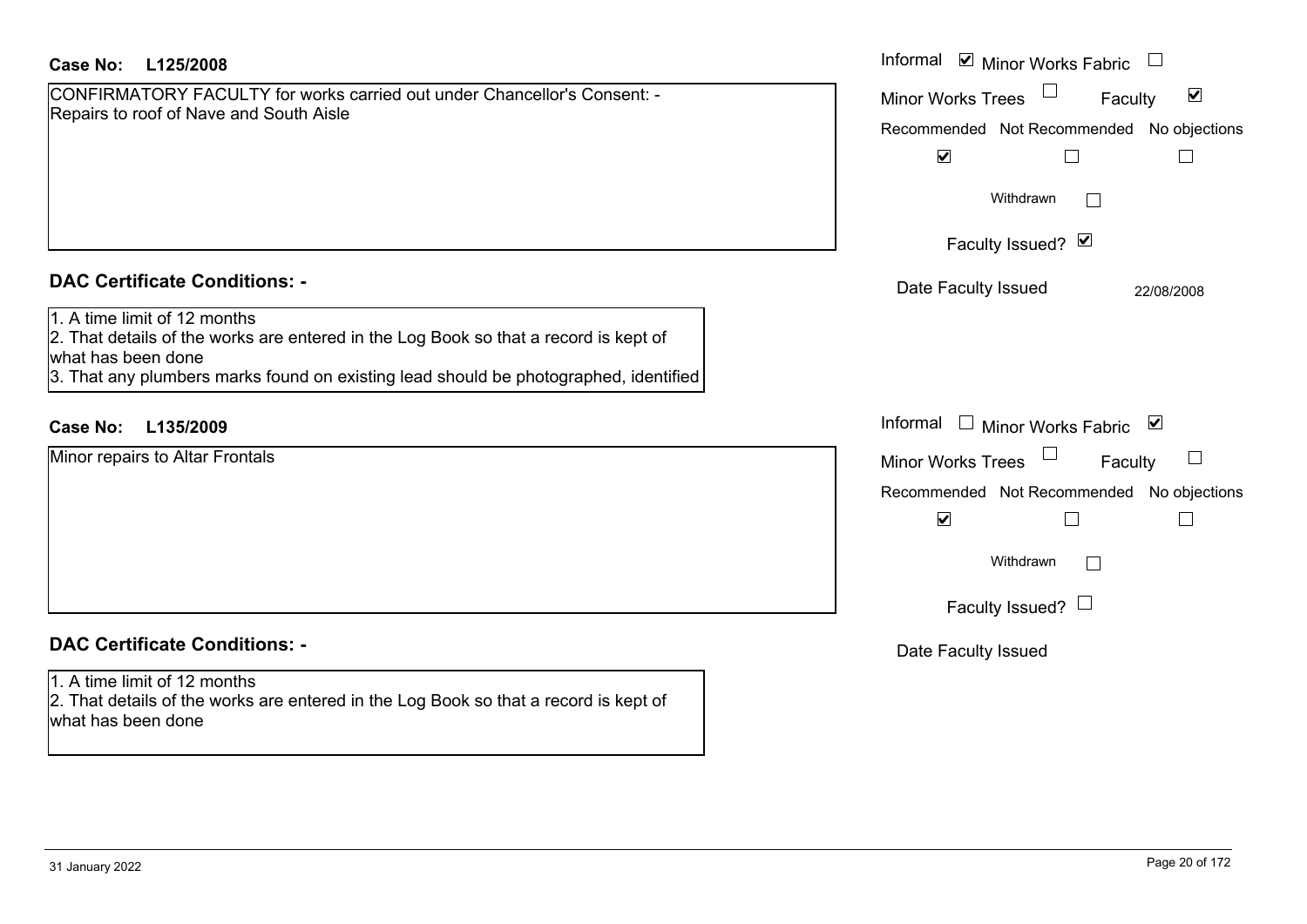| <b>Case No:</b><br>L111/2009                                                                                                                                                                                                          | Informal □ Minor Works Fabric                                     |
|---------------------------------------------------------------------------------------------------------------------------------------------------------------------------------------------------------------------------------------|-------------------------------------------------------------------|
| Installation of stainless steel black powder-coated grills to windows 6, 7, 8, 9, 10, 12, 13 & 14                                                                                                                                     | $\blacktriangledown$<br><b>Minor Works Trees</b><br>Faculty       |
|                                                                                                                                                                                                                                       | Recommended Not Recommended No objections<br>$\blacktriangledown$ |
|                                                                                                                                                                                                                                       | Withdrawn                                                         |
|                                                                                                                                                                                                                                       | Faculty Issued? Ø                                                 |
| <b>DAC Certificate Conditions: -</b>                                                                                                                                                                                                  | Date Faculty Issued<br>03/09/2009                                 |
| 1. A time limit of 12 months<br>2. That details of the works are entered in the Log Book so that a record is kept of<br>what has been done<br>3. That the window grilles are of black powder coated stainless steel and shaped to fit |                                                                   |
| <b>Case No:</b><br>L095/2010                                                                                                                                                                                                          | Informal ☑ Minor Works Fabric                                     |
| Removal of the steps at the Burrough Street entrance to the churchyard                                                                                                                                                                | Minor Works Trees<br>$\vert \ \ \vert$<br>Faculty                 |
|                                                                                                                                                                                                                                       | Recommended Not Recommended No objections                         |
|                                                                                                                                                                                                                                       | Withdrawn<br>$\Box$                                               |
|                                                                                                                                                                                                                                       | Faculty Issued? $\Box$                                            |
| <b>DAC Certificate Conditions: -</b>                                                                                                                                                                                                  | Date Faculty Issued                                               |
| 1. A time limit of 12 months<br>2. That details of the works are entered in the Log Book so that a record is kept of<br>what has been done                                                                                            |                                                                   |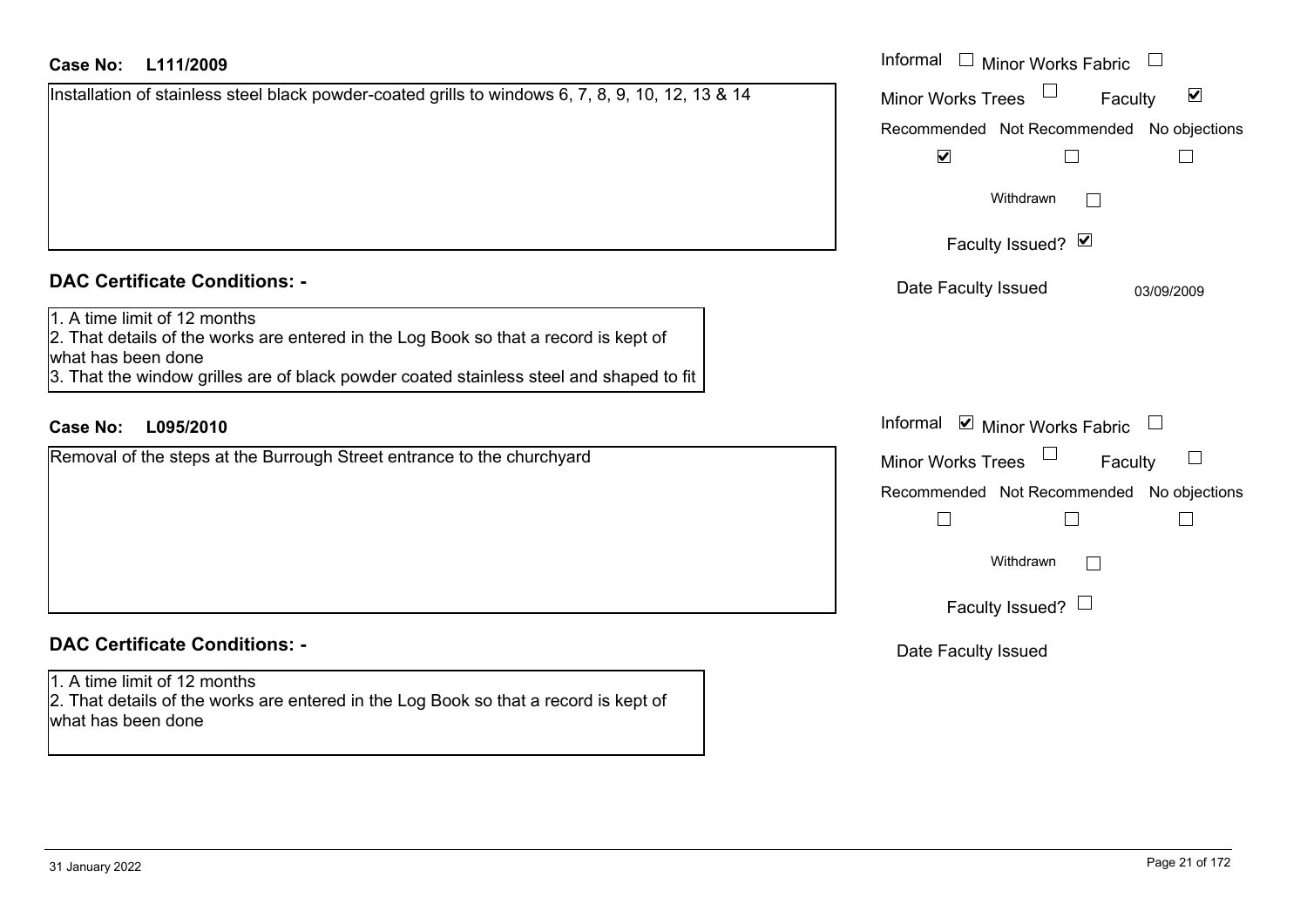| <b>Case No:</b><br>L036/2010                                                                               | Informal<br>$\Box$<br>Minor Works Fabric ⊠       |
|------------------------------------------------------------------------------------------------------------|--------------------------------------------------|
| Roof repair on south side of the Nave                                                                      | $\Box$<br><b>Minor Works Trees</b><br>Faculty    |
|                                                                                                            | Recommended Not Recommended No objections        |
|                                                                                                            | $\perp$                                          |
|                                                                                                            | Withdrawn<br>$\Box$                              |
|                                                                                                            | Faculty Issued? $\Box$                           |
| <b>DAC Certificate Conditions: -</b>                                                                       | Date Faculty Issued                              |
| 1. That details of the works are entered in the Log Book so that a record is kept of<br>what has been done |                                                  |
| <b>Case No:</b><br>L192/2011                                                                               | Informal<br>$\mathbf{1}$<br>Minor Works Fabric ⊠ |
| 1. Renewal of microphone system                                                                            | <b>Minor Works Trees</b><br>ப<br>Faculty         |
| 2. Replacement of 2 and addition of 4 loudspeakers                                                         | Recommended Not Recommended No objections        |
|                                                                                                            | $\Box$                                           |
|                                                                                                            | Withdrawn<br>$\Box$                              |
|                                                                                                            | Faculty Issued? $\Box$                           |
| <b>DAC Certificate Conditions: -</b>                                                                       | Date Faculty Issued                              |
| 1. A time limit of 12 months                                                                               |                                                  |
| 2. That details of the works are entered in the Log Book so that a record is kept of<br>what has been done |                                                  |
| 3. That the PCC submits a drawing showing the proposed cabling routes                                      |                                                  |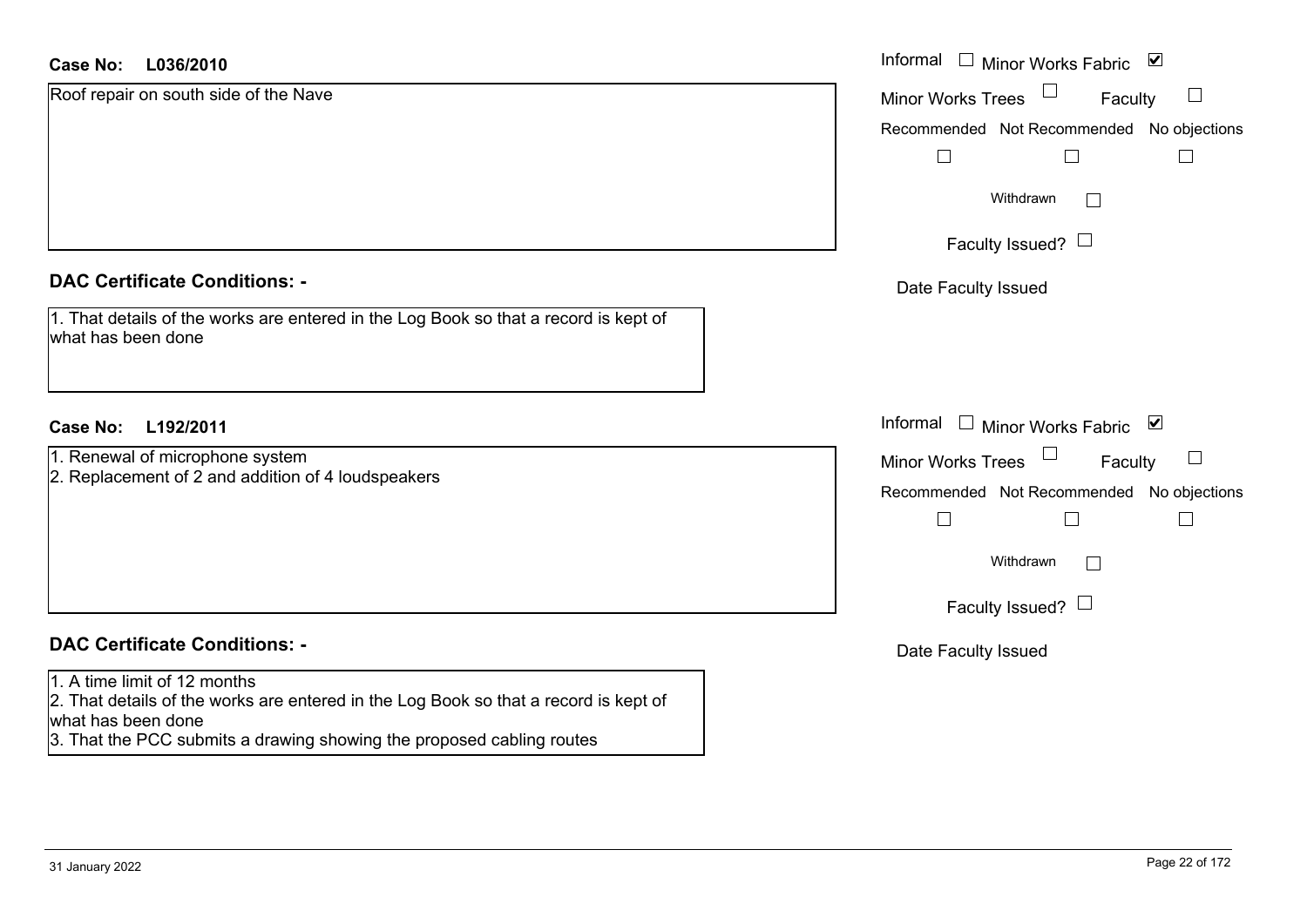### **L213/2011Case No:** Informal

## **DAC Certificate Conditions: -**

| Electrical works, comprising: -    |  |
|------------------------------------|--|
| 1. Rewiring of the church          |  |
| 2. Installation of: -              |  |
| a) New lighting                    |  |
| b) Exit signs                      |  |
| c) Plugs, sockets and junction box |  |
| d) Control panel                   |  |
| e) Light switches                  |  |
| f) Spotlights                      |  |
| g) Two heaters over choir stalls   |  |

#### **DAC Certificate Conditions: -**

1. A time limit of 12 months 2. That details of the works are entered in the Log Book so that a record is kept of what has been done 3. That the works be undertaken by an electrical contractor who is NICEIC, ECA or

| <b>Case No:</b><br>L213/2011                                                                                                               | Informal □ Minor Works Fabric                                         |
|--------------------------------------------------------------------------------------------------------------------------------------------|-----------------------------------------------------------------------|
| Works to Trees following the 2011 Tree Report by Rodney Helliwell                                                                          | $\blacktriangledown$<br>Minor Works Trees<br>$\Box$<br>Faculty        |
|                                                                                                                                            | Recommended Not Recommended No objections                             |
|                                                                                                                                            | ⊔                                                                     |
|                                                                                                                                            | Withdrawn<br>$\Box$                                                   |
|                                                                                                                                            | Faculty Issued? $\Box$                                                |
| <b>DAC Certificate Conditions: -</b>                                                                                                       | Date Faculty Issued                                                   |
| 1. A time limit of 12 months<br>2. That details of the works are entered in the Log Book so that a record is kept of<br>what has been done |                                                                       |
| <b>Case No:</b><br>L092/2012                                                                                                               | Informal $\Box$ Minor Works Fabric $\Box$                             |
| Electrical works, comprising: -                                                                                                            | $\Box$<br>$\blacktriangledown$<br><b>Minor Works Trees</b><br>Faculty |
| 1. Rewiring of the church                                                                                                                  |                                                                       |
| 2. Installation of: -                                                                                                                      | Recommended Not Recommended No objections                             |
| a) New lighting<br>b) Exit signs                                                                                                           | $\blacktriangledown$<br>$\Box$                                        |
| c) Plugs, sockets and junction box<br>d) Control panel                                                                                     | Withdrawn<br>$\perp$                                                  |
| e) Light switches                                                                                                                          |                                                                       |
| f) Spotlights                                                                                                                              | Faculty Issued? Ø                                                     |
| g) Two heaters over choir stalls                                                                                                           |                                                                       |
| <b>DAC Certificate Conditions: -</b>                                                                                                       | Date Faculty Issued<br>09/10/2012                                     |
| 1. A time limit of 12 months                                                                                                               |                                                                       |
| 2. That details of the works are entered in the Log Book so that a record is kept of                                                       |                                                                       |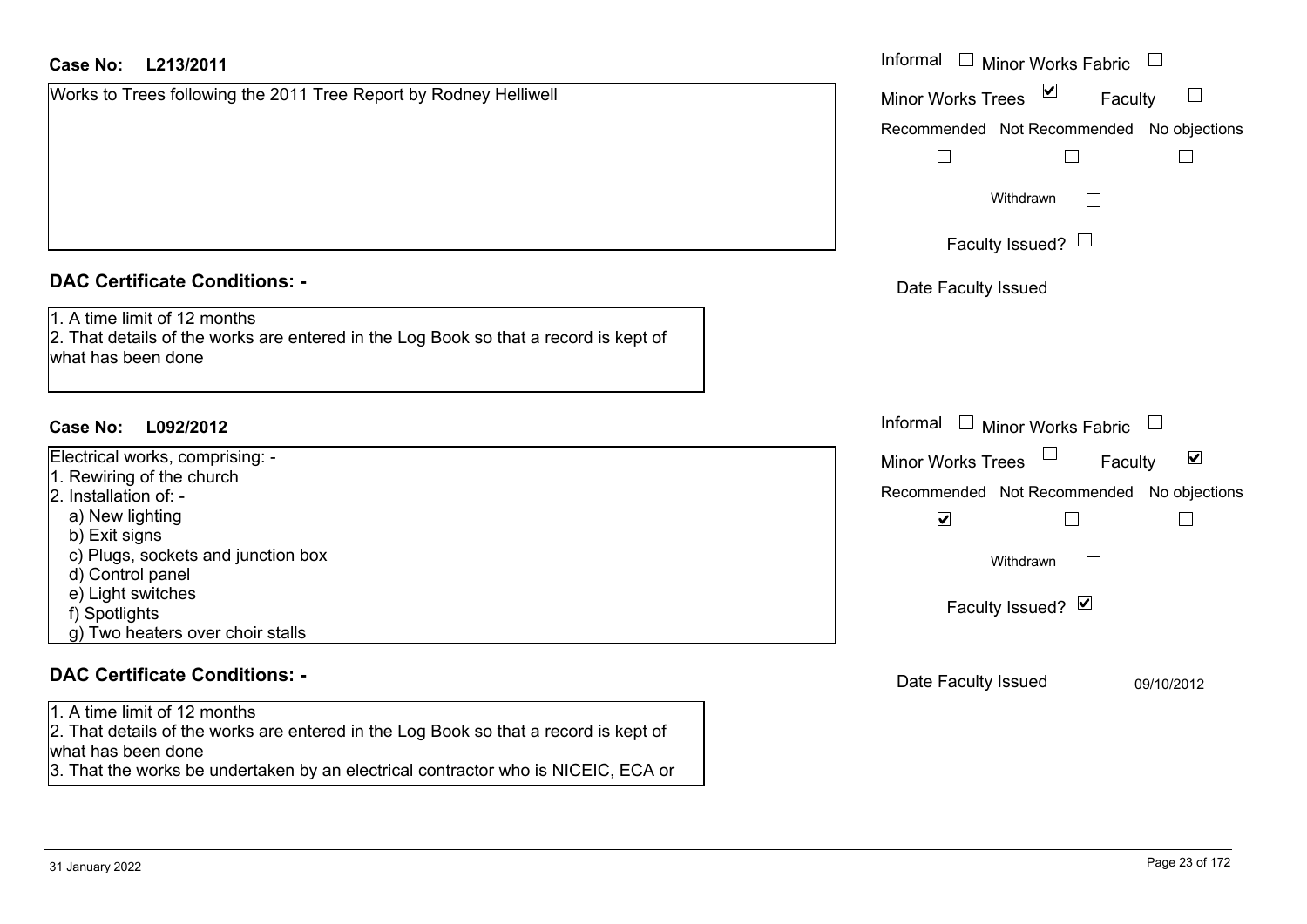| <b>Case No:</b><br>L057/2012                                                                                                               | Informal<br>$\overline{\phantom{a}}$<br>⊻<br>Minor Works Fabric |
|--------------------------------------------------------------------------------------------------------------------------------------------|-----------------------------------------------------------------|
| Sowing of wild flowers in the churchyard                                                                                                   | <b>Minor Works Trees</b><br>$\mathbb{R}^n$<br>Faculty           |
|                                                                                                                                            | Recommended Not Recommended No objections                       |
|                                                                                                                                            | $\blacktriangledown$<br>Г                                       |
|                                                                                                                                            | Withdrawn<br>$\vert \ \ \vert$                                  |
|                                                                                                                                            | Faculty Issued? $\Box$                                          |
| <b>DAC Certificate Conditions: -</b>                                                                                                       | Date Faculty Issued                                             |
| 1. A time limit of 12 months<br>2. That details of the works are entered in the Log Book so that a record is kept of<br>what has been done |                                                                 |
| L094/2012<br><b>Case No:</b>                                                                                                               | Informal <b>v</b> Minor Works Fabric                            |
| 1. Creation of accessible entrance at the North Door comprising: -                                                                         | Minor Works Trees<br>$\Box$<br>Faculty                          |
| a) Installation of ramp in the North Aisle<br>b) Removal of two rows of pews on the: -                                                     | Recommended Not Recommended No objections                       |
| i) South side of the North Aisle<br>ii) North side of the Nave                                                                             | $\blacktriangledown$<br>L                                       |
| 2. Installation of new lock to North Door<br>3. QI Repairs comprising: -                                                                   | Withdrawn<br>$\Box$                                             |
| a) Repair and re-place render plaster as required<br>b) Painting of the render<br>c) Repairs to hinge of North Door                        | Faculty Issued? Ø                                               |
| <b>DAC Certificate Conditions: -</b>                                                                                                       | Date Faculty Issued<br>16/09/2013                               |
| 1. A time limit of 12 months<br>2. That details of the works are entered in the Log Book so that a record is kept of<br>what has been done |                                                                 |

3. That the Project Architect ensures that the final finish should be as breathable as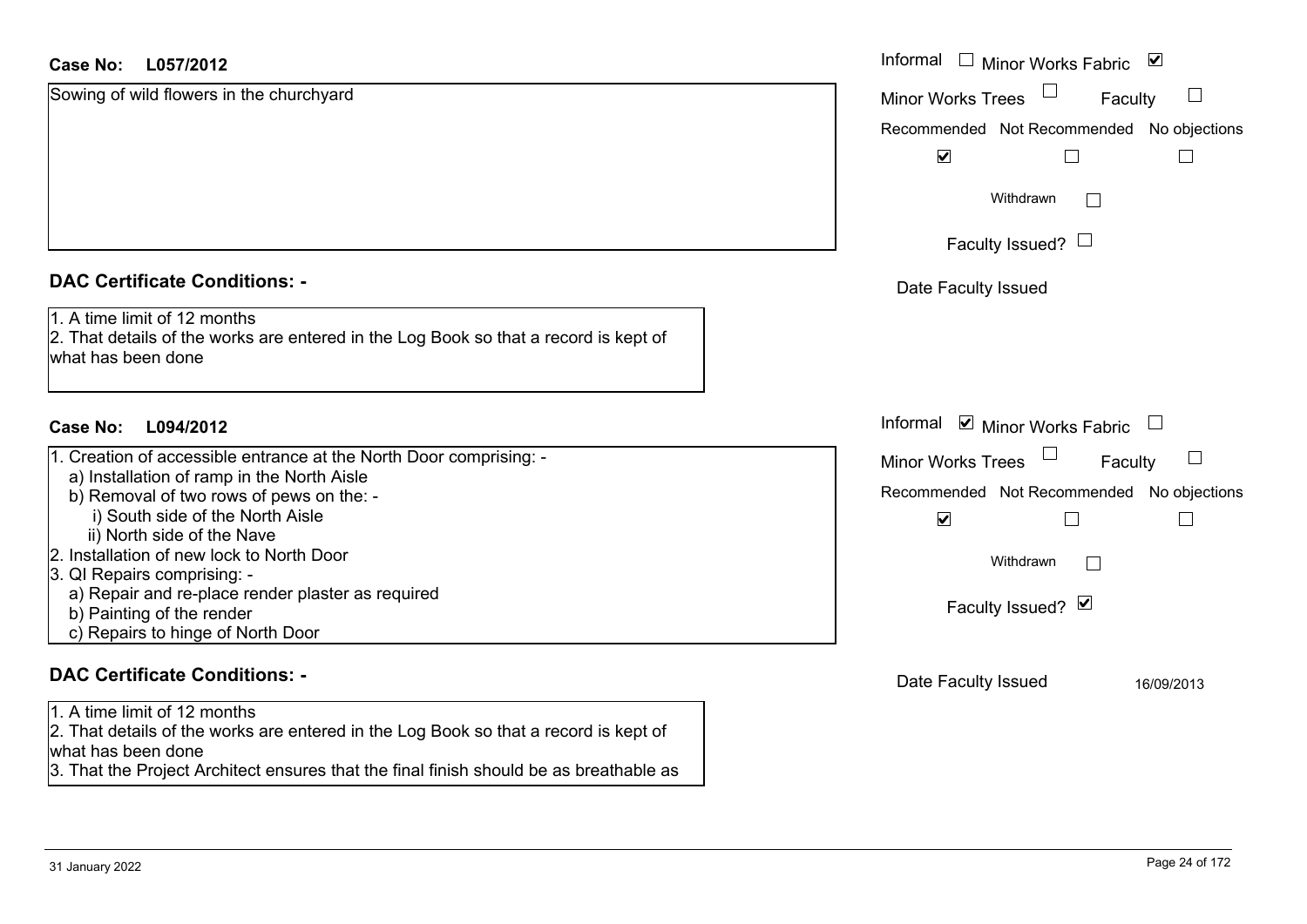| <b>Case No:</b><br>L205/2013                                                                                                                                                                                                                                                           | Informal □ Minor Works Fabric                                                                                                                                                                                                            |
|----------------------------------------------------------------------------------------------------------------------------------------------------------------------------------------------------------------------------------------------------------------------------------------|------------------------------------------------------------------------------------------------------------------------------------------------------------------------------------------------------------------------------------------|
| CONFIRMATORY APPLICATION for works carried out: -<br>At the South Door, installation of: -<br>1. Wooden decking<br>2. Handrail<br>as per Drawing 91316-G22-DT40                                                                                                                        | Minor Works Trees<br>$\blacktriangledown$<br>Faculty<br>Recommended Not Recommended<br>No objections<br>$\blacktriangleright$<br>$\Box$<br>Withdrawn<br>$\sim$<br>Faculty Issued? Ø                                                      |
| <b>DAC Certificate Conditions: -</b><br>1. That details of the works are entered in the Log Book so that a record is kept of<br>what has been done                                                                                                                                     | Date Faculty Issued<br>21/07/2014                                                                                                                                                                                                        |
| <b>Case No:</b><br>L061/2013                                                                                                                                                                                                                                                           | Informal ☑ Minor Works Fabric<br>$\Box$                                                                                                                                                                                                  |
| 1. Lowering of existing footpath from South Porch to the Church Hall<br>2. Insertion of low level bollard lights<br>3. Formation of steps to Garden of Remembrance                                                                                                                     | $\blacktriangledown$<br><b>Minor Works Trees</b><br>Faculty<br>Recommended Not Recommended<br>No objections<br>$\blacktriangledown$<br>$\overline{\phantom{a}}$<br>$\vert \ \ \vert$<br>Withdrawn<br>$\overline{a}$<br>Faculty Issued? Ø |
| <b>DAC Certificate Conditions: -</b>                                                                                                                                                                                                                                                   | Date Faculty Issued<br>24/04/2014                                                                                                                                                                                                        |
| 1. That details of the works are entered in the Log Book so that a record is kept of<br>what has been done<br>2. That the PCC causes the enclosed advertisement to be published on the Diocesan<br>website and submits to the Diocesan Registrar a copy of the Advertisement as it was |                                                                                                                                                                                                                                          |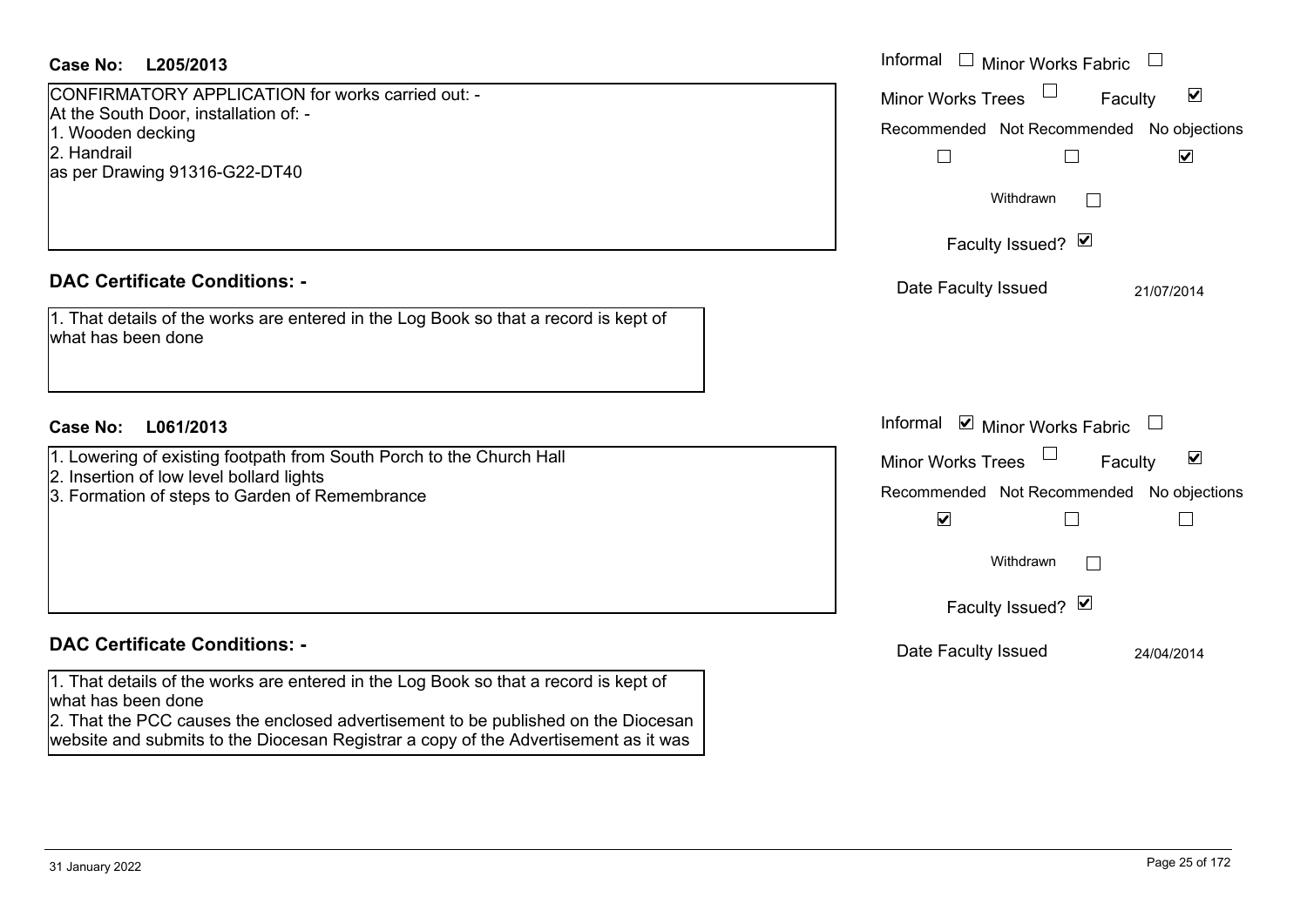| <b>Case No:</b><br>L250/2015                                                                               | Informal □ Minor Works Fabric ⊠                                         |
|------------------------------------------------------------------------------------------------------------|-------------------------------------------------------------------------|
| Introduction of 2 x Benches beside the path near the Tower                                                 | Minor Works Trees<br>Faculty                                            |
|                                                                                                            | Recommended Not Recommended No objections<br>$\Box$<br>$\Box$<br>$\Box$ |
|                                                                                                            | Withdrawn                                                               |
|                                                                                                            | Faculty Issued? $\Box$                                                  |
| <b>DAC Certificate Conditions: -</b><br>1. A time limit of 12 months                                       | Date Faculty Issued                                                     |
| 2. That details of the works are entered in the Log Book so that a record is kept of<br>what has been done |                                                                         |
| <b>Case No:</b>                                                                                            | Informal $\Box$ Minor Works Fabric $\Box$                               |
| <b>Installation of Roof Alarm</b>                                                                          | Minor Works Trees<br>Faculty<br>$\Box$                                  |
|                                                                                                            | Recommended Not Recommended No objections                               |
|                                                                                                            | $\blacktriangledown$<br>$\Box$<br>$\mathbb{R}$                          |
|                                                                                                            | Withdrawn<br>$\vert$ $\vert$                                            |
|                                                                                                            | Faculty Issued? $\Box$                                                  |
| <b>DAC Certificate Conditions: -</b>                                                                       | Date Faculty Issued                                                     |
| 1. That details of the works are entered in the Log Book so that a record is kept of<br>what has been done |                                                                         |
|                                                                                                            |                                                                         |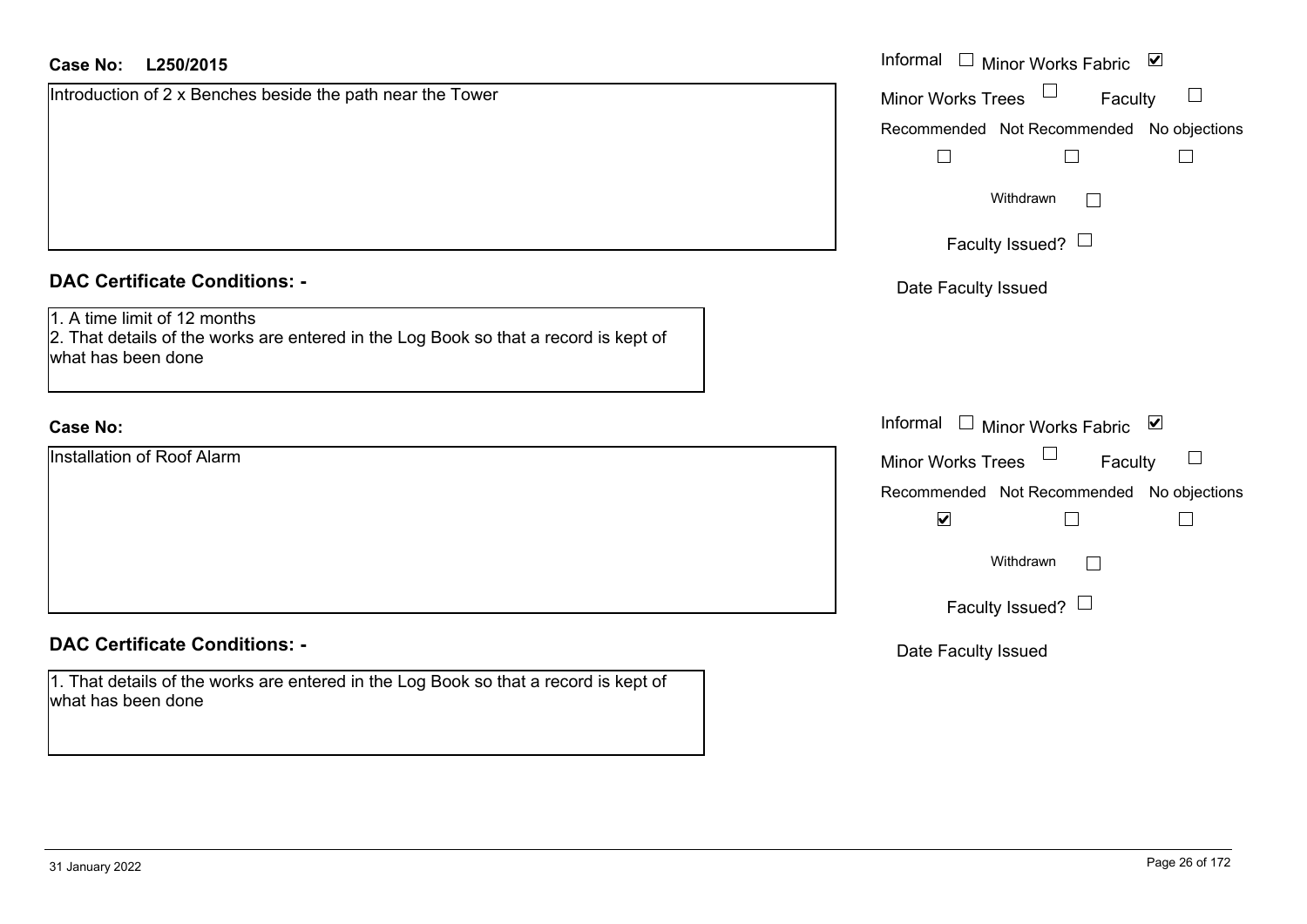| <b>Case No:</b>                                                                                                                                                            | Informal<br>$\Box$ Minor Works Fabric                                                 |
|----------------------------------------------------------------------------------------------------------------------------------------------------------------------------|---------------------------------------------------------------------------------------|
| Pollarding of Trees                                                                                                                                                        | $\triangledown$<br>$\mathcal{L}_{\mathcal{A}}$<br><b>Minor Works Trees</b><br>Faculty |
|                                                                                                                                                                            | Recommended Not Recommended No objections                                             |
|                                                                                                                                                                            | $\blacktriangledown$                                                                  |
|                                                                                                                                                                            | Withdrawn                                                                             |
|                                                                                                                                                                            | Faculty Issued? $\Box$                                                                |
| <b>DAC Certificate Conditions: -</b>                                                                                                                                       | Date Faculty Issued                                                                   |
| 1. That details of the works are entered in the Log Book so that a record is kept of<br>what has been done                                                                 |                                                                                       |
| $2.$ That consideration be given to replacing these threes in due course - a separate<br>application will be required                                                      |                                                                                       |
| <b>Case No:</b>                                                                                                                                                            | Informal<br>□ Minor Works Fabric □                                                    |
| Replacement of the roof covering to the South Aisle                                                                                                                        | $\blacktriangledown$<br>Minor Works Trees<br>Faculty                                  |
|                                                                                                                                                                            | Recommended Not Recommended No objections                                             |
|                                                                                                                                                                            | $\blacktriangledown$<br>$\mathbf{I}$                                                  |
|                                                                                                                                                                            | Withdrawn                                                                             |
|                                                                                                                                                                            | Faculty Issued? $\Box$                                                                |
| <b>DAC Certificate Conditions: -</b>                                                                                                                                       | Date Faculty Issued<br>30/07/2020                                                     |
| 1. That details of the works are entered in the Log Book so that a record is kept of<br>what has been done                                                                 |                                                                                       |
| 2. That any plumbers marks found on existing lead should be photographed, identified<br>and cut-out, then retained or spot-welded back into the new lead work according to |                                                                                       |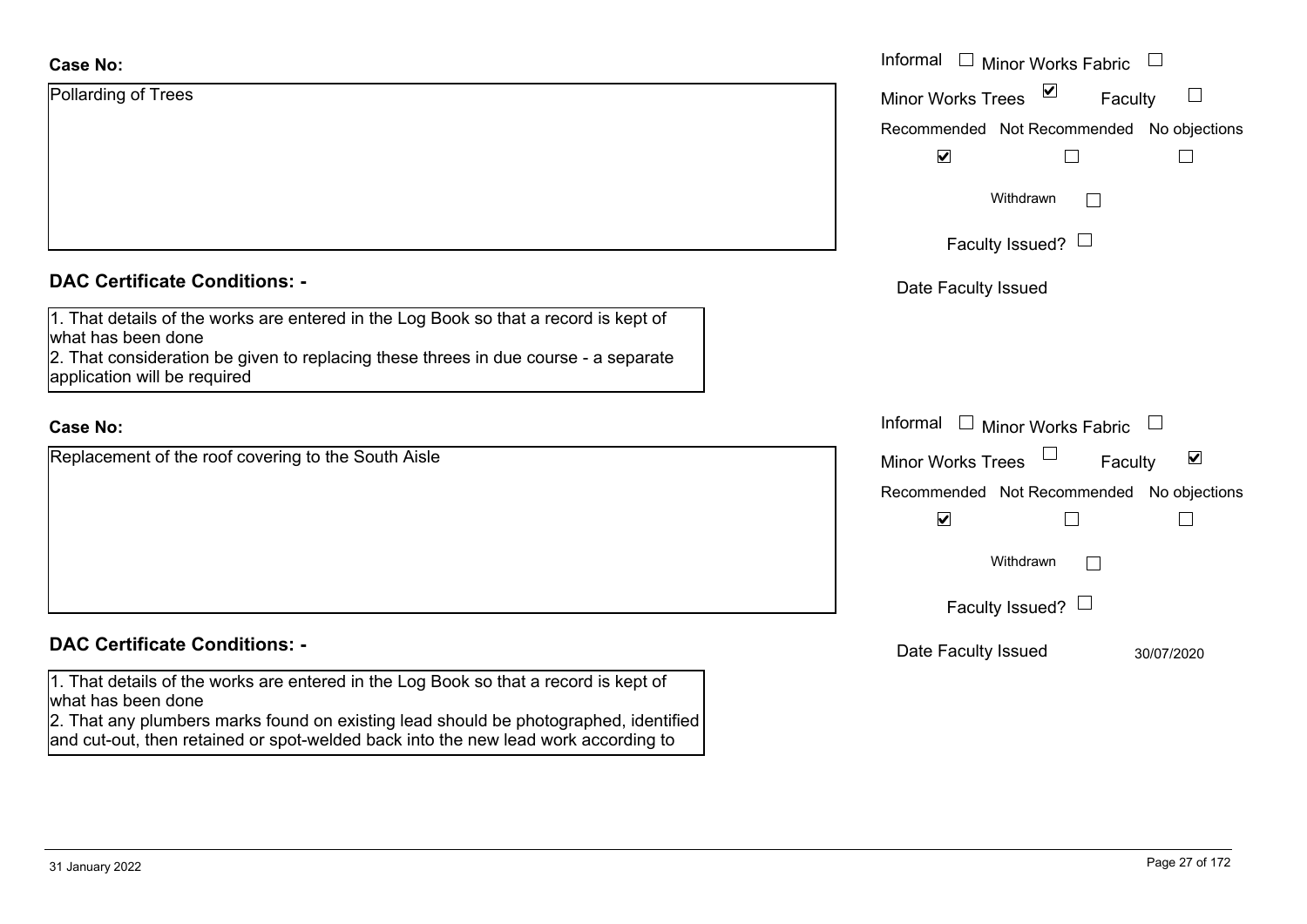#### **20308Catthorpe, St Thomas**

#### **L167/2010 Case No:** Informal

| Re-decoration |  |
|---------------|--|
|               |  |

## **DAC Certificate Conditions: -**

1. A time limit of 12 months

 2. That details of the works are entered in the Log Book so that a record is kept of what has been done

|                          | Informal $\Box$ Minor Works Fabric | び                                         |
|--------------------------|------------------------------------|-------------------------------------------|
| <b>Minor Works Trees</b> |                                    | Faculty                                   |
|                          |                                    | Recommended Not Recommended No objections |
|                          |                                    |                                           |
|                          | Withdrawn                          |                                           |
|                          | Faculty Issued?                    |                                           |

Date Faculty Issued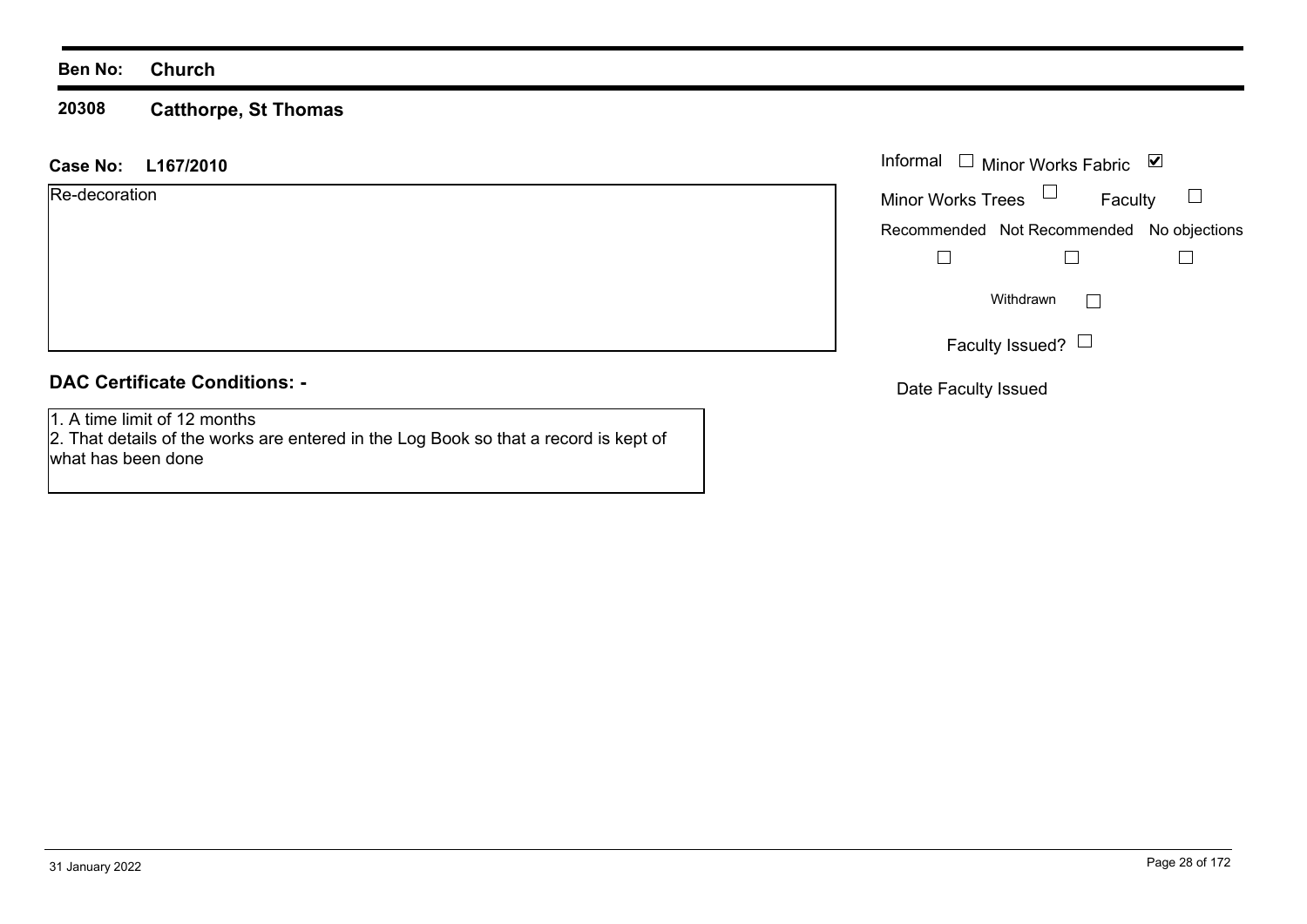| L017/2011<br>Case No:                                                                                                                                                                                                                                                | Informal $\Box$ Minor Works Fabric $\Box$                                                                                                                                                   |
|----------------------------------------------------------------------------------------------------------------------------------------------------------------------------------------------------------------------------------------------------------------------|---------------------------------------------------------------------------------------------------------------------------------------------------------------------------------------------|
| Partial demolition and re-building of the churchyard wall                                                                                                                                                                                                            | $\blacktriangledown$<br><b>Minor Works Trees</b><br>Faculty<br>Recommended Not Recommended No objections<br>$\blacktriangledown$<br>$\Box$<br>$\Box$<br>Withdrawn<br>$\Box$                 |
|                                                                                                                                                                                                                                                                      | Faculty Issued? Ø                                                                                                                                                                           |
| <b>DAC Certificate Conditions: -</b><br>1. A time limit of 12 months<br>2. That details of the works are entered in the Log Book so that a record is kept of<br>what has been done<br>3. That the contractor take steps to ensure that grave markers are not damaged | Date Faculty Issued<br>19/12/2011                                                                                                                                                           |
| L201/2012<br><b>Case No:</b>                                                                                                                                                                                                                                         | Informal<br>$\Box$ Minor Works Fabric $\Box$                                                                                                                                                |
| Repairs to the Tower                                                                                                                                                                                                                                                 | $\blacktriangledown$<br><b>Minor Works Trees</b><br>Faculty<br>Recommended Not Recommended No objections<br>$\Box$<br>$\vert \ \ \vert$<br>Withdrawn<br>$\mathbb{R}^n$<br>Faculty Issued? Ø |
| <b>DAC Certificate Conditions: -</b>                                                                                                                                                                                                                                 | Date Faculty Issued<br>02/10/2012                                                                                                                                                           |
| 1. A time limit of 12 months<br>2. That details of the works are entered in the Log Book so that a record is kept of<br>what has been done                                                                                                                           |                                                                                                                                                                                             |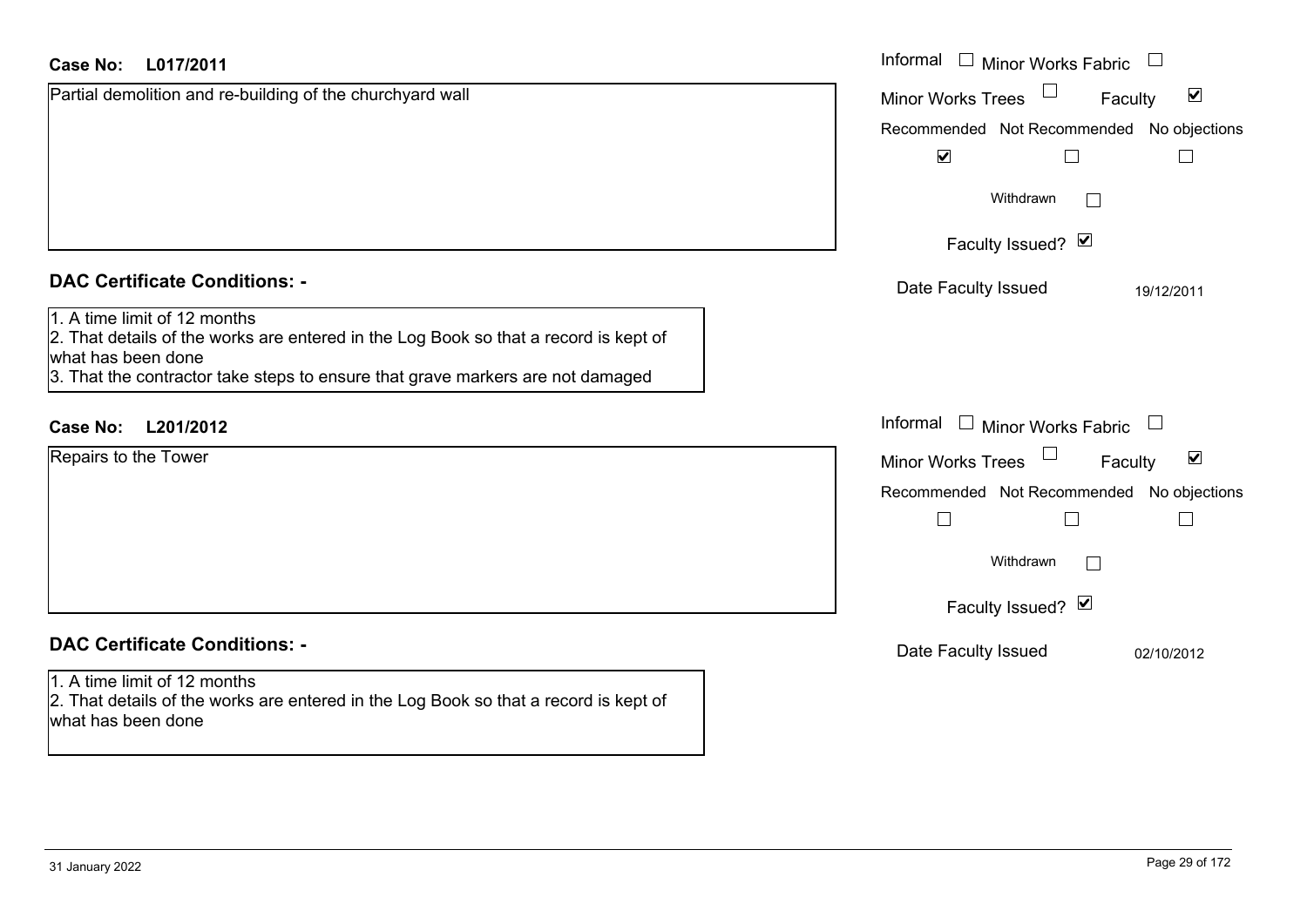| <b>Case No:</b><br>L073/2012                                                                                                               | Informal<br>Minor Works Fabric ⊠<br>$\Box$                  |
|--------------------------------------------------------------------------------------------------------------------------------------------|-------------------------------------------------------------|
| Replacement of ridge to main roof                                                                                                          | $\blacktriangledown$<br><b>Minor Works Trees</b><br>Faculty |
|                                                                                                                                            | Recommended Not Recommended No objections                   |
|                                                                                                                                            |                                                             |
|                                                                                                                                            | Withdrawn<br>$\Box$                                         |
|                                                                                                                                            | Faculty Issued? $\Box$                                      |
| <b>DAC Certificate Conditions: -</b>                                                                                                       | Date Faculty Issued                                         |
| 1. A time limit of 12 months<br>2. That details of the works are entered in the Log Book so that a record is kept of<br>what has been done |                                                             |
| L117/2013<br><b>Case No:</b>                                                                                                               | Informal<br>Minor Works Fabric ⊠<br>$\sim 10^{-1}$          |
| Re-surfacing of churchyard paths                                                                                                           | Minor Works Trees<br>$\sqcup$<br>Faculty                    |
|                                                                                                                                            | Recommended Not Recommended No objections                   |
|                                                                                                                                            | $\blacktriangledown$                                        |
|                                                                                                                                            | Withdrawn<br>$\Box$                                         |
|                                                                                                                                            | Faculty Issued? $\Box$                                      |
| <b>DAC Certificate Conditions: -</b>                                                                                                       | Date Faculty Issued                                         |
| 1. A time limit of 12 months<br>2. That details of the works are entered in the Log Book so that a record is kept of<br>what has been done |                                                             |
|                                                                                                                                            |                                                             |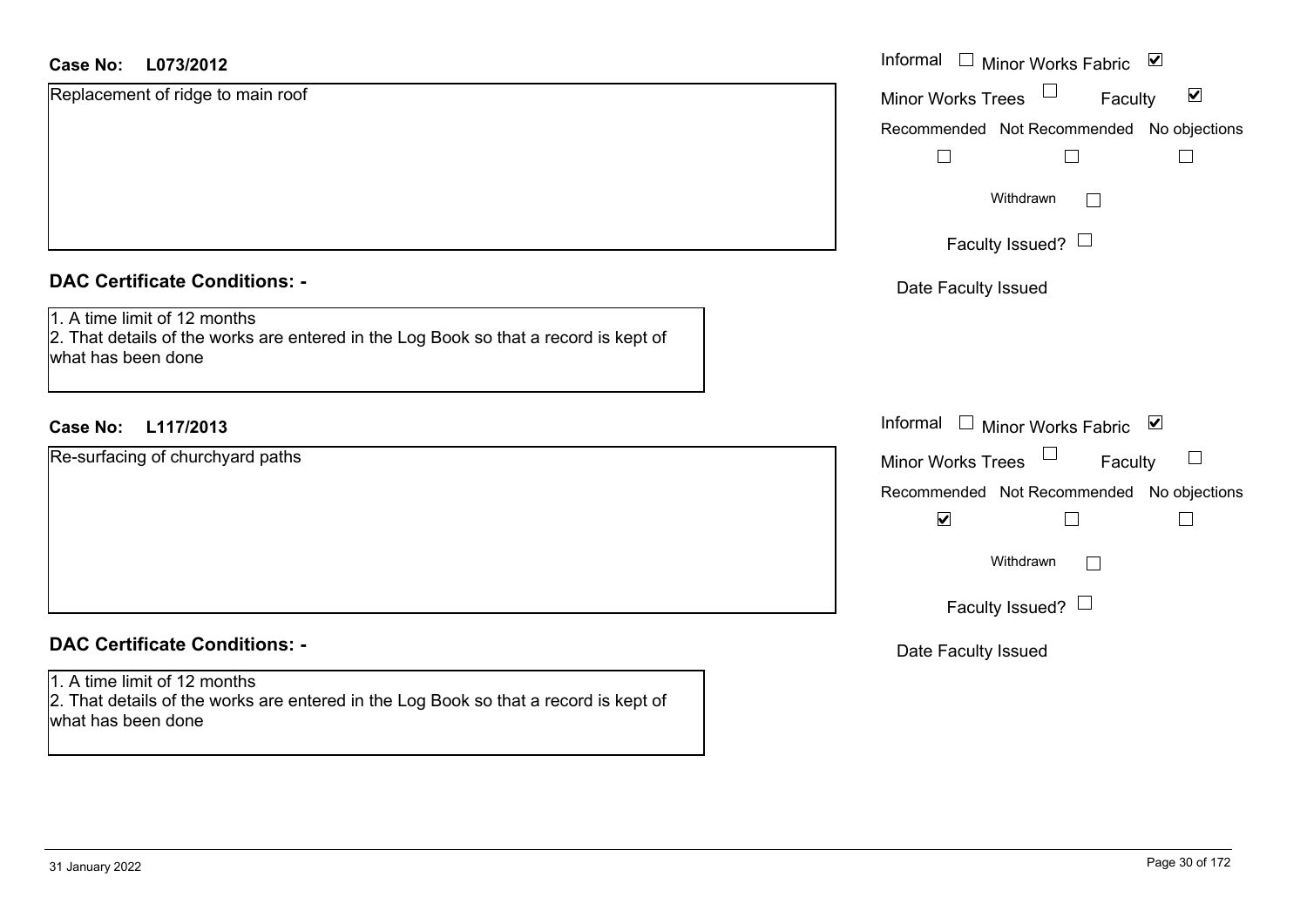## **L061/2014Case No:** Informal

To section fell: -

1. Tree Number 170 – Fraxinus excelsior (Ash) due to decay and vertical cracks in the upper stem 2. Tree number 174 – Fraxinus excelsior (Ash) due to decay at bifurcation and presence of 'shaggy polypore' fungus

### **DAC Certificate Conditions: -**

1. A time limit of 12 months

2. That details of the works are entered in the Log Book so that a record is kept of what has been done

## **L222/2014Case No:** Informal

1. Re-grouting and re-pointing of Stonework

- 2. Replacement of:
	- a) 10 x Ashlar stones
	- b) 2 x base stones
- 3. Replacement of all the arch stones between the inner and outer skins of the Tower
- 4. Replacement of central mullion to Tower window
- 5. Removal of chimney stack above Nave and subsequent making good
- 6. Installation of pump to keep cellar dry
- 7. Replacement of Vestry gutter
- 8. Replacement of water butt

### **DAC Certificate Conditions: -**

1. That details of the works are entered in the Log Book so that a record is kept of what has been done

| Informal<br>Minor Works Fabric<br>$\vert\bm{\mathsf{v}}\vert$<br><b>Minor Works Trees</b><br>Faculty<br>Recommended Not Recommended No objections<br>Withdrawn<br>Faculty Issued?<br>Date Faculty Issued |
|----------------------------------------------------------------------------------------------------------------------------------------------------------------------------------------------------------|
| Informal<br><b>Minor Works Fabric</b><br>☑                                                                                                                                                               |
| <b>Minor Works Trees</b><br>Faculty                                                                                                                                                                      |
| Recommended Not Recommended No objections<br>$\blacktriangledown$                                                                                                                                        |
| Withdrawn<br>Faculty Issued? Ø                                                                                                                                                                           |
|                                                                                                                                                                                                          |
| Date Faculty Issued<br>26/07/2016                                                                                                                                                                        |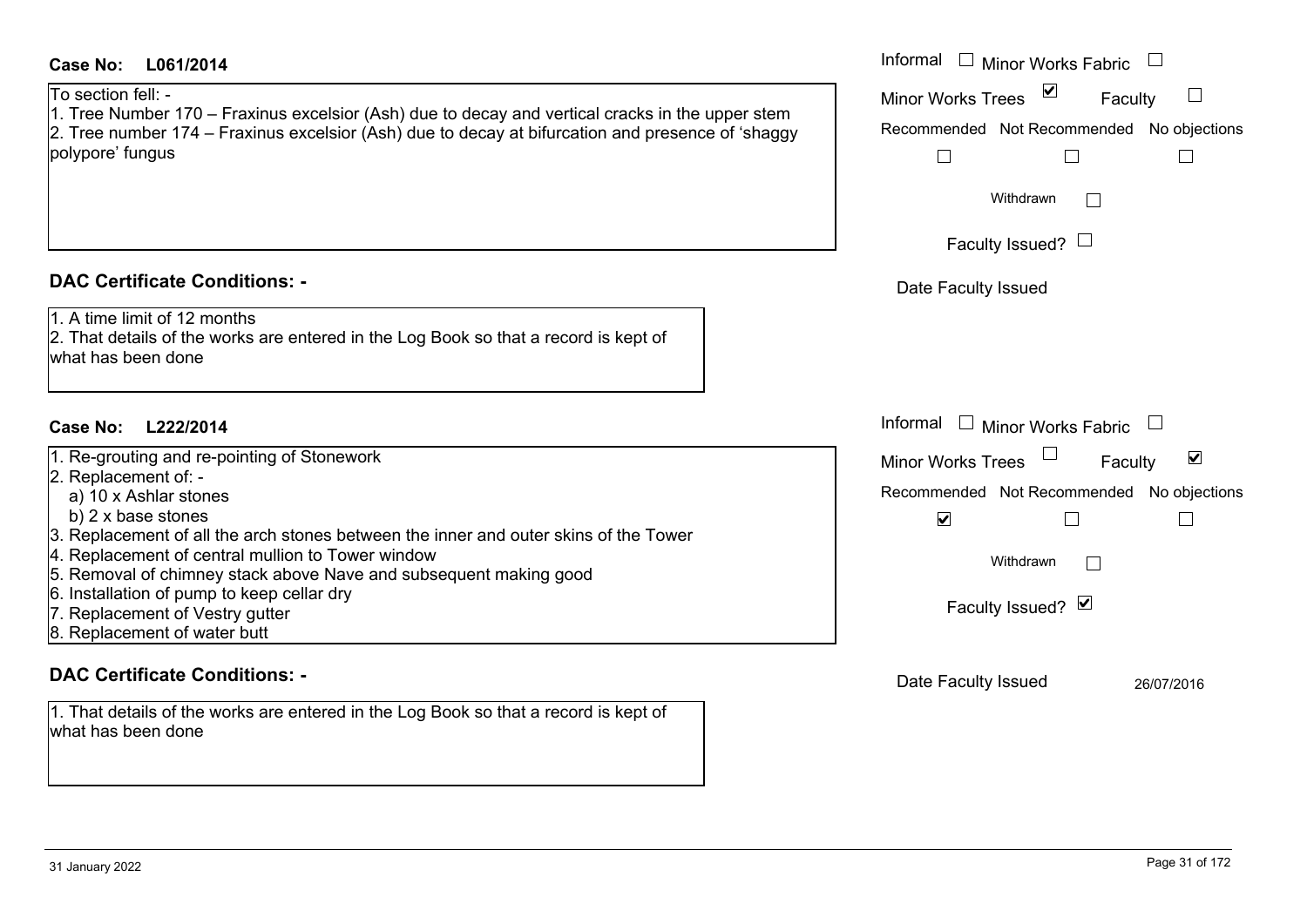| <b>Case No:</b>                                                                                            | Informal $\Box$ Minor Works Fabric $\Box$                   |
|------------------------------------------------------------------------------------------------------------|-------------------------------------------------------------|
| Re-covering of the roof                                                                                    | $\blacktriangledown$<br><b>Minor Works Trees</b><br>Faculty |
|                                                                                                            | Recommended Not Recommended No objections                   |
|                                                                                                            | $\blacktriangledown$                                        |
|                                                                                                            | Withdrawn                                                   |
|                                                                                                            | Faculty Issued? Ø                                           |
| <b>DAC Certificate Conditions: -</b>                                                                       | Date Faculty Issued<br>31/10/2016                           |
| 1. That details of the works are entered in the Log Book so that a record is kept of<br>what has been done |                                                             |
| <b>Case No:</b>                                                                                            | Informal $\Box$ Minor Works Fabric $\Box$                   |
| Bricking up of south window to the Tower                                                                   | $\blacktriangledown$<br><b>Minor Works Trees</b><br>Faculty |
|                                                                                                            | Recommended Not Recommended No objections                   |
|                                                                                                            | $\blacktriangledown$<br>$\mathsf{L}$                        |
|                                                                                                            | Withdrawn                                                   |
|                                                                                                            | Faculty Issued? $\Box$                                      |
| <b>DAC Certificate Conditions: -</b>                                                                       | Date Faculty Issued                                         |
| 1. That details of the works are entered in the Log Book so that a record is kept of<br>what has been done |                                                             |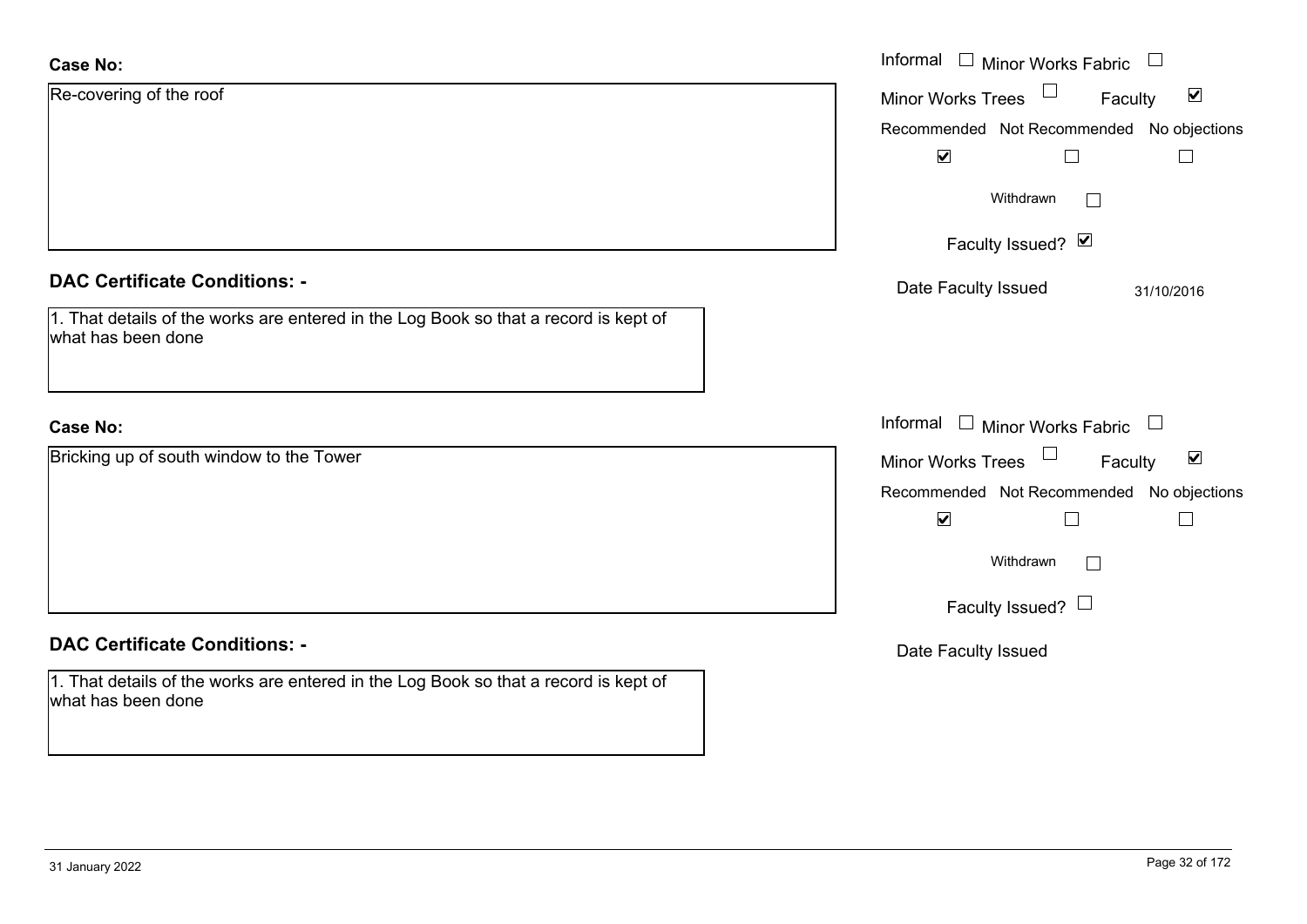| <b>Case No:</b>                                                                                                                                                                                 | Informal □ Minor Works Fabric                                  |
|-------------------------------------------------------------------------------------------------------------------------------------------------------------------------------------------------|----------------------------------------------------------------|
| Repairs to the roof of the Lychgate                                                                                                                                                             | $\overline{\mathbf{v}}$<br><b>Minor Works Trees</b><br>Faculty |
|                                                                                                                                                                                                 | Recommended Not Recommended No objections                      |
|                                                                                                                                                                                                 |                                                                |
|                                                                                                                                                                                                 | Withdrawn                                                      |
|                                                                                                                                                                                                 | Faculty Issued? Ø                                              |
| <b>DAC Certificate Conditions: -</b>                                                                                                                                                            | Date Faculty Issued<br>04/01/2019                              |
| 1. That details of the works are entered in the Log Book so that a record is kept of<br>what has been done<br>2. That the Conservation Officer should agree any replacement materials           |                                                                |
| <b>Case No:</b>                                                                                                                                                                                 | Informal $\Box$ Minor Works Fabric $\Box$                      |
| Repairs to the Church fabric comprising: -                                                                                                                                                      | Faculty<br><b>Minor Works Trees</b>                            |
| 1. Stone re-pointing<br>2. Stone replacement                                                                                                                                                    | Recommended Not Recommended No objections                      |
| 3. Rainwater goods repairs<br>4. Glazing and window repairs                                                                                                                                     | $\blacktriangledown$                                           |
| 5. General repairs<br>itemised in the 2016 QI                                                                                                                                                   | Withdrawn<br>$\mathbb{R}^n$                                    |
|                                                                                                                                                                                                 | Faculty Issued? $\Box$                                         |
| <b>DAC Certificate Conditions: -</b>                                                                                                                                                            | Date Faculty Issued                                            |
| 1. That details of the works are entered in the Log Book so that a record is kept of<br>what has been done<br>2. Any stope that is replaced should be checked for signs of re-use masons' marks |                                                                |

2. Any stone that is replaced should be checked for signs of re-use, masons' marks, graffiti and related inscriptions etc. and in the event of such material being found,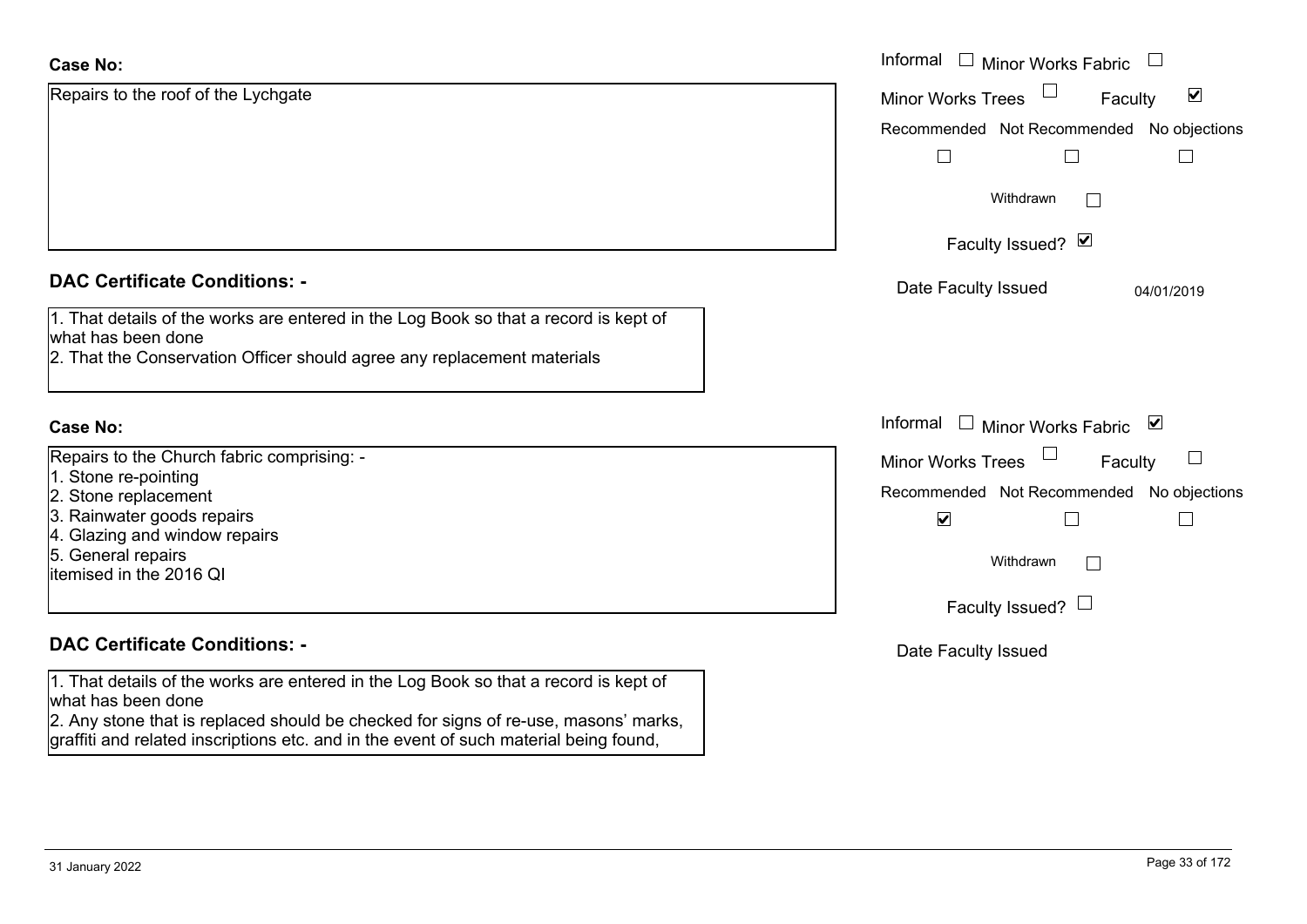**10206 Chadwell, St Mary**

| L045/2006<br>Case No:                                                                                                | Informal $\Box$ Minor Works Fabric                   |  |  |
|----------------------------------------------------------------------------------------------------------------------|------------------------------------------------------|--|--|
| Re-decoration of the church                                                                                          | Minor Works Trees<br>$\blacktriangledown$<br>Faculty |  |  |
|                                                                                                                      | Recommended Not Recommended No objections            |  |  |
|                                                                                                                      | ☑                                                    |  |  |
|                                                                                                                      | Withdrawn                                            |  |  |
|                                                                                                                      | Faculty Issued? Ø                                    |  |  |
| <b>DAC Certificate Conditions: -</b>                                                                                 | Date Faculty Issued<br>02/05/2006                    |  |  |
| 1. A time limit of 12 months<br>2. That, where patches of plaster are to be removed and replaced, the plaster should |                                                      |  |  |

be reinforced with horse hair in base coats 3. That the finishing coat of plaster should be 3:2 lime:sand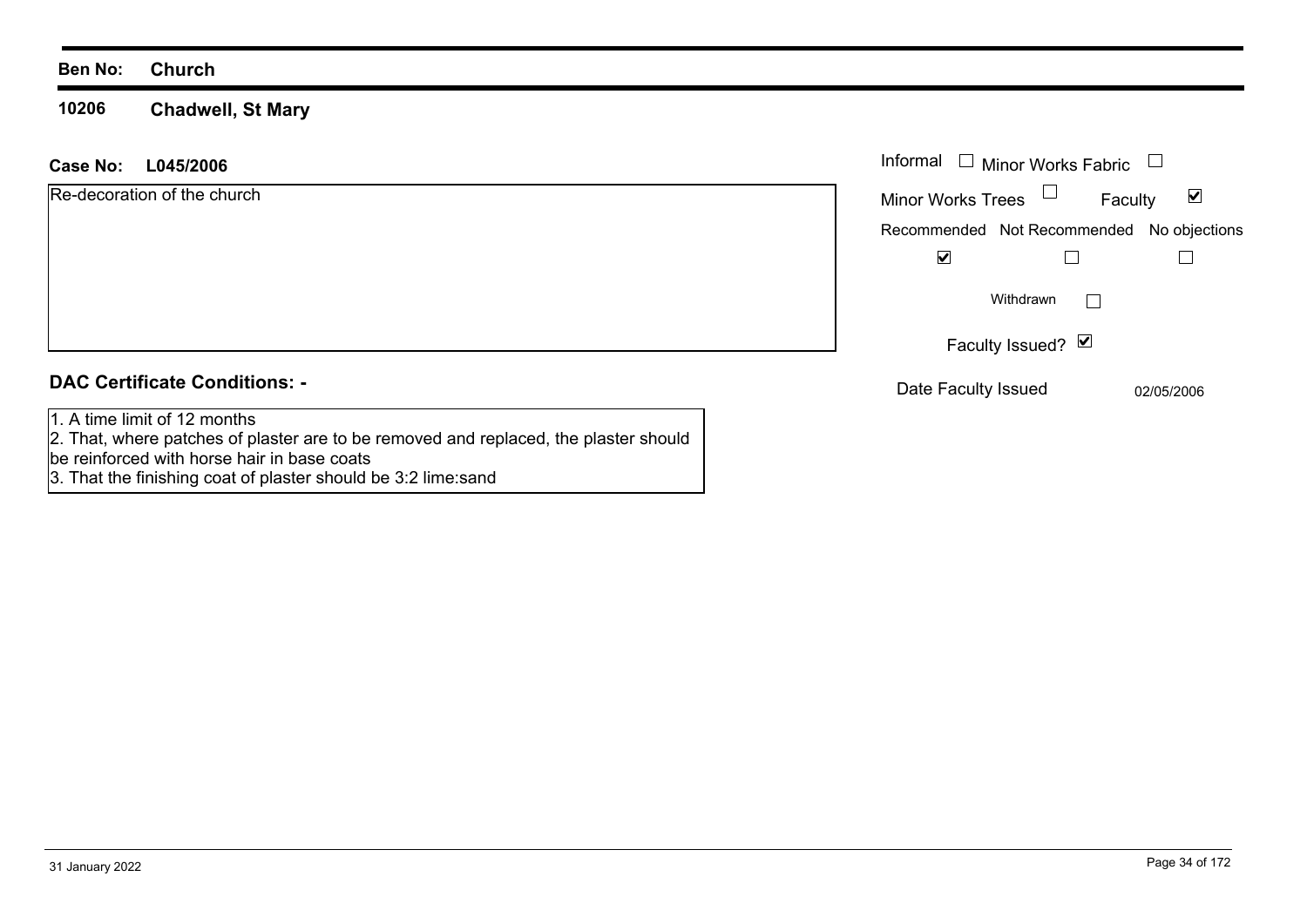#### **L053/2006Case No:**

| <b>Case No:</b><br>L053/2006                                                                                                               | Informal Ø Minor Works Fabric □                                |
|--------------------------------------------------------------------------------------------------------------------------------------------|----------------------------------------------------------------|
| Installation of Servery in base of the Tower                                                                                               | $\Box$<br>$\blacktriangledown$<br>Minor Works Trees<br>Faculty |
|                                                                                                                                            | Recommended Not Recommended No objections                      |
|                                                                                                                                            | $\blacktriangledown$                                           |
|                                                                                                                                            | Withdrawn<br>$\vert \ \ \vert$                                 |
|                                                                                                                                            | Faculty Issued? Ø                                              |
| <b>DAC Certificate Conditions: -</b>                                                                                                       | Date Faculty Issued<br>09/01/2007                              |
| 1. A time limit of 12 months                                                                                                               |                                                                |
| L147/2010<br><b>Case No:</b>                                                                                                               | Informal $\Box$ Minor Works Fabric $\Box$                      |
| Replacement of Lightning Conductor                                                                                                         | Minor Works Trees<br>$\blacktriangledown$<br>Faculty           |
|                                                                                                                                            | Recommended Not Recommended No objections                      |
|                                                                                                                                            |                                                                |
|                                                                                                                                            | Withdrawn<br>$\Box$                                            |
|                                                                                                                                            | Faculty Issued? Ø                                              |
| <b>DAC Certificate Conditions: -</b>                                                                                                       | Date Faculty Issued<br>23/08/2010                              |
| 1. A time limit of 12 months<br>2. That details of the works are entered in the Log Book so that a record is kept of<br>what has been done |                                                                |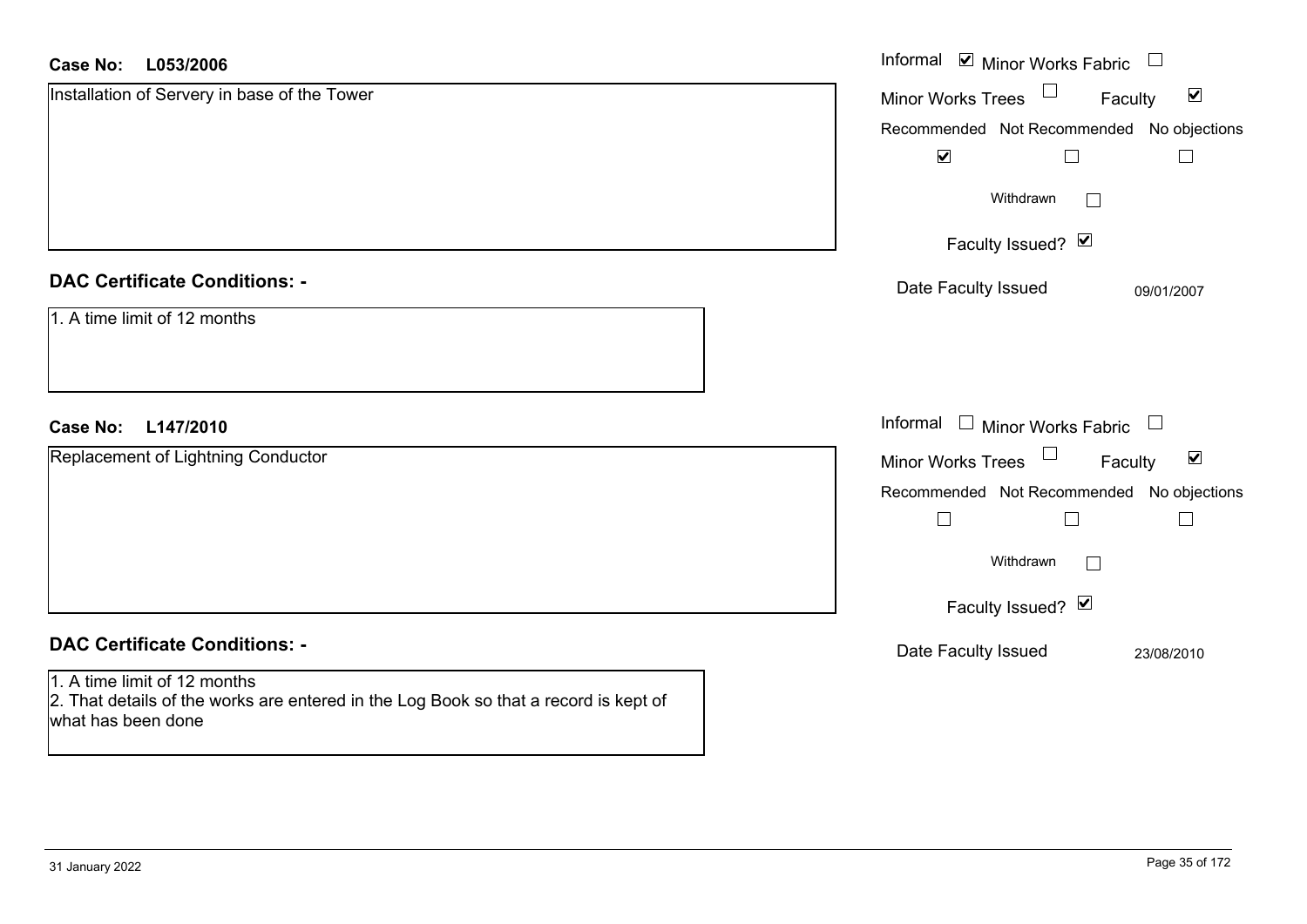| Roof repairs |  |
|--------------|--|
|              |  |

|  | <b>DAC Certificate Conditions: -</b> |  |
|--|--------------------------------------|--|
|  |                                      |  |

1. A time limit of 12 months

2. That details of the works are entered in the Log Book so that a record is kept of what has been done

3. That the mortar mix should be Lime putty pre-mixed 20kg tubs manufactured by

| Informal<br>$\Box$ Minor Works Fabric     |  |  |
|-------------------------------------------|--|--|
| M<br><b>Minor Works Trees</b><br>Faculty  |  |  |
| Recommended Not Recommended No objections |  |  |
| V                                         |  |  |
| Withdrawn                                 |  |  |
| Faculty Issued? Ø                         |  |  |
| Date Faculty Issued<br>19/11/2010         |  |  |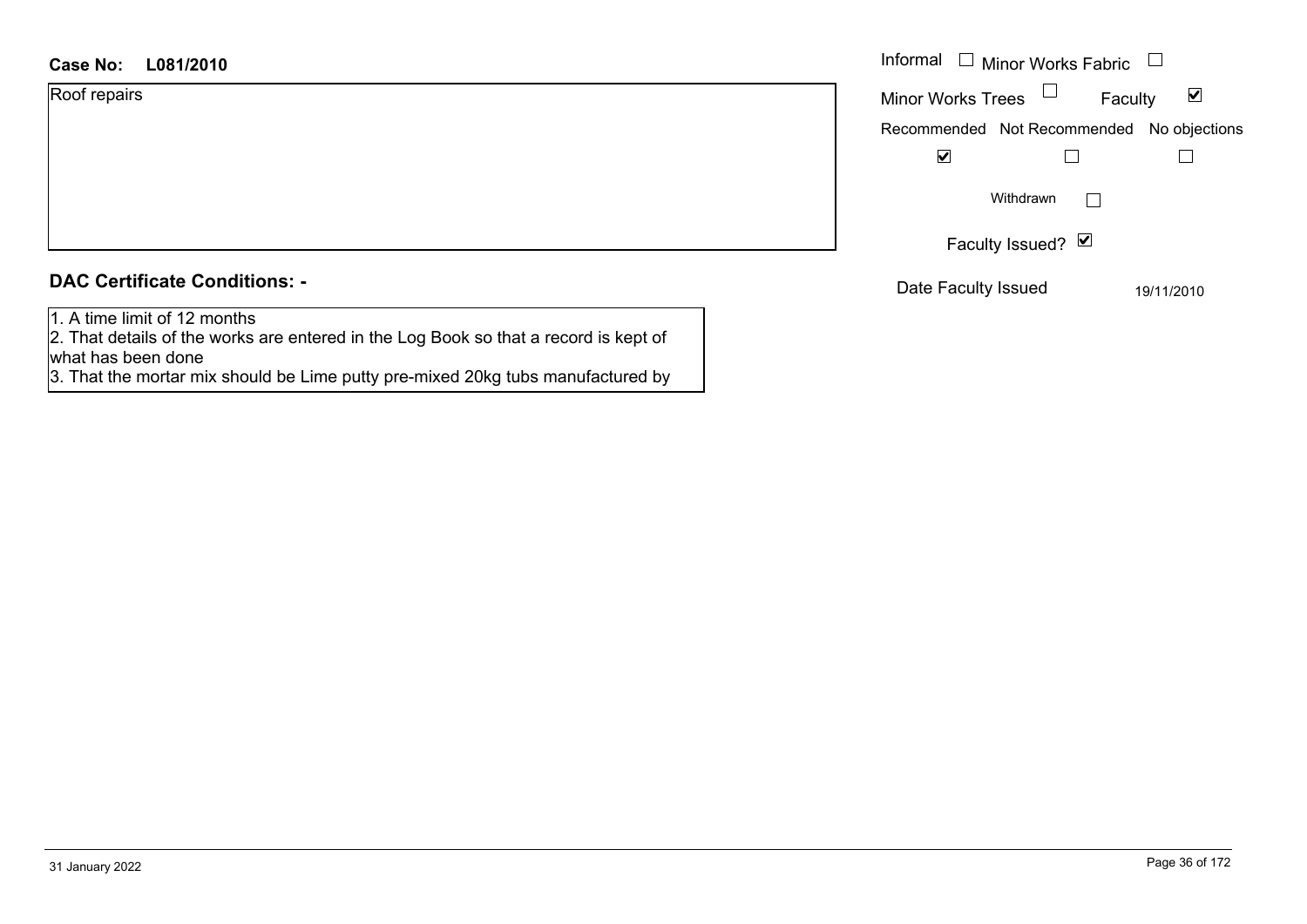#### **10301Church Langton, St Peter**

## **L133/2001 & L015/2002Case No:** Informal

Installation of new Lighting System with various luminaries to provide a good level of reading light, aesthetic illumination and selectability of area lighting together with an appropriate bightness level using dimmers allowing for a softly lit ambience that is conducive to quiet contemplation and prayer in all parts of the church

## **DAC Certificate Conditions: -**

1. A time limit of 12 months

| Informal<br>$\Box$ Minor Works Fabric |                                           |   |
|---------------------------------------|-------------------------------------------|---|
| <b>Minor Works Trees</b>              | Faculty                                   | M |
|                                       | Recommended Not Recommended No objections |   |
|                                       |                                           |   |
|                                       | Withdrawn                                 |   |
|                                       | Faculty Issued? $\Box$                    |   |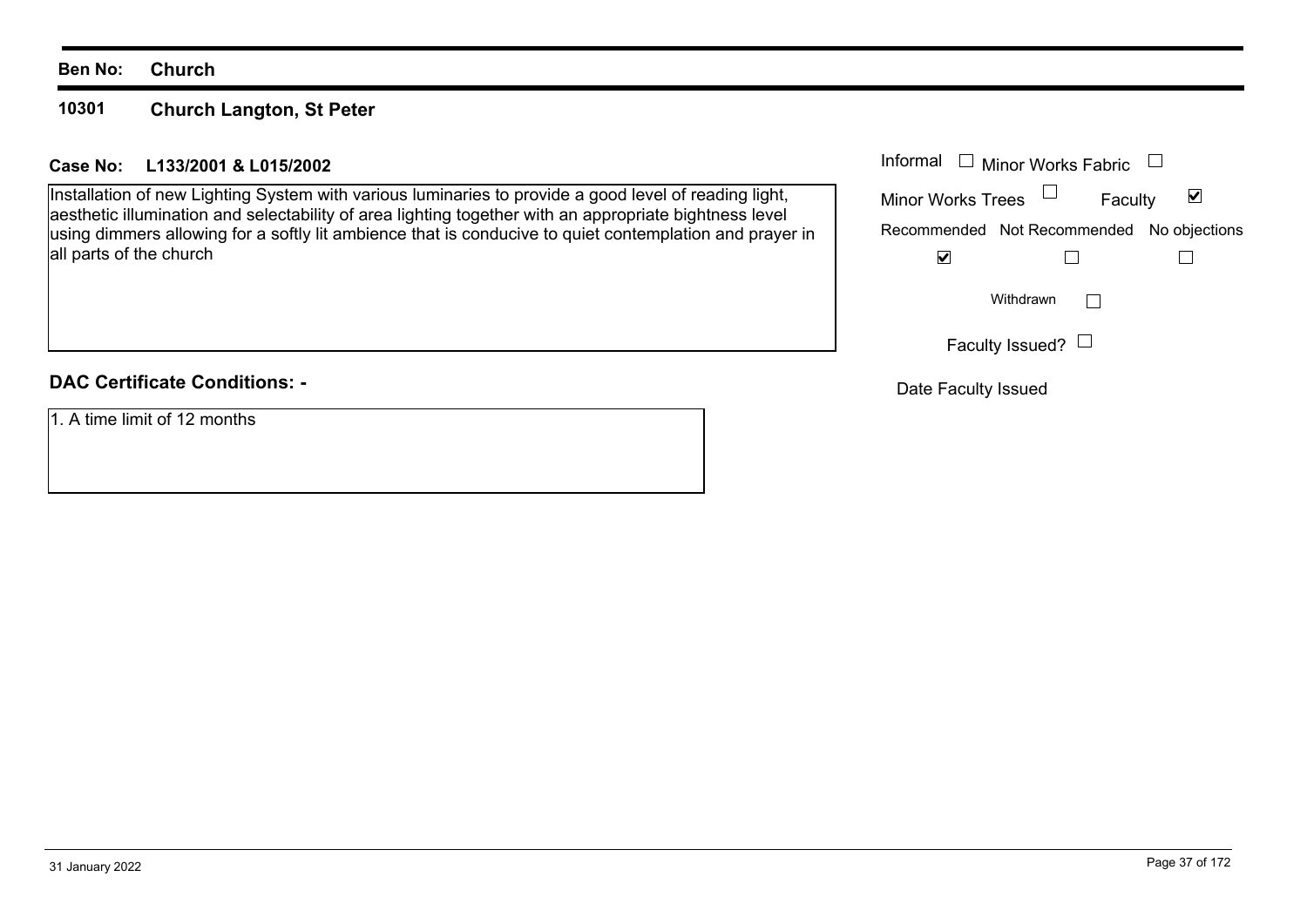|--|

- 1. Repairs to lead roof and masonry
- 2. Upgrading of rainwater disposal system
- 3. Other general repairs

## **DAC Certificate Conditions: -**

- 1. A time limit of 12 months
- 2. That all lead work must take place under a "Hot Work" Permit

## **DAC Certificate Conditions: -**

| <b>Case No:</b><br>L189/2006                                                                                 | Informal Ø Minor Works Fabric □                                                                                                                                                              |
|--------------------------------------------------------------------------------------------------------------|----------------------------------------------------------------------------------------------------------------------------------------------------------------------------------------------|
| 1. Repairs to lead roof and masonry<br>2. Upgrading of rainwater disposal system<br>3. Other general repairs | Minor Works Trees<br>$\blacktriangledown$<br>Faculty<br>Recommended Not Recommended No objections<br>$\blacktriangledown$<br>$\Box$<br>$\mathbb{R}^n$<br>Withdrawn<br>Faculty Issued? $\Box$ |
| <b>DAC Certificate Conditions: -</b>                                                                         | Date Faculty Issued                                                                                                                                                                          |
| 1. A time limit of 12 months<br>2. That all lead work must take place under a "Hot Work" Permit              |                                                                                                                                                                                              |
| Case No:<br>L147/2007                                                                                        | Informal $\Box$ Minor Works Fabric $\Box$                                                                                                                                                    |
| <b>CONFIRMATORY FACULTY: -</b><br>Following recent theft, to re-roof the Vestry with tern-coated steel       | Minor Works Trees<br>$\blacktriangledown$<br>Faculty<br>Recommended Not Recommended No objections<br>$\blacktriangledown$<br>$\mathbf{L}$                                                    |
|                                                                                                              | Withdrawn                                                                                                                                                                                    |
|                                                                                                              | Faculty Issued? $\Box$                                                                                                                                                                       |
| <b>DAC Certificate Conditions: -</b>                                                                         | Date Faculty Issued                                                                                                                                                                          |
| 1. A time limit of 12 months                                                                                 |                                                                                                                                                                                              |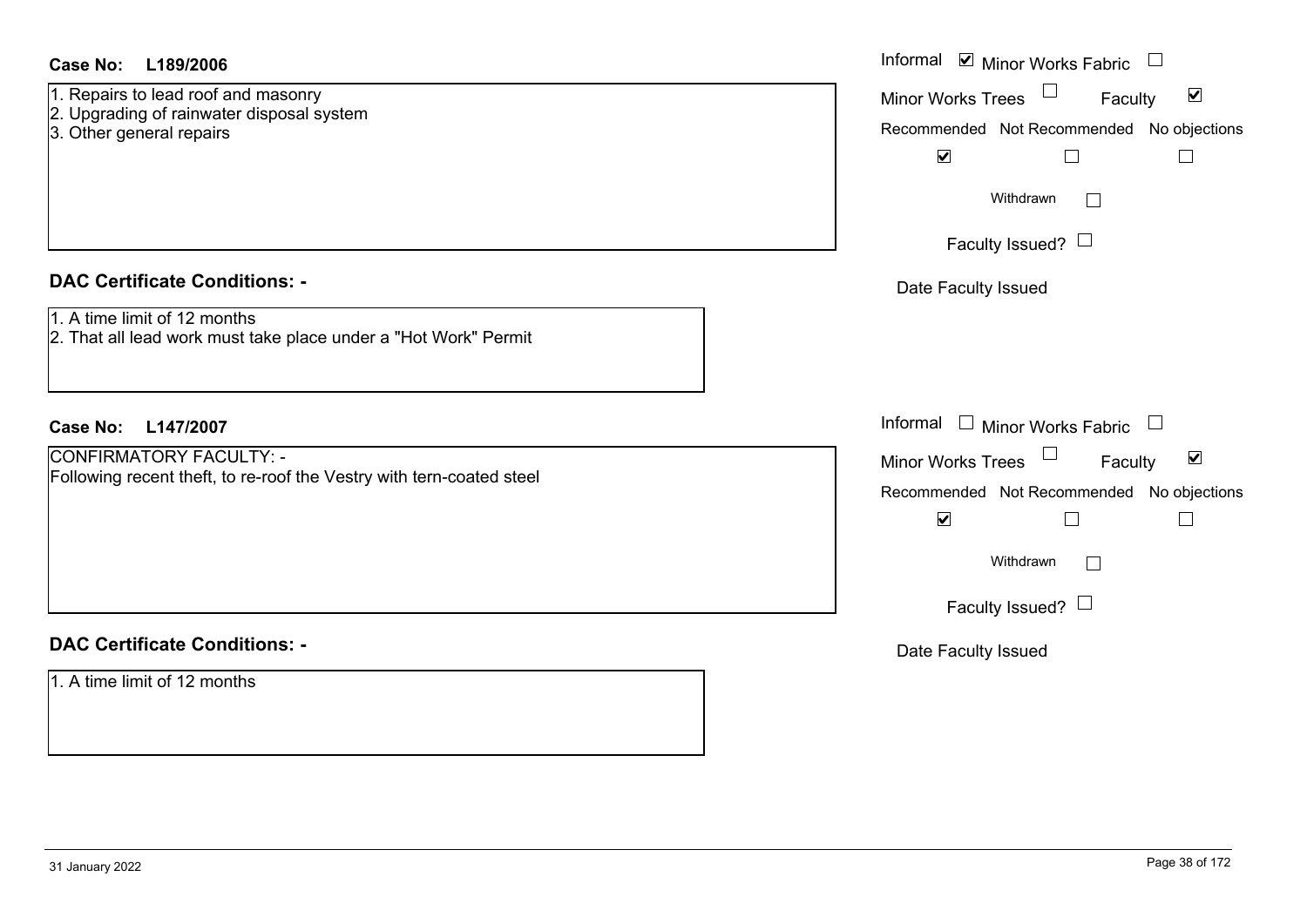| Case No: | L162/2008 |
|----------|-----------|
|----------|-----------|

| CONFIRMATORY FACULTY for works carried out with Chancellor's Consent: - |  |
|-------------------------------------------------------------------------|--|
| South Aisle roof repairs                                                |  |

### **DAC Certificate Conditions: -**

| Installation of WC |  |  |
|--------------------|--|--|
|                    |  |  |
|                    |  |  |
|                    |  |  |
|                    |  |  |
|                    |  |  |
|                    |  |  |
|                    |  |  |

## **DAC Certificate Conditions: -**

# 1. A time limit of 12 months

2. That details of the works are entered in the Log Book so that a record is kept of what has been done

| <b>Case No:</b><br>L162/2008                                                                                                               | Informal Ø Minor Works Fabric U                                                                             |
|--------------------------------------------------------------------------------------------------------------------------------------------|-------------------------------------------------------------------------------------------------------------|
| CONFIRMATORY FACULTY for works carried out with Chancellor's Consent: -<br>South Aisle roof repairs                                        | Minor Works Trees<br>Faculty<br>$\Box$<br>Recommended Not Recommended No objections<br>$\blacktriangledown$ |
|                                                                                                                                            | Withdrawn<br>$\perp$                                                                                        |
|                                                                                                                                            | Faculty Issued? Ø                                                                                           |
| <b>DAC Certificate Conditions: -</b>                                                                                                       | Date Faculty Issued<br>21/10/2008                                                                           |
| 1. A time limit of 12 months<br>2. That details of the works are entered in the Log Book so that a record is kept of<br>what has been done |                                                                                                             |
| Case No:<br>L137a/2010                                                                                                                     | Informal Ø Minor Works Fabric □                                                                             |
| Installation of WC                                                                                                                         | Minor Works Trees $\Box$<br>$\Box$<br>Faculty                                                               |
|                                                                                                                                            | Recommended Not Recommended No objections<br>$\Box$<br>$\Box$                                               |
|                                                                                                                                            | Withdrawn<br>$\Box$                                                                                         |
|                                                                                                                                            | Faculty Issued? $\Box$                                                                                      |
| <b>DAC Certificate Conditions: -</b>                                                                                                       | Date Faculty Issued                                                                                         |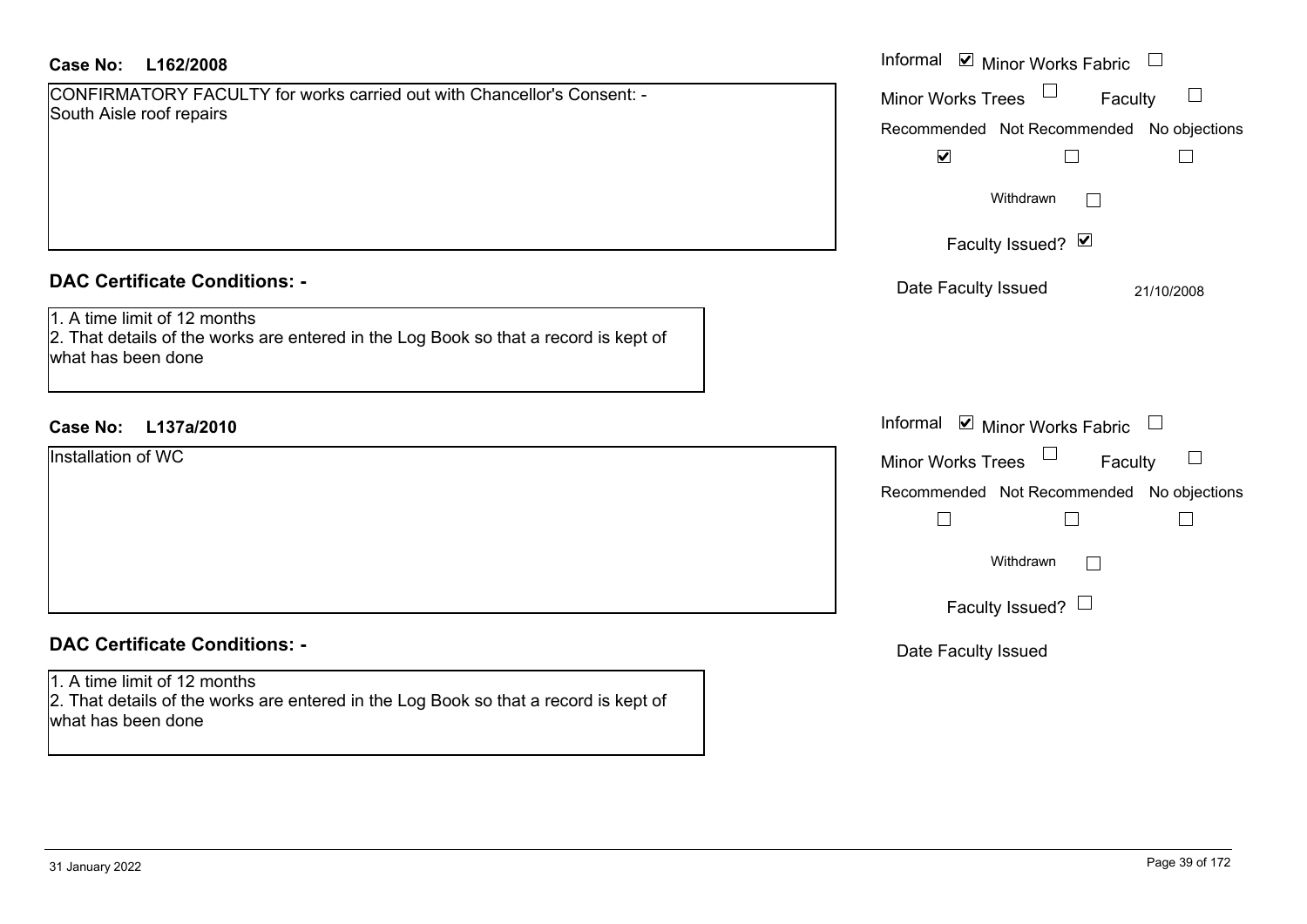## **DAC Certificate Conditions: -**

## **DAC Certificate Conditions: -**

#### 1. A time limit of 12 months

2. That details of the works are entered in the Log Book so that a record is kept of what has been done

3. That the PCC should re-consider the extent of the Servery units

| Case No:<br>L127/2010                                                                                                                                                                                                               | Informal □ Minor Works Fabric                                                                                                    |
|-------------------------------------------------------------------------------------------------------------------------------------------------------------------------------------------------------------------------------------|----------------------------------------------------------------------------------------------------------------------------------|
| In the churchyard, installation of new: -<br>1. Mains water supply<br>2. Foul drain<br>between the church and mains in Church Lane                                                                                                  | $\blacktriangledown$<br><b>Minor Works Trees</b><br>Faculty<br>Recommended Not Recommended No objections<br>$\blacktriangledown$ |
|                                                                                                                                                                                                                                     | Withdrawn                                                                                                                        |
|                                                                                                                                                                                                                                     | Faculty Issued? Ø                                                                                                                |
| <b>DAC Certificate Conditions: -</b>                                                                                                                                                                                                | Date Faculty Issued<br>26/07/2011                                                                                                |
| 1. A time limit of 12 months<br>2. That details of the works are entered in the Log Book so that a record is kept of<br>what has been done<br>3. That no works shall take place until the PCC, after consultation with the Diocesan |                                                                                                                                  |
| L137b/2010<br><b>Case No:</b>                                                                                                                                                                                                       | Informal ☑ Minor Works Fabric                                                                                                    |
| <b>CONFIRMATORY APPLICATION for works undertaken: -</b><br>Installation, for a period of 5 years, a temporary Servery at the west end of the North Aisle                                                                            | Minor Works Trees<br>$\Box$<br>Faculty<br>Recommended Not Recommended No objections<br>$\Box$<br>$\blacktriangledown$            |
|                                                                                                                                                                                                                                     | Withdrawn<br>$\Box$                                                                                                              |
|                                                                                                                                                                                                                                     | Faculty Issued? Ø                                                                                                                |
| <b>DAC Certificate Conditions: -</b>                                                                                                                                                                                                | Date Faculty Issued<br>17/04/2013                                                                                                |
| 1. A time limit of 12 months<br>2. That details of the works are entered in the Log Book so that a record is kept of                                                                                                                |                                                                                                                                  |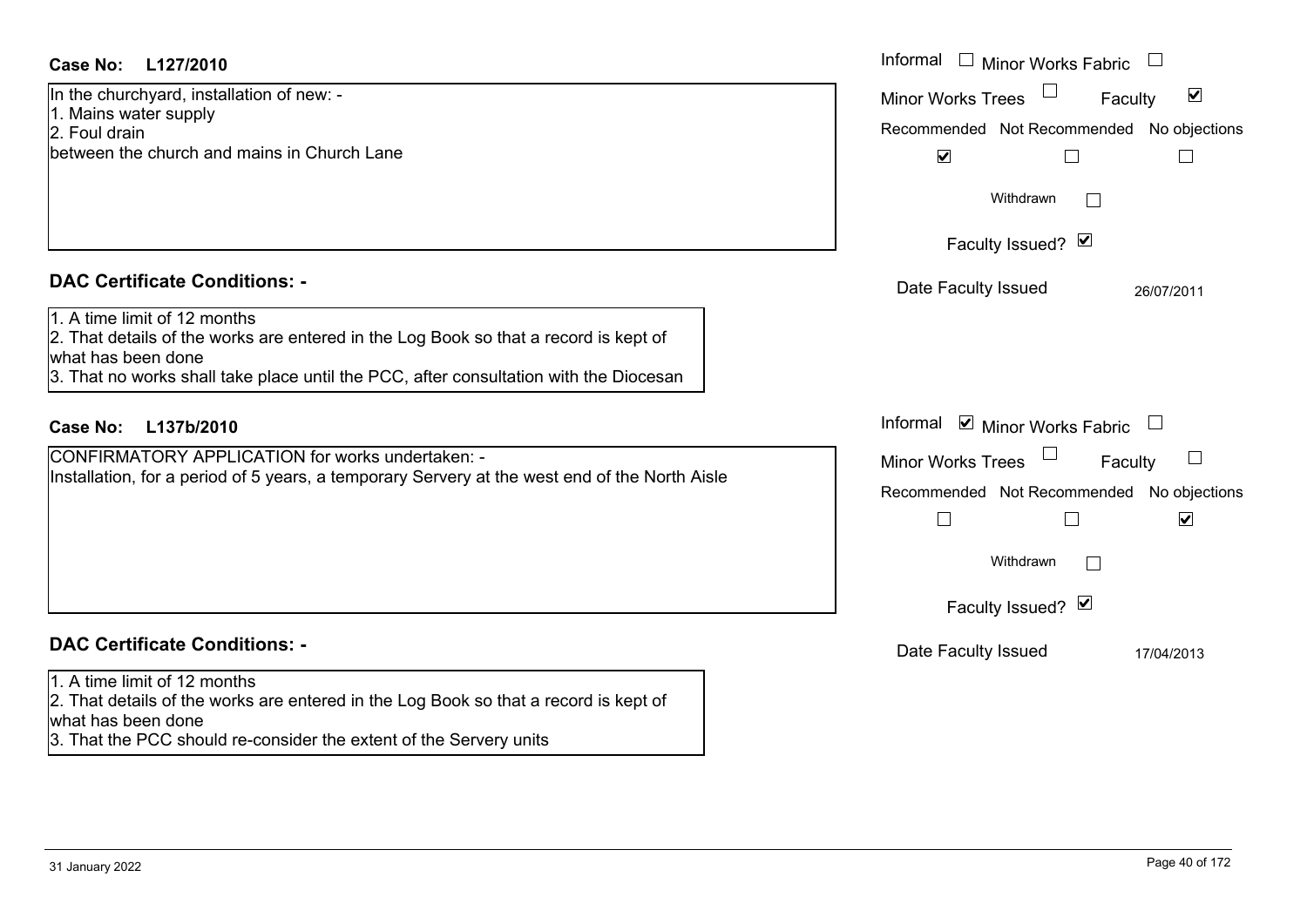| <b>Case No:</b> | L106/2015 |
|-----------------|-----------|
|-----------------|-----------|

Internal and/or external re-ordering to provide kitchen and accessible WC

## **DAC Certificate Conditions: -**

1. A time limit of 12 months

2. That details of the works are entered in the Log Book so that a record is kept of what has been done

## **Case No:**

Re-building, re-erection and making safe of various monuments in the churchyard including the: - 1. Swingler, Coltman and Kendall headstones

- 2. Hayr Cross
- 3. Tailby chest tomb
- 4. Hanbury rectagonal enclosure

## **DAC Certificate Conditions: -**

1. That details of the works are entered in the Log Book so that a record is kept of what has been done

| L106/2015                                                                                                                      | Informal<br>$\Box$ Minor Works Fabric                |  |
|--------------------------------------------------------------------------------------------------------------------------------|------------------------------------------------------|--|
| and/or external re-ordering to provide kitchen and accessible WC                                                               | Minor Works Trees<br>$\blacktriangledown$<br>Faculty |  |
|                                                                                                                                | Recommended Not Recommended No objections            |  |
|                                                                                                                                |                                                      |  |
|                                                                                                                                | Withdrawn                                            |  |
|                                                                                                                                | Faculty Issued? $\Box$                               |  |
| rtificate Conditions: -                                                                                                        | Date Faculty Issued                                  |  |
| limit of 12 months<br>etails of the works are entered in the Log Book so that a record is kept of<br>been done                 |                                                      |  |
|                                                                                                                                | Informal<br>$\Box$ Minor Works Fabric                |  |
| ng, re-erection and making safe of various monuments in the churchyard including the: -<br>ler, Coltman and Kendall headstones | Minor Works Trees<br>$\blacktriangledown$<br>Faculty |  |
| cross.                                                                                                                         | Recommended Not Recommended No objections            |  |
| chest tomb<br>ry rectagonal enclosure                                                                                          |                                                      |  |
|                                                                                                                                | Withdrawn<br>Г                                       |  |
|                                                                                                                                | Faculty Issued? $\Box$                               |  |
| rtificate Conditions: -                                                                                                        | Date Faculty Issued                                  |  |
| etails of the works are entered in the Log Book so that a record is kept of                                                    |                                                      |  |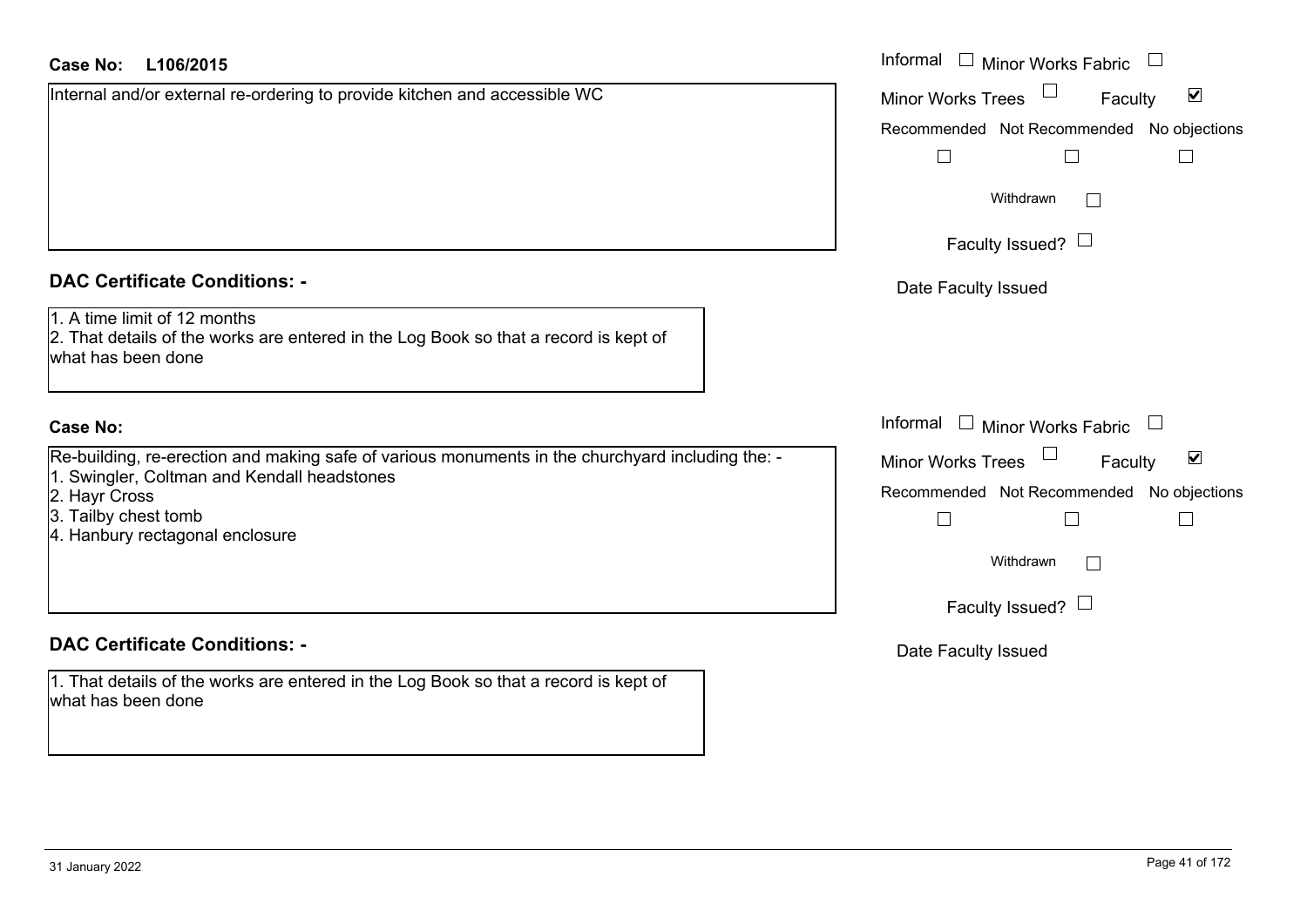| <b>Case No:</b>                                                                                                                                                                                                                           | Informal<br>$\Box$ Minor Works Fabric                                                                    |
|-------------------------------------------------------------------------------------------------------------------------------------------------------------------------------------------------------------------------------------------|----------------------------------------------------------------------------------------------------------|
| Repair and maintenance work as detailed in the Quinquennial Inspection Report dated February 2016<br>and the Structural Engineer's Report dated June 2016, namely: -<br>1. Repair of oak louvres and frames in the Tower                  | $\blacktriangledown$<br><b>Minor Works Trees</b><br>Faculty<br>Recommended Not Recommended No objections |
| 2. Repair of subsided tiles in the Nave central walkway and the raised tiles at the Vestry threshold<br>3. Removal of asbestos in the boiler room<br>4. Renovation of the boundary walls<br>5. Replacement of damaged cast iron downpipes | $\blacktriangledown$<br>$\Box$<br>$\Box$<br>Withdrawn                                                    |
|                                                                                                                                                                                                                                           | Faculty Issued? Ø                                                                                        |
| <b>DAC Certificate Conditions: -</b>                                                                                                                                                                                                      | Date Faculty Issued<br>26/01/2017                                                                        |
| 1. That details of the works are entered in the Log Book so that a record is kept of<br>what has been done<br>2. That the Conservation Officer approves a sample of the mortar mix and re-pointing                                        |                                                                                                          |
| <b>Case No:</b>                                                                                                                                                                                                                           | Informal<br>□ Minor Works Fabric $\vert \mathbf{v} \vert$                                                |
| Installation of Roof Alarm                                                                                                                                                                                                                | <b>Minor Works Trees</b><br>Faculty                                                                      |
|                                                                                                                                                                                                                                           | Recommended Not Recommended No objections                                                                |
|                                                                                                                                                                                                                                           | $\blacktriangledown$<br>$\Box$                                                                           |
|                                                                                                                                                                                                                                           | Withdrawn                                                                                                |
|                                                                                                                                                                                                                                           | Faculty Issued? $\Box$                                                                                   |
| <b>DAC Certificate Conditions: -</b>                                                                                                                                                                                                      | Date Faculty Issued                                                                                      |
| 1. That details of the works are entered in the Log Book so that a record is kept of<br>what has been done                                                                                                                                |                                                                                                          |
| 2. That, in line with the requirement and advice of the Ecclesiastical Insurance Group,<br>the installation and/or testing must be carried out by an electrician who is an                                                                |                                                                                                          |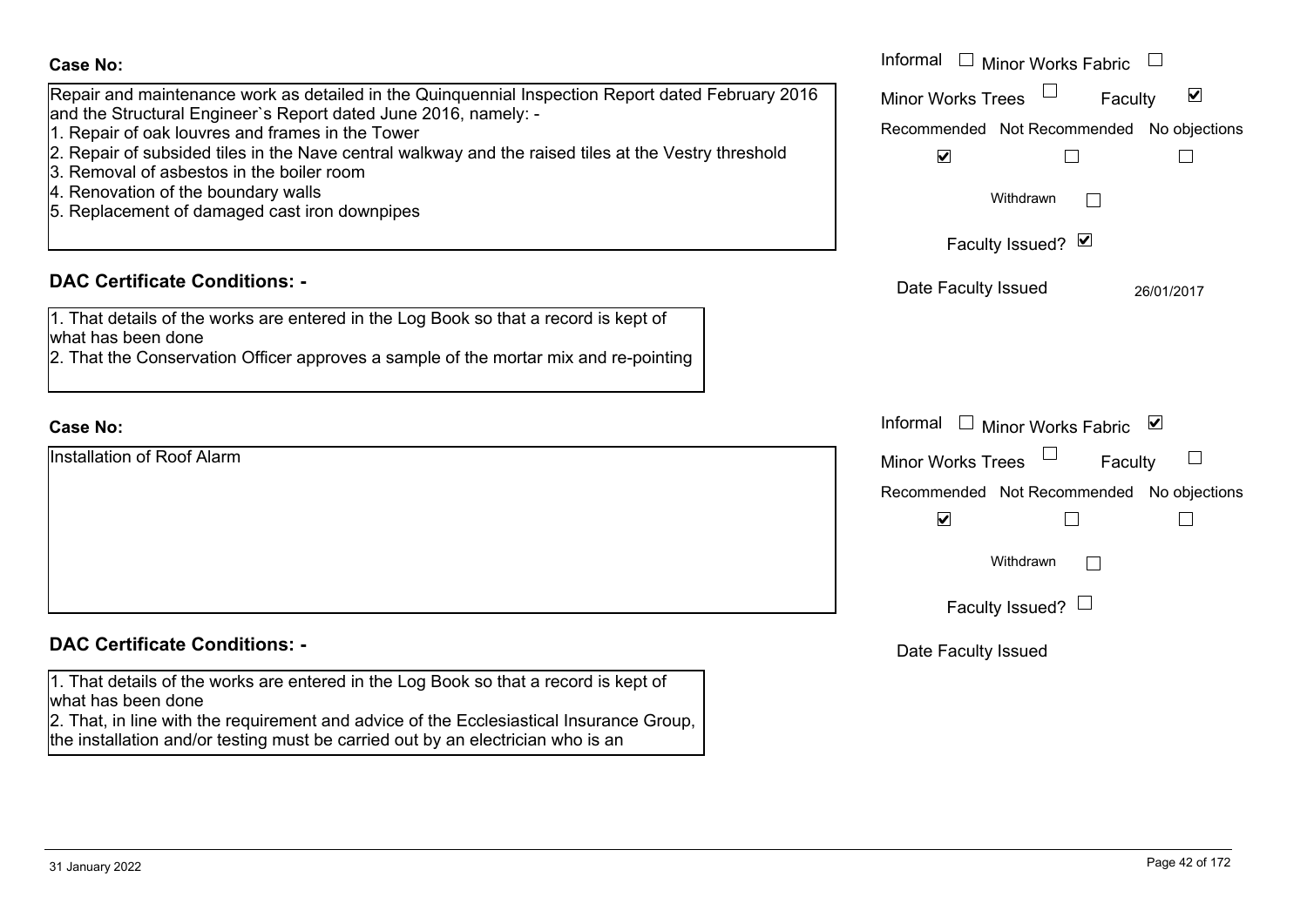| CONFIRMATORY APPLICATION for works carried out under Interim Faculty from the Chancellor: - |
|---------------------------------------------------------------------------------------------|
| Re-covering of the: -<br>1. North<br>2. South<br>Aisle roofs                                |

## **DAC Certificate Conditions: -**

1. That details of the works are entered in the Log Book so that a record is kept of what has been done

2. That an air gap should be maintained between the sarking boards (this is merely for the avoidance of doubts rather than a perceived deficiency in the specification

#### **Case No:**

Re-covering of the Chancel roof

## **DAC Certificate Conditions: -**

1. That details of the works are entered in the Log Book so that a record is kept of what has been done

2. That any plumbers marks found on existing lead should be photographed, identified and cut-out, then retained or spot-welded back into the new lead work according to

|                                                                                                                                                                                                                                                    | Informal □ Minor Works Fabric                                     |
|----------------------------------------------------------------------------------------------------------------------------------------------------------------------------------------------------------------------------------------------------|-------------------------------------------------------------------|
| MATORY APPLICATION for works carried out under Interim Faculty from the Chancellor: -                                                                                                                                                              | $\blacktriangledown$<br>Minor Works Trees<br>Faculty              |
| ing of the: -                                                                                                                                                                                                                                      | Recommended Not Recommended No objections<br>$\blacktriangledown$ |
| fs                                                                                                                                                                                                                                                 | Withdrawn                                                         |
|                                                                                                                                                                                                                                                    | Faculty Issued? Ø                                                 |
| rtificate Conditions: -                                                                                                                                                                                                                            | Date Faculty Issued<br>28/03/2018                                 |
| etails of the works are entered in the Log Book so that a record is kept of<br>been done<br>n air gap should be maintained between the sarking boards (this is merely<br>oidance of doubts rather than a perceived deficiency in the specification |                                                                   |
|                                                                                                                                                                                                                                                    | Informal<br>$\Box$ Minor Works Fabric<br>⊻                        |
| ing of the Chancel roof                                                                                                                                                                                                                            | Minor Works Trees<br>$\overline{\phantom{a}}$<br>Faculty          |
|                                                                                                                                                                                                                                                    | Recommended Not Recommended No objections<br>$\blacktriangledown$ |
|                                                                                                                                                                                                                                                    | Withdrawn                                                         |
|                                                                                                                                                                                                                                                    | Faculty Issued? $\Box$                                            |
| rtificate Conditions: -                                                                                                                                                                                                                            | Date Faculty Issued                                               |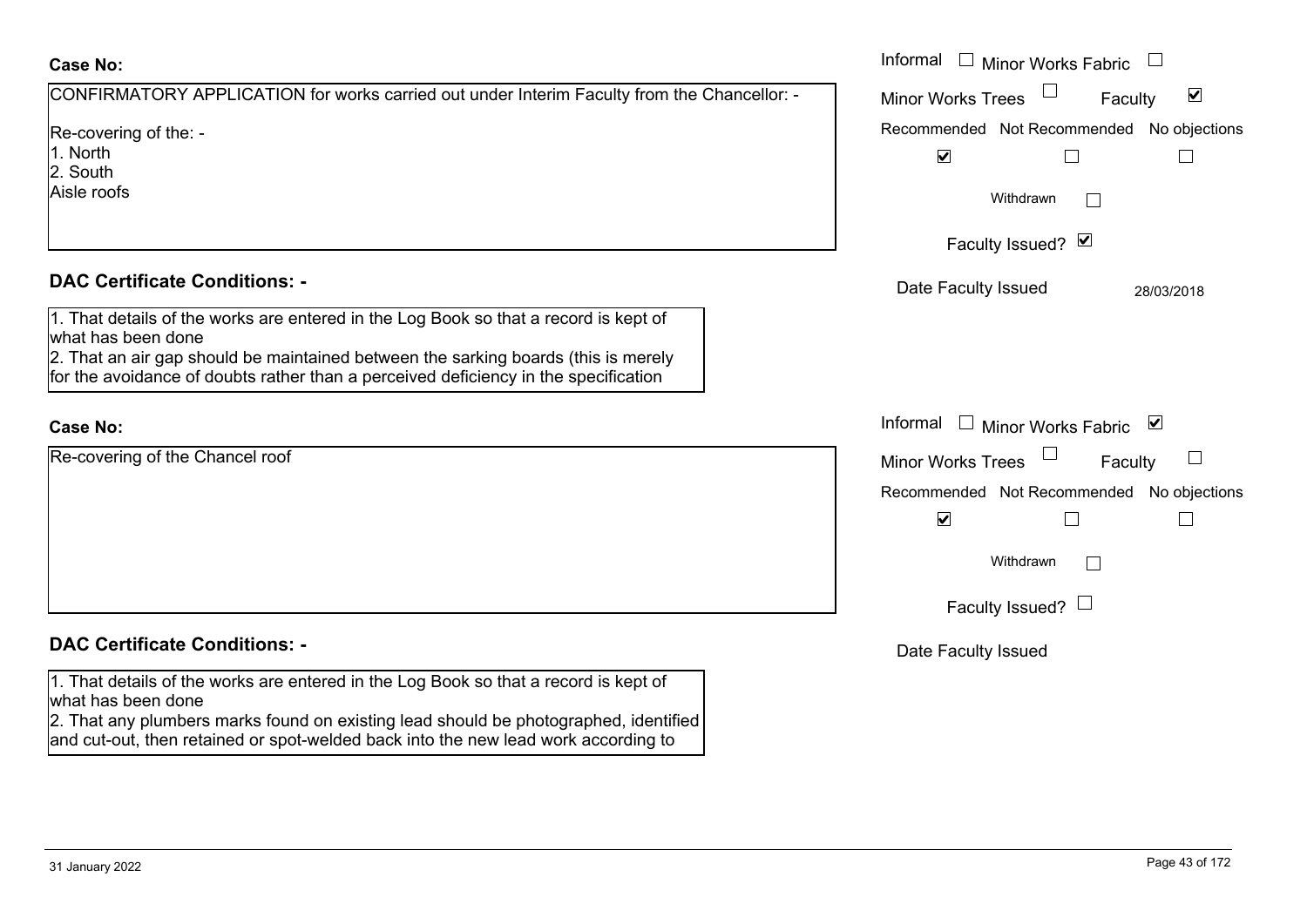what has been done

|                                                                                                                                                                                                                                                             | Faculty Issued? $\Box$                    |            |
|-------------------------------------------------------------------------------------------------------------------------------------------------------------------------------------------------------------------------------------------------------------|-------------------------------------------|------------|
| <b>DAC Certificate Conditions: -</b>                                                                                                                                                                                                                        | Date Faculty Issued                       | 28/08/2020 |
| 1. That details of the works are entered in the Log Book so that a record is kept of<br>what has been done<br>$2.$ A mortar mix of 1:1:6 would be more appropriate<br>3. That no works shall take place until the PCC, after consultation with the Diocesan |                                           |            |
| <b>Case No:</b>                                                                                                                                                                                                                                             | Informal<br>$\Box$ Minor Works Fabric     |            |
| Felling of 3 Trees in the churchyard                                                                                                                                                                                                                        | Minor Works Trees ⊠                       | Faculty    |
|                                                                                                                                                                                                                                                             | Recommended Not Recommended No objections |            |
|                                                                                                                                                                                                                                                             | $\blacktriangledown$                      |            |
|                                                                                                                                                                                                                                                             | Withdrawn                                 |            |
|                                                                                                                                                                                                                                                             | Faculty Issued? $\Box$                    |            |
| <b>DAC Certificate Conditions: -</b>                                                                                                                                                                                                                        | Date Faculty Issued                       |            |
| 1. That details of the works are entered in the Log Book so that a record is kept of                                                                                                                                                                        |                                           |            |

Repairs to west wall of the churchyard (adjacent to the allotments)

2. That work should avoid disturbance to nesting birds. Birds can nest in many places including buildings, trees, shrubs dense ivy, and bramble/rose scrub. Nesting birds

 $\blacktriangledown$ 

 $\Box$ 

Recommended Not Recommended No objections

 $\Box$ 

 $\Box$ 

Withdrawn

Informal  $\Box$  Minor Works Fabric  $\Box$ 

Minor Works Trees

 $\blacktriangledown$ 

Faculty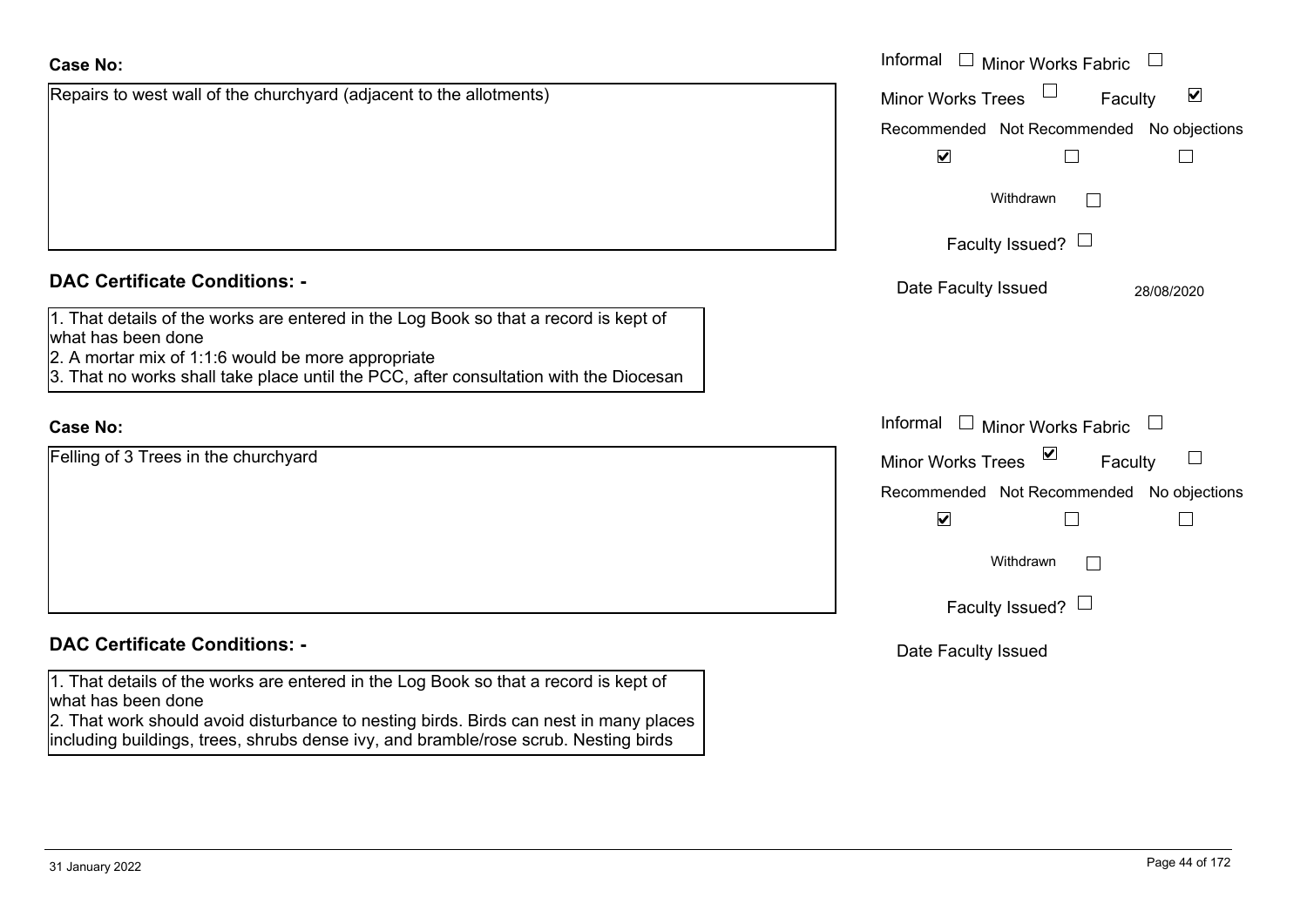1. Fell Cyprus Tree with stems leaning near the North Wall 2. Clear 'self sets'

#### **DAC Certificate Conditions: -**

1. That details of the works are entered in the Log Book so that a record is kept of what has been done

## **Case No:**

CONFIRMATORY APPLICATION for works undertaken with Interim Faculty: -

Shoring up Churchyard wall by infant grave regularly visited

### **DAC Certificate Conditions: -**

1. That details of the works are entered in the Log Book so that a record is kept of what has been done

|                                                                                          | Informal □ Minor Works Fabric ☑                             |
|------------------------------------------------------------------------------------------|-------------------------------------------------------------|
| prus Tree with stems leaning near the North Wall<br>self sets'                           | Minor Works Trees<br>Faculty<br>$\Box$                      |
|                                                                                          | Recommended Not Recommended No objections                   |
|                                                                                          | $\blacktriangledown$<br>$\Box$                              |
|                                                                                          | Withdrawn                                                   |
|                                                                                          | Faculty Issued? $\Box$                                      |
| rtificate Conditions: -                                                                  | Date Faculty Issued                                         |
| etails of the works are entered in the Log Book so that a record is kept of<br>been done |                                                             |
|                                                                                          |                                                             |
|                                                                                          | Informal $\Box$ Minor Works Fabric $\Box$                   |
| MATORY APPLICATION for works undertaken with Interim Faculty: -                          | $\blacktriangledown$<br><b>Minor Works Trees</b><br>Faculty |
| up Churchyard wall by infant grave regularly visited                                     | Recommended Not Recommended No objections                   |
|                                                                                          | $\blacktriangledown$                                        |
|                                                                                          | Withdrawn                                                   |
|                                                                                          | Faculty Issued? $\Box$                                      |
| rtificate Conditions: -                                                                  | Date Faculty Issued<br>28/08/2020                           |
| etails of the works are entered in the Log Book so that a record is kept of              |                                                             |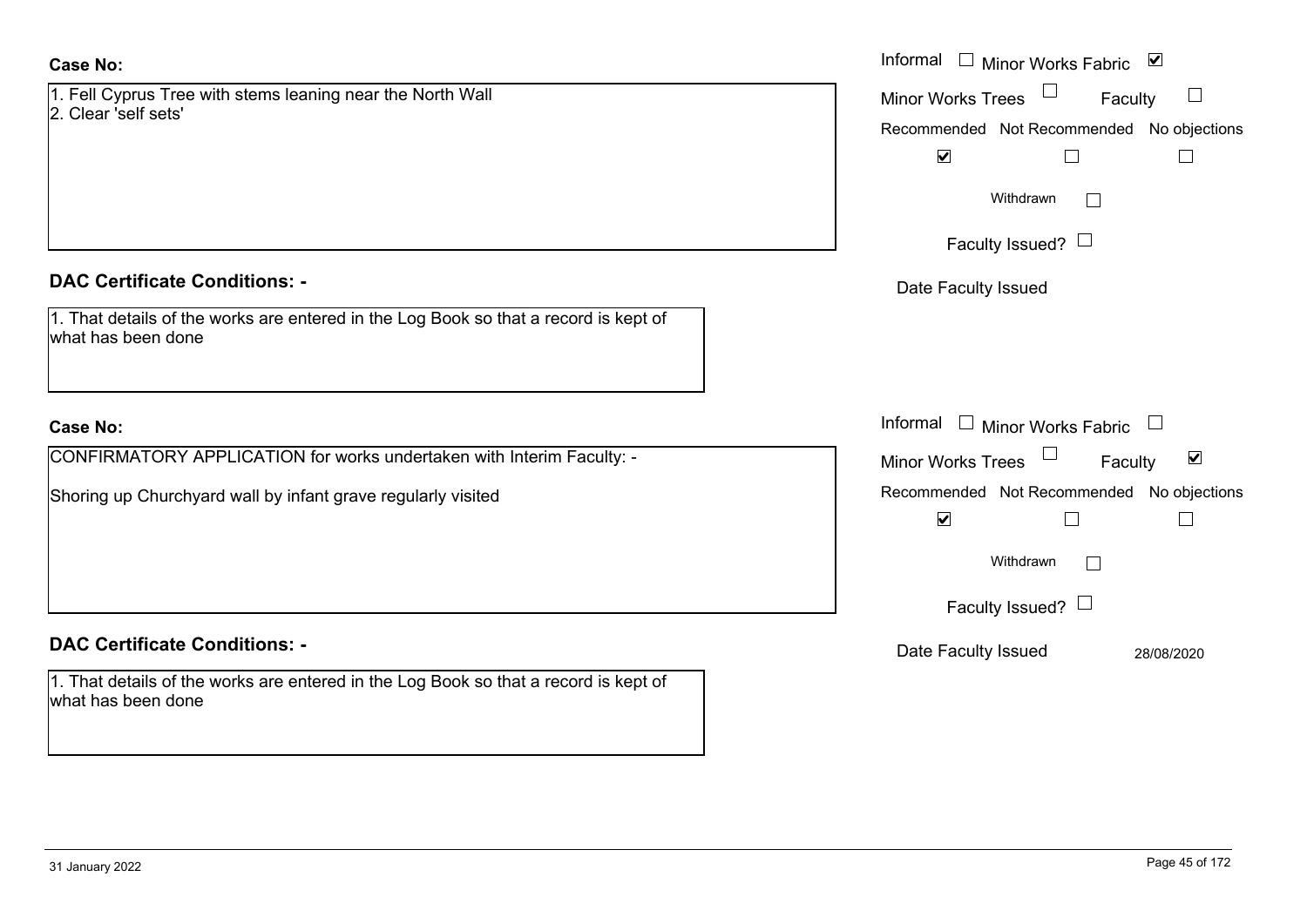| <b>Case No:</b>                                                                                            | Informal $\Box$ Minor Works Fabric $\Box$               |
|------------------------------------------------------------------------------------------------------------|---------------------------------------------------------|
| Plant an amalanchierCanadensis Tree                                                                        | $\sum$<br>$\Box$<br><b>Minor Works Trees</b><br>Faculty |
|                                                                                                            | Recommended Not Recommended No objections               |
|                                                                                                            | $\blacktriangledown$                                    |
|                                                                                                            | Withdrawn                                               |
|                                                                                                            | Faculty Issued? $\Box$                                  |
| <b>DAC Certificate Conditions: -</b>                                                                       | Date Faculty Issued                                     |
| 1. That details of the works are entered in the Log Book so that a record is kept of<br>what has been done |                                                         |
| <b>Case No:</b>                                                                                            | Informal<br>$\Box$ Minor Works Fabric $\Box$            |
| Felling Ash Tree                                                                                           | $\vee$<br>$\Box$<br>Minor Works Trees<br>Faculty        |
|                                                                                                            | Recommended Not Recommended No objections               |
|                                                                                                            | $\blacktriangledown$                                    |
|                                                                                                            | Withdrawn<br>$\mathbf{L}$                               |
|                                                                                                            | Faculty Issued? $\Box$                                  |
| <b>DAC Certificate Conditions: -</b>                                                                       | Date Faculty Issued                                     |
| 1. That details of the works are entered in the Log Book so that a record is kept of<br>what has been done |                                                         |

 $\sim$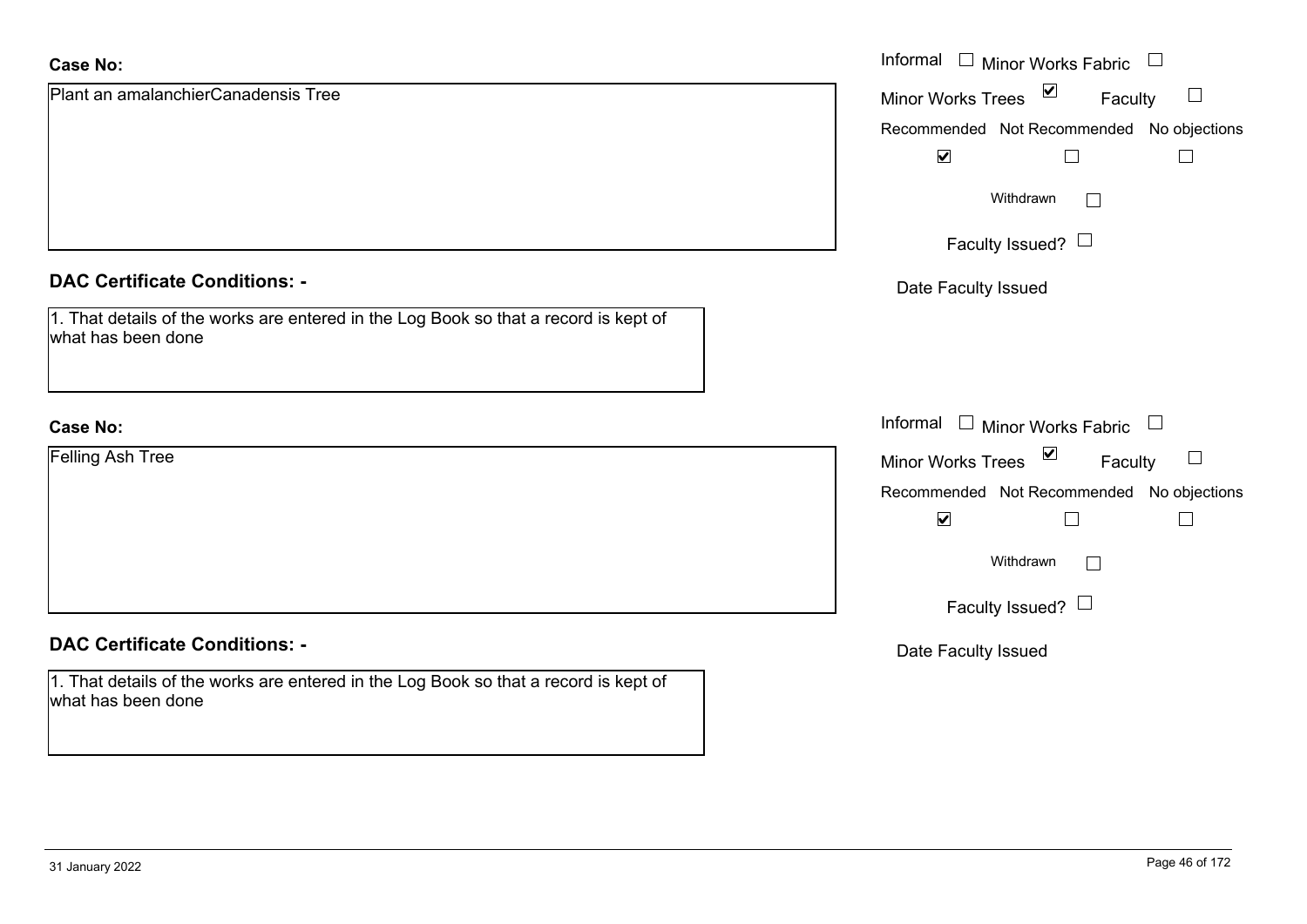| <b>Case No:</b>                                                                                                                                                   | Informal $\square$<br><b>Minor Works Fabric</b> | $\blacktriangledown$                  |
|-------------------------------------------------------------------------------------------------------------------------------------------------------------------|-------------------------------------------------|---------------------------------------|
| Repairs to the north wall of the churchyard                                                                                                                       | Minor Works Trees                               | Faculty                               |
|                                                                                                                                                                   | Recommended Not Recommended No objections       |                                       |
|                                                                                                                                                                   | $\blacktriangledown$                            | $\sqcup$                              |
|                                                                                                                                                                   | Withdrawn<br>$\Box$                             |                                       |
|                                                                                                                                                                   | Faculty Issued? $\Box$                          |                                       |
| <b>DAC Certificate Conditions: -</b>                                                                                                                              | Date Faculty Issued                             |                                       |
| 1. That details of the works are entered in the Log Book so that a record is kept of<br>what has been done                                                        |                                                 |                                       |
| 2. That no works shall take place until the PCC, after consultation with the Diocesan<br>Archaeological Adviser, has secured the implementation of a programme of |                                                 |                                       |
| <b>Case No:</b>                                                                                                                                                   | Informal □ Minor Works Fabric                   | $\begin{array}{c} \hline \end{array}$ |
| Installation of a plaque by memorial tree in the churchyard                                                                                                       | Minor Works Trees                               | $\blacktriangledown$<br>Faculty       |
|                                                                                                                                                                   | Recommended Not Recommended No objections       |                                       |
|                                                                                                                                                                   | $\blacktriangledown$                            |                                       |
|                                                                                                                                                                   | Withdrawn<br>$\perp$                            |                                       |
|                                                                                                                                                                   | Faculty Issued? Ø                               |                                       |
| <b>DAC Certificate Conditions: -</b>                                                                                                                              | Date Faculty Issued                             | 20/09/2021                            |
| 1. That details of the works are entered in the Log Book so that a record is kept of<br>what has been done                                                        |                                                 |                                       |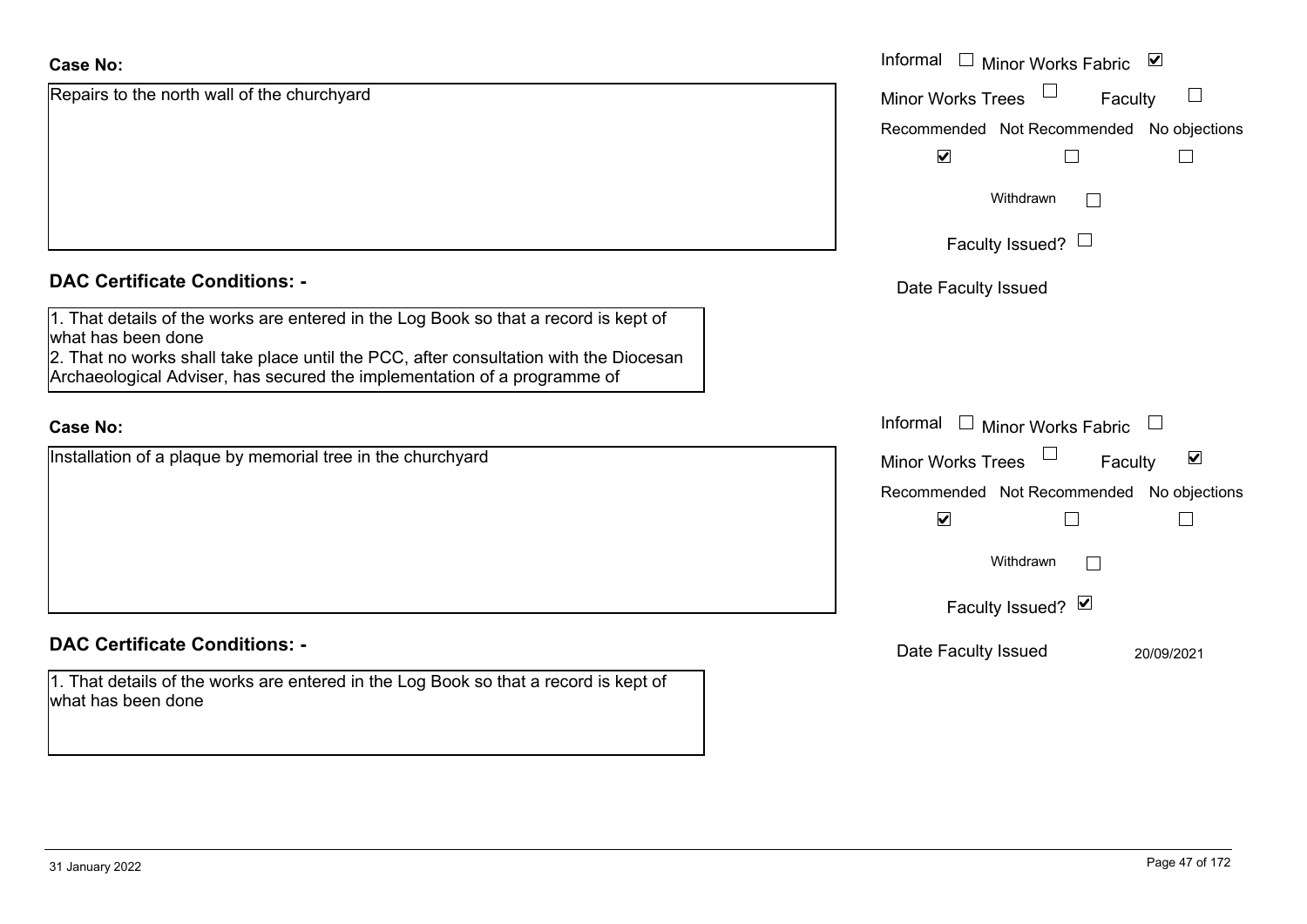#### **10122Clarendon Park, St John the Baptist**

**L098/2015Case No:** Informal

Installation of: -

- 1. 2 x Projection Screens at the front of the church
- 2. 2 x fixed Projectors to serve the two video screens

3. Electrical conduit to carry cables from the projectors/screens to the mains supply and control equipment

## **DAC Certificate Conditions: -**

1. A time limit of 12 months

2. That details of the works are entered in the Log Book so that a record is kept of what has been done

3. That the PCC ensures the contractor complies with the DAC Conditions on the

| Informal                 | $\Box$ Minor Works Fabric                 | ⋁       |
|--------------------------|-------------------------------------------|---------|
| <b>Minor Works Trees</b> |                                           | Faculty |
|                          | Recommended Not Recommended No objections |         |
|                          |                                           |         |
|                          | Withdrawn                                 |         |
|                          | Faculty Issued?                           |         |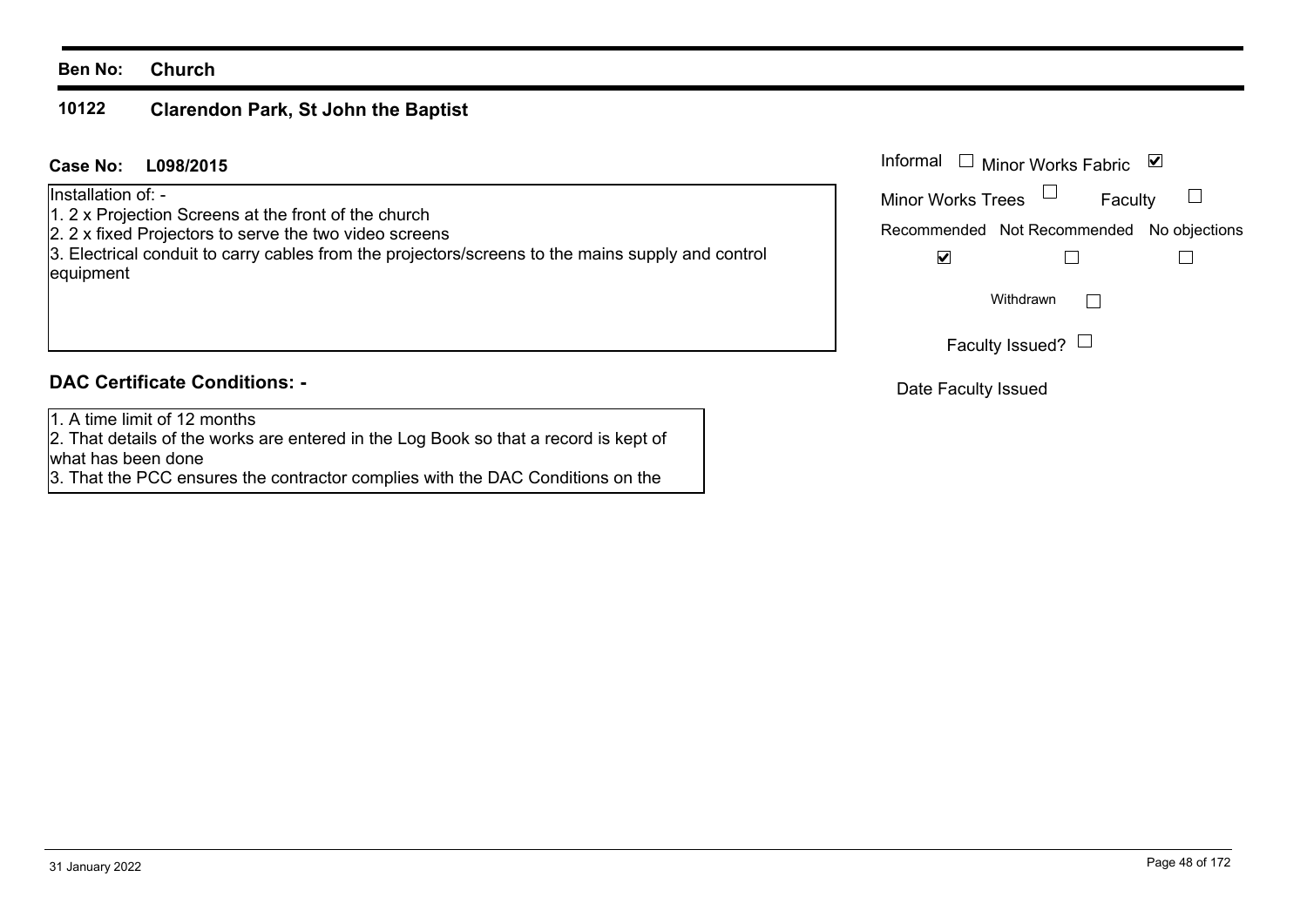| <b>Case No:</b>                                                                                                                                                                                                                  | Informal □ Minor Works Fabric<br>$\overline{\mathbf{v}}$                                                                             |
|----------------------------------------------------------------------------------------------------------------------------------------------------------------------------------------------------------------------------------|--------------------------------------------------------------------------------------------------------------------------------------|
| Repairs to church rear retaining wall                                                                                                                                                                                            | <b>Minor Works Trees</b><br>Faculty                                                                                                  |
|                                                                                                                                                                                                                                  | Recommended Not Recommended No objections                                                                                            |
|                                                                                                                                                                                                                                  | $\blacktriangledown$                                                                                                                 |
|                                                                                                                                                                                                                                  | Withdrawn<br>$\sim$                                                                                                                  |
|                                                                                                                                                                                                                                  | Faculty Issued? $\Box$                                                                                                               |
| <b>DAC Certificate Conditions: -</b>                                                                                                                                                                                             | Date Faculty Issued                                                                                                                  |
| 1. That details of the works are entered in the Log Book so that a record is kept of<br>what has been done<br>2. That no part of the wall should be replaced with a fence<br>3. That: -                                          |                                                                                                                                      |
| <b>Case No:</b>                                                                                                                                                                                                                  | Informal □ Minor Works Fabric                                                                                                        |
| Proposed tree work: -<br>1. Single Western Red Cedar Tree- Cut back to clear street light<br>2. Single Sycamore Tree– Remove 3 dead branches also any other deadwood in the crown that might<br>not be visible from ground level | $\blacktriangledown$<br>Minor Works Trees<br>$\perp$<br>Faculty<br>Recommended Not Recommended No objections<br>$\blacktriangledown$ |
|                                                                                                                                                                                                                                  | Withdrawn<br>$\Box$                                                                                                                  |
|                                                                                                                                                                                                                                  | Faculty Issued? $\Box$                                                                                                               |
| <b>DAC Certificate Conditions: -</b>                                                                                                                                                                                             | Date Faculty Issued                                                                                                                  |
| 1. That details of the works are entered in the Log Book so that a record is kept of<br>what has been done                                                                                                                       |                                                                                                                                      |
|                                                                                                                                                                                                                                  |                                                                                                                                      |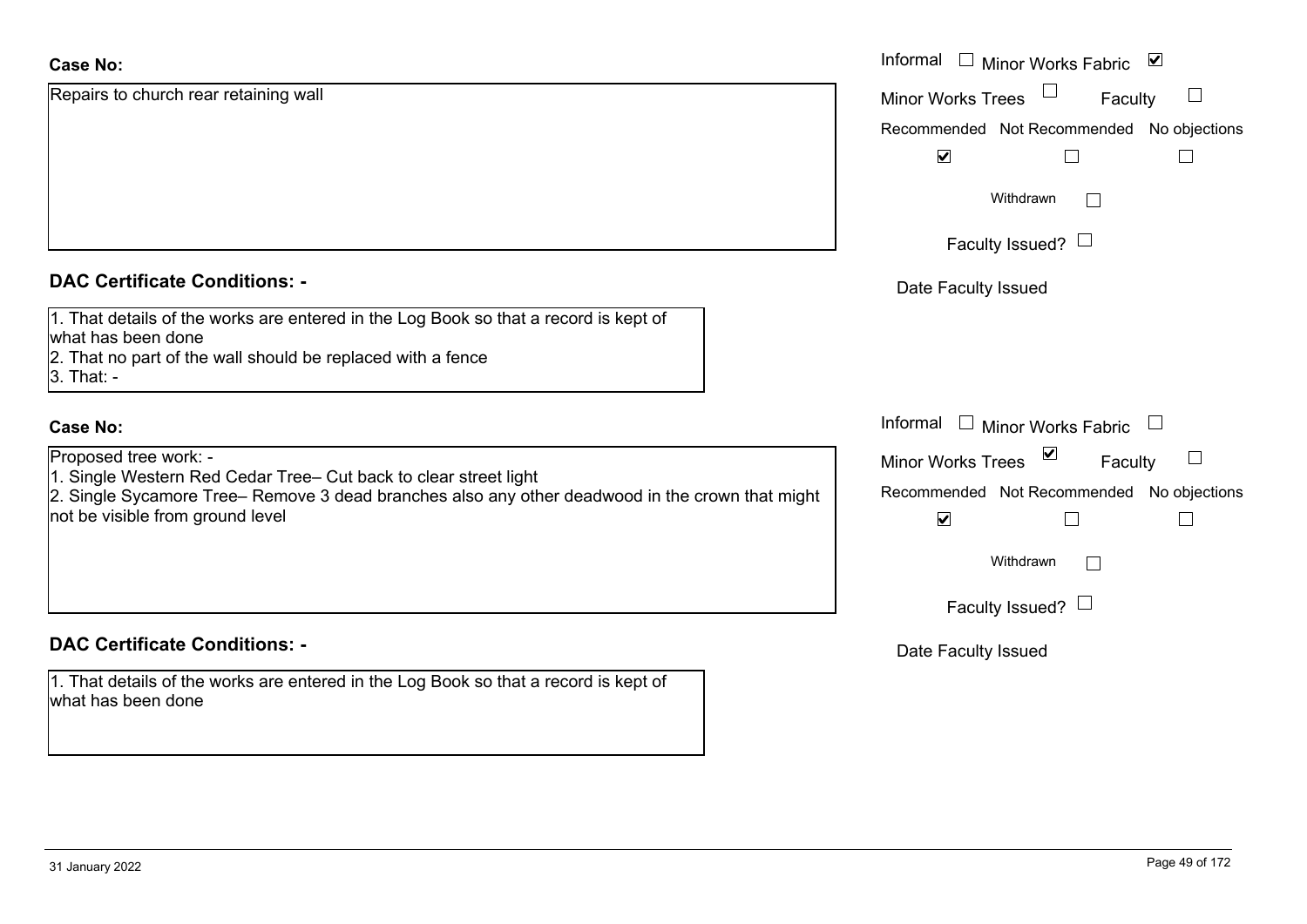| <b>Case No:</b>                                                                                                                                                                                                                                                                  | Informal $\Box$ Minor Works Fabric $\Box$                   |
|----------------------------------------------------------------------------------------------------------------------------------------------------------------------------------------------------------------------------------------------------------------------------------|-------------------------------------------------------------|
| Roofing works to Parish Rooms                                                                                                                                                                                                                                                    | <b>Minor Works Trees</b><br>Faculty                         |
|                                                                                                                                                                                                                                                                                  | Recommended Not Recommended No objections                   |
|                                                                                                                                                                                                                                                                                  | $\blacktriangledown$<br>$\Box$                              |
|                                                                                                                                                                                                                                                                                  | Withdrawn                                                   |
|                                                                                                                                                                                                                                                                                  | Faculty Issued? $\Box$                                      |
| <b>DAC Certificate Conditions: -</b>                                                                                                                                                                                                                                             | Date Faculty Issued                                         |
| 1. That details of the works are entered in the Log Book so that a record is kept of<br>what has been done<br>2. That the urgent roof repairs proceed but that a more detailed application is<br>submitted for the non-urgent repairs required to make good the remainder of the |                                                             |
| <b>Case No:</b>                                                                                                                                                                                                                                                                  | Informal $\Box$ Minor Works Fabric $\Box$                   |
| 1. Demolition to external, disused and redundant toilets                                                                                                                                                                                                                         | $\blacktriangledown$<br><b>Minor Works Trees</b><br>Faculty |
| 2. Making good to external church wall, ground and carry out all alterations as necessary to existing<br>above and below ground drainage and make good existing drainage runs                                                                                                    | Recommended Not Recommended No objections                   |
|                                                                                                                                                                                                                                                                                  | $\blacktriangledown$<br>$\Box$                              |
|                                                                                                                                                                                                                                                                                  | Withdrawn                                                   |
|                                                                                                                                                                                                                                                                                  | Faculty Issued? Ø                                           |
| <b>DAC Certificate Conditions: -</b>                                                                                                                                                                                                                                             | Date Faculty Issued<br>02/07/2018                           |
| 1. That details of the works are entered in the Log Book so that a record is kept of<br>what has been done<br>2. That Human Remains should be expected when excavating within a churchyard.                                                                                      |                                                             |

Any remains should be recovered, treated in a respectful manner and boxed or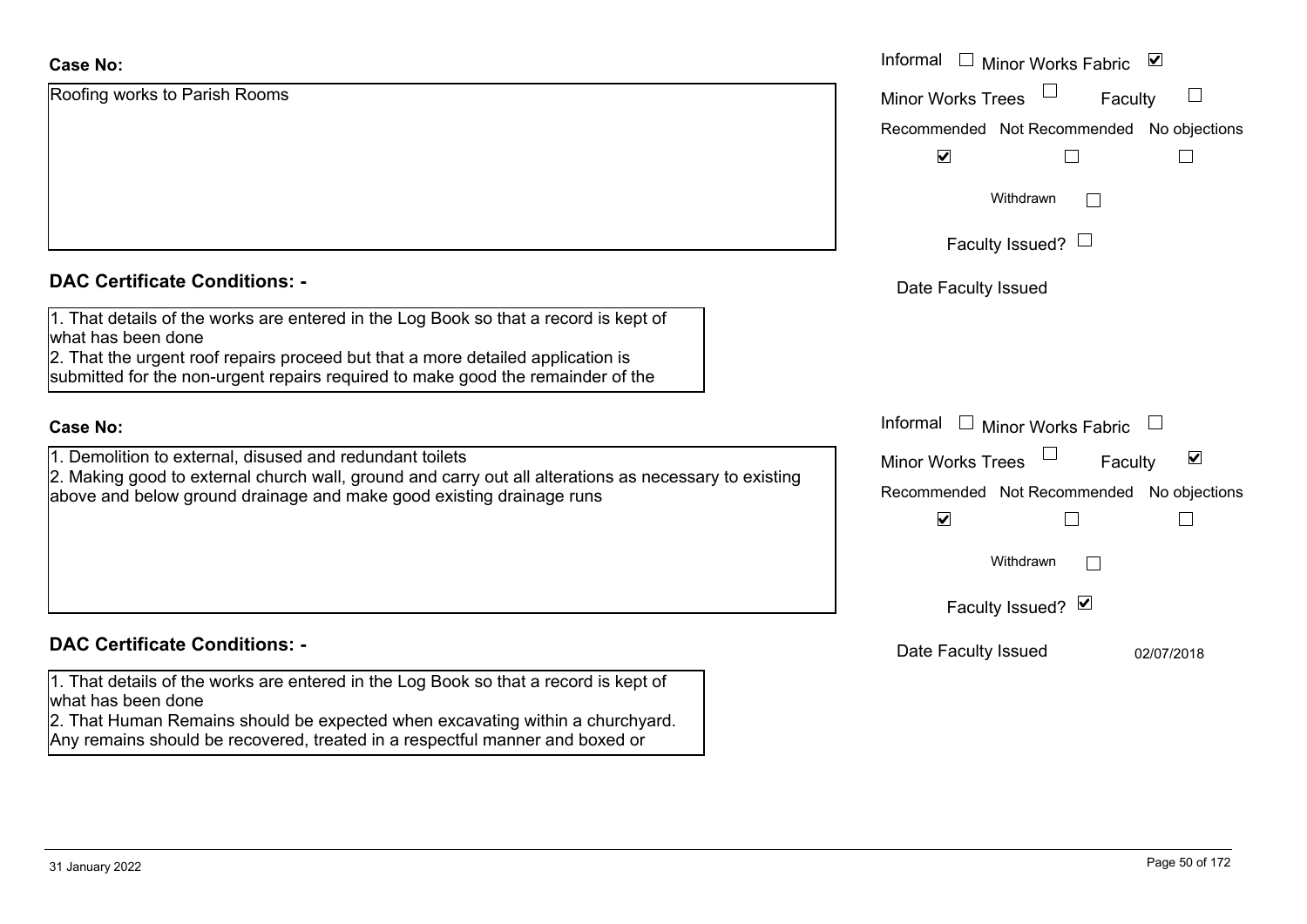| <b>Case No:</b>                                                                                                                                                              | Informal<br>⊻<br>Minor Works Fabric                               |
|------------------------------------------------------------------------------------------------------------------------------------------------------------------------------|-------------------------------------------------------------------|
| Replacement of Sound System                                                                                                                                                  | <b>Minor Works Trees</b><br>ப<br>Faculty                          |
|                                                                                                                                                                              | Recommended Not Recommended No objections                         |
|                                                                                                                                                                              | $\blacktriangledown$                                              |
|                                                                                                                                                                              | Withdrawn<br>$\perp$                                              |
|                                                                                                                                                                              | Faculty Issued? $\Box$                                            |
| <b>DAC Certificate Conditions: -</b>                                                                                                                                         | Date Faculty Issued                                               |
| 1. That details of the works are entered in the Log Book so that a record is kept of<br>what has been done                                                                   |                                                                   |
| 2. If it is decided to amplify any part of a service, the PCC must install an assistive<br>hearing system to comply with the requirements of the Equality Act 2010 (formerly |                                                                   |
| <b>Case No:</b>                                                                                                                                                              | Informal<br>$\mathbb{R}^n$<br><b>Minor Works Fabric</b><br>$\Box$ |
| Replacement of external Noticeboard                                                                                                                                          | $\blacktriangledown$<br><b>Minor Works Trees</b><br>Faculty       |
|                                                                                                                                                                              | Recommended Not Recommended No objections                         |
|                                                                                                                                                                              | $\blacktriangledown$                                              |
|                                                                                                                                                                              | Withdrawn<br>$\Box$                                               |
|                                                                                                                                                                              | Faculty Issued? Ø                                                 |
| <b>DAC Certificate Conditions: -</b>                                                                                                                                         | Date Faculty Issued<br>15/03/2018                                 |
| 1. That details of the works are entered in the Log Book so that a record is kept of                                                                                         |                                                                   |
| what has been done<br>2. That the design be amended to include both the Church Of England and Diocese of                                                                     |                                                                   |
| Leicester logos                                                                                                                                                              |                                                                   |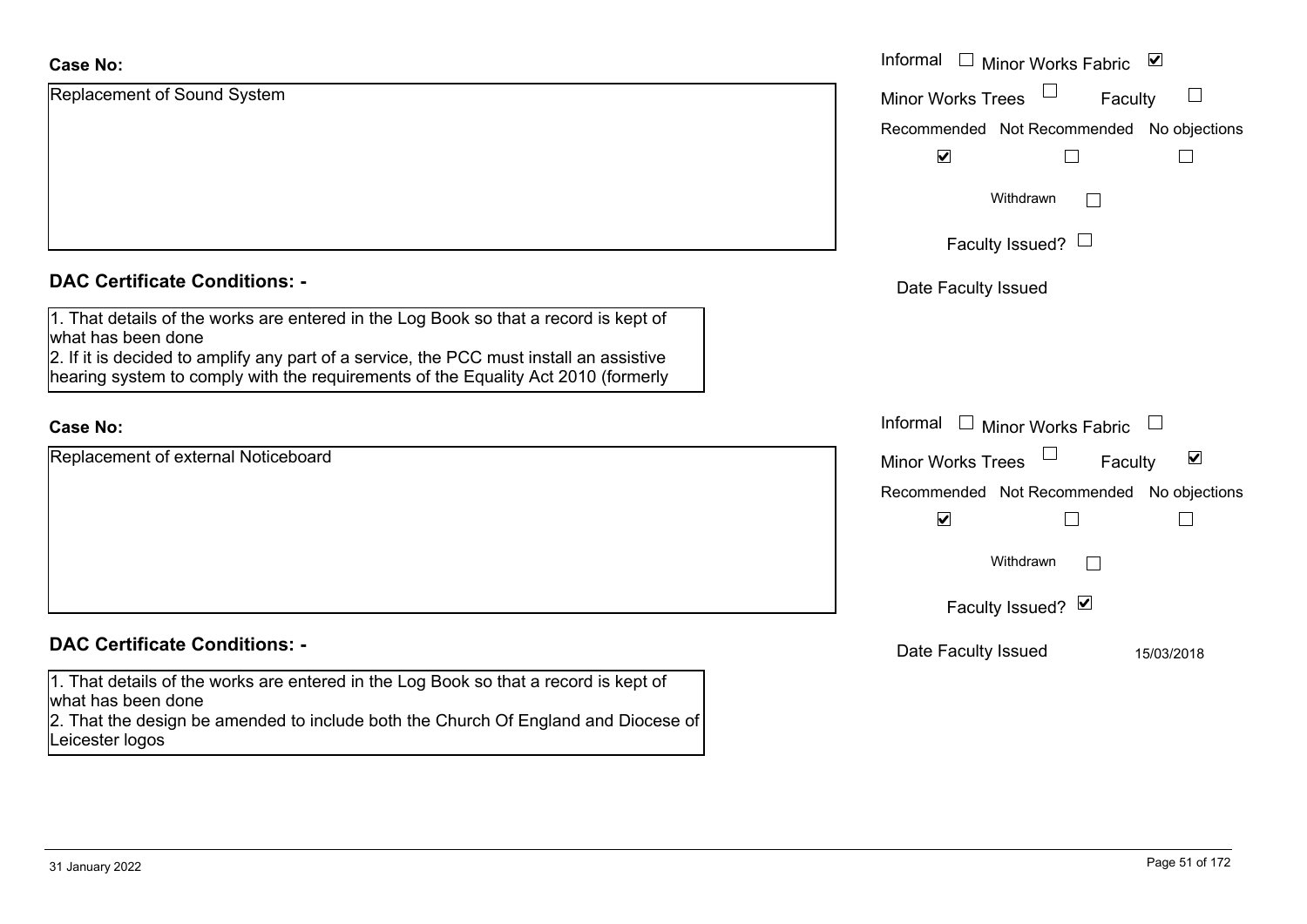Re-ordering comprising: - 1. Internally: a) Re-working of existing entrance into west end of the church b) Construction of new clear-glazed roofed Welcome Area east of existing gallery balustrade c) Introduction of a 'pod' on the enlarged gallery to provide meeting room / office space d) Removal of existing Pews and replacement with chairs e) Re-opening of the eastern door in the north wall of the Nave f) Replacement of existing Chancel step dais and provision of ramped access to the Chancel g) Removal of Chancel step screen h) Removal of Choir Stalls and creation of level floor to create a flexible 'performance area' and allowing for the preservation and improved display of the mosaic Chancel floor i) Re-opening of the sealed up arch behind the Pulpit in southeast corner of the Nave 2. Externally: a) Re-design of the churchyard north of the church b) Re-design of the churchyard east of the church c) Re-design of the churchyard south of the church d) Replacement of existing Parish Centre at the west end of the church with a new Parish Centre with increased ability to link through the west wall of the church and, possibly, a basement level

## **DAC Certificate Conditions: -**

1. That details of the works are entered in the Log Book so that a record is kept of what has been done

|                                                                                                    | Informal<br>Minor Works Fabric               |
|----------------------------------------------------------------------------------------------------|----------------------------------------------|
|                                                                                                    |                                              |
| ing comprising: -                                                                                  | M<br><b>Minor Works Trees</b><br>Faculty     |
| ally: -                                                                                            |                                              |
| working of existing entrance into west end of the church                                           | Recommended Not Recommended<br>No objections |
| istruction of new clear-glazed roofed Welcome Area east of existing gallery balustrade             |                                              |
| oduction of a 'pod' on the enlarged gallery to provide meeting room / office space                 |                                              |
| noval of existing Pews and replacement with chairs                                                 | Withdrawn<br>$\blacktriangledown$            |
| opening of the eastern door in the north wall of the Nave                                          |                                              |
| lacement of existing Chancel step dais and provision of ramped access to the Chancel               | Faculty Issued? $\Box$                       |
| noval of Chancel step screen                                                                       |                                              |
| noval of Choir Stalls and creation of level floor to create a flexible 'performance area' and also |                                              |
| for the preservation and improved display of the mosaic Chancel floor                              |                                              |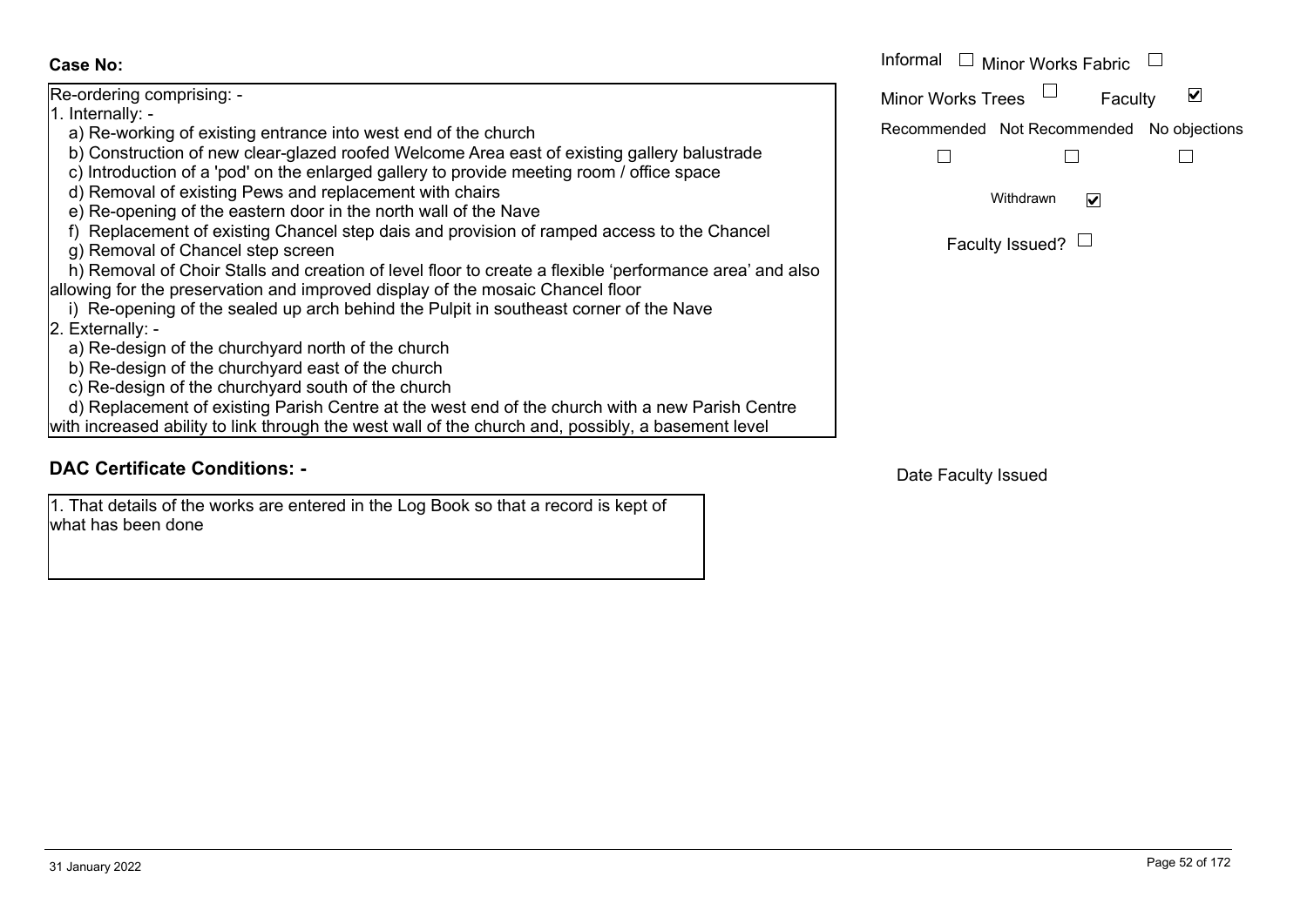| <b>Case No:</b>                                                                                                                                | Informal<br>Minor Works Fabric<br>$\Box$                                                                  |
|------------------------------------------------------------------------------------------------------------------------------------------------|-----------------------------------------------------------------------------------------------------------|
| Re-ordering Phase 2 comprising: -<br>Removal and Disposal of Chancel Screen                                                                    | $\blacktriangledown$<br><b>Minor Works Trees</b><br>Faculty<br>Recommended Not Recommended No objections  |
|                                                                                                                                                | $\blacktriangledown$<br>$\Box$                                                                            |
|                                                                                                                                                | Withdrawn                                                                                                 |
|                                                                                                                                                | Faculty Issued? Ø                                                                                         |
| <b>DAC Certificate Conditions: -</b>                                                                                                           | Date Faculty Issued<br>20/07/2018                                                                         |
| 1. That details of the works are entered in the Log Book so that a record is kept of<br>what has been done                                     |                                                                                                           |
| <b>Case No:</b>                                                                                                                                | Informal<br><b>Minor Works Fabric</b>                                                                     |
| Re-ordering Phase 4 comprising: -<br>Installation of temporary office/room/pod in the West Gallery to facilitate additional staff office space | $\blacktriangledown$<br>Minor Works Trees<br>Faculty<br>Recommended Not Recommended<br>No objections<br>L |
|                                                                                                                                                | Withdrawn<br>$\Box$                                                                                       |
|                                                                                                                                                | Faculty Issued? $\Box$                                                                                    |
| <b>DAC Certificate Conditions: -</b>                                                                                                           | Date Faculty Issued                                                                                       |
| 1. That details of the works are entered in the Log Book so that a record is kept of<br>what has been done                                     |                                                                                                           |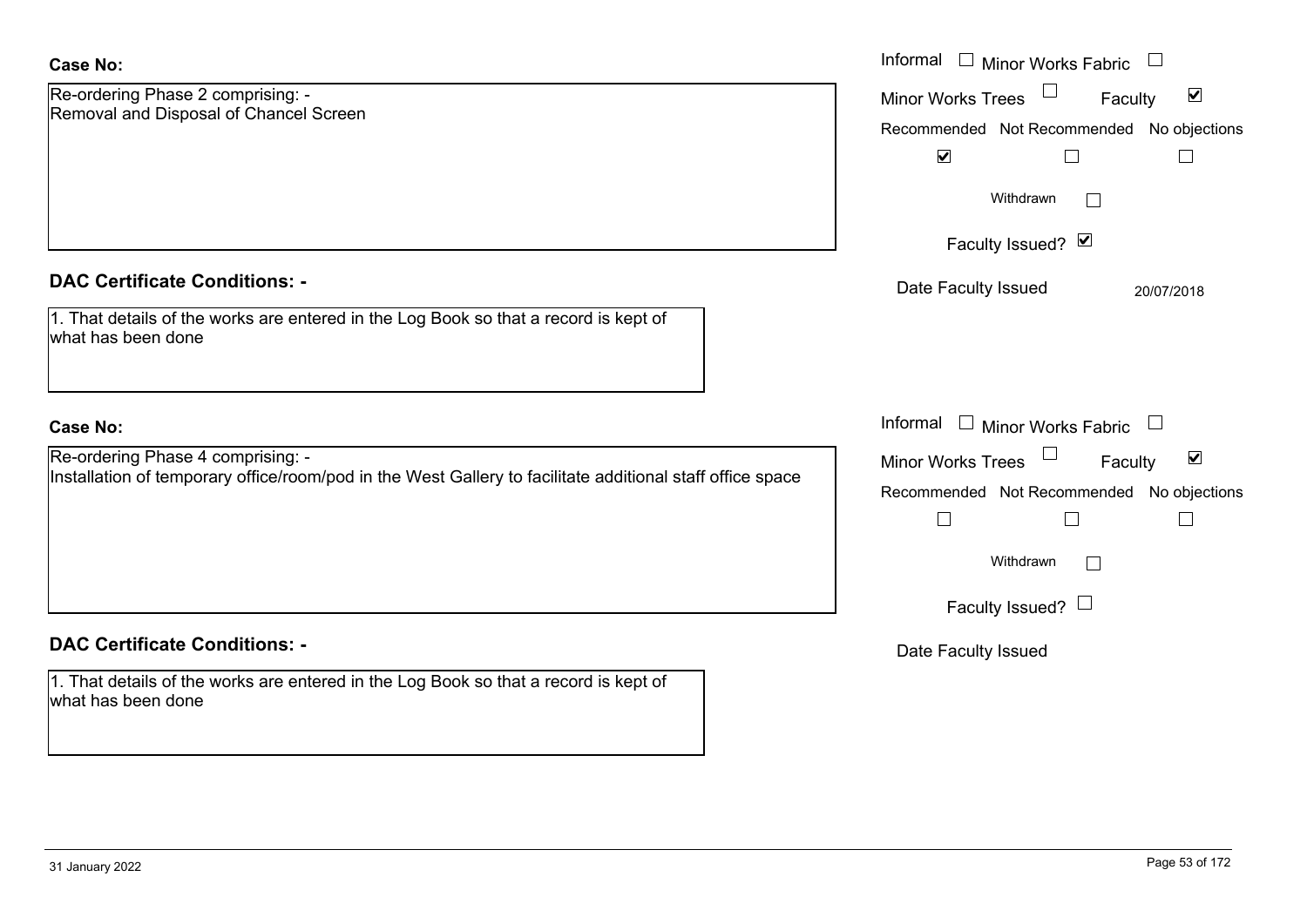| <b>Case No:</b>                                                                                                                                                                                                                             | Informal $\Box$ Minor Works Fabric $\Box$                                                                                                                                             |
|---------------------------------------------------------------------------------------------------------------------------------------------------------------------------------------------------------------------------------------------|---------------------------------------------------------------------------------------------------------------------------------------------------------------------------------------|
| Re-ordering Phase I comprising: -<br>1. Removal of existing fixed Nave Dais<br>2. Introduction of portable staging                                                                                                                          | $\blacktriangledown$<br><b>Minor Works Trees</b><br>Faculty<br>Recommended Not Recommended No objections<br>$\blacktriangledown$<br>$\Box$<br>$\Box$                                  |
|                                                                                                                                                                                                                                             | Withdrawn                                                                                                                                                                             |
|                                                                                                                                                                                                                                             | Faculty Issued? Ø                                                                                                                                                                     |
| <b>DAC Certificate Conditions: -</b><br>1. That details of the works are entered in the Log Book so that a record is kept of<br>what has been done                                                                                          | Date Faculty Issued<br>26/04/2018                                                                                                                                                     |
| <b>Case No:</b>                                                                                                                                                                                                                             | Informal<br>$\Box$ Minor Works Fabric                                                                                                                                                 |
| Upgrading of Electrical Supply                                                                                                                                                                                                              | $\blacktriangledown$<br>Minor Works Trees<br>Faculty<br>Recommended Not Recommended No objections<br>$\blacktriangledown$<br>$\Box$<br>$\mathbf{L}$<br>Withdrawn<br>Faculty Issued? Ø |
| <b>DAC Certificate Conditions: -</b>                                                                                                                                                                                                        | Date Faculty Issued<br>26/04/2019                                                                                                                                                     |
| 1. That details of the works are entered in the Log Book so that a record is kept of<br>what has been done<br>2. That an updated Electrical Condition Report is commissioned, and submitted to the<br>DAC Secretary, after the installation |                                                                                                                                                                                       |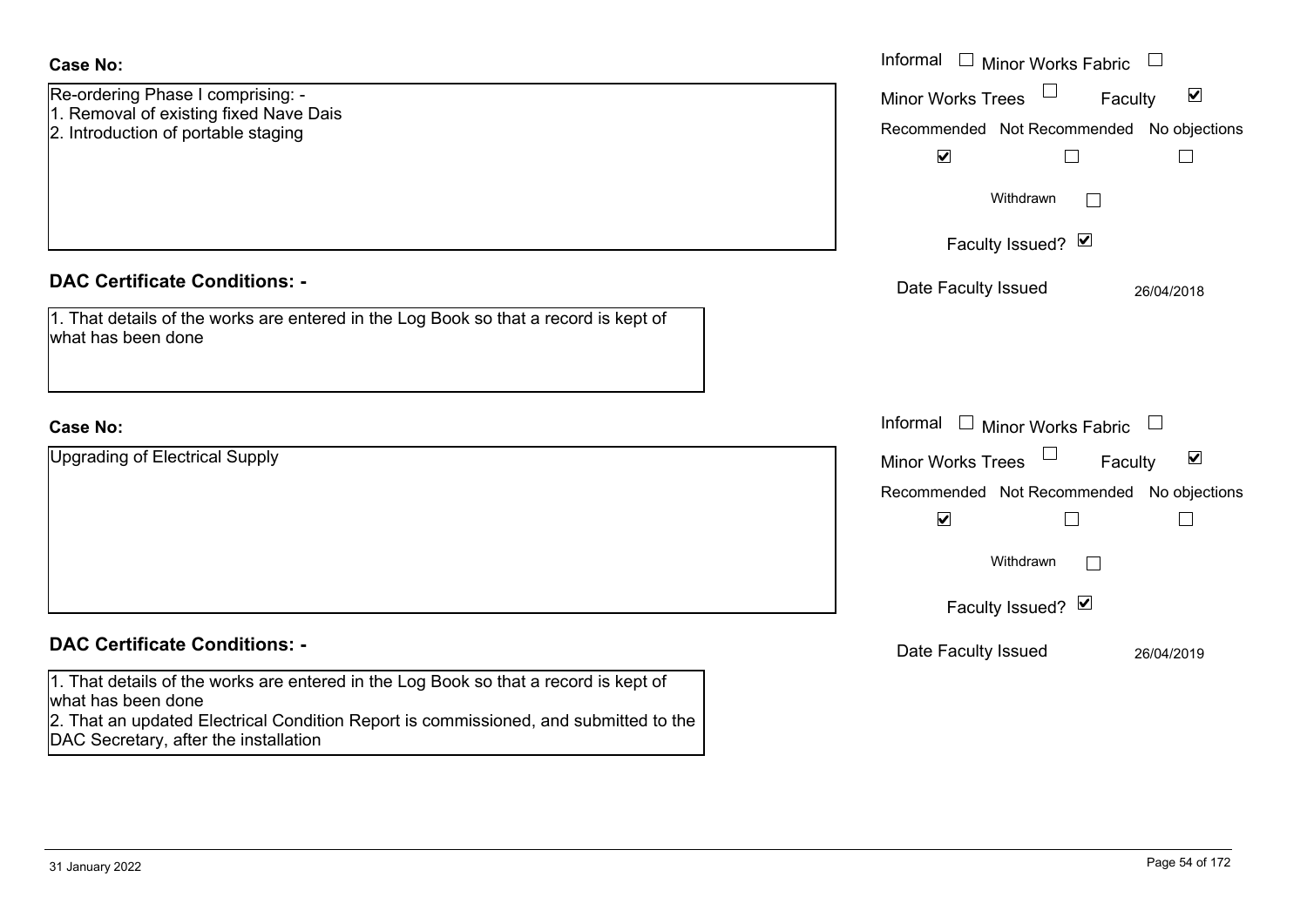| <b>Case No:</b>                                                                                                                                         | Informal<br>$\Box$ Minor Works Fabric $\Box$                                                                                                                         |
|---------------------------------------------------------------------------------------------------------------------------------------------------------|----------------------------------------------------------------------------------------------------------------------------------------------------------------------|
| Re-ordering Phase 3 comprising: -<br>1. Removal and Disposal of 20 x Nave Pews (all)<br>2. Introduce 300 stackable Chairs - precise design to be agreed | Minor Works Trees<br>$\blacktriangledown$<br>Faculty<br>Recommended Not Recommended No objections<br>$\blacktriangledown$<br>$\Box$<br>$\Box$<br>Withdrawn<br>$\Box$ |
|                                                                                                                                                         | Faculty Issued? Ø                                                                                                                                                    |
| <b>DAC Certificate Conditions: -</b><br>1. That details of the works are entered in the Log Book so that a record is kept of<br>what has been done      | Date Faculty Issued<br>26/04/2019                                                                                                                                    |
| <b>Case No:</b>                                                                                                                                         | Informal<br>$\Box$ Minor Works Fabric $\Box$                                                                                                                         |
| Removal of Robinia Tree                                                                                                                                 | Minor Works Trees <b>■</b><br>Faculty                                                                                                                                |
|                                                                                                                                                         | Recommended Not Recommended No objections                                                                                                                            |
|                                                                                                                                                         | $\Box$<br>Withdrawn<br>$\Box$<br>Faculty Issued? $\Box$                                                                                                              |
| <b>DAC Certificate Conditions: -</b>                                                                                                                    | Date Faculty Issued                                                                                                                                                  |
| 1. That details of the works are entered in the Log Book so that a record is kept of<br>what has been done                                              |                                                                                                                                                                      |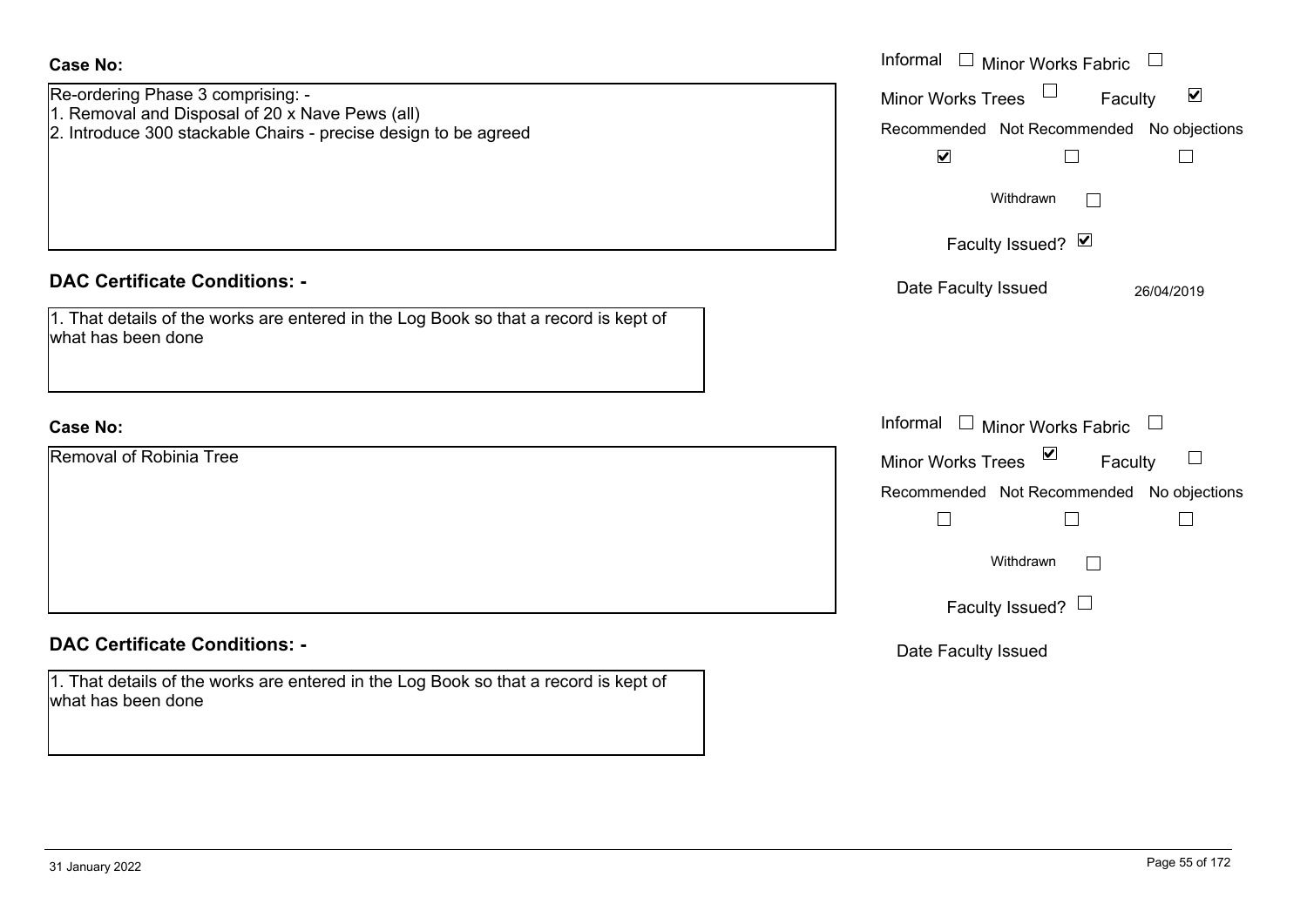#### **20304Claybrooke Parva, St Peter**

be invited to inspect the roof timbers before work commences

#### Informal  $\Box$  Minor Works Fabric  $\Box$ **L129/2000Case No:** Informal 1. Timberwork $\blacktriangledown$ Faculty Minor Works Trees 2. Roofs 3. StoneworkRecommended Not Recommended No objections 4. Windows $\overline{\mathbf{v}}$  $\Box$  $\Box$ 5. Re-wiring  $\Box$ WithdrawnFaculty Issued? Ø **DAC Certificate Conditions: -**Date Faculty Issued 16/07/2001 1. A time limit of 12 months 2. That the drainage inspection chambers should be constructed of engineering bricks 3. That both Dr David Parsons and Dr Chris Brooke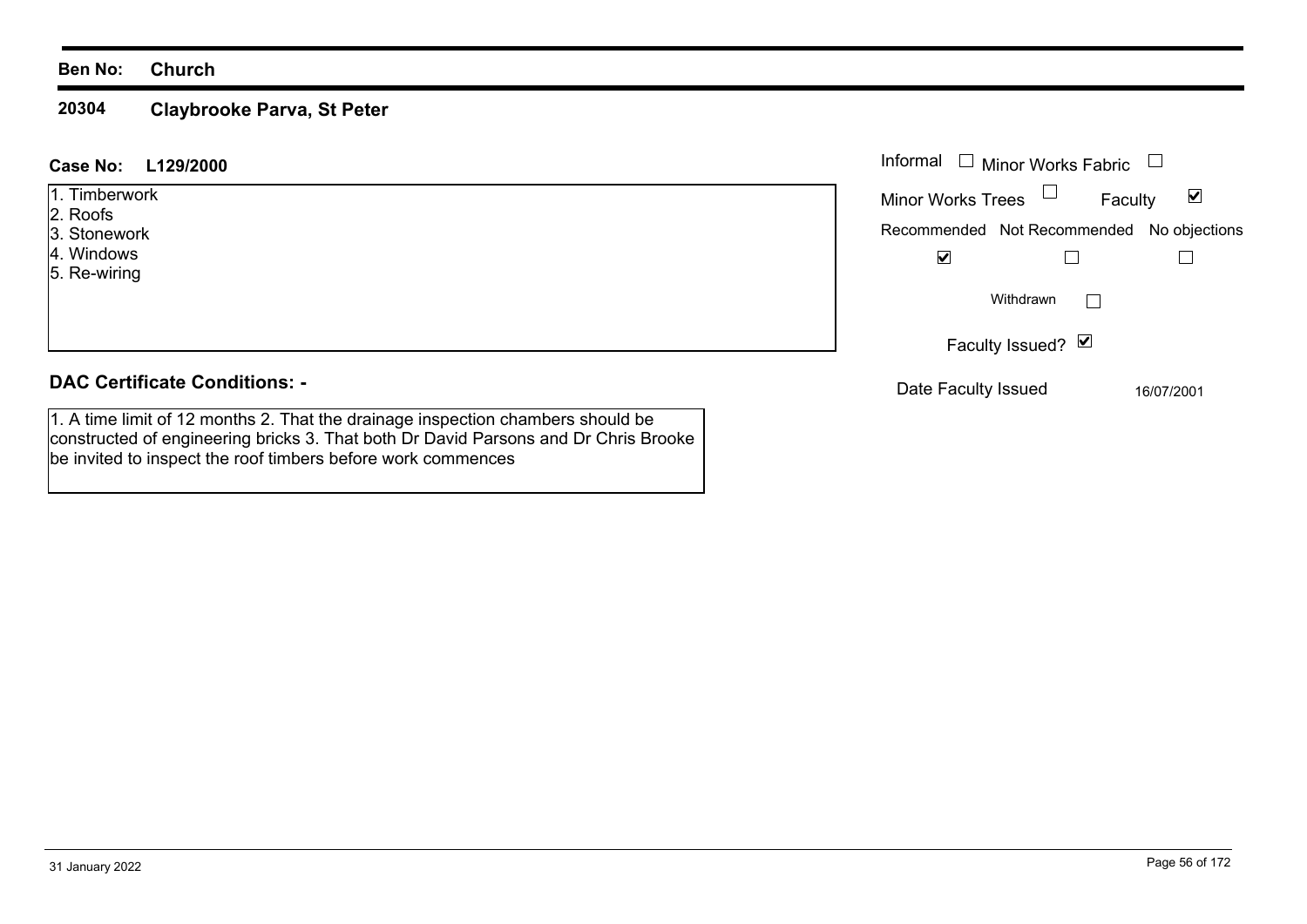| <b>Case No:</b><br>L042/2001               | Informal $\Box$ Minor Works Fabric $\Box$                             |
|--------------------------------------------|-----------------------------------------------------------------------|
| Electrical installation                    | $\Box$<br>$\blacktriangledown$<br><b>Minor Works Trees</b><br>Faculty |
|                                            | Recommended Not Recommended No objections                             |
|                                            | $\blacktriangledown$<br>$\Box$<br>$\Box$                              |
|                                            | Withdrawn                                                             |
|                                            | Faculty Issued? $\Box$                                                |
| <b>DAC Certificate Conditions: -</b>       | Date Faculty Issued                                                   |
| 1. A time limit of 12 months               |                                                                       |
| <b>Case No:</b><br>L117/2002               | Informal $\Box$ Minor Works Fabric $\Box$                             |
| Installation of new: -                     | Minor Works Trees<br>$\blacktriangledown$<br>Faculty                  |
| 1. Light fittings<br>2. Ceiling sweep fans | Recommended Not Recommended No objections                             |
|                                            | $\Box$<br>$\Box$<br>$\Box$                                            |
|                                            | Withdrawn                                                             |
|                                            | Faculty Issued? $\Box$                                                |
| <b>DAC Certificate Conditions: -</b>       | Date Faculty Issued                                                   |
| 1. A time limit of 12 months               |                                                                       |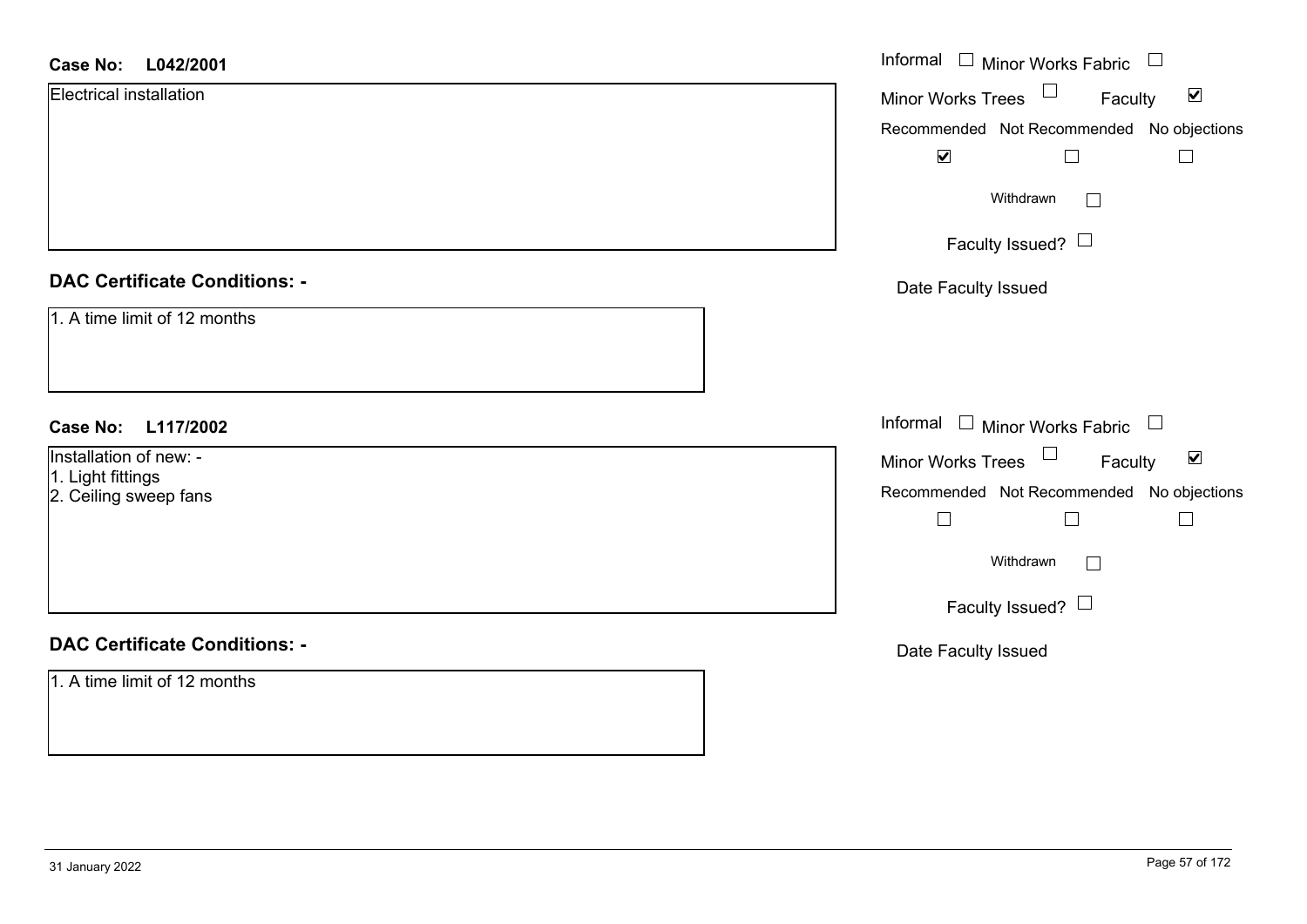| Case No:<br>L104/2002                                                                                        | Informal <b>☑</b> Minor Works Fabric                 |
|--------------------------------------------------------------------------------------------------------------|------------------------------------------------------|
| Feasibility of placing photovoltaic (solar energy) array on south roof of Nave                               | Minor Works Trees<br>Faculty<br>⊔                    |
|                                                                                                              | Recommended Not Recommended No objections            |
|                                                                                                              | $\Box$<br>$\Box$<br>$\Box$                           |
|                                                                                                              | Withdrawn<br>$\Box$                                  |
|                                                                                                              | Faculty Issued? $\Box$                               |
| <b>DAC Certificate Conditions: -</b>                                                                         | Date Faculty Issued                                  |
| 1. A time limit of 12 months                                                                                 |                                                      |
| <b>Case No:</b><br>L041/2002                                                                                 | Informal<br>$\Box$ Minor Works Fabric                |
| 1. Replacement of gas boiler                                                                                 | Minor Works Trees<br>$\blacktriangledown$<br>Faculty |
| 2. Removal of oil fuel tank on the outside of Tower south wall together with wooden shed housing the<br>tank | Recommended Not Recommended No objections            |
| 3. Erection of new shed                                                                                      | $\blacktriangledown$<br>$\Box$<br>$\Box$             |
|                                                                                                              | Withdrawn                                            |
|                                                                                                              | Faculty Issued? $\Box$                               |
| <b>DAC Certificate Conditions: -</b>                                                                         | Date Faculty Issued                                  |
| 1. A time limit of 12 months                                                                                 |                                                      |
|                                                                                                              |                                                      |
|                                                                                                              |                                                      |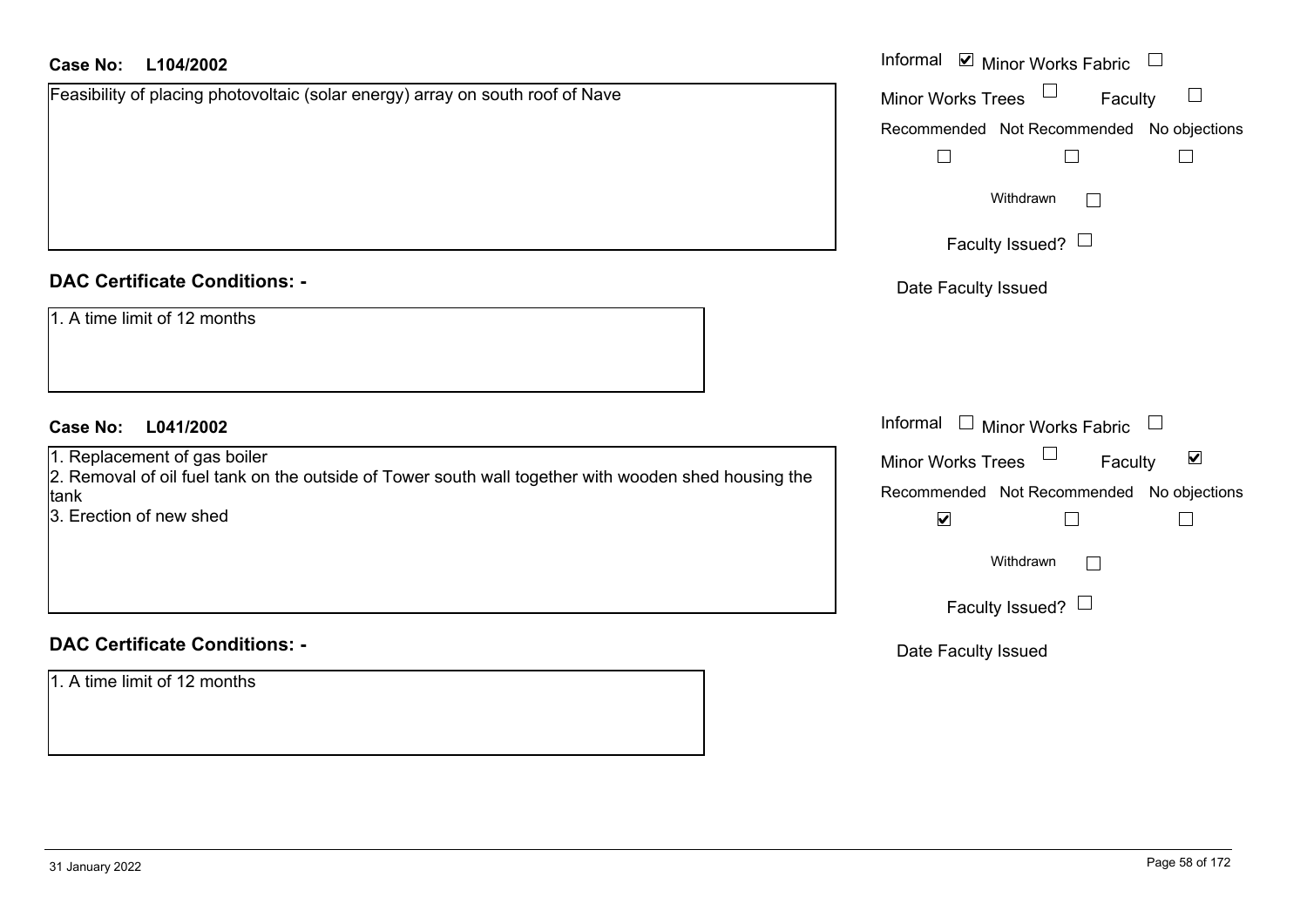## **L021/2003Case No:** Informal

Installation of second-hand stainless steel sink unit to complement the new mains water installation which a faculty has already been granted. The unit will be installed behind a screen at the rear of the South Aisle.

### **DAC Certificate Conditions: -**

| 1. A time limit of 12 months |
|------------------------------|
|------------------------------|

### **L144/2004Case No:** Informal

To record, and then dismantle the "Short" box tomb in the northern churchyard. The two inscribed plaques to be mounted flat on the base.

## **DAC Certificate Conditions: -**

1. A time limit of 12 months2. That the inscriptions from the tomb must be preserved

| for<br>e | Informal<br><b>Minor Works Fabric</b><br>⊻<br><b>Minor Works Trees</b><br>Faculty<br>Recommended Not Recommended No objections<br>$\blacktriangledown$<br>Withdrawn<br>Faculty Issued? $\Box$ |
|----------|-----------------------------------------------------------------------------------------------------------------------------------------------------------------------------------------------|
|          | Date Faculty Issued<br>Informal<br><b>Minor Works Fabric</b>                                                                                                                                  |
|          | ⊻<br><b>Minor Works Trees</b><br>Faculty                                                                                                                                                      |
|          | Recommended Not Recommended No objections<br>$\blacktriangledown$<br>Withdrawn                                                                                                                |
|          | Faculty Issued? Ø                                                                                                                                                                             |
|          | Date Faculty Issued<br>31/07/2006                                                                                                                                                             |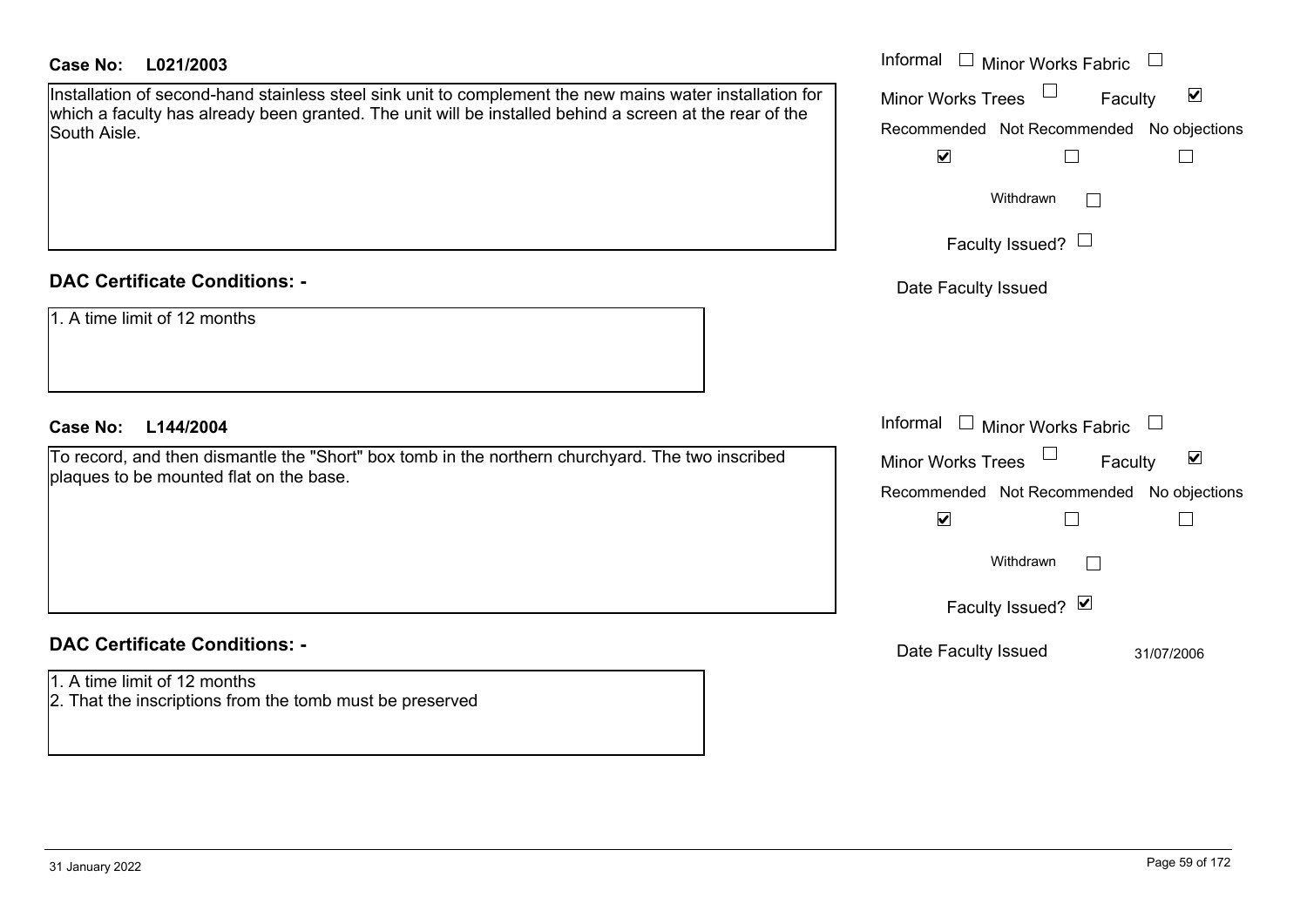| <b>Case No:</b><br>L143/2005                                                                                                                                                                                                        | Informal $\Box$ Minor Works Fabric $\Box$                         |
|-------------------------------------------------------------------------------------------------------------------------------------------------------------------------------------------------------------------------------------|-------------------------------------------------------------------|
| Cleaning and restoration of the 1912 S Taylor & Son Pipe Organ                                                                                                                                                                      | $\blacktriangledown$<br><b>Minor Works Trees</b><br>Faculty       |
|                                                                                                                                                                                                                                     | Recommended Not Recommended No objections                         |
|                                                                                                                                                                                                                                     | $\overline{\mathbf{v}}$                                           |
|                                                                                                                                                                                                                                     | Withdrawn                                                         |
|                                                                                                                                                                                                                                     | Faculty Issued? Ø                                                 |
| <b>DAC Certificate Conditions: -</b>                                                                                                                                                                                                | Date Faculty Issued<br>21/12/2005                                 |
| 1. A time limit of 12 months<br>2. That the PCC considers the installation of a canopy to protect the organ from the<br>effects of the bat roost                                                                                    |                                                                   |
| L164/2008<br><b>Case No:</b>                                                                                                                                                                                                        | Informal <b>v</b> Minor Works Fabric                              |
| CONFIRMATORY FACULTY for works undertaken with Chancellor's Consent: -                                                                                                                                                              | $\blacktriangledown$<br>Minor Works Trees<br>Faculty              |
| Replacement of stolen Rainwater Goods and associated repairs                                                                                                                                                                        | Recommended Not Recommended No objections<br>$\blacktriangledown$ |
|                                                                                                                                                                                                                                     | Withdrawn                                                         |
|                                                                                                                                                                                                                                     | Faculty Issued? Ø                                                 |
| <b>DAC Certificate Conditions: -</b>                                                                                                                                                                                                | Date Faculty Issued<br>04/02/2009                                 |
| 1. A time limit of 12 months<br>2. That details of the works are entered in the Log Book so that a record is kept of<br>what has been done<br>3. That, where possible, all fixings should be made into joints, not stonework, using |                                                                   |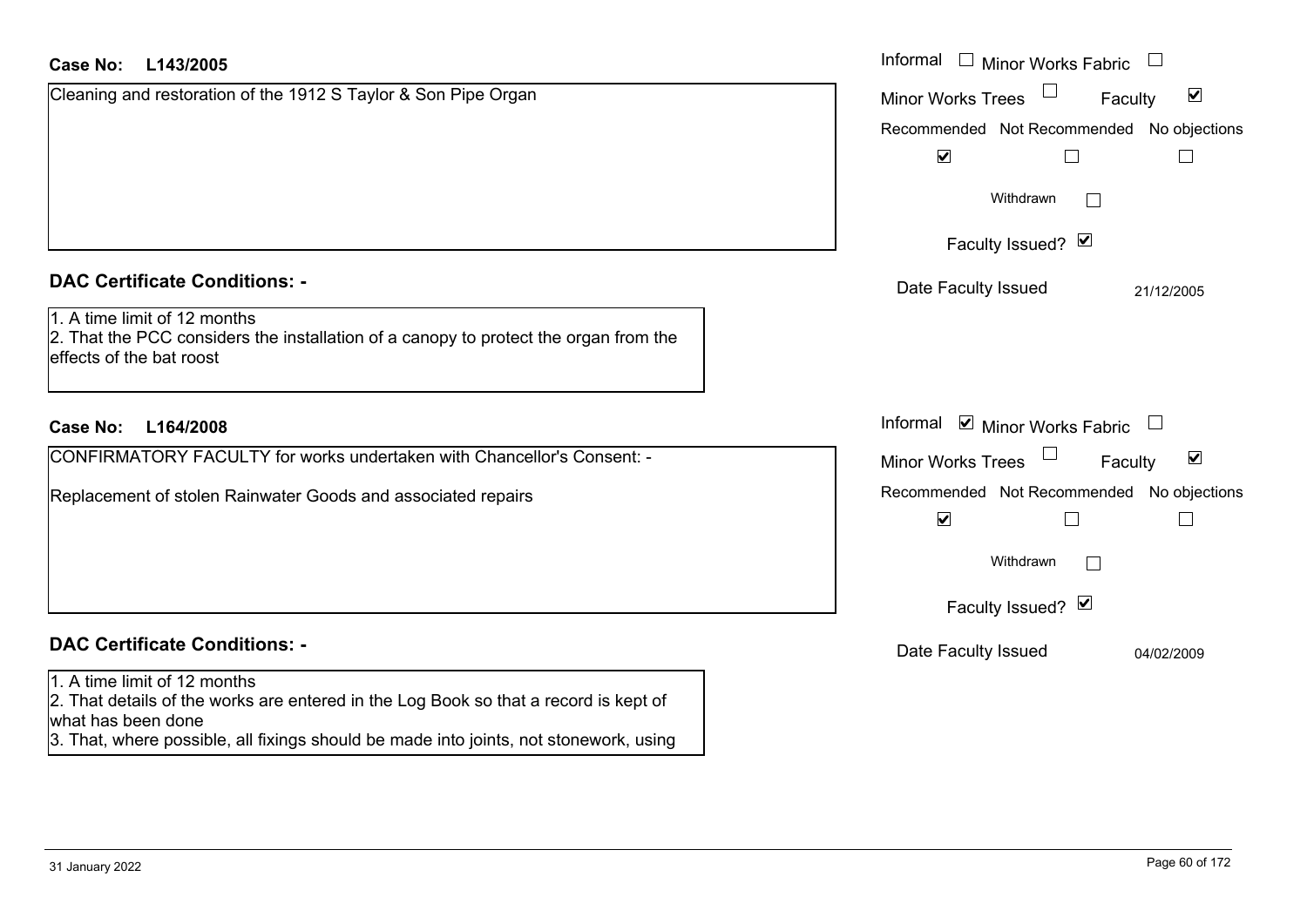| <b>Case No:</b><br>L151/2010                                                                                                               | Informal $\quad \Box$ Minor Works Fabric                    |
|--------------------------------------------------------------------------------------------------------------------------------------------|-------------------------------------------------------------|
| Installation of new external Noticeboard                                                                                                   | $\blacktriangledown$<br><b>Minor Works Trees</b><br>Faculty |
|                                                                                                                                            | Recommended Not Recommended No objections                   |
|                                                                                                                                            | $\blacktriangledown$                                        |
|                                                                                                                                            | Withdrawn<br>$\mathcal{L}^{\mathcal{A}}$                    |
|                                                                                                                                            | Faculty Issued? Ø                                           |
| <b>DAC Certificate Conditions: -</b>                                                                                                       | Date Faculty Issued<br>04/05/2011                           |
| 1. A time limit of 12 months<br>2. That details of the works are entered in the Log Book so that a record is kept of<br>what has been done |                                                             |
| <b>Case No:</b><br>L034/2010                                                                                                               | Informal □ Minor Works Fabric ⊠                             |
| 1. Repair of ventilator to Ringing Chamber window                                                                                          | Minor Works Trees<br>$\Box$<br>Faculty                      |
| 2. Installation of Saddle Bar                                                                                                              | Recommended Not Recommended No objections                   |
|                                                                                                                                            | $\blacktriangledown$                                        |
|                                                                                                                                            | Withdrawn<br>$\mathcal{L}^{\mathcal{A}}$                    |
|                                                                                                                                            | Faculty Issued? $\Box$                                      |
| <b>DAC Certificate Conditions: -</b>                                                                                                       | Date Faculty Issued                                         |
| 1. That details of the works are entered in the Log Book so that a record is kept of<br>what has been done                                 |                                                             |
|                                                                                                                                            |                                                             |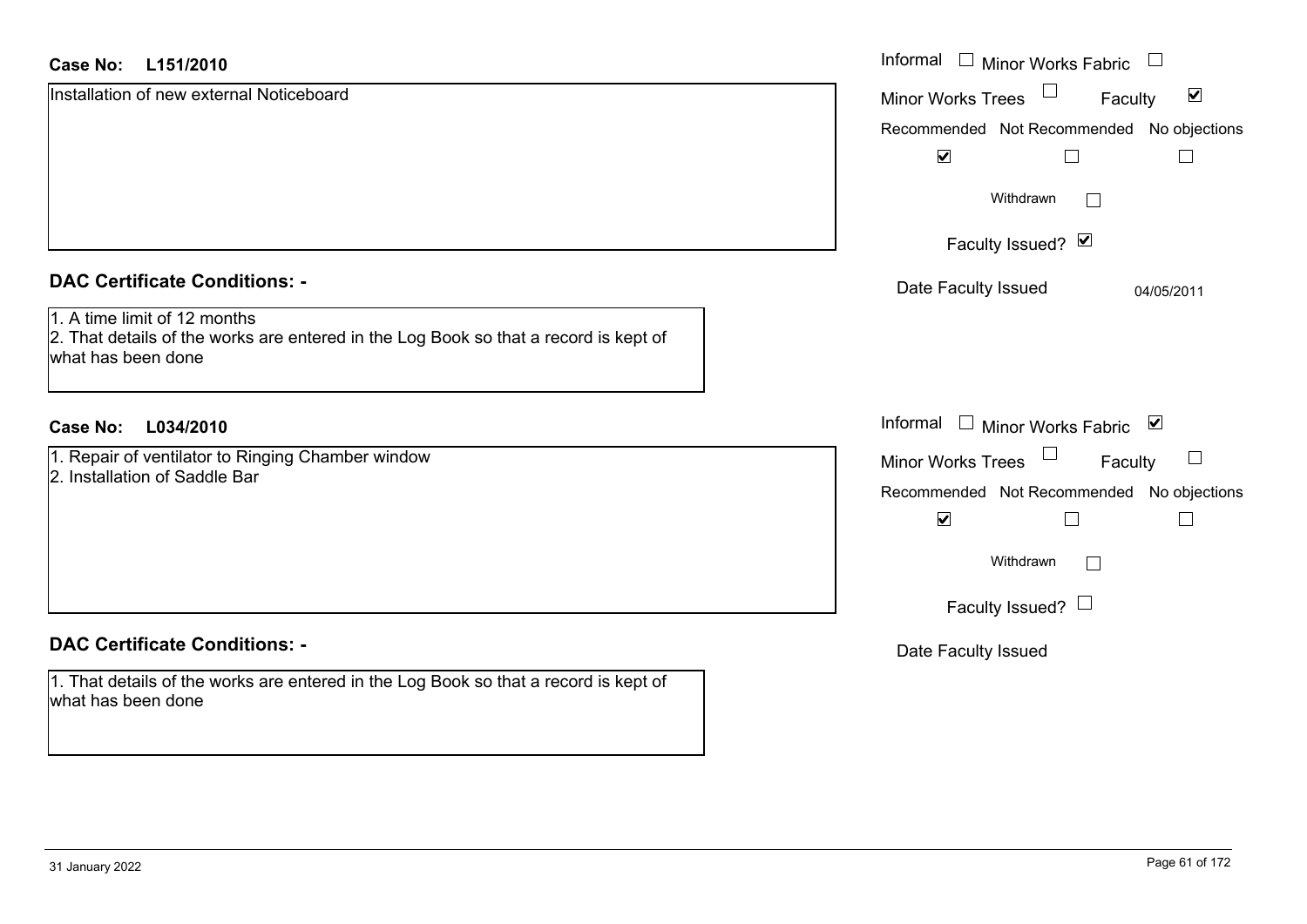#### **L025/2010Case No:**

| <b>Case No:</b><br>L025/2010                                                                                                                                                                                                        | Informal $\Box$ Minor Works Fabric                                    |
|-------------------------------------------------------------------------------------------------------------------------------------------------------------------------------------------------------------------------------------|-----------------------------------------------------------------------|
| Repairs to the churchyard wall                                                                                                                                                                                                      | $\Box$<br>$\blacktriangledown$<br><b>Minor Works Trees</b><br>Faculty |
|                                                                                                                                                                                                                                     | Recommended Not Recommended No objections                             |
|                                                                                                                                                                                                                                     | $\blacktriangledown$                                                  |
|                                                                                                                                                                                                                                     | Withdrawn<br>$\Box$                                                   |
|                                                                                                                                                                                                                                     | Faculty Issued? Ø                                                     |
| <b>DAC Certificate Conditions: -</b>                                                                                                                                                                                                | Date Faculty Issued<br>06/05/2010                                     |
| 1. A time limit of 12 months<br>2. That details of the works are entered in the Log Book so that a record is kept of<br>what has been done<br>3. That a sample of sample of the mortar mix and re-pointing be agreed on site by the |                                                                       |
| L155/2011<br><b>Case No:</b>                                                                                                                                                                                                        | Informal $\Box$ Minor Works Fabric $\Box$                             |
| Repairs to coping stones on the Chancel east wall                                                                                                                                                                                   | $\Box$<br>$\blacktriangledown$<br>Minor Works Trees<br>Faculty        |
|                                                                                                                                                                                                                                     | Recommended Not Recommended No objections                             |
|                                                                                                                                                                                                                                     | $\blacktriangledown$<br>$\Box$<br>$\overline{\phantom{0}}$            |
|                                                                                                                                                                                                                                     | Withdrawn<br>$\Box$                                                   |
|                                                                                                                                                                                                                                     | Faculty Issued? $\Box$                                                |
| <b>DAC Certificate Conditions: -</b>                                                                                                                                                                                                | Date Faculty Issued                                                   |
| 1. A time limit of 12 months<br>2. That details of the works are entered in the Log Book so that a record is kept of<br>what has been done                                                                                          |                                                                       |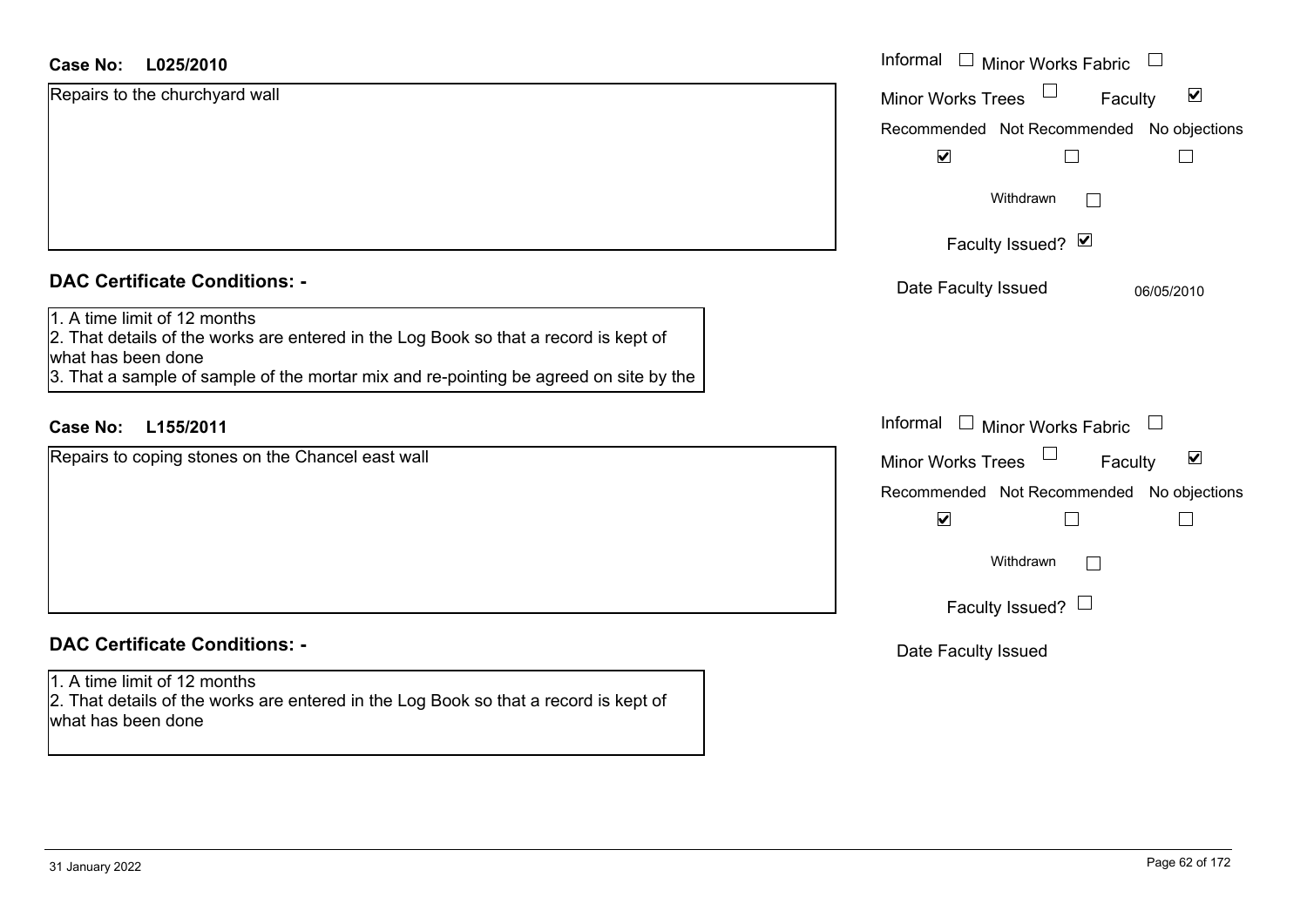#### **L029/2013Case No:**

| <b>Case No:</b><br>L029/2013                                                                                                                                                                                                     | Informal □ Minor Works Fabric □                             |
|----------------------------------------------------------------------------------------------------------------------------------------------------------------------------------------------------------------------------------|-------------------------------------------------------------|
| Repairs to Clerestory windows                                                                                                                                                                                                    | $\blacktriangledown$<br><b>Minor Works Trees</b><br>Faculty |
|                                                                                                                                                                                                                                  | Recommended Not Recommended No objections                   |
|                                                                                                                                                                                                                                  | $\blacktriangledown$                                        |
|                                                                                                                                                                                                                                  | Withdrawn<br>$\mathbf{L}$                                   |
|                                                                                                                                                                                                                                  | Faculty Issued? Ø                                           |
| <b>DAC Certificate Conditions: -</b>                                                                                                                                                                                             | Date Faculty Issued<br>26/03/2013                           |
| 1. A time limit of 12 months<br>2. That details of the works are entered in the Log Book so that a record is kept of<br>what has been done<br>3. That the PCC advises its insurer of the access arrangements for the scaffolding |                                                             |
| L098/2013<br><b>Case No:</b>                                                                                                                                                                                                     | Informal <b>☑</b> Minor Works Fabric<br>$\Box$              |
| Re-working of North Porch and entrance to the church to provide a better welcome                                                                                                                                                 | Minor Works Trees<br>Faculty                                |
|                                                                                                                                                                                                                                  | Recommended Not Recommended No objections<br>$\Box$         |
|                                                                                                                                                                                                                                  | Withdrawn<br>$\overline{\mathbf{v}}$                        |
|                                                                                                                                                                                                                                  | Faculty Issued? $\Box$                                      |
| <b>DAC Certificate Conditions: -</b>                                                                                                                                                                                             | Date Faculty Issued                                         |
| 1. A time limit of 12 months                                                                                                                                                                                                     |                                                             |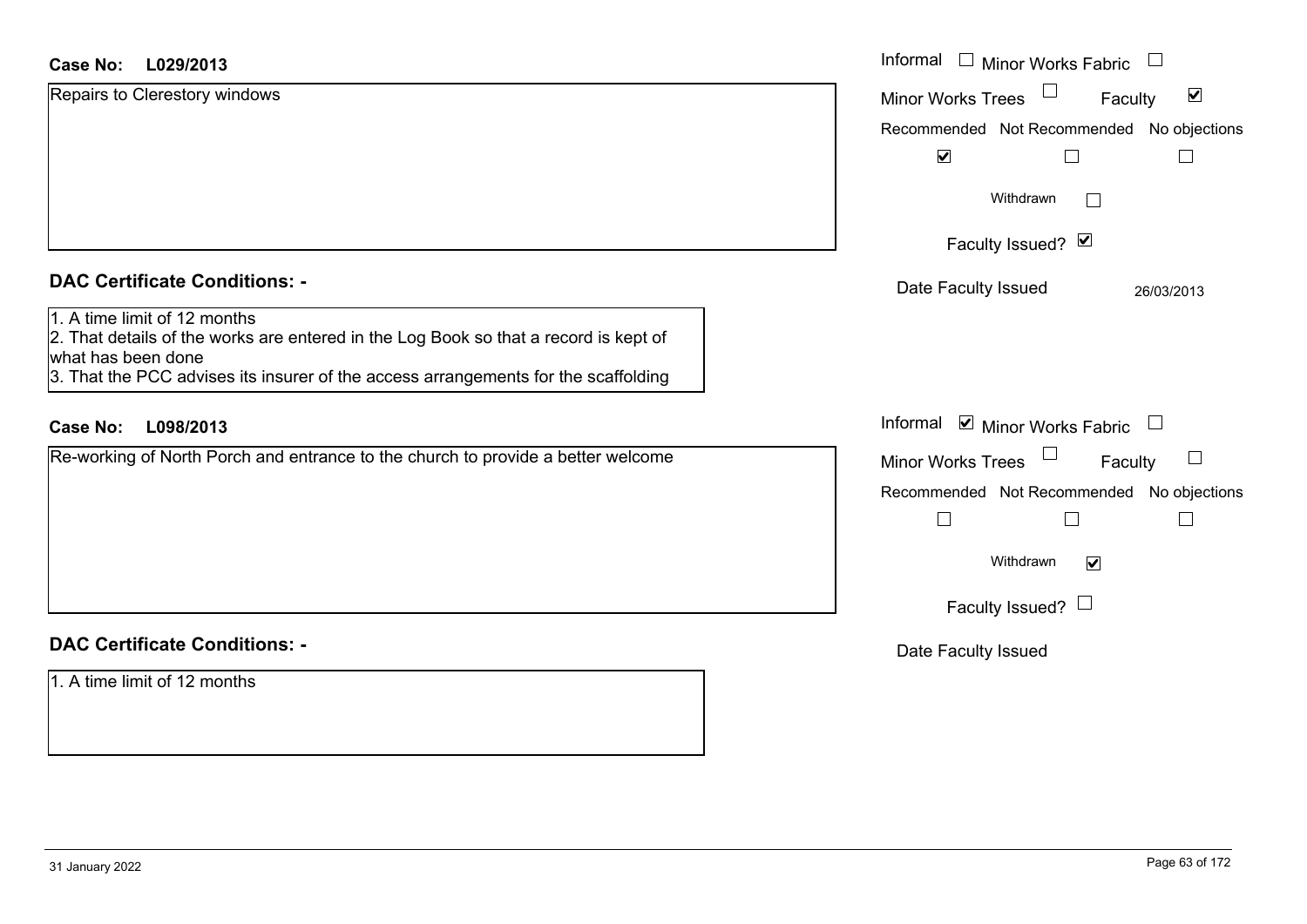| <b>Case No:</b><br>L100/2014                                                                                                                                                                                    | Informal<br>□ Minor Works Fabric $\blacksquare$                                            |
|-----------------------------------------------------------------------------------------------------------------------------------------------------------------------------------------------------------------|--------------------------------------------------------------------------------------------|
| 1. Repairs to 2 x windows at the east end of the south Clerestory<br>2. Replacement of section of badly eroded stonework on the south side of the Tower                                                         | <b>Minor Works Trees</b><br>Faculty<br>$\Box$<br>Recommended Not Recommended No objections |
|                                                                                                                                                                                                                 | $\blacktriangledown$                                                                       |
|                                                                                                                                                                                                                 | Withdrawn<br>$\vert \ \ \vert$                                                             |
|                                                                                                                                                                                                                 | Faculty Issued? $\Box$                                                                     |
| <b>DAC Certificate Conditions: -</b>                                                                                                                                                                            | Date Faculty Issued                                                                        |
| 1. A time limit of 12 months<br>2. That details of the works are entered in the Log Book so that a record is kept of<br>what has been done<br>3. That the metalwork to the clerestory windows should be painted |                                                                                            |
| <b>Case No:</b><br>L119/2015                                                                                                                                                                                    | Informal<br>$\Box$ Minor Works Fabric $\Box$                                               |
| Upgrading of the Sound System                                                                                                                                                                                   | <b>Minor Works Trees</b><br>$\Box$<br>Faculty                                              |
|                                                                                                                                                                                                                 | Recommended Not Recommended No objections                                                  |
|                                                                                                                                                                                                                 | $\blacktriangledown$                                                                       |
|                                                                                                                                                                                                                 | Withdrawn                                                                                  |
|                                                                                                                                                                                                                 | Faculty Issued? $\Box$                                                                     |
| <b>DAC Certificate Conditions: -</b>                                                                                                                                                                            | Date Faculty Issued                                                                        |
| 1. A time limit of 12 months<br>2. That details of the works are entered in the Log Book so that a record is kept of<br>what has been done                                                                      |                                                                                            |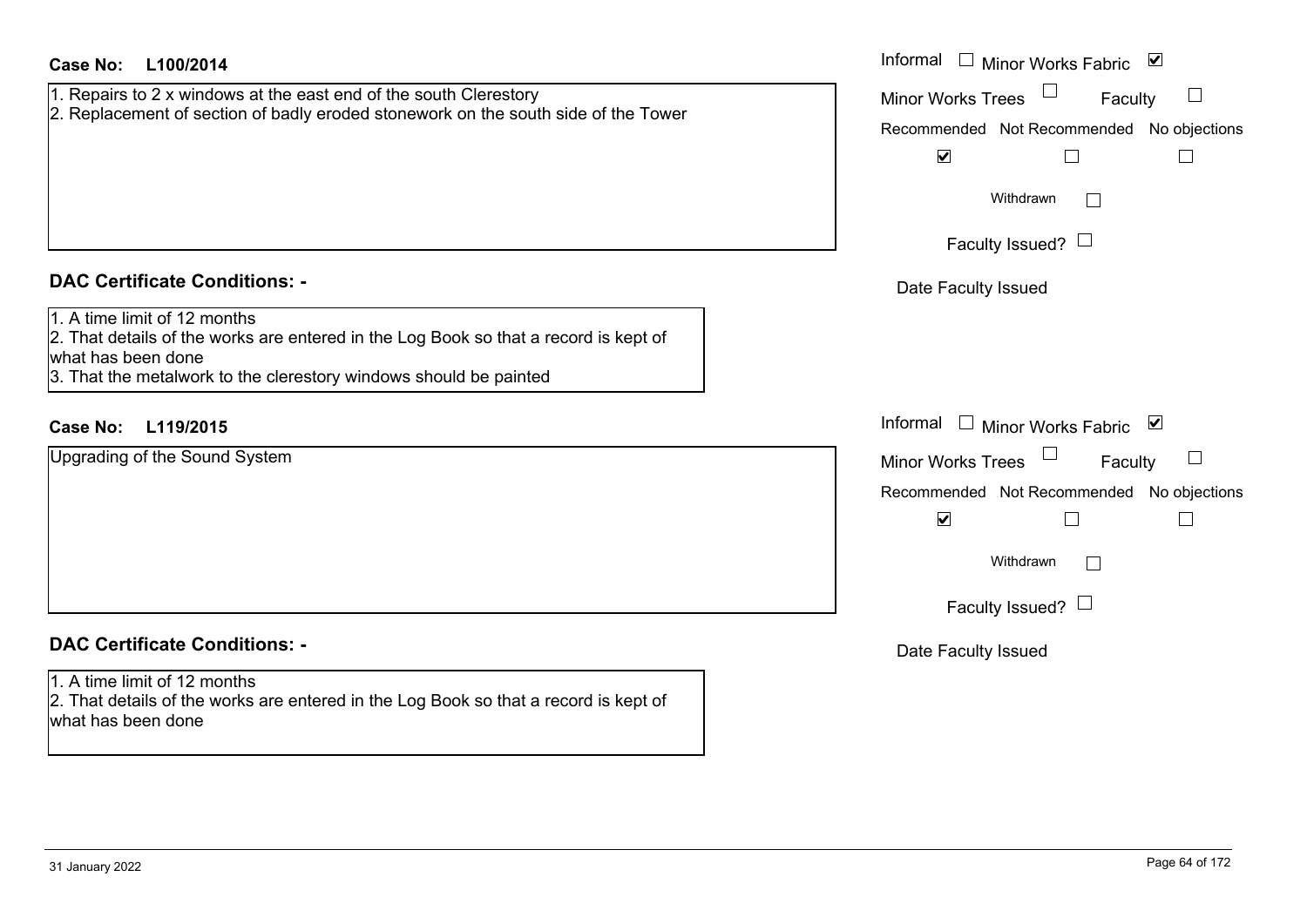| - :Re-decoration of |  |
|---------------------|--|
| l1. Timber doors    |  |
| l2. Porch Gates     |  |

## **DAC Certificate Conditions: -**

1. That details of the works are entered in the Log Book so that a record is kept of what has been done

- 2. That the doors should not be lifted from the pin hinges and refurbished in situ
- 3. That all decorative metalwork should be removed so that the timber coating can

#### **Case No:**

1. Repairs to stained glass 2. Replacement of Protection Grills on Chancel

## **DAC Certificate Conditions: -**

1. That details of the works are entered in the Log Book so that a record is kept of what has been done

2. That the window grilles are of black powder coated stainless steel and shaped to fit into any tracery of the windows and that, where possible, all fixings should be made

|                                                                                                                                                                                                                                                   | Informal □ Minor Works Fabric ☑                                                                                                                                  |
|---------------------------------------------------------------------------------------------------------------------------------------------------------------------------------------------------------------------------------------------------|------------------------------------------------------------------------------------------------------------------------------------------------------------------|
| ation of: -<br>r doors<br>Gates                                                                                                                                                                                                                   | <b>Minor Works Trees</b><br>$\Box$<br>Faculty<br>Recommended Not Recommended No objections<br>$\blacktriangledown$                                               |
|                                                                                                                                                                                                                                                   | Withdrawn<br>Faculty Issued? $\Box$                                                                                                                              |
| rtificate Conditions: -                                                                                                                                                                                                                           | Date Faculty Issued                                                                                                                                              |
| etails of the works are entered in the Log Book so that a record is kept of<br>been done<br>ne doors should not be lifted from the pin hinges and refurbished in situ<br>Il decorative metalwork should be removed so that the timber coating can |                                                                                                                                                                  |
|                                                                                                                                                                                                                                                   | Informal<br>$\Box$<br>Minor Works Fabric $\Box$                                                                                                                  |
| s to stained glass<br>cement of Protection Grills<br>cel                                                                                                                                                                                          | $\blacktriangledown$<br>Minor Works Trees<br>Faculty<br>Recommended Not Recommended No objections<br>$\blacktriangledown$<br>Withdrawn<br>Faculty Issued? $\Box$ |
| rtificate Conditions: -                                                                                                                                                                                                                           | Date Faculty Issued                                                                                                                                              |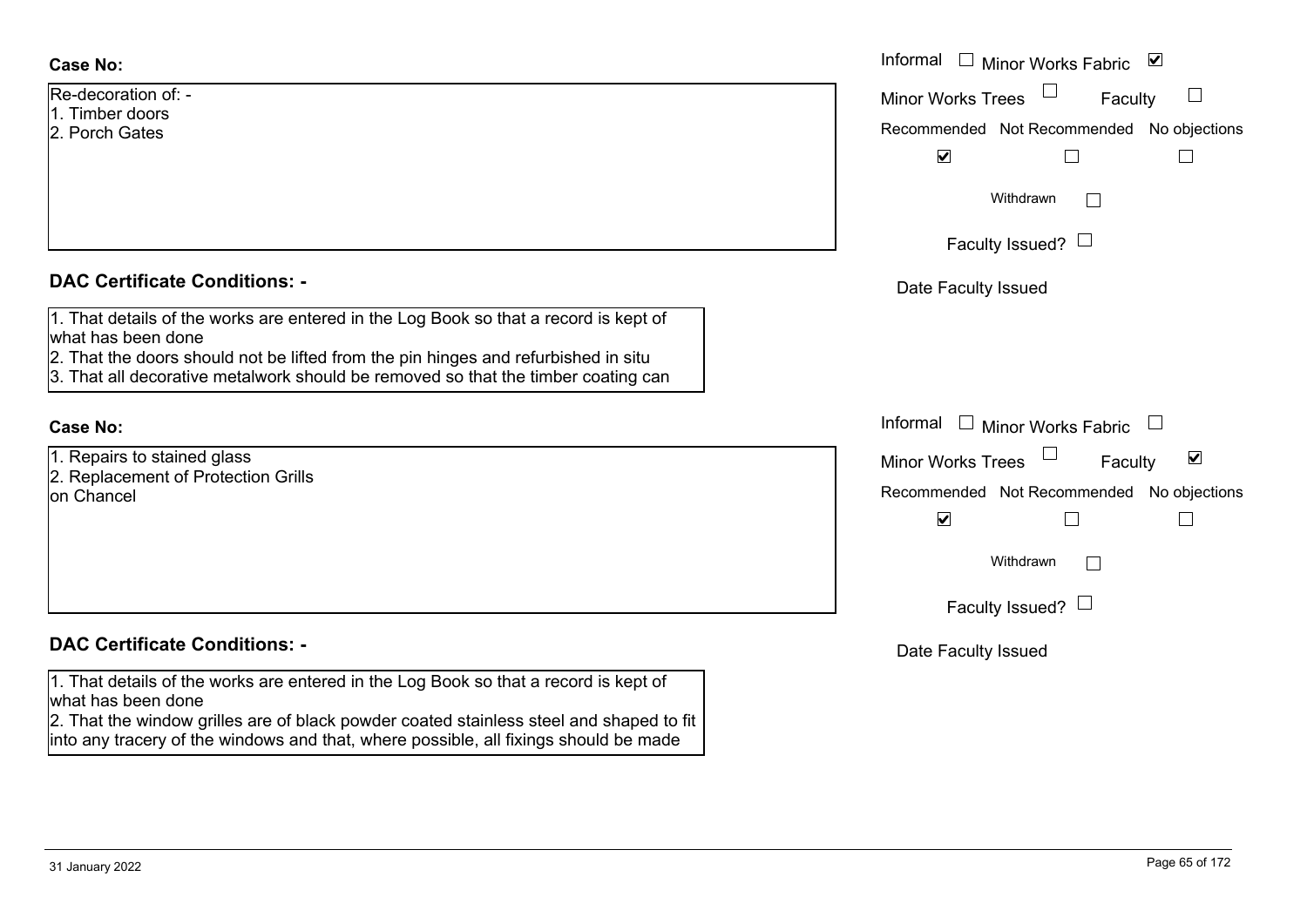| <b>Case No:</b>                                                                                                                                                                                                                                                                          | Informal $\square$<br>Minor Works Fabric ⊠                  |
|------------------------------------------------------------------------------------------------------------------------------------------------------------------------------------------------------------------------------------------------------------------------------------------|-------------------------------------------------------------|
| Installation of a Roof Alarm                                                                                                                                                                                                                                                             | $\Box$<br><b>Minor Works Trees</b><br>Faculty               |
|                                                                                                                                                                                                                                                                                          | Recommended Not Recommended No objections                   |
|                                                                                                                                                                                                                                                                                          | $\blacktriangledown$<br>Г                                   |
|                                                                                                                                                                                                                                                                                          | Withdrawn<br>$\vert$ $\vert$                                |
|                                                                                                                                                                                                                                                                                          | Faculty Issued? $\Box$                                      |
| <b>DAC Certificate Conditions: -</b>                                                                                                                                                                                                                                                     | Date Faculty Issued                                         |
| 1. That details of the works are entered in the Log Book so that a record is kept of<br>what has been done<br>2. That, in line with the requirement and advice of the Ecclesiastical Insurance Group,<br>the installation and/or testing must be carried out by an electrician who is an |                                                             |
| <b>Case No:</b>                                                                                                                                                                                                                                                                          | Informal $\square$<br>Minor Works Fabric<br>$\Box$          |
| New roof covering for                                                                                                                                                                                                                                                                    | $\blacktriangledown$<br><b>Minor Works Trees</b><br>Faculty |
| 1. South Aisle<br>2. North Aisle                                                                                                                                                                                                                                                         | Recommended Not Recommended No objections                   |
|                                                                                                                                                                                                                                                                                          | $\blacktriangledown$<br>$\Box$<br>$\Box$                    |
|                                                                                                                                                                                                                                                                                          | Withdrawn<br>$\Box$                                         |
|                                                                                                                                                                                                                                                                                          | Faculty Issued? Ø                                           |
| <b>DAC Certificate Conditions: -</b>                                                                                                                                                                                                                                                     | Date Faculty Issued<br>11/12/2018                           |
| 1. That details of the works are entered in the Log Book so that a record is kept of<br>what has been done                                                                                                                                                                               |                                                             |
| 2. That the roof should be finished with round batten rolls rather than standing seams                                                                                                                                                                                                   |                                                             |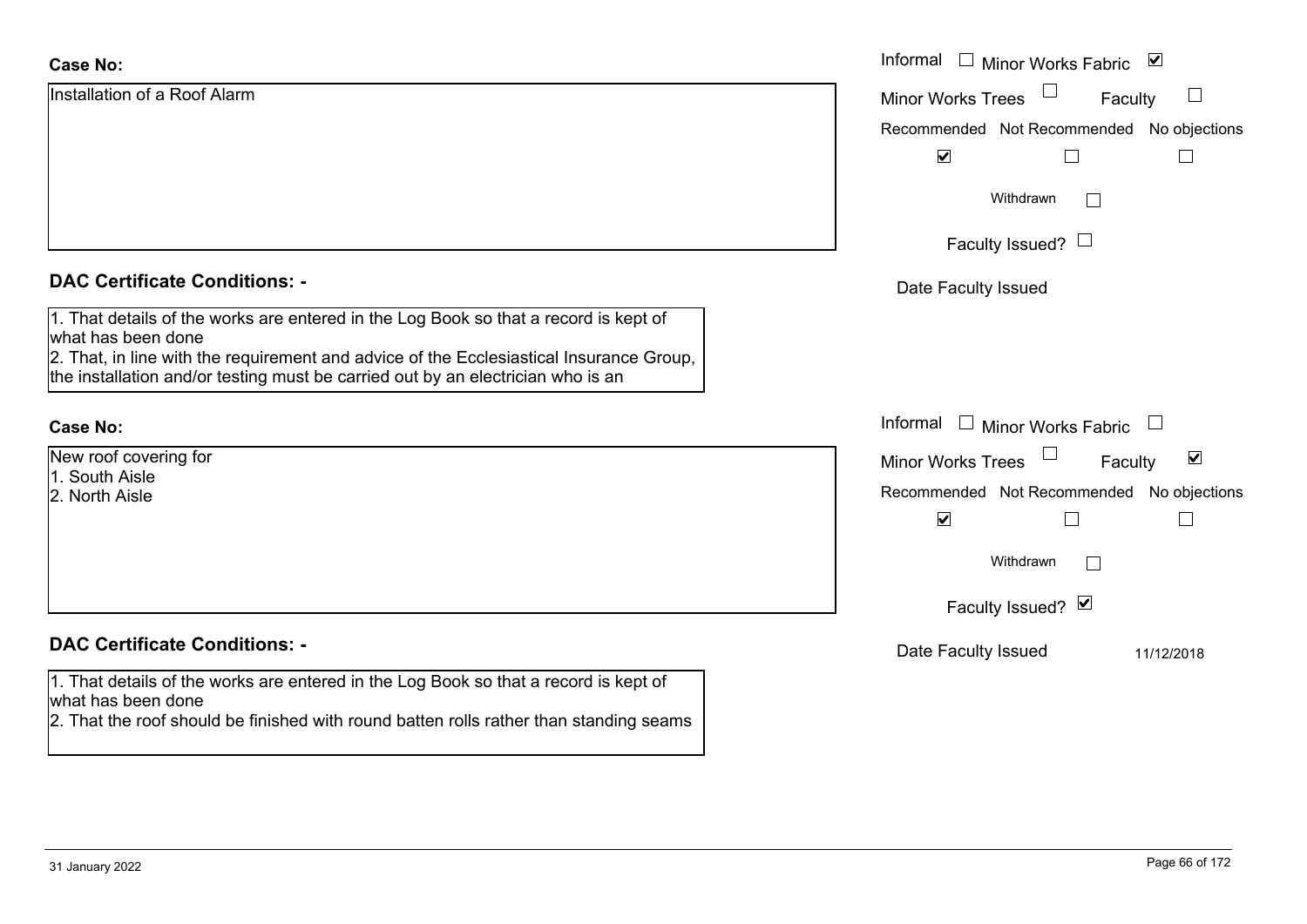| <b>Case No:</b>                                                                                                                                    | Informal $\Box$ Minor Works Fabric $\Box$                                                                                                                                     |
|----------------------------------------------------------------------------------------------------------------------------------------------------|-------------------------------------------------------------------------------------------------------------------------------------------------------------------------------|
| 1. Refurbish or re-manufacture Clock face<br>2. Installation of autowinding and PAR100 regulating equipment                                        | Minor Works Trees $\Box$<br>Faculty<br>$\blacktriangledown$<br>Recommended Not Recommended No objections<br>$\blacktriangledown$<br>$\Box$<br>$\Box$<br>Withdrawn<br>$\Box$   |
|                                                                                                                                                    | Faculty Issued? $\Box$                                                                                                                                                        |
| <b>DAC Certificate Conditions: -</b><br>1. That details of the works are entered in the Log Book so that a record is kept of<br>what has been done | Date Faculty Issued<br>12/05/2020                                                                                                                                             |
| <b>Case No:</b>                                                                                                                                    | Informal $\Box$ Minor Works Fabric $\Box$                                                                                                                                     |
| Replacement of churchyard Bench                                                                                                                    | Minor Works Trees $\Box$<br>Faculty<br>Recommended Not Recommended No objections<br>$\blacktriangledown$<br>$\Box$<br>$\Box$<br>Withdrawn<br>$\Box$<br>Faculty Issued? $\Box$ |
| <b>DAC Certificate Conditions: -</b>                                                                                                               | Date Faculty Issued                                                                                                                                                           |
| $ 1$ . That details of the works are entered in the Log Book so that a record is kept of<br>what has been done                                     |                                                                                                                                                                               |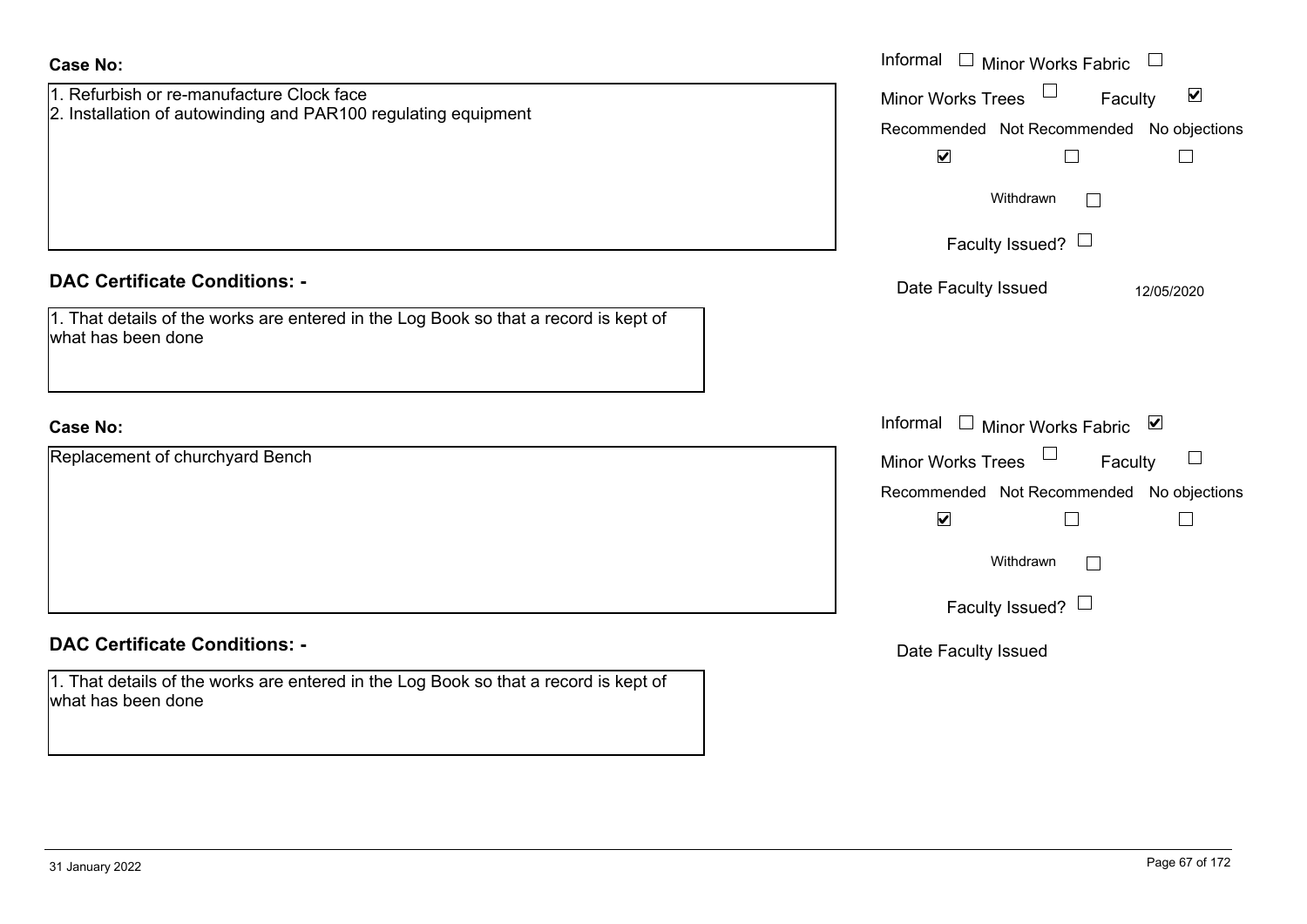| Case No: |  |
|----------|--|
|----------|--|

| <b>Case No:</b>                                                                                                                                                                 | Informal □ Minor Works Fabric ⊠                      |
|---------------------------------------------------------------------------------------------------------------------------------------------------------------------------------|------------------------------------------------------|
| 1. Removal of Bench donated by the Girl Guides                                                                                                                                  | Minor Works Trees<br>$\Box$<br>Faculty               |
| 2. Installation of memorial bench in churchyard in memory of Patty Jenkins                                                                                                      | Recommended Not Recommended No objections            |
|                                                                                                                                                                                 | $\blacktriangledown$                                 |
|                                                                                                                                                                                 | Withdrawn<br>$\mathbb{R}^n$                          |
|                                                                                                                                                                                 | Faculty Issued? $\Box$                               |
| <b>DAC Certificate Conditions: -</b>                                                                                                                                            | Date Faculty Issued                                  |
| 1. That details of the works are entered in the Log Book so that a record is kept of<br>what has been done                                                                      |                                                      |
| <b>Case No:</b>                                                                                                                                                                 | Informal $\Box$ Minor Works Fabric $\Box$            |
| In the North Aisle, installation of a plaque to David Mountford                                                                                                                 | Minor Works Trees<br>$\blacktriangledown$<br>Faculty |
|                                                                                                                                                                                 | Recommended Not Recommended No objections            |
|                                                                                                                                                                                 | $\blacktriangledown$<br>$\Box$                       |
|                                                                                                                                                                                 | Withdrawn<br>$\mathbf{L}$                            |
|                                                                                                                                                                                 | Faculty Issued? $\Box$                               |
| <b>DAC Certificate Conditions: -</b>                                                                                                                                            | Date Faculty Issued<br>04/01/2022                    |
| 1. That details of the works are entered in the Log Book so that a record is kept of<br>what has been done<br>2. That the plaque should be attached to the reverse of the doors |                                                      |

3. That the text of the proposed plaque be amended so as to replace the reference to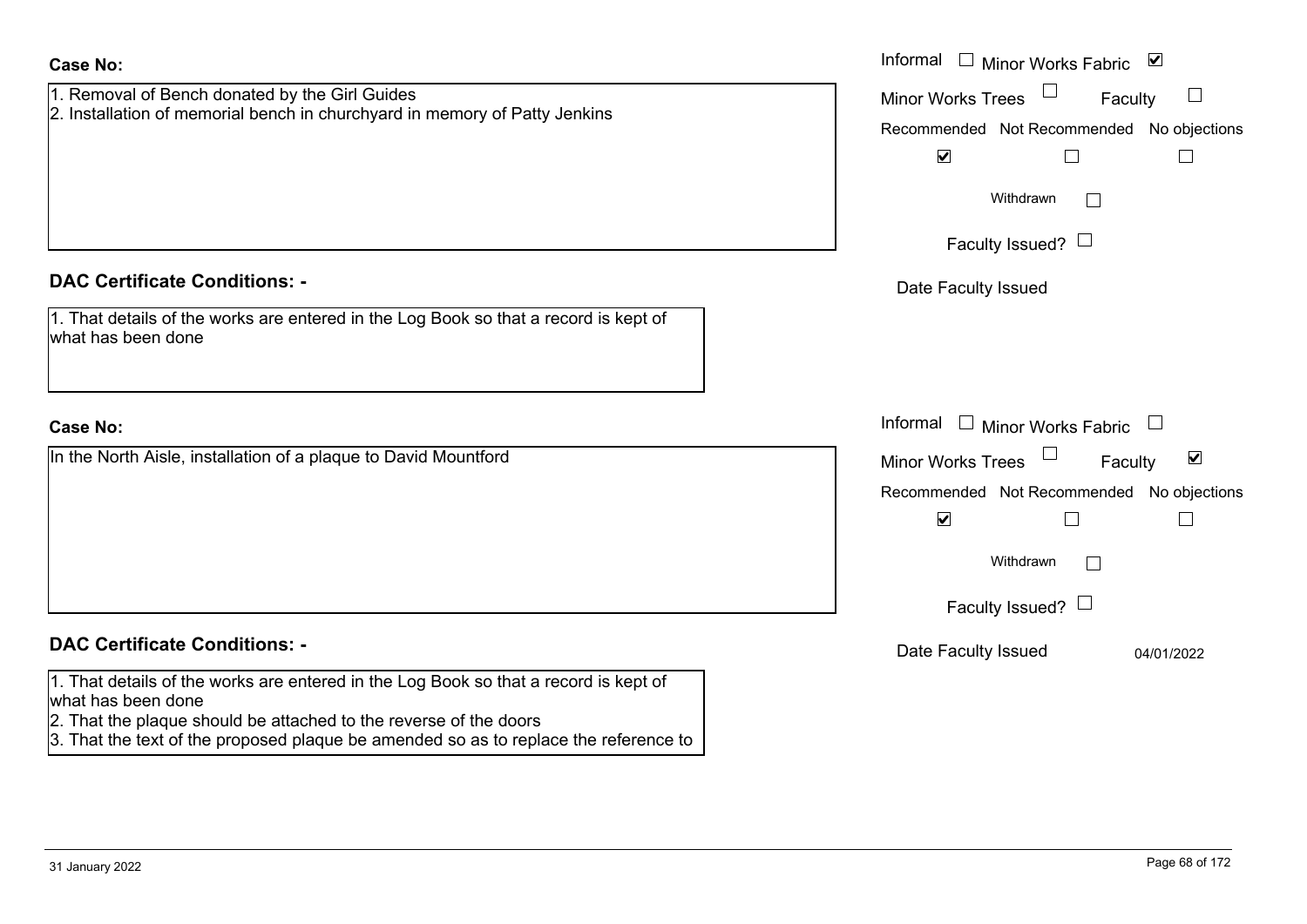#### Recommended Not Recommended No objections  $\overline{\mathbf{v}}$  $\Box$ Withdrawn $\Box$ Faculty Issued?  $\Box$ **DAC Certificate Conditions: -**Date Faculty Issued 04/01/2022 1. That details of the works are entered in the Log Book so that a record is kept of what has been done 2. That, where possible, all fixings should be made into joints, not stonework, using stainless steel or non-ferrous screws in fibre plugs Informal  $\Box$  Minor Works Fabric  $\Box$  Informal **Case No:**1. Re-location of the existing Servery Minor Works Trees 2. Installation of a unisex WC and an accessible WCat the west end of the South AisleRecommended Not Recommended No objections  $\Box$  $\Box$ Withdrawn $\Box$ Faculty Issued?  $\Box$ **DAC Certificate Conditions: -**Date Faculty Issued 1. That details of the works are entered in the Log Book so that a record is kept of what has been done

In the Chancel, near the Choir Stalls, installation of a Memorial plaque to Ian Walker

| Page 69 of 172 |  |  |
|----------------|--|--|
|                |  |  |

 $\overline{\mathbf{v}}$ Faculty

Informal  $\Box$  Minor Works Fabric  $\Box$ 

Minor Works Trees

 $\Box$ 

Faculty

 $\blacktriangledown$ 

 $\Box$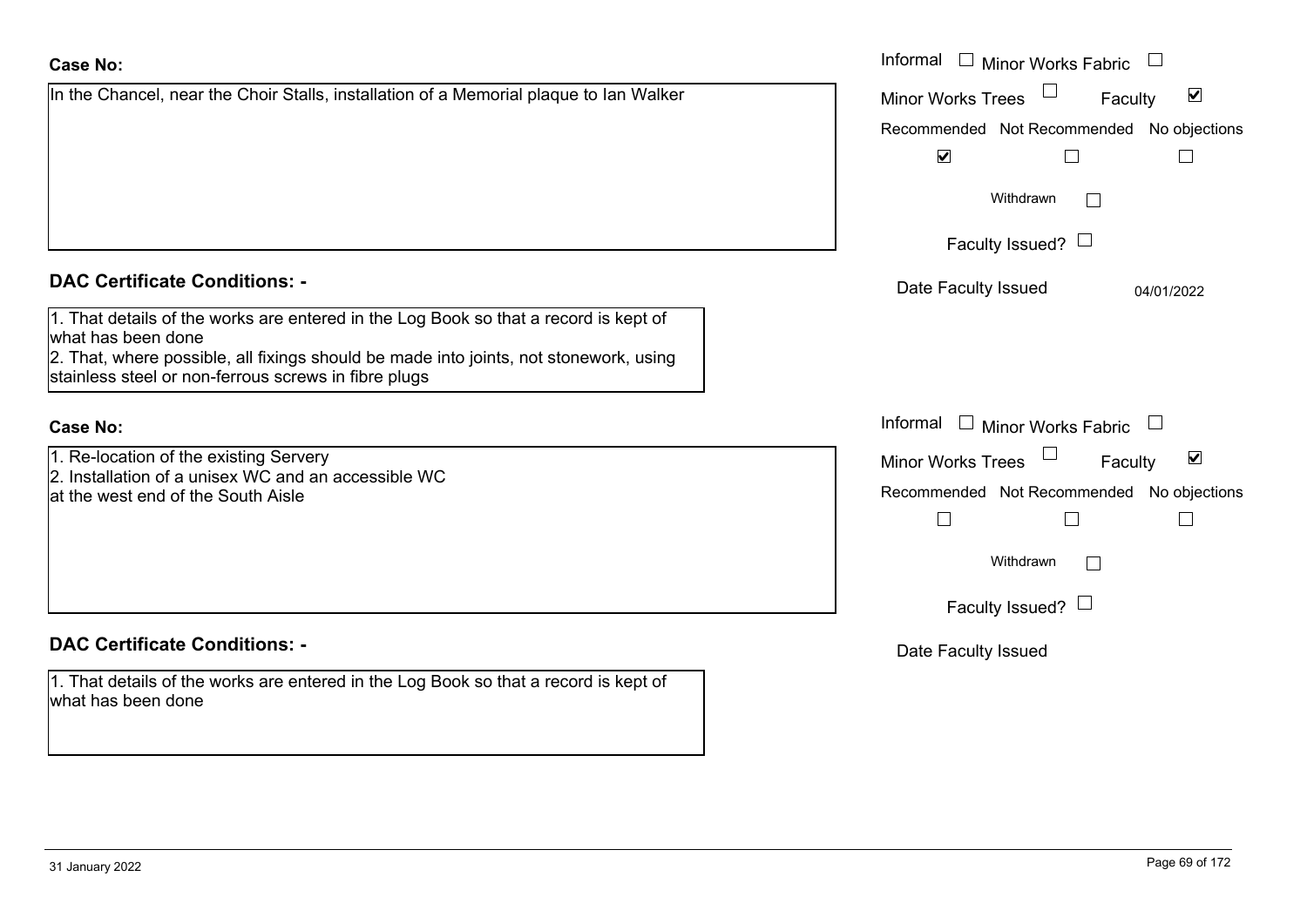# **Coalville, Broom Leys Road (Local Authority) Cemetery**

| No application for Minor Works / Informal Advice / Formal Advice has been made |  |  |
|--------------------------------------------------------------------------------|--|--|
|--------------------------------------------------------------------------------|--|--|

## **DAC Certificate Conditions: -**

1. A time limit of 12 months

|                                                                        | Informal $\Box$ Minor Works Fabric $\Box$ |                                           |                   |
|------------------------------------------------------------------------|-------------------------------------------|-------------------------------------------|-------------------|
| cation for Minor Works / Informal Advice / Formal Advice has been made | Minor Works Trees $\Box$                  |                                           | Faculty $\square$ |
|                                                                        |                                           | Recommended Not Recommended No objections |                   |
|                                                                        |                                           |                                           |                   |
|                                                                        |                                           | Withdrawn                                 |                   |
|                                                                        |                                           | Faculty Issued? $\Box$                    |                   |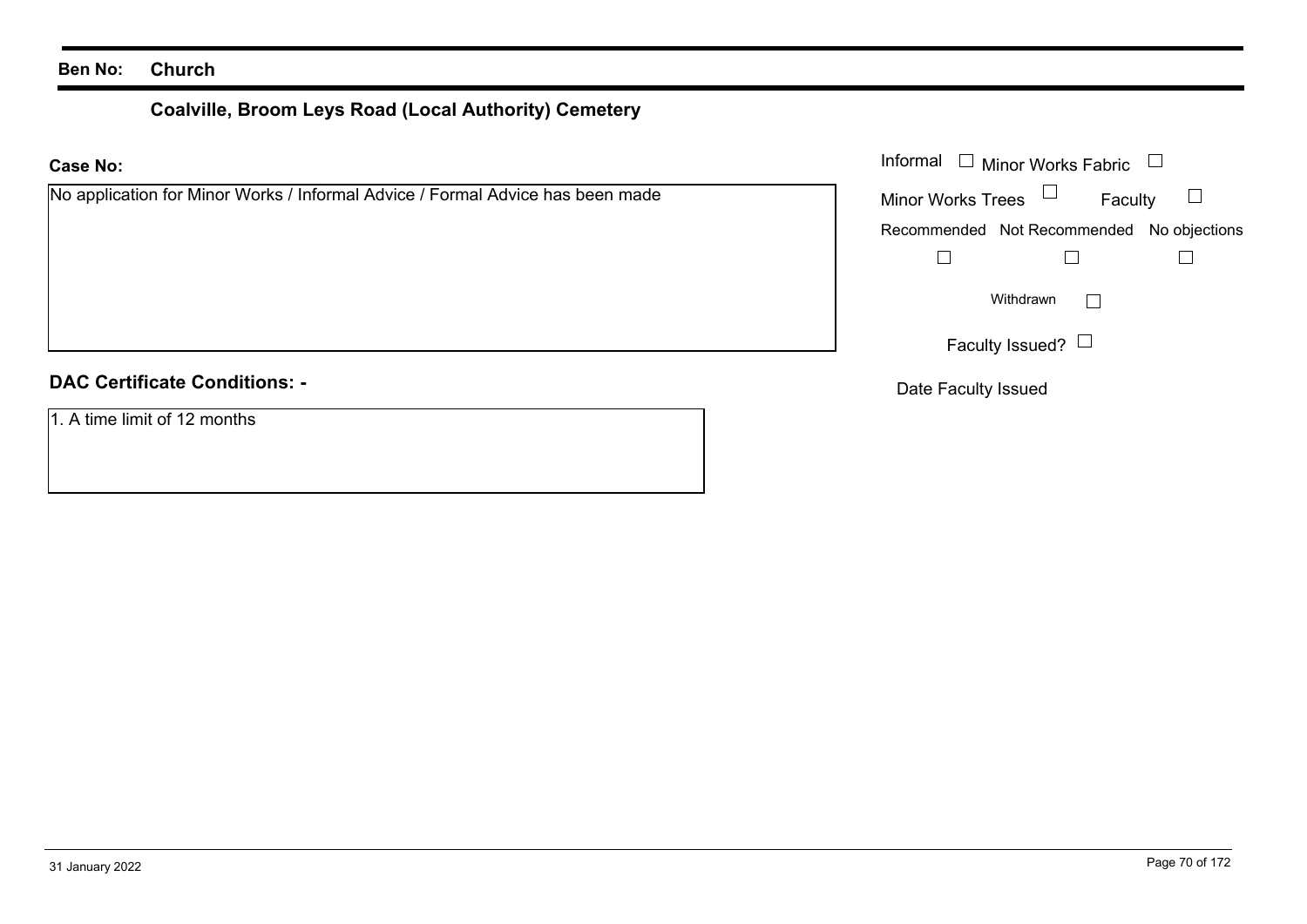#### **20202Coalville, Christ Church**

### **L098/2002Case No:** Informal

To remove: -

- 1. Pews in the North Transept
- 2. One pew on the south side of the Nave to assist with wheelchair access

# **DAC Certificate Conditions: -**

1. A time limit of 12 months

|                          | Informal Ø Minor Works Fabric             |  |
|--------------------------|-------------------------------------------|--|
| <b>Minor Works Trees</b> | Faculty                                   |  |
|                          | Recommended Not Recommended No objections |  |
|                          |                                           |  |
|                          | Withdrawn                                 |  |
|                          | Faculty Issued? $\Box$                    |  |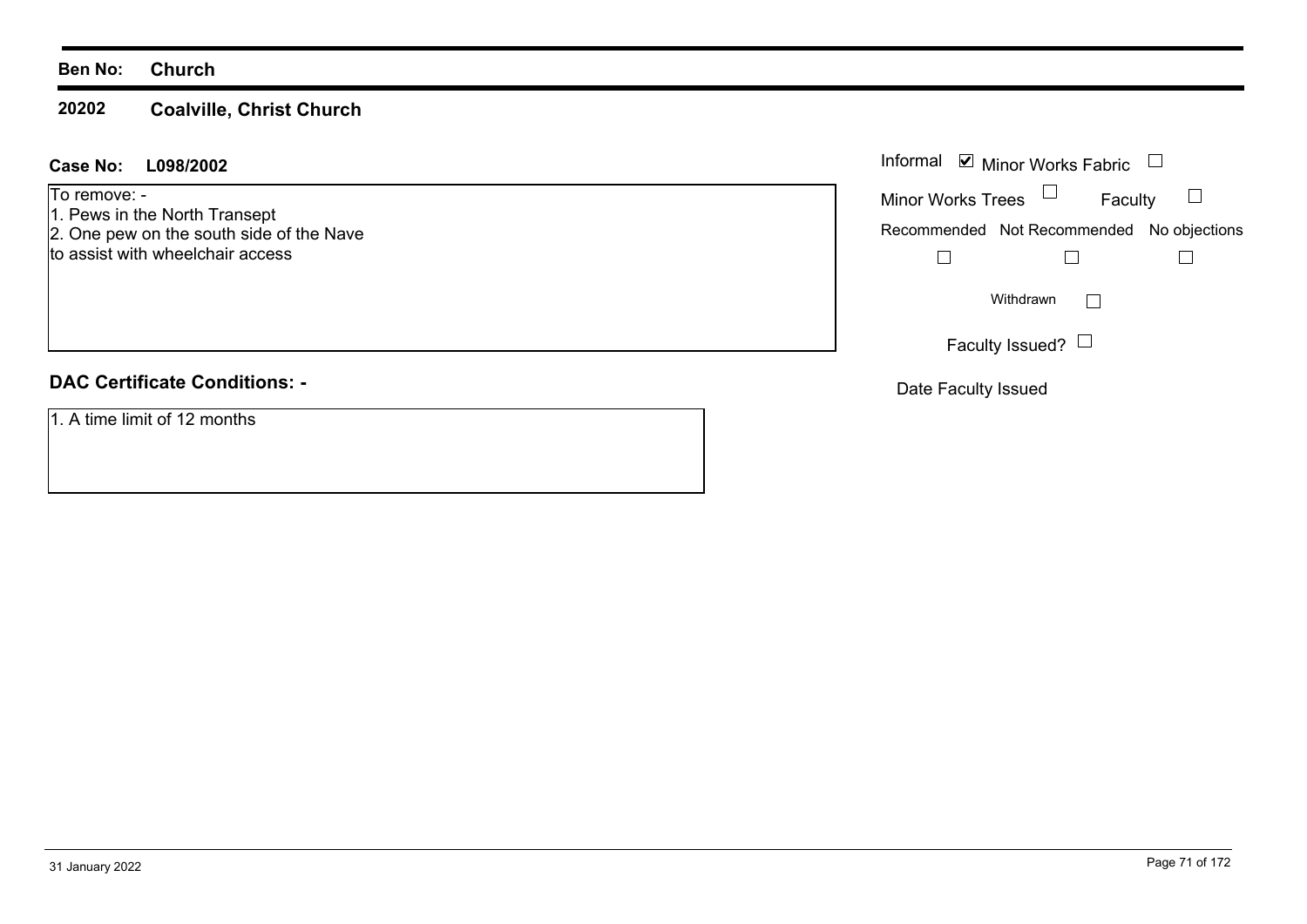| <b>Case No:</b><br>L087/2006                                                                                                                                                             | Informal<br>$\Box$ Minor Works Fabric                             |
|------------------------------------------------------------------------------------------------------------------------------------------------------------------------------------------|-------------------------------------------------------------------|
| Restoration of Organ                                                                                                                                                                     | $\blacktriangledown$<br><b>Minor Works Trees</b><br>Faculty       |
|                                                                                                                                                                                          | Recommended Not Recommended<br>No objections                      |
|                                                                                                                                                                                          | $\blacktriangledown$                                              |
|                                                                                                                                                                                          | Withdrawn<br>$\vert \ \ \vert$                                    |
|                                                                                                                                                                                          | Faculty Issued? Ø                                                 |
| <b>DAC Certificate Conditions: -</b>                                                                                                                                                     | Date Faculty Issued<br>08/08/2006                                 |
| 1. A time limit of 12 months                                                                                                                                                             |                                                                   |
| <b>Case No:</b><br>L066/2010                                                                                                                                                             | Informal<br>$\Box$ Minor Works Fabric<br>$\overline{\phantom{a}}$ |
| Repairs to Tower comprising:-                                                                                                                                                            | Minor Works Trees<br>$\blacktriangledown$<br>Faculty              |
| 1) Replacement of roof<br>2) Re-pointing of pinnacles                                                                                                                                    | Recommended Not Recommended No objections                         |
| 3) Internal repairs                                                                                                                                                                      | $\blacktriangledown$                                              |
| 4) Renewal of Rainwater Goods<br>5) Repair of weathervane                                                                                                                                | Withdrawn                                                         |
|                                                                                                                                                                                          | Faculty Issued? Ø                                                 |
| <b>DAC Certificate Conditions: -</b>                                                                                                                                                     | Date Faculty Issued<br>13/09/2010                                 |
| 1. A time limit of 12 months<br>2. That details of the works are entered in the Log Book so that a record is kept of<br>what has been done<br>3. That the specification be amended to: - |                                                                   |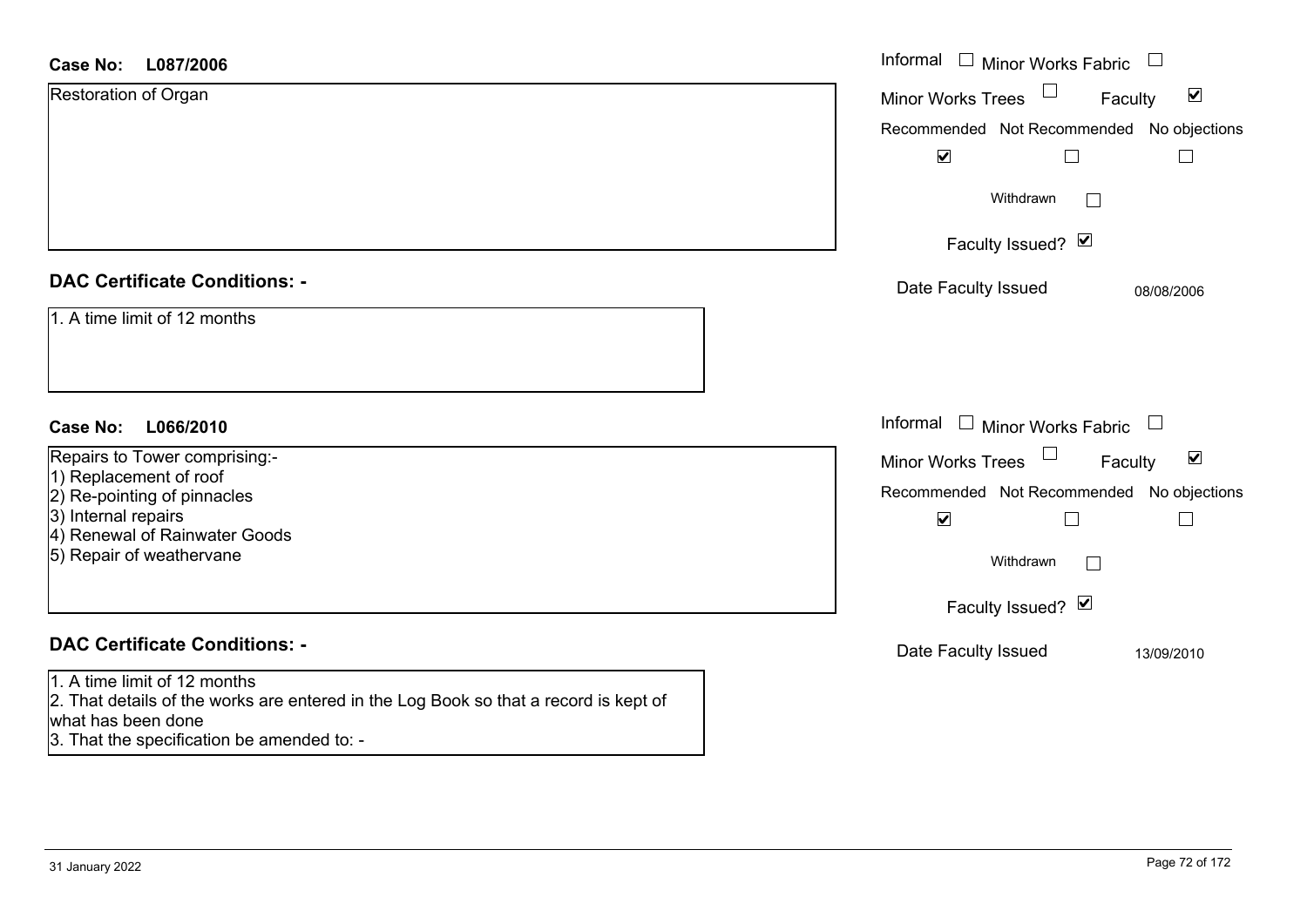# **L117/2010Case No:** Informal

Roof and other repairs to: -

1. Chancel

- 2. Vestry
- 3. Organ Loft
- 4. Choir Vesty

# **DAC Certificate Conditions: -**

1. A time limit of 12 months

2. That details of the works are entered in the Log Book so that a record is kept of what has been done

# **L134/2013Case No:** Informal

1. CONFIRMATORY APPLICATION: -

At the west end of the church, between the church building and London Road: -

- a) Removal of hedging
- b) Installation of wooden fencing
- 2. Replacement of wooden fencing with box hedging

# **DAC Certificate Conditions: -**

1. A time limit of 12 months2. That details of the works are entered in the Log Book so that a record is kept of what has been done

| Informal<br><b>Minor Works Fabric</b>                          |
|----------------------------------------------------------------|
| $\overline{\mathbf{v}}$<br><b>Minor Works Trees</b><br>Faculty |
| Recommended Not Recommended No objections                      |
|                                                                |
| Withdrawn                                                      |
| Faculty Issued? $\Box$                                         |
| Date Faculty Issued                                            |
|                                                                |
|                                                                |
| Informal<br>$\Box$<br>Minor Works Fabric                       |
| ⊻<br><b>Minor Works Trees</b><br>Faculty                       |
| Recommended Not Recommended No objections<br>⊻                 |
|                                                                |
| Withdrawn                                                      |
| Faculty Issued? $\Box$                                         |
| Date Faculty Issued                                            |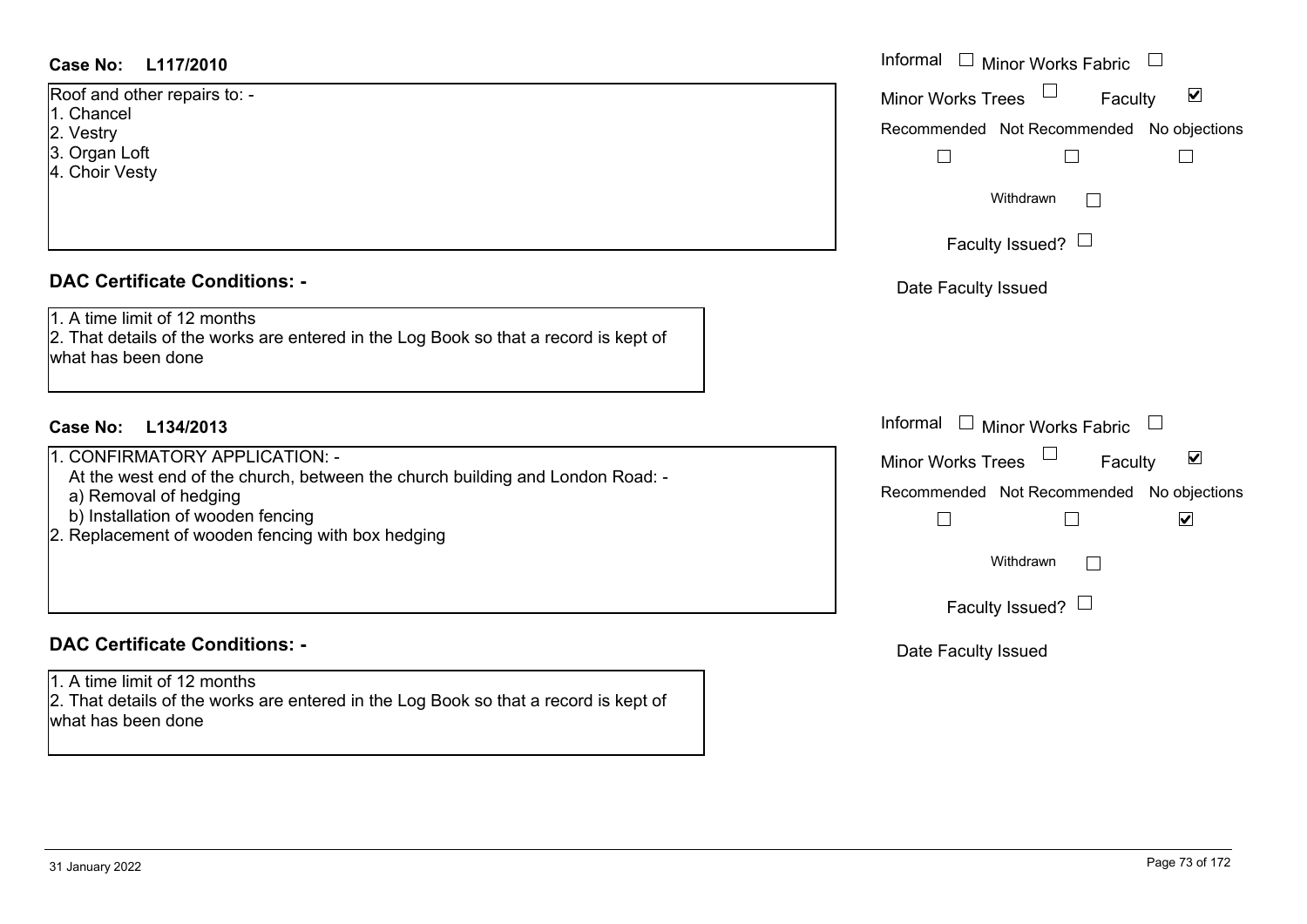# **Case No:**

Installation of a wall mounted: -1. Projector (x1) 2. Screen  $(x<sup>2</sup>)$ System

# **DAC Certificate Conditions: -**

1. That details of the works are entered in the Log Book so that a record is kept of what has been done

2. That, where possible, all fixings should be made into joints, not stonework, using stainless steel or non-ferrous screws in fibre plugs

|                         | Informal $\Box$ Minor Works Fabric $\Box$ |
|-------------------------|-------------------------------------------|
| on of a wall mounted: - | Minor Works Trees<br>⊻<br>Faculty         |
| tor $(x1)$<br>(x2)      | Recommended Not Recommended No objections |
|                         |                                           |
|                         | Withdrawn                                 |
|                         | Faculty Issued? $\Box$                    |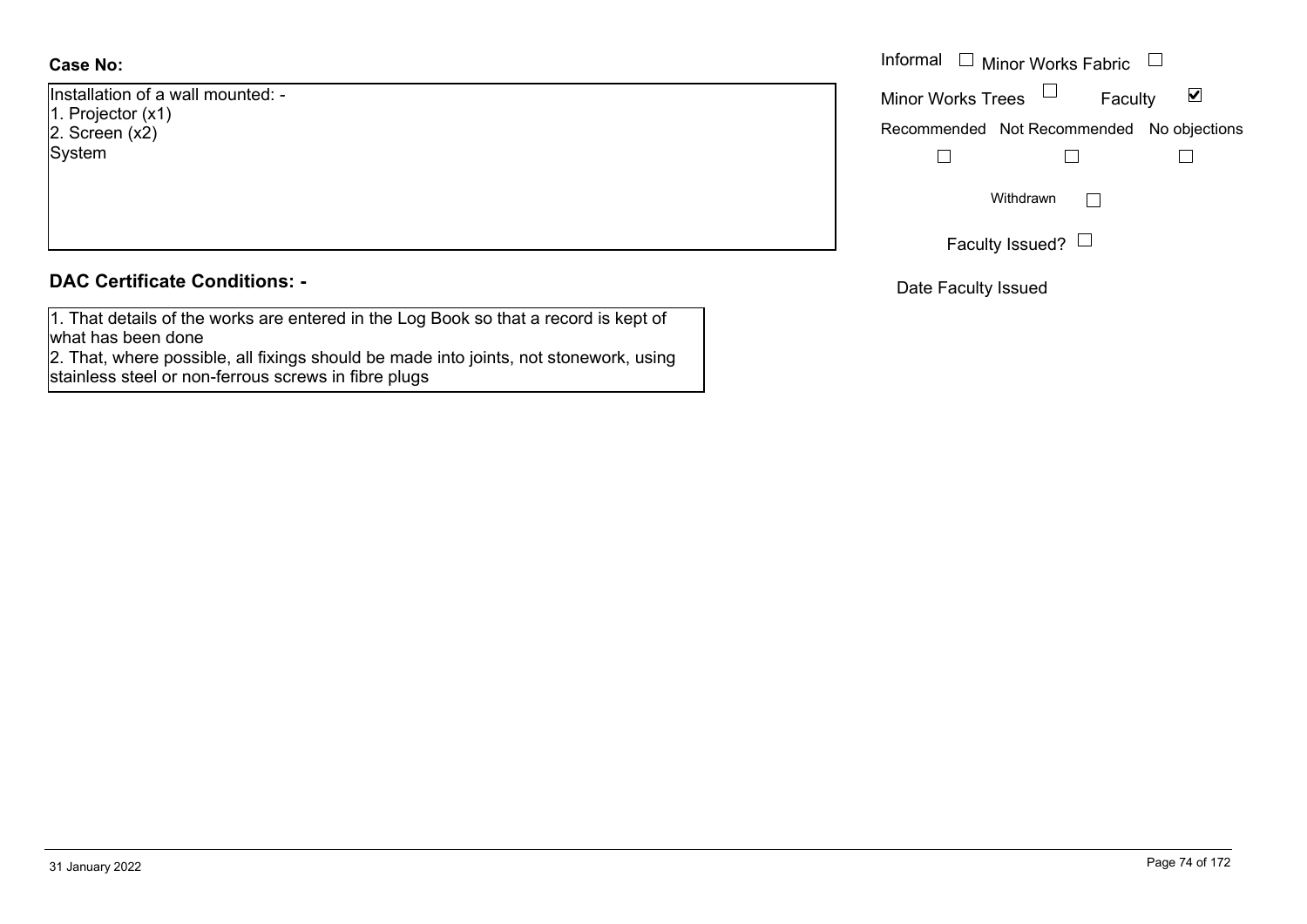#### **10209Cold Overton, St John the Baptist**

**Case No:**

| Re-decoration of Porch doors to main entrance to church |  |  |  |  |
|---------------------------------------------------------|--|--|--|--|
|                                                         |  |  |  |  |

# **DAC Certificate Conditions: -**

1. That details of the works are entered in the Log Book so that a record is kept of what has been done

|                                                 |                          | Informal $\Box$ Minor Works Fabric $\Box$ |                   |
|-------------------------------------------------|--------------------------|-------------------------------------------|-------------------|
| ation of Porch doors to main entrance to church | Minor Works Trees $\Box$ |                                           | Faculty $\square$ |
|                                                 |                          | Recommended Not Recommended No objections |                   |
|                                                 |                          |                                           |                   |
|                                                 |                          | Withdrawn                                 |                   |
|                                                 |                          | Faculty Issued? $\Box$                    |                   |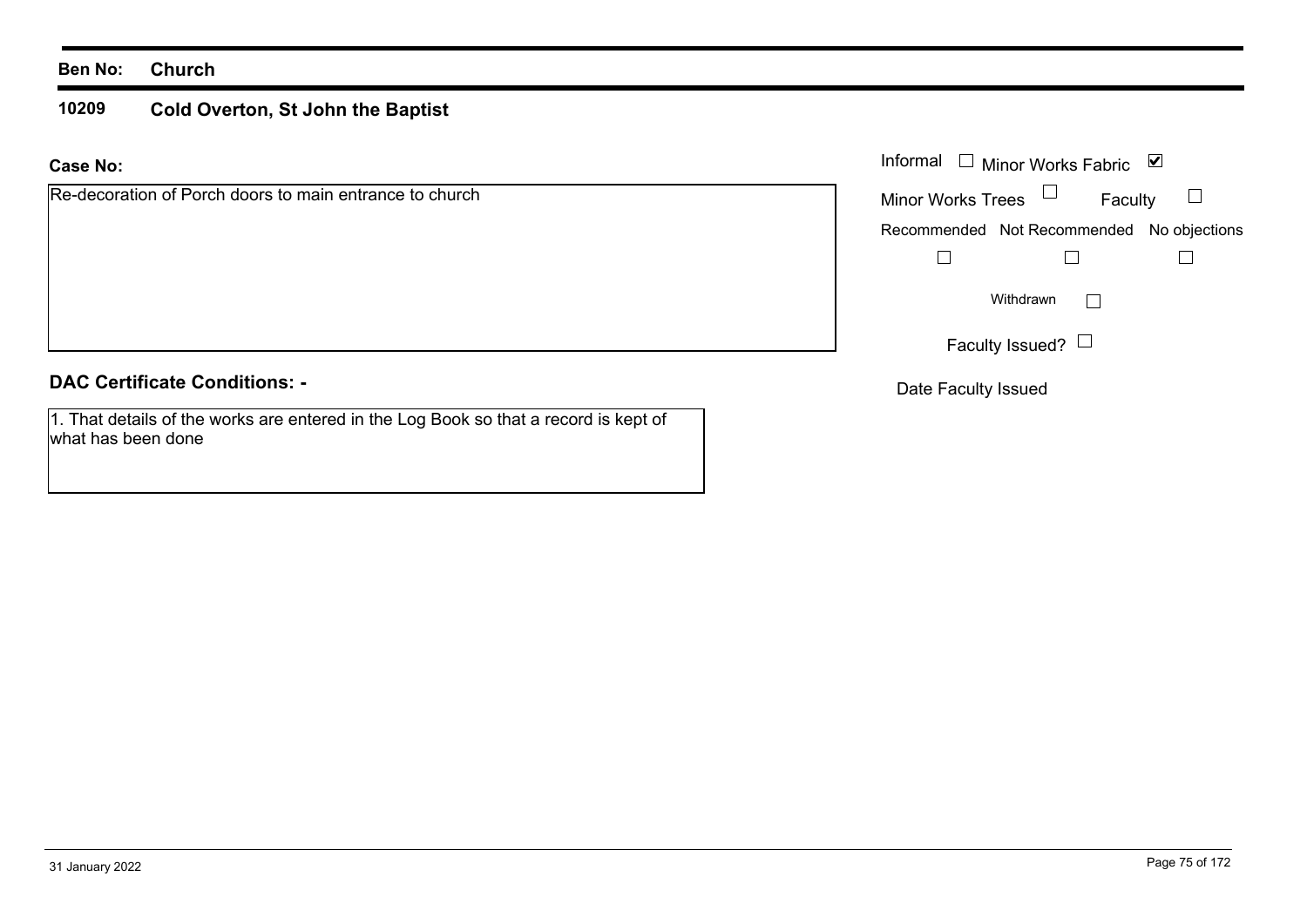| <b>Case No:</b><br>L034/2001           | Informal $\Box$ Minor Works Fabric $\Box$                                             |
|----------------------------------------|---------------------------------------------------------------------------------------|
| 1. New Lighting Scheme<br>2. Re-wiring | Minor Works Trees <sup>1</sup><br>$\blacktriangledown$<br>Faculty                     |
|                                        | Recommended Not Recommended No objections<br>$\blacktriangledown$<br>$\Box$<br>$\Box$ |
|                                        | Withdrawn                                                                             |
|                                        | Faculty Issued? $\vee$                                                                |
| <b>DAC Certificate Conditions: -</b>   | Date Faculty Issued<br>31/07/2001                                                     |
| 1. A time limit of 12 months           |                                                                                       |
|                                        |                                                                                       |
| Case No: L047/2006                     | Informal □ Minor Works Fabric ⊠                                                       |
| Repairs to South Porch doors           | Minor Works Trees $\Box$<br>Faculty<br>$\Box$                                         |
|                                        | Recommended Not Recommended No objections<br>$\Box$<br>$\Box$<br>$\Box$               |
|                                        | Withdrawn<br>$\Box$                                                                   |
|                                        | Faculty Issued? $\Box$                                                                |
| <b>DAC Certificate Conditions: -</b>   | Date Faculty Issued                                                                   |
| 1. A time limit of 12 months           |                                                                                       |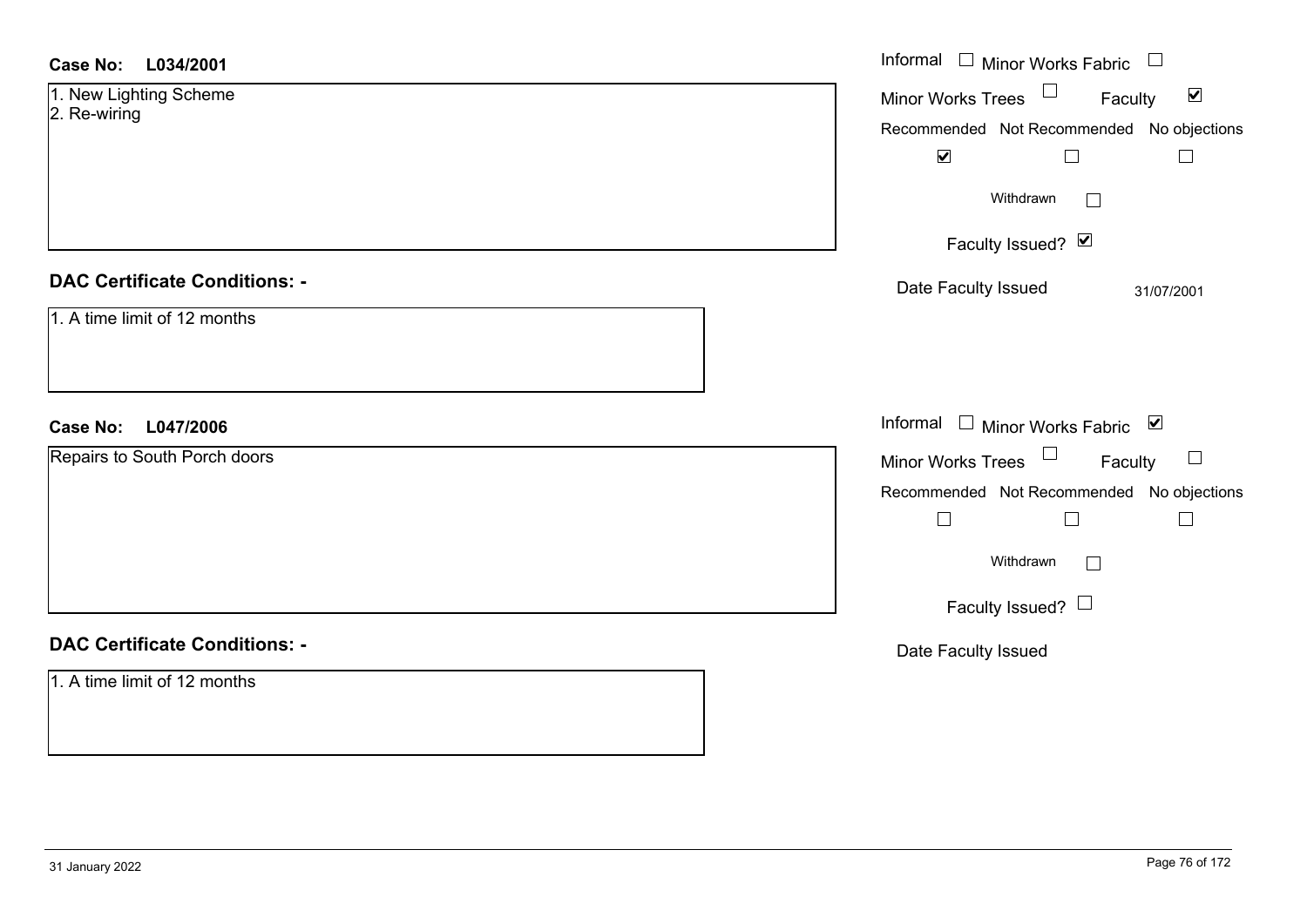#### **L178/2008Case No:**

| L178/2008<br>Case No:                                                                                                                                                                                                                 | Informal ⊠ Minor Works Fabric                        |
|---------------------------------------------------------------------------------------------------------------------------------------------------------------------------------------------------------------------------------------|------------------------------------------------------|
| <b>Restoration of the Bells and Bellframe</b>                                                                                                                                                                                         | $\blacktriangledown$<br>Minor Works Trees<br>Faculty |
|                                                                                                                                                                                                                                       | Recommended Not Recommended No objections            |
|                                                                                                                                                                                                                                       | $\blacktriangledown$<br>L                            |
|                                                                                                                                                                                                                                       | Withdrawn<br>L                                       |
|                                                                                                                                                                                                                                       | Faculty Issued? Ø                                    |
| <b>DAC Certificate Conditions: -</b>                                                                                                                                                                                                  | Date Faculty Issued<br>10/03/2009                    |
| 1. A time limit of 12 months<br>2. That details of the works are entered in the Log Book so that a record is kept of<br>what has been done<br>3. That, if necessary, the steelwork of the top frame should be replaced on a like-for- |                                                      |
| L190/2008<br><b>Case No:</b>                                                                                                                                                                                                          | Informal<br>$\Box$ Minor Works Fabric $\Box$         |
| To fell diseased Leylandii                                                                                                                                                                                                            | ⊻<br>$\sqcup$<br><b>Minor Works Trees</b><br>Faculty |
|                                                                                                                                                                                                                                       | Recommended Not Recommended No objections            |
|                                                                                                                                                                                                                                       | $\blacktriangledown$<br>Г                            |
|                                                                                                                                                                                                                                       | Withdrawn                                            |
|                                                                                                                                                                                                                                       | Faculty Issued? $\Box$                               |
| <b>DAC Certificate Conditions: -</b>                                                                                                                                                                                                  | Date Faculty Issued                                  |
| 1. A time limit of 12 months<br>2. That details of the works are entered in the Log Book so that a record is kept of<br>what has been done                                                                                            |                                                      |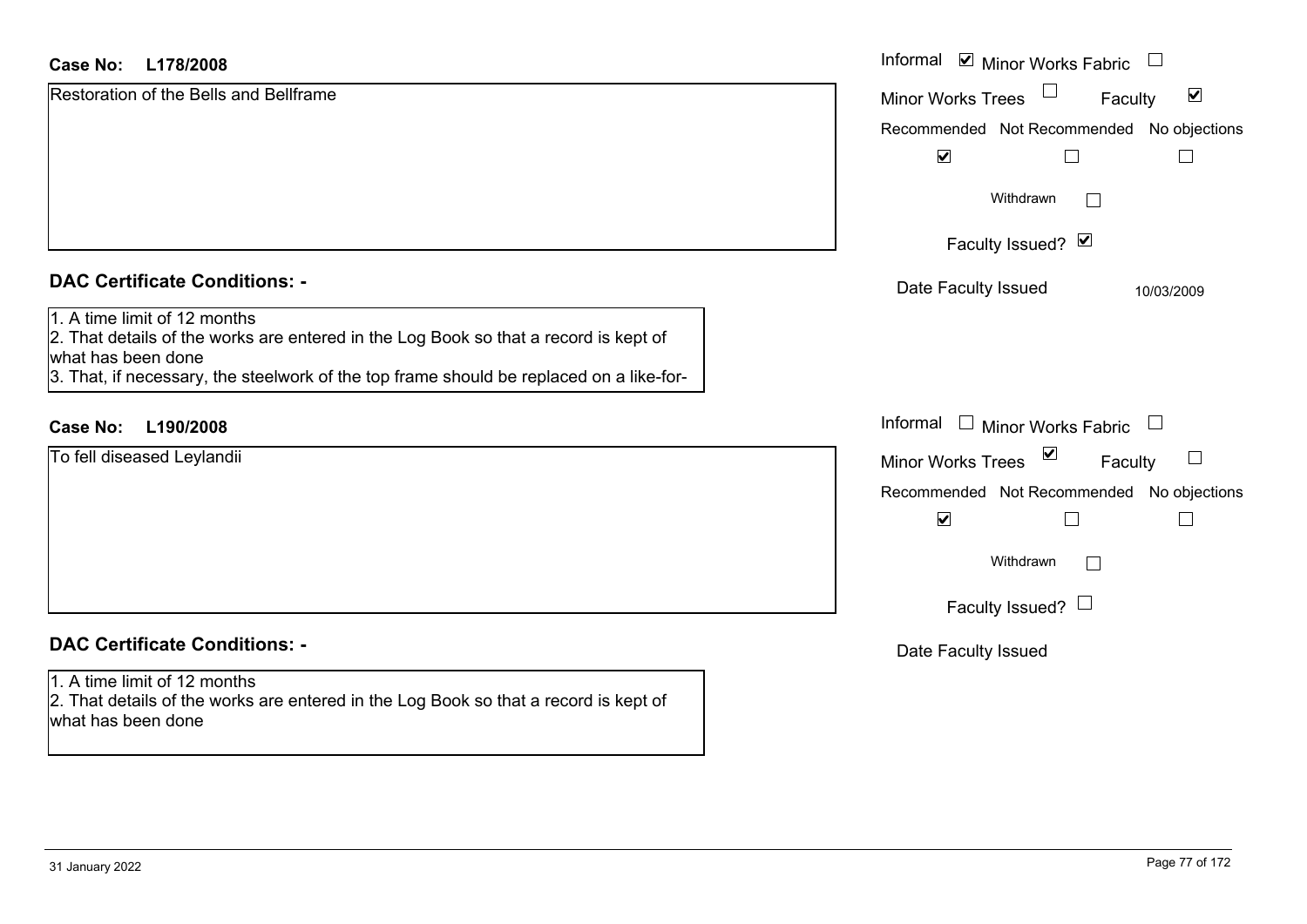| $\sum$<br>Removal of deadwood from Yew Tree<br><b>Minor Works Trees</b><br>Faculty<br>Recommended Not Recommended No objections<br>$\blacktriangledown$<br>Withdrawn<br>$\mathbb{R}^n$<br>Faculty Issued? $\Box$<br><b>DAC Certificate Conditions: -</b><br>Date Faculty Issued<br>1. A time limit of 12 months<br>2. That details of the works are entered in the Log Book so that a record is kept of<br>what has been done |              |
|-------------------------------------------------------------------------------------------------------------------------------------------------------------------------------------------------------------------------------------------------------------------------------------------------------------------------------------------------------------------------------------------------------------------------------|--------------|
|                                                                                                                                                                                                                                                                                                                                                                                                                               | $\Box$       |
|                                                                                                                                                                                                                                                                                                                                                                                                                               |              |
|                                                                                                                                                                                                                                                                                                                                                                                                                               |              |
|                                                                                                                                                                                                                                                                                                                                                                                                                               |              |
|                                                                                                                                                                                                                                                                                                                                                                                                                               |              |
|                                                                                                                                                                                                                                                                                                                                                                                                                               |              |
|                                                                                                                                                                                                                                                                                                                                                                                                                               |              |
| Informal ⊠ Minor Works Fabric □<br><b>Case No:</b><br>L079/2012                                                                                                                                                                                                                                                                                                                                                               |              |
| Protection of the church from Bats<br>$\Box$<br>Minor Works Trees<br>Faculty                                                                                                                                                                                                                                                                                                                                                  | $\Box$       |
| Recommended Not Recommended No objections                                                                                                                                                                                                                                                                                                                                                                                     |              |
| $\Box$                                                                                                                                                                                                                                                                                                                                                                                                                        | $\mathbf{I}$ |
| Withdrawn<br>$\Box$                                                                                                                                                                                                                                                                                                                                                                                                           |              |
| Faculty Issued? $\Box$                                                                                                                                                                                                                                                                                                                                                                                                        |              |
| <b>DAC Certificate Conditions: -</b><br>Date Faculty Issued                                                                                                                                                                                                                                                                                                                                                                   |              |
| 1. A time limit of 12 months<br>2. That details of the works are entered in the Log Book so that a record is kept of<br>what has been done                                                                                                                                                                                                                                                                                    |              |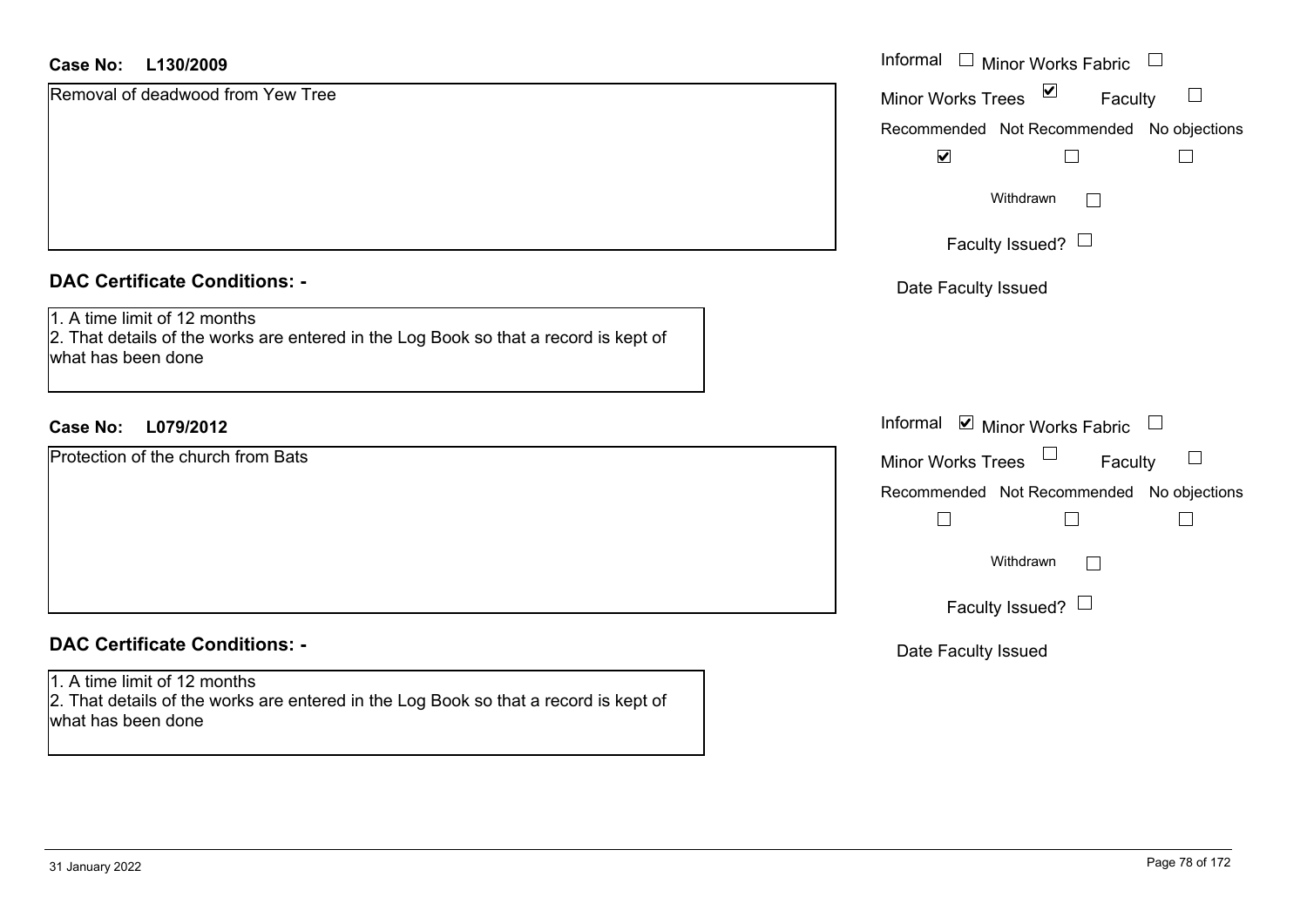| <b>Case No:</b><br>L067/2012                                                                                                               | Informal □ Minor Works Fabric                               |
|--------------------------------------------------------------------------------------------------------------------------------------------|-------------------------------------------------------------|
| Installation of 6 window ventilators                                                                                                       | $\blacktriangledown$<br><b>Minor Works Trees</b><br>Faculty |
|                                                                                                                                            | Recommended Not Recommended No objections                   |
|                                                                                                                                            | $\blacktriangledown$                                        |
|                                                                                                                                            | Withdrawn<br>$\Box$                                         |
|                                                                                                                                            | Faculty Issued? Ø                                           |
| <b>DAC Certificate Conditions: -</b>                                                                                                       | Date Faculty Issued<br>08/08/2012                           |
| 1. A time limit of 12 months<br>2. That details of the works are entered in the Log Book so that a record is kept of<br>what has been done |                                                             |
| L062/2012<br>Case No:                                                                                                                      | Informal $\Box$ Minor Works Fabric $\Box$                   |
| Following the 2011 QI Report by Richard Wood, repairs to the roof of: -<br>1. North Aisle                                                  | <b>Minor Works Trees</b><br>Faculty                         |
| 2. Chancel                                                                                                                                 | Recommended Not Recommended No objections                   |
| 3. South Porch<br>4. Nave                                                                                                                  | $\Box$                                                      |
|                                                                                                                                            | Withdrawn<br>$\sqrt{2}$                                     |
|                                                                                                                                            | Faculty Issued? $\Box$                                      |
| <b>DAC Certificate Conditions: -</b>                                                                                                       | Date Faculty Issued                                         |
| 1. A time limit of 12 months<br>2. That details of the works are entered in the Log Book so that a record is kept of<br>what has been done |                                                             |
| 3. That the PCC notifies its insurers concerning the work and any security provisions                                                      |                                                             |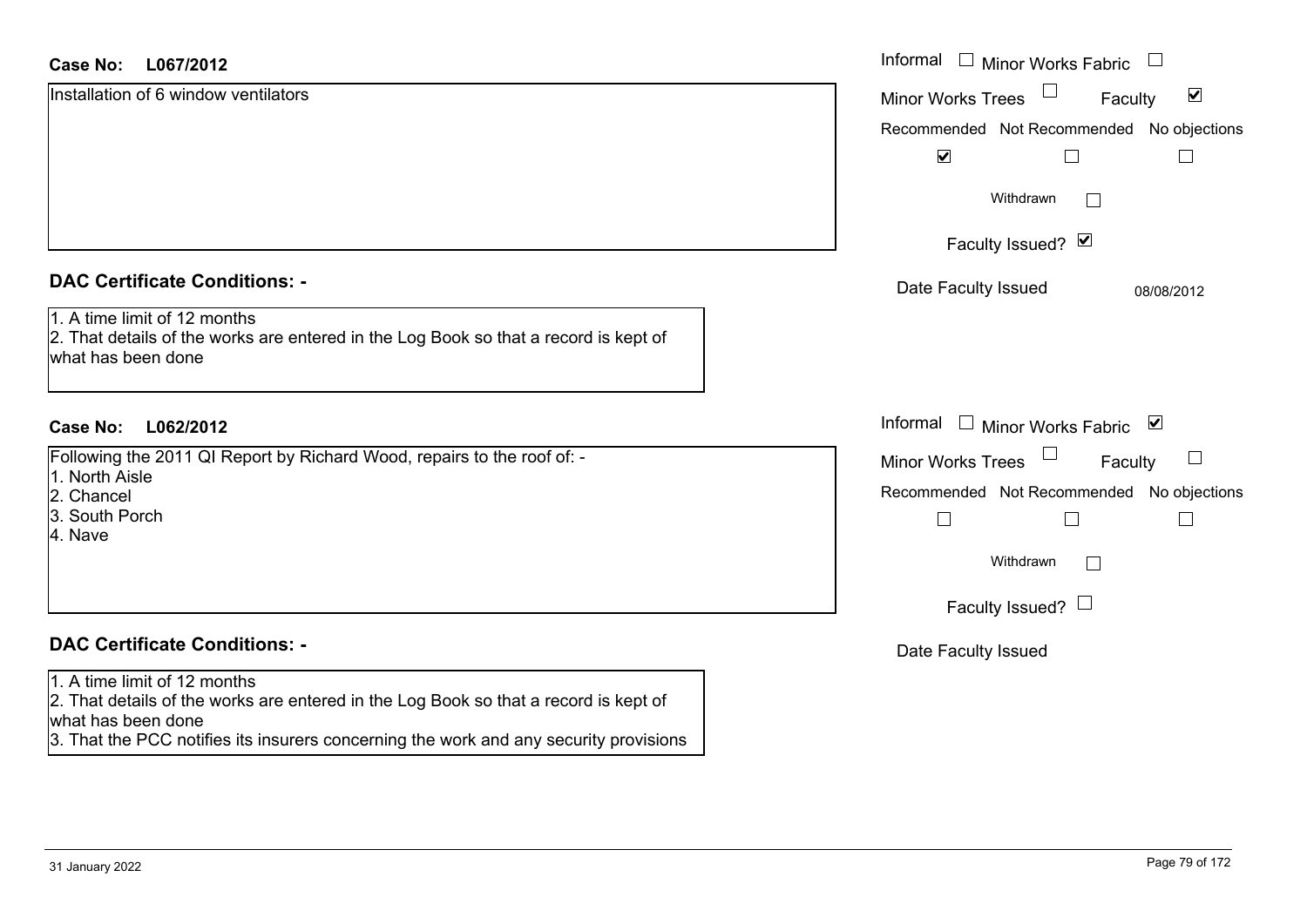| <b>Case No:</b><br>L065/2013                                                                                                                                                                                                        | Informal □ Minor Works Fabric                                                                                                                          |
|-------------------------------------------------------------------------------------------------------------------------------------------------------------------------------------------------------------------------------------|--------------------------------------------------------------------------------------------------------------------------------------------------------|
| Following the Tree Survey, 5 August 2011: -<br>1. Felling of mature Sycamore Tree<br>2. Reduction in height of Common Laurel Hedgerow                                                                                               | $\blacktriangledown$<br><b>Minor Works Trees</b><br>$\Box$<br>Faculty<br>Recommended Not Recommended No objections<br>$\Box$<br>$\Box$                 |
|                                                                                                                                                                                                                                     | Withdrawn<br>$\mathbf{I}$<br>Faculty Issued? $\Box$                                                                                                    |
| <b>DAC Certificate Conditions: -</b><br>1. A time limit of 12 months<br>2. That details of the works are entered in the Log Book so that a record is kept of<br>what has been done                                                  | Date Faculty Issued                                                                                                                                    |
| <b>Case No:</b><br>L145/2013                                                                                                                                                                                                        | Informal<br>Minor Works Fabric                                                                                                                         |
| Installation of a Plaque to mark the Queen's Diamond Jubilee on the inner east wall of the South Porch                                                                                                                              | $\blacktriangledown$<br>Minor Works Trees<br>Faculty<br>Recommended Not Recommended No objections<br>$\blacktriangledown$<br>$\mathbf{L}$<br>Withdrawn |
|                                                                                                                                                                                                                                     | Faculty Issued? Ø                                                                                                                                      |
| <b>DAC Certificate Conditions: -</b>                                                                                                                                                                                                | Date Faculty Issued<br>04/04/2014                                                                                                                      |
| 1. A time limit of 24 months<br>2. That details of the works are entered in the Log Book so that a record is kept of<br>what has been done<br>3. That, where possible, all fixings should be made into joints, not stonework, using |                                                                                                                                                        |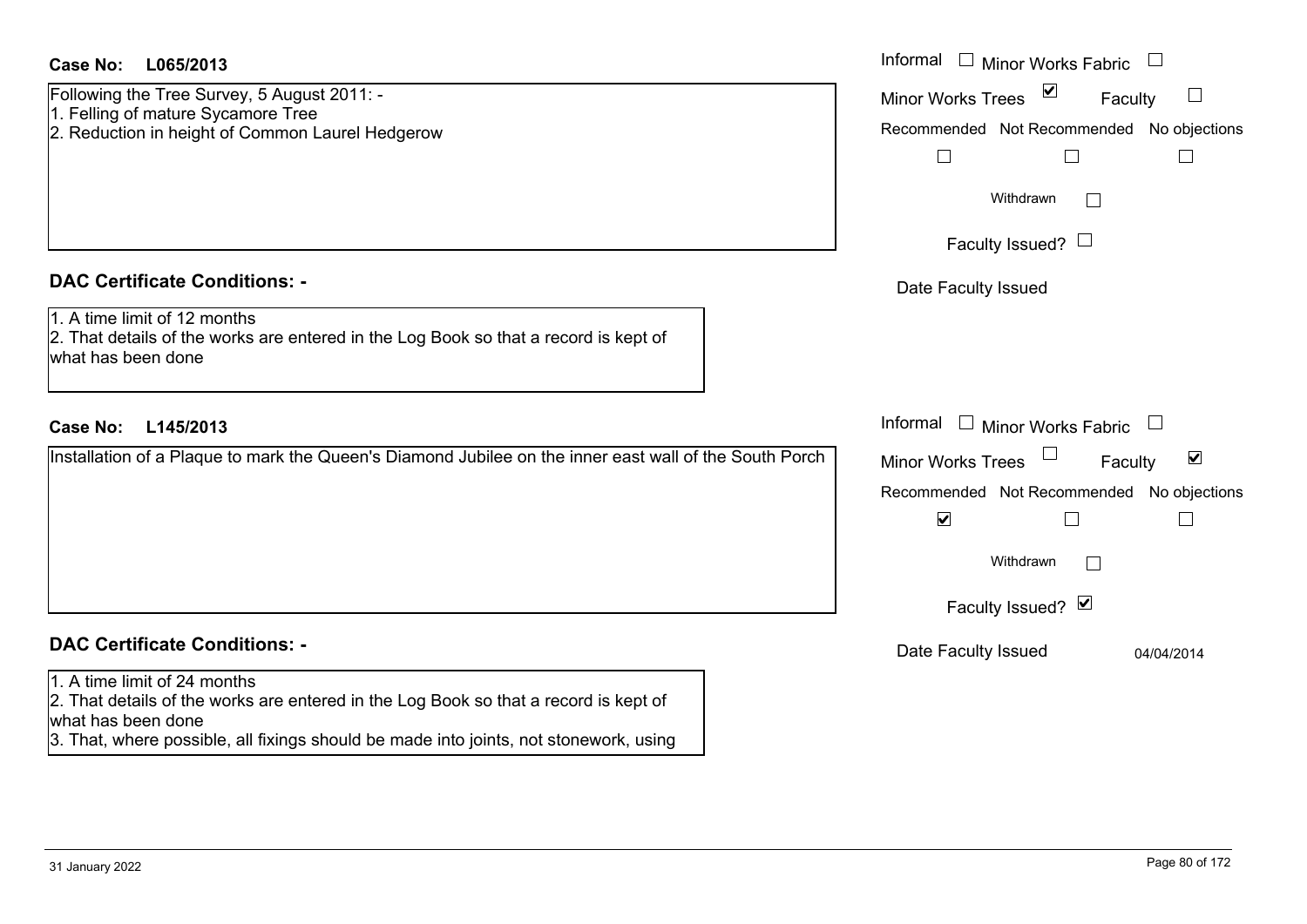| <b>Case No:</b><br>L043/2014                                                                                                                                                        | Informal $\blacksquare$ Minor Works Fabric $\blacksquare$                                                                              |
|-------------------------------------------------------------------------------------------------------------------------------------------------------------------------------------|----------------------------------------------------------------------------------------------------------------------------------------|
| CONFIRMATORY APPLICATION for works undertaken: -                                                                                                                                    | $\blacktriangledown$<br><b>Minor Works Trees</b><br>Faculty                                                                            |
| Collapsed churchyard retaining wall on the north side of the churchyard                                                                                                             | Recommended Not Recommended No objections<br>$\blacktriangledown$<br>$\sqcup$<br>$\mathbf{L}$                                          |
|                                                                                                                                                                                     | Withdrawn                                                                                                                              |
|                                                                                                                                                                                     | Faculty Issued? $\Box$                                                                                                                 |
| <b>DAC Certificate Conditions: -</b>                                                                                                                                                | Date Faculty Issued<br>23/12/2019                                                                                                      |
| 1. That details of the works are entered in the Log Book so that a record is kept of<br>what has been done                                                                          |                                                                                                                                        |
| <b>Case No:</b><br>L201/2014                                                                                                                                                        | Informal $\Box$ Minor Works Fabric $\Box$                                                                                              |
| 1. Creation of Garden of Remembrance in the northwest corner of the churchyard<br>2. Introduction of individual Marker Stones (no larger than 21" x 21") laid flush with the ground | $\blacktriangledown$<br>$\Box$<br>Minor Works Trees<br>Faculty<br>Recommended Not Recommended<br>No objections<br>$\blacktriangledown$ |
|                                                                                                                                                                                     | Withdrawn                                                                                                                              |
|                                                                                                                                                                                     | Faculty Issued? Ø                                                                                                                      |
| <b>DAC Certificate Conditions: -</b>                                                                                                                                                | Date Faculty Issued<br>22/12/2014                                                                                                      |
| 1. That details of the works are entered in the Log Book so that a record is kept of<br>what has been done                                                                          |                                                                                                                                        |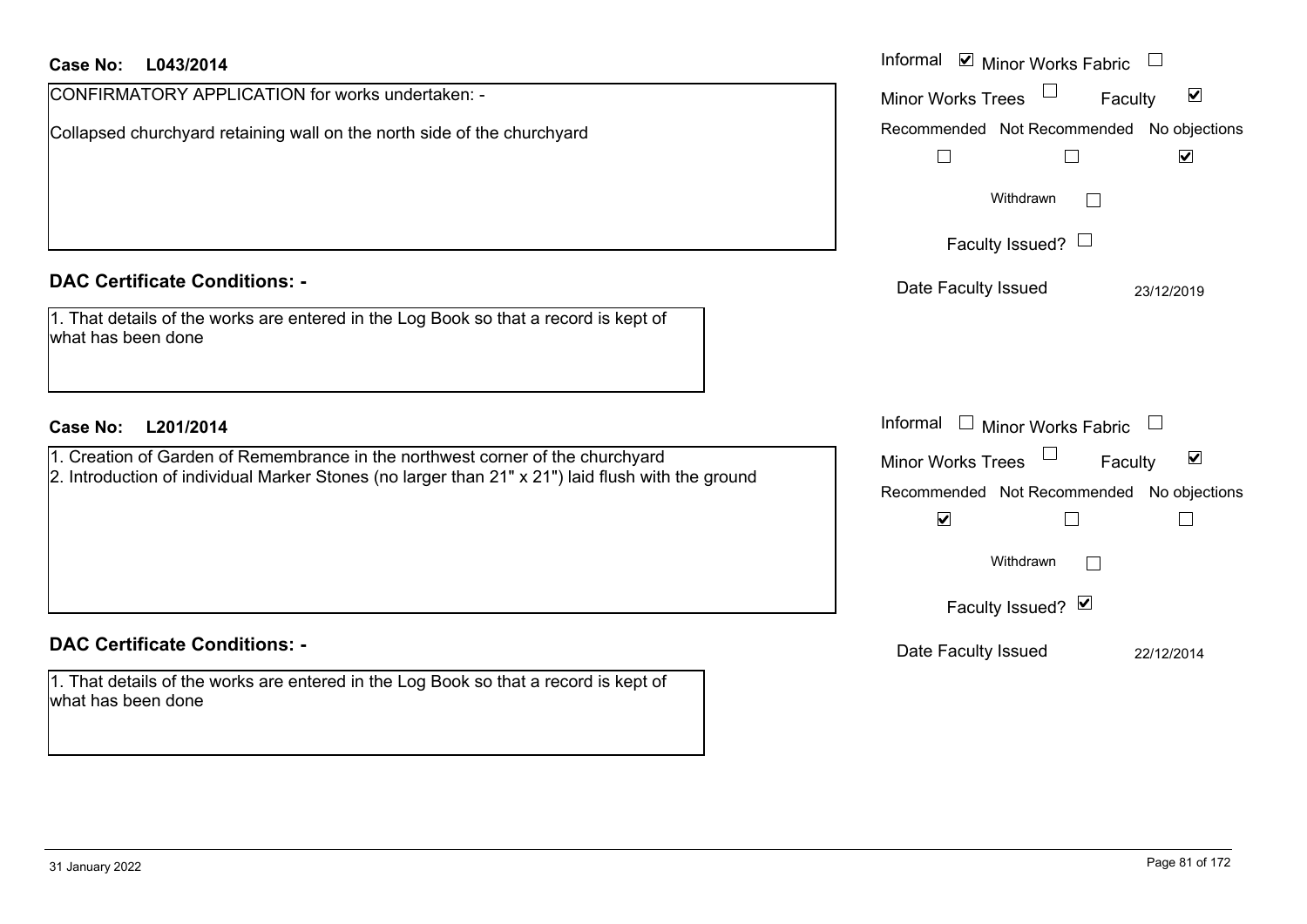| 1. Crown reduction of Large English Yew |  |
|-----------------------------------------|--|
| 2. Reduction in height of Irish Yew     |  |

### **DAC Certificate Conditions: -**

# **Case No:**

| <b>Minor Works Trees</b> |
|--------------------------|
|                          |
| Recommended Not Recom    |
| V                        |
|                          |
| Withdrawn                |
| Faculty Issued?          |
|                          |
|                          |
|                          |
|                          |

### **DAC Certificate Conditions: -**

1. That details of the works are entered in the Log Book so that a record is kept of what has been done

 2. That no works shall take place until the PCC, after consultation with the Diocesan Archaeological Adviser, has secured the implementation of a programme of

| <b>Case No:</b><br>L178/2014                                                                                                               | Informal $\Box$ Minor Works Fabric $\Box$            |
|--------------------------------------------------------------------------------------------------------------------------------------------|------------------------------------------------------|
| 1. Crown reduction of Large English Yew<br>2. Reduction in height of Irish Yew                                                             | Minor Works Trees ⊠<br>$\Box$<br>Faculty             |
|                                                                                                                                            | Recommended Not Recommended No objections            |
|                                                                                                                                            | $\Box$                                               |
|                                                                                                                                            | Withdrawn                                            |
|                                                                                                                                            | Faculty Issued? $\Box$                               |
| <b>DAC Certificate Conditions: -</b>                                                                                                       | Date Faculty Issued                                  |
| 1. A time limit of 12 months<br>2. That details of the works are entered in the Log Book so that a record is kept of<br>what has been done |                                                      |
| <b>Case No:</b>                                                                                                                            | Informal $\Box$ Minor Works Fabric $\Box$            |
| Re-ordering Scheme comprising: -                                                                                                           | $\blacktriangledown$<br>Minor Works Trees<br>Faculty |
| 1. The provision of: -                                                                                                                     | Recommended Not Recommended No objections            |
| a) Accessible WC<br>b) Servery                                                                                                             | $\blacktriangledown$<br>$\vert \ \ \vert$            |
| c) Mains water supply                                                                                                                      |                                                      |
| d) Trench Arch Drainage System in the churchyard                                                                                           | Withdrawn                                            |
| 2. a) Removal of 15 pews<br>b) Re-location of the remaining pews                                                                           |                                                      |
| c) Introduction of 45 un-upholstered stacking wooden chairs                                                                                | Faculty Issued? Ø                                    |
| 3. The installation of a two bat box(es) as part of the HLF funded research project                                                        |                                                      |
| 4. Re-opening up of the Priest's Door in the Chancel                                                                                       |                                                      |
| as part of HLF application (see 2017-014790)                                                                                               |                                                      |
| <b>DAC Certificate Conditions: -</b>                                                                                                       | Date Faculty Issued<br>24/04/2018                    |
| 1. That details of the works are entered in the Log Book so that a record is kept of<br>what has been done                                 |                                                      |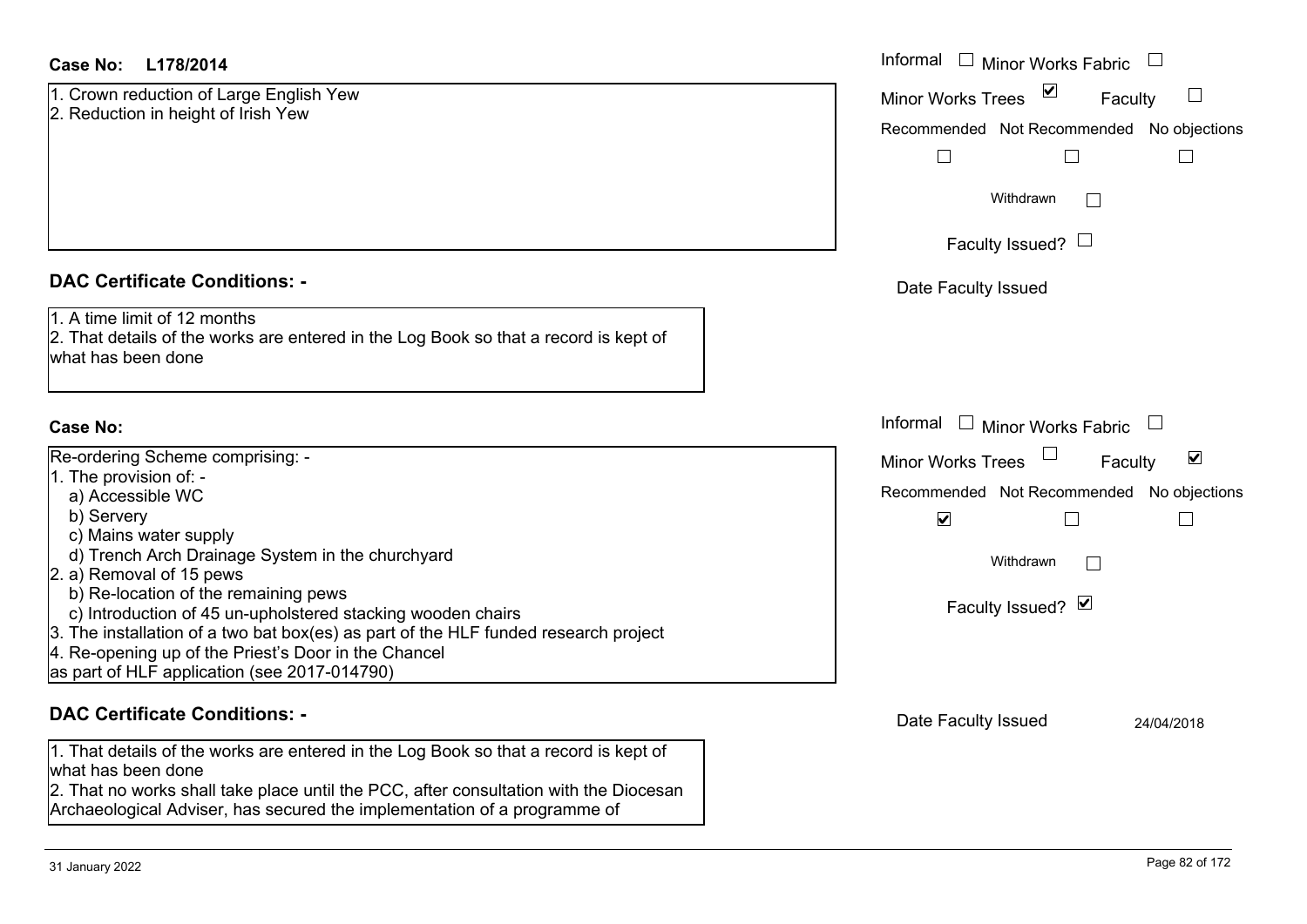| <b>Case No:</b>                                                                                                                                                                                                                                                                                                                                                                                                                                                                                                                                                                                                                                                                                                                                     | Informal $\Box$ Minor Works Fabric                                                                                                                                                      |
|-----------------------------------------------------------------------------------------------------------------------------------------------------------------------------------------------------------------------------------------------------------------------------------------------------------------------------------------------------------------------------------------------------------------------------------------------------------------------------------------------------------------------------------------------------------------------------------------------------------------------------------------------------------------------------------------------------------------------------------------------------|-----------------------------------------------------------------------------------------------------------------------------------------------------------------------------------------|
| Repairs and adaptations comprising: -<br>01. Removal of Asbestos from the Chancel and the Boiler House<br>02. Conservation of Wall Paintings<br>03. Roof repairs to Tower, Chancel, South Porch& Boiler House<br>04. Masonry repairs to Spire, Tower, South Aisle, South Porch, Boiler House<br>05. Joinery repairs to West Doorway, Chancel north doorway, Boiler House, Tower<br>06. Replacement of floors to Nave & Aisles and Boiler House<br>07. Renovation of Rainwater Disposal and Drainage Systems<br>08. Provision of wheelchair accessible entrances to the church and level floor within requiring the<br>removal of steps at the South Porch and internal floor plinths<br>09. Upgrading of the Electrical, Heating & Lighting Systems | <b>Minor Works Trees</b><br>$\blacktriangledown$<br>Faculty<br>Recommended Not Recommended No objections<br>$\blacktriangledown$<br>$\vert \ \ \vert$<br>Withdrawn<br>Faculty Issued? Ø |
| <b>DAC Certificate Conditions: -</b>                                                                                                                                                                                                                                                                                                                                                                                                                                                                                                                                                                                                                                                                                                                | Date Faculty Issued<br>23/01/2018                                                                                                                                                       |
| 1. That details of the works are entered in the Log Book so that a record is kept of<br>what has been done<br>2. That soakaways should be at least 5m from the church building<br>3. That Human Remains should be expected when excavating within a churchyard.                                                                                                                                                                                                                                                                                                                                                                                                                                                                                     |                                                                                                                                                                                         |
| <b>Case No:</b>                                                                                                                                                                                                                                                                                                                                                                                                                                                                                                                                                                                                                                                                                                                                     | Informal<br>□ Minor Works Fabric $\vert \mathbf{v} \vert$                                                                                                                               |
| Installation of Roof Alarm                                                                                                                                                                                                                                                                                                                                                                                                                                                                                                                                                                                                                                                                                                                          | <b>Minor Works Trees</b><br>Faculty                                                                                                                                                     |
|                                                                                                                                                                                                                                                                                                                                                                                                                                                                                                                                                                                                                                                                                                                                                     | Recommended Not Recommended No objections                                                                                                                                               |
|                                                                                                                                                                                                                                                                                                                                                                                                                                                                                                                                                                                                                                                                                                                                                     | $\blacktriangledown$<br>$\Box$                                                                                                                                                          |
|                                                                                                                                                                                                                                                                                                                                                                                                                                                                                                                                                                                                                                                                                                                                                     | Withdrawn                                                                                                                                                                               |
|                                                                                                                                                                                                                                                                                                                                                                                                                                                                                                                                                                                                                                                                                                                                                     | Faculty Issued? $\Box$                                                                                                                                                                  |
| <b>DAC Certificate Conditions: -</b>                                                                                                                                                                                                                                                                                                                                                                                                                                                                                                                                                                                                                                                                                                                | Date Faculty Issued                                                                                                                                                                     |
| 1. That details of the works are entered in the Log Book so that a record is kept of<br>what has been done<br>2. That, in line with the requirement and advice of the Ecclesiastical Insurance Group,<br>the installation and/or testing must be carried out by an electrician who is an                                                                                                                                                                                                                                                                                                                                                                                                                                                            |                                                                                                                                                                                         |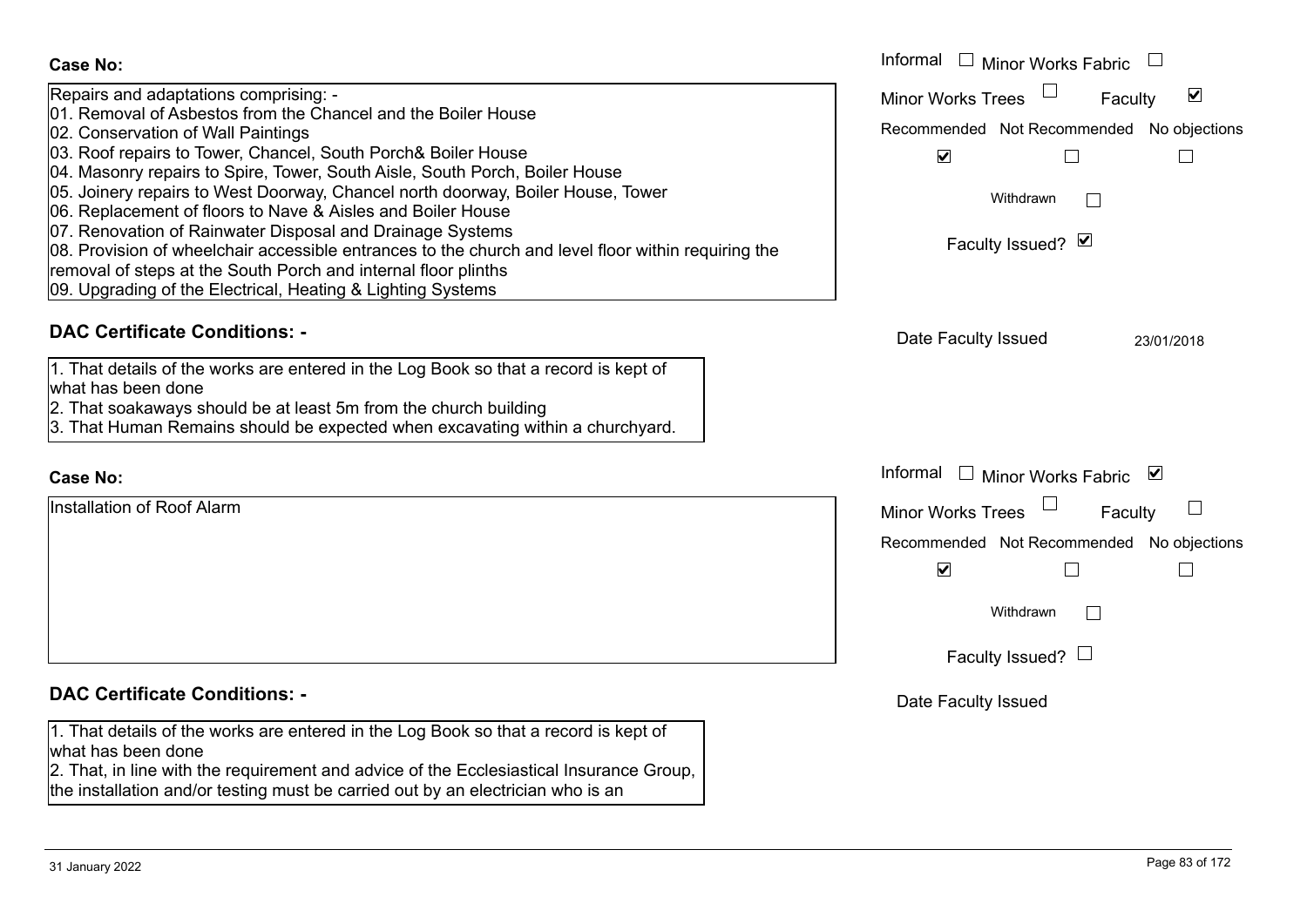| <b>Case No:</b>                                                                                                              | Informal □ Minor Works Fabric □                                 |
|------------------------------------------------------------------------------------------------------------------------------|-----------------------------------------------------------------|
| CONFIRMATORY FACULTY for works undertaken: -                                                                                 | Minor Works Trees $\Box$<br>$\blacktriangledown$<br>Faculty     |
| <b>Felling of Trees</b>                                                                                                      | Recommended Not Recommended No objections<br>$\Box$<br>$\perp$  |
|                                                                                                                              | Withdrawn<br>$\Box$                                             |
|                                                                                                                              | Faculty Issued? $\Box$                                          |
| <b>DAC Certificate Conditions: -</b><br>1. That details of the works are entered in the Log Book so that a record is kept of | Date Faculty Issued                                             |
| what has been done                                                                                                           |                                                                 |
| <b>Case No:</b>                                                                                                              | Informal $\Box$ Minor Works Fabric $\Box$                       |
| Works to Yew Tree                                                                                                            | Minor Works Trees $\boxed{\triangleright}$<br>$\Box$<br>Faculty |
|                                                                                                                              | Recommended Not Recommended No objections                       |
|                                                                                                                              | $\blacktriangledown$                                            |
|                                                                                                                              | Withdrawn<br>$\Box$                                             |
|                                                                                                                              | Faculty Issued? $\Box$                                          |
| <b>DAC Certificate Conditions: -</b>                                                                                         | Date Faculty Issued                                             |
| 1. That details of the works are entered in the Log Book so that a record is kept of<br>what has been done                   |                                                                 |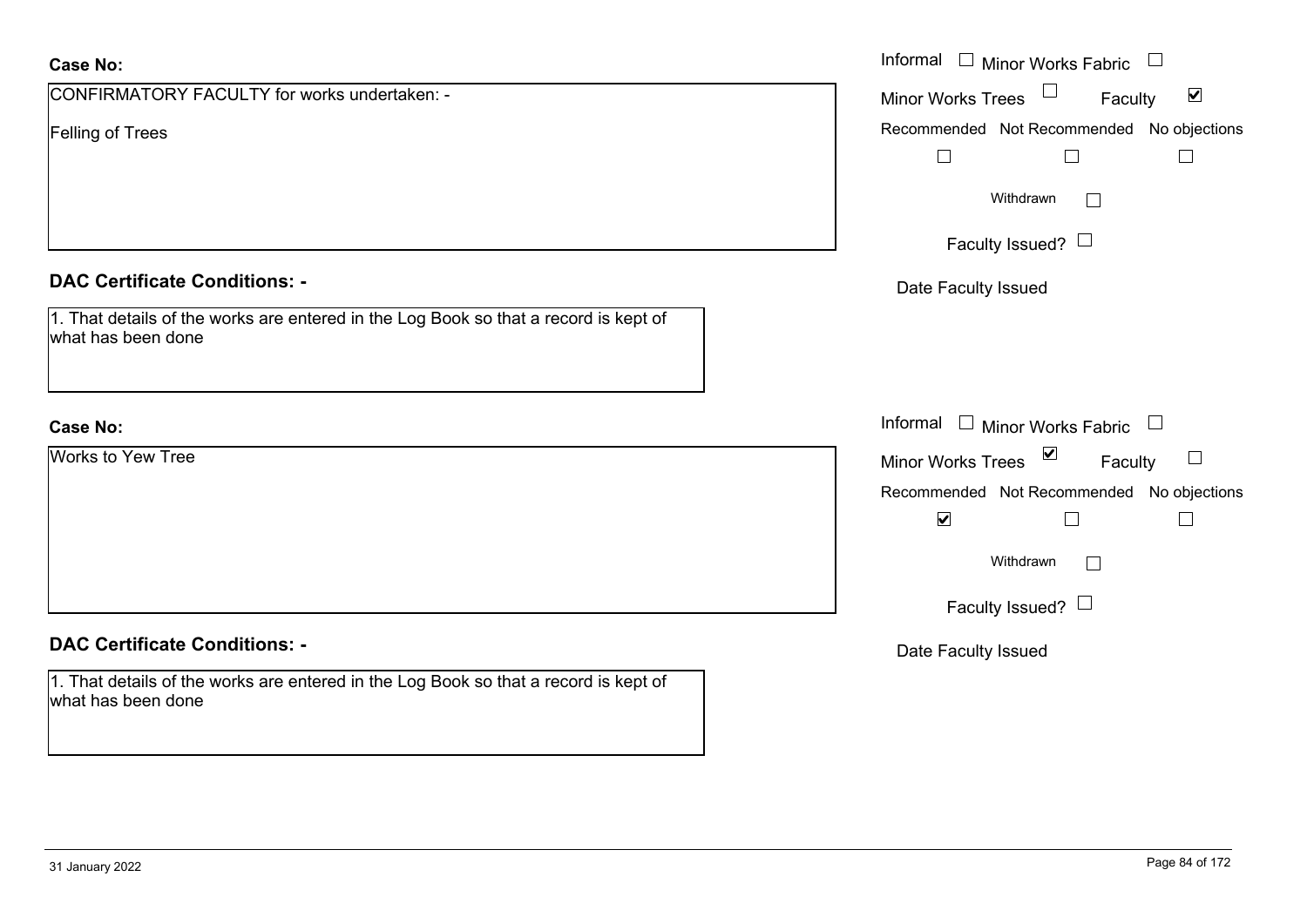| <b>Case No:</b>                                                                                                                                                                                      | Informal $\Box$ Minor Works Fabric $\Box$               |
|------------------------------------------------------------------------------------------------------------------------------------------------------------------------------------------------------|---------------------------------------------------------|
| Introduction of 1 secure storage cupboard in the Vestry                                                                                                                                              | $\Box$<br><b>Minor Works Trees</b><br>$\Box$<br>Faculty |
|                                                                                                                                                                                                      | Recommended Not Recommended No objections               |
|                                                                                                                                                                                                      | $\blacktriangleright$                                   |
|                                                                                                                                                                                                      | Withdrawn                                               |
|                                                                                                                                                                                                      | Faculty Issued? $\Box$                                  |
| <b>DAC Certificate Conditions: -</b>                                                                                                                                                                 | Date Faculty Issued                                     |
| 1. That details of the works are entered in the Log Book so that a record is kept of<br>what has been done                                                                                           |                                                         |
| <b>Case No:</b>                                                                                                                                                                                      | Informal □ Minor Works Fabric ⊠                         |
| Re-decoration of church interior using lime wash                                                                                                                                                     | Minor Works Trees<br>Faculty<br>$\sqcup$                |
|                                                                                                                                                                                                      | Recommended Not Recommended No objections               |
|                                                                                                                                                                                                      | $\blacktriangledown$                                    |
|                                                                                                                                                                                                      | Withdrawn                                               |
|                                                                                                                                                                                                      | Faculty Issued? $\Box$                                  |
| <b>DAC Certificate Conditions: -</b>                                                                                                                                                                 | Date Faculty Issued                                     |
| 1. That details of the works are entered in the Log Book so that a record is kept of<br>what has been done<br>2. That, if the church is already limewashed, then limewash should be used for the re- |                                                         |

decoration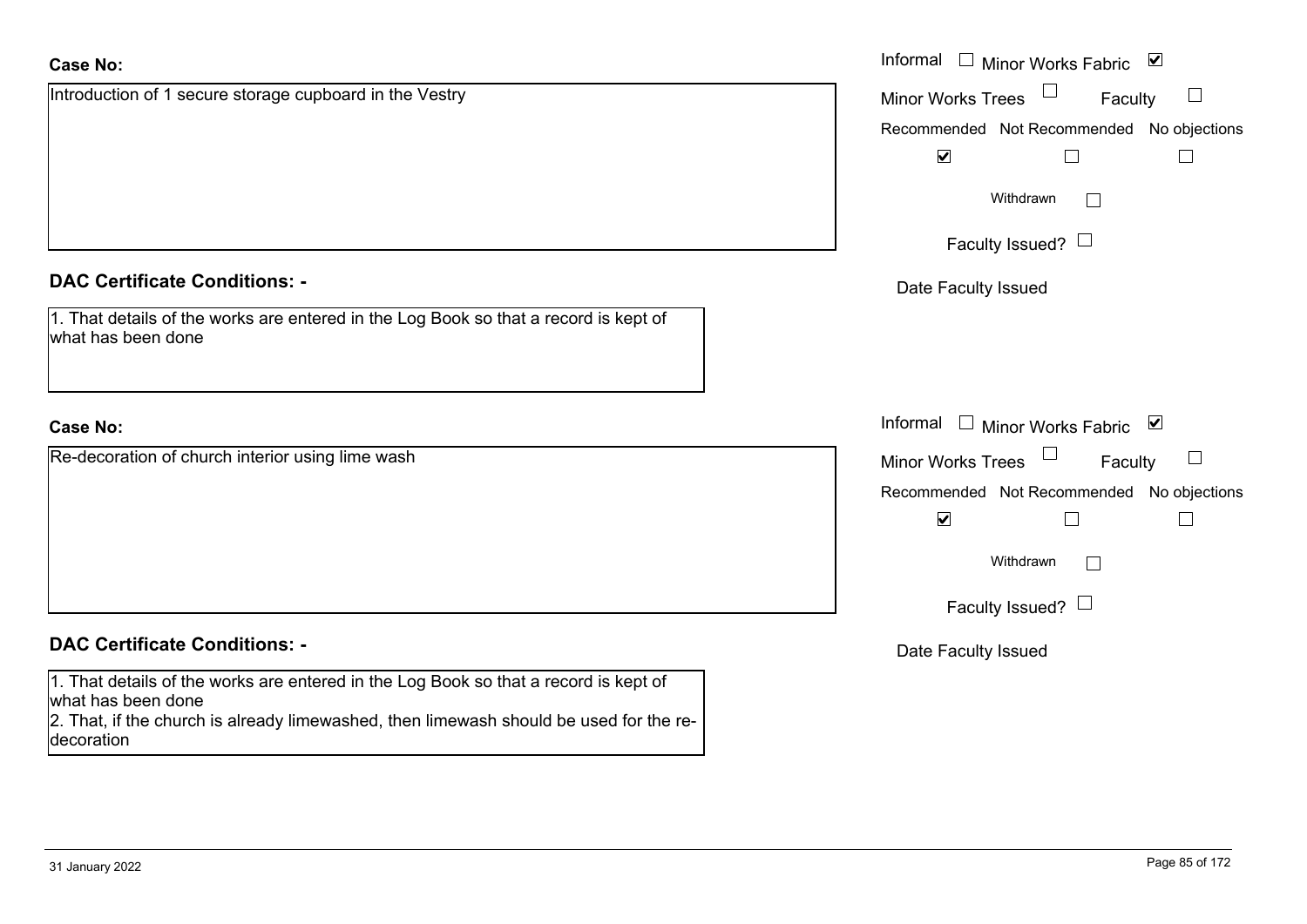| <b>Case No:</b>                                                                                            | Informal<br>$\Box$<br><b>Minor Works Fabric</b>                |
|------------------------------------------------------------------------------------------------------------|----------------------------------------------------------------|
| Fell & remove damaged Conifer Tree in churchyard                                                           | $\sum$<br>$\Box$<br><b>Minor Works Trees</b><br>Faculty        |
|                                                                                                            | Recommended Not Recommended No objections                      |
|                                                                                                            | $\blacktriangledown$                                           |
|                                                                                                            | Withdrawn<br>$\vert \ \ \vert$                                 |
|                                                                                                            | Faculty Issued? $\Box$                                         |
| <b>DAC Certificate Conditions: -</b>                                                                       | Date Faculty Issued                                            |
| 1. That details of the works are entered in the Log Book so that a record is kept of<br>what has been done |                                                                |
|                                                                                                            |                                                                |
| <b>Case No:</b>                                                                                            | Informal $\Box$ Minor Works Fabric $\Box$                      |
| Fit fencing screen around existing boiler oil tank                                                         | $\Box$<br>$\blacktriangledown$<br>Minor Works Trees<br>Faculty |
|                                                                                                            | Recommended Not Recommended No objections                      |
|                                                                                                            | $\blacktriangledown$                                           |
|                                                                                                            | Withdrawn<br>$\Box$                                            |
|                                                                                                            | Faculty Issued? $\Box$                                         |
| <b>DAC Certificate Conditions: -</b>                                                                       | Date Faculty Issued<br>15/09/2020                              |
| 1. That details of the works are entered in the Log Book so that a record is kept of<br>what has been done |                                                                |
| 2. Post holes for the fencing to be dug by hand                                                            |                                                                |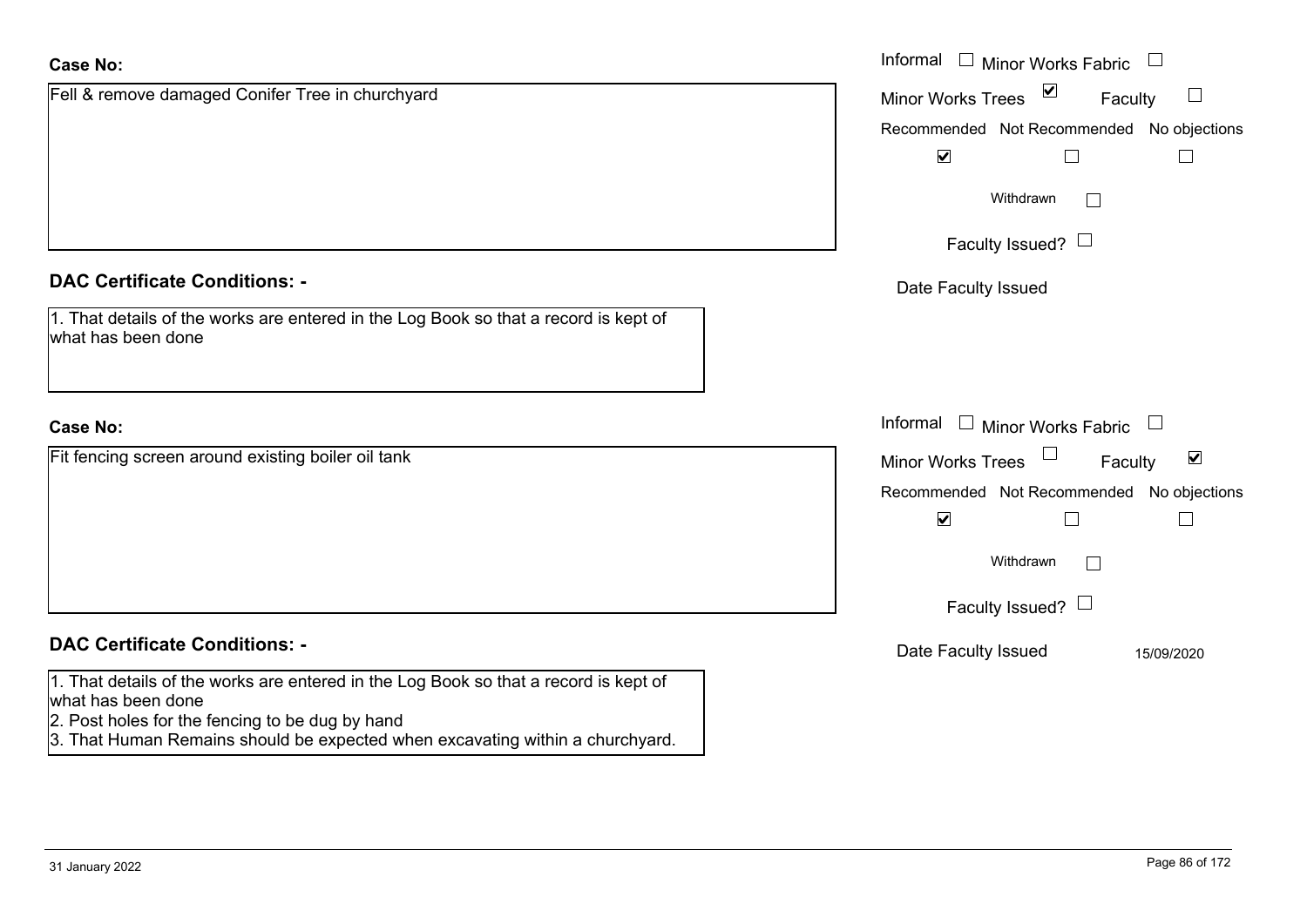| <b>Case No:</b>                                                                                            | Informal $\Box$ Minor Works Fabric $\Box$                      |
|------------------------------------------------------------------------------------------------------------|----------------------------------------------------------------|
| Repairs to the Clock                                                                                       | $\blacktriangledown$<br>Minor Works Trees<br>Faculty           |
|                                                                                                            | Recommended Not Recommended No objections                      |
|                                                                                                            | $\blacktriangledown$<br>$\Box$                                 |
|                                                                                                            | Withdrawn                                                      |
|                                                                                                            | Faculty Issued? $\Box$                                         |
| <b>DAC Certificate Conditions: -</b>                                                                       | Date Faculty Issued<br>29/04/2020                              |
| 1. That details of the works are entered in the Log Book so that a record is kept of<br>what has been done |                                                                |
|                                                                                                            |                                                                |
| <b>Case No:</b>                                                                                            | Informal $\Box$ Minor Works Fabric<br>$\overline{\phantom{a}}$ |
| <b>CONFIRMATORY APPLICATION for works undertaken: -</b>                                                    | $\Box$<br>$\blacktriangledown$<br>Minor Works Trees<br>Faculty |
| Install a secure cupboard within the Vestry                                                                | Recommended Not Recommended No objections                      |
|                                                                                                            | $\blacktriangledown$                                           |
|                                                                                                            | Withdrawn<br>$\mathbf{I}$                                      |
|                                                                                                            | Faculty Issued? $\Box$                                         |
| <b>DAC Certificate Conditions: -</b>                                                                       | Date Faculty Issued<br>01/06/2020                              |
| 1. That details of the works are entered in the Log Book so that a record is kept of<br>what has been done |                                                                |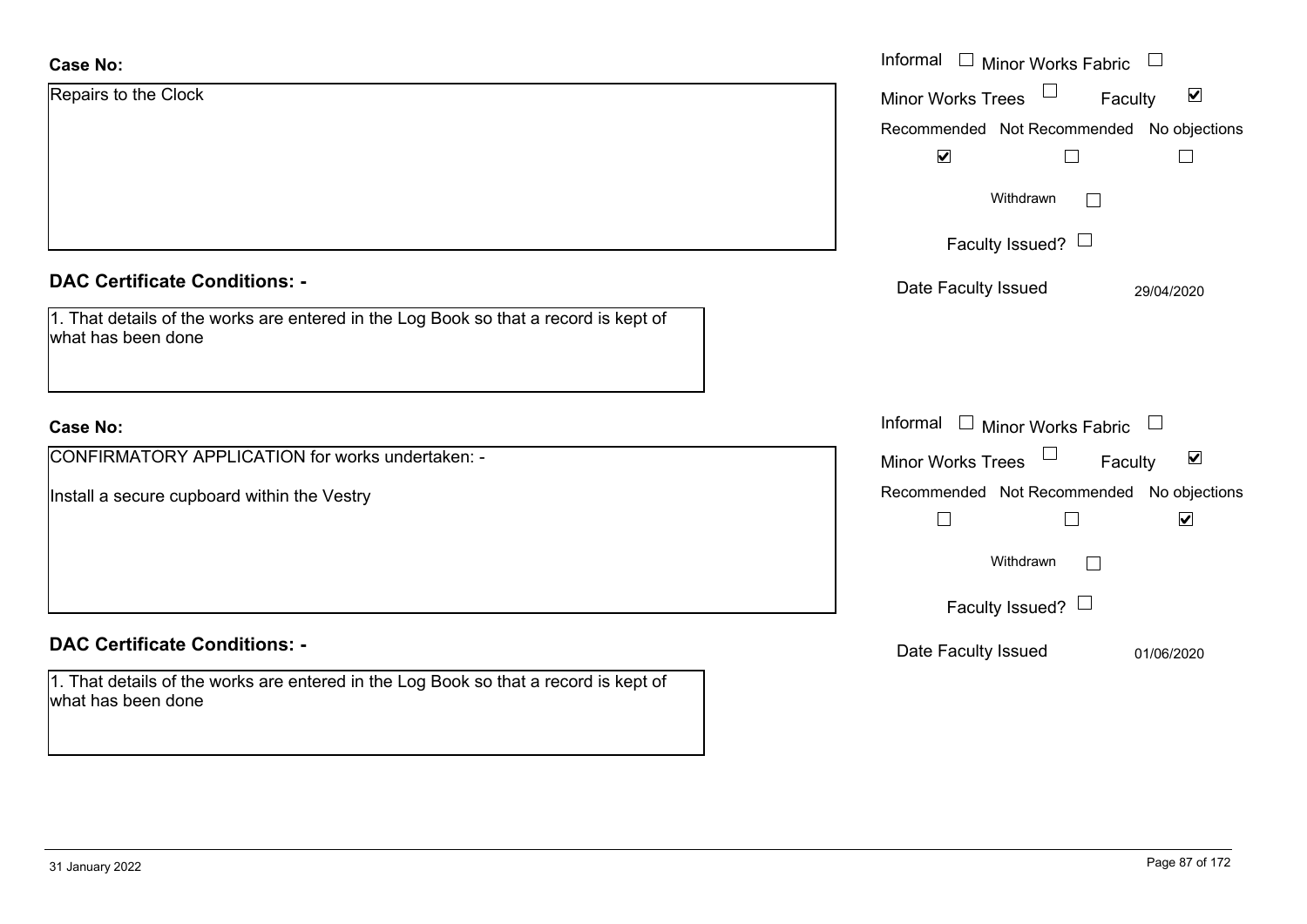| <b>Case No:</b>                                                                                                                                                                                                                                                                       | Informal $\Box$ Minor Works Fabric $\Box$               |
|---------------------------------------------------------------------------------------------------------------------------------------------------------------------------------------------------------------------------------------------------------------------------------------|---------------------------------------------------------|
| Replacement of fixed Noticeboard in entrance South Porch with a new larger board                                                                                                                                                                                                      | $\Box$<br><b>Minor Works Trees</b><br>$\Box$<br>Faculty |
|                                                                                                                                                                                                                                                                                       | Recommended Not Recommended No objections               |
|                                                                                                                                                                                                                                                                                       | $\blacktriangledown$<br>$\Box$                          |
|                                                                                                                                                                                                                                                                                       | Withdrawn<br>$\mathbf{I}$                               |
|                                                                                                                                                                                                                                                                                       | Faculty Issued? $\Box$                                  |
| <b>DAC Certificate Conditions: -</b>                                                                                                                                                                                                                                                  | Date Faculty Issued                                     |
| 1. That details of the works are entered in the Log Book so that a record is kept of<br>what has been done                                                                                                                                                                            |                                                         |
| 2. That, where possible, all fixings should be made into joints, not stonework, using<br>stainless steel or non-ferrous screws in fibre plugs                                                                                                                                         |                                                         |
| <b>Case No:</b>                                                                                                                                                                                                                                                                       | Informal<br>Minor Works Fabric ⊠                        |
| Clean and re-decorate South Porch doors to main entrance to church                                                                                                                                                                                                                    | $\Box$<br>$\Box$<br><b>Minor Works Trees</b><br>Faculty |
|                                                                                                                                                                                                                                                                                       | Recommended Not Recommended No objections               |
|                                                                                                                                                                                                                                                                                       | $\blacktriangledown$<br>$\Box$<br>$\Box$                |
|                                                                                                                                                                                                                                                                                       | Withdrawn<br>$\mathbb{R}^n$                             |
|                                                                                                                                                                                                                                                                                       | Faculty Issued? $\Box$                                  |
| <b>DAC Certificate Conditions: -</b>                                                                                                                                                                                                                                                  | Date Faculty Issued                                     |
| 1. That details of the works are entered in the Log Book so that a record is kept of<br>what has been done<br>2. That the doors should be given 3 coats of boiled linseed oil with a re-treatment in<br>another 6 to 9 months as this will be much more beneficial and longer lasting |                                                         |
|                                                                                                                                                                                                                                                                                       |                                                         |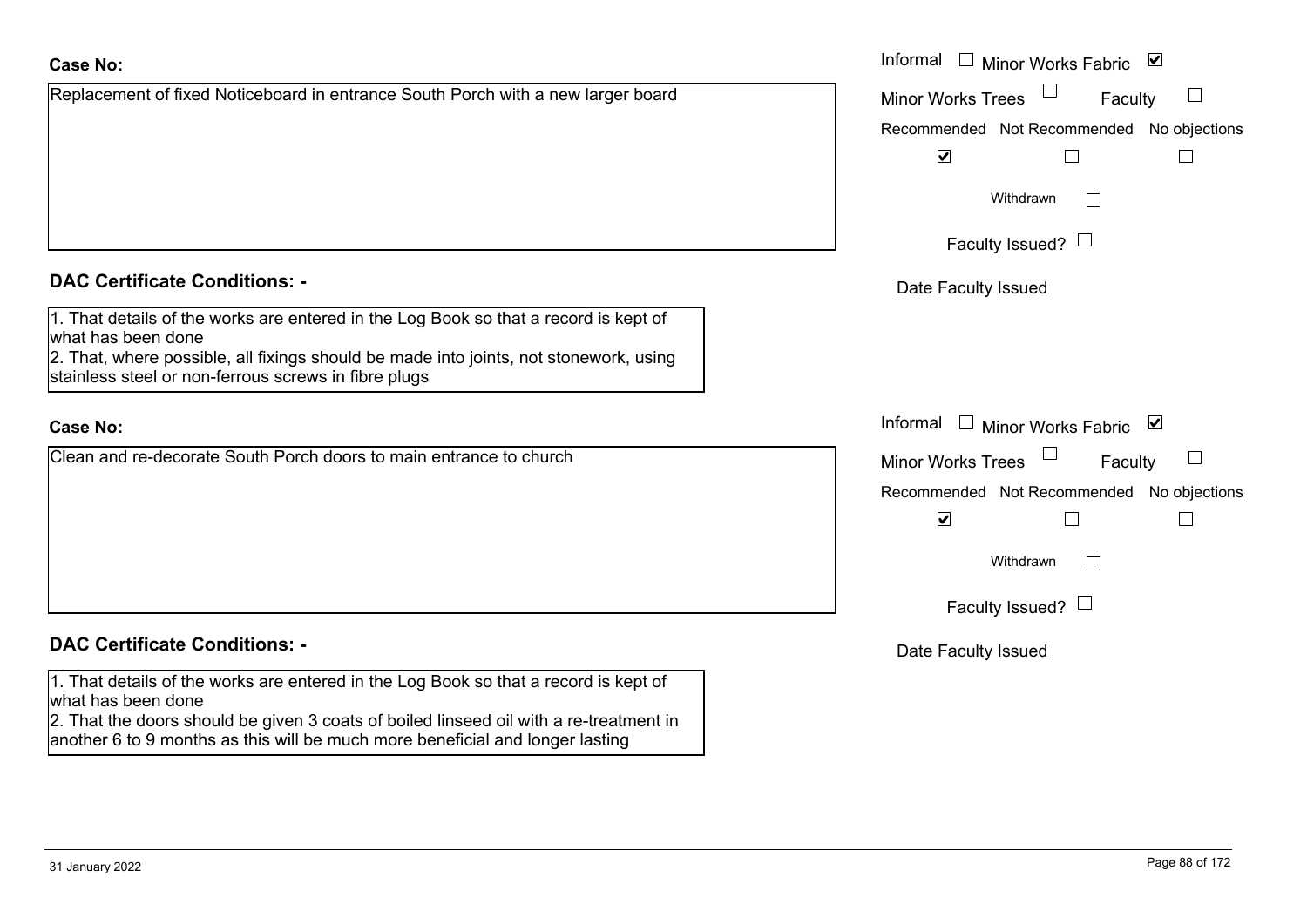|                                                                                                     | Not Recommended<br>Recommended<br>☑                                   |
|-----------------------------------------------------------------------------------------------------|-----------------------------------------------------------------------|
|                                                                                                     | Withdrawn                                                             |
|                                                                                                     | Faculty Issued? $\Box$                                                |
| rtificate Conditions: -                                                                             | Date Faculty Issued                                                   |
| etails of the works are entered in the Log Book so that a record is kept of<br>been done            |                                                                       |
|                                                                                                     | Informal<br><b>Minor Works Fabric</b>                                 |
| e and redecorate exterior faces of blocked West door and a smaller blocked door located<br>ie Organ | <b>Minor Works Trees</b><br>Fac<br>December and ad Net December and a |
|                                                                                                     |                                                                       |

#### **Case No:**Informal

**DAC Certificate Conditions: -**

1. That details of the works are entered in the what has been done

Strike hammer and associated equipment overhaul and repair

### **Case No:**

Renovate and redecorate exterior faces of blo behind the Organ

# **DAC Certificate Conditions: -**

1. That details of the works are entered in the Log Book so that a record is kept of what has been done

2. That the doors should be given 3 coats of boiled linseed oil with a re-treatment in another 6 to 9 months as this will be much more beneficial and longer lasting

 $\Box$ 

Faculty  $\blacktriangledown$ Minor Works Trees mmended No objections  $\Box$  $\Box$  $\Box$  $\Box$  $21/12/2020$ 

Informal  $\Box$  Minor Works Fabric  $\Box$ 

Recommended Not Recommended No objections Faculty

 $\overline{\mathbf{v}}$  $\Box$  $\Box$ 

> Withdrawn $\Box$

Faculty Issued?  $\Box$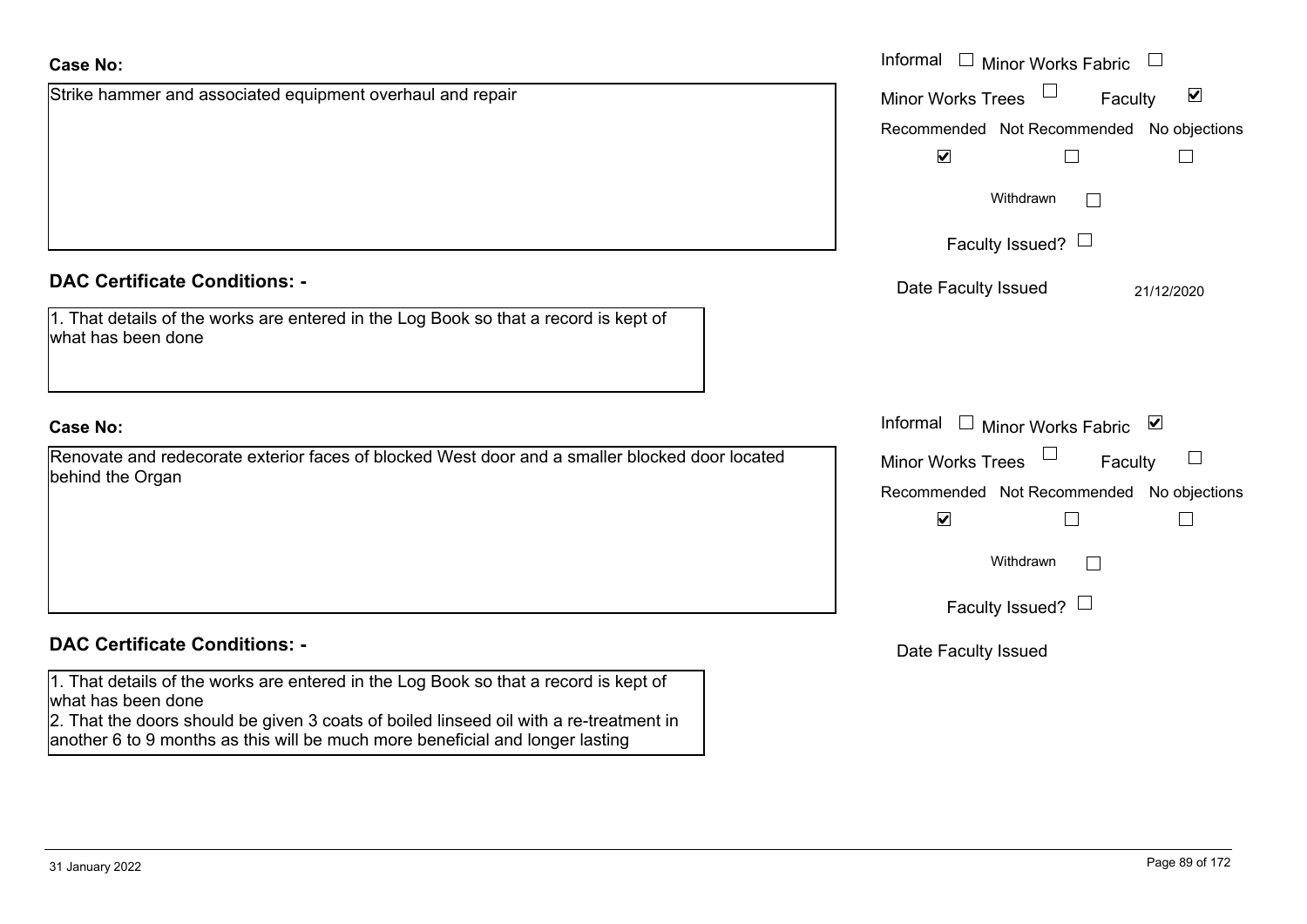| <b>Case No:</b>                                                                                            | Informal $\square$<br><b>Minor Works Fabric</b>           |
|------------------------------------------------------------------------------------------------------------|-----------------------------------------------------------|
| Reduction of Yew Tree by 20%                                                                               | $\triangledown$<br>$\Box$<br>Minor Works Trees<br>Faculty |
|                                                                                                            | Recommended Not Recommended No objections                 |
|                                                                                                            | $\blacktriangledown$                                      |
|                                                                                                            | Withdrawn<br>$\Box$                                       |
|                                                                                                            | Faculty Issued? $\Box$                                    |
| <b>DAC Certificate Conditions: -</b>                                                                       | Date Faculty Issued                                       |
| 1. That details of the works are entered in the Log Book so that a record is kept of<br>what has been done |                                                           |
|                                                                                                            |                                                           |
| <b>Case No:</b>                                                                                            | Informal $\square$<br>Minor Works Fabric ⊠                |
| Installation of a new commemorative Bench in churchyard                                                    | Minor Works Trees <sup>1</sup><br>$\Box$<br>Faculty       |
|                                                                                                            | Recommended Not Recommended No objections                 |
|                                                                                                            |                                                           |
|                                                                                                            | Withdrawn<br>$\Box$                                       |
|                                                                                                            | Faculty Issued? $\Box$                                    |
| <b>DAC Certificate Conditions: -</b>                                                                       | Date Faculty Issued                                       |
| 1. That details of the works are entered in the Log Book so that a record is kept of<br>what has been done |                                                           |
|                                                                                                            |                                                           |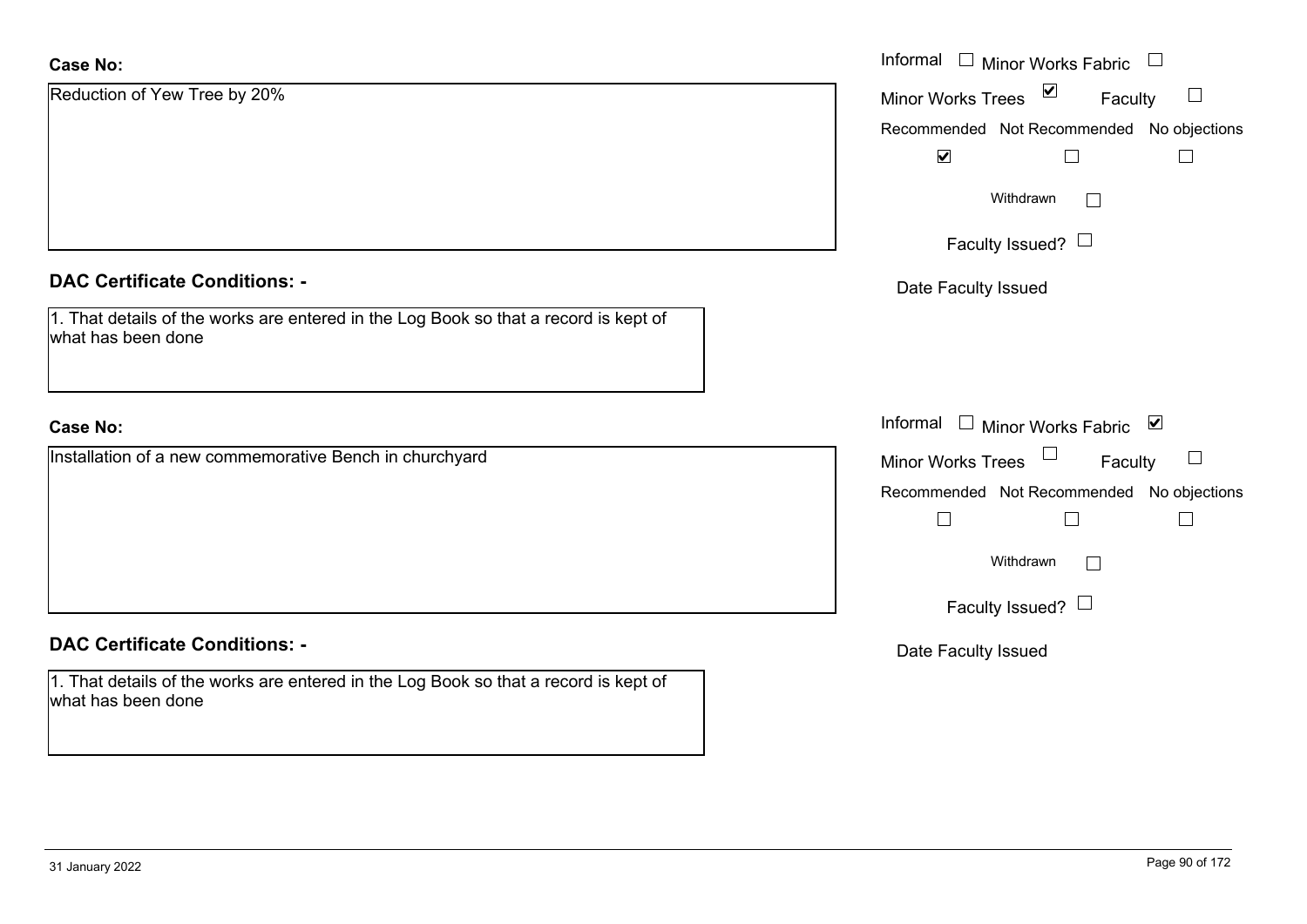| <b>Case No:</b>                                                                                                                                      | Informal □ Minor Works Fabric                               |
|------------------------------------------------------------------------------------------------------------------------------------------------------|-------------------------------------------------------------|
| Re-position Floodlight in Churchyard                                                                                                                 | $\blacktriangledown$<br><b>Minor Works Trees</b><br>Faculty |
|                                                                                                                                                      | Recommended Not Recommended No objections                   |
|                                                                                                                                                      |                                                             |
|                                                                                                                                                      | Withdrawn<br>$\mathbb{R}^n$                                 |
|                                                                                                                                                      | Faculty Issued? $\Box$                                      |
| <b>DAC Certificate Conditions: -</b>                                                                                                                 | Date Faculty Issued                                         |
| 1. That details of the works are entered in the Log Book so that a record is kept of<br>what has been done                                           |                                                             |
| <b>Case No:</b>                                                                                                                                      | Informal □ Minor Works Fabric<br>$\blacktriangledown$       |
| Roof repairs                                                                                                                                         | $\Box$<br><b>Minor Works Trees</b><br>Faculty               |
|                                                                                                                                                      | Recommended Not Recommended No objections                   |
|                                                                                                                                                      | $\blacktriangledown$                                        |
|                                                                                                                                                      | Withdrawn<br>$\Box$                                         |
|                                                                                                                                                      | Faculty Issued? $\Box$                                      |
| <b>DAC Certificate Conditions: -</b>                                                                                                                 | Date Faculty Issued                                         |
| 1. That details of the works are entered in the Log Book so that a record is kept of<br>what has been done                                           |                                                             |
| 2. That the Church Architect has had sight of the quotation and is happy with it and<br>ensures the correct mortar specification for the re-pointing |                                                             |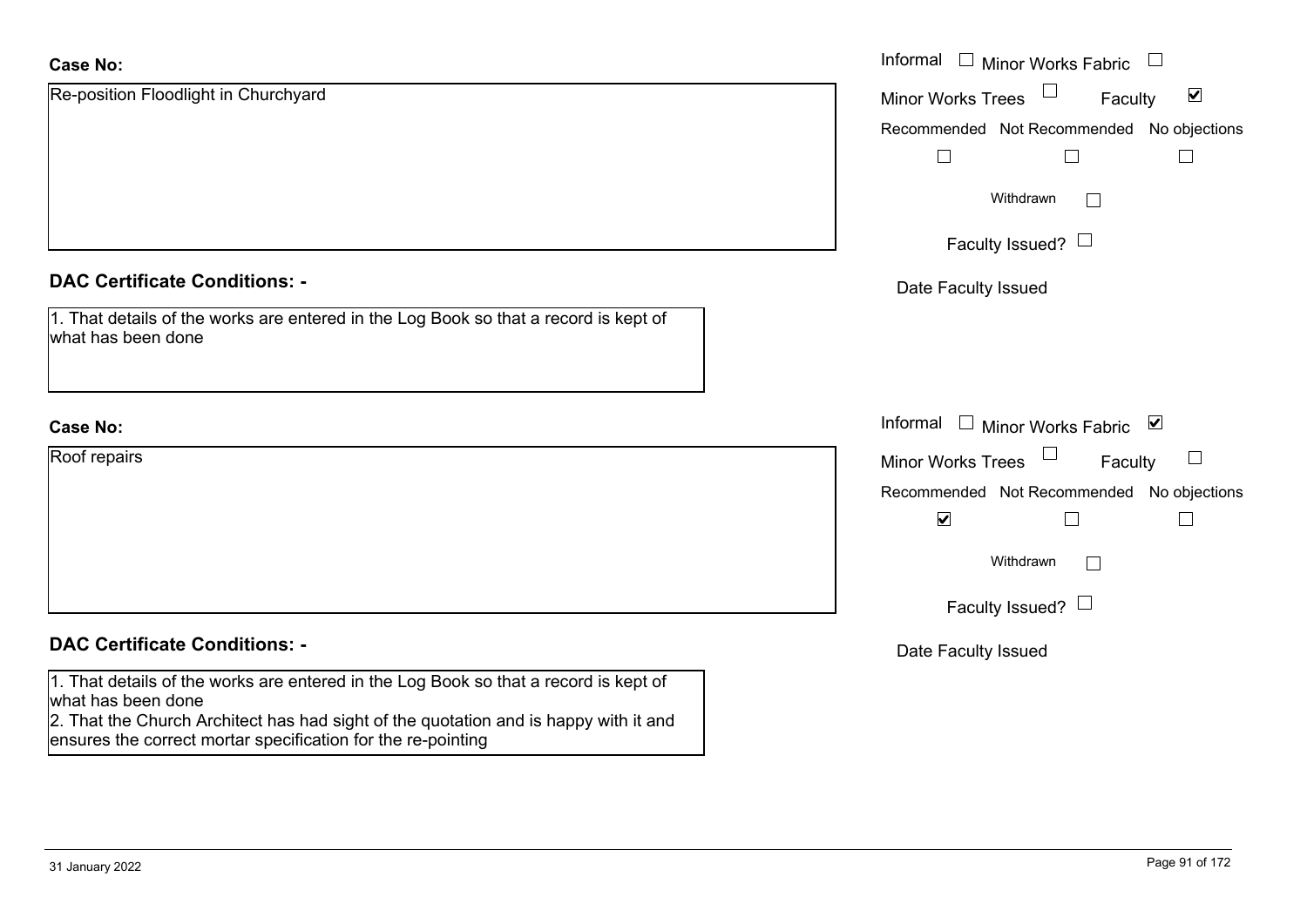### **20207 Coleorton, St John Cemetery Chapel**

| L/1999<br><b>Case No:</b>            | Informal<br>$\Box$ Minor Works Fabric                       |
|--------------------------------------|-------------------------------------------------------------|
| Garden of Remembrance                | Minor Works Trees $\Box$<br>$\blacktriangledown$<br>Faculty |
|                                      | Recommended Not Recommended No objections                   |
|                                      |                                                             |
|                                      | Withdrawn<br>$\mathbf{1}$                                   |
|                                      | Faculty Issued? Ø                                           |
| <b>DAC Certificate Conditions: -</b> | Date Faculty Issued<br>02/06/2000                           |
| 1. A time limit of 12 months         |                                                             |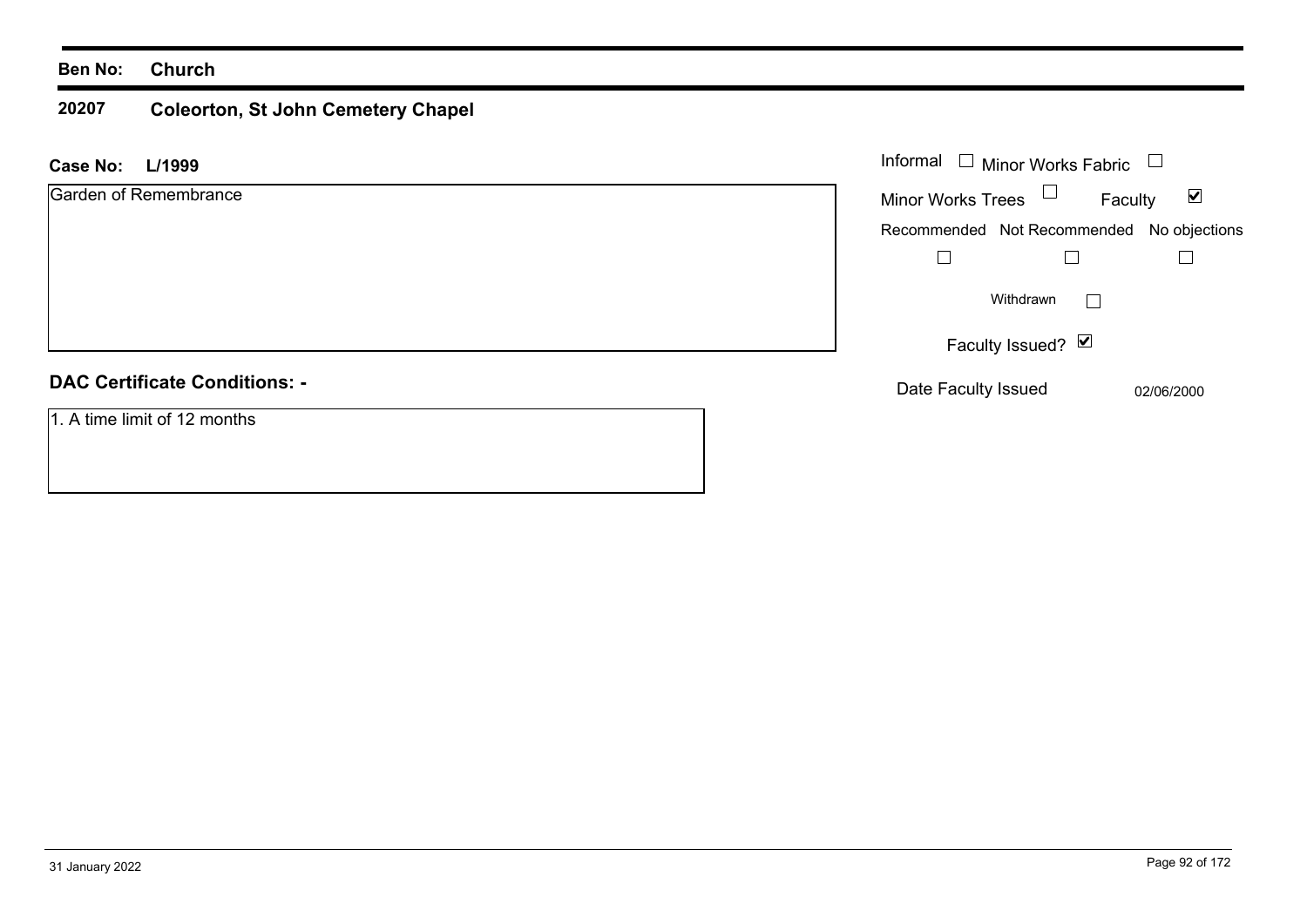| L124/2013<br>Case No:                                                                                                                                                                                                                 | Informal<br><b>Minor Works Fabric</b>                                 |
|---------------------------------------------------------------------------------------------------------------------------------------------------------------------------------------------------------------------------------------|-----------------------------------------------------------------------|
| Re-building of 32.9 metres of churchyard wall                                                                                                                                                                                         | $\Box$<br>$\blacktriangledown$<br><b>Minor Works Trees</b><br>Faculty |
|                                                                                                                                                                                                                                       | Recommended Not Recommended No objections                             |
|                                                                                                                                                                                                                                       | $\blacktriangledown$<br>$\Box$                                        |
|                                                                                                                                                                                                                                       | Withdrawn<br>$\vert \ \ \vert$                                        |
|                                                                                                                                                                                                                                       | Faculty Issued? Ø                                                     |
| <b>DAC Certificate Conditions: -</b>                                                                                                                                                                                                  | Date Faculty Issued<br>24/10/2013                                     |
| 1. A time limit of 12 months<br>2. That details of the works are entered in the Log Book so that a record is kept of<br>what has been done<br>3. That the stone coursing should all be put back as existing where there is a rebuild, |                                                                       |
| <b>Case No:</b>                                                                                                                                                                                                                       | Informal<br>Minor Works Fabric                                        |
| <b>Future Development</b>                                                                                                                                                                                                             | $\blacktriangledown$<br><b>Minor Works Trees</b><br>Faculty           |
|                                                                                                                                                                                                                                       | Recommended Not Recommended No objections                             |
|                                                                                                                                                                                                                                       | $\Box$<br>Г                                                           |
|                                                                                                                                                                                                                                       | Withdrawn                                                             |
|                                                                                                                                                                                                                                       | Faculty Issued? $\Box$                                                |
| <b>DAC Certificate Conditions: -</b>                                                                                                                                                                                                  | Date Faculty Issued                                                   |
| 1. That details of the works are entered in the Log Book so that a record is kept of<br>what has been done                                                                                                                            |                                                                       |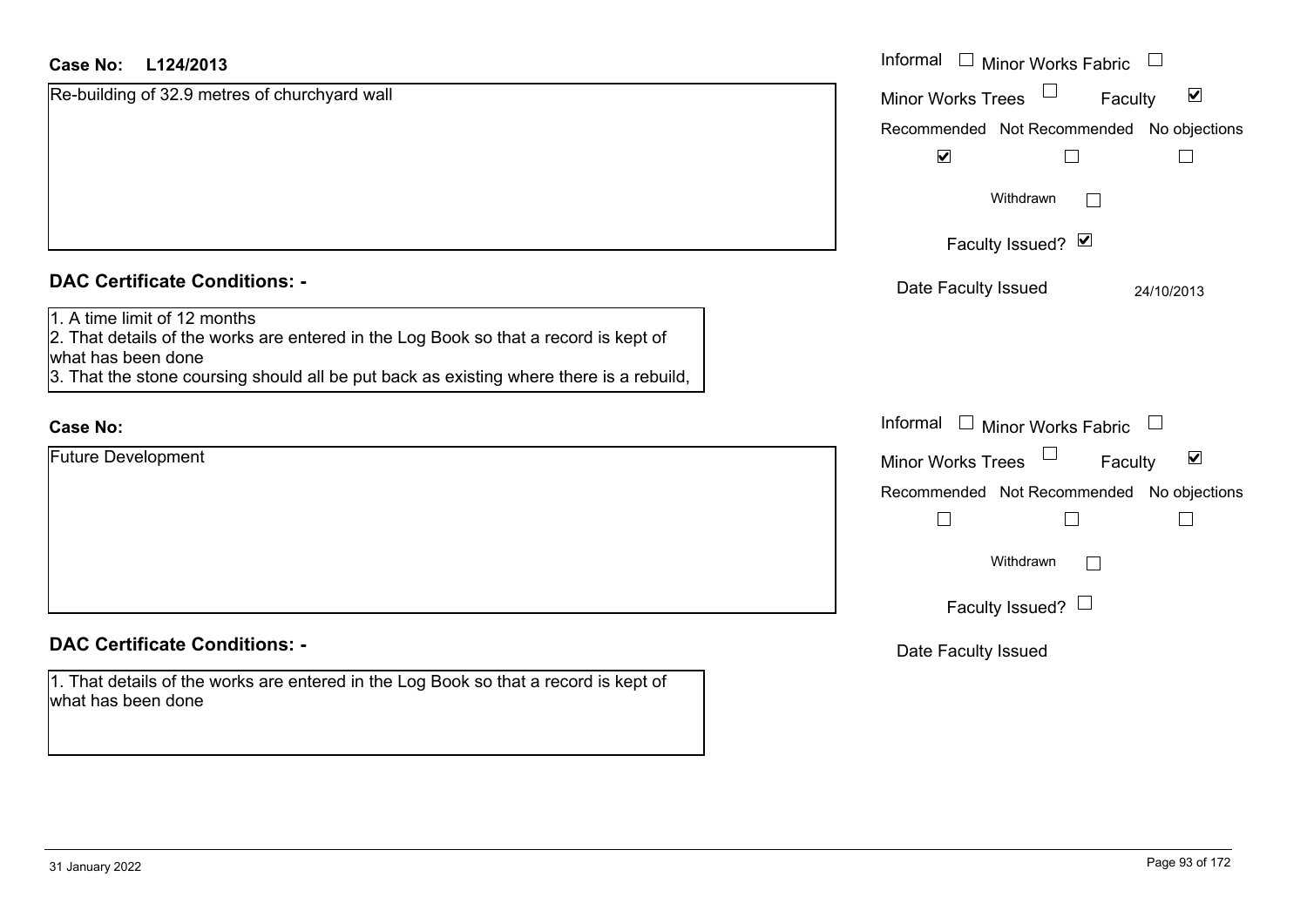# **Case No:**

Application for the approval of Local Churchyard Regulations

**DAC Certificate Conditions: -**

1. That details of the works are entered in the Log Book so that a record is kept of what has been done

|                                                     | Informal $\Box$ Minor Works Fabric $\Box$ |
|-----------------------------------------------------|-------------------------------------------|
| on for the approval of Local Churchyard Regulations | Minor Works Trees $\Box$<br>⊻<br>Faculty  |
|                                                     | Recommended Not Recommended No objections |
|                                                     |                                           |
|                                                     | Withdrawn<br>$\mathbf{L}$                 |
|                                                     | Faculty Issued? $\Box$                    |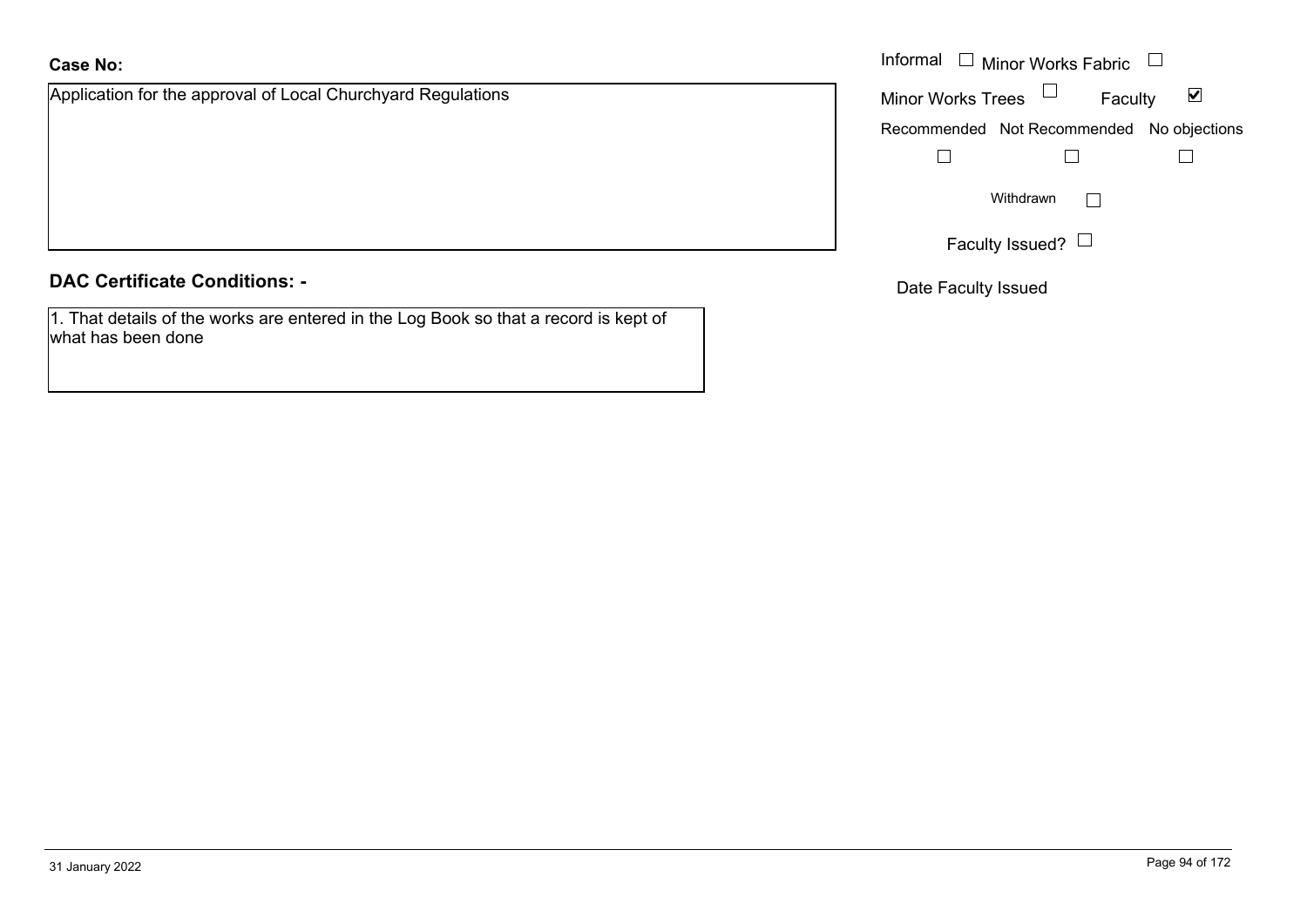#### **20207Coleorton, St Mary the Virgin**

# **L139/2004Case No:** Informal

1. To replace the existing underweight and poorly tuned 7th bell with a bell deemed to be of the desired weight and tone sourced via the Keltak Trust

2. To fix "permenant" lifting beams in the existing pockets cut in the bell tower

3. To dispose of the existing 7th bell by selling through the Keltek Trust or to John Taylor (Bell Founders)

# **DAC Certificate Conditions: -**

1. A time limit of 12 months

2. The old bell should be offered for use in another church through the Keltek Trust

| Informal<br>$\Box$ Minor Works Fabric |               |
|---------------------------------------|---------------|
| <b>Minor Works Trees</b>              | Faculty       |
| Recommended Not Recommended           | No objections |
|                                       |               |
| Withdrawn                             |               |
| Faculty Issued? Ø                     |               |
| Date Faculty Issued                   | 05/01/2005    |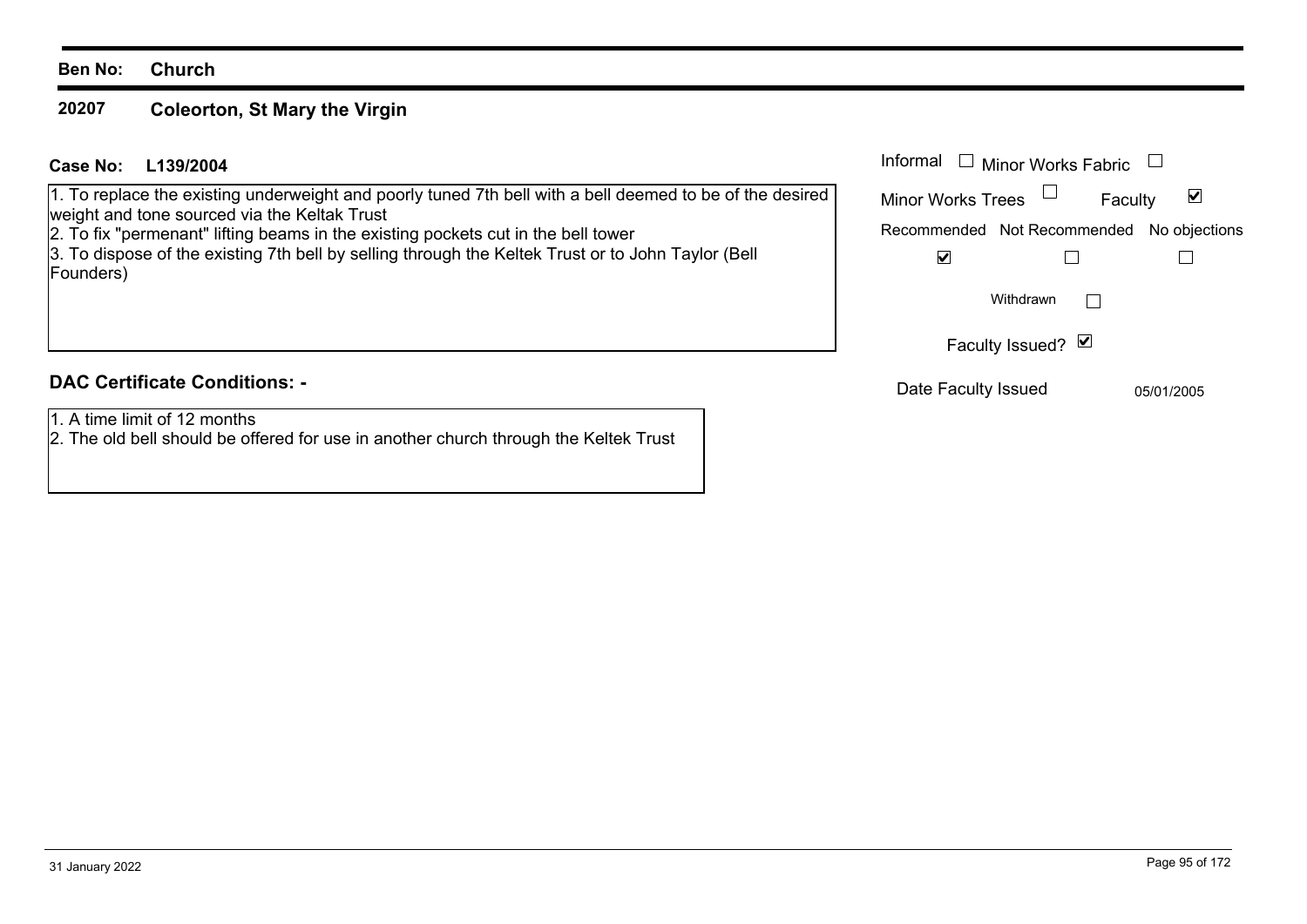| Case No:<br>L149/2005                                                                                                                                                                                                                                                                 | Informal $\Box$ Minor Works Fabric $\Box$                   |
|---------------------------------------------------------------------------------------------------------------------------------------------------------------------------------------------------------------------------------------------------------------------------------------|-------------------------------------------------------------|
| Placing of an oak Bench in the churchyard in memory of Olive Mary Mills                                                                                                                                                                                                               | $\blacktriangledown$<br><b>Minor Works Trees</b><br>Faculty |
|                                                                                                                                                                                                                                                                                       | Recommended Not Recommended No objections                   |
|                                                                                                                                                                                                                                                                                       | $\blacktriangledown$                                        |
|                                                                                                                                                                                                                                                                                       | Withdrawn                                                   |
|                                                                                                                                                                                                                                                                                       | Faculty Issued? Ø                                           |
| <b>DAC Certificate Conditions: -</b>                                                                                                                                                                                                                                                  | Date Faculty Issued<br>20/12/2005                           |
| 1. A time limit of 12 months<br>2. That the inscription should be incised into the back bar of the bench rather than be<br>on a plaque screwed into the back bar                                                                                                                      |                                                             |
| <b>Case No:</b><br>L147/2008                                                                                                                                                                                                                                                          | Informal<br>Minor Works Fabric ⊠                            |
| Removed of areas of failed plaster on the west wall of the church                                                                                                                                                                                                                     | $\sqcup$<br><b>Minor Works Trees</b><br>Faculty             |
|                                                                                                                                                                                                                                                                                       | Recommended Not Recommended<br>No objections                |
|                                                                                                                                                                                                                                                                                       | $\blacktriangledown$                                        |
|                                                                                                                                                                                                                                                                                       | Withdrawn                                                   |
|                                                                                                                                                                                                                                                                                       | Faculty Issued? $\Box$                                      |
| <b>DAC Certificate Conditions: -</b>                                                                                                                                                                                                                                                  | Date Faculty Issued                                         |
| 1. That details of the works are entered in the Log Book so that a record is kept of<br>what has been done<br>2. That the work should be carried out at the direction of the church architect<br>3. That, in the event of wall paintings being discovered, the works stop immediately |                                                             |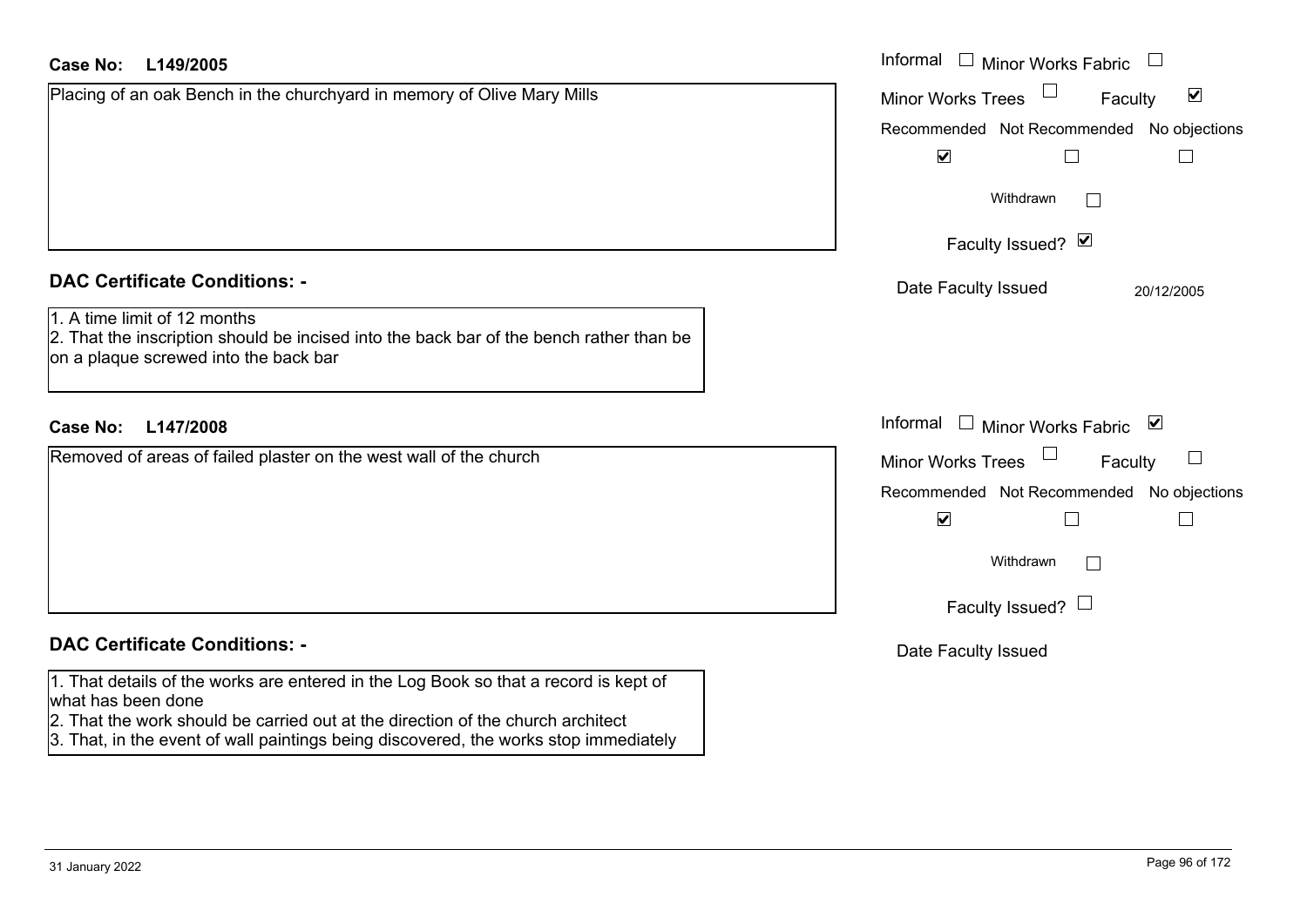| <b>Case No:</b><br>L055/2009                                                                                                                                                                                                                                                    | Informal<br>$\mathbf{1}$<br><b>Minor Works Fabric</b>       |
|---------------------------------------------------------------------------------------------------------------------------------------------------------------------------------------------------------------------------------------------------------------------------------|-------------------------------------------------------------|
| Restoration of the Clock dials and hands                                                                                                                                                                                                                                        | $\blacktriangledown$<br><b>Minor Works Trees</b><br>Faculty |
|                                                                                                                                                                                                                                                                                 | Recommended Not Recommended No objections                   |
|                                                                                                                                                                                                                                                                                 | $\blacktriangledown$                                        |
|                                                                                                                                                                                                                                                                                 | Withdrawn<br>$\mathbf{I}$                                   |
|                                                                                                                                                                                                                                                                                 | Faculty Issued? Ø                                           |
| <b>DAC Certificate Conditions: -</b>                                                                                                                                                                                                                                            | Date Faculty Issued<br>08/06/2009                           |
| 1. A time limit of 12 months<br>2. That details of the works are entered in the Log Book so that a record is kept of<br>what has been done                                                                                                                                      |                                                             |
| <b>Case No:</b>                                                                                                                                                                                                                                                                 | Informal<br>$\Box$ Minor Works Fabric $\Box$                |
| Archaeological Investigation works regarding the churchyard wall                                                                                                                                                                                                                | $\blacktriangledown$<br><b>Minor Works Trees</b><br>Faculty |
|                                                                                                                                                                                                                                                                                 | Recommended Not Recommended No objections                   |
|                                                                                                                                                                                                                                                                                 | $\blacktriangledown$                                        |
|                                                                                                                                                                                                                                                                                 | Withdrawn<br>$\mathbf{I}$                                   |
|                                                                                                                                                                                                                                                                                 | Faculty Issued? Ø                                           |
| <b>DAC Certificate Conditions: -</b>                                                                                                                                                                                                                                            | Date Faculty Issued<br>28/07/2017                           |
| 1. That details of the works are entered in the Log Book so that a record is kept of<br>what has been done<br>2. That no works shall take place until the PCC, after consultation with the Diocesan<br>Archaeological Adviser, has secured the implementation of a programme of |                                                             |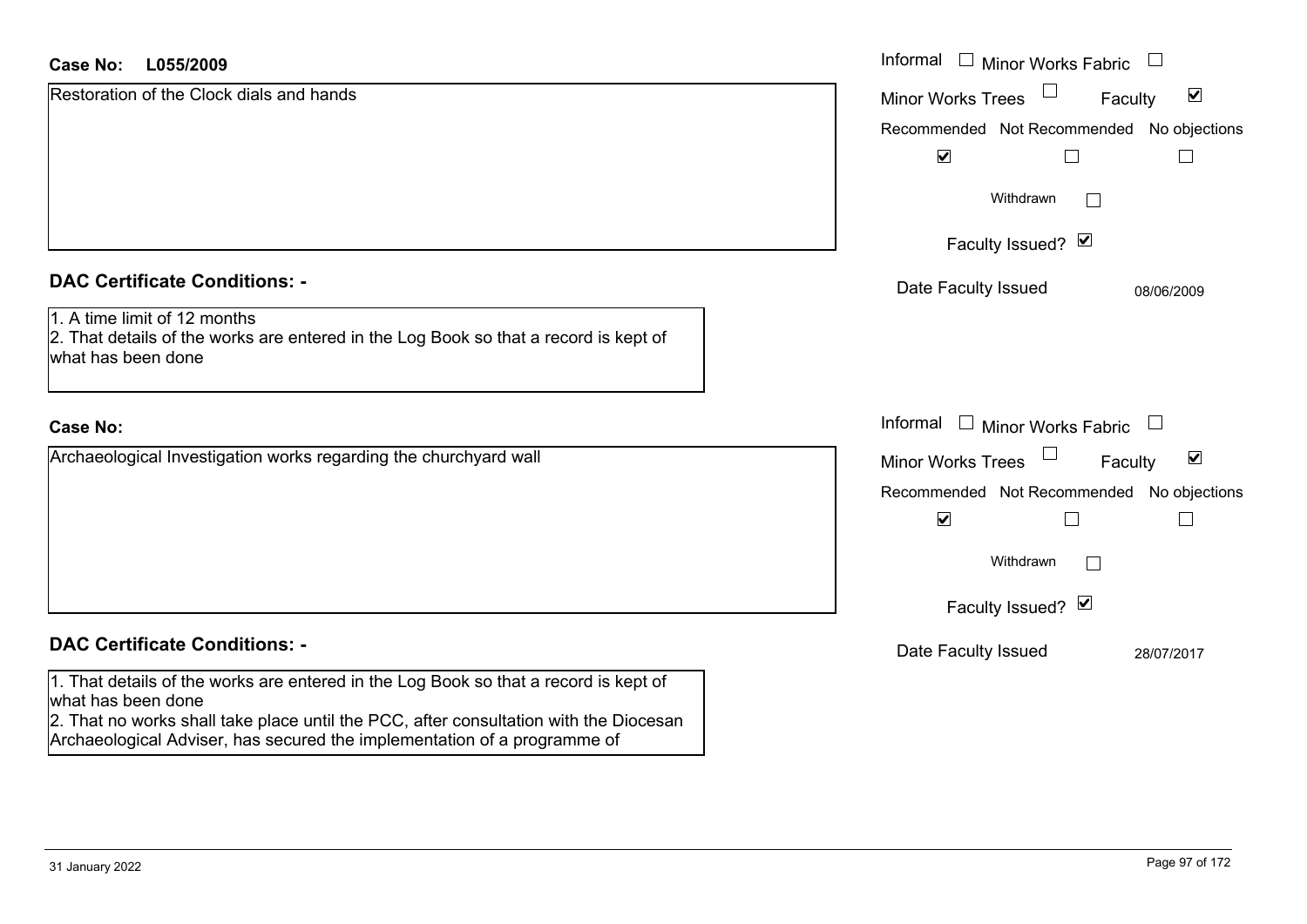| <b>Case No:</b>                                                                                                                                                                                                                                               | Informal □ Minor Works Fabric<br>⊻                          |
|---------------------------------------------------------------------------------------------------------------------------------------------------------------------------------------------------------------------------------------------------------------|-------------------------------------------------------------|
| Repairs to the churchyard wall                                                                                                                                                                                                                                | <b>Minor Works Trees</b><br>Faculty                         |
|                                                                                                                                                                                                                                                               | Recommended Not Recommended No objections                   |
|                                                                                                                                                                                                                                                               | $\blacktriangledown$                                        |
|                                                                                                                                                                                                                                                               | Withdrawn<br>$\mathbf{1}$                                   |
|                                                                                                                                                                                                                                                               | Faculty Issued? $\Box$                                      |
| <b>DAC Certificate Conditions: -</b>                                                                                                                                                                                                                          | Date Faculty Issued                                         |
| 1. That details of the works are entered in the Log Book so that a record is kept of<br>what has been done<br>2. That, on completion, a drawing marking the position and length of the anchors<br>should be placed in the Church Log Book and the Burials Log |                                                             |
|                                                                                                                                                                                                                                                               |                                                             |
| <b>Case No:</b>                                                                                                                                                                                                                                               | Informal □ Minor Works Fabric                               |
| <b>Future Development</b>                                                                                                                                                                                                                                     | $\blacktriangledown$<br><b>Minor Works Trees</b><br>Faculty |
|                                                                                                                                                                                                                                                               | Recommended Not Recommended No objections                   |
|                                                                                                                                                                                                                                                               | $\mathcal{L}_{\mathcal{A}}$<br>$\Box$<br>$\Box$             |
|                                                                                                                                                                                                                                                               | Withdrawn<br>$\blacktriangledown$                           |
|                                                                                                                                                                                                                                                               | Faculty Issued? $\Box$                                      |
| <b>DAC Certificate Conditions: -</b>                                                                                                                                                                                                                          | Date Faculty Issued                                         |
| 1. That details of the works are entered in the Log Book so that a record is kept of<br>what has been done                                                                                                                                                    |                                                             |
|                                                                                                                                                                                                                                                               |                                                             |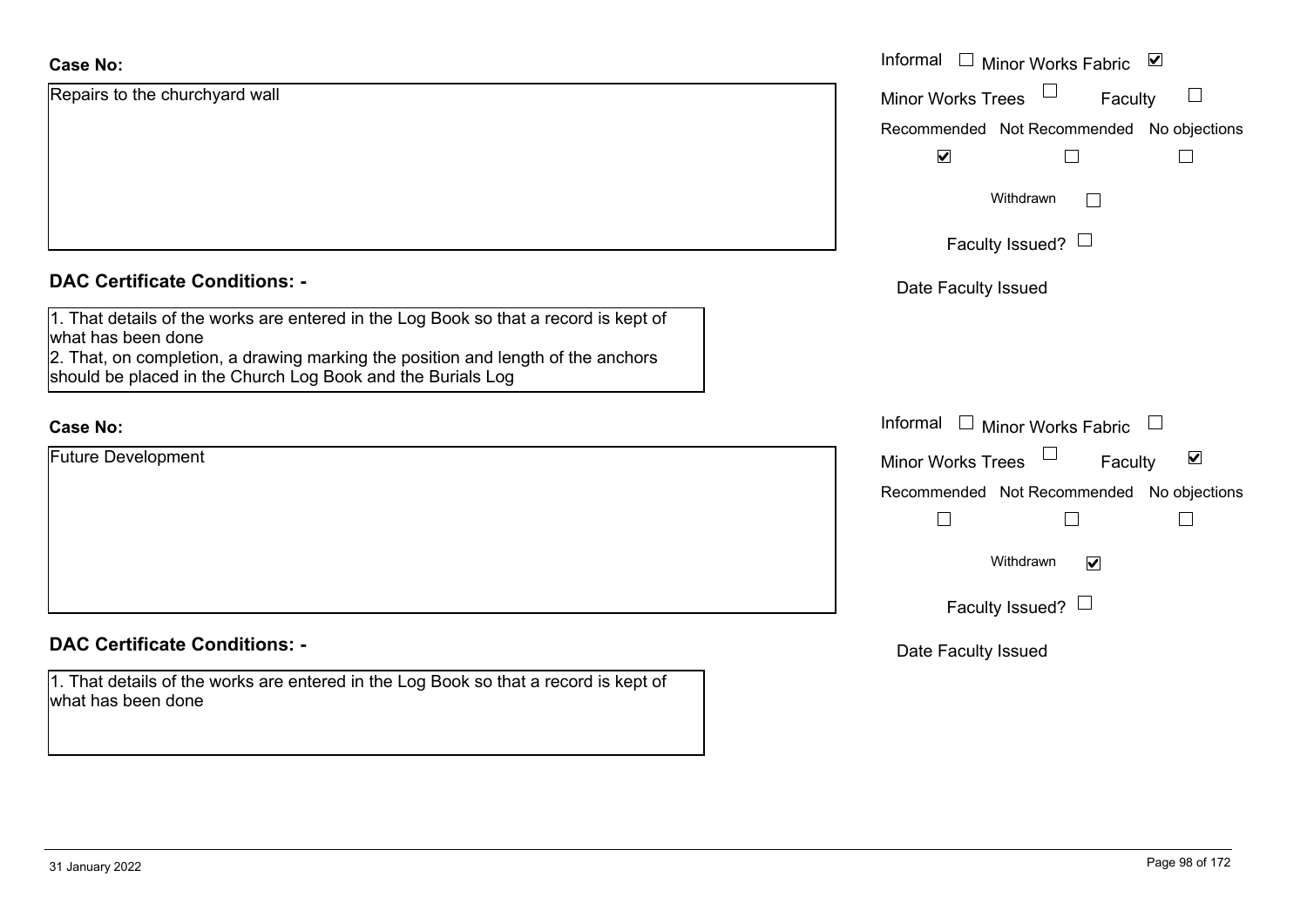| <b>Case No:</b>                                                                                                                                                                                                                                                                 | Informal □ Minor Works Fabric ⊠                             |
|---------------------------------------------------------------------------------------------------------------------------------------------------------------------------------------------------------------------------------------------------------------------------------|-------------------------------------------------------------|
| To make safe the plaster on the west wall of the church                                                                                                                                                                                                                         | <b>Minor Works Trees</b><br>Faculty                         |
|                                                                                                                                                                                                                                                                                 | Recommended Not Recommended No objections                   |
|                                                                                                                                                                                                                                                                                 | $\blacktriangledown$<br>$\mathbf{L}$<br>$\Box$              |
|                                                                                                                                                                                                                                                                                 | Withdrawn<br>$\mathbf{L}$                                   |
|                                                                                                                                                                                                                                                                                 | Faculty Issued? $\Box$                                      |
| <b>DAC Certificate Conditions: -</b>                                                                                                                                                                                                                                            | Date Faculty Issued                                         |
| 1. That details of the works are entered in the Log Book so that a record is kept of<br>what has been done                                                                                                                                                                      |                                                             |
| <b>Case No:</b>                                                                                                                                                                                                                                                                 | Informal<br>$\Box$ Minor Works Fabric $\Box$                |
| The creation of a car park at the top of the churchyard, adjacent to the church                                                                                                                                                                                                 | $\blacktriangledown$<br><b>Minor Works Trees</b><br>Faculty |
|                                                                                                                                                                                                                                                                                 | Recommended Not Recommended<br>No objections                |
|                                                                                                                                                                                                                                                                                 | $\Box$<br>$\mathbf{L}$<br>L.                                |
|                                                                                                                                                                                                                                                                                 | Withdrawn                                                   |
|                                                                                                                                                                                                                                                                                 | Faculty Issued? $\Box$                                      |
| <b>DAC Certificate Conditions: -</b>                                                                                                                                                                                                                                            | Date Faculty Issued                                         |
| 1. That details of the works are entered in the Log Book so that a record is kept of<br>what has been done<br>2. That no works shall take place until the PCC, after consultation with the Diocesan<br>Archaeological Adviser, has secured the implementation of a programme of |                                                             |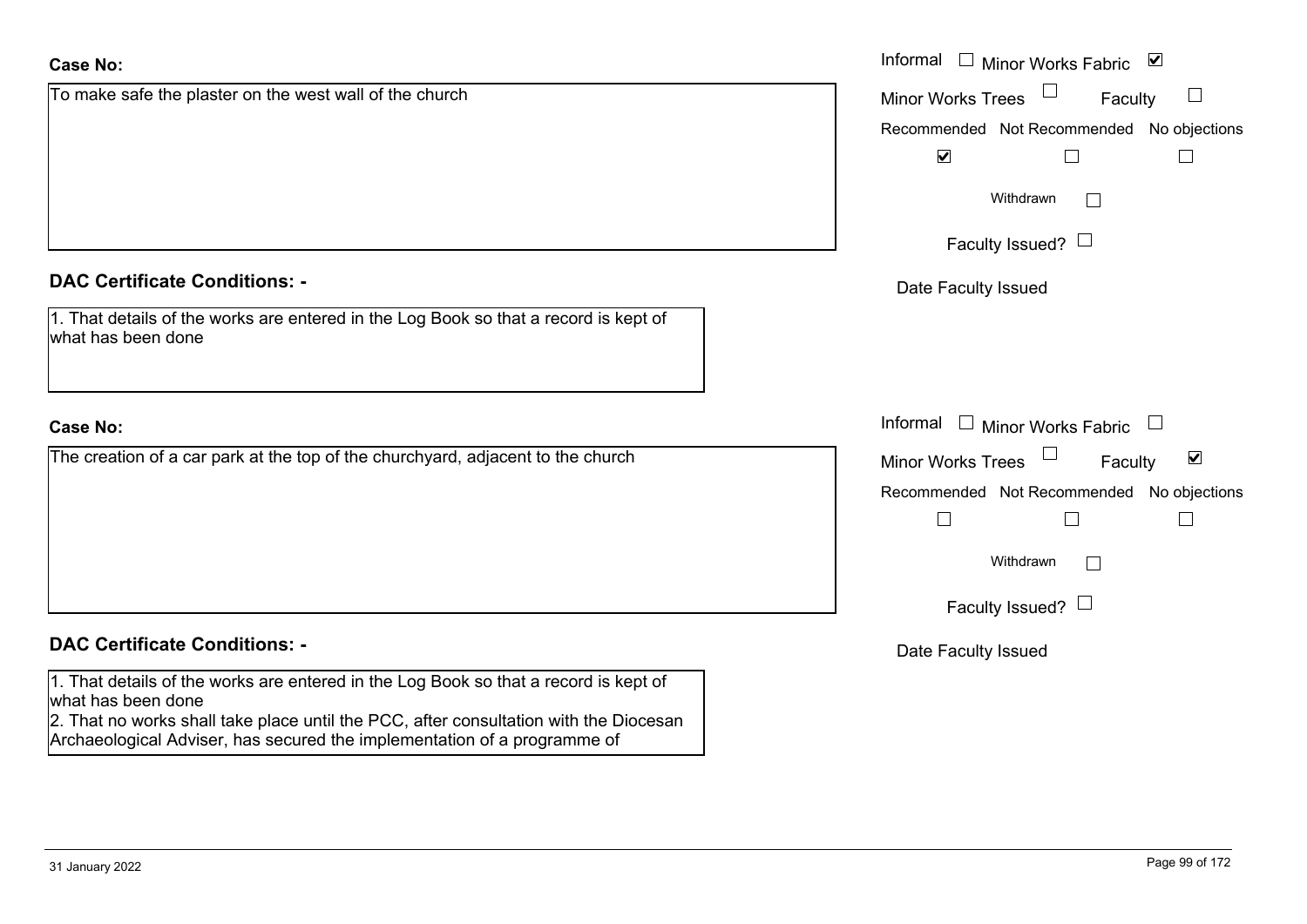### **20408 Congerstone, St Mary the Virgin**

| <b>Case No:</b><br>L049/2000         | Informal $\Box$<br>Minor Works Fabric     | $\begin{array}{c} \hline \end{array}$ |
|--------------------------------------|-------------------------------------------|---------------------------------------|
| New gates and fence                  | Minor Works Trees $\Box$                  | $\blacktriangledown$<br>Faculty       |
|                                      | Recommended Not Recommended No objections |                                       |
|                                      | $\blacktriangledown$                      |                                       |
|                                      | Withdrawn                                 | <b>Contract</b>                       |
|                                      | Faculty Issued? $\boxed{\triangleright}$  |                                       |
| <b>DAC Certificate Conditions: -</b> | Date Faculty Issued                       | 03/03/2001                            |
| 1. A time limit of 12 months         |                                           |                                       |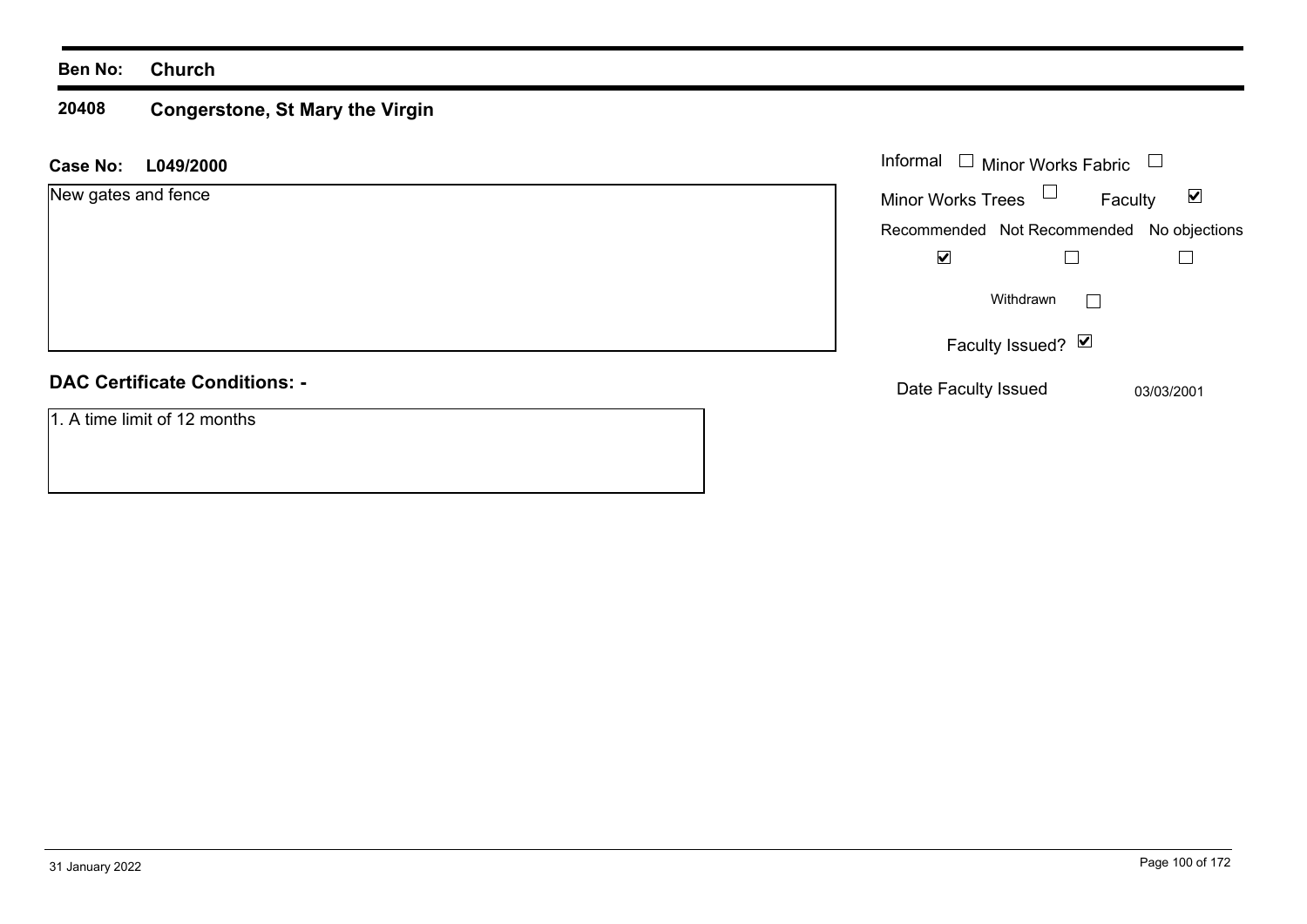## **L071/2002Case No:** Informal

Renovation of Grundy family altar tomb in churchyard (work being finance and carried out by local authority): Erect a scaffold and hoist. Carefully dismantle the tomb, remove all ferous cramps, supply and fix 2 newstone inserts. Re-build the tomb using non-ferous dowels and repair damaged or broken stones with epoxy resin, infill the interior with brickwork. Remove the scaffolding and excavate the grass around the tomb and fill with crushed granite. It is proposed to have a metal plate cast showing the tomb inscriptions placed close to the tomb.

## **DAC Certificate Conditions: -**

1. A time limit of 12 months

# **L066/2013Case No:** Informal

1. Installation of new stained glass window in north Chancel window 2. Repair to external stonework of north Chancel window

# **DAC Certificate Conditions: -**

1. A time limit of 12 months2. That details of the works are entered in the Log Book so that a record is kept of what has been done

| Informal<br><b>Minor Works Fabric</b>                             |
|-------------------------------------------------------------------|
| $\blacktriangledown$<br><b>Minor Works Trees</b><br>Faculty       |
| Recommended Not Recommended No objections<br>$\blacktriangledown$ |
| Withdrawn                                                         |
| Faculty Issued? $\Box$                                            |
| Date Faculty Issued                                               |
|                                                                   |
|                                                                   |
| Informal<br><b>Minor Works Fabric</b>                             |
| $\blacktriangledown$<br><b>Minor Works Trees</b><br>Faculty       |
| Recommended Not Recommended No objections<br>$\blacktriangledown$ |
| Withdrawn                                                         |
| Faculty Issued? Ø                                                 |
| Date Faculty Issued<br>07/10/2013                                 |
|                                                                   |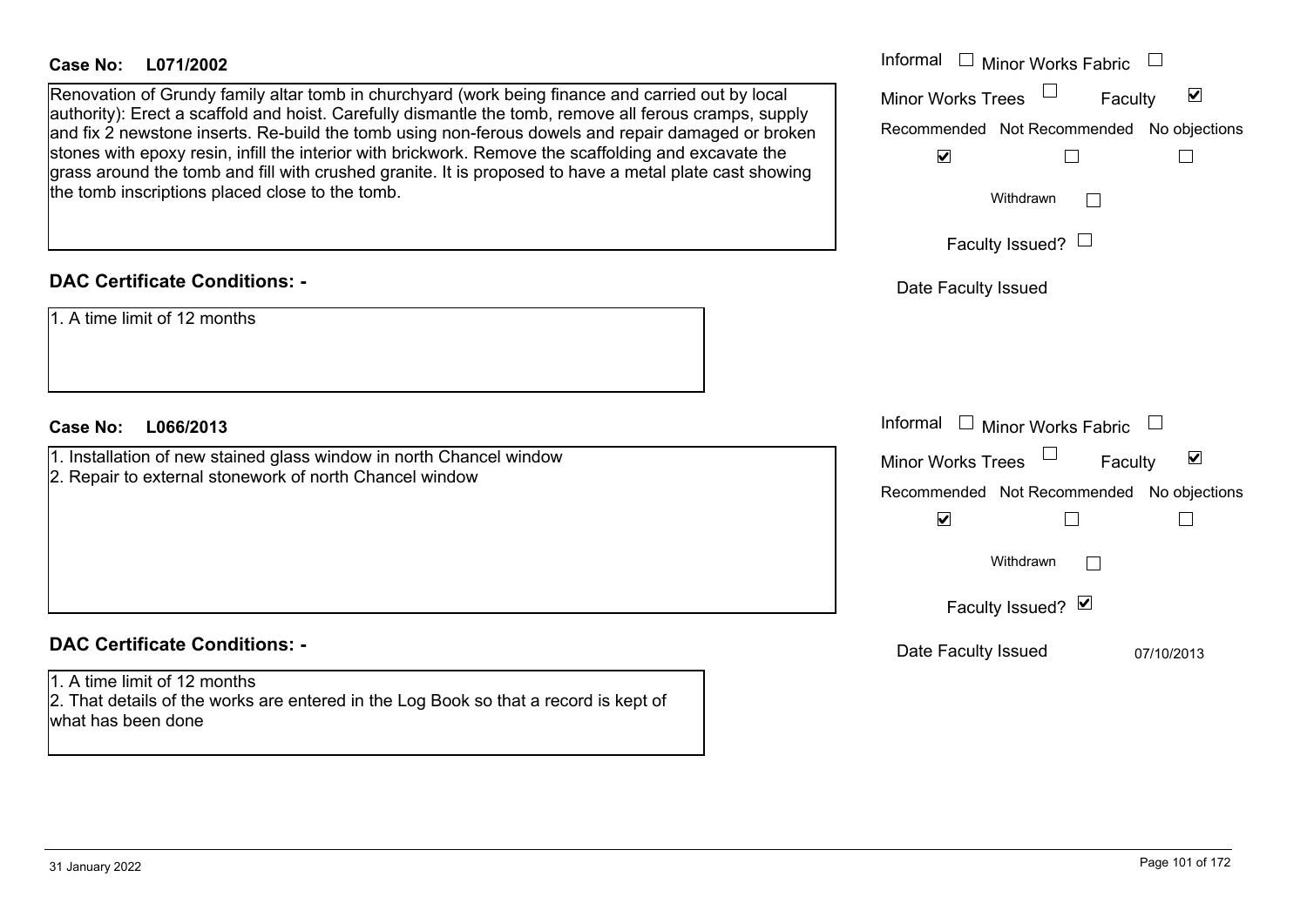| <b>Case No:</b><br>L149/2015                                                                                                                                                                                          | Informal □ Minor Works Fabric<br>$\frac{1}{2}$                         |
|-----------------------------------------------------------------------------------------------------------------------------------------------------------------------------------------------------------------------|------------------------------------------------------------------------|
| Re-covering of the Nave roof                                                                                                                                                                                          | $\blacktriangledown$<br><b>Minor Works Trees</b><br>Faculty            |
|                                                                                                                                                                                                                       | Recommended Not Recommended No objections                              |
|                                                                                                                                                                                                                       |                                                                        |
|                                                                                                                                                                                                                       | Withdrawn<br>$\Box$                                                    |
|                                                                                                                                                                                                                       | Faculty Issued? $\Box$                                                 |
| <b>DAC Certificate Conditions: -</b>                                                                                                                                                                                  | Date Faculty Issued                                                    |
| 1. A time limit of 12 months<br>2. That details of the works are entered in the Log Book so that a record is kept of<br>what has been done                                                                            |                                                                        |
| <b>Case No:</b><br>L199/2015                                                                                                                                                                                          | Informal □ Minor Works Fabric<br>$\begin{array}{c} \hline \end{array}$ |
| Repairs to: -                                                                                                                                                                                                         | $\blacktriangledown$<br><b>Minor Works Trees</b><br>Faculty            |
| 1. Nave<br>2. North Aisle                                                                                                                                                                                             | Recommended Not Recommended No objections                              |
| 3. South Aisle<br>roofs                                                                                                                                                                                               | $\blacktriangledown$<br>$\Box$<br>$\mathcal{L}_{\mathcal{A}}$          |
|                                                                                                                                                                                                                       | Withdrawn<br>$\Box$                                                    |
|                                                                                                                                                                                                                       | Faculty Issued? Ø                                                      |
| <b>DAC Certificate Conditions: -</b>                                                                                                                                                                                  | Date Faculty Issued<br>19/01/2016                                      |
| 1. That details of the works are entered in the Log Book so that a record is kept of<br>what has been done<br>2. That the PCC obtains planning permission for the proposals prior to the<br>commencement of the works |                                                                        |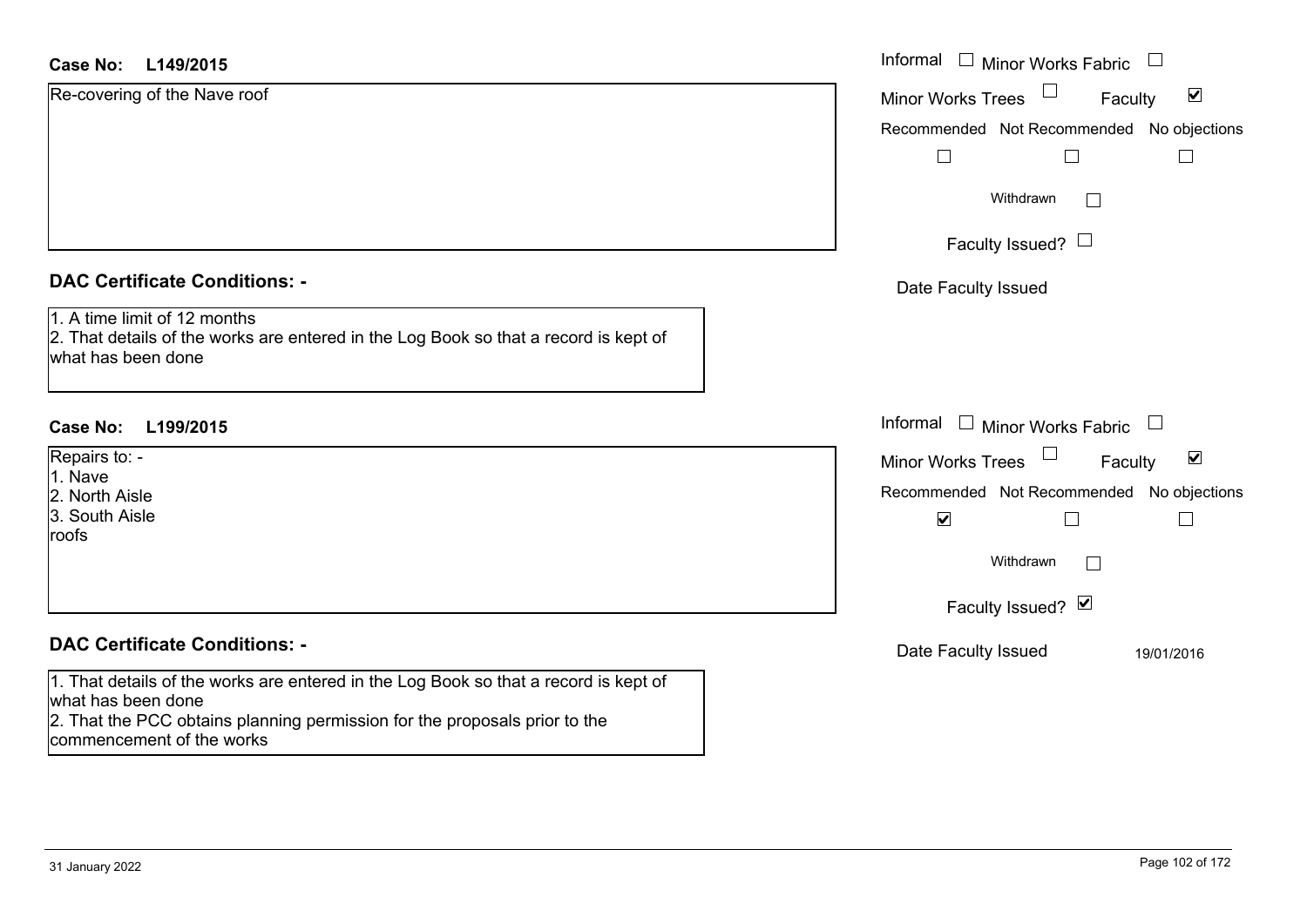### Informal  $\Box$  Minor Works Fabric  $\Box$  Informal **Case No:**1. Repairs to: - Minor Works Trees<sup>1</sup> Faculty a) Window glazing and ferramenta b) Stonework of Tower, Chancel, Nave & North Aisle Recommended Not Recommended No objections c) Tombers and covering of Nave, North Aisle & Tower roofs  $\overline{\mathbf{v}}$  $\Box$  d) Rainwater Disposal System e) Plasterwork, decorations and finishes Withdrawn $\Box$ 2. Provision of new access handrail to belfry floor and Tower roof 3. Construction of extension to accommodate accessible WC & Servery Faculty Issued?  $\boxtimes$ 4. In the North Aisle: a) Creation of new access doorway in west wall b) Removal of North Aisle pews 5. Re-location of the Font**DAC Certificate Conditions: -**Date Faculty Issued 14/08/2018 01. That details of the works are entered in the Log Book so that a record is kept of what has been done02. That no works shall take place until the PCC, after consultation with the Diocesan Archaeological Adviser, has secured the implementation of a programme of Informal  $\Box$  Minor Works Fabric  $\Box$  Informal **Case No:**Excavation of Archeaological Test Pits Minor Works Trees  $\Box$ Faculty Recommended Not Recommended No objections  $\overline{\mathbf{v}}$  $\Box$ Withdrawn $\Box$ Faculty Issued? Ø **DAC Certificate Conditions: -**Date Faculty Issued 19/04/2018 1. That details of the works are entered in the Log Book so that a record is kept of what has been done

2. That the archaeological contractor must be either a personal member of the IFA or employed by a 'registered organisation'

 $\overline{\mathbf{v}}$ 

 $\Box$ 

 $\blacktriangledown$ 

 $\Box$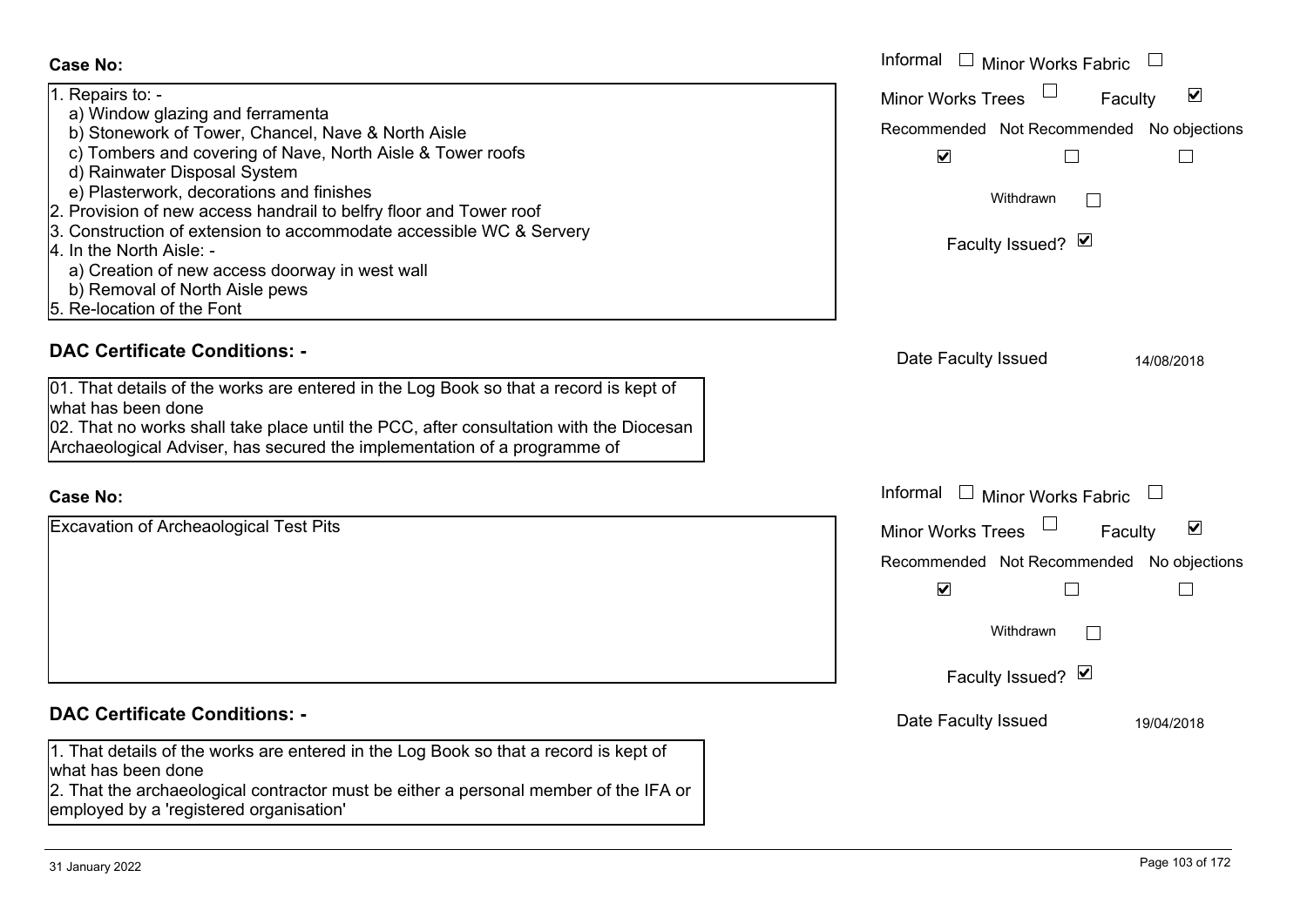| Informal<br>Minor Works Fabric<br>$\Box$<br>Case No:                                                                                                 |                                                                                                             |
|------------------------------------------------------------------------------------------------------------------------------------------------------|-------------------------------------------------------------------------------------------------------------|
| 1. Installation of Accessible WC and baby changing facility<br>2. Re-location of the Font<br>3. Removal of 2 pews at the west end of the North Aisle | <b>Minor Works Trees</b><br>$\blacktriangledown$<br>Faculty<br>Recommended Not Recommended<br>No objections |
|                                                                                                                                                      | ⊻<br>Withdrawn                                                                                              |
|                                                                                                                                                      | Faculty Issued? Ø                                                                                           |
| <b>DAC Certificate Conditions: -</b>                                                                                                                 | Date Faculty Issued<br>12/10/2018                                                                           |
| 1. That details of the works are entered in the Log Book so that a record is kept of<br>what has been done                                           |                                                                                                             |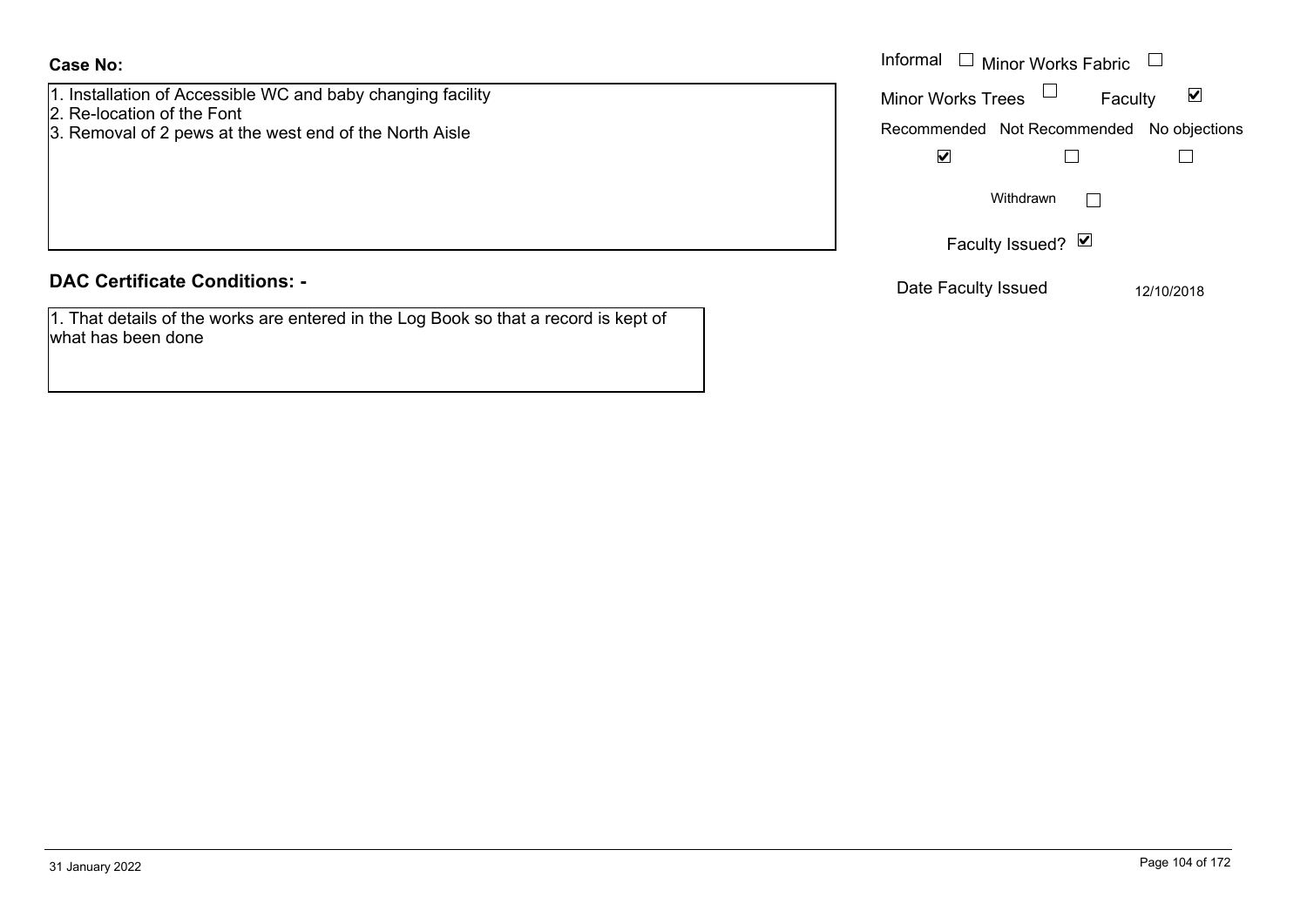the Chancel

**Case No:**

2. To attach to the North Aisle wall, a light box containing the restored roosters that were in the Vestry door

1. To place five movable historical interpretative display boards in the box pews and choir benches in

3. To attach three fixed oak historical interpretative display boards on the wall by the Organ and on the North Aisle wall above the new stone floor

4. To attach three fixed oak framed plaques acknowledging the craftsmen who worked at St. Mary's and the generous donors who made this possible: -

 a) on the North Aisle side of the pillar by the Organ - a wooden rooster carving mounted on an oak back listing the workers from Midland Stonemasonry Ltd

 b) in the new extension – an oak framed plaque acknowledging the funding organisations and local donors giving money for the extension

 c) in the Porch - an oak framed plaque acknowledging the funding from the National Lottery Heritage Fund (to replace the existing Perspex plaque)

5. To rehang the Stations of the Cross pictures in new positions

# **DAC Certificate Conditions: -**

1. That details of the works are entered in the Log Book so that a record is kept of what has been done

2. That, where possible, all fixings should be made into joints, not stonework, using stainless steel or non-ferrous screws in fibre plugs

|                                                                                                                                                                                                                                  | Informal<br>Minor Works Fabric $\mathbb L$ |
|----------------------------------------------------------------------------------------------------------------------------------------------------------------------------------------------------------------------------------|--------------------------------------------|
| ce five movable historical interpretative display boards in the box pews and choir benches in<br>cel                                                                                                                             | <b>Minor Works Trees</b><br>Faculty        |
| ach to the North Aisle wall, a light box containing the restored roosters that were in the Vestry                                                                                                                                | Recommended Not Recommended No objections  |
| ach three fixed oak historical interpretative display boards on the wall by the Organ and on the<br>le wall above the new stone floor<br>ach three fixed oak framed plaques acknowledging the craftsmen who worked at St. Mary's | ⊻<br>Withdrawn                             |
| enerous donors who made this possible: -<br>the North Aisle side of the pillar by the Organ - a wooden rooster carving mounted on an oak<br>ng the workers from Midland Stonemasonry Ltd                                         | Faculty Issued? $\Box$                     |
| he new extension – an oak framed plaque acknowledging the funding organisations and local<br>iving money for the extension.                                                                                                      |                                            |

Date Faculty Issued 09/02/2021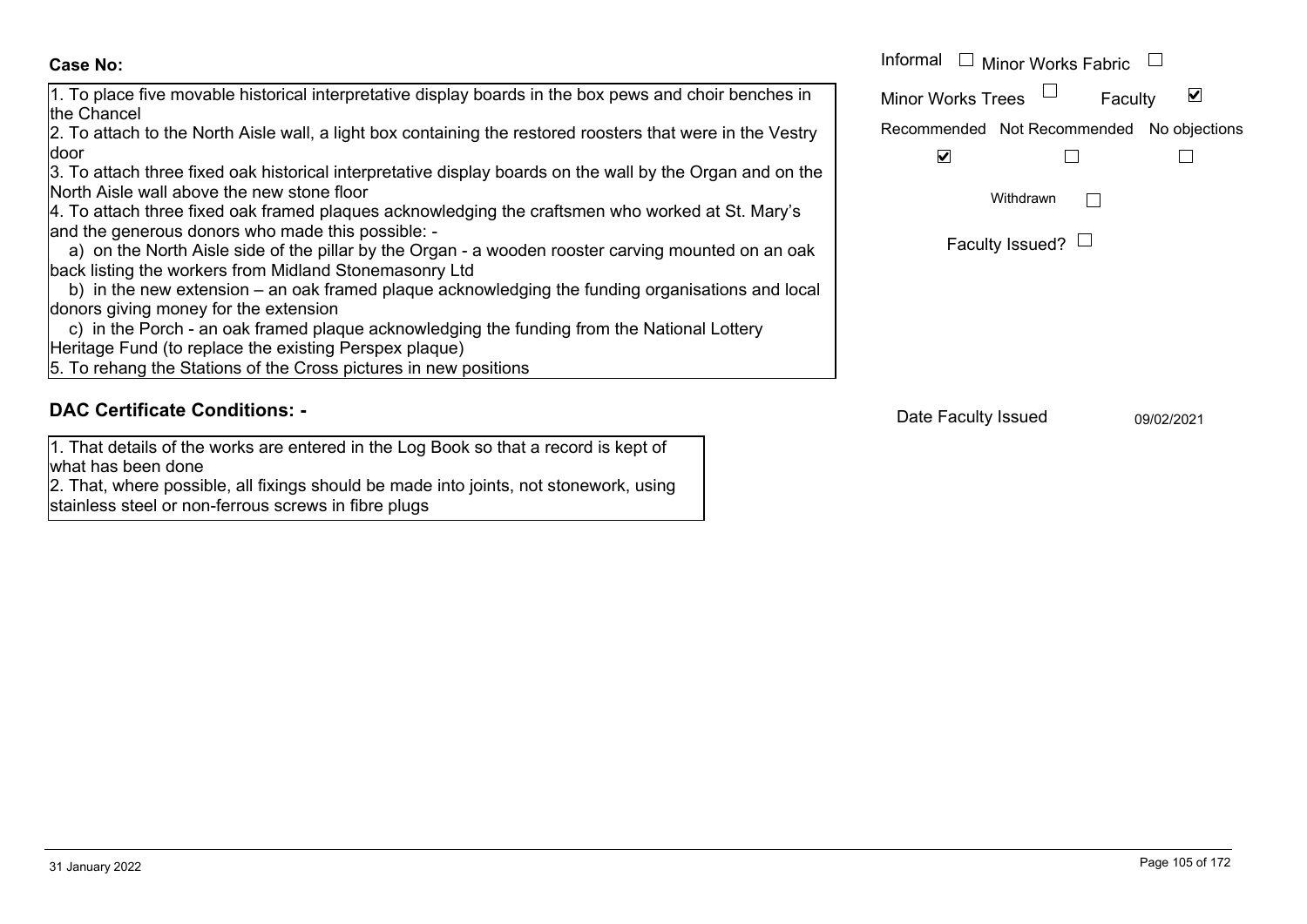# **Case No:**

1. Replacement of Tower roof 2. Re-erection of weathervane

| <b>DAC Certificate Conditions: -</b> |  |
|--------------------------------------|--|
|--------------------------------------|--|

| 1. That details of the works are entered in the Log Book so that a record is kept of |  |
|--------------------------------------------------------------------------------------|--|
| what has been done                                                                   |  |

2. That the Architect signs off the work and carries out a post-works inspection

3. That any plumbers marks found on existing lead should be photographed, identified

|                                             | Informal<br>$\Box$ Minor Works Fabric $\Box$                                                                                     |  |  |
|---------------------------------------------|----------------------------------------------------------------------------------------------------------------------------------|--|--|
| ement of Tower roof<br>ction of weathervane | Minor Works Trees $\Box$<br>$\blacktriangledown$<br>Faculty<br>Recommended Not Recommended No objections<br>$\blacktriangledown$ |  |  |
|                                             | Withdrawn                                                                                                                        |  |  |
|                                             | Faculty Issued? $\Box$                                                                                                           |  |  |
| rtificate Conditions: -                     | Date Faculty Issued<br>21/10/2021                                                                                                |  |  |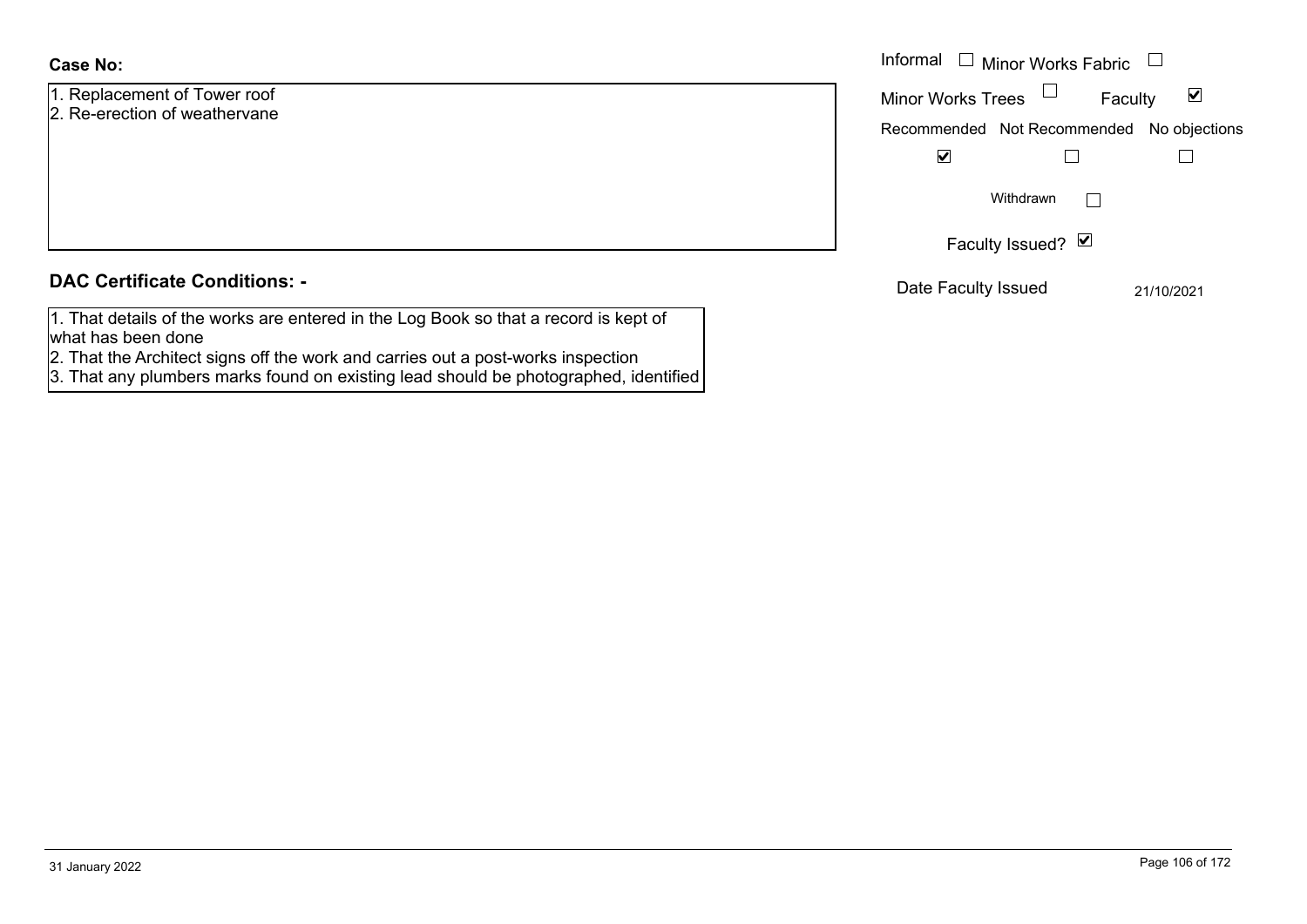**20506 Copt Oak, St Peter**

| <b>Case No:</b>                      | L082/2001                                                                                      |                           | Informal $\Box$ Minor Works Fabric        |                      |
|--------------------------------------|------------------------------------------------------------------------------------------------|---------------------------|-------------------------------------------|----------------------|
|                                      | Restoration of lancet windows and addition of memorial inscriptions (First considered in 1998) | <b>Minor Works Trees</b>  | $\Box$<br>Faculty                         | $\blacktriangledown$ |
|                                      |                                                                                                |                           | Recommended Not Recommended No objections |                      |
|                                      |                                                                                                | $\blacktriangledown$      |                                           |                      |
|                                      |                                                                                                | Withdrawn<br>$\mathbf{I}$ |                                           |                      |
|                                      |                                                                                                |                           | Faculty Issued? $\Box$                    |                      |
| <b>DAC Certificate Conditions: -</b> |                                                                                                | Date Faculty Issued       |                                           |                      |
| 1. A time limit of 12 months         |                                                                                                |                           |                                           |                      |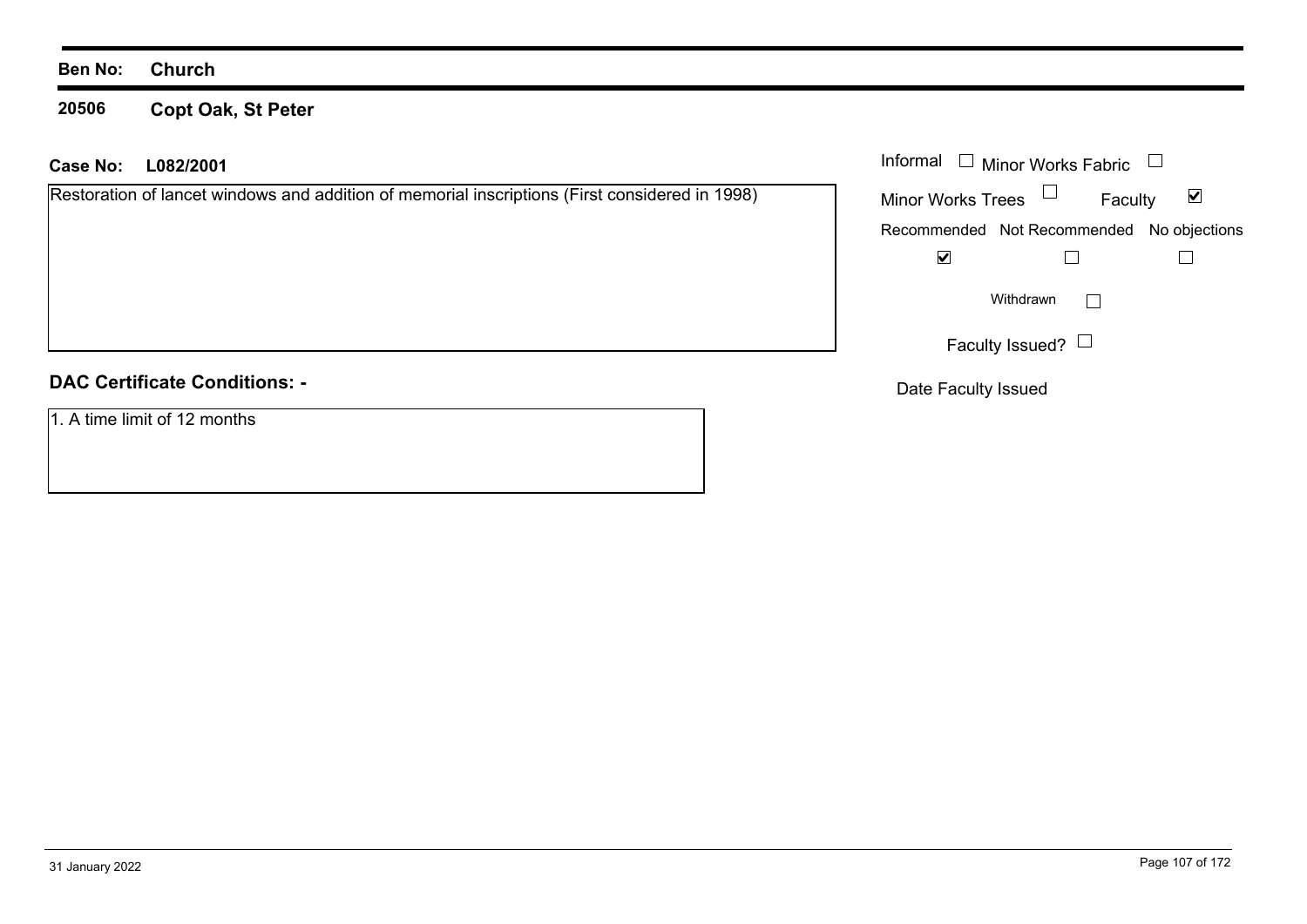| <b>Case No:</b><br>L063/2004                                                                                                               | Informal ⊠ Minor Works Fabric                               |
|--------------------------------------------------------------------------------------------------------------------------------------------|-------------------------------------------------------------|
| To upgrade Lightning Protection System                                                                                                     | $\blacktriangledown$<br><b>Minor Works Trees</b><br>Faculty |
|                                                                                                                                            | Recommended Not Recommended No objections                   |
|                                                                                                                                            | $\blacktriangledown$                                        |
|                                                                                                                                            | Withdrawn<br>$\Box$                                         |
|                                                                                                                                            | Faculty Issued? Ø                                           |
| <b>DAC Certificate Conditions: -</b>                                                                                                       | Date Faculty Issued<br>17/11/2004                           |
| 1. A time limit of 12 months<br>2. The steel bell frame must be bonded into the earthing system.                                           |                                                             |
| <b>Case No:</b><br>L134/2008                                                                                                               | Informal ☑ Minor Works Fabric                               |
| PRIVATE FACULTY APPLICATION: -                                                                                                             | Minor Works Trees<br>$\Box$<br>Faculty                      |
| Replacement memorial to Sheila and Dennis Rae                                                                                              | Recommended Not Recommended No objections                   |
|                                                                                                                                            | $\blacktriangledown$<br>$\Box$                              |
|                                                                                                                                            | Withdrawn<br>$\mathbf{L}$                                   |
|                                                                                                                                            | Faculty Issued? Ø                                           |
| <b>DAC Certificate Conditions: -</b>                                                                                                       | Date Faculty Issued<br>04/12/2008                           |
| 1. A time limit of 12 months<br>2. That details of the works are entered in the Log Book so that a record is kept of<br>what has been done |                                                             |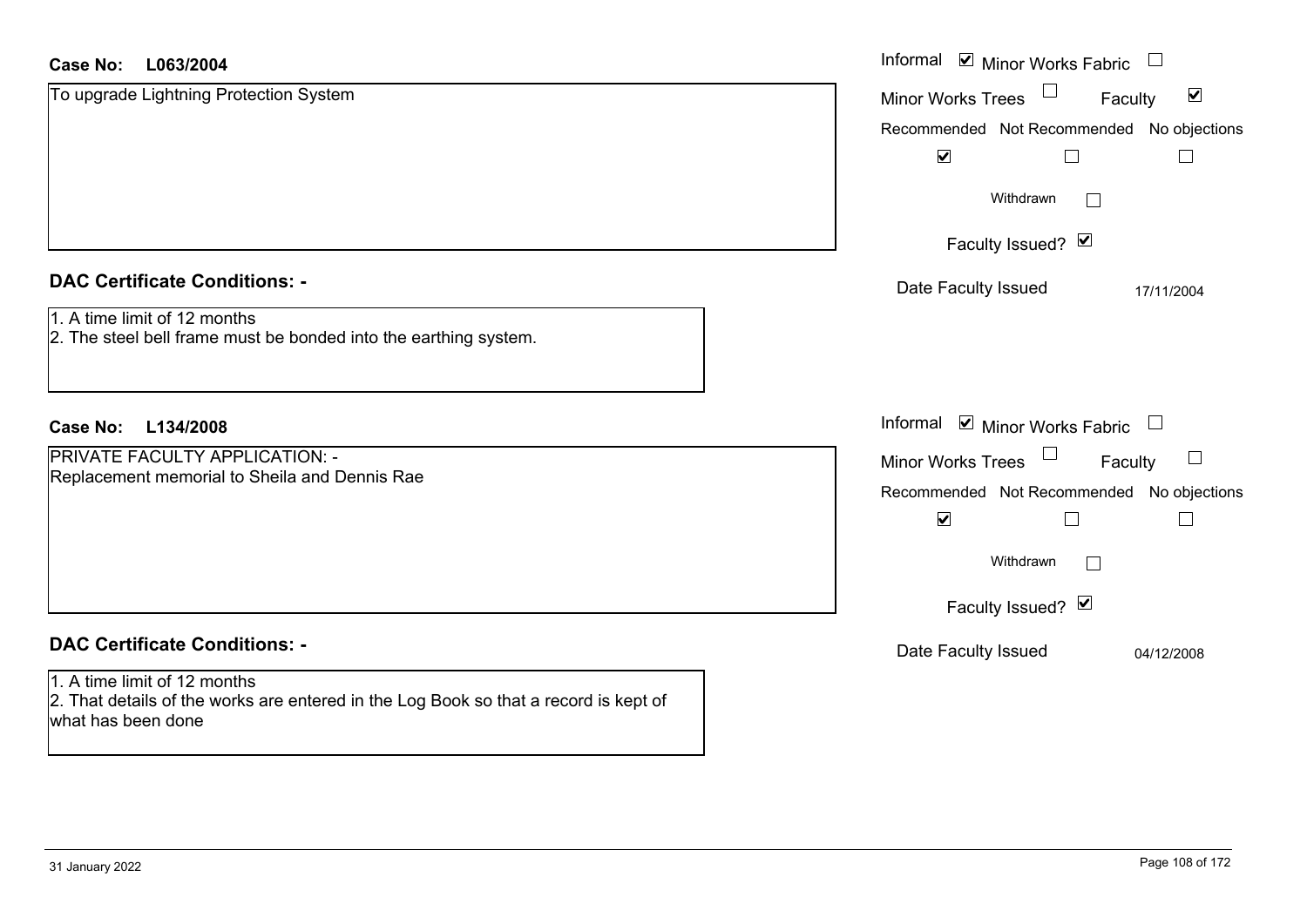In the south-west corner of the Nave 1. Removal and disposal of table 2. Installation of 3 cupboards

### **DAC Certificate Conditions: -**

# 1. A time limit of 12 months

2. That details of the works are entered in the Log Book so that a record is kept of what has been done

3. That, where possible, all fixings should be made into joints, not stonework, using

# **L074/2015Case No:** Informal

Re-pointing of stonework to the: -

- 1. Tower
- 2. Window tracery

3. Gable copings

# **DAC Certificate Conditions: -**

1. That details of the works are entered in the Log Book so that a record is kept of what has been done

2. That the hoarding around the scaffolding should be 3.5m high (to comply with Ecclesiastical conditions)

| L173/2009                                                                                                                                                                                                     | Informal □ Minor Works Fabric<br>$\overline{\phantom{0}}$                                                                        |
|---------------------------------------------------------------------------------------------------------------------------------------------------------------------------------------------------------------|----------------------------------------------------------------------------------------------------------------------------------|
| uth-west corner of the Nave<br>val and disposal of table<br>ation of 3 cupboards                                                                                                                              | $\blacktriangledown$<br><b>Minor Works Trees</b><br>Faculty<br>Recommended Not Recommended No objections<br>$\blacktriangledown$ |
|                                                                                                                                                                                                               | Withdrawn                                                                                                                        |
|                                                                                                                                                                                                               | Faculty Issued? Ø                                                                                                                |
| rtificate Conditions: -                                                                                                                                                                                       | Date Faculty Issued<br>13/01/2010                                                                                                |
| limit of 12 months<br>etails of the works are entered in the Log Book so that a record is kept of<br>been done<br>where possible, all fixings should be made into joints, not stonework, using                |                                                                                                                                  |
| L074/2015                                                                                                                                                                                                     | Informal<br>$\Box$ Minor Works Fabric<br>$\Box$                                                                                  |
| ng of stonework to the: -                                                                                                                                                                                     | $\blacktriangledown$<br>Minor Works Trees<br>Faculty                                                                             |
| w tracery<br>copings                                                                                                                                                                                          | Recommended Not Recommended No objections<br>$\blacktriangledown$                                                                |
|                                                                                                                                                                                                               | Withdrawn                                                                                                                        |
|                                                                                                                                                                                                               | Faculty Issued? Ø                                                                                                                |
| rtificate Conditions: -                                                                                                                                                                                       | Date Faculty Issued<br>18/01/2016                                                                                                |
| etails of the works are entered in the Log Book so that a record is kept of<br>been done<br>والإنتاج والمتموم والمتأر والمتوارقات والمستقل الماريوما والمتعالم والمتابعة والمتعالم وريتوه والمستوات والمستوات |                                                                                                                                  |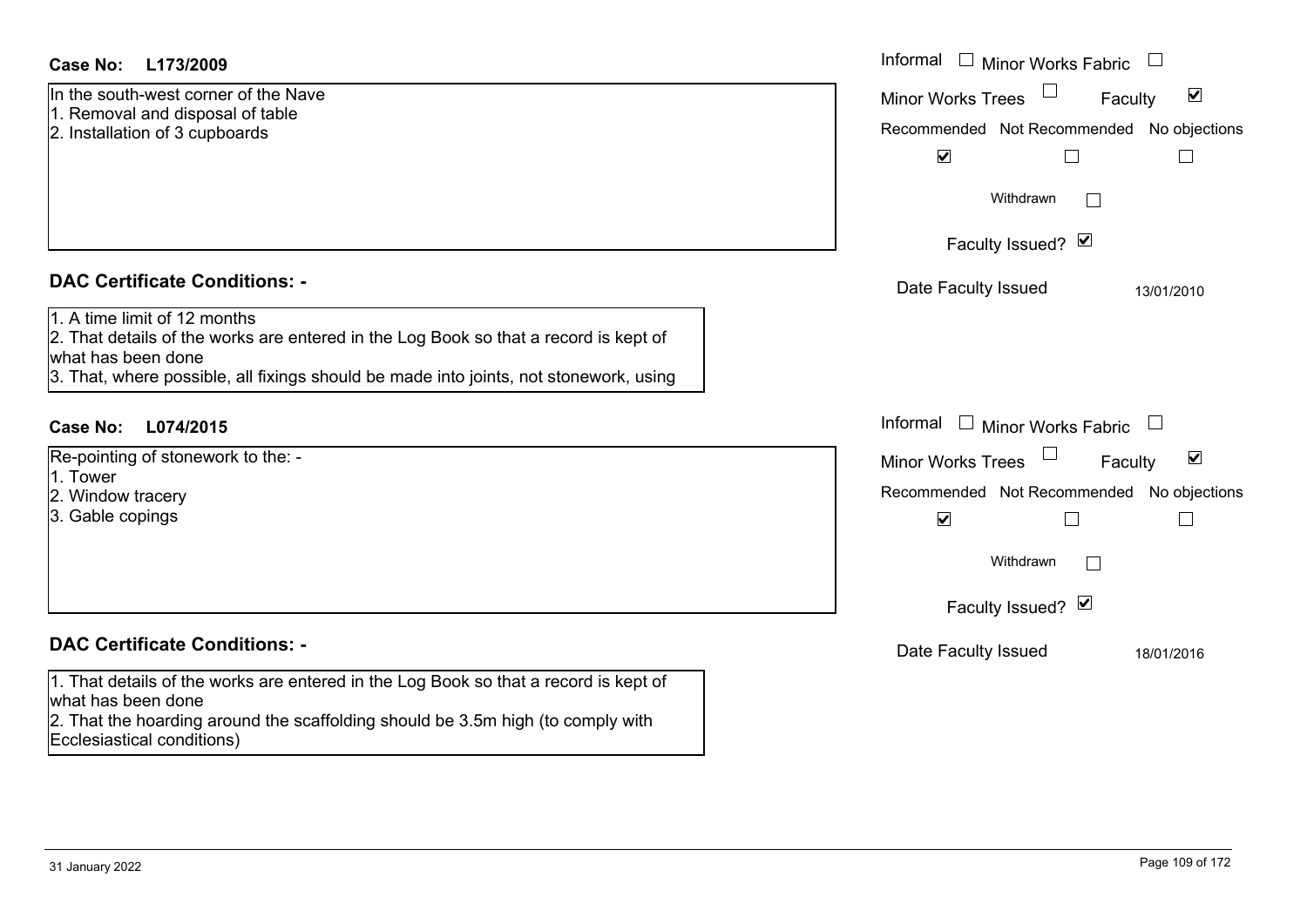| <b>Case No:</b>                                                                                            | Informal □ Minor Works Fabric ☑                      |
|------------------------------------------------------------------------------------------------------------|------------------------------------------------------|
| In the churchyard, installation of a Teak Bench bearing two brass plaques: -                               | <b>Minor Works Trees</b><br>Faculty                  |
| 1. 'In Loving Memory of Jennifer Karen Charlesworth'<br>2. 'In Loving Memory of Edward (Ted) Pepper'       | Recommended Not Recommended No objections            |
| and firmly anchored into the ground                                                                        | $\blacktriangledown$<br>$\Box$<br>$\Box$             |
|                                                                                                            | Withdrawn                                            |
|                                                                                                            | Faculty Issued? $\Box$                               |
| <b>DAC Certificate Conditions: -</b>                                                                       | Date Faculty Issued                                  |
| 1. That details of the works are entered in the Log Book so that a record is kept of<br>what has been done |                                                      |
| <b>Case No:</b>                                                                                            | Informal $\Box$ Minor Works Fabric $\Box$            |
| Repairs to 5 Windows                                                                                       | $\blacktriangledown$<br>Minor Works Trees<br>Faculty |
|                                                                                                            | Recommended Not Recommended<br>No objections         |
|                                                                                                            | $\blacktriangledown$<br>$\Box$<br>$\Box$             |
|                                                                                                            | Withdrawn                                            |
|                                                                                                            | Faculty Issued? $\Box$                               |
| <b>DAC Certificate Conditions: -</b>                                                                       | Date Faculty Issued<br>15/01/2020                    |
| 1. That details of the works are entered in the Log Book so that a record is kept of<br>what has been done |                                                      |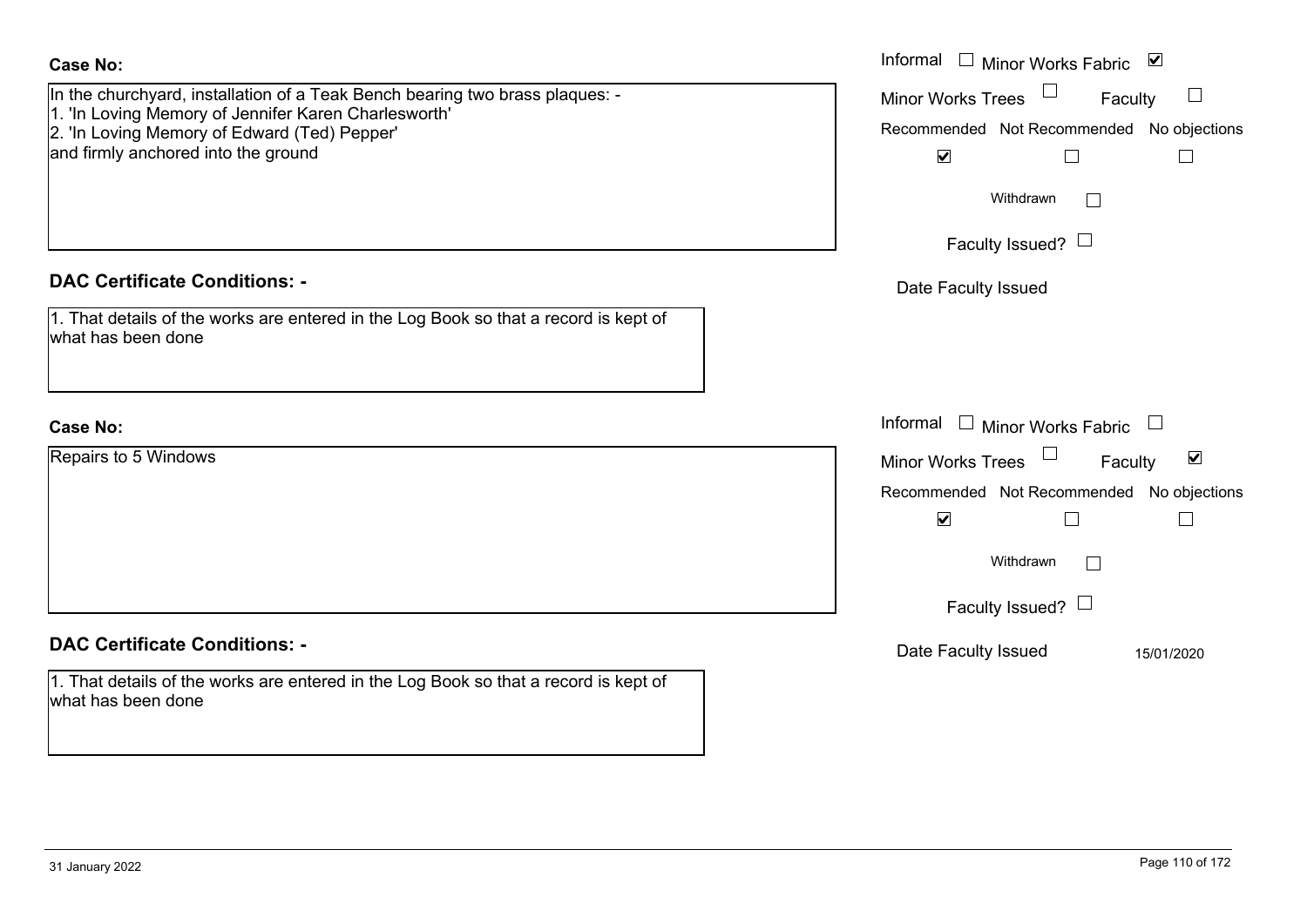### **Case No:**

| <b>Case No:</b>                                                                      | Informal |
|--------------------------------------------------------------------------------------|----------|
| Installation of an additional shed in the churchyard                                 | Minor W  |
|                                                                                      | Recomm   |
|                                                                                      |          |
|                                                                                      |          |
|                                                                                      |          |
|                                                                                      |          |
| <b>DAC Certificate Conditions: -</b>                                                 | Date I   |
| 1. That details of the works are entered in the Log Book so that a record is kept of |          |

what has been done

2. That the PCC considers installing some appropriate screening to increase the security of the shed by making it less visible

| Informal<br>$\Box$ Minor Works Fabric |                                           |  |
|---------------------------------------|-------------------------------------------|--|
| <b>Minor Works Trees</b>              | Faculty                                   |  |
|                                       | Recommended Not Recommended No objections |  |
|                                       |                                           |  |
| Withdrawn                             |                                           |  |
|                                       | Faculty Issued?                           |  |

te Faculty Issued 12/05/2021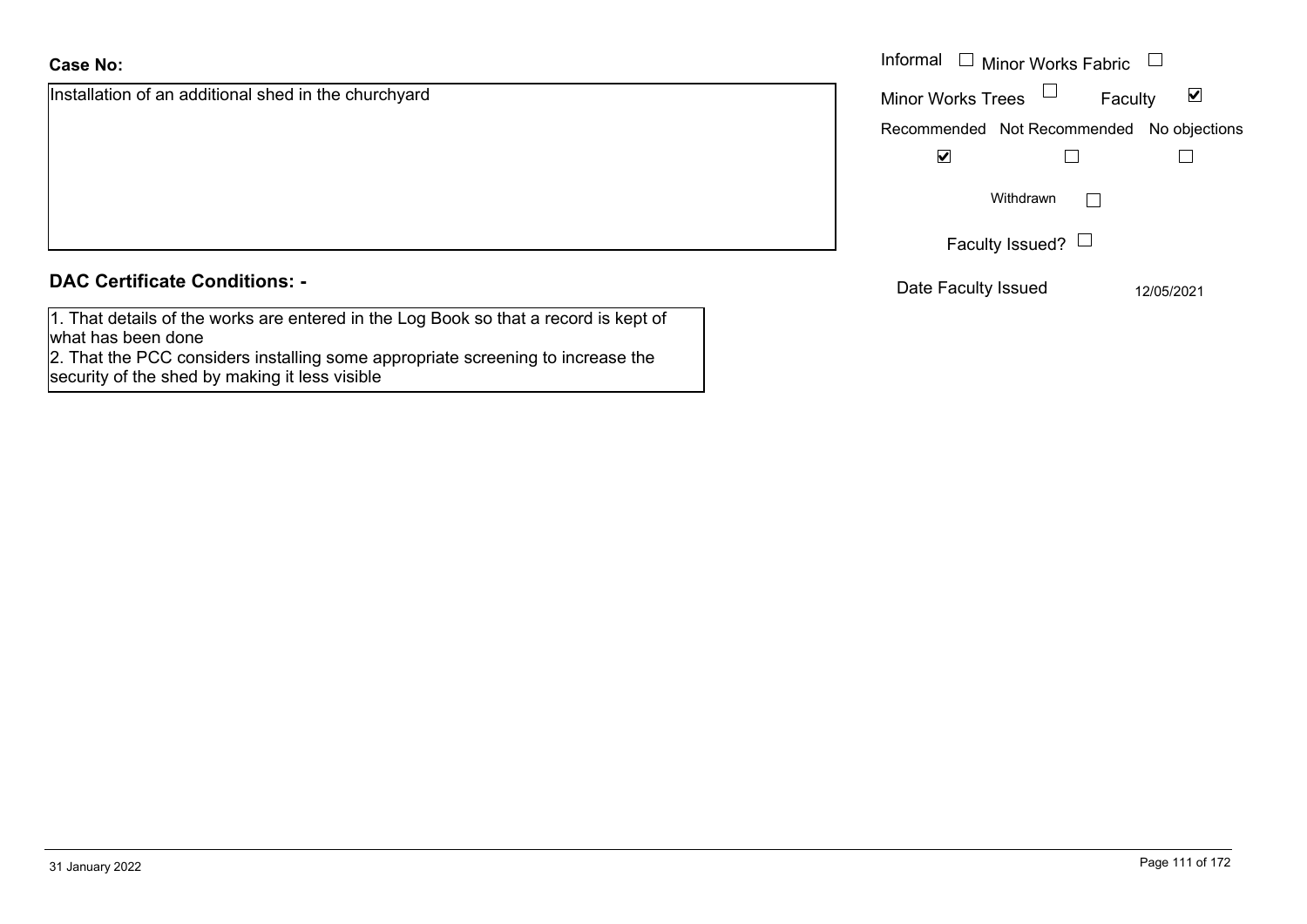### **Ben No: Church**

### **20305 Cosby, St Michael and All Angels**

| L064/2000<br>Case No:                                        | Informal $\Box$ Minor Works Fabric                          |
|--------------------------------------------------------------|-------------------------------------------------------------|
| 1. Repair to Spire stonework<br>2. Timber treatment to roofs | Minor Works Trees $\Box$<br>$\blacktriangledown$<br>Faculty |
|                                                              | Recommended Not Recommended No objections                   |
|                                                              | $\blacktriangledown$                                        |
|                                                              | Withdrawn                                                   |
|                                                              | Faculty Issued? Ø                                           |
| <b>DAC Certificate Conditions: -</b>                         | Date Faculty Issued<br>30/08/2000                           |
| 1. A time limit of 12 months                                 |                                                             |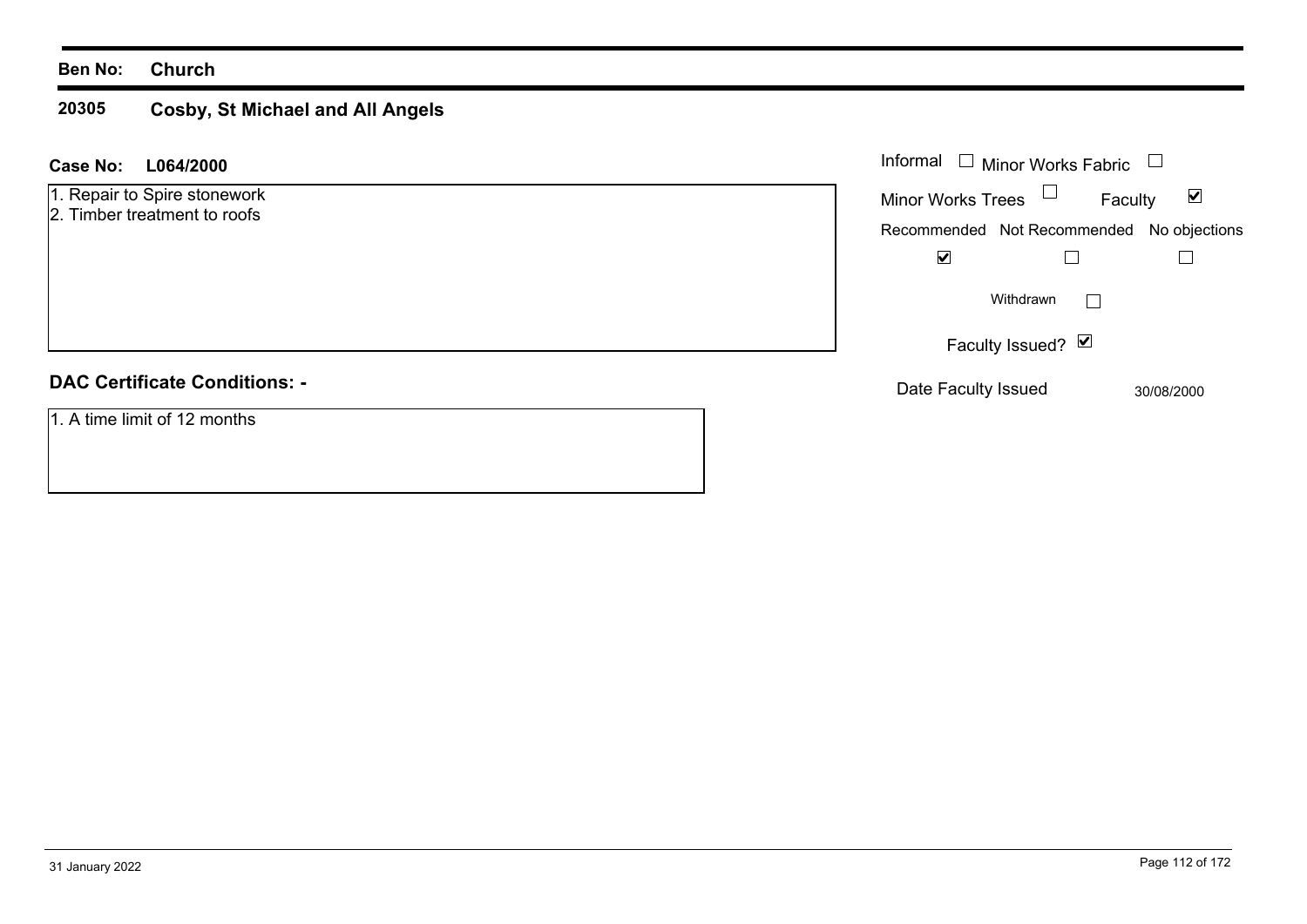| <b>Case No:</b><br>L097/2001                                                                                                                                                                                                                                                                                                                                                                                      | Informal $\Box$ Minor Works Fabric $\Box$                                                                                                                                                             |
|-------------------------------------------------------------------------------------------------------------------------------------------------------------------------------------------------------------------------------------------------------------------------------------------------------------------------------------------------------------------------------------------------------------------|-------------------------------------------------------------------------------------------------------------------------------------------------------------------------------------------------------|
| 1. Removal of two front Pews from the South Aisle<br>2. Retrospective application to remove two pews from the north and centre aisles (Removed in 1993<br>under temporary permission from the Archdeacon)<br>3. Retrospective application to remove one pew from the Children's Corner which has become unsafe<br>and was moved on the advice of Health and Safety officer<br>All pews are pine and will be sold. | $\blacktriangledown$<br><b>Minor Works Trees</b><br>Faculty<br>Recommended Not Recommended No objections<br>$\blacktriangledown$<br>$\Box$<br>$\Box$<br>Withdrawn<br>$\Box$<br>Faculty Issued? $\Box$ |
| <b>DAC Certificate Conditions: -</b>                                                                                                                                                                                                                                                                                                                                                                              | Date Faculty Issued                                                                                                                                                                                   |
| 1. A time limit of 12 months                                                                                                                                                                                                                                                                                                                                                                                      |                                                                                                                                                                                                       |
| Case No:<br>L023/2003                                                                                                                                                                                                                                                                                                                                                                                             | Informal $\Box$ Minor Works Fabric $\Box$                                                                                                                                                             |
| 1. Landscaping of Garden of Remembrance including renewing path and benches<br>2. Installation of plaque to record the donor                                                                                                                                                                                                                                                                                      | Minor Works Trees<br>$\blacktriangledown$<br>Faculty<br>Recommended Not Recommended No objections<br>$\blacktriangledown$<br>$\Box$<br>$\mathsf{L}$<br>Withdrawn<br>Faculty Issued? $\Box$            |
| <b>DAC Certificate Conditions: -</b>                                                                                                                                                                                                                                                                                                                                                                              | Date Faculty Issued                                                                                                                                                                                   |
| 1. A time limit of 12 months                                                                                                                                                                                                                                                                                                                                                                                      |                                                                                                                                                                                                       |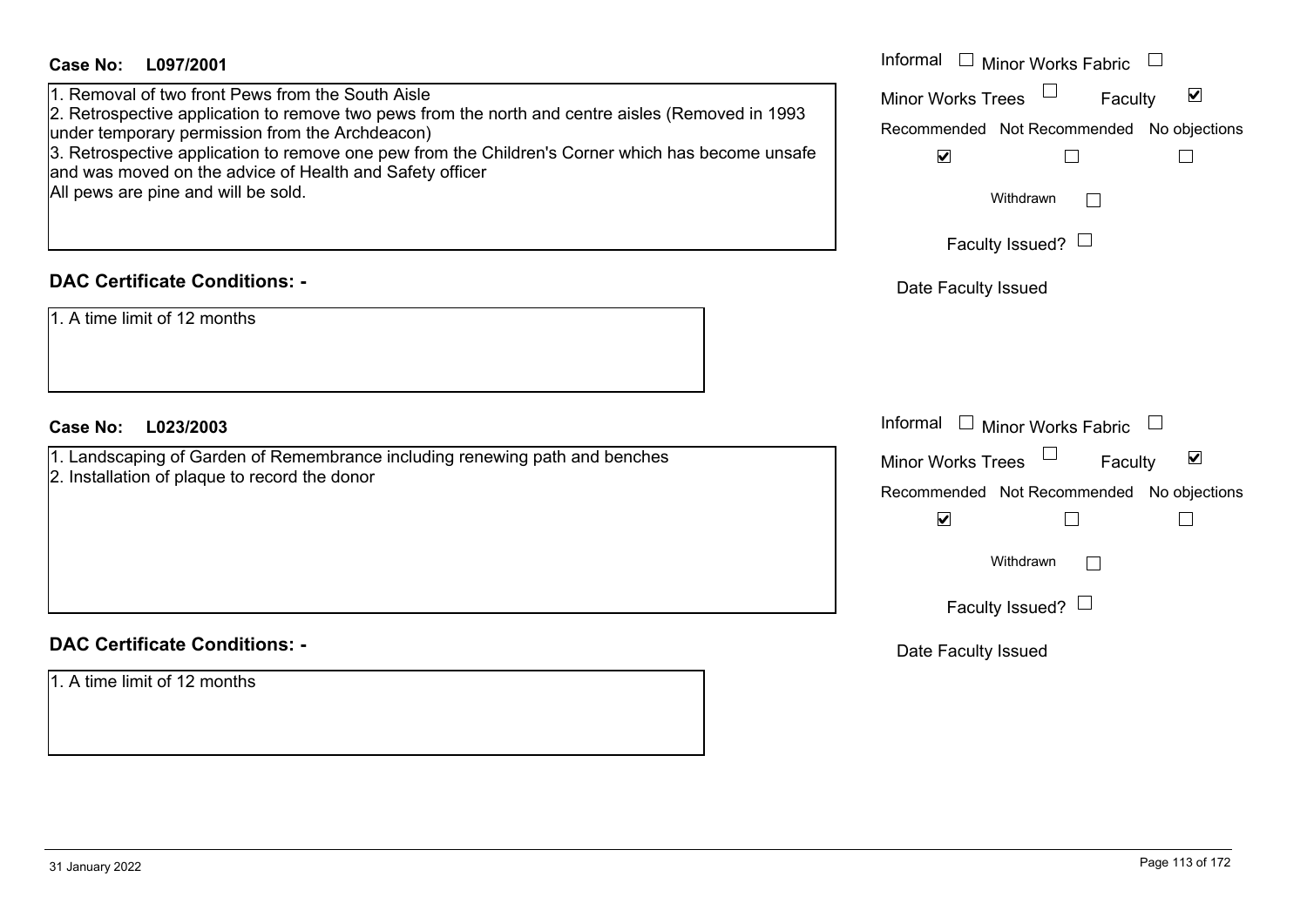### **L141/2004Case No:** Informal

### 1. Re-lead South Aisle roof and gutter. Replace defective lead rainwater pipes from Nave roof to So Aisle

2. Repair masonry to the spiral staircase turret at the south-east corner of the Nave above the South Aisle and re-point locally

- 3. Carry out localised repairs to the west tower
- 4. Locally re-point Chancel, including masonry repairs
- 5. Overhaul rainwater goods
- 6. Repair perimeter drainage channel
- 7. Sundry items low level re-pointing

### **DAC Certificate Conditions: -**

# 1. A time limit of 12 months

2. That any plumbers marks found on existing lead should be identified and cut-out, then retained or spot-welded back into the new leadwork according to the advice of the church architect

# **L111/2004Case No:** Informal

1. Improve access to Tower parapet via the bellframe

2. Replace the existing floor to spire (timber)

3. Remove redundant clockweight cupboards and pendulum bob cupboard in base of Tower All in accordance with the architect's specification 02.128/R2 Revision A including photographs, and accompanying drawings 02-128-01, 02-128-02; together with Hayward Mills Associate's (Bell Consultation drawing 359/ONE

### **DAC Certificate Conditions: -**

1. A time limit of 12 months

|     | Informal<br>Minor Works Fabric                                    |  |  |
|-----|-------------------------------------------------------------------|--|--|
| uth | ⊻<br><b>Minor Works Trees</b><br>Faculty                          |  |  |
| ٦   | Recommended Not Recommended No objections                         |  |  |
|     | $\overline{\mathbf{v}}$                                           |  |  |
|     | Withdrawn                                                         |  |  |
|     | Faculty Issued? Ø                                                 |  |  |
|     | Date Faculty Issued<br>30/12/2004                                 |  |  |
|     |                                                                   |  |  |
|     |                                                                   |  |  |
|     | Informal<br>Minor Works Fabric                                    |  |  |
|     | ⊻<br><b>Minor Works Trees</b><br>Faculty                          |  |  |
|     | Recommended Not Recommended No objections<br>$\blacktriangledown$ |  |  |
|     | Withdrawn                                                         |  |  |
|     | Faculty Issued? Ø                                                 |  |  |
|     | Date Faculty Issued<br>25/11/2004                                 |  |  |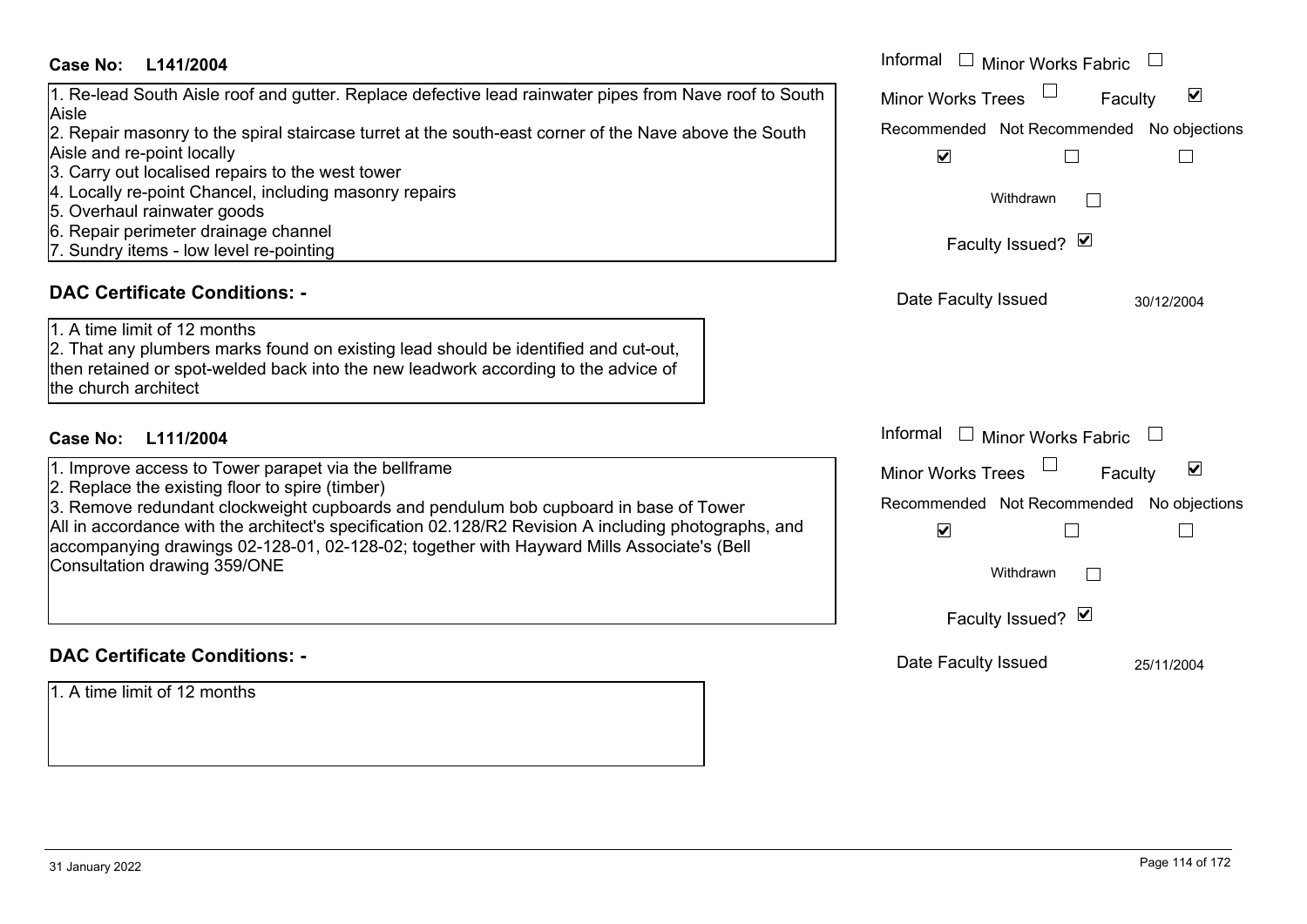| <b>Case No:</b><br>L100/2005                                                      | Informal □ Minor Works Fabric<br>$\overline{\phantom{a}}$ |
|-----------------------------------------------------------------------------------|-----------------------------------------------------------|
| Removal of diseased lime tree from churchyard on the grounds of health and safety | Minor Works Trees ⊠<br>Faculty<br>$\Box$                  |
|                                                                                   | Recommended Not Recommended No objections                 |
|                                                                                   | $\Box$<br>$\Box$<br>$\Box$                                |
|                                                                                   | Withdrawn<br>$\Box$                                       |
|                                                                                   | Faculty Issued? $\Box$                                    |
| <b>DAC Certificate Conditions: -</b>                                              | Date Faculty Issued                                       |
| 1. A time limit of 12 months                                                      |                                                           |
| <b>Case No:</b><br>L199/2006                                                      | Informal □ Minor Works Fabric □                           |
| Fell dead Cherry Tree                                                             | Minor Works Trees ⊠<br>Faculty<br>$\sqcup$                |
|                                                                                   | Recommended Not Recommended No objections                 |
|                                                                                   | $\Box$<br>$\Box$<br>$\Box$                                |
|                                                                                   | Withdrawn<br>$\Box$                                       |
|                                                                                   | Faculty Issued? $\Box$                                    |
| <b>DAC Certificate Conditions: -</b>                                              | Date Faculty Issued                                       |
| 1. A time limit of 12 months                                                      |                                                           |
|                                                                                   |                                                           |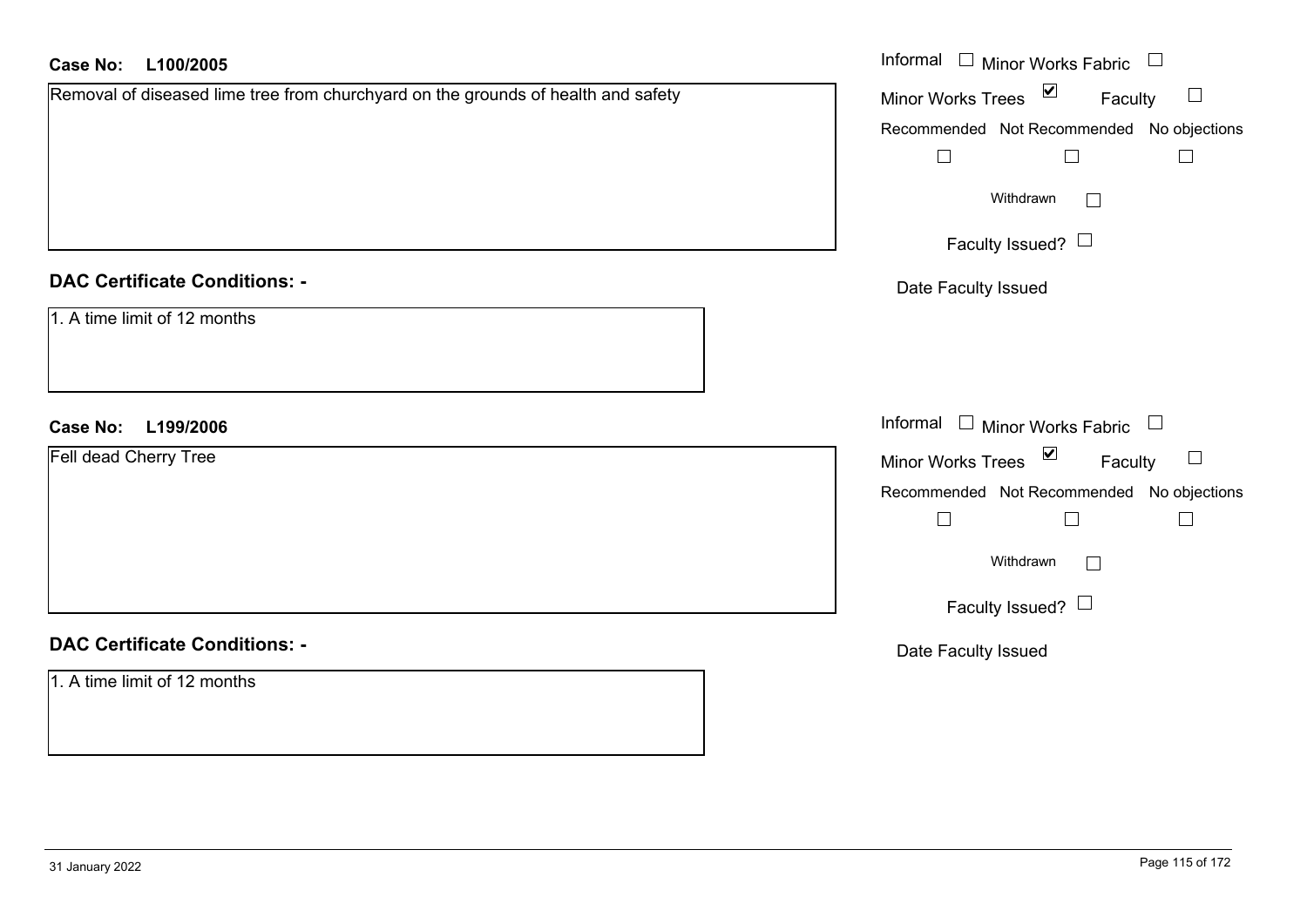| <b>Case No:</b><br>L189/2007                                                                                                                                                  | Informal □ Minor Works Fabric                                                                                                                                                          |
|-------------------------------------------------------------------------------------------------------------------------------------------------------------------------------|----------------------------------------------------------------------------------------------------------------------------------------------------------------------------------------|
| <b>Work to Trees</b>                                                                                                                                                          | $\blacktriangledown$<br>Minor Works Trees<br>Faculty                                                                                                                                   |
|                                                                                                                                                                               | Recommended Not Recommended No objections                                                                                                                                              |
|                                                                                                                                                                               | $\blacktriangledown$<br>$\Box$<br>$\Box$                                                                                                                                               |
|                                                                                                                                                                               | Withdrawn<br>$\Box$                                                                                                                                                                    |
|                                                                                                                                                                               | Faculty Issued? $\Box$                                                                                                                                                                 |
| <b>DAC Certificate Conditions: -</b>                                                                                                                                          | Date Faculty Issued                                                                                                                                                                    |
| 1. A time limit of 12 months                                                                                                                                                  |                                                                                                                                                                                        |
| <b>Case No:</b><br>L044/2008                                                                                                                                                  | Informal $\Box$ Minor Works Fabric $\Box$                                                                                                                                              |
| 1. Installation of 42" LD plasma screen on brown pole from the floor behind the pulpit<br>2. Removal of hymn board                                                            | Minor Works Trees<br>$\blacktriangledown$<br>Faculty<br>Recommended Not Recommended No objections<br>$\blacktriangledown$<br>$\Box$<br>$\overline{\phantom{a}}$<br>Withdrawn<br>$\sim$ |
| <b>DAC Certificate Conditions: -</b>                                                                                                                                          | Faculty Issued? V                                                                                                                                                                      |
| 1. A time limit of 12 months<br>2. That, where possible, all fixings should be made into joints, not stonework, using<br>stainless steel or non-ferrous screws in fibre plugs | Date Faculty Issued<br>03/07/2008                                                                                                                                                      |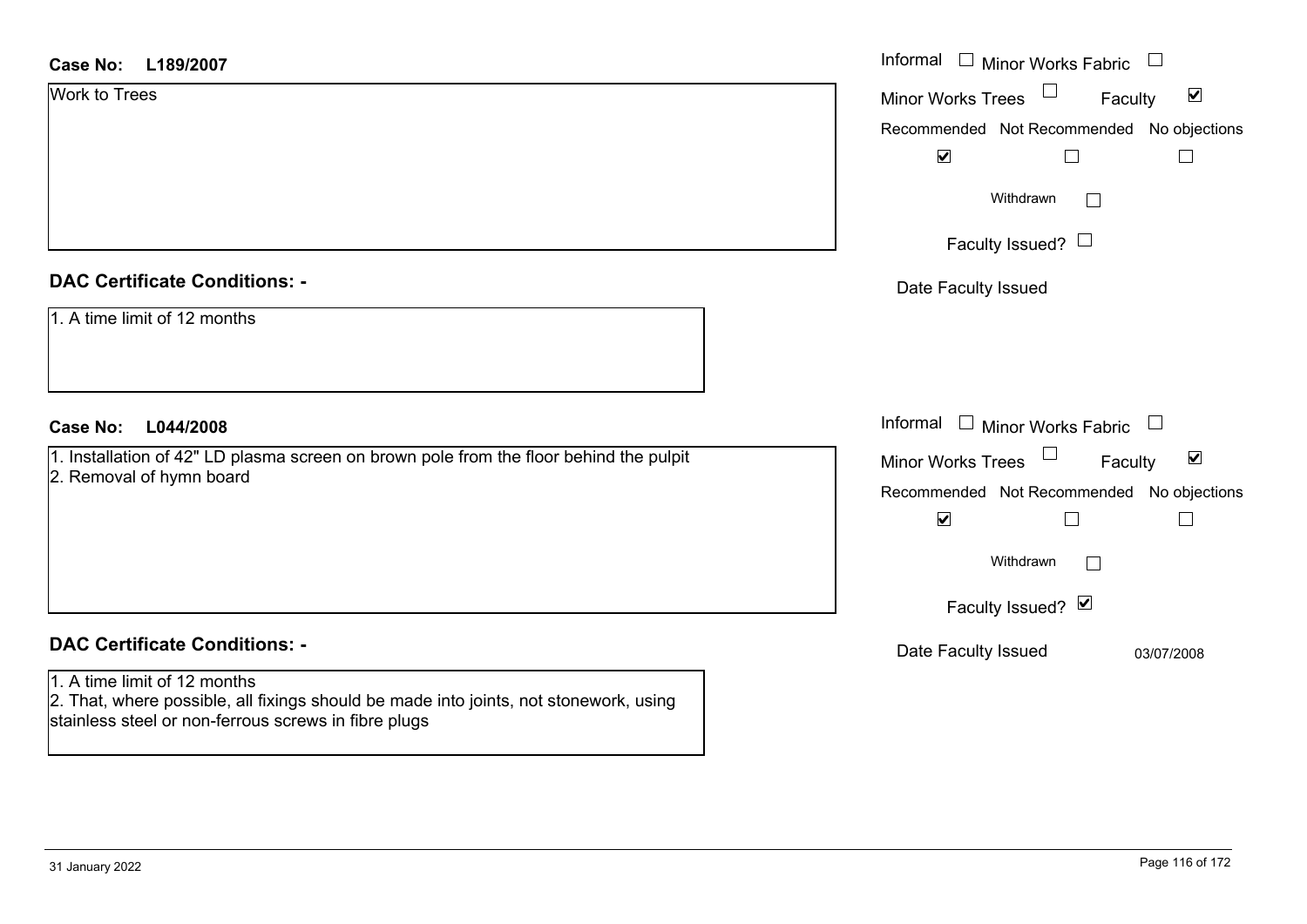| <b>Case No:</b><br>L035/2008                                                                                                               | Informal □ Minor Works Fabric ⊠                      |
|--------------------------------------------------------------------------------------------------------------------------------------------|------------------------------------------------------|
| Installation of: -                                                                                                                         | Minor Works Trees<br>Faculty<br>$\Box$               |
| 1. Gate<br>2. Handrail                                                                                                                     | Recommended Not Recommended No objections            |
| to cellar steps                                                                                                                            | $\Box$<br>$\overline{\phantom{a}}$<br>$\Box$         |
|                                                                                                                                            | Withdrawn                                            |
|                                                                                                                                            | Faculty Issued? $\Box$                               |
| <b>DAC Certificate Conditions: -</b>                                                                                                       | Date Faculty Issued                                  |
| 1. A time limit of 12 months<br>2. That the fixing should be chemfix not expansion bolts                                                   |                                                      |
|                                                                                                                                            |                                                      |
| Case No: L156/2008                                                                                                                         | Informal $\Box$ Minor Works Fabric $\Box$            |
| Repairs to the Nave roof                                                                                                                   | Minor Works Trees<br>$\blacktriangledown$<br>Faculty |
|                                                                                                                                            | Recommended Not Recommended No objections            |
|                                                                                                                                            | $\blacktriangledown$                                 |
|                                                                                                                                            | Withdrawn<br>$\mathbb{R}^n$                          |
|                                                                                                                                            | Faculty Issued? Ø                                    |
| <b>DAC Certificate Conditions: -</b>                                                                                                       | Date Faculty Issued<br>07/10/2008                    |
| 1. A time limit of 12 months<br>2. That details of the works are entered in the Log Book so that a record is kept of<br>what has been done |                                                      |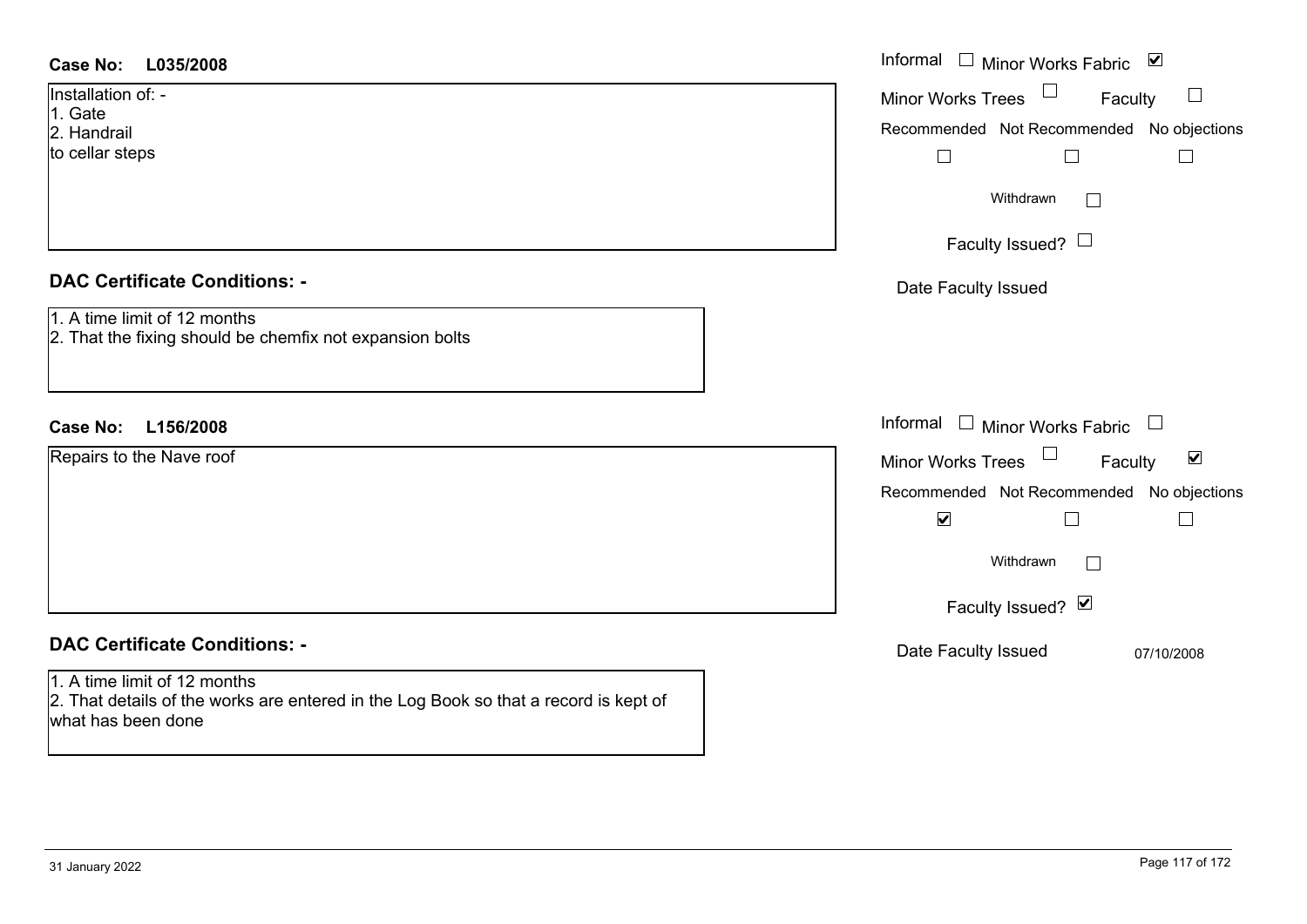### **L227/2010Case No:** Informal

Replacement of 18 light fittings as follows: - 1. Choir x 42. South Aisle x 4

3. Nave x 8

### **DAC Certificate Conditions: -**

1. A time limit of 12 months

2. That details of the works are entered in the Log Book so that a record is kept of what has been done

3. That, where possible, all fixings should be made into joints, not stonework, using

# **L070/2011Case No:** Informal

Following the 2009 Quinquennial Inspection: -

- 1. Re-pointing of stonework
- 2. Stonework repairs
- 3. Lime plaster repairs
- 4. Repairs to rainwater goods
- 5. Re-decoration of window ferramenta
- 6. Ancilliary repairs

# **DAC Certificate Conditions: -**

1. A time limit of 12 months2. That details of the works are entered in the Log Book so that a record is kept of what has been done

| Informal<br>$\blacktriangledown$<br>Minor Works Fabric                                                                                                            |  |
|-------------------------------------------------------------------------------------------------------------------------------------------------------------------|--|
| <b>Minor Works Trees</b><br>Faculty<br>Recommended Not Recommended No objections<br>$\blacktriangledown$<br>Withdrawn<br>Faculty Issued? $\Box$                   |  |
| Date Faculty Issued<br>Informal<br>$\Box$<br><b>Minor Works Fabric</b>                                                                                            |  |
| ⊻<br><b>Minor Works Trees</b><br>Faculty<br>Recommended Not Recommended No objections<br>☑<br>Withdrawn<br>Faculty Issued? Ø<br>Date Faculty Issued<br>26/07/2011 |  |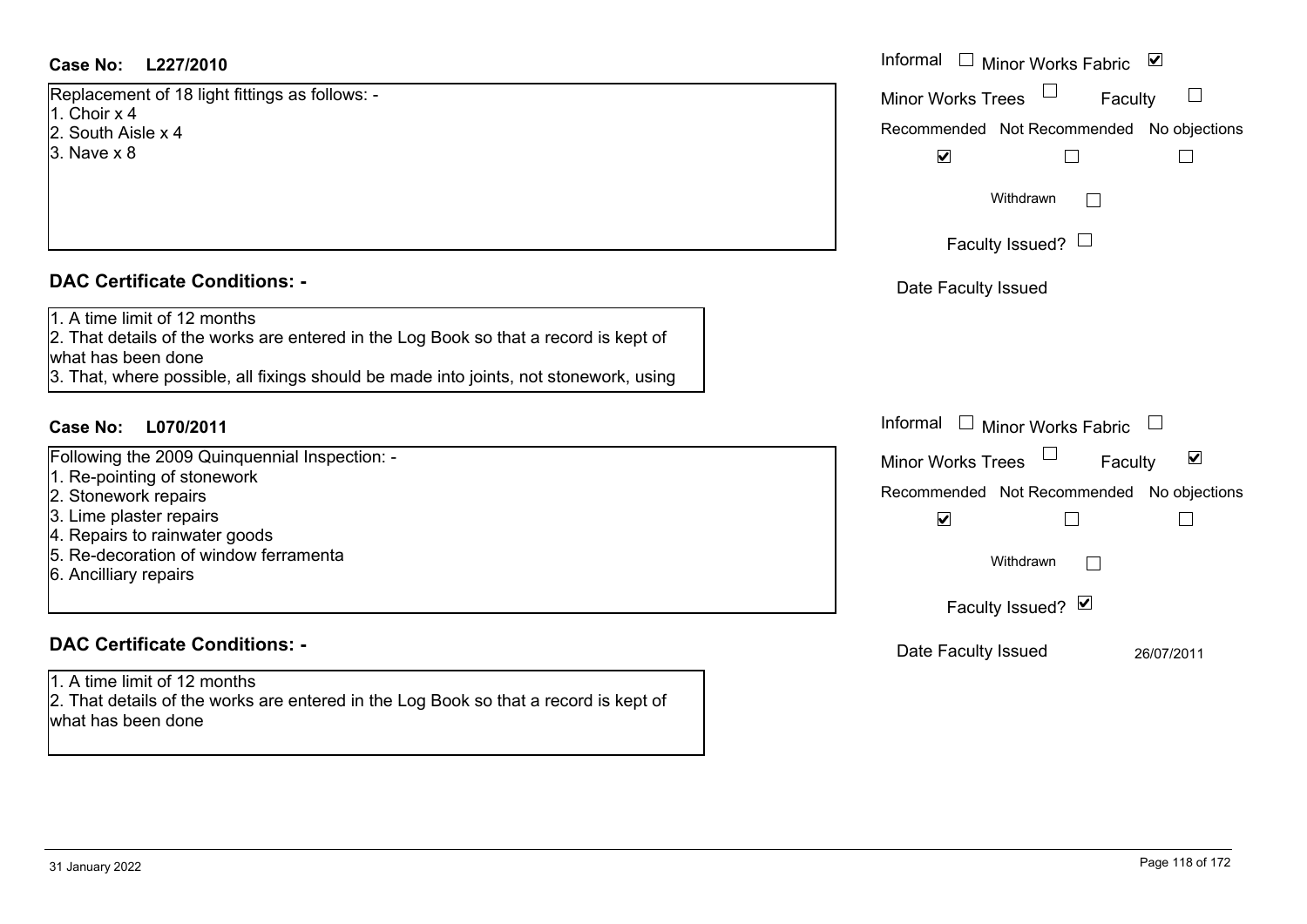### **L142/2011Case No:** Informal

| Installation of Roof Security System as recommended by Ecclesiastical Insurance |  |  |
|---------------------------------------------------------------------------------|--|--|
|                                                                                 |  |  |
|                                                                                 |  |  |
|                                                                                 |  |  |
|                                                                                 |  |  |

# **DAC Certificate Conditions: -**

# 1. A time limit of 12 months

 2. That details of the works are entered in the Log Book so that a record is kept of what has been done

3. That, where possible, all fixings should be made into joints, not stonework, using

# **C044/2012Case No:** Informal

Replacement of Sound System

# **DAC Certificate Conditions: -**

### 1. A time limit of 12 months

2. That details of the works are entered in the Log Book so that a record is kept of what has been done

3. That the PCC ensures the contractor complies with the DAC Conditions on the

| Informal<br>Minor Works Fabric ⊠               |
|------------------------------------------------|
| <b>Minor Works Trees</b><br>Faculty            |
| Recommended Not Recommended No objections<br>⊻ |
| Withdrawn                                      |
| Faculty Issued? $\Box$                         |
| Date Faculty Issued                            |
|                                                |
|                                                |
| Informal<br>Minor Works Fabric ⊠               |
| <b>Minor Works Trees</b><br>Faculty            |
| Recommended Not Recommended No objections      |
|                                                |
| Withdrawn                                      |
| Faculty Issued? $\Box$                         |
| Date Faculty Issued                            |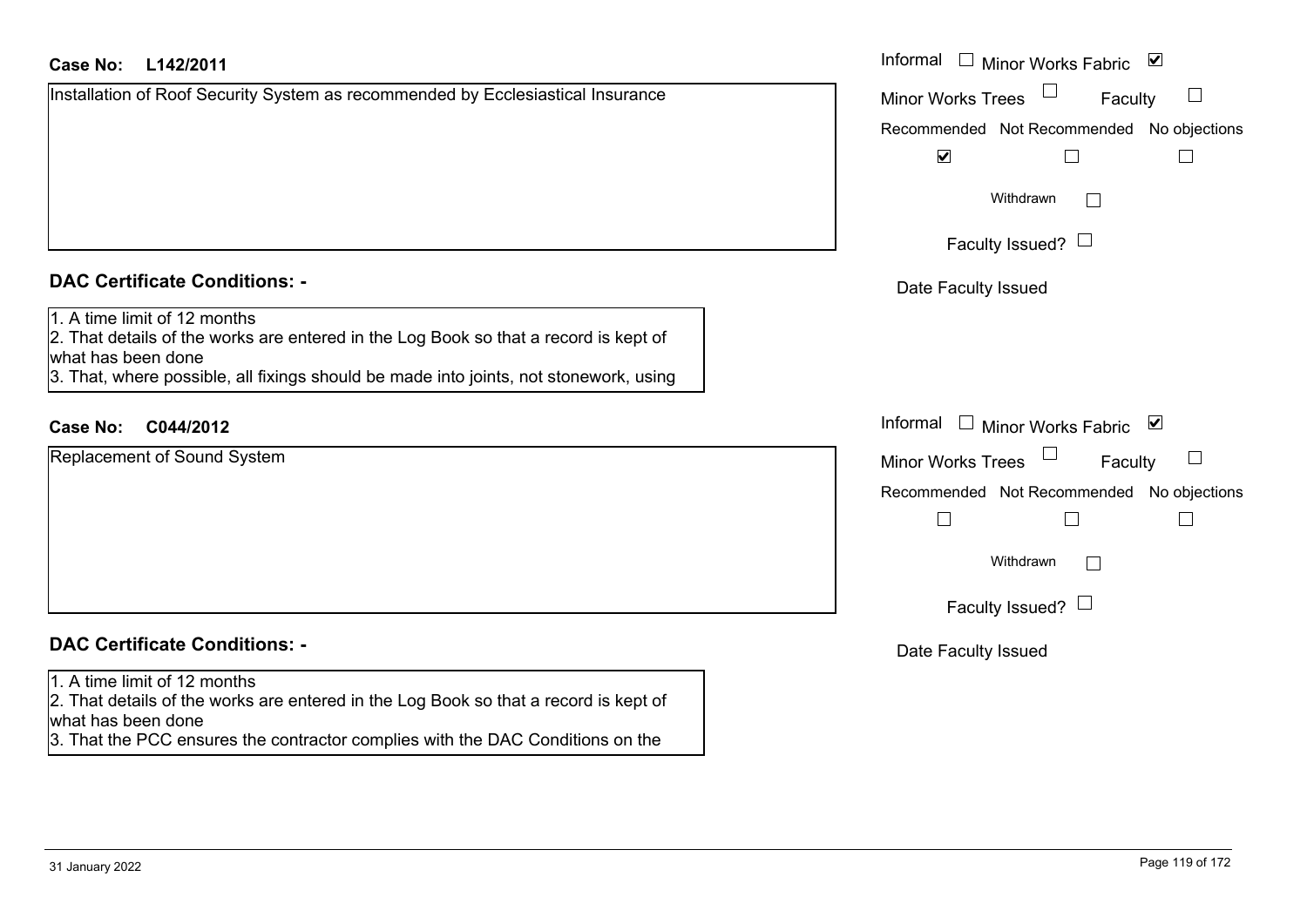### **L084/2012Case No:** Informal

In the churchyard:-

1. Removal of epicormic growth at base and trunk of T2 up to main crown as part of annual maintenance

2. Shortening of side branches of T3 to increase clearance from adjacent house gable and nearby telegraph pole

# **DAC Certificate Conditions: -**

1. A time limit of 12 months

2. That details of the works are entered in the Log Book so that a record is kept of what has been done

## **L165/2012Case No:** Informal

Replacement of the path in the Garden of Remembrance

# **DAC Certificate Conditions: -**

1. A time limit of 12 months2. That details of the works are entered in the Log Book so that a record is kept of what has been done

| Informal<br><b>Minor Works Fabric</b>                         |  |
|---------------------------------------------------------------|--|
| $\vert\mathbf{v}\vert$<br><b>Minor Works Trees</b><br>Faculty |  |
| Recommended Not Recommended No objections                     |  |
|                                                               |  |
| Withdrawn                                                     |  |
| Faculty Issued?                                               |  |
| Date Faculty Issued                                           |  |
|                                                               |  |
|                                                               |  |
| Informal<br>$\blacksquare$ Minor Works Fabric                 |  |
| <b>Minor Works Trees</b><br>Faculty                           |  |
| Recommended Not Recommended No objections                     |  |
| $\blacktriangledown$                                          |  |
| Withdrawn                                                     |  |
| Faculty Issued?                                               |  |
| Date Faculty Issued                                           |  |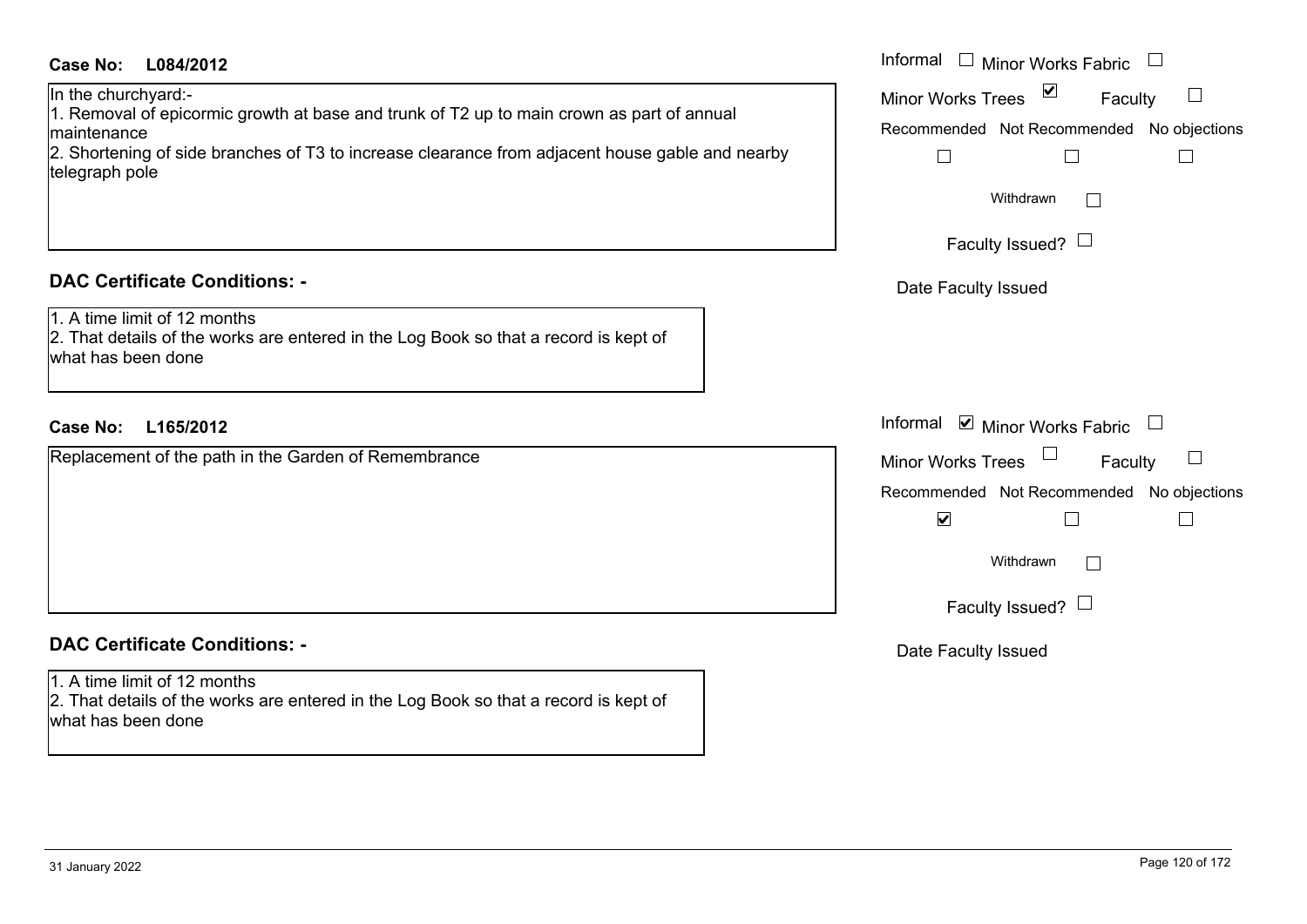| <b>Case No:</b><br>L113/2012                                                                               | Informal<br>$\Box$<br><b>Minor Works Fabric</b>             |
|------------------------------------------------------------------------------------------------------------|-------------------------------------------------------------|
| In the Churchyard:-                                                                                        | $\blacktriangledown$<br><b>Minor Works Trees</b><br>Faculty |
| Fixing of 4 memorials located by churchyard wall                                                           | Recommended Not Recommended No objections                   |
|                                                                                                            | $\blacktriangledown$<br>$\Box$<br>$\Box$                    |
|                                                                                                            | Withdrawn<br>$\Box$                                         |
|                                                                                                            | Faculty Issued? M                                           |
| <b>DAC Certificate Conditions: -</b>                                                                       | Date Faculty Issued<br>05/11/2012                           |
| 1. A time limit of 12 months                                                                               |                                                             |
| 2. That details of the works are entered in the Log Book so that a record is kept of<br>what has been done |                                                             |
| 3. That the repairs be carried out in line with the National Association of Monumental                     |                                                             |
|                                                                                                            |                                                             |
| <b>Case No:</b><br>L210/2013                                                                               | Informal<br><b>Minor Works Fabric</b>                       |
| Following the 2009 QI Report, works comprising: -                                                          | $\blacktriangledown$<br><b>Minor Works Trees</b><br>Faculty |
| 1. Re-pointing of small areas of stonework                                                                 | Recommended Not Recommended No objections                   |
| 2. Stonework repairs<br>3. Lime plaster repairs                                                            | $\blacktriangledown$<br>Г                                   |
| 4. Repairs to rainwater goods                                                                              |                                                             |
| 5. Re-decoration of window feramenta                                                                       | Withdrawn<br>$\mathbf{L}$                                   |
| 6. Other ancillary repairs                                                                                 |                                                             |
| 7. Installation of stoneguards to the stained glass windows                                                | Faculty Issued? Ø                                           |
| <b>DAC Certificate Conditions: -</b>                                                                       | Date Faculty Issued<br>05/03/2014                           |
| $1.$ A time limit of 12 months                                                                             |                                                             |
| 2. That details of the works are entered in the Log Book so that a record is kept of                       |                                                             |
| what has been done                                                                                         |                                                             |
| 3. That, in the event of wall paintings being discovered, the works stop immediately                       |                                                             |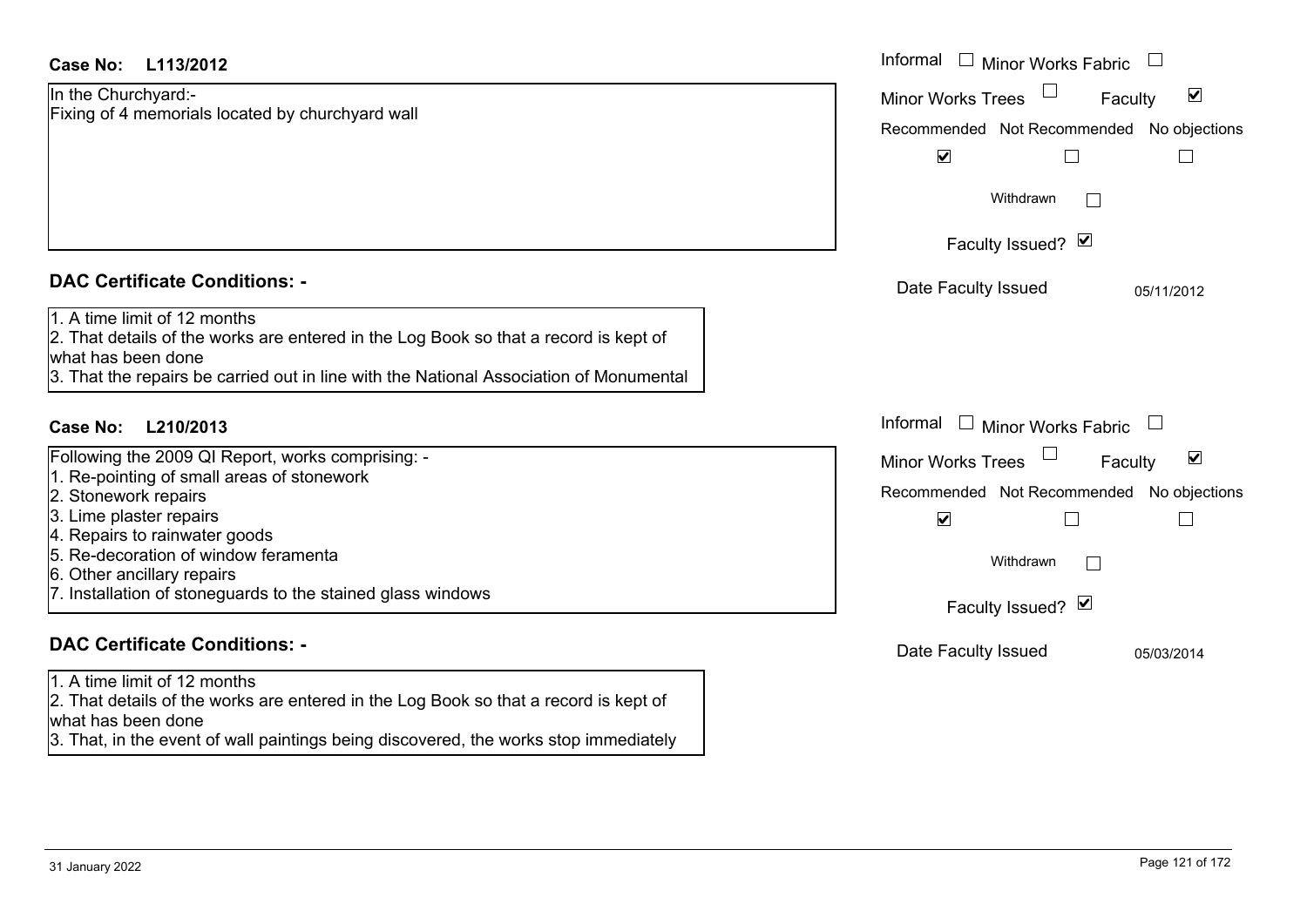| <b>Case No:</b><br>L079/2013                                                                                                               | Informal<br>$\Box$ Minor Works Fabric                       |
|--------------------------------------------------------------------------------------------------------------------------------------------|-------------------------------------------------------------|
| Renovation of the Organ                                                                                                                    | $\blacktriangledown$<br><b>Minor Works Trees</b><br>Faculty |
|                                                                                                                                            | Recommended Not Recommended No objections                   |
|                                                                                                                                            | $\blacktriangledown$                                        |
|                                                                                                                                            | Withdrawn                                                   |
|                                                                                                                                            | Faculty Issued? Ø                                           |
| <b>DAC Certificate Conditions: -</b>                                                                                                       | Date Faculty Issued<br>08/08/2013                           |
| 1. A time limit of 12 months<br>2. That details of the works are entered in the Log Book so that a record is kept of<br>what has been done |                                                             |
| L070/2014<br>Case No:                                                                                                                      | Informal <b>☑</b> Minor Works Fabric                        |
| 1. In the Tower, installation of: -                                                                                                        | $\Box$<br><b>Minor Works Trees</b><br>Faculty               |
| a) Raised ringing floor with new access from the spiral stair<br>b) Accessible WC                                                          | Recommended Not Recommended No objections                   |
| 2. In the South Aisle: -<br>a) Installation of Servery at the east end                                                                     | $\overline{\phantom{a}}$<br>$\sim$                          |
|                                                                                                                                            | Withdrawn<br>$\blacktriangledown$                           |
|                                                                                                                                            | Faculty Issued? $\Box$                                      |
| <b>DAC Certificate Conditions: -</b>                                                                                                       | Date Faculty Issued                                         |
| 1. A time limit of 12 months<br>2. That details of the works are entered in the Log Book so that a record is kept of<br>what has been done |                                                             |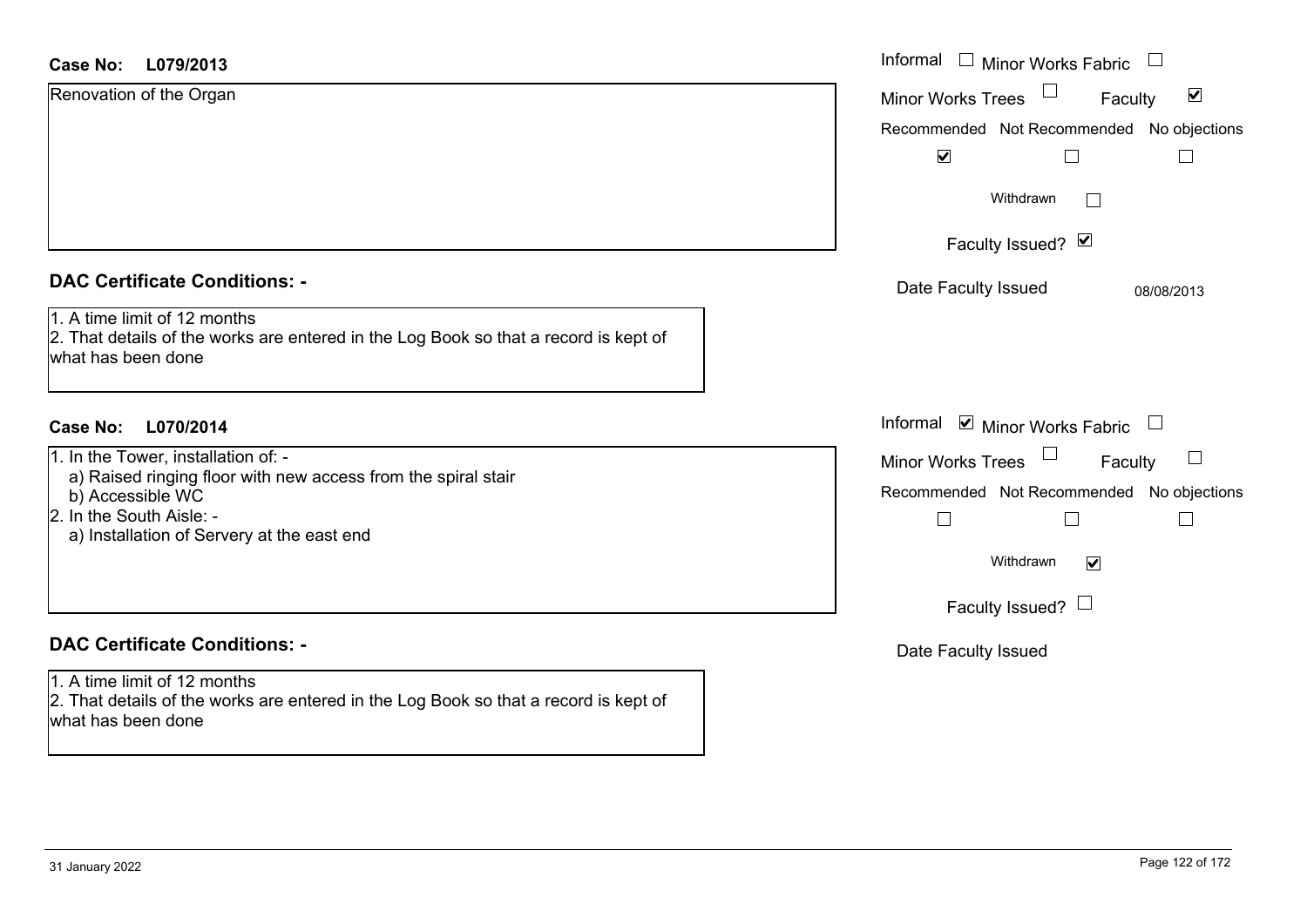### **L034/2013Case No:**

| Case No:<br>L034/2013                                                                                                                      | Informal<br>ا سا<br>⊻<br>Minor Works Fabric          |
|--------------------------------------------------------------------------------------------------------------------------------------------|------------------------------------------------------|
| Repairs to the Clock                                                                                                                       | Minor Works Trees $\Box$<br>Faculty                  |
|                                                                                                                                            | Recommended Not Recommended No objections            |
|                                                                                                                                            | $\blacktriangledown$                                 |
|                                                                                                                                            | Withdrawn<br>$\perp$                                 |
|                                                                                                                                            | Faculty Issued? $\Box$                               |
| <b>DAC Certificate Conditions: -</b>                                                                                                       | Date Faculty Issued                                  |
| 1. A time limit of 12 months<br>2. That details of the works are entered in the Log Book so that a record is kept of<br>what has been done |                                                      |
| <b>Case No:</b><br>L070/2015                                                                                                               | Informal $\square$<br>⊻<br><b>Minor Works Fabric</b> |
| Removal of redundant Boiler from Boiler House                                                                                              | Minor Works Trees <sup>1</sup><br>Faculty            |
|                                                                                                                                            | Recommended Not Recommended No objections            |

### **DAC Certificate Conditions: -**

1. A time limit of 12 months 2. That details of the works are entered in the Log Book so that a record is kept of what has been done

| . ,                                  |   |
|--------------------------------------|---|
|                                      |   |
|                                      |   |
| Ⅰ □ Minor Works Fabric               | び |
| <b>Vorks Trees</b><br>Faculty        |   |
| nended Not Recommended No objections |   |
| ✔                                    |   |
| Withdrawn                            |   |
| Faculty Issued?                      |   |

Date Faculty Issued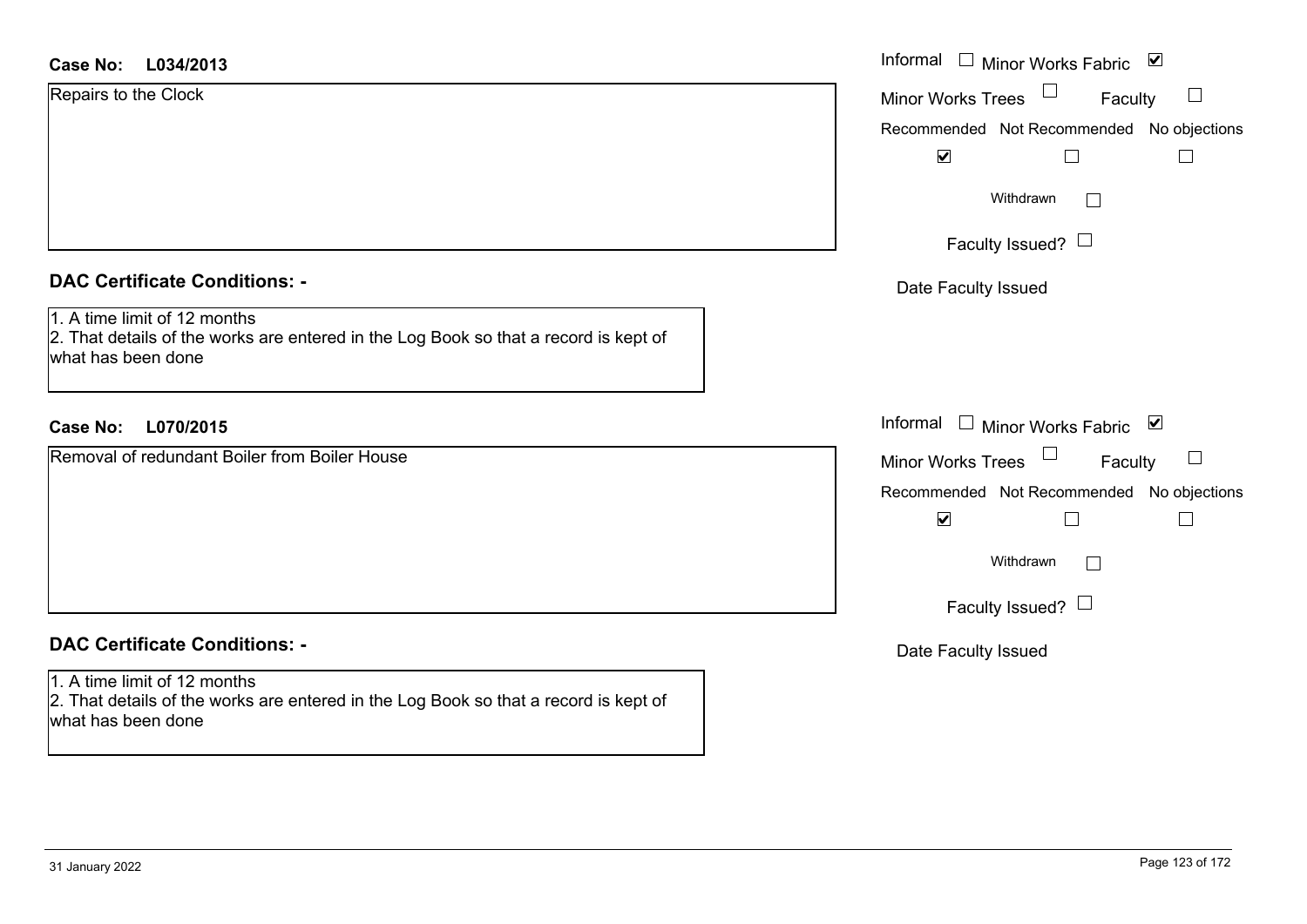| Case No: | L203/2015 | Informal |
|----------|-----------|----------|
|          |           |          |

Stonework repairs to second-from-east window of the South Aisle

### **DAC Certificate Conditions: -**

1. A time limit of 12 months

2. That details of the works are entered in the Log Book so that a record is kept of what has been done

### **Case No:**

Installation of: -

- 1. Servery on the south wall at the eastern end of the South Aisle
- 2. Mains Drainage System across the churchyard
- 3. Mains Water Supply across the churchyard

# **DAC Certificate Conditions: -**

1. That details of the works are entered in the Log Book so that a record is kept of what has been done

2. That no works shall take place until the PCC, after consultation with the Diocesan Archaeological Adviser, has secured the implementation of a programme of

| L203/2015                                                                                                                                                    | Informal<br>□ Minor Works Fabric $\vert \mathbf{v} \vert$                                                                           |
|--------------------------------------------------------------------------------------------------------------------------------------------------------------|-------------------------------------------------------------------------------------------------------------------------------------|
| rk repairs to second-from-east window of the South Aisle                                                                                                     | <b>Minor Works Trees</b><br>Faculty<br>Recommended Not Recommended No objections<br>$\blacktriangledown$                            |
|                                                                                                                                                              | Withdrawn<br>$\mathbf{L}$<br>Faculty Issued? $\Box$                                                                                 |
| rtificate Conditions: -                                                                                                                                      | Date Faculty Issued                                                                                                                 |
| limit of 12 months<br>etails of the works are entered in the Log Book so that a record is kept of<br>been done                                               |                                                                                                                                     |
|                                                                                                                                                              | Informal<br>Minor Works Fabric $\;\;\sqcup\;\;$                                                                                     |
| $\infty$ n of: -<br>y on the south wall at the eastern end of the South Aisle<br>Drainage System across the churchyard<br>Water Supply across the churchyard | $\blacktriangledown$<br>Minor Works Trees<br>Faculty<br>Recommended Not Recommended No objections<br>$\blacktriangledown$<br>$\Box$ |
|                                                                                                                                                              | Withdrawn<br>$\mathbf{L}$                                                                                                           |
|                                                                                                                                                              | Faculty Issued? Ø                                                                                                                   |
| rtificate Conditions: -                                                                                                                                      | Date Faculty Issued<br>16/01/2017                                                                                                   |
| etails of the works are entered in the Log Book so that a record is kent of                                                                                  |                                                                                                                                     |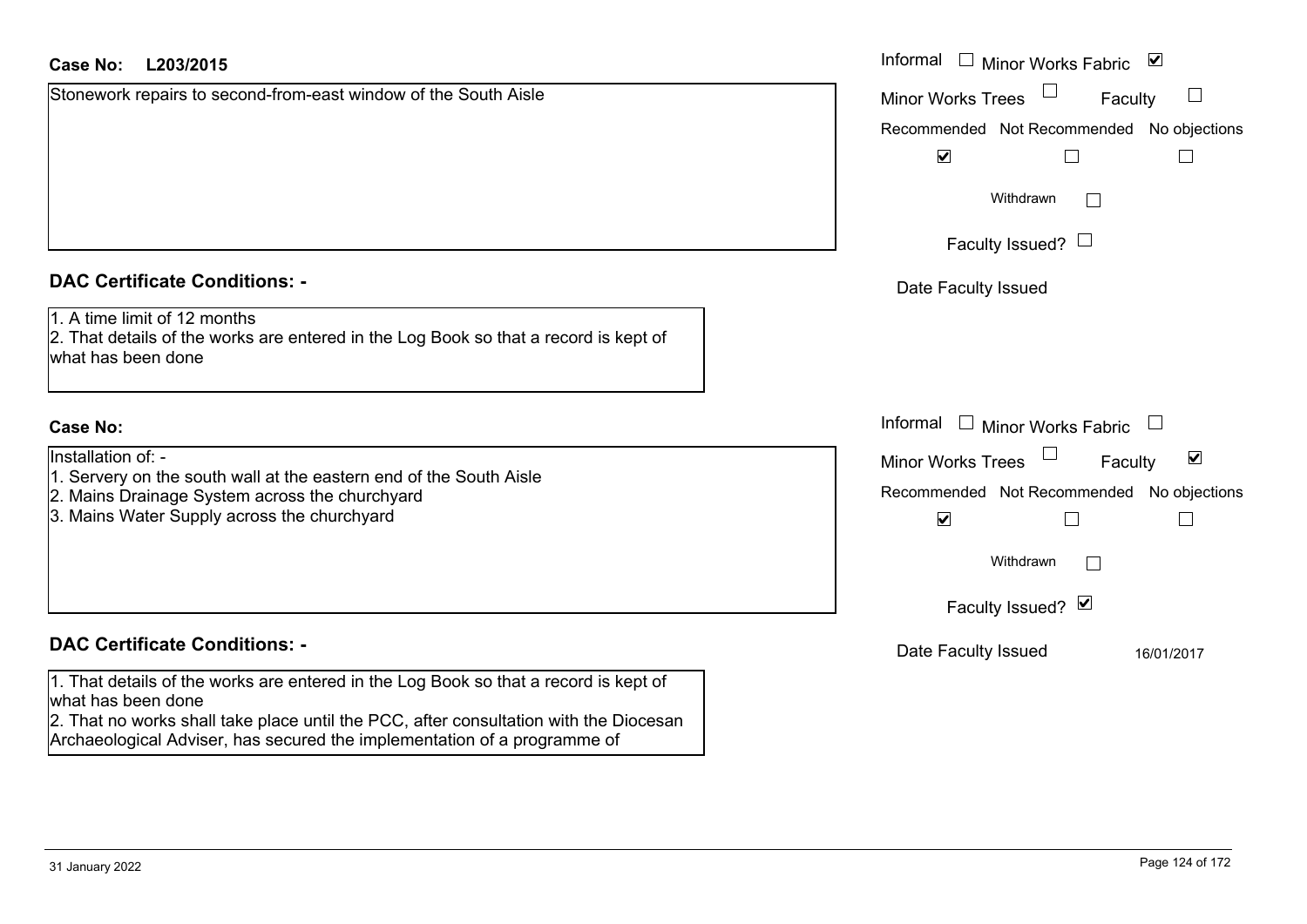### **Case No:**

| Works to 4 Yew Trees in the churchyard comprising: - |
|------------------------------------------------------|
| 1. Reduce crown of T1 by 2 metres                    |
| 2. Raise crowns of T3 and T5                         |

3. Reduce height of T4

### **DAC Certificate Conditions: -**

| 1. That details of the works are entered in the Log Book so that a record is kept of |  |
|--------------------------------------------------------------------------------------|--|
| what has been done                                                                   |  |

### **Case No:**

CONFIRMATORY APPLICATION for works undertaken: -

Creation of Garden of Remembrance

### **DAC Certificate Conditions: -**

1. That details of the works are entered in the Log Book so that a record is kept of what has been done

|                                                                                                                   | Informal $\square$<br>Minor Works Fabric ⊠                                                                         |
|-------------------------------------------------------------------------------------------------------------------|--------------------------------------------------------------------------------------------------------------------|
| 4 Yew Trees in the churchyard comprising: -<br>e crown of T1 by 2 metres<br>crowns of T3 and T5<br>e height of T4 | <b>Minor Works Trees</b><br>Faculty<br>$\Box$<br>Recommended Not Recommended No objections<br>$\blacktriangledown$ |
|                                                                                                                   | Withdrawn<br>Faculty Issued? $\Box$                                                                                |
| rtificate Conditions: -                                                                                           | Date Faculty Issued                                                                                                |
| etails of the works are entered in the Log Book so that a record is kept of<br>been done                          |                                                                                                                    |
|                                                                                                                   | Informal<br>$\Box$<br>Minor Works Fabric                                                                           |
| MATORY APPLICATION for works undertaken: -                                                                        | $\blacktriangledown$<br>Minor Works Trees $\Box$<br>Faculty                                                        |
| of Garden of Remembrance                                                                                          | Recommended Not Recommended No objections<br>H                                                                     |
|                                                                                                                   | Withdrawn<br>$\blacktriangledown$                                                                                  |
|                                                                                                                   | Faculty Issued? $\Box$                                                                                             |
| rtificate Conditions: -                                                                                           | Date Faculty Issued                                                                                                |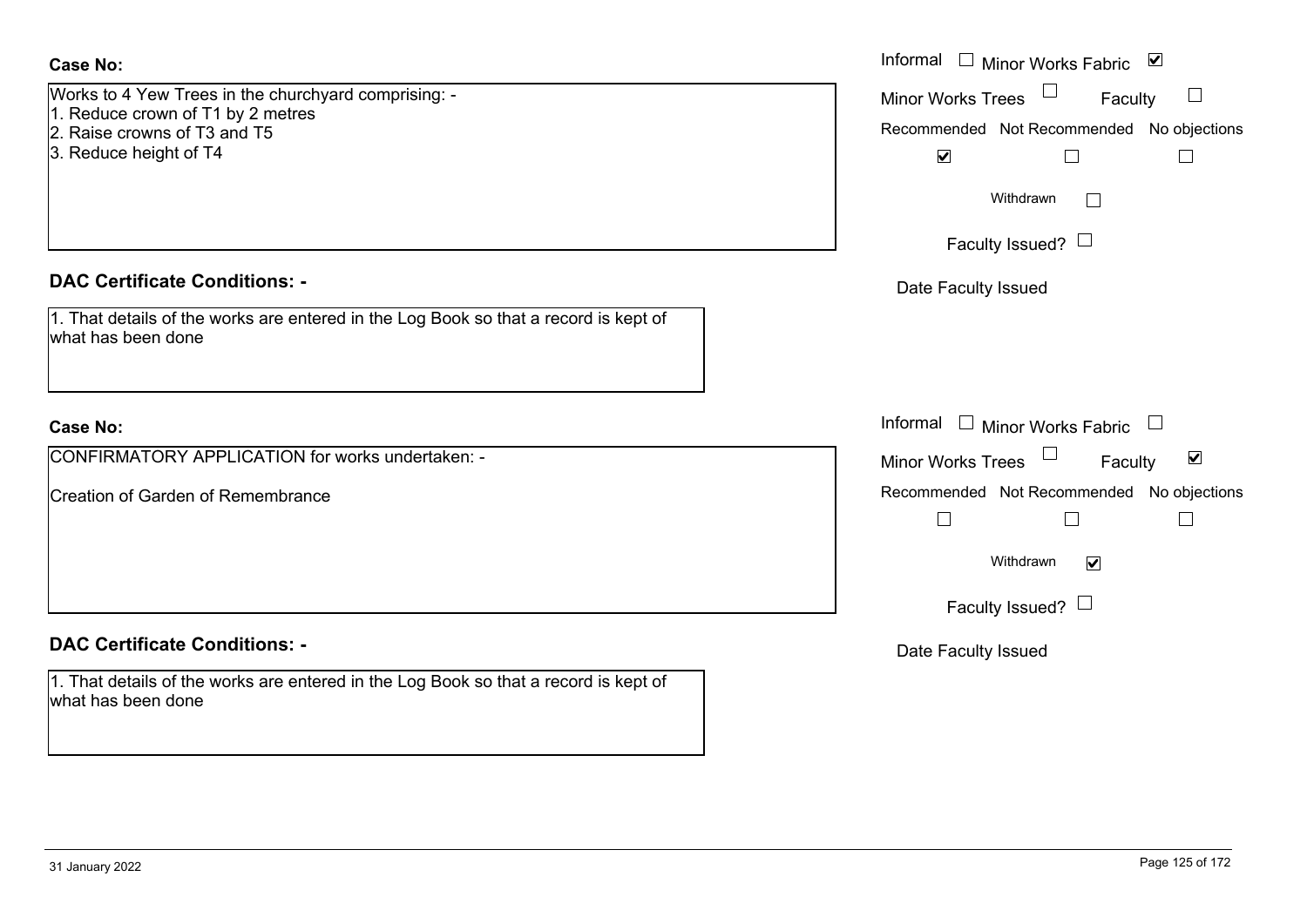| <b>Case No:</b>                                                                                            | Informal $\Box$ Minor Works Fabric<br>$\Box$                   |
|------------------------------------------------------------------------------------------------------------|----------------------------------------------------------------|
| Repair of Tower Clock chiming mechanism                                                                    | Minor Works Trees<br>$\blacktriangledown$<br>Faculty           |
|                                                                                                            | Recommended Not Recommended No objections                      |
|                                                                                                            | $\blacktriangledown$                                           |
|                                                                                                            | Withdrawn<br>$\mathbb{R}^n$                                    |
|                                                                                                            | Faculty Issued? Ø                                              |
| <b>DAC Certificate Conditions: -</b>                                                                       | Date Faculty Issued<br>25/03/2019                              |
| 1. That details of the works are entered in the Log Book so that a record is kept of<br>what has been done |                                                                |
| <b>Case No:</b>                                                                                            | Informal<br>□ Minor Works Fabric □                             |
| CONFIRMATORY APPLICATION for works undertaken: -                                                           | $\Box$<br>$\blacktriangledown$<br>Minor Works Trees<br>Faculty |
| 01. Churchyard pathway lights fitted<br>02. Repairs to Spire                                               | Recommended Not Recommended No objections                      |
| 03. Spotlighting and path lighting re-instated                                                             | $\Box$<br>$\blacktriangledown$                                 |
| 04. Roof alarm upgraded                                                                                    |                                                                |
| 05. Guttering replaced                                                                                     | Withdrawn<br>$\Box$                                            |
| 06. New Church sign over noticeboard<br>07. Strip of roofing felt over Vestry roof                         |                                                                |
| 08. Repair to Organ pipe                                                                                   | Faculty Issued? $\Box$                                         |
| 09. Repair to Audio system                                                                                 |                                                                |
| 10. Repair to roof of South Aisle                                                                          |                                                                |
| <b>DAC Certificate Conditions: -</b>                                                                       | Date Faculty Issued<br>07/10/2020                              |
| 1. That details of the works are entered in the Log Book so that a record is kept of                       |                                                                |
| what has been done                                                                                         |                                                                |
|                                                                                                            |                                                                |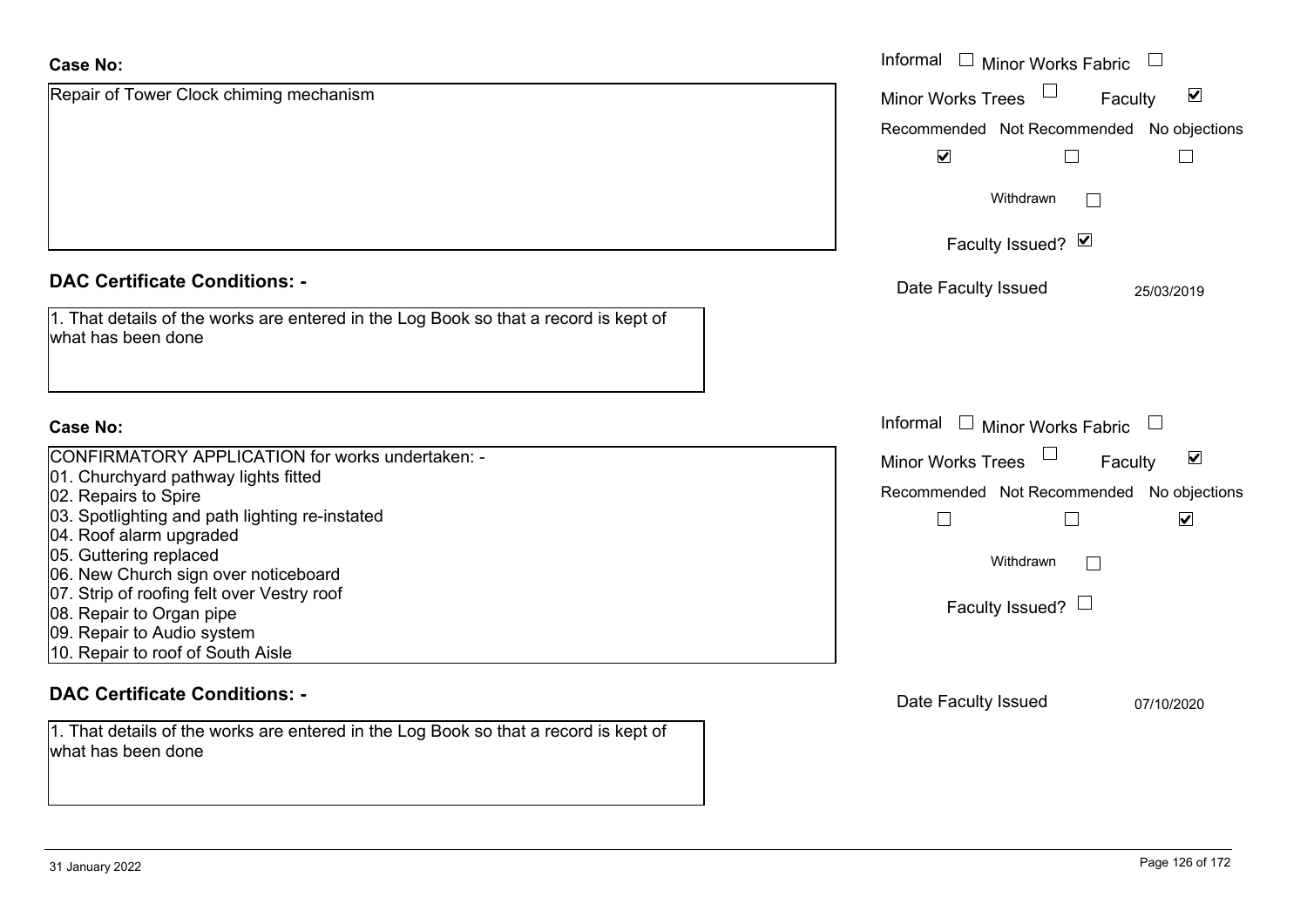### **Ben No: Church**

### **10503 Cossington, All Saints**

### **L009/2000 Case No:** Informal

### **DAC Certificate Conditions: -**

1. A time limit of 12 months

| Informal                                  | <b>Minor Works Fabric</b> |  |
|-------------------------------------------|---------------------------|--|
| <b>Minor Works Trees</b>                  | Faculty                   |  |
| Recommended Not Recommended No objections |                           |  |
|                                           |                           |  |
|                                           | Withdrawn                 |  |
| Faculty Issued?                           |                           |  |

Date Faculty Issued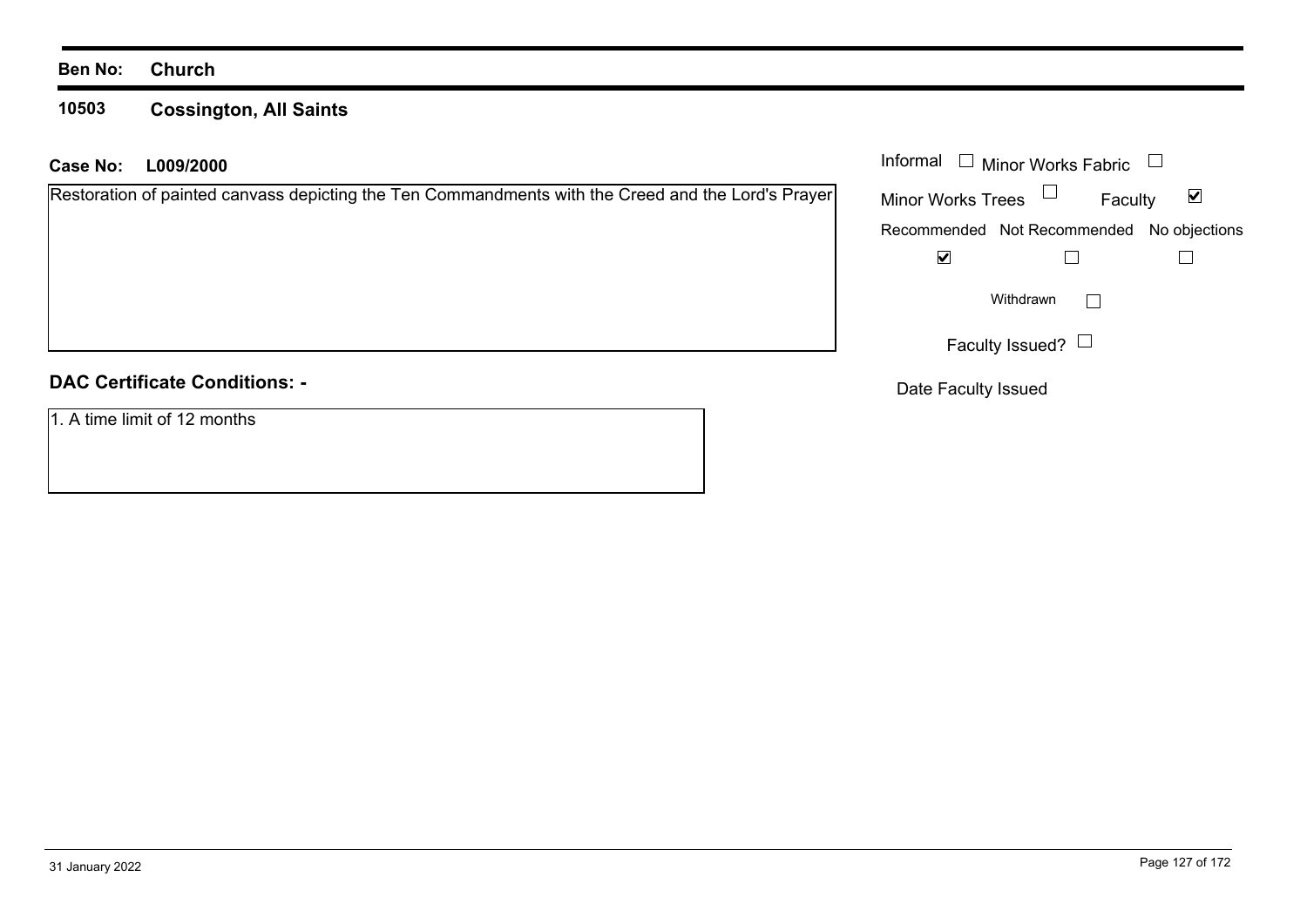| <b>Case No:</b><br>L082/2000<br>1. Repairs to slate roofs over North and South Aisles<br>2. Repair and replacement where necessary of rainwater goods<br>3. General repairs to stonework<br>4. Repairs to South Aisle roof and Tower                                                                                                                                                                                                                                                                                   | Informal $\Box$ Minor Works Fabric $\Box$<br>Minor Works Trees<br>$\blacktriangledown$<br>Faculty<br>Recommended Not Recommended No objections<br>$\blacktriangledown$  |
|------------------------------------------------------------------------------------------------------------------------------------------------------------------------------------------------------------------------------------------------------------------------------------------------------------------------------------------------------------------------------------------------------------------------------------------------------------------------------------------------------------------------|-------------------------------------------------------------------------------------------------------------------------------------------------------------------------|
|                                                                                                                                                                                                                                                                                                                                                                                                                                                                                                                        | Withdrawn<br>Faculty Issued? Ø                                                                                                                                          |
| <b>DAC Certificate Conditions: -</b><br>1. A time limit of 12 months                                                                                                                                                                                                                                                                                                                                                                                                                                                   | Date Faculty Issued<br>28/11/2000                                                                                                                                       |
| Case No:<br>L008/2000<br>1. Conversion of existing South Porch to a Clergy Vestry<br>2. Formation of a boiler and tank room within the Tower at high level<br>3. Removal of pews in Nave, Aisles and Chancel<br>4. Alterations to the floor in Chancel to provide one common level<br>5. New floor and under floor heating in Nave, Aisles and Chancel<br>6. New electrical and lighting system<br>7. New glazed screens between Nave and Chancel and formation of new dais at the junction of the<br>Nave and Chancel | Informal $\Box$ Minor Works Fabric $\Box$<br>Minor Works Trees<br>Faculty<br>Recommended Not Recommended No objections<br>$\Box$<br>Withdrawn<br>Faculty Issued? $\Box$ |
| <b>DAC Certificate Conditions: -</b><br>1. A time limit of 12 months                                                                                                                                                                                                                                                                                                                                                                                                                                                   | Date Faculty Issued                                                                                                                                                     |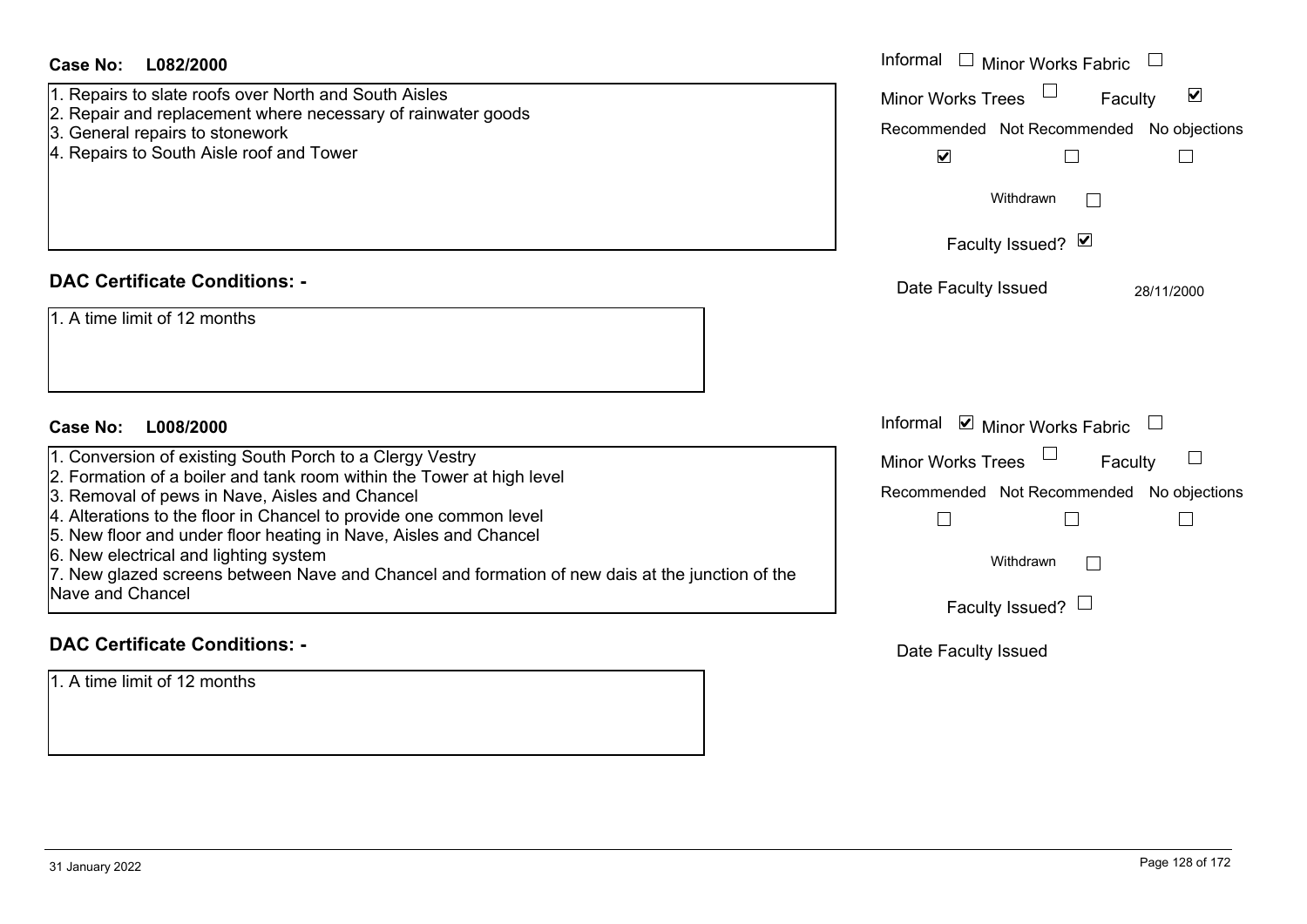### Informal  $\vee$  Minor Works Fabric  $\Box$ **L101/2004Case No:** Informal Repairs to Nave and Chancel and construction of extension: -  $\blacktriangledown$ Faculty Minor Works Trees 1. Phase 1 comprising: a) Removal of safe, organ, pews, font, stone tomb, fixtures and fittings to agreed location and Recommended Not Recommended No objections restoration if and as necessary  $\overline{\mathbf{v}}$  $\Box$  $\Box$  b) Removal of defective plaster in the Nave c) Removal of floor to Tower and Nave and excavations to 300 mm Withdrawn $\Box$  d) Repairs to east end of the Chancel 2. Phase 2 comprising: - Faculty Issued? Ø a) Installation of internal and external French drainage system with new soakaway (if necessary) b) Installation of new limecrete floor 150 mm above existing floor level in tower and Nave c) Re-plastering of walls and subsequent decoration d) Installation of new digital organ, PA, heating and electrical systems 3. Phase 3 (to be a subsequent application): a) Creation of new North door and construction of 2-storey extension **DAC Certificate Conditions: -**Date Faculty Issued 22/07/2010

1. A time limit of 12 months

2. That details of the works are entered in the Log Book so that a record is kept of what has been done

3. That no works shall take place until the PCC, after consultation with the Diocesan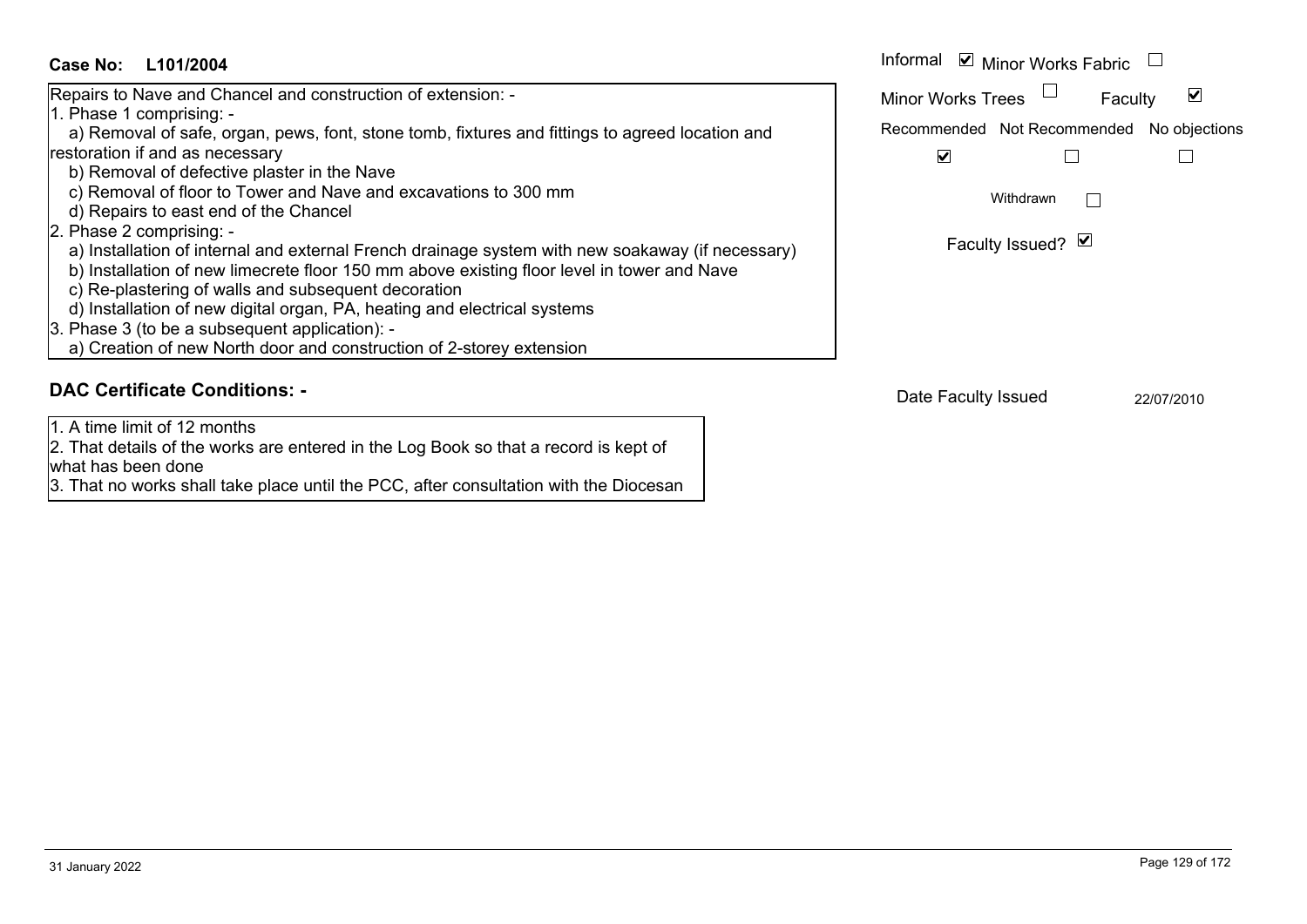### **L135/2007Case No:**

| Case No:<br>L135/2007                                                                                                                                                                                                                                                    | Informal <b>☑</b> Minor Works Fabric<br>$\Box$              |
|--------------------------------------------------------------------------------------------------------------------------------------------------------------------------------------------------------------------------------------------------------------------------|-------------------------------------------------------------|
| Creation of reserved area for the burial of ashes                                                                                                                                                                                                                        | $\Box$<br>Minor Works Trees<br>Faculty                      |
|                                                                                                                                                                                                                                                                          | Recommended Not Recommended No objections                   |
|                                                                                                                                                                                                                                                                          | $\Box$                                                      |
|                                                                                                                                                                                                                                                                          | Withdrawn<br>$\blacktriangledown$                           |
|                                                                                                                                                                                                                                                                          | Faculty Issued? $\Box$                                      |
| <b>DAC Certificate Conditions: -</b>                                                                                                                                                                                                                                     | Date Faculty Issued                                         |
| 1. A time limit of 12 months                                                                                                                                                                                                                                             |                                                             |
| <b>Case No:</b><br>L037/2008                                                                                                                                                                                                                                             | Informal<br>$\Box$ Minor Works Fabric $\Box$                |
| 1. Replacement of the fuse board and switchgear with 36-way three phase MCB board                                                                                                                                                                                        | $\blacktriangledown$<br><b>Minor Works Trees</b><br>Faculty |
| 2. Installation of new: -<br>a) Electrical circuit with: -                                                                                                                                                                                                               | Recommended Not Recommended No objections                   |
| i) 4 x double 13a sockets adjacent to the rood screen                                                                                                                                                                                                                    | $\blacktriangledown$                                        |
| ii) Spur to the organ<br>b) 16-way single phase MEM Board in the chancel                                                                                                                                                                                                 | Withdrawn                                                   |
|                                                                                                                                                                                                                                                                          | Faculty Issued? Ø                                           |
| <b>DAC Certificate Conditions: -</b>                                                                                                                                                                                                                                     | Date Faculty Issued<br>03/04/2008                           |
| 1. A time limit of 12 months<br>2. That, where possible, all fixings should be made into joints, not stonework, using<br>stainless steel or non-ferrous screws in fibre plugs<br>3. That all wiring should be as unobtrusive as possible and of an appropriate colour to |                                                             |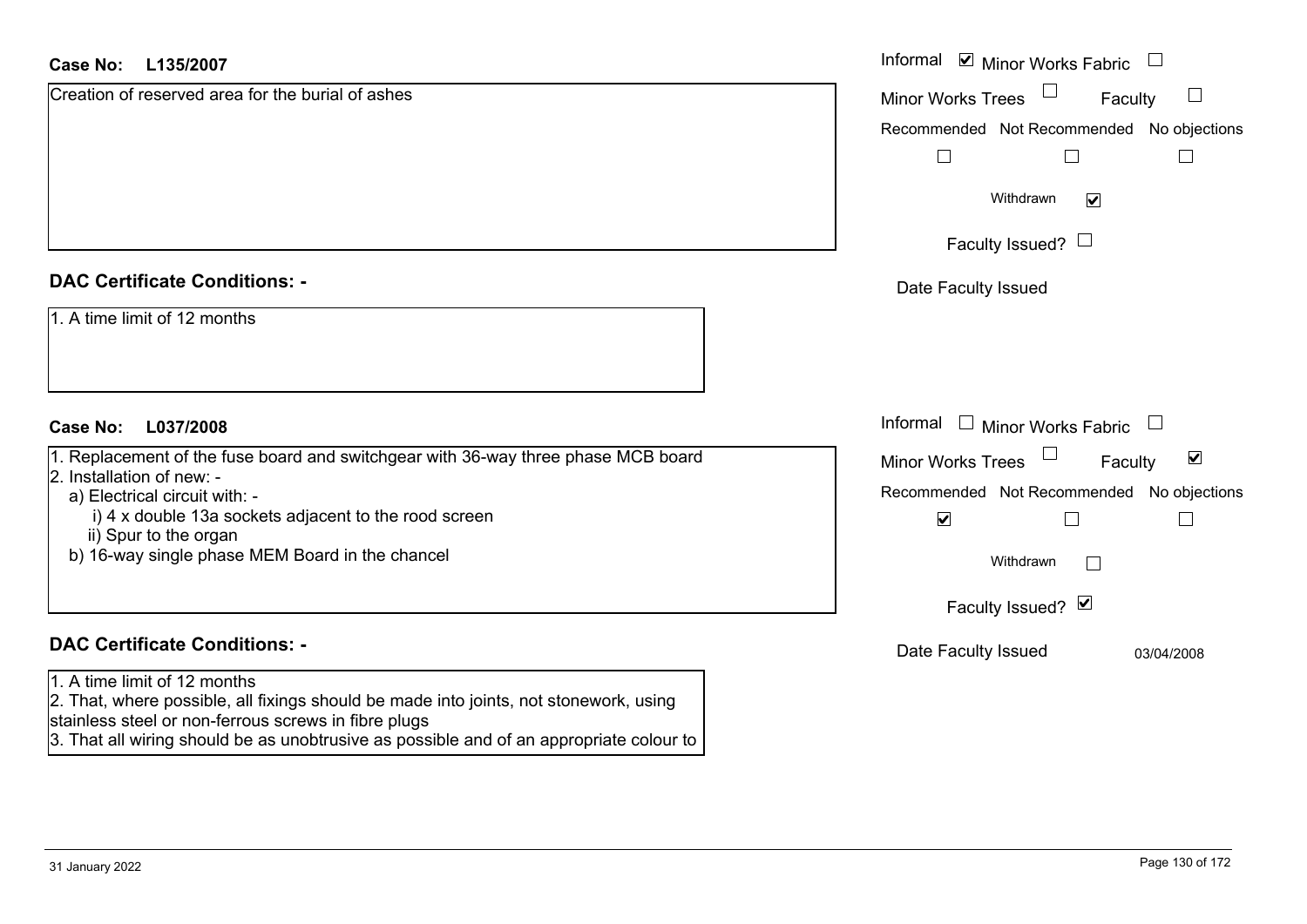| Construction of two storey extension on north side of the Church to provide two meeting rooms, office, |  |
|--------------------------------------------------------------------------------------------------------|--|
| kitchen and WC                                                                                         |  |

### **DAC Certificate Conditions: -**

| Phase 1 comprising: -                                                                            |  |
|--------------------------------------------------------------------------------------------------|--|
| a) Removal of safe, organ, pews, font, stone tomb, fixtures and fittings to agreed location and  |  |
| restoration if and as necessary                                                                  |  |
| b) Removal of defective plaster in the Nave                                                      |  |
| c) Removal of floor to Tower and Nave and excavations to 300mm                                   |  |
| d) Repairs to east end of the Chancel                                                            |  |
| Phase 2 comprising: -                                                                            |  |
| a) Installation of internal and external French drainage system with new soakaway (if necessary) |  |
| b) Installation of new limecrete floor 150mm above existing floor level in Tower and Nave        |  |
| c) Re-plastering of walls and subsequent decoration                                              |  |
| d) Installation of new digital organ, PA, heating and electrical systems                         |  |
|                                                                                                  |  |

### **DAC Certificate Conditions: -**

2. That details of the works are entered in the Log Book so that a record is kept of what has been done

| <b>Case No:</b><br>L129/2010                                                                                                                                                                                                        | Informal $\Box$ Minor Works Fabric $\Box$                   |
|-------------------------------------------------------------------------------------------------------------------------------------------------------------------------------------------------------------------------------------|-------------------------------------------------------------|
| Construction of two storey extension on north side of the Church to provide two meeting rooms, office,<br>kitchen and WC                                                                                                            | $\blacktriangledown$<br><b>Minor Works Trees</b><br>Faculty |
|                                                                                                                                                                                                                                     | Recommended Not Recommended No objections                   |
|                                                                                                                                                                                                                                     | $\blacktriangledown$                                        |
|                                                                                                                                                                                                                                     | Withdrawn<br>$\blacktriangledown$                           |
|                                                                                                                                                                                                                                     | Faculty Issued? $\Box$                                      |
| <b>DAC Certificate Conditions: -</b>                                                                                                                                                                                                | Date Faculty Issued                                         |
| 1. A time limit of 12 months<br>2. That details of the works are entered in the Log Book so that a record is kept of<br>what has been done<br>3. That no works shall take place until the PCC, after consultation with the Diocesan |                                                             |
| Case No:<br>L168/2011                                                                                                                                                                                                               | Informal $\Box$ Minor Works Fabric                          |
| Re-ordering as follows: -                                                                                                                                                                                                           | $\blacktriangledown$<br><b>Minor Works Trees</b><br>Faculty |
| Phase 1 comprising: -<br>a) Removal of safe, organ, pews, font, stone tomb, fixtures and fittings to agreed location and                                                                                                            | Recommended Not Recommended No objections                   |
| restoration if and as necessary                                                                                                                                                                                                     | $\mathbb{R}^n$                                              |
| b) Removal of defective plaster in the Nave                                                                                                                                                                                         |                                                             |
| c) Removal of floor to Tower and Nave and excavations to 300mm<br>d) Repairs to east end of the Chancel                                                                                                                             | Withdrawn                                                   |
| Phase 2 comprising: -                                                                                                                                                                                                               |                                                             |
| a) Installation of internal and external French drainage system with new soakaway (if necessary)                                                                                                                                    | Faculty Issued? Ø                                           |
| b) Installation of new limecrete floor 150mm above existing floor level in Tower and Nave<br>c) Re-plastering of walls and subsequent decoration                                                                                    |                                                             |
| d) Installation of new digital organ, PA, heating and electrical systems                                                                                                                                                            |                                                             |
| <b>DAC Certificate Conditions: -</b>                                                                                                                                                                                                | Date Faculty Issued<br>22/07/2010                           |
| 1. A time limit of 12 months                                                                                                                                                                                                        |                                                             |
| 2. That details of the works are entered in the Log Book so that a record is kept of                                                                                                                                                |                                                             |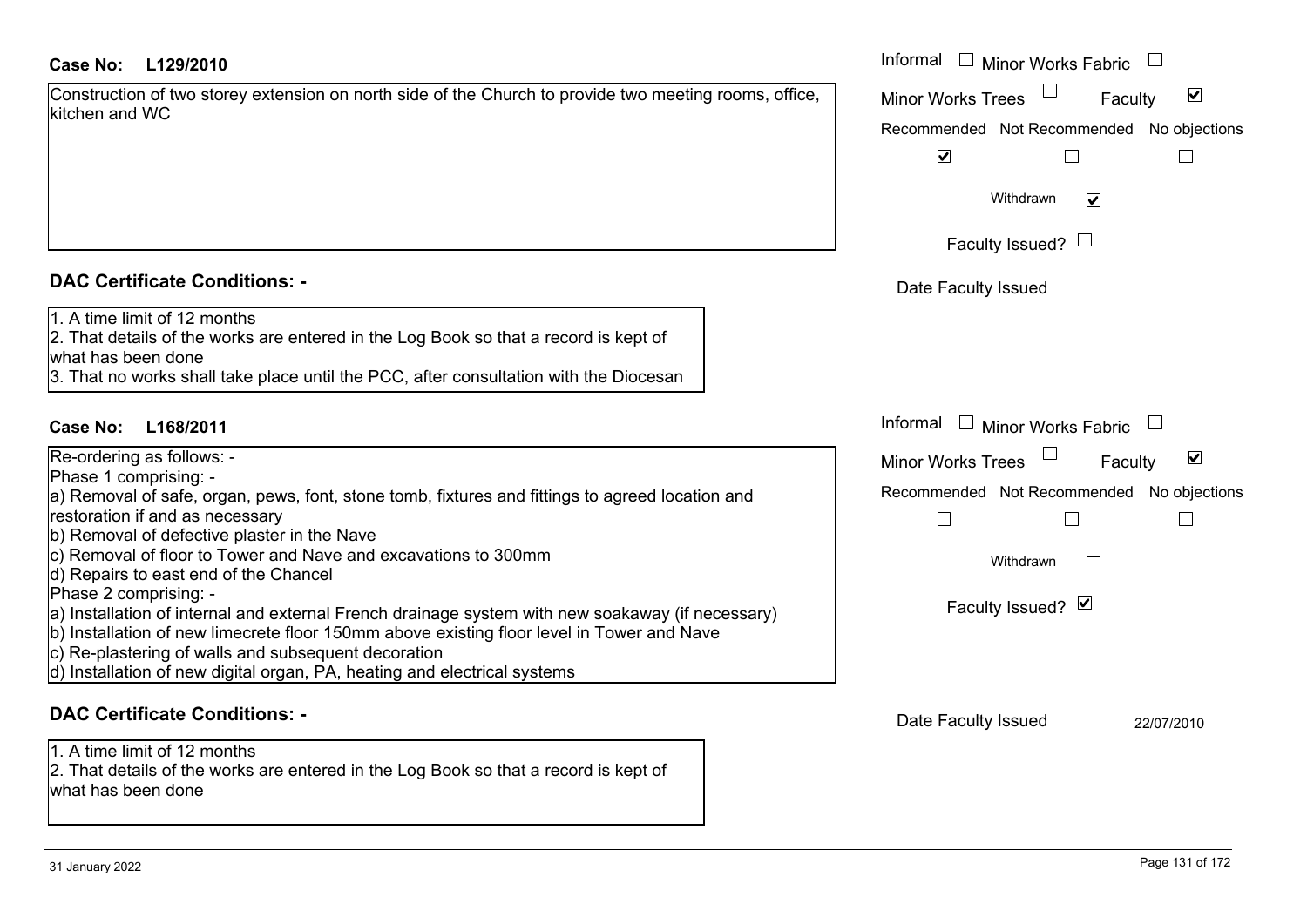| Case No: | L130/2011 |
|----------|-----------|
|----------|-----------|

| Smartwater application |  |
|------------------------|--|
|------------------------|--|

### **DAC Certificate Conditions: -**

- 3. Removal of the seats of collapsed choir pews
- 4. Construction of panels attached to the east end wall using the ends of the choir pews
- 5. Insertion of 150 x Howe 40/4 chairs in resin

7. Once item 6 above has been completed, the sinking of the effigy in the ground at the west end Nave (exact position to be determined) covered over by toughened glass or by grilles that already within the church building

### **DAC Certificate Conditions: -**

| <b>Case No:</b><br>L130/2011                                                                                                                                                                                                                                                                                                                                                                                                                                                                                                                                                                                                                                                                                                                                                                                                 | Informal $\Box$ Minor Works Fabric $\Box$                                                                                                                        |
|------------------------------------------------------------------------------------------------------------------------------------------------------------------------------------------------------------------------------------------------------------------------------------------------------------------------------------------------------------------------------------------------------------------------------------------------------------------------------------------------------------------------------------------------------------------------------------------------------------------------------------------------------------------------------------------------------------------------------------------------------------------------------------------------------------------------------|------------------------------------------------------------------------------------------------------------------------------------------------------------------|
| Smartwater application                                                                                                                                                                                                                                                                                                                                                                                                                                                                                                                                                                                                                                                                                                                                                                                                       | $\Box$<br><b>Minor Works Trees</b><br>Faculty<br>Recommended Not Recommended No objections<br>$\blacktriangledown$                                               |
|                                                                                                                                                                                                                                                                                                                                                                                                                                                                                                                                                                                                                                                                                                                                                                                                                              | Withdrawn<br>Faculty Issued? $\Box$                                                                                                                              |
| <b>DAC Certificate Conditions: -</b>                                                                                                                                                                                                                                                                                                                                                                                                                                                                                                                                                                                                                                                                                                                                                                                         | Date Faculty Issued                                                                                                                                              |
| 1. A time limit of 12 months<br>2. That details of the works are entered in the Log Book so that a record is kept of<br>what has been done<br>3. That once the PCC has applied the "Smartwater"                                                                                                                                                                                                                                                                                                                                                                                                                                                                                                                                                                                                                              |                                                                                                                                                                  |
| Case No:<br>L086/2012                                                                                                                                                                                                                                                                                                                                                                                                                                                                                                                                                                                                                                                                                                                                                                                                        | Informal $\Box$ Minor Works Fabric                                                                                                                               |
| Re-ordering Phase 2b comprising: -<br>1. Removal of the seats of the Nave pews, with the exception of the ends (see point 2 below)<br>2. Construction of panels attached to the Nave walls using the Nave pew frontals, rears and linenfold<br>ends<br>3. Removal of the seats of collapsed choir pews<br>4. Construction of panels attached to the east end wall using the ends of the choir pews<br>5. Insertion of 150 x Howe 40/4 chairs in resin<br>6. Removal, drying out and restoration of the recumbent effigy, currently at the east end of the North<br>Aisle<br>7. Once item 6 above has been completed, the sinking of the effigy in the ground at the west end of the<br>Nave (exact position to be determined) covered over by toughened glass or by grilles that already exist<br>within the church building | $\blacktriangledown$<br>Minor Works Trees<br>Faculty<br>Recommended Not Recommended No objections<br>$\blacktriangledown$<br>Withdrawn<br>Faculty Issued? $\Box$ |

Date Faculty Issued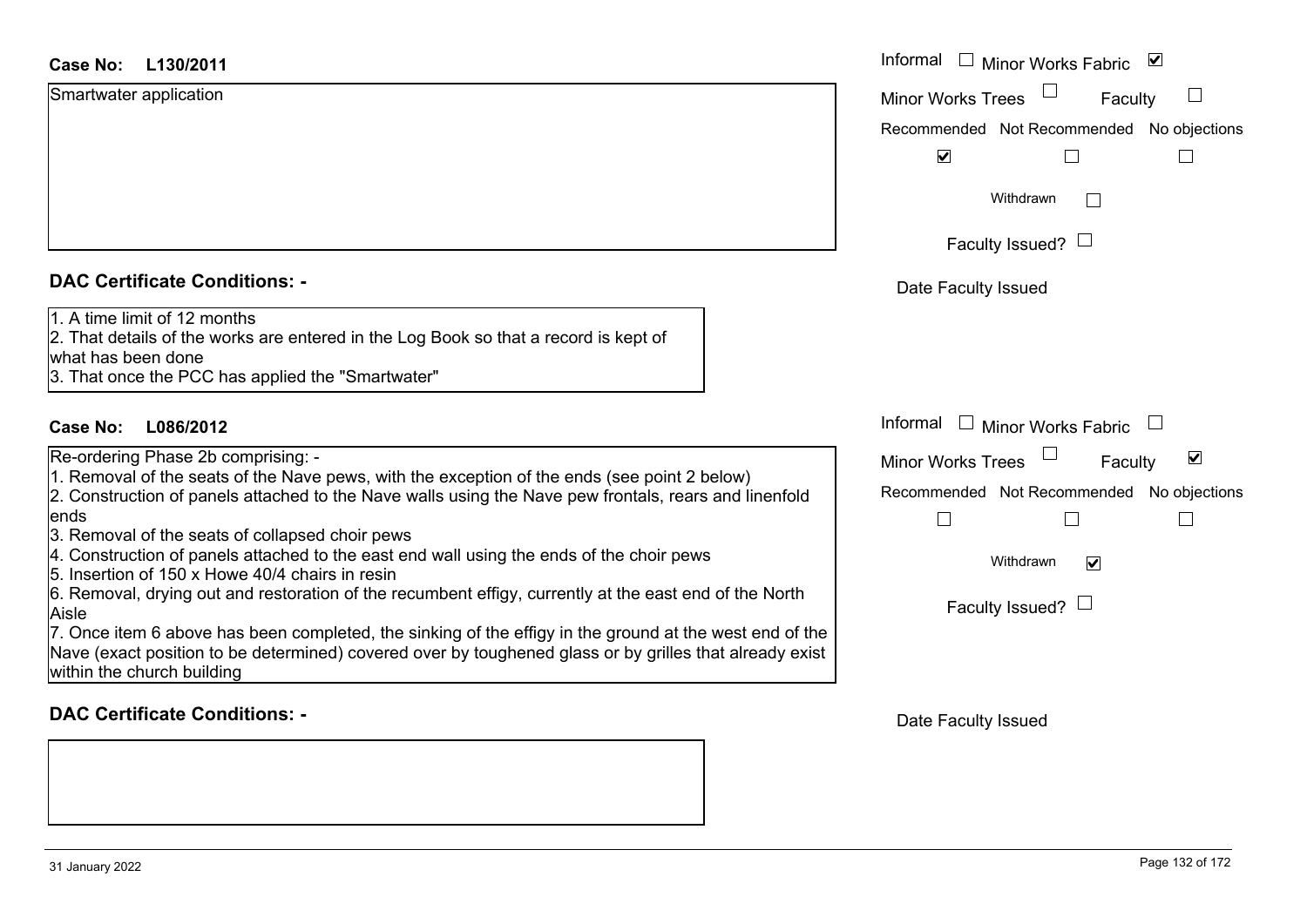### **L127/2013Case No:** Informal

Installation of a 1.5m Oxford Teak Bench in the churchyard in memory of Victor and Margaret Blease bearing the inscription: -

"In loving memory of Victor and Margaret Blease 2012"

## **DAC Certificate Conditions: -**

1. A time limit of 12 months

2. That details of the works are entered in the Log Book so that a record is kept of what has been done

|                          | Informal □ Minor Works Fabric             | ∣∨∣ |
|--------------------------|-------------------------------------------|-----|
| <b>Minor Works Trees</b> | Faculty                                   |     |
|                          | Recommended Not Recommended No objections |     |
|                          |                                           |     |
|                          | Withdrawn                                 |     |
|                          | Faculty Issued?                           |     |

Date Faculty Issued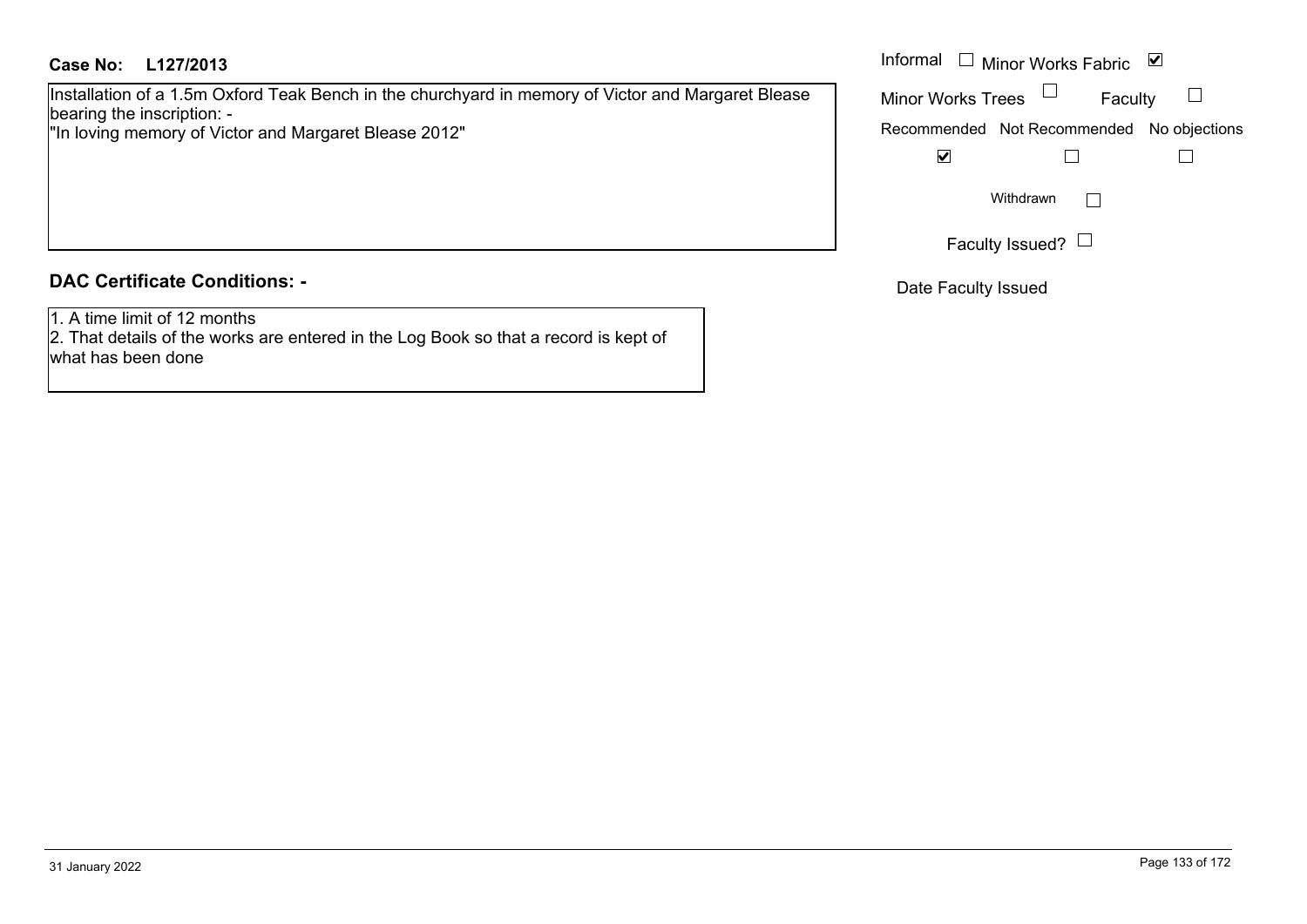| Case No: L059/2013                                                                                   | Informal ⊠ Minor Works Fabric                        |
|------------------------------------------------------------------------------------------------------|------------------------------------------------------|
| Repair and re-development of the church building and churchyard comprising: -                        | $\blacktriangledown$<br>Minor Works Trees<br>Faculty |
| <b>l</b> 1. Phase 1: -                                                                               |                                                      |
| a) Repair and conservation works to the church comprising: -                                         | Recommended Not Recommended No objections            |
| i) Include replacing the existing floor in the Nave and Aisles and raising the level of the floor to | $\Box$<br>L                                          |
| match that at the South Porch to provide full accessibility                                          |                                                      |
| ii) Installation of ramp to give access from Nave into the Chancel                                   | $\blacktriangledown$<br>Withdrawn                    |
| iii) Installation of new limecrete floor and tiles in areas of bare earth in chancel where furniture |                                                      |
| already removed                                                                                      | Faculty Issued? $\Box$                               |
| iv) Plastering of walls in North Aisle to match South Aisle, repairs to Chancel & South Aisle and    |                                                      |
| subsequent limewashing                                                                               |                                                      |
| v) Re-location of, and Conservation works to, Font & effigy by specialist                            |                                                      |
| vi) Replacement of the Pulpit steps                                                                  |                                                      |
| vii) Re-instatement and repair of Chancel furnishings by specialist                                  |                                                      |
| viii) Installation of wooden doors below existing Tower arch screen                                  |                                                      |
| ix) Repairs to Chancel screen                                                                        |                                                      |
| x) Re-location of Safe into Tower                                                                    |                                                      |
| xi) Re-roofing and insulating of Tower, North & South Aisles and other repair works                  |                                                      |
| xii) Stonework repairs externally                                                                    |                                                      |
| xiii) Cleaning and repair (if found necessary) of all windows by specialist                          |                                                      |
| b) Renewal of: -                                                                                     |                                                      |
| i) Mechanical and electrical services including: -                                                   |                                                      |
| a) Replacement of electricity supply                                                                 |                                                      |
| b) Provision of new water, gas & foul drainage connections                                           |                                                      |
| c) Provision of new AV System and associated trunking                                                |                                                      |
| d) Provision for uplighting and spots to pick out architectural features                             |                                                      |
| ii) Heating system (boiler to be located in new detached building in the churchyard) to provide      |                                                      |
| underfloor heating with supplementary radiators                                                      |                                                      |
| c) Temporary removal of the pews and subsequent re-installation in the current positions, fixed in   |                                                      |
| place on timber bearers over the new floor                                                           |                                                      |
| d) Demolition of existing shed, removal of one tree and replacement with new detached building to    |                                                      |
| accommodate boiler(s) and accessible WC                                                              |                                                      |
| e) Creation of new path in the churchyard with new low-level lighting to link the new detached       |                                                      |
| building to the South Porch                                                                          |                                                      |
| f) Replacement of existing concrete apron around church walls with French Drains linked to           |                                                      |
| overhauled Rainwater Disposal System with a new connection to a local watercourse                    |                                                      |
| g) Upgrading of the church drive and access paving to the church with new low-level lighting         |                                                      |
| h) Removal of two yew trees adjacent to the detached vestry building                                 |                                                      |
| 2. Phase 2: -                                                                                        |                                                      |
|                                                                                                      |                                                      |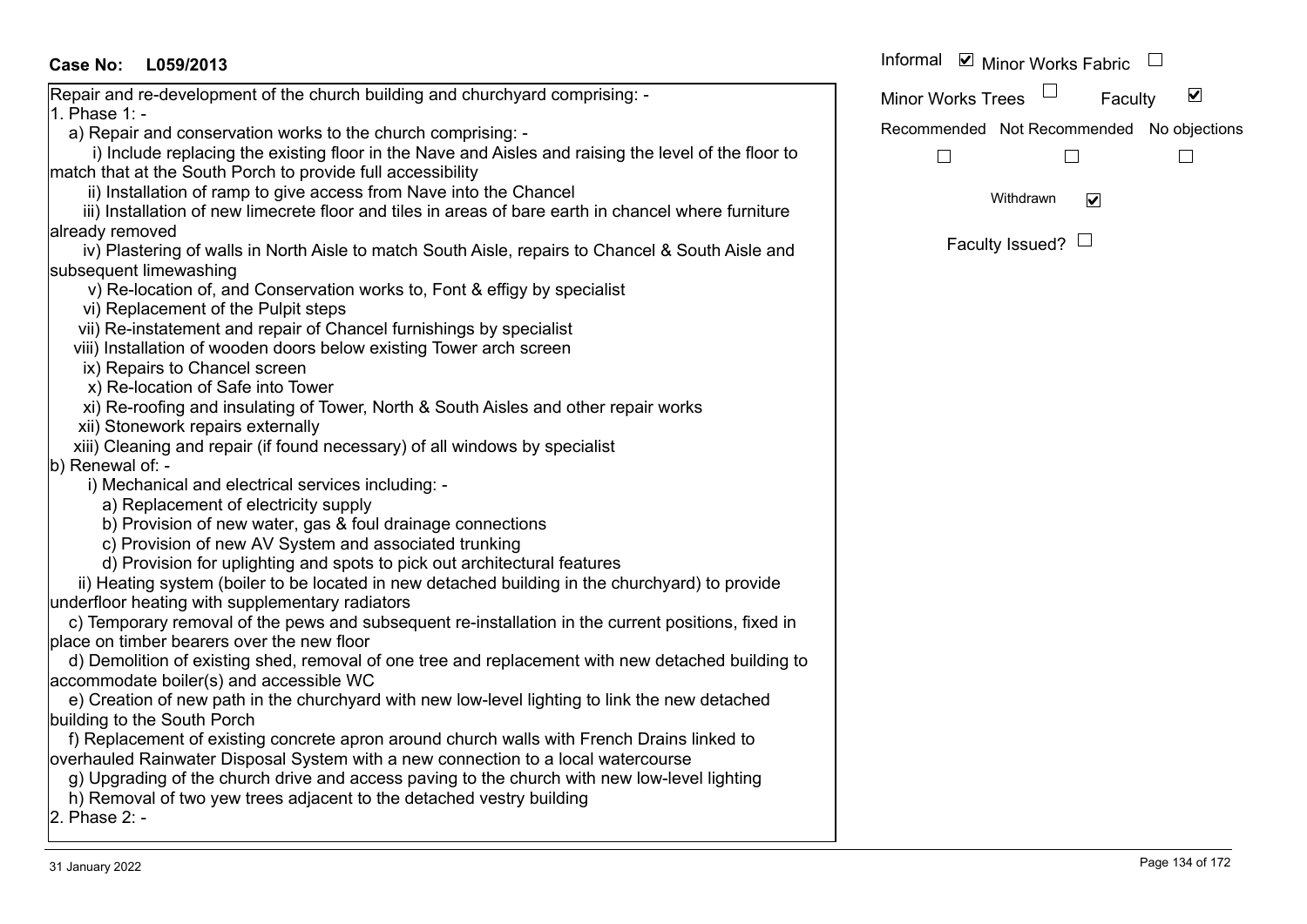| 1. That details of the works are entered in the Log Book so that<br>2. That in the event of any human bone being disturbed in the pollection<br>should be recovered and kept securely for reburial or placed ba | <b>DAC Certificate Conditions: -</b> |
|-----------------------------------------------------------------------------------------------------------------------------------------------------------------------------------------------------------------|--------------------------------------|
|                                                                                                                                                                                                                 | what has been done                   |

1. That details of the works are entered in the Log Book so that a record is kept of what has been done

2. That in the event of any human bone being disturbed in the process of coring, it should be recovered and kept securely for reburial or placed back in the course of

Recommended Not Recommended No objections  $\overline{\mathbf{v}}$ 

> Withdrawn $\Box$

 $\Box$ 

Faculty Issued? Ø

Informal  $\Box$  Minor Works Fabric  $\Box$ 

Date Faculty Issued 10/12/2014

 $\overline{\mathbf{v}}$ 

 $\Box$ 

Faculty

# **DAC Certificate Conditions: -**

k) Introduction of stackable chairs

existing gate near the war memorial

01. That details of the works are entered in the Log Book so that a record is kept of what has been done02. That no works shall take place until the PCC, after consultation with the Diocesan Archaeological Adviser, has secured the implementation of a programme of

a) Construction of the single-storey annex to the north side of the church

c) Re-location of headstones from area north of the existing North Aisle

d) Improvements to the turnaround area on the southern boundary of the churchyard

 f) Associated external works to upgrade the access from the car park to the north g) Installation of new additional boiler for the annex in the new detached building h) Repairs, refurbishment and redecoration of the detached Vestry building

i) Alterations to 12 Nave & Aisle pews to shorten them and mount them on castors

j) Removal and disposal of 18 Nave & Aisle pews with older pew ends to be removed from the pews

l) Re-instatement of the grassed over path across the churchyard from the south porch to the

b) Removal of five trees on the perimeter of the churchyard

e) Unblocking of the north door into the church

before disposal and used for repairs to the retained pews

# **L207/2014Case No:** Informal

Four ground investigation boreholes in an area to the north of the church, in the location of the proposed extension

# Date Faculty Issued

Minor Works Trees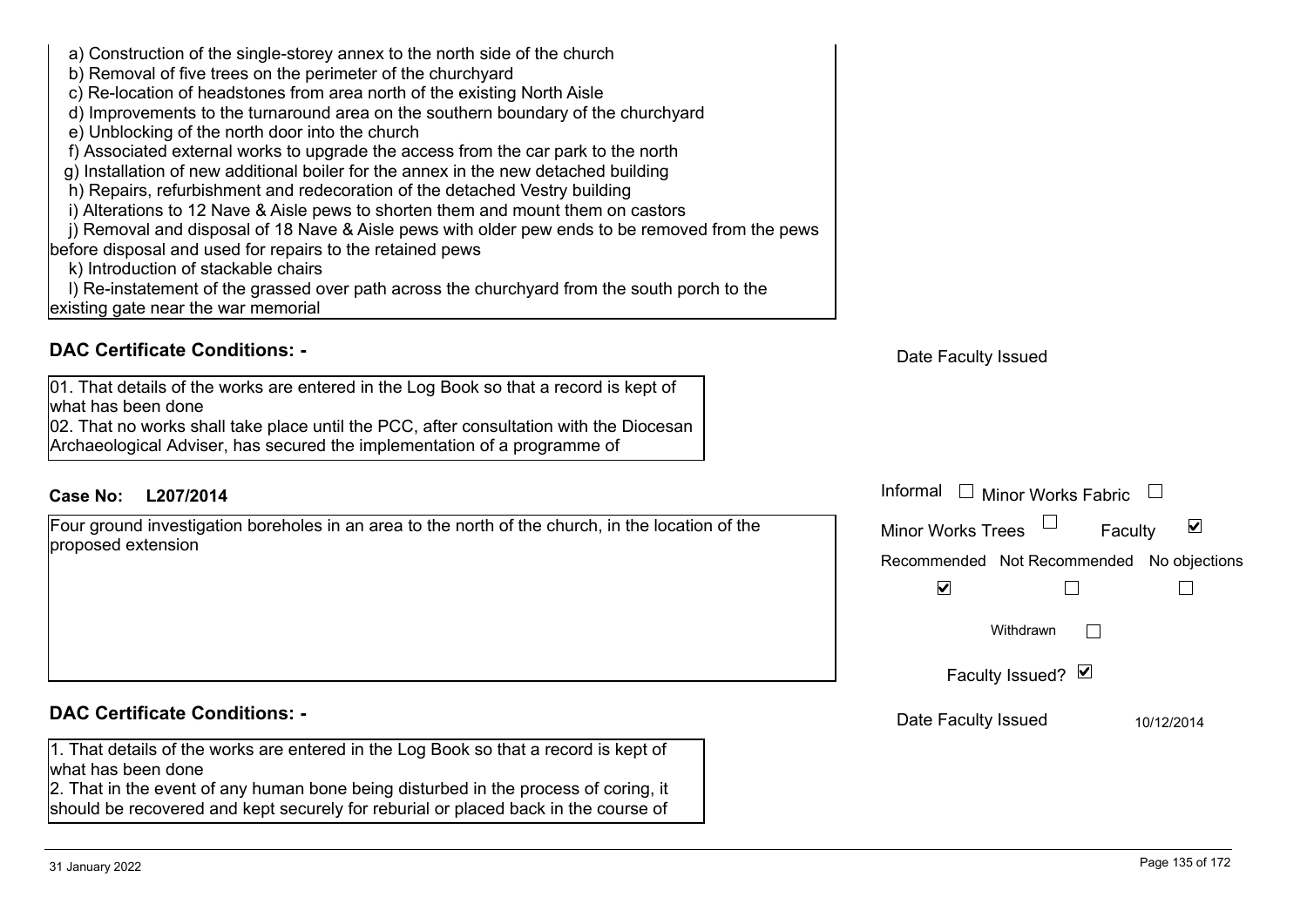| Case No: | L207/2015 |
|----------|-----------|
|----------|-----------|

|  |  |  | 1. Trim and tidy up of various Trees      |
|--|--|--|-------------------------------------------|
|  |  |  | 2. Trim, tidy and fell Trees as indicated |

### **DAC Certificate Conditions: -**

1. A time limit of 12 months

2. That details of the works are entered in the Log Book so that a record is kept of what has been done

### **Case No:**

1. Roof repairs to: -

a) Chancel

b) Nave

2. Installation of Roof Alarm

as described in the Schedule of Works and Specification from David Pendery

### **DAC Certificate Conditions: -**

1. That details of the works are entered in the Log Book so that a record is kept of what has been done

| L207/2015                                                                                                         | Informal $\Box$ Minor Works Fabric                                                                                                     |
|-------------------------------------------------------------------------------------------------------------------|----------------------------------------------------------------------------------------------------------------------------------------|
| nd tidy up of various Trees<br>idy and fell Trees as indicated                                                    | ☑<br><b>Minor Works Trees</b><br>$\Box$<br>Faculty<br>Recommended Not Recommended No objections<br>$\blacktriangledown$                |
|                                                                                                                   | Withdrawn<br>Faculty Issued? $\Box$                                                                                                    |
| rtificate Conditions: -                                                                                           | Date Faculty Issued                                                                                                                    |
| limit of 12 months<br>etails of the works are entered in the Log Book so that a record is kept of<br>been done    |                                                                                                                                        |
|                                                                                                                   | Informal<br>$\Box$ Minor Works Fabric $\Box$                                                                                           |
| epairs to: -<br>ıncel<br>ation of Roof Alarm<br>bed in the Schedule of Works and Specification from David Pendery | $\blacktriangledown$<br>Minor Works Trees<br>Faculty<br>Recommended Not Recommended No objections<br>$\blacktriangledown$<br>Withdrawn |
| rtificate Conditions: -                                                                                           | Faculty Issued? Ø<br>Date Faculty Issued<br>05/04/2016                                                                                 |
| etails of the works are entered in the Log Book so that a record is kept of                                       |                                                                                                                                        |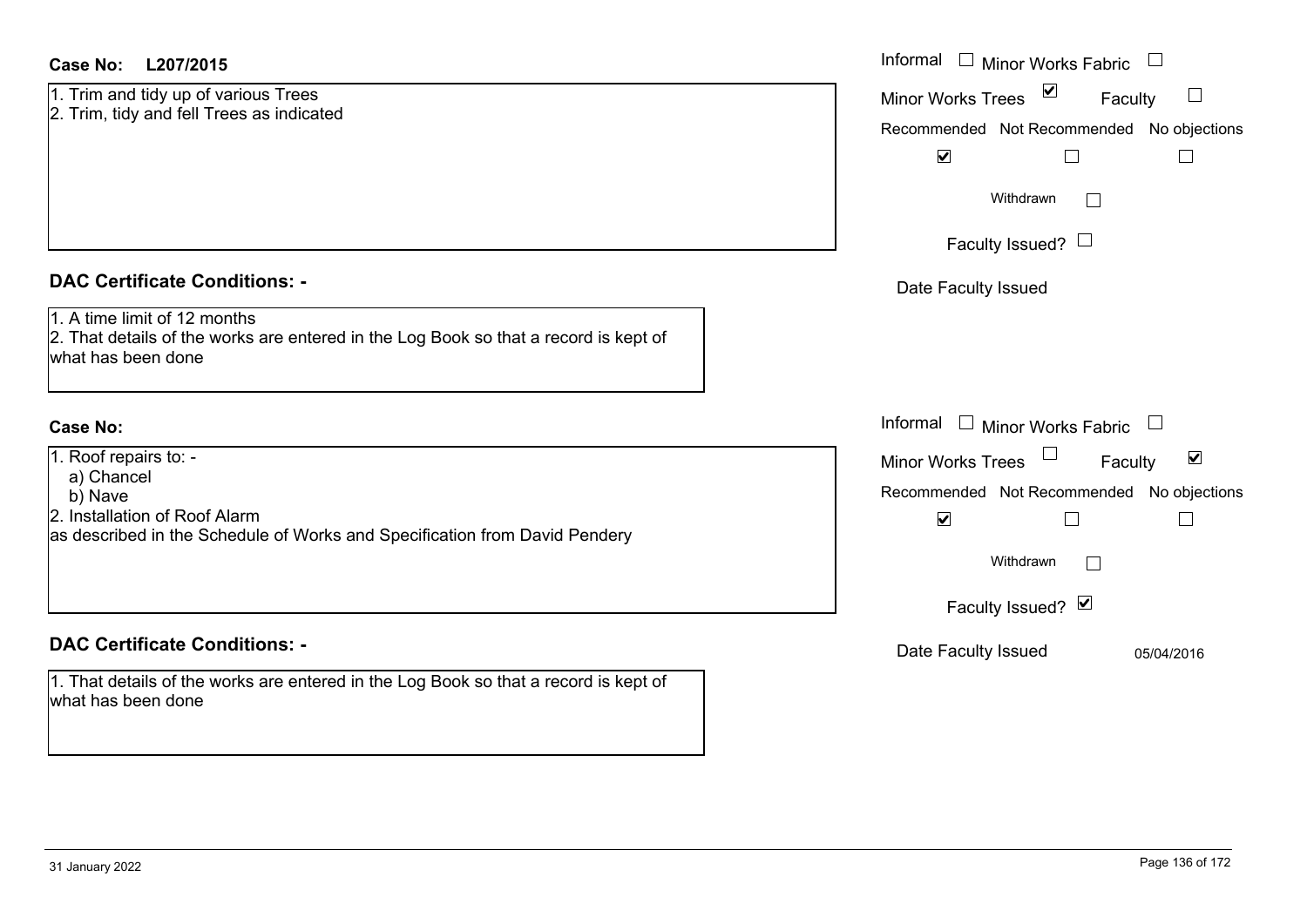| <b>Case No:</b>                                                                                                                             | Informal $\square$<br><b>Minor Works Fabric</b>             |
|---------------------------------------------------------------------------------------------------------------------------------------------|-------------------------------------------------------------|
| Archaeological Investigations in the: -                                                                                                     | $\blacktriangledown$<br><b>Minor Works Trees</b><br>Faculty |
| 1. Nave<br>2. North Aisle                                                                                                                   | Recommended Not Recommended No objections                   |
| 3. South Aisle                                                                                                                              | $\blacktriangledown$<br>$\Box$<br>$\vert$                   |
| of the church                                                                                                                               |                                                             |
|                                                                                                                                             | Withdrawn<br>$\perp$                                        |
|                                                                                                                                             | Faculty Issued? Ø                                           |
| <b>DAC Certificate Conditions: -</b>                                                                                                        | Date Faculty Issued<br>14/03/2016                           |
| 1. That details of the works are entered in the Log Book so that a record is kept of<br>what has been done                                  |                                                             |
| 2. That copies of the report on the investigations be submitted to the DAC, the<br>Diocesan Record Office and the Sites and Monument Record |                                                             |
| <b>Case No:</b>                                                                                                                             | Informal<br>Minor Works Fabric<br>⊻<br>$\perp$              |
| In the Vestry, replace: -                                                                                                                   | <b>Minor Works Trees</b><br>Faculty                         |
| 1. Double pole water heater switch with fused spur unit<br>2. Circuit breaker in fuse box                                                   | Recommended Not Recommended No objections                   |
|                                                                                                                                             | $\blacktriangledown$<br>⊔<br>$\Box$                         |
|                                                                                                                                             | Withdrawn<br>$\perp$                                        |
|                                                                                                                                             | Faculty Issued? $\Box$                                      |
|                                                                                                                                             |                                                             |
| <b>DAC Certificate Conditions: -</b>                                                                                                        | Date Faculty Issued                                         |
| 1. That details of the works are entered in the Log Book so that a record is kept of                                                        |                                                             |
| what has been done                                                                                                                          |                                                             |
| 2. That an updated Electrical Condition Report is commissioned, and submitted to the<br>DAC Secretary, after the installation               |                                                             |
|                                                                                                                                             |                                                             |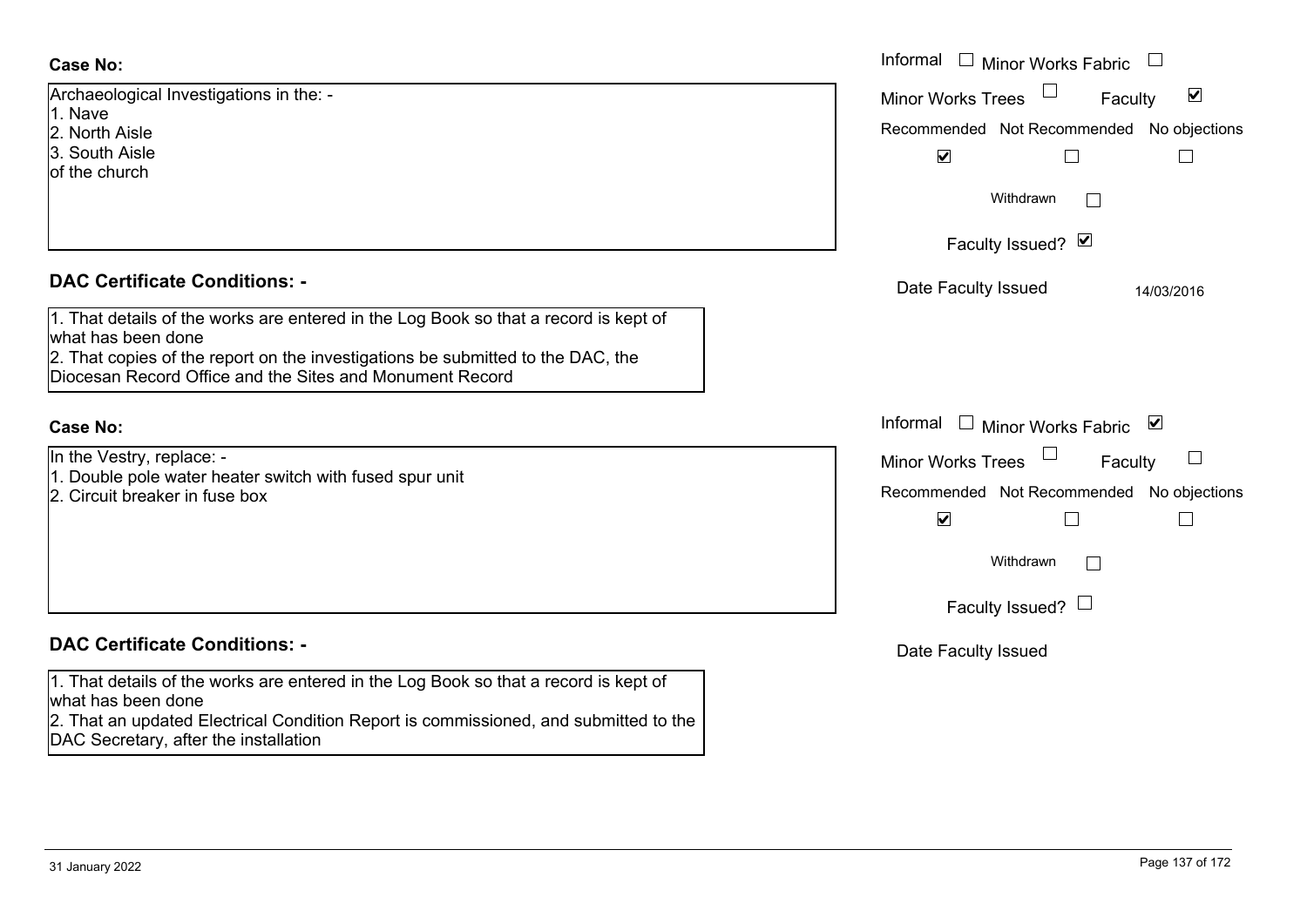### **Case No:**

|           | Test Pit for the purposes of the Percolation Test for proposed surface water soakaway for new |
|-----------|-----------------------------------------------------------------------------------------------|
| extension |                                                                                               |

### **DAC Certificate Conditions: -**

1. That details of the works are entered in the Log Book so that a record is kept of what has been done 2. That any preparatory trenching should be hand dug with care being taken to avoid damage or disturbance to memorials

## **Case No:**

Felling of dangerous Ash Tree

# **DAC Certificate Conditions: -**

1. That details of the works are entered in the Log Book so that a record is kept of what has been done

|                                                                                                           | Informal<br>$\overline{\phantom{0}}$<br><b>Minor Works Fabric</b> |
|-----------------------------------------------------------------------------------------------------------|-------------------------------------------------------------------|
| or the purposes of the Percolation Test for proposed surface water soakaway for new                       | $\blacktriangledown$<br>Minor Works Trees<br>Faculty              |
|                                                                                                           | Recommended Not Recommended No objections                         |
|                                                                                                           | $\blacktriangledown$                                              |
|                                                                                                           | Withdrawn                                                         |
|                                                                                                           | Faculty Issued? $\Box$                                            |
| rtificate Conditions: -                                                                                   | Date Faculty Issued                                               |
| etails of the works are entered in the Log Book so that a record is kept of<br>been done                  |                                                                   |
| ny preparatory trenching should be hand dug with care being taken to avoid<br>or disturbance to memorials |                                                                   |
|                                                                                                           | Informal $\square$<br><b>Minor Works Fabric</b><br>⊻              |
| dangerous Ash Tree                                                                                        | <b>Minor Works Trees</b><br>Faculty                               |
|                                                                                                           | No objections<br>Recommended Not Recommended                      |
|                                                                                                           | $\blacktriangledown$                                              |
|                                                                                                           | Withdrawn                                                         |
|                                                                                                           | Faculty Issued? $\Box$                                            |
| rtificate Conditions: -                                                                                   | Date Faculty Issued                                               |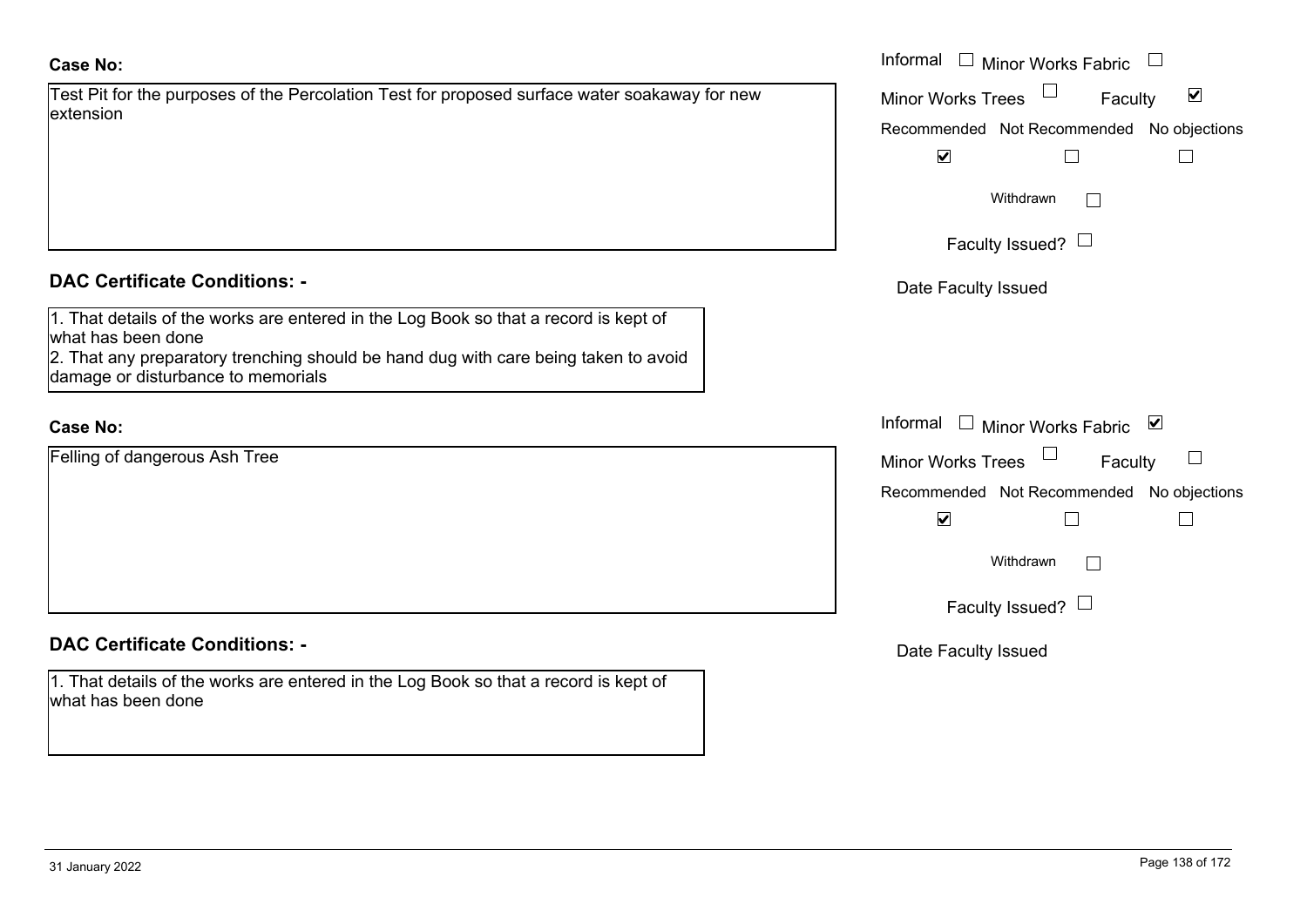### **Case No:**

| <b>Case No:</b>                                                                                                                                                                                                                                                                                                                                                                      | Informal |
|--------------------------------------------------------------------------------------------------------------------------------------------------------------------------------------------------------------------------------------------------------------------------------------------------------------------------------------------------------------------------------------|----------|
| To dig 4 trial test pits in the church yard                                                                                                                                                                                                                                                                                                                                          | Minor W  |
|                                                                                                                                                                                                                                                                                                                                                                                      | Recomm   |
|                                                                                                                                                                                                                                                                                                                                                                                      |          |
|                                                                                                                                                                                                                                                                                                                                                                                      |          |
|                                                                                                                                                                                                                                                                                                                                                                                      |          |
|                                                                                                                                                                                                                                                                                                                                                                                      |          |
| <b>DAC Certificate Conditions: -</b>                                                                                                                                                                                                                                                                                                                                                 | Date I   |
| $\overline{A}$ $\overline{B}$ $\overline{C}$ $\overline{C}$ $\overline{C}$ $\overline{C}$ $\overline{C}$ $\overline{C}$ $\overline{C}$ $\overline{C}$ $\overline{C}$ $\overline{C}$ $\overline{C}$ $\overline{C}$ $\overline{C}$ $\overline{C}$ $\overline{C}$ $\overline{C}$ $\overline{C}$ $\overline{C}$ $\overline{C}$ $\overline{C}$ $\overline{C}$ $\overline{C}$ $\overline{$ |          |

1. That details of the works are entered in the Log Book so that a record is kept of what has been done

2. That no works shall take place until the PCC, after consultation with the Diocesan Archaeological Adviser, has secured the implementation of a programme of

| Informal                 | $\Box$ Minor Works Fabric                 |  |
|--------------------------|-------------------------------------------|--|
| <b>Minor Works Trees</b> | Faculty                                   |  |
|                          | Recommended Not Recommended No objections |  |
|                          |                                           |  |
|                          | Withdrawn                                 |  |
|                          | Faculty Issued? $\Box$                    |  |

Date Faculty Issued 27/01/2020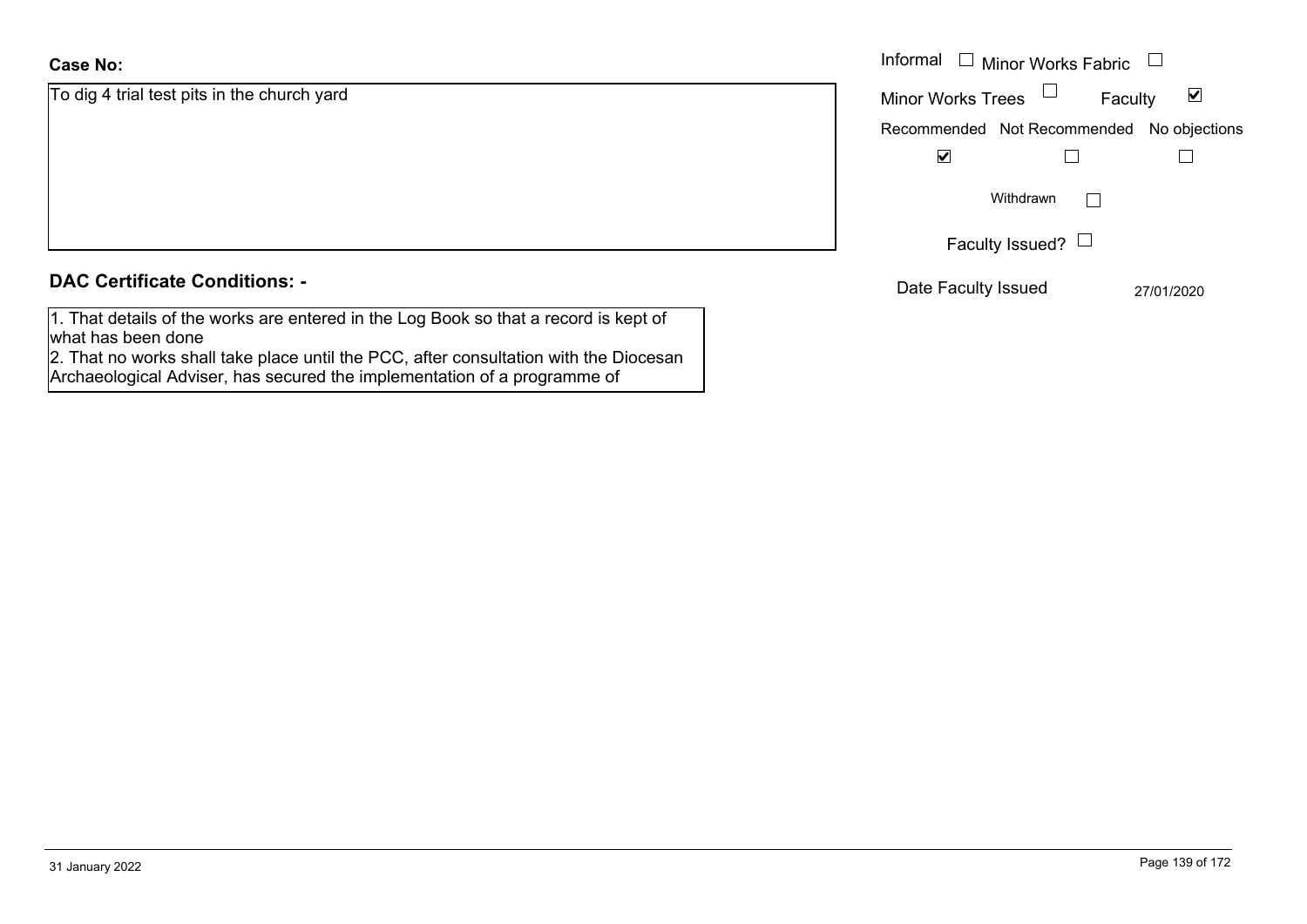| <b>Case No:</b>                                                                                      | Informal |
|------------------------------------------------------------------------------------------------------|----------|
| Phase 1 of Repair and re-development of the church building and churchyard project comprising: -     | Minor W  |
| 1. Repair and conservation works to the church comprising: -                                         |          |
| a) Include replacing the existing floor in the Nave and Aisles and raising the level of the floor to | Recomm   |
| match that at the South Porch to provide full accessibility                                          |          |
| b) Installation of ramp to give access from Nave into the Chancel                                    |          |
| c) Installation of new limecrete floor and tiles in areas of bare earth in chancel where furniture   |          |
| already removed                                                                                      |          |
| d) Plastering of walls in North Aisle to match South Aisle, repairs to Chancel & South Aisle and     |          |
| subsequent limewashing                                                                               |          |
| e) Re-location of, and Conservation works to, Font & effigy by specialist and re-installation on new |          |
| floor                                                                                                |          |
| f) Replacement of the Pulpit steps                                                                   |          |
| g) Re-instatement and repair of Chancel furnishings by specialist                                    |          |
| h) Installation of wooden doors below existing Tower arch screen                                     |          |
| i) Repairs to Chancel screen                                                                         |          |
| j) Re-location of Safe into Tower                                                                    |          |
| k) Re-roofing and insulating of Tower, North & South Aisles and other repair works                   |          |
| I) Stonework repairs externally                                                                      |          |
| m) Cleaning and repair (if found necessary) of all windows by specialist                             |          |
| 2. Renewal of: -                                                                                     |          |
| a) Mechanical and electrical services including: -                                                   |          |
| i) Replacement of electricity supply                                                                 |          |
| ii) Provision of new water, gas & foul drainage connections                                          |          |
| iii) Provision of new AV System and associated trunking                                              |          |
| iv) Provision for uplighting and spots to pick out architectural features                            |          |
| b) Heating system (boiler to be located in new detached building in the churchyard) to provide       |          |
| underfloor heating with supplementary radiators                                                      |          |
| c) Alterations to 12 Nave & Aisle pews to shorten them and mount them on castors                     |          |
| d) Removal and disposal of 18 Nave & Aisle pews with older pew ends to be removed from the pews      |          |
| before disposal and used for repairs to the retained pews                                            |          |
| e) Introduction of stackable chairs                                                                  |          |
| f) Demolition of existing shed, removal of one tree and replacement with new detached building to    |          |
| accommodate boiler(s) and accessible WC                                                              |          |
| g) Creation of new path in the churchyard with new low-level lighting to link the new detached       |          |
| building to the South Porch                                                                          |          |
| h) Replacement of existing concrete apron around church walls with French Drains linked to           |          |
| overhauled Rainwater Disposal System with a new connection to a local watercourse                    |          |

i) Upgrading of the church drive and access paving to the church with new low-level lighting

 $\blacktriangledown$ Faculty Minor Works Trees Recommended Not Recommended No objections  $\blacktriangledown$  $\Box$  $\Box$  $\Box$ Withdrawn Faculty Issued?  $\Box$ 

Minor Works Fabric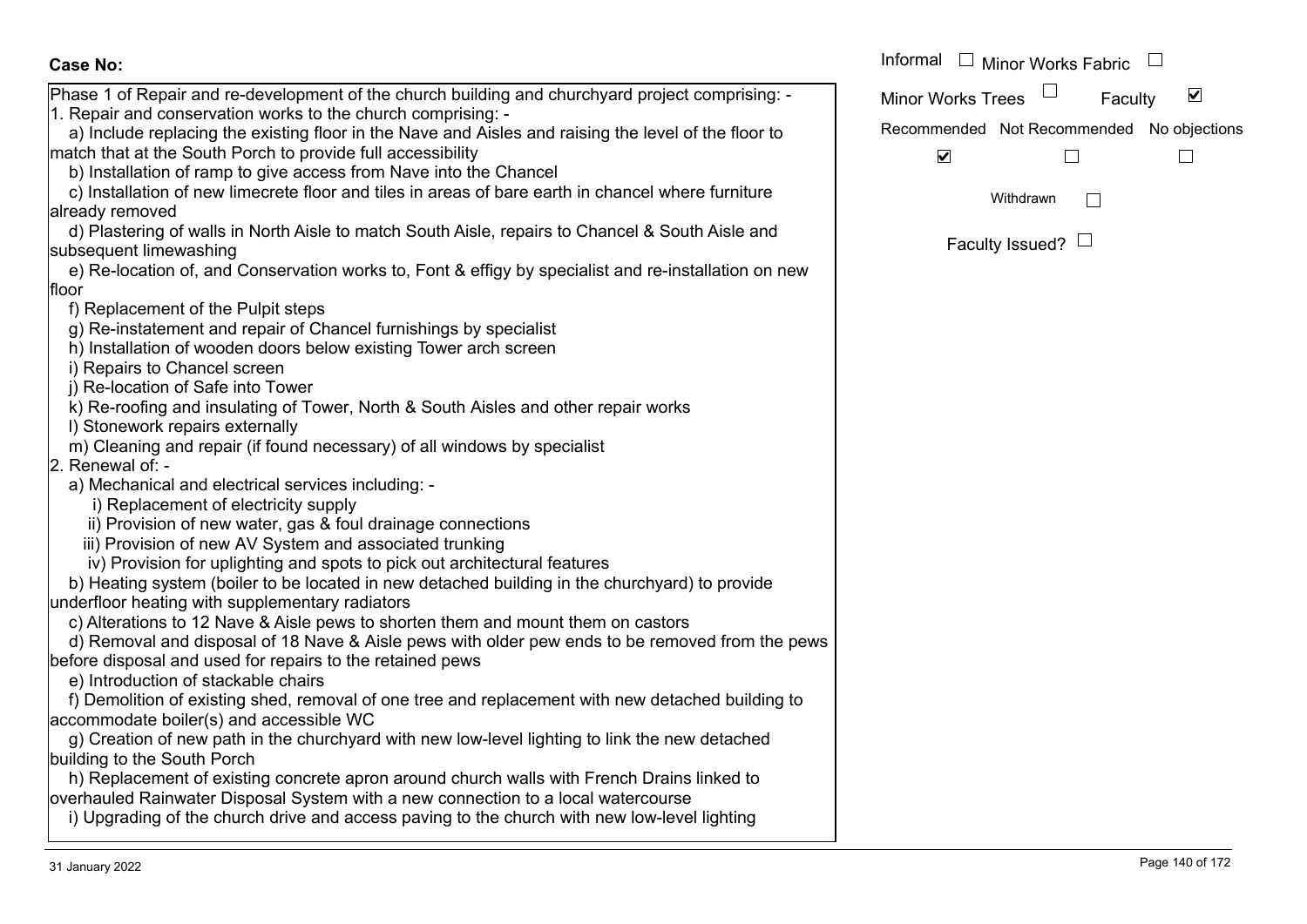

02. That no works shall take place until the PCC, after consultation with the Diocesan

Archaeological Adviser, has secured the implementation of a programme of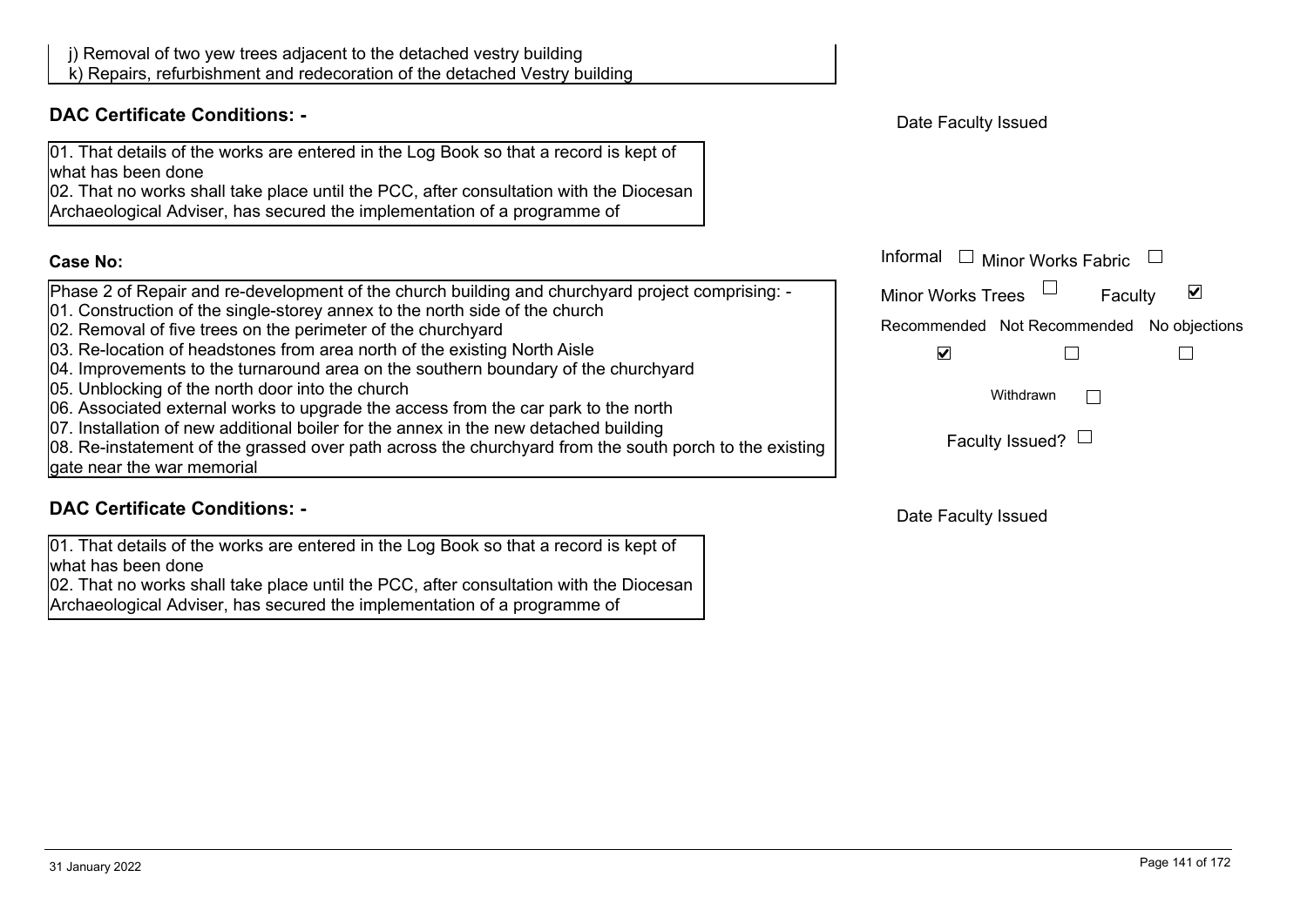### **Ben No: Church**

what has been done

### **10210 Coston, St Andrew**

| L153/2008<br><b>Case No:</b>                                                                                         | Informal $\Box$<br><b>Minor Works Fabric</b>                                                           |
|----------------------------------------------------------------------------------------------------------------------|--------------------------------------------------------------------------------------------------------|
| Repairs to the Nave: -<br>1. Roof<br>2. Rainwater goods                                                              | Minor Works Trees<br>$\blacktriangledown$<br>Faculty<br>Recommended Not Recommended No objections<br>⊻ |
|                                                                                                                      | Withdrawn                                                                                              |
|                                                                                                                      | Faculty Issued? $\Box$                                                                                 |
| <b>DAC Certificate Conditions: -</b>                                                                                 | Date Faculty Issued<br>14/10/2008                                                                      |
| 1. A time limit of 12 months<br>2. That details of the works are entered in the Log Book so that a record is kept of |                                                                                                        |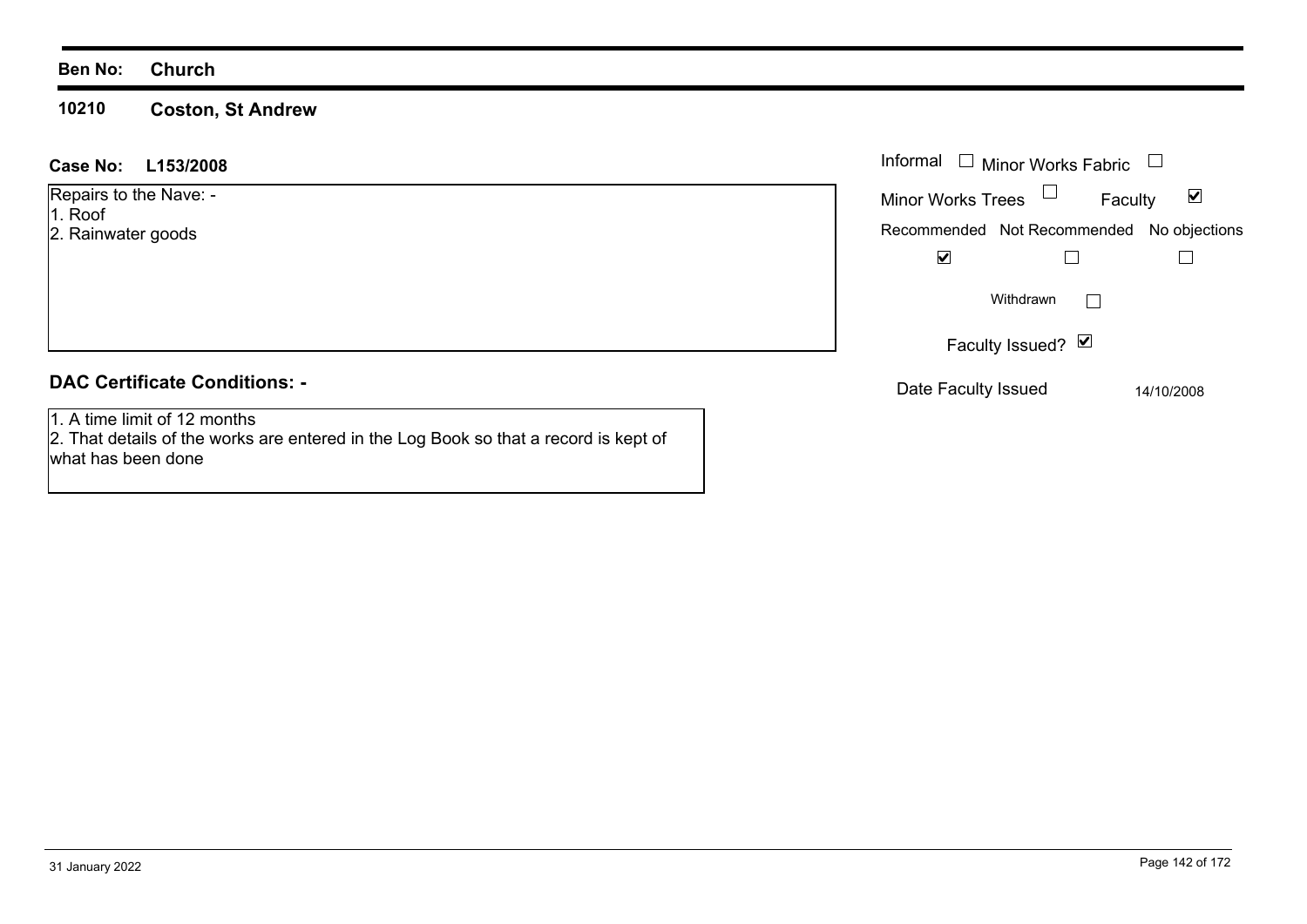| Case No:<br>L124/2011                                                                                                                                                                                                               | Informal $\Box$ Minor Works Fabric $\Box$                                                                                                                                           |
|-------------------------------------------------------------------------------------------------------------------------------------------------------------------------------------------------------------------------------------|-------------------------------------------------------------------------------------------------------------------------------------------------------------------------------------|
| 1. Repairs to roof following lead theft<br>2. Addition of extra sensor for alarm system covering replacement roof                                                                                                                   | $\blacktriangledown$<br><b>Minor Works Trees</b><br>Faculty<br>Recommended Not Recommended No objections<br>$\Box$<br>$\Box$<br>$\Box$<br>Withdrawn<br>$\perp$<br>Faculty Issued? Ø |
| <b>DAC Certificate Conditions: -</b><br>1. A time limit of 12 months<br>2. That details of the works are entered in the Log Book so that a record is kept of<br>what has been done                                                  | Date Faculty Issued<br>22/07/2011                                                                                                                                                   |
| <b>Case No:</b><br>L177/2012                                                                                                                                                                                                        | Informal ⊠ Minor Works Fabric □                                                                                                                                                     |
| Installation of small brass memorial plaque in the Chancel in remembrance of William Hazelwood, a<br>recently deceased Churchwarden                                                                                                 | <b>Minor Works Trees</b><br>Faculty<br>Recommended Not Recommended No objections<br>$\blacktriangledown$<br>П<br>$\overline{\phantom{a}}$<br>Withdrawn<br>Faculty Issued? $\Box$    |
| <b>DAC Certificate Conditions: -</b>                                                                                                                                                                                                | Date Faculty Issued                                                                                                                                                                 |
| 1. A time limit of 12 months<br>2. That details of the works are entered in the Log Book so that a record is kept of<br>what has been done<br>3. That, where possible, all fixings should be made into joints, not stonework, using |                                                                                                                                                                                     |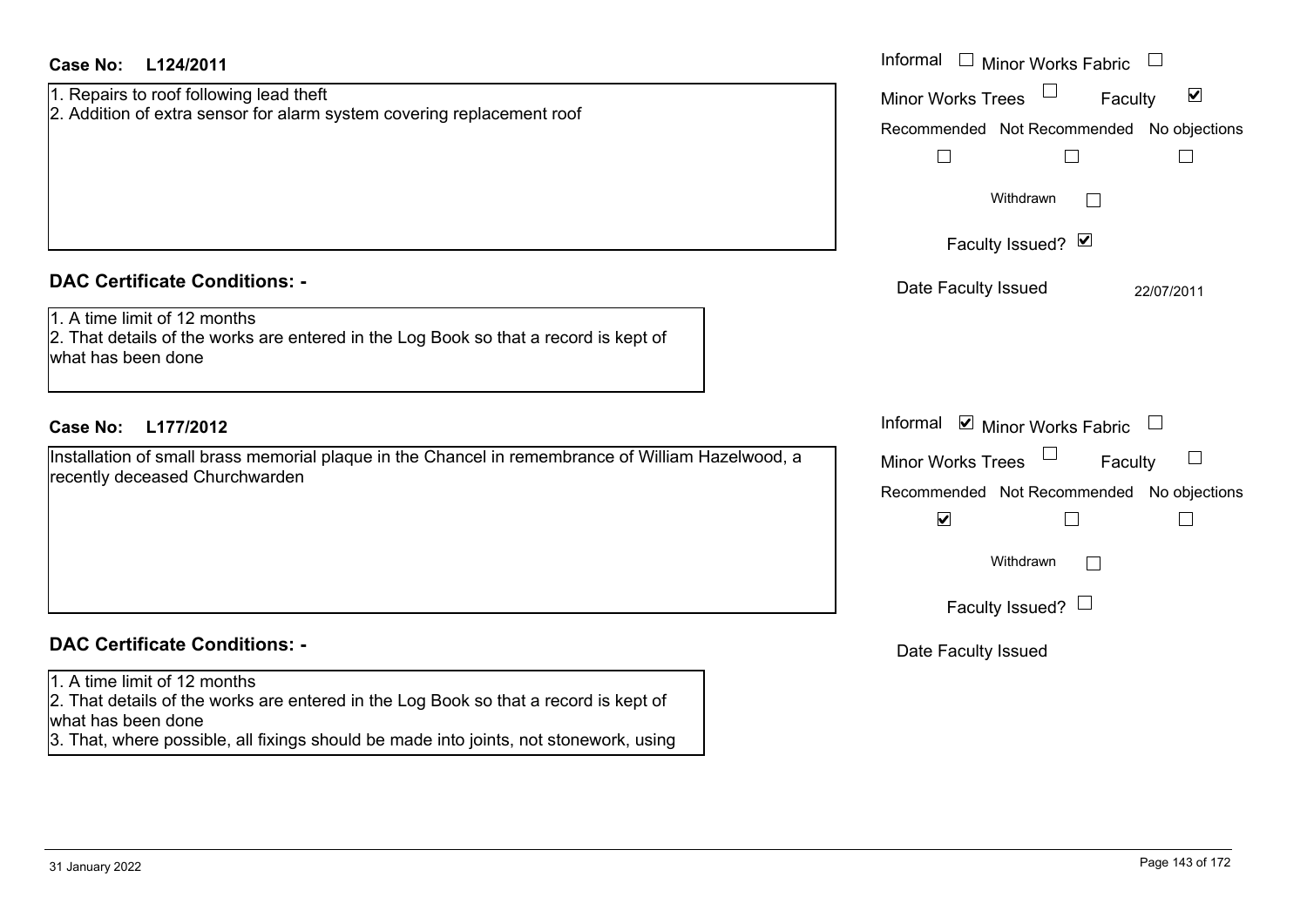## **L106/2012Case No:** Informal

Re-plastering and re-painting walls

| <b>DAC Certificate Conditions: -</b> |  |
|--------------------------------------|--|
|--------------------------------------|--|

1. A time limit of 12 months

2. That details of the works are entered in the Log Book so that a record is kept of what has been done

3. That, in the event of wall paintings being discovered, the works stop immediately

# **L084/2015Case No:** Informal

Upgrading of: - 1. Electical 2. Lighting systems

# **DAC Certificate Conditions: -**

### 1. A time limit of 12 months

2. That details of the works are entered in the Log Book so that a record is kept of what has been done

3. That any new wiring should be installed using "FP200" cable or similar approved

| Informal<br>$\overline{\mathbf{v}}$<br><b>Minor Works Fabric</b>                                                                                                                                                                           |  |
|--------------------------------------------------------------------------------------------------------------------------------------------------------------------------------------------------------------------------------------------|--|
| <b>Minor Works Trees</b><br>Faculty<br>Recommended Not Recommended No objections<br>$\blacktriangledown$<br>Withdrawn<br>Faculty Issued? $\Box$                                                                                            |  |
| Date Faculty Issued                                                                                                                                                                                                                        |  |
| Informal<br>$\blacktriangledown$<br><b>Minor Works Fabric</b><br><b>Minor Works Trees</b><br>Faculty<br>Recommended Not Recommended No objections<br>$\overline{\mathbf{v}}$<br>Withdrawn<br>Faculty Issued? $\Box$<br>Date Faculty Issued |  |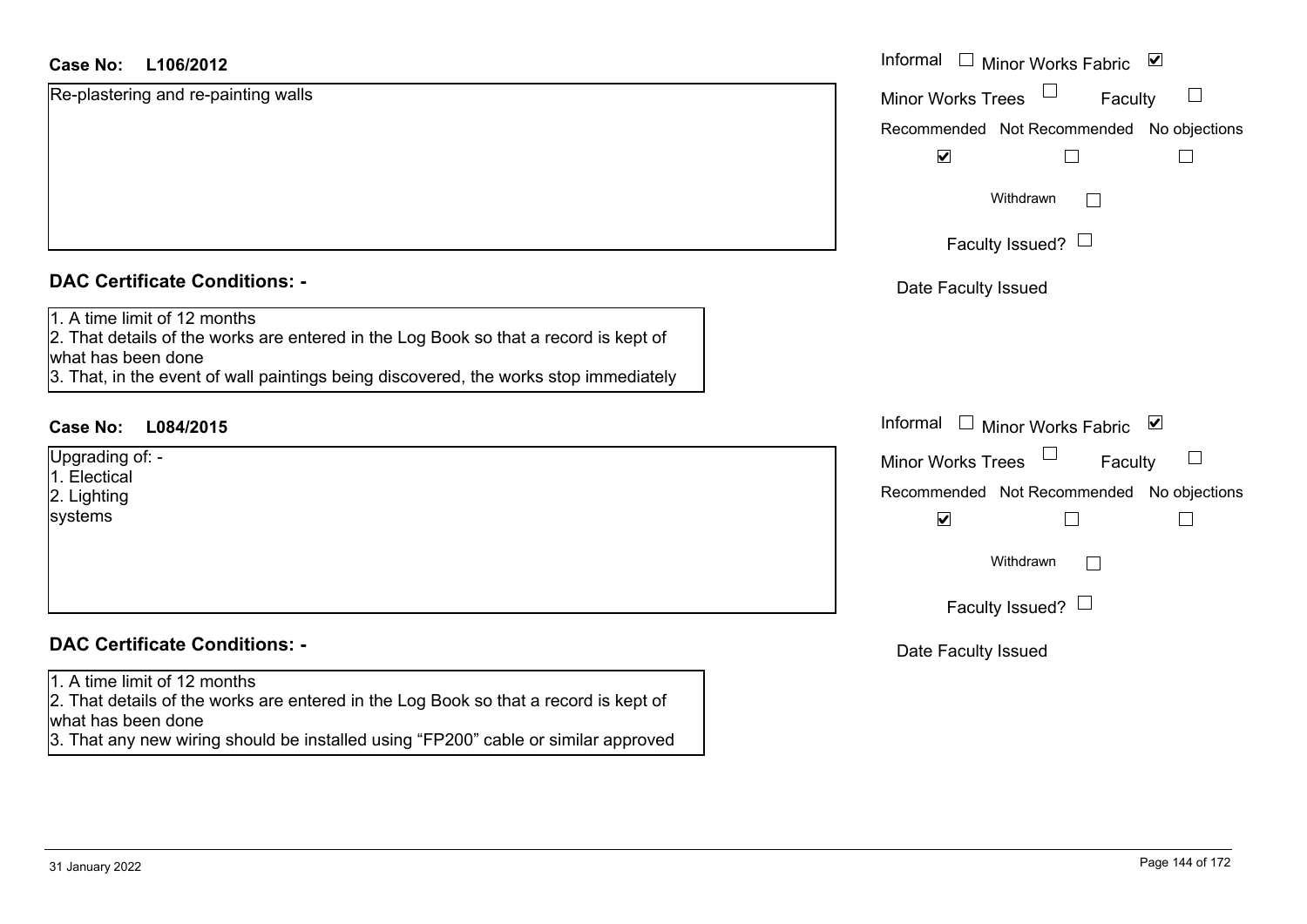# Repairs comprising: - 1. Repairs to the South Porch flashings **Case No:**

2. Repairs to the external oak door that protects the South Porch from birds etc

# **DAC Certificate Conditions: -**

1. That details of the works are entered in the Log Book so that a record is kept of what has been done

2. That if the Church requires cover for metal theft during the period that scaffolding is  $\frac{1}{2}$  in position the sheeting to the scaffolding has to be: -

### **Case No:**

CONFIRMATORY APPLICATION for works undertaken with Interim Faculty: -

Replacement of the North Aisle roof covering and associated repairs

# **DAC Certificate Conditions: -**

1. That details of the works are entered in the Log Book so that a record is kept of what has been done

|                                                                                                                                                                                                                               | Informal □ Minor Works Fabric ⊠                                                                                                                         |
|-------------------------------------------------------------------------------------------------------------------------------------------------------------------------------------------------------------------------------|---------------------------------------------------------------------------------------------------------------------------------------------------------|
| comprising: -<br>s to the South Porch flashings<br>s to the external oak door that protects the South Porch from birds etc                                                                                                    | Minor Works Trees<br>$\begin{array}{c} \hline \end{array}$<br>Faculty<br>Recommended Not Recommended No objections<br>$\blacktriangledown$<br>Withdrawn |
|                                                                                                                                                                                                                               | Faculty Issued? $\Box$                                                                                                                                  |
| rtificate Conditions: -                                                                                                                                                                                                       | Date Faculty Issued                                                                                                                                     |
| etails of the works are entered in the Log Book so that a record is kept of<br>been done<br>the Church requires cover for metal theft during the period that scaffolding is<br>n the sheeting to the scaffolding has to be: - |                                                                                                                                                         |
|                                                                                                                                                                                                                               | Informal<br>$\Box$ Minor Works Fabric                                                                                                                   |
| MATORY APPLICATION for works undertaken with Interim Faculty: -                                                                                                                                                               | $\blacktriangledown$<br><b>Minor Works Trees</b><br>Faculty                                                                                             |
| nent of the North Aisle roof covering and associated repairs                                                                                                                                                                  | Recommended Not Recommended No objections<br>$\blacktriangledown$                                                                                       |
|                                                                                                                                                                                                                               | Withdrawn<br>I.                                                                                                                                         |
|                                                                                                                                                                                                                               | Faculty Issued? $\Box$                                                                                                                                  |
| rtificate Conditions: -                                                                                                                                                                                                       | Date Faculty Issued<br>26/11/2019                                                                                                                       |
| etails of the works are entered in the Log Book so that a record is kept of                                                                                                                                                   |                                                                                                                                                         |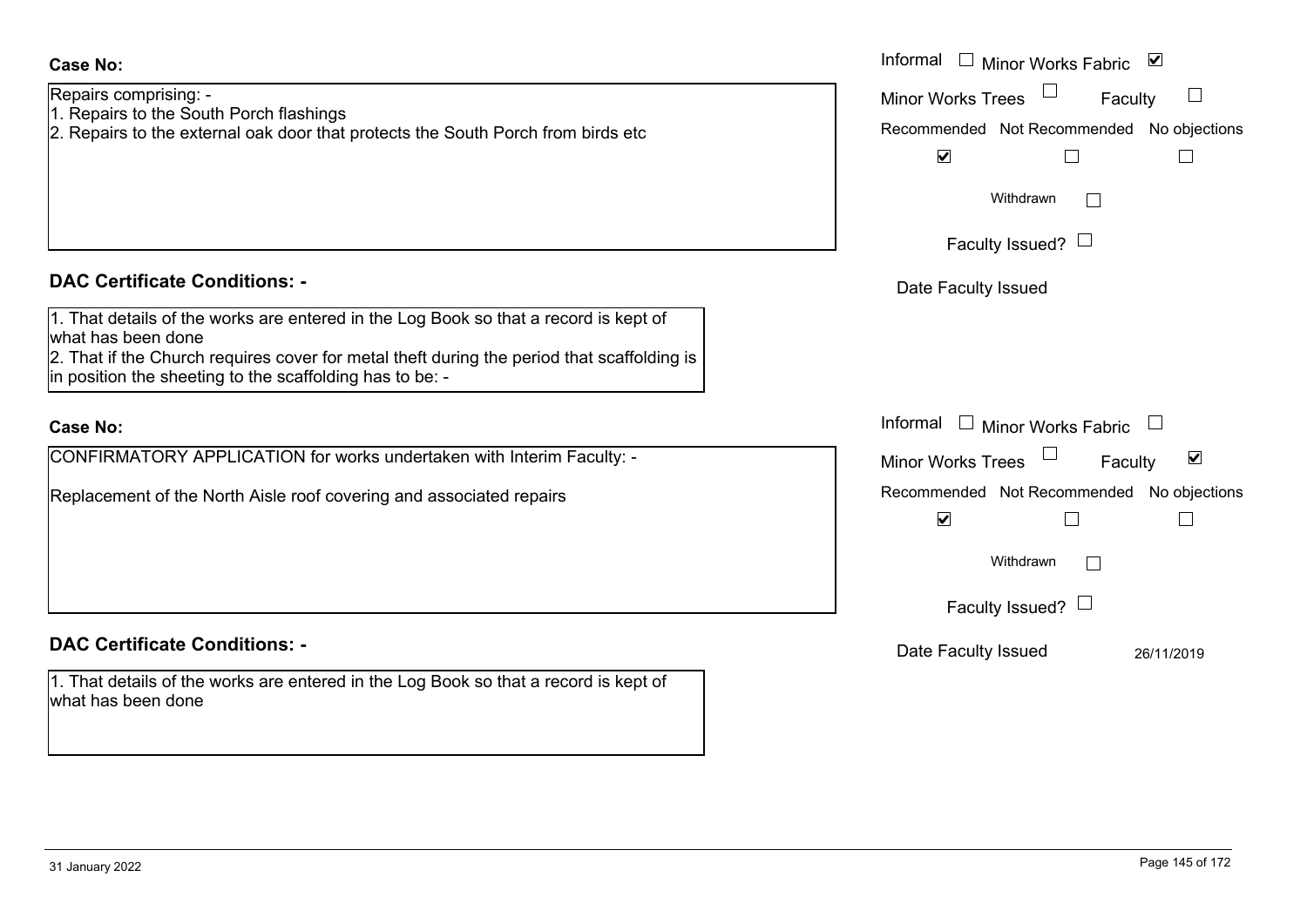| <b>Case No:</b>                                                                                                                                                                                       | Informal □ Minor Works Fabric<br>$\blacktriangledown$       |
|-------------------------------------------------------------------------------------------------------------------------------------------------------------------------------------------------------|-------------------------------------------------------------|
| Installation of a Roof Alarm                                                                                                                                                                          | $\mathbb{R}^n$<br><b>Minor Works Trees</b><br>Faculty       |
|                                                                                                                                                                                                       | Recommended Not Recommended No objections                   |
|                                                                                                                                                                                                       | $\blacktriangledown$                                        |
|                                                                                                                                                                                                       | Withdrawn<br>$\Box$                                         |
|                                                                                                                                                                                                       | Faculty Issued? $\Box$                                      |
| <b>DAC Certificate Conditions: -</b>                                                                                                                                                                  | Date Faculty Issued                                         |
| 1. That details of the works are entered in the Log Book so that a record is kept of<br>what has been done<br>2. That, in line with the requirement and advice of the Ecclesiastical Insurance Group, |                                                             |
| the installation and/or testing must be carried out by an electrician who is an                                                                                                                       |                                                             |
| <b>Case No:</b>                                                                                                                                                                                       | Informal □ Minor Works Fabric<br>$\Box$                     |
| Conservation of an historic George III Coat of Arms                                                                                                                                                   | $\blacktriangledown$<br><b>Minor Works Trees</b><br>Faculty |
|                                                                                                                                                                                                       | Recommended Not Recommended No objections                   |
|                                                                                                                                                                                                       | $\blacktriangledown$<br>$\Box$                              |
|                                                                                                                                                                                                       | Withdrawn<br>$\Box$                                         |
|                                                                                                                                                                                                       | Faculty Issued? $\Box$                                      |
| <b>DAC Certificate Conditions: -</b>                                                                                                                                                                  | Date Faculty Issued<br>26/11/2019                           |
| 1. That details of the works are entered in the Log Book so that a record is kept of<br>what has been done                                                                                            |                                                             |
| 2. That future monitoring of the surface of the painting and regular removal of bat<br>droppings by a conservator should be undertaken as the varnish, and possibly the                               |                                                             |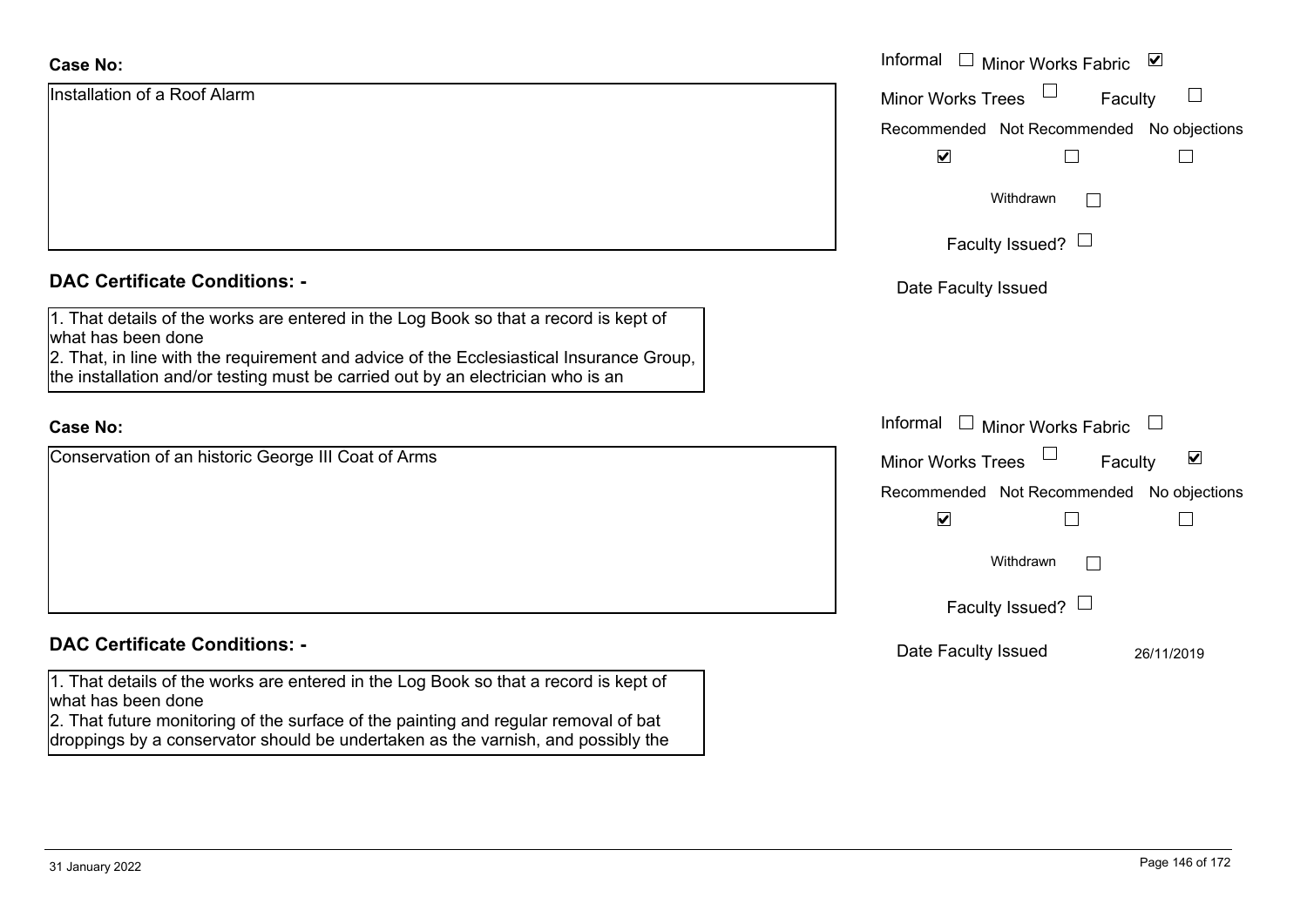| <b>Case No:</b>                                                                                                             | Informal □ Minor Works Fabric<br>$\blacktriangledown$       |
|-----------------------------------------------------------------------------------------------------------------------------|-------------------------------------------------------------|
| Repair the bells and bell rope                                                                                              | $\Box$<br><b>Minor Works Trees</b><br>Faculty               |
|                                                                                                                             | Recommended Not Recommended No objections                   |
|                                                                                                                             | $\Box$                                                      |
|                                                                                                                             | Withdrawn<br>$\Box$                                         |
|                                                                                                                             | Faculty Issued? $\Box$                                      |
| <b>DAC Certificate Conditions: -</b>                                                                                        | Date Faculty Issued                                         |
| 1. That details of the works are entered in the Log Book so that a record is kept of<br>what has been done                  |                                                             |
| <b>Case No:</b>                                                                                                             | Informal<br>$\Box$<br><b>Minor Works Fabric</b>             |
| 1. Re-alignment of $3x$ against the church walls at the west end of the church<br>2. Disposal of 4 late Victorian pine pews | $\blacktriangledown$<br><b>Minor Works Trees</b><br>Faculty |
| 3. Making good of the flooring of the church                                                                                | Recommended Not Recommended No objections                   |
|                                                                                                                             | $\blacktriangledown$<br>$\Box$                              |
|                                                                                                                             | Withdrawn<br>$\mathbf{L}$                                   |
|                                                                                                                             | Faculty Issued? Ø                                           |
| <b>DAC Certificate Conditions: -</b>                                                                                        | Date Faculty Issued<br>06/02/2020                           |
| 1. That details of the works are entered in the Log Book so that a record is kept of<br>what has been done                  |                                                             |
|                                                                                                                             |                                                             |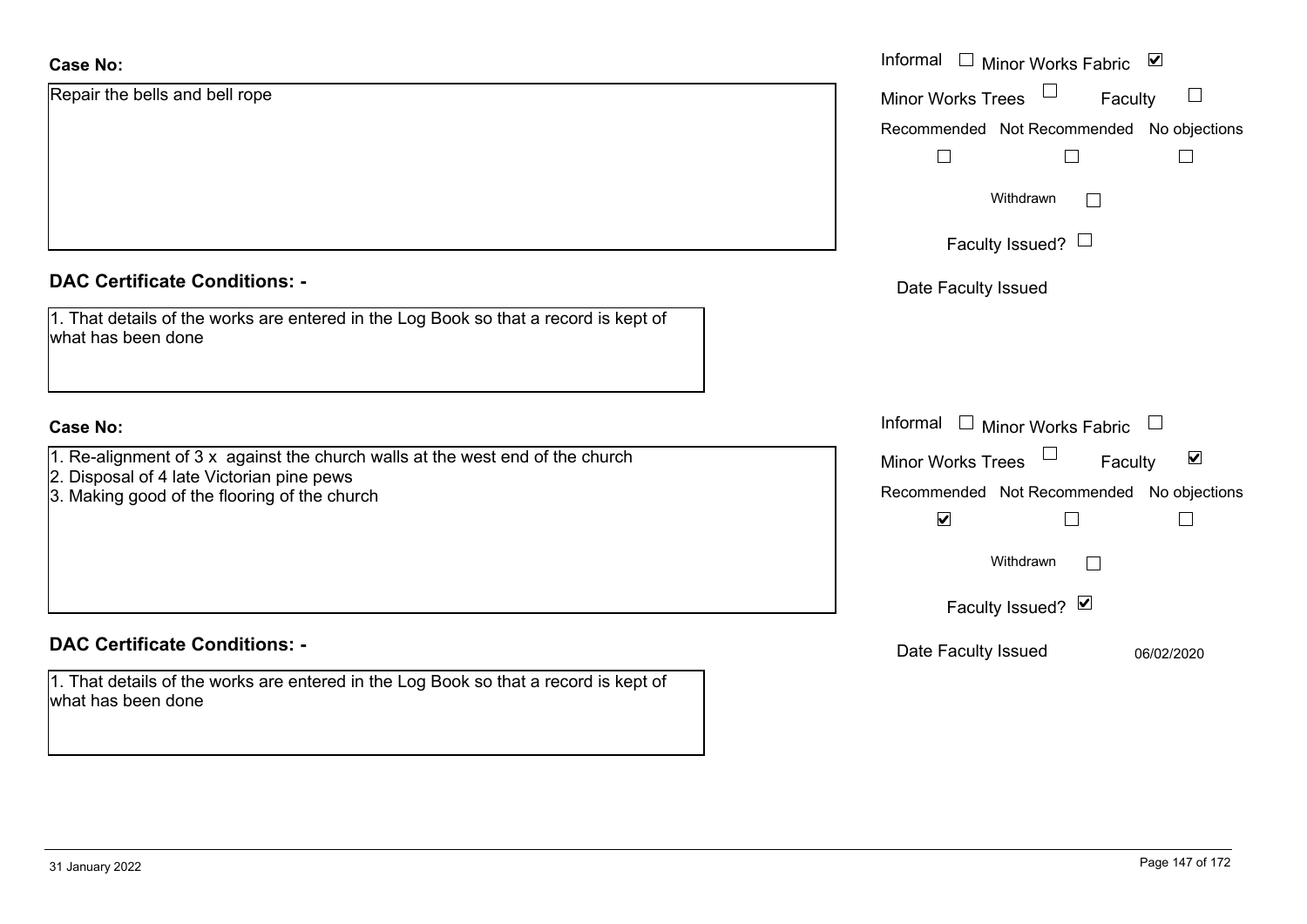| Installation of temporary works to mitigate damage to church fabric by bats (in conjunction with the Bats) |  |
|------------------------------------------------------------------------------------------------------------|--|
| in Church Project)                                                                                         |  |

# **DAC Certificate Conditions: -**

| 1. That details of the works are entered in the Log Book so that a record is kept of  |
|---------------------------------------------------------------------------------------|
| what has been done                                                                    |
| 2. That, where possible, all fixings should be made into joints, not stonework, using |

stainless steel or non-ferrous screws in fibre plugs

# **Case No:**

Minor Electrical Improvements (New Sockets & Light Fittings)

# **DAC Certificate Conditions: -**

1. That details of the works are entered in the Log Book so that a record is kept of what has been done

2. That an updated Electrical Condition Report is commissioned, and submitted to the DAC Secretary, after the installation

|                                                                                                                                                                                                                        | Informal<br>$\overline{\phantom{a}}$<br><b>Minor Works Fabric</b>            |
|------------------------------------------------------------------------------------------------------------------------------------------------------------------------------------------------------------------------|------------------------------------------------------------------------------|
| on of temporary works to mitigate damage to church fabric by bats (in conjunction with the Bats<br>Project)                                                                                                            | $\blacktriangledown$<br>Minor Works Trees<br>Faculty                         |
|                                                                                                                                                                                                                        | Recommended Not Recommended No objections                                    |
|                                                                                                                                                                                                                        | $\blacktriangledown$<br>⊔                                                    |
|                                                                                                                                                                                                                        | Withdrawn                                                                    |
|                                                                                                                                                                                                                        | Faculty Issued? $\Box$                                                       |
| rtificate Conditions: -                                                                                                                                                                                                | Date Faculty Issued<br>03/11/2020                                            |
| etails of the works are entered in the Log Book so that a record is kept of<br>been done<br>where possible, all fixings should be made into joints, not stonework, using<br>steel or non-ferrous screws in fibre plugs |                                                                              |
|                                                                                                                                                                                                                        | Informal<br>□ Minor Works Fabric $\blacksquare$                              |
| ectrical Improvements (New Sockets & Light Fittings)                                                                                                                                                                   | $\begin{array}{c} \hline \end{array}$<br><b>Minor Works Trees</b><br>Faculty |
|                                                                                                                                                                                                                        | Recommended Not Recommended No objections<br>$\blacktriangledown$            |
|                                                                                                                                                                                                                        | Withdrawn                                                                    |
|                                                                                                                                                                                                                        | Faculty Issued? $\Box$                                                       |
| rtificate Conditions: -                                                                                                                                                                                                | Date Faculty Issued                                                          |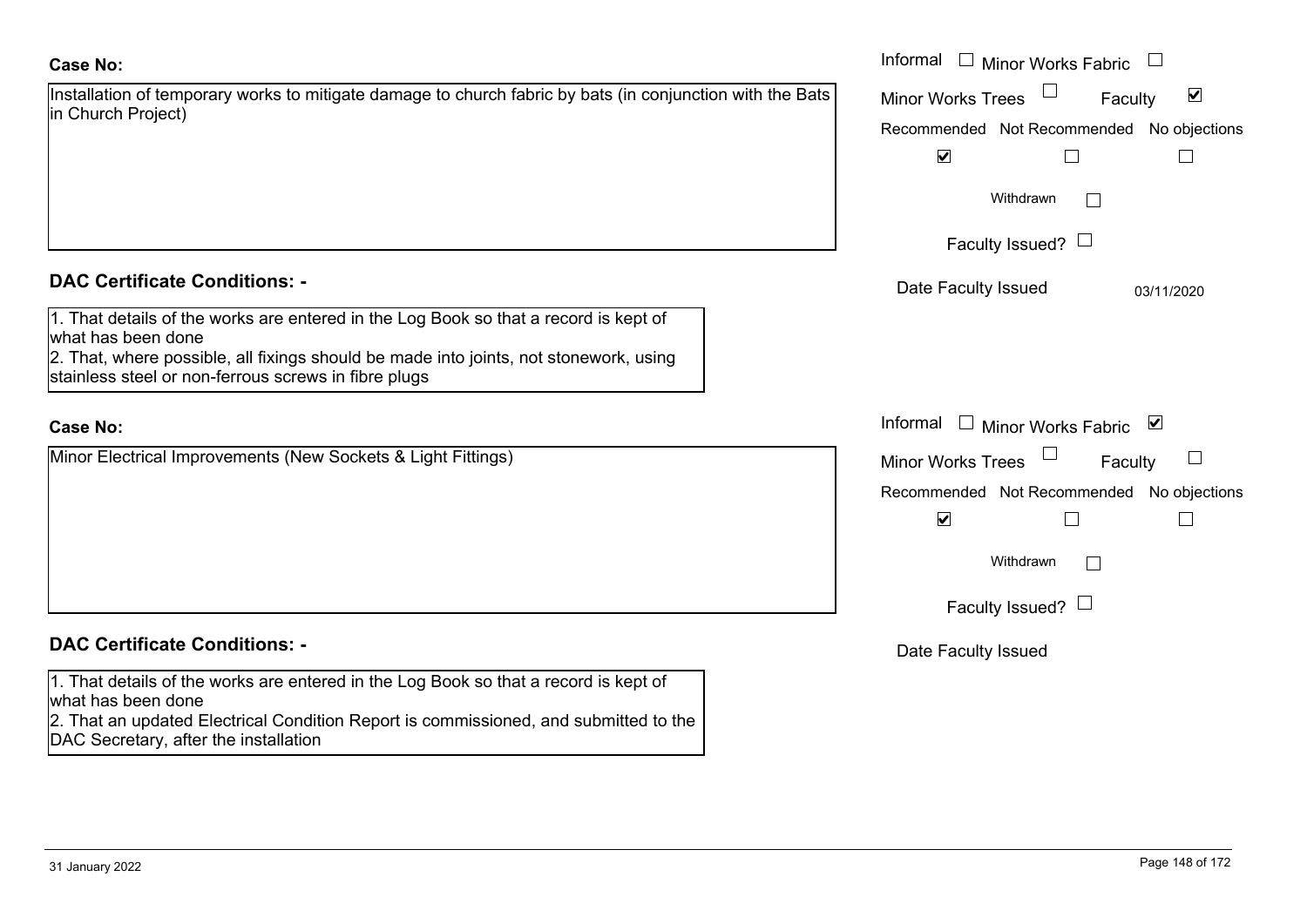**20309Cotesbach, St Mary**

# **L118/2009Case No:** Informal

| 1. Construction of extension to provide: -                               |
|--------------------------------------------------------------------------|
| a) Servery                                                               |
| b) Accessible WC                                                         |
| c) Loft storage                                                          |
| 2. In the North Aisle: -                                                 |
| a) Creation of Meeting Room at the east end                              |
| b) Removal of Font from west end                                         |
| c) Installation of memorial slab over crypt beneath former Font location |
| 4. At the west end of the Nave: -                                        |
| a) Removal of three pews                                                 |
| b) Installation of Font                                                  |

### **DAC Certificate Conditions: -**

1. A time limit of 12 months

2. That details of the works are entered in the Log Book so that a record is kept of what has been done

3. That the PCC causes the enclosed advertisement to be published in the local press

| Informal ☑ Minor Works Fabric |                                           |            |
|-------------------------------|-------------------------------------------|------------|
|                               | <b>Minor Works Trees</b>                  | Faculty    |
|                               | Recommended Not Recommended No objections |            |
|                               | V                                         |            |
|                               | Withdrawn                                 |            |
|                               | Faculty Issued? Ø                         |            |
|                               |                                           |            |
|                               | Date Faculty Issued                       | 09/12/2013 |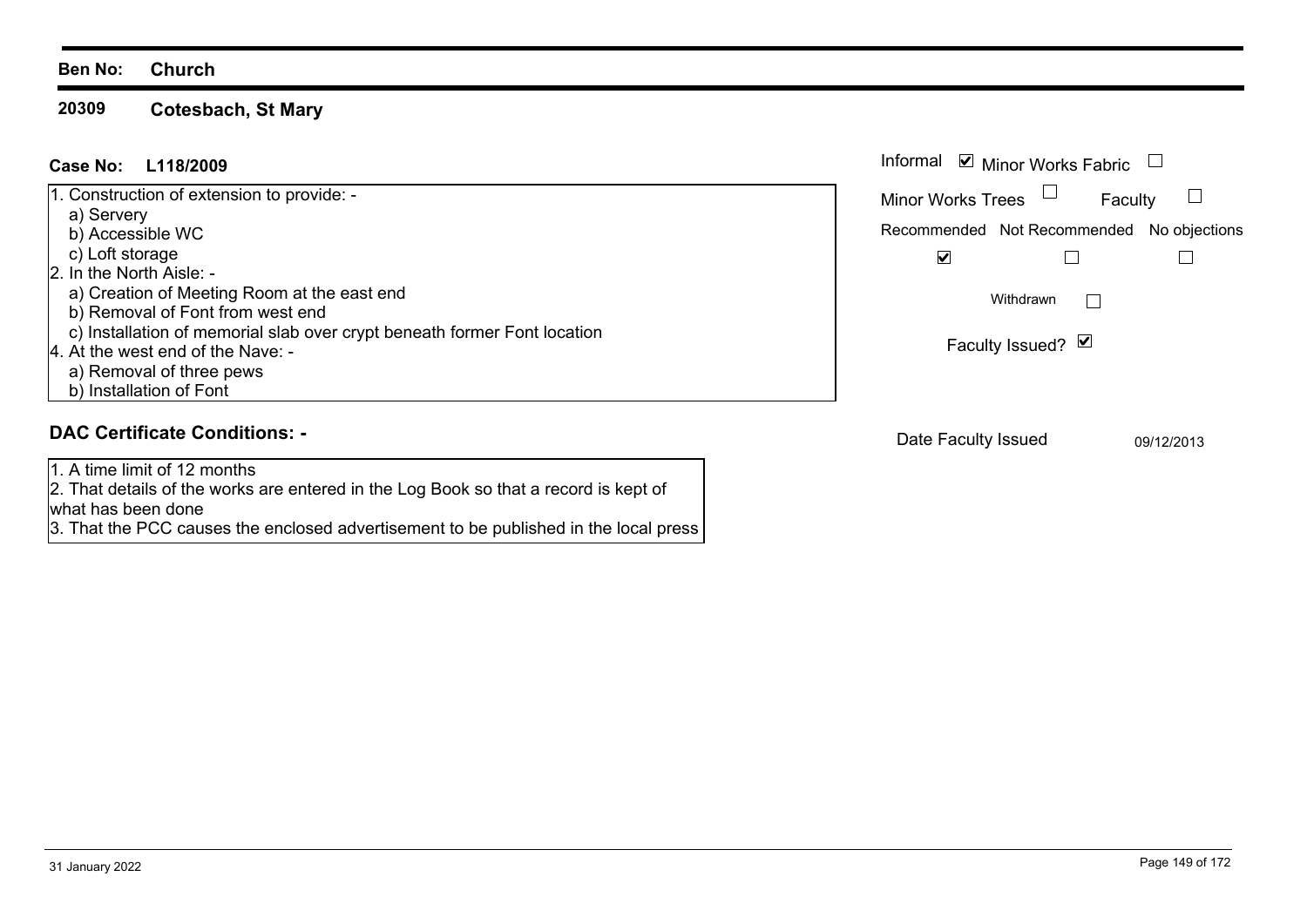| Case No:<br>L027/2013                                                                                                                                                                      | Informal <b>v</b> Minor Works Fabric                                         |
|--------------------------------------------------------------------------------------------------------------------------------------------------------------------------------------------|------------------------------------------------------------------------------|
| 1. Re-location of Font                                                                                                                                                                     | $\Box$<br>$\Box$<br><b>Minor Works Trees</b><br>Faculty                      |
| 2. Removal of three Pews at west end of Nave<br>3. Investigation of possibility of crypt under Font's current location                                                                     | Recommended Not Recommended No objections                                    |
|                                                                                                                                                                                            | $\Box$<br>$\Box$<br>$\mathbf{I}$                                             |
|                                                                                                                                                                                            |                                                                              |
|                                                                                                                                                                                            | Withdrawn                                                                    |
|                                                                                                                                                                                            |                                                                              |
|                                                                                                                                                                                            | Faculty Issued? $\Box$                                                       |
| <b>DAC Certificate Conditions: -</b>                                                                                                                                                       | Date Faculty Issued                                                          |
| 1. A time limit of 12 months                                                                                                                                                               |                                                                              |
| 2. That details of the works are entered in the Log Book so that a record is kept of<br>what has been done                                                                                 |                                                                              |
|                                                                                                                                                                                            |                                                                              |
|                                                                                                                                                                                            |                                                                              |
| <b>Case No:</b><br>L188/2015                                                                                                                                                               |                                                                              |
|                                                                                                                                                                                            | Informal □ Minor Works Fabric                                                |
| Re-covering the: -                                                                                                                                                                         | $\Box$<br>$\blacktriangledown$<br>Faculty                                    |
| 1. Chancel                                                                                                                                                                                 | Minor Works Trees                                                            |
| 2. Nave<br>roofs                                                                                                                                                                           | Recommended Not Recommended No objections<br>$\blacktriangledown$<br>$\perp$ |
|                                                                                                                                                                                            |                                                                              |
|                                                                                                                                                                                            | Withdrawn                                                                    |
|                                                                                                                                                                                            |                                                                              |
|                                                                                                                                                                                            | Faculty Issued? Ø                                                            |
| <b>DAC Certificate Conditions: -</b>                                                                                                                                                       | Date Faculty Issued<br>02/12/2015                                            |
|                                                                                                                                                                                            |                                                                              |
| 1. That details of the works are entered in the Log Book so that a record is kept of<br>what has been done<br>2. That the PVC gutter should be replaced with black-powder coated aluminium |                                                                              |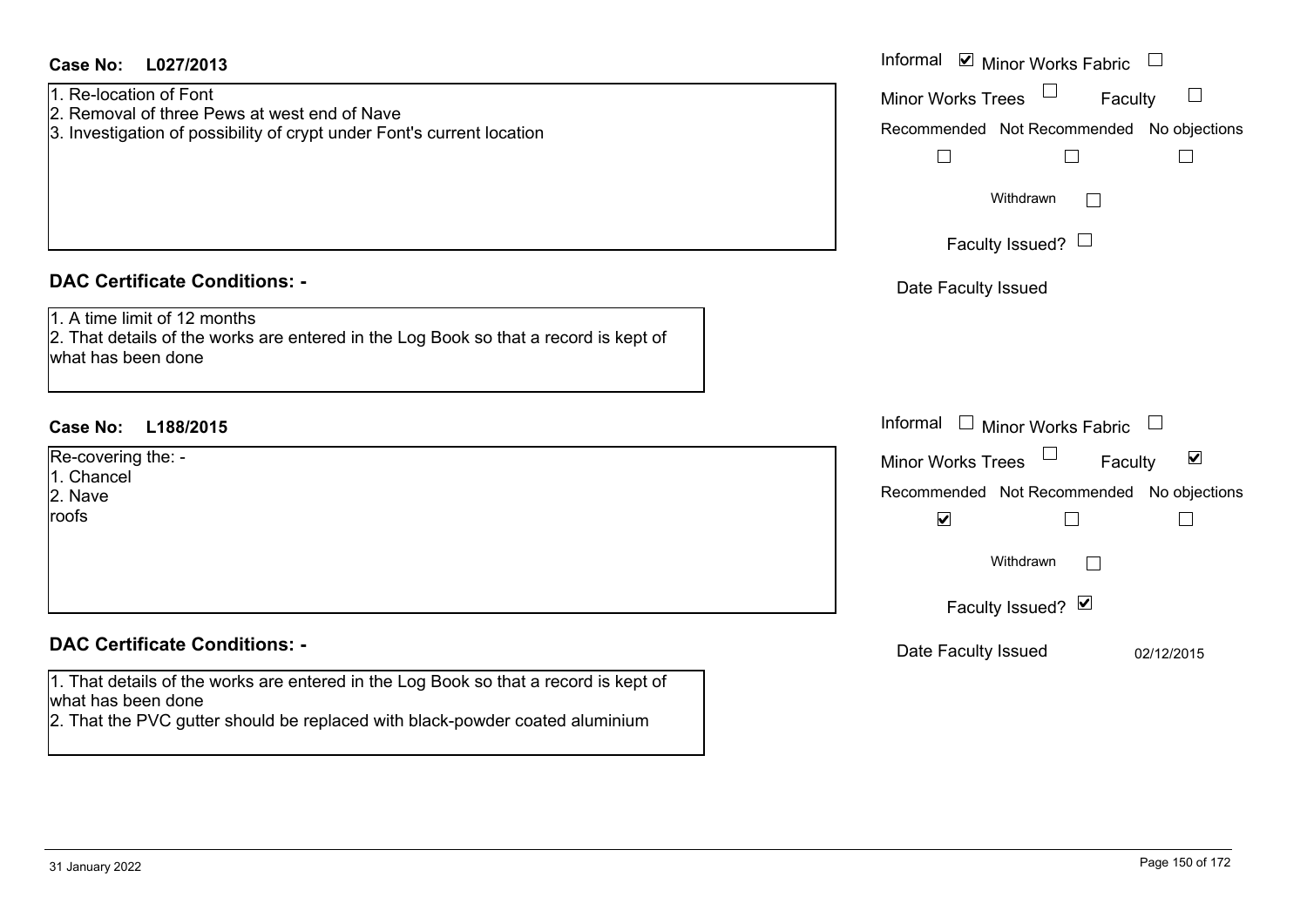what has been done

| <b>Case No:</b>                                                                                               | Informal<br><b>Minor Works Fabric</b>     |                                 |
|---------------------------------------------------------------------------------------------------------------|-------------------------------------------|---------------------------------|
| 1. CONFIRMATORY APPLICATION for works undertaken:-<br>a) Introduction of new Wyvern Sonata Mk11 Digital Organ | <b>Minor Works Trees</b>                  | $\blacktriangledown$<br>Faculty |
| 2. Removal and disposal of broken Viscount Digital Organ                                                      | Recommended Not Recommended No objections |                                 |
|                                                                                                               |                                           | M                               |
|                                                                                                               | Withdrawn                                 |                                 |
|                                                                                                               | Faculty Issued? Ø                         |                                 |
| <b>DAC Certificate Conditions: -</b>                                                                          | Date Faculty Issued                       | 16/05/2019                      |
| 1. That details of the works are entered in the Log Book so that a record is kept of                          |                                           |                                 |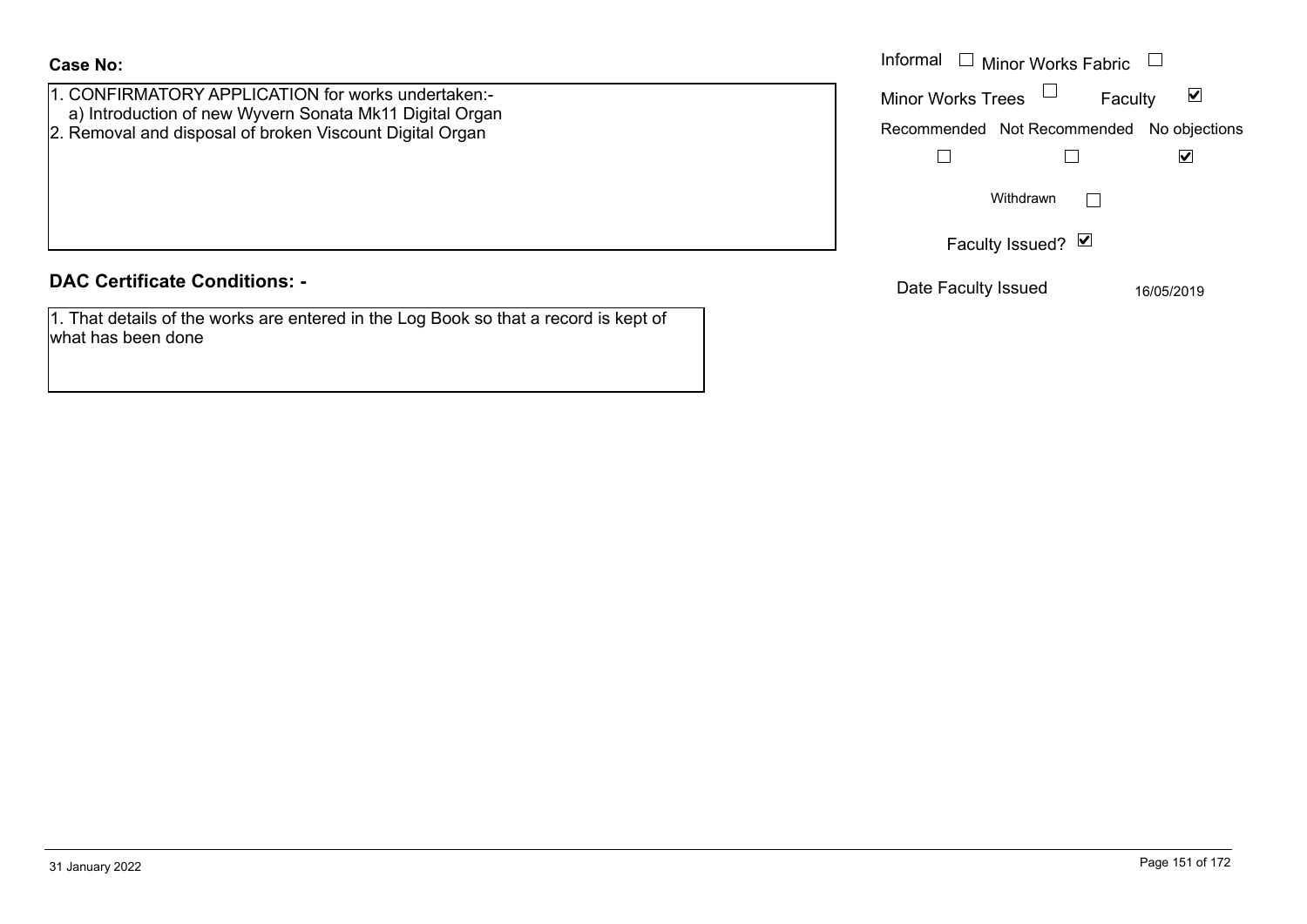#### **20306Countesthorpe, St Andrew**

# **L/1999 & L018/2003 Case No:** Informal

1. Alterations to, and re-ordering of, church 2. Installation of new Heating System

# **DAC Certificate Conditions: -**

1. A time limit of 12 months

| Informal <b>v</b> Minor Works Fabric |                                           |                      |
|--------------------------------------|-------------------------------------------|----------------------|
| <b>Minor Works Trees</b>             | Faculty                                   | $\blacktriangledown$ |
|                                      | Recommended Not Recommended No objections |                      |
|                                      |                                           |                      |
|                                      | Withdrawn                                 |                      |
|                                      | Faculty Issued?                           |                      |

Date Faculty Issued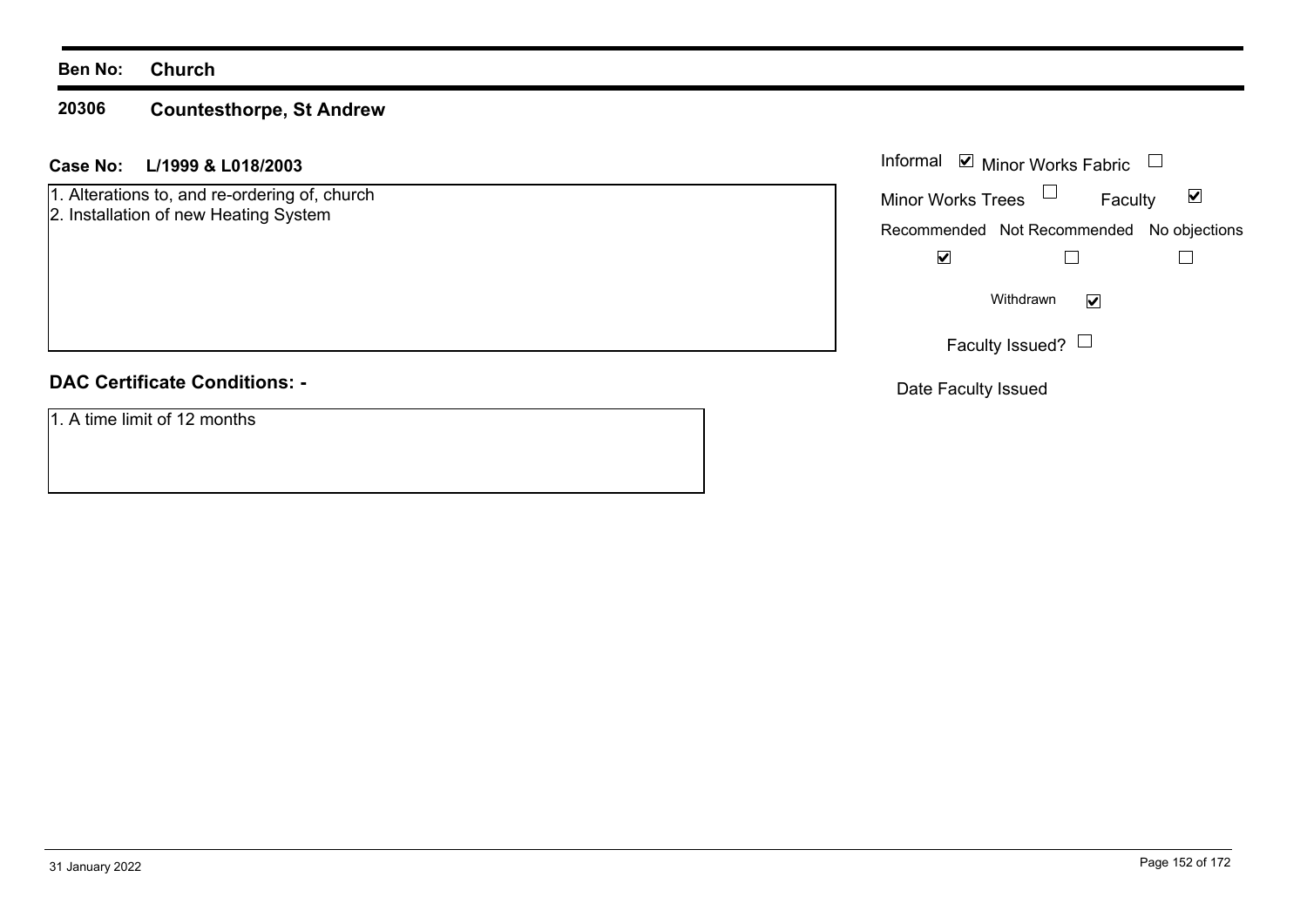| <b>Case No:</b><br>L135/2000                                                            | Informal $\Box$ Minor Works Fabric $\Box$                      |
|-----------------------------------------------------------------------------------------|----------------------------------------------------------------|
| New paths in churchyard in connection with proposed plans to refurbish the Rainbow Shop | $\Box$<br>$\blacktriangledown$<br>Minor Works Trees<br>Faculty |
|                                                                                         | Recommended Not Recommended No objections                      |
|                                                                                         | $\blacktriangledown$<br>$\Box$<br>$\Box$                       |
|                                                                                         | Withdrawn<br>$\vert \ \ \vert$                                 |
|                                                                                         | Faculty Issued? Ø                                              |
| <b>DAC Certificate Conditions: -</b>                                                    | Date Faculty Issued<br>27/06/2001                              |
| 1. A time limit of 12 months                                                            |                                                                |
|                                                                                         |                                                                |
| <b>Case No:</b><br>L099/2003                                                            | Informal $\Box$ Minor Works Fabric $\Box$                      |
| Installation of new floodlights at ground level to illuminate Tower                     | $\Box$<br>$\blacktriangledown$<br>Minor Works Trees<br>Faculty |
|                                                                                         | Recommended Not Recommended<br>No objections                   |
|                                                                                         | $\blacktriangledown$                                           |
|                                                                                         | Withdrawn<br>$\perp$                                           |
|                                                                                         | Faculty Issued? Ø                                              |
| <b>DAC Certificate Conditions: -</b>                                                    | Date Faculty Issued<br>17/02/2004                              |
| 1. A time limit of 12 months                                                            |                                                                |
|                                                                                         |                                                                |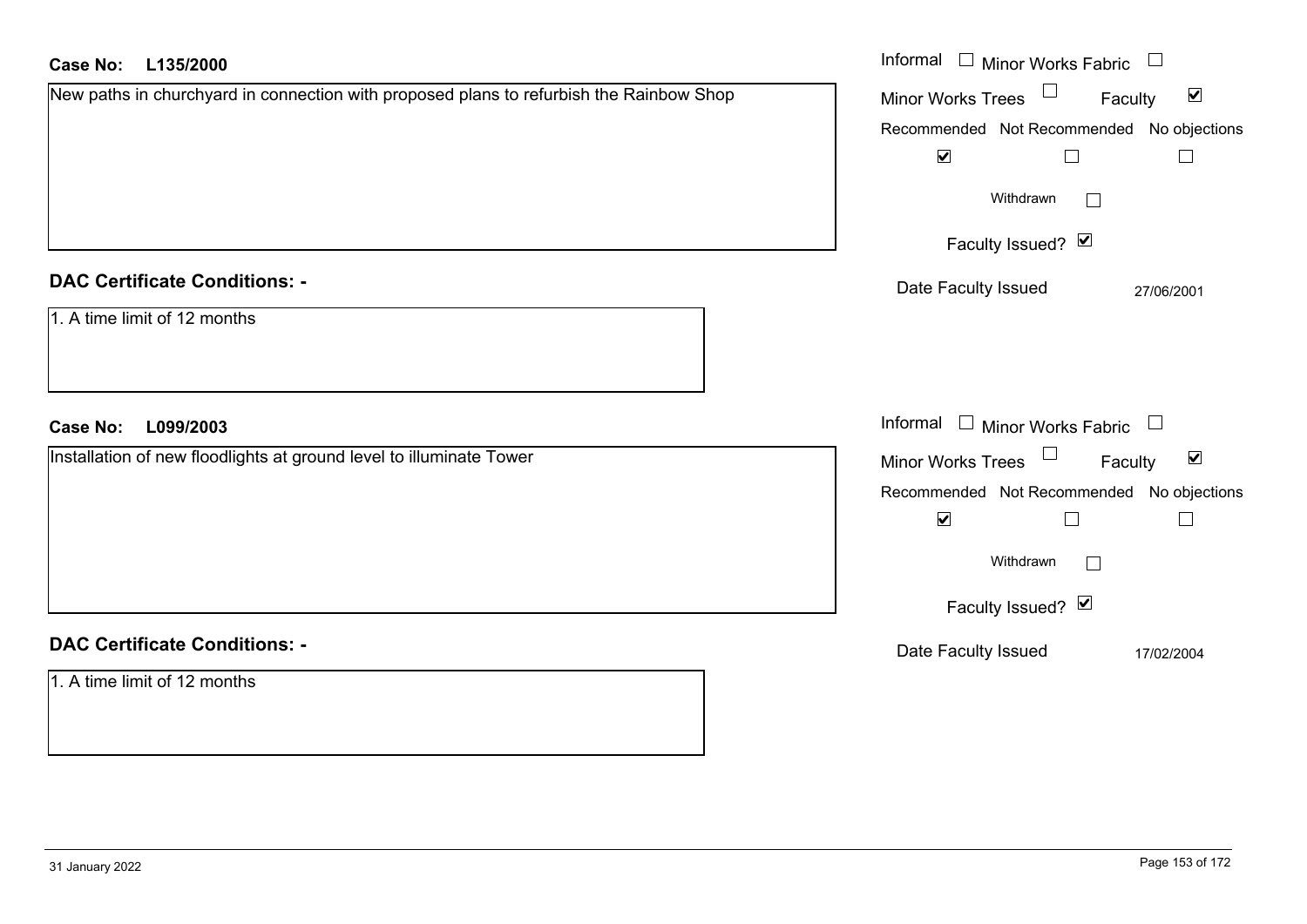| <b>Case No:</b><br>L160/2004                                                                                                                                                       | Informal $\Box$ Minor Works Fabric $\Box$                   |
|------------------------------------------------------------------------------------------------------------------------------------------------------------------------------------|-------------------------------------------------------------|
| Re-roofing to cure long standing nail rot problem and consequent frequently occuring rain water leaks                                                                              | $\blacktriangledown$<br><b>Minor Works Trees</b><br>Faculty |
|                                                                                                                                                                                    | Recommended Not Recommended No objections                   |
|                                                                                                                                                                                    | $\blacktriangledown$<br>$\Box$                              |
|                                                                                                                                                                                    | Withdrawn                                                   |
|                                                                                                                                                                                    | Faculty Issued? Ø                                           |
| <b>DAC Certificate Conditions: -</b>                                                                                                                                               | Date Faculty Issued<br>30/08/2007                           |
| 1. A time limit of 12 months                                                                                                                                                       |                                                             |
| <b>Case No:</b><br>L051/2009                                                                                                                                                       | Informal $\blacksquare$ Minor Works Fabric $\Box$           |
| Installation of: -                                                                                                                                                                 | <b>Minor Works Trees</b><br>Faculty                         |
| 1. 10m of metal bow top fencing to replace existing wooden fencing<br>2. Protection grilles to 4 windows                                                                           | Recommended Not Recommended No objections                   |
|                                                                                                                                                                                    | $\blacktriangledown$                                        |
|                                                                                                                                                                                    | Withdrawn                                                   |
|                                                                                                                                                                                    | Faculty Issued? Ø                                           |
| <b>DAC Certificate Conditions: -</b>                                                                                                                                               | Date Faculty Issued<br>21/12/2009                           |
| 1. A time limit of 12 months<br>2. That details of the works are entered in the Log Book so that a record is kept of<br>what has been done<br>3. That the railings should 25 gauge |                                                             |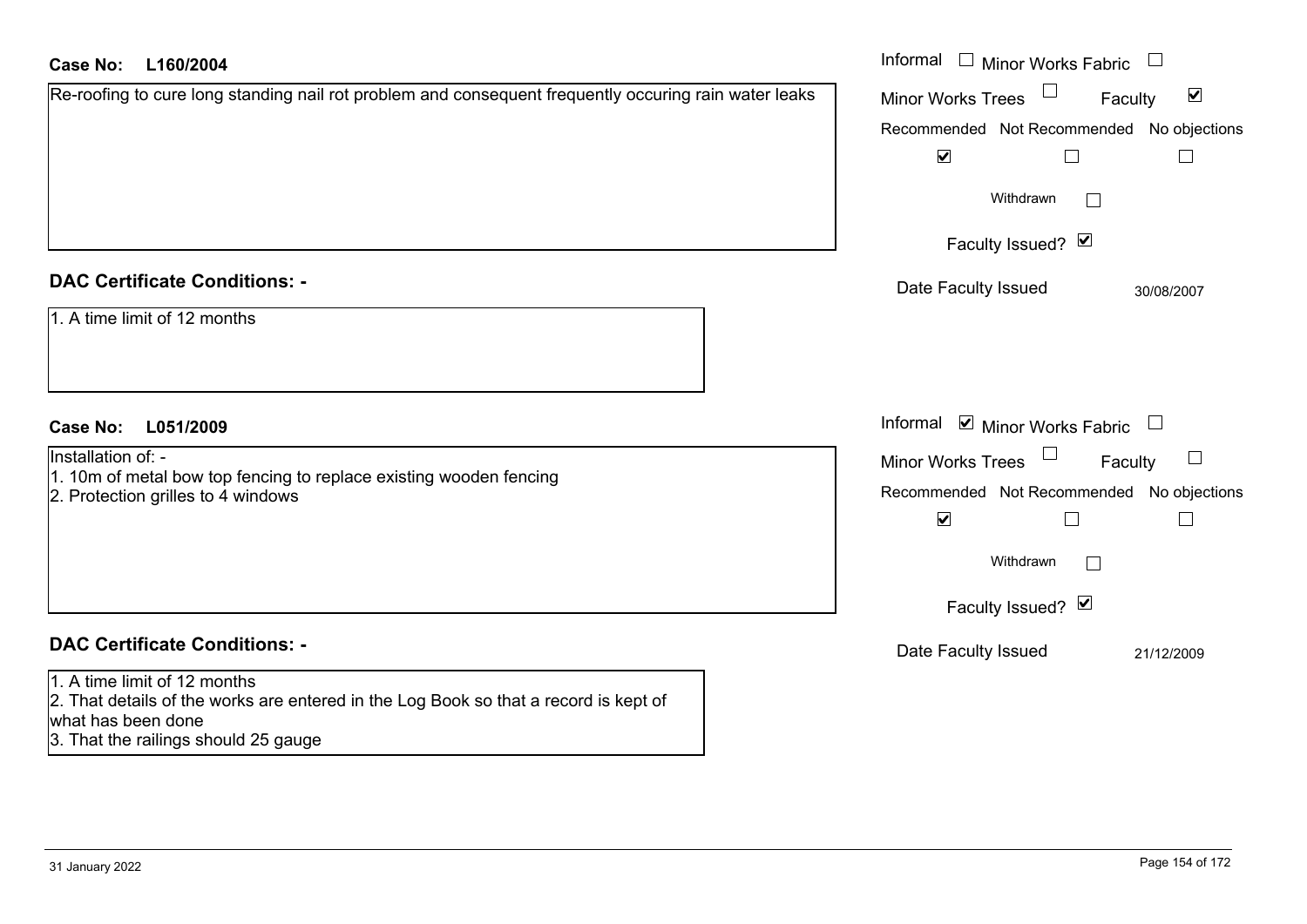| <b>Case No:</b><br>L195/2012                                                                                                                                                                                   | Informal <b>☑</b> Minor Works Fabric                                                                                                                                     |
|----------------------------------------------------------------------------------------------------------------------------------------------------------------------------------------------------------------|--------------------------------------------------------------------------------------------------------------------------------------------------------------------------|
| In the churchyard: -<br>1. Creation of new access through boundary shrubbery and low retaining wall to adjacent church-<br>owned property comprising: -<br>a) Path<br>b) Ramp<br>2. Disposal of old mill stone | $\Box$<br><b>Minor Works Trees</b><br>Faculty<br>Recommended Not Recommended No objections<br>$\blacktriangledown$<br>$\Box$<br>$\Box$<br>Withdrawn<br>Faculty Issued? Ø |
| <b>DAC Certificate Conditions: -</b>                                                                                                                                                                           | Date Faculty Issued<br>22/09/2014                                                                                                                                        |
| 1. That details of the works are entered in the Log Book so that a record is kept of<br>what has been done                                                                                                     |                                                                                                                                                                          |
| <b>Case No:</b><br>L028/2013                                                                                                                                                                                   | Informal<br>$\Box$ Minor Works Fabric $\Box$                                                                                                                             |
| Replacement of Heating Boiler                                                                                                                                                                                  | $\Box$<br><b>Minor Works Trees</b><br>Faculty                                                                                                                            |
|                                                                                                                                                                                                                | Recommended Not Recommended No objections                                                                                                                                |
|                                                                                                                                                                                                                | $\blacktriangledown$<br>$\Box$<br>$\perp$<br>Withdrawn<br>$\sim$<br>Faculty Issued? $\Box$                                                                               |
| <b>DAC Certificate Conditions: -</b>                                                                                                                                                                           | Date Faculty Issued                                                                                                                                                      |
| 1. A time limit of 12 months<br>2. That details of the works are entered in the Log Book so that a record is kept of<br>what has been done<br>3. That the new pipework for the boiler will be screwed steel    |                                                                                                                                                                          |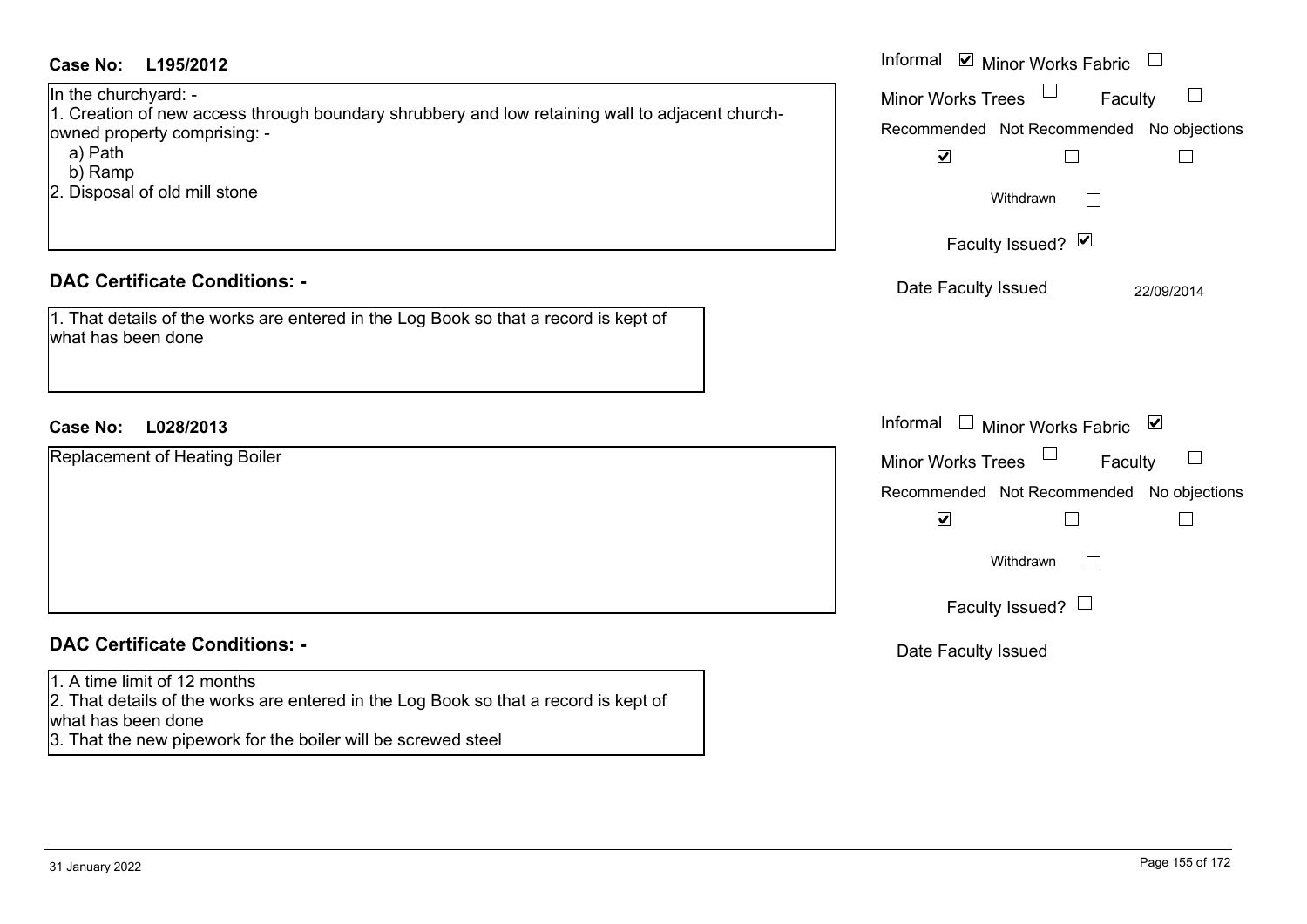| <b>Case No:</b><br>L155/2013                                                                                                 | Informal □ Minor Works Fabric                                  |
|------------------------------------------------------------------------------------------------------------------------------|----------------------------------------------------------------|
| Installation of safety handrails to steps by the northern gate and path access into the churchyard                           | $\blacktriangledown$<br>Minor Works Trees<br>Faculty           |
|                                                                                                                              | Recommended Not Recommended No objections                      |
|                                                                                                                              | $\blacktriangledown$<br>$\Box$                                 |
|                                                                                                                              | Withdrawn                                                      |
|                                                                                                                              | Faculty Issued? Ø                                              |
| <b>DAC Certificate Conditions: -</b><br>1. That details of the works are entered in the Log Book so that a record is kept of | Date Faculty Issued<br>04/10/2016                              |
| what has been done<br>2. That the 'O's be omitted from the design                                                            |                                                                |
| L014/2014<br><b>Case No:</b>                                                                                                 | Informal $\Box$ Minor Works Fabric                             |
| Installation of full glass inner doors to the South Porch                                                                    | $\Box$<br>$\blacktriangledown$<br>Minor Works Trees<br>Faculty |
|                                                                                                                              | Recommended Not Recommended No objections                      |
|                                                                                                                              | $\blacktriangledown$<br>$\Box$                                 |
|                                                                                                                              | Withdrawn                                                      |
|                                                                                                                              | Faculty Issued? Ø                                              |
| <b>DAC Certificate Conditions: -</b>                                                                                         | Date Faculty Issued<br>29/10/2015                              |
| 1. That details of the works are entered in the Log Book so that a record is kept of<br>what has been done                   |                                                                |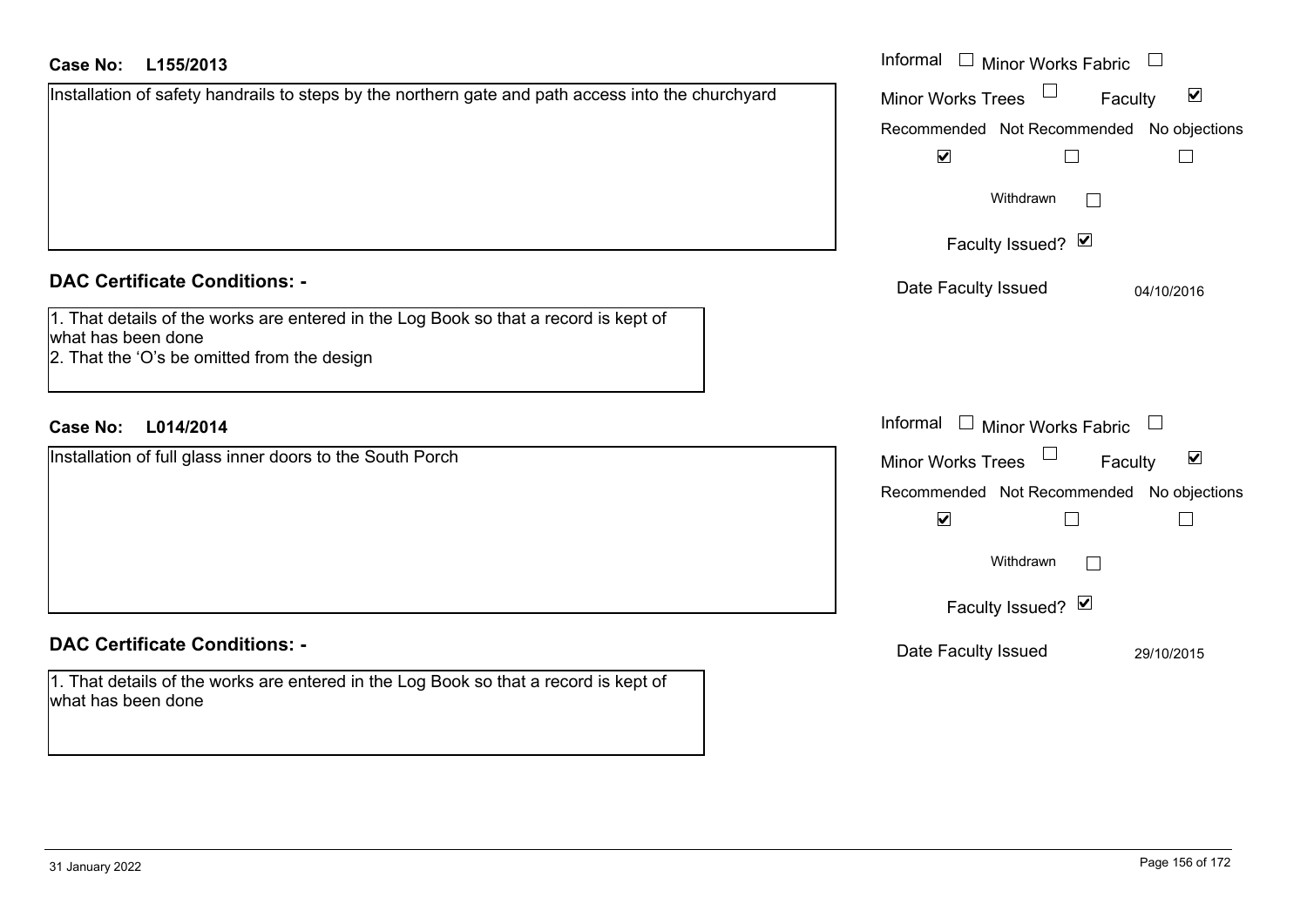|                                                                                                                                                                                 | <b>Faculty Issue</b> |
|---------------------------------------------------------------------------------------------------------------------------------------------------------------------------------|----------------------|
| <b>DAC Certificate Conditions: -</b>                                                                                                                                            | Date Faculty Issued  |
| 1. That details of the works are entered in the Log Book so that a record is kept of<br>what has been done<br>2. That the recent VC slab in situ and the setts placed around it |                      |
| <b>Case No:</b>                                                                                                                                                                 | Informal<br>Minor W  |
| Installation of railings atop the churchyard walls                                                                                                                              | Minor Works Trees    |
|                                                                                                                                                                                 | Recommended Not Re   |
|                                                                                                                                                                                 | ⊻                    |
|                                                                                                                                                                                 | Withdrav             |
|                                                                                                                                                                                 | <b>Faculty Issue</b> |

# **DAC Certificate Conditions: -**

1. That details of the works are entered in the Log Book so that a record is kept of what has been done

2. That Countesthorpe Parish Council submit details of the proposed works for the piers in the churchyard wall

Extension and refurbishment of the area around the War Memorial

|                                                                                          | Informal<br>$\begin{array}{c} \square \end{array}$<br>Minor Works Fabric       |
|------------------------------------------------------------------------------------------|--------------------------------------------------------------------------------|
| n and refurbishment of the area around the War Memorial                                  | $\blacktriangledown$<br>Minor Works Trees<br>Faculty                           |
|                                                                                          | Recommended Not Recommended No objections                                      |
|                                                                                          | $\blacktriangledown$                                                           |
|                                                                                          | Withdrawn                                                                      |
|                                                                                          | Faculty Issued? V                                                              |
| rtificate Conditions: -                                                                  | Date Faculty Issued<br>12/01/2017                                              |
| etails of the works are entered in the Log Book so that a record is kept of<br>been done |                                                                                |
| e recent VC slab in situ and the setts placed around it                                  |                                                                                |
|                                                                                          | Informal<br>$\begin{array}{c} \hline \end{array}$<br>Minor Works Fabric $\Box$ |
| on of railings atop the churchyard walls                                                 | $\blacktriangledown$<br>Minor Works Trees<br>Faculty                           |
|                                                                                          | Recommended Not Recommended No objections                                      |
|                                                                                          | $\blacktriangledown$                                                           |
|                                                                                          | Withdrawn                                                                      |
|                                                                                          | Faculty Issued? Ø                                                              |
| rtificate Conditions: -                                                                  | Date Faculty Issued<br>07/02/2018                                              |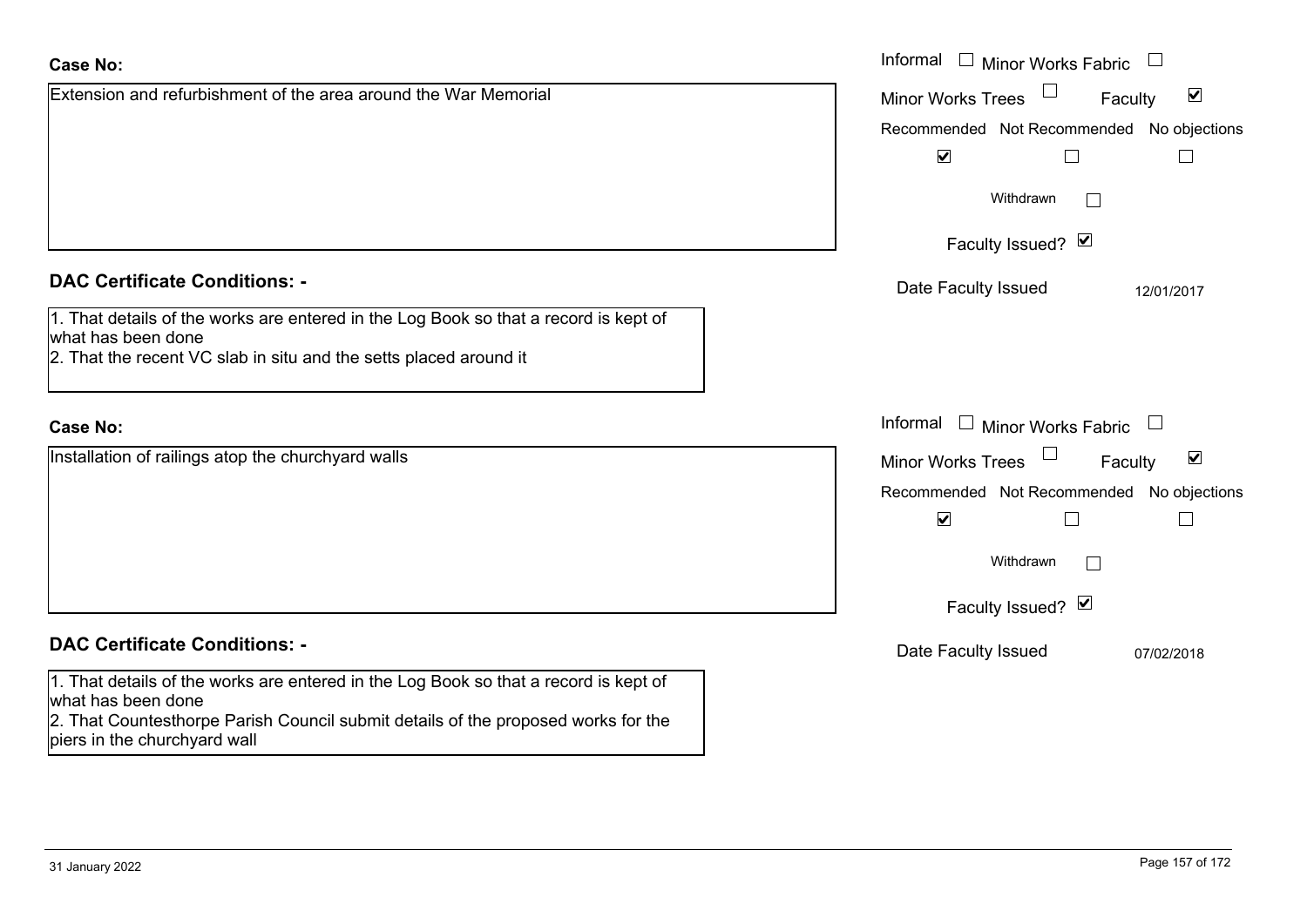| <b>Case No:</b>                                                                                                                                                                                     | Informal<br><b>Minor Works Fabric</b>                       |
|-----------------------------------------------------------------------------------------------------------------------------------------------------------------------------------------------------|-------------------------------------------------------------|
| CONFIRMATORY APPLICATION for works carried out under Interim Faculty: -                                                                                                                             | $\blacktriangledown$<br><b>Minor Works Trees</b><br>Faculty |
| Creation of new path from west door to access for all provision in adjacent property                                                                                                                | No objections<br>Recommended Not Recommended                |
|                                                                                                                                                                                                     |                                                             |
|                                                                                                                                                                                                     | Withdrawn<br>$\mathbf{L}$                                   |
|                                                                                                                                                                                                     | Faculty Issued? $\Box$                                      |
| <b>DAC Certificate Conditions: -</b>                                                                                                                                                                | Date Faculty Issued                                         |
| 1. That details of the works are entered in the Log Book so that a record is kept of<br>what has been done                                                                                          |                                                             |
|                                                                                                                                                                                                     |                                                             |
| <b>Case No:</b>                                                                                                                                                                                     | Informal<br>Minor Works Fabric ⊠                            |
| Felling of Lawsons Cypress Tree                                                                                                                                                                     | $\Box$<br>Minor Works Trees<br>Faculty                      |
|                                                                                                                                                                                                     | Recommended Not Recommended<br>No objections                |
|                                                                                                                                                                                                     | $\blacktriangledown$<br>$\Box$                              |
|                                                                                                                                                                                                     | Withdrawn<br>$\Box$                                         |
|                                                                                                                                                                                                     | Faculty Issued? $\Box$                                      |
| <b>DAC Certificate Conditions: -</b>                                                                                                                                                                | Date Faculty Issued                                         |
| 1. That details of the works are entered in the Log Book so that a record is kept of<br>what has been done<br>2. That work should avoid disturbance to nesting birds. Birds can nest in many places |                                                             |

including buildings, trees, shrubs dense ivy, and bramble/rose scrub. Nesting birds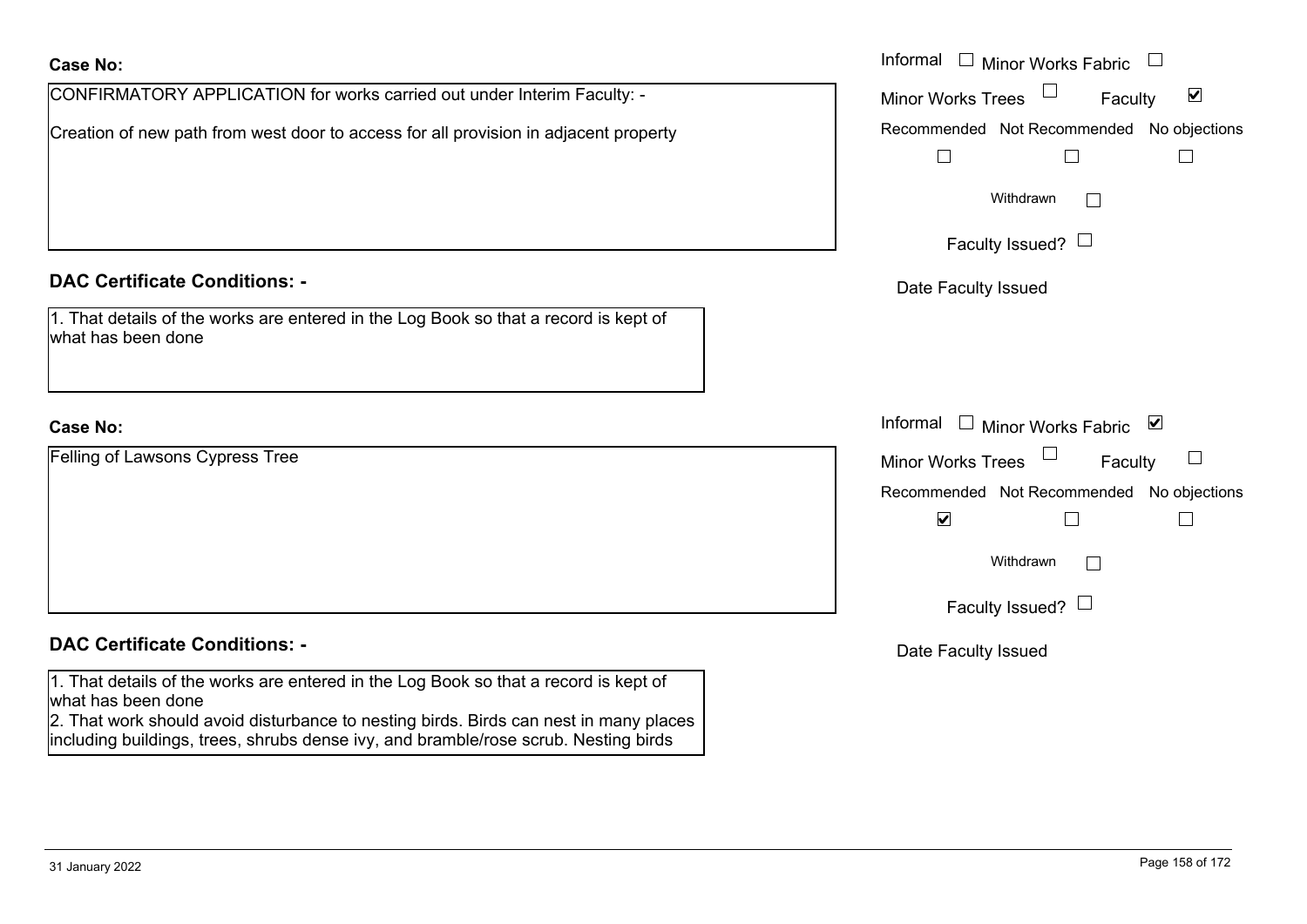1. CONFIRMATORY APPLICTION for works undertaken with Interim Faculty: -

a) To make safe the east gable of the crossing

 b) Temporary removal of the fixtures at the churchyard gate so as to admit a cherry-picker to the churchyard to undertake the work

2. Remedial works comprising: -

# **DAC Certificate Conditions: -**

1. That details of the works are entered in the Log Book so that a record is kept of what has been done

2. That the specification for the remedial works be approved by the DAC prior to the commencement of those remedial works

|                                                                                                              | Informal<br>Minor Works Fabric $\quad \Box$ |  |  |
|--------------------------------------------------------------------------------------------------------------|---------------------------------------------|--|--|
| IRMATORY APPLICTION for works undertaken with Interim Faculty: -<br>nake safe the east gable of the crossing | <b>Minor Works Trees</b><br>Faculty         |  |  |
| porary removal of the fixtures at the churchyard gate so as to admit a cherry-picker to the                  | Recommended Not Recommended No objections   |  |  |
| rd to undertake the work<br>- dial works comprising:                                                         | V                                           |  |  |
|                                                                                                              | Withdrawn                                   |  |  |
|                                                                                                              | Faculty Issued? $\Box$                      |  |  |

Date Faculty Issued

 $\overline{\phantom{a}}$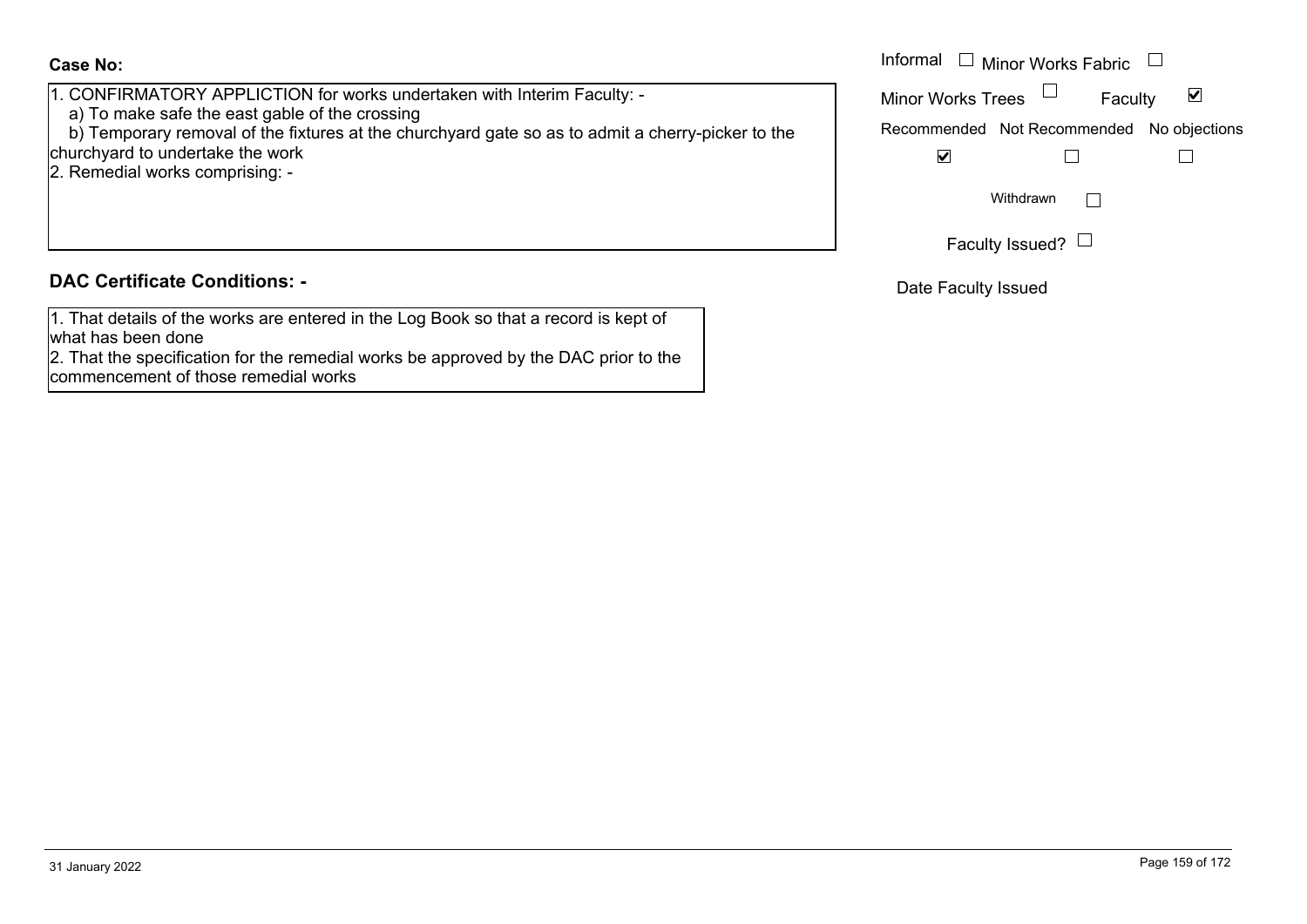what has been done

**10302 Cranoe, St Michael**

#### **Case No:**Informal

| Creation of Garden of Remembrance                                                    | <b>Minor Works Trees</b> | Faculty                                   | ☑          |
|--------------------------------------------------------------------------------------|--------------------------|-------------------------------------------|------------|
|                                                                                      |                          | Recommended Not Recommended No objections |            |
|                                                                                      | ⊻                        |                                           |            |
|                                                                                      |                          | Withdrawn                                 |            |
|                                                                                      |                          | Faculty Issued? $\Box$                    |            |
| <b>DAC Certificate Conditions: -</b>                                                 | Date Faculty Issued      |                                           | 26/09/2019 |
| 1. That details of the works are entered in the Log Book so that a record is kept of |                          |                                           |            |

Minor Works Fabric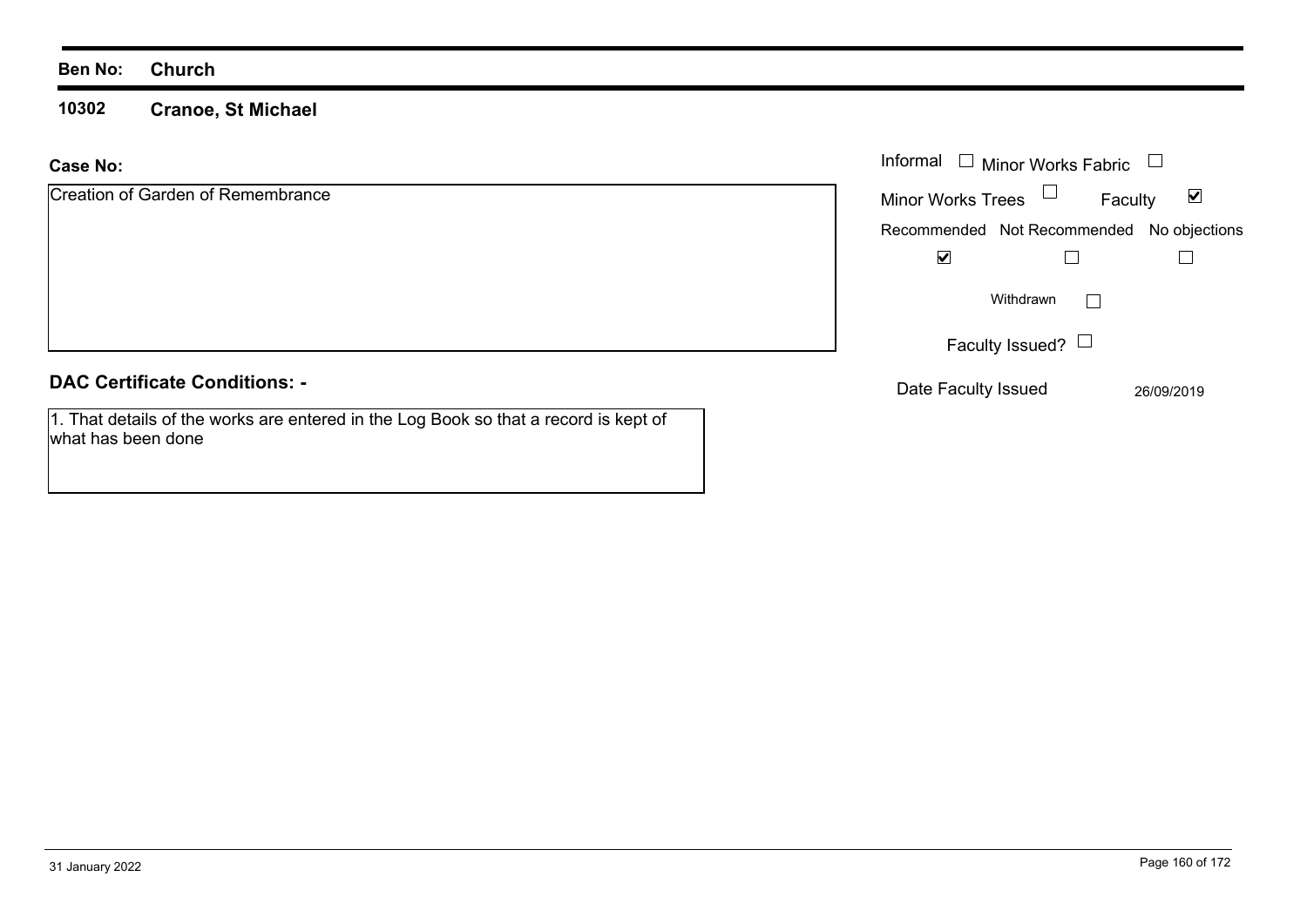### **20303 Croft, St Michael and All Angels**

| <b>Case No:</b> | L059/2003                                                                           | Informal | $\overline{\phantom{a}}$ | <b>Minor Works Fabric</b> |              |                                           |
|-----------------|-------------------------------------------------------------------------------------|----------|--------------------------|---------------------------|--------------|-------------------------------------------|
|                 | General fabric repairs and carved masonry repairs following Quinquennial Inspection |          | <b>Minor Works Trees</b> | $\Box$                    | Faculty      | $\blacktriangledown$                      |
|                 |                                                                                     |          |                          |                           |              | Recommended Not Recommended No objections |
|                 |                                                                                     |          | ☑                        |                           |              |                                           |
|                 |                                                                                     |          |                          | Withdrawn                 | $\mathbf{I}$ |                                           |
|                 |                                                                                     |          |                          | Faculty Issued? $\Box$    |              |                                           |
|                 | <b>DAC Certificate Conditions: -</b>                                                |          |                          | Date Faculty Issued       |              |                                           |
|                 | 1. A time limit of 12 months                                                        |          |                          |                           |              |                                           |
|                 |                                                                                     |          |                          |                           |              |                                           |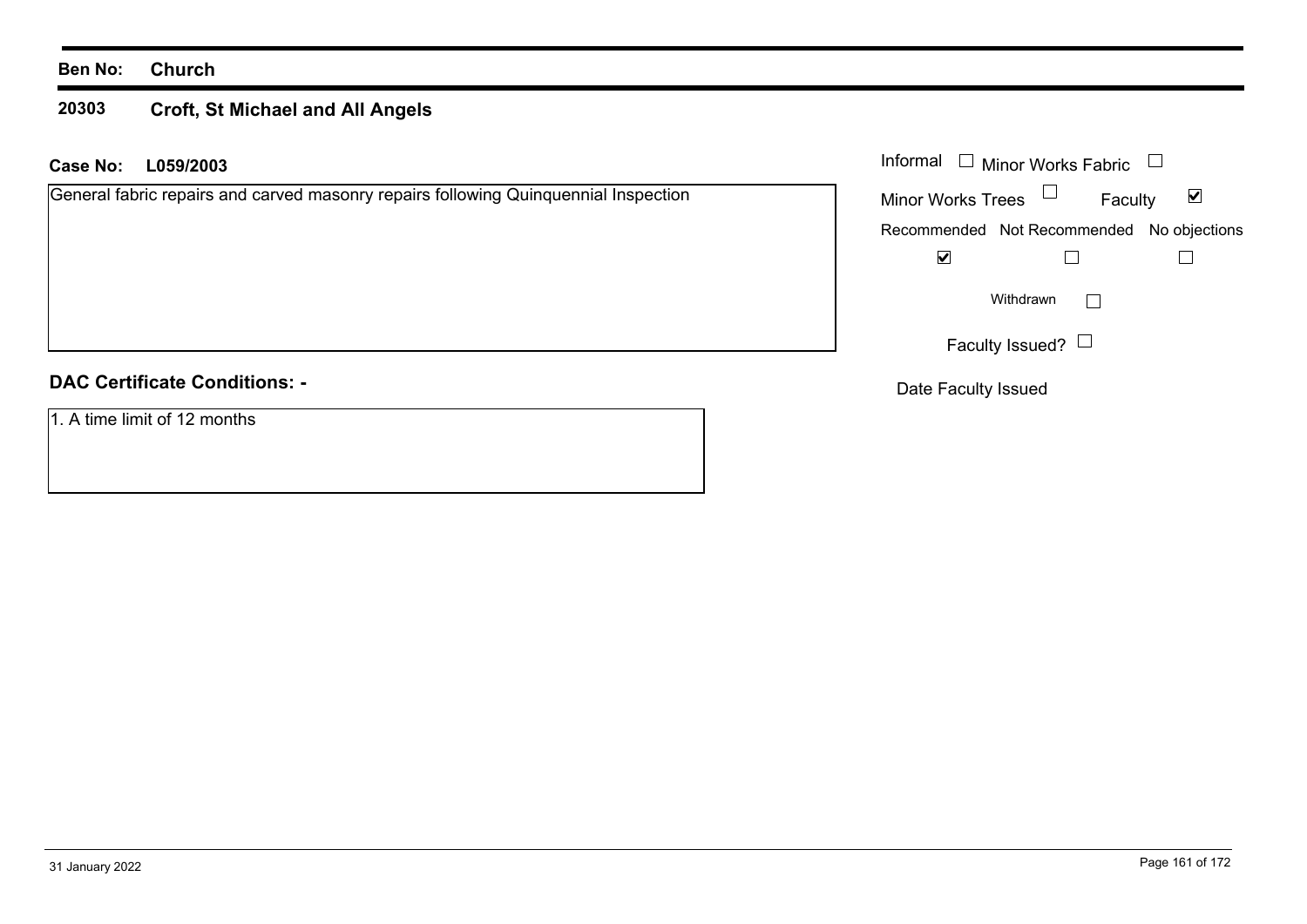In the west end of the Vestry area at the northeast corner of the Nave, installation of: -

- 1. Accessible WC with Trench-arch drainage system
- 2. Flower sink and water boiler for servery
- 3. Cupboards

# **DAC Certificate Conditions: -**

1. A time limit of 12 months

2. That details of the works are entered in the Log Book so that a record is kept of what has been done

3. That no works shall take place until the PCC, after consultation with the Diocesan

| Informal <b>v</b> Minor Works Fabric      |                   |         |            |
|-------------------------------------------|-------------------|---------|------------|
| <b>Minor Works Trees</b>                  |                   | Faculty | M          |
| Recommended Not Recommended No objections |                   |         |            |
| V                                         |                   |         |            |
|                                           | Withdrawn         |         |            |
|                                           | Faculty Issued? Ø |         |            |
| Date Faculty Issued                       |                   |         | 03/09/2010 |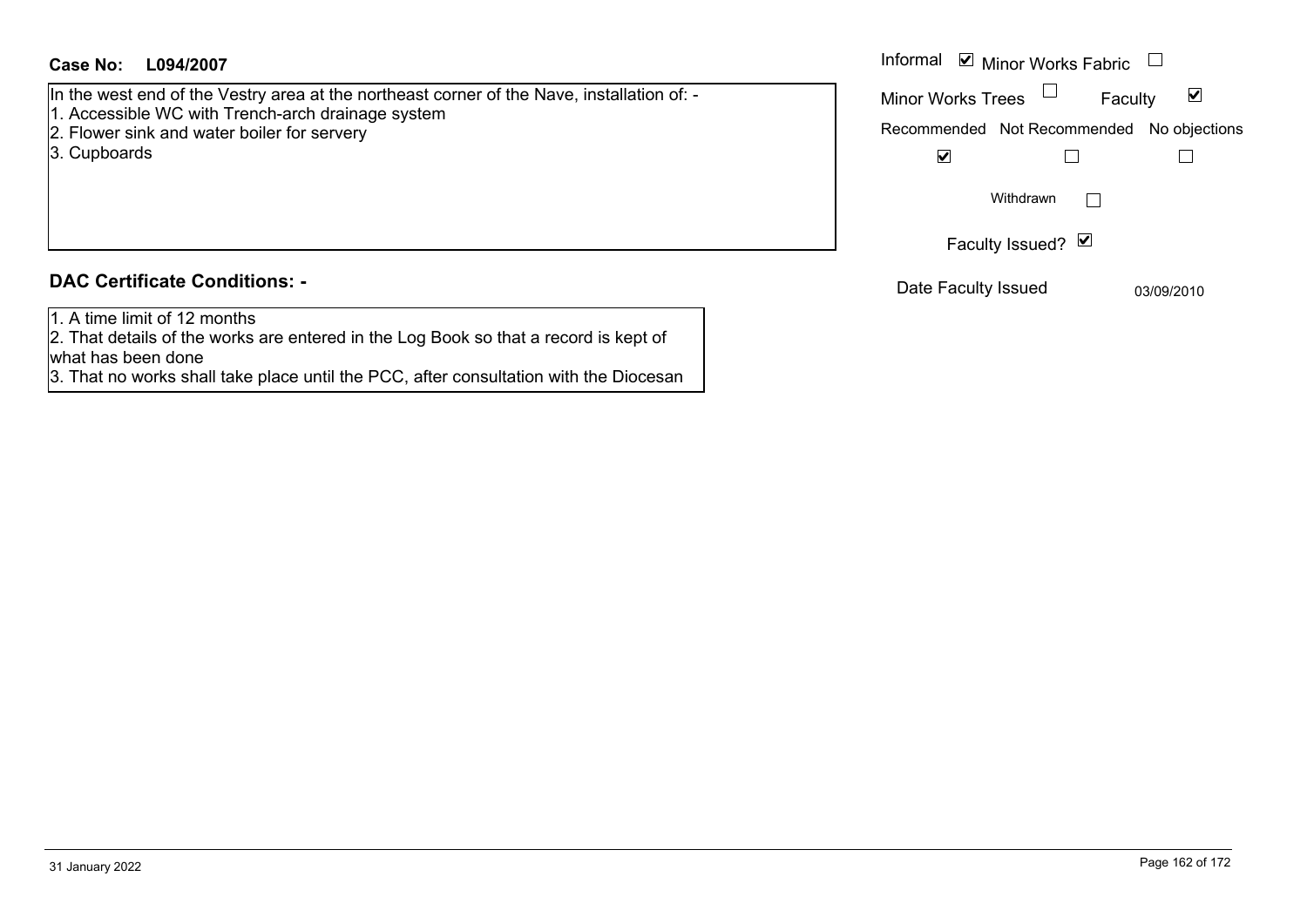

# **DAC Certificate Conditions: -**

1. That details of the works are entered in the Log Book so that a record is kept of what has been done

2. That, if any ground clearance is involved in the removal of the pew platforms, the contractors should be aware of the possibility of fragmentary human remains and

Date Faculty Issued 05/01/2018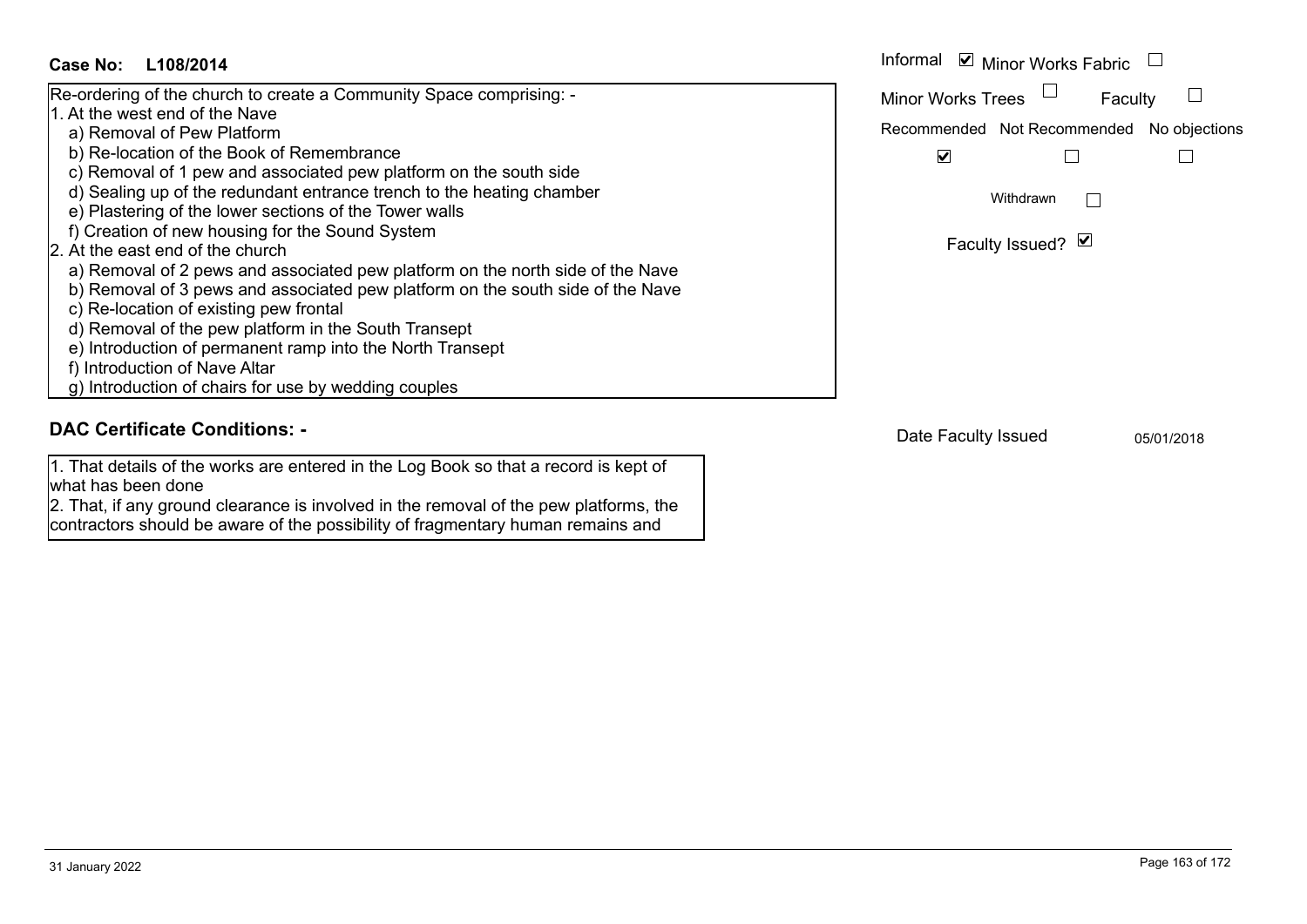Removal and sale or disposal of small Transept Altar

|  |  | <b>DAC Certificate Conditions: -</b> |  |
|--|--|--------------------------------------|--|
|--|--|--------------------------------------|--|

| 1. That details of the works are entered in the Log Book so that a record is kept of |  |
|--------------------------------------------------------------------------------------|--|
| what has been done                                                                   |  |
|                                                                                      |  |

 2. That, since the Altar is not particularly remarkable, the PCC should therefore follow the Chancellor's Directions as its disposal

|                                              | Informal [<br>Minor Works Fabric $\Box$   |                      |
|----------------------------------------------|-------------------------------------------|----------------------|
| and sale or disposal of small Transept Altar | <b>Minor Works Trees</b><br>Faculty       | $\blacktriangledown$ |
|                                              | Recommended Not Recommended No objections |                      |
|                                              | $\blacktriangledown$                      |                      |
|                                              | Withdrawn                                 |                      |
|                                              | Faculty Issued? $\Box$                    |                      |
| rtificate Conditions: -                      | Date Faculty Issued                       | 27/02/2020           |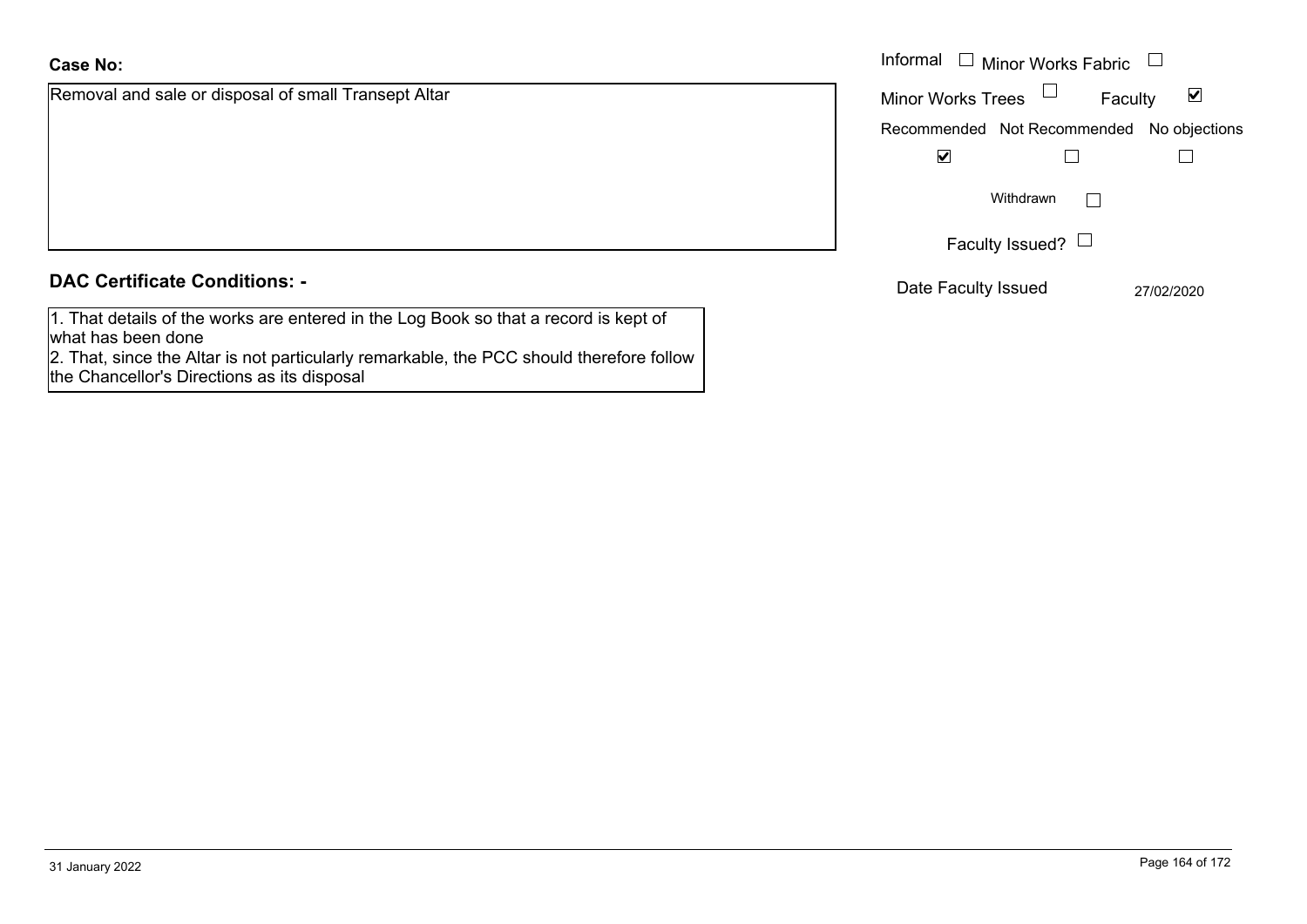# **Cropston, Leicester Road (Local Authority) Cemetery**

**LCase No:**Informal

| No application for Minor Works / Advice / DAC Certificate has been made | <b>Minor Works Trees</b><br>Faculty       |
|-------------------------------------------------------------------------|-------------------------------------------|
|                                                                         | Recommended Not Recommended No objections |
|                                                                         |                                           |
|                                                                         | Withdrawn                                 |
|                                                                         | Faculty Issued? $\Box$                    |
| <b>DAC Certificate Conditions: -</b>                                    | Deta Faaulkulaausel                       |

1. A time limit of 12 months

2. That details of the works are entered in the Log Book so that a record is kept of what has been done

Minor Works Fabric

Date Faculty Issued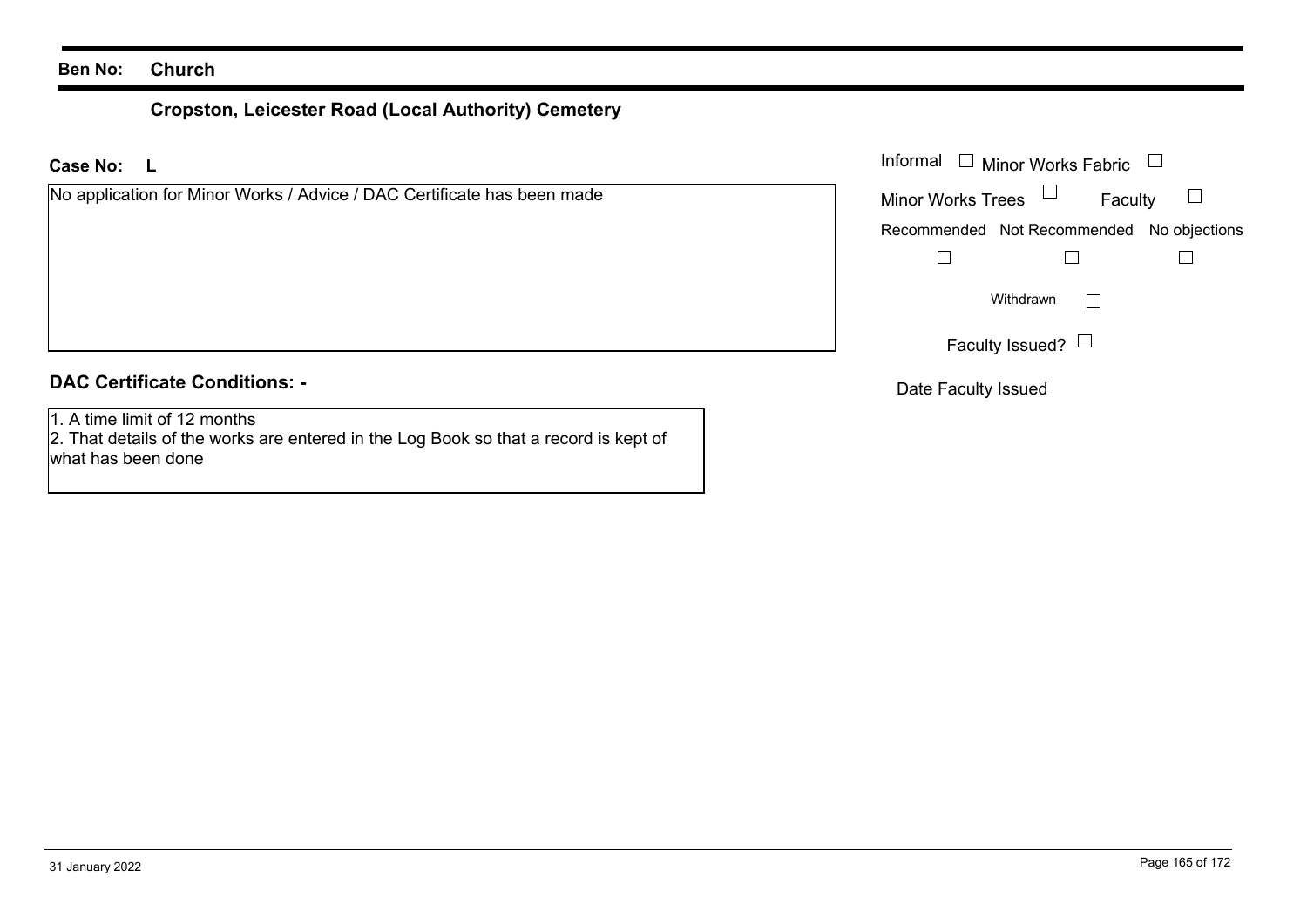### **10204 Croxton Kerrial, St Botolph and St John the Baptist**

| L099/2002<br>Case No:                                                                              | Informal $\Box$<br><b>Minor Works Fabric</b>                |
|----------------------------------------------------------------------------------------------------|-------------------------------------------------------------|
| Restoration of John Nicholson organ in accordance with approved specification by Peter Collins Ltd | $\blacktriangledown$<br><b>Minor Works Trees</b><br>Faculty |
|                                                                                                    | Recommended Not Recommended No objections                   |
|                                                                                                    | ⊻                                                           |
|                                                                                                    | Withdrawn<br>$\sim$                                         |
|                                                                                                    | Faculty Issued? Ø                                           |
| <b>DAC Certificate Conditions: -</b>                                                               | Date Faculty Issued<br>29/11/2002                           |
| 1. A time limit of 12 months                                                                       |                                                             |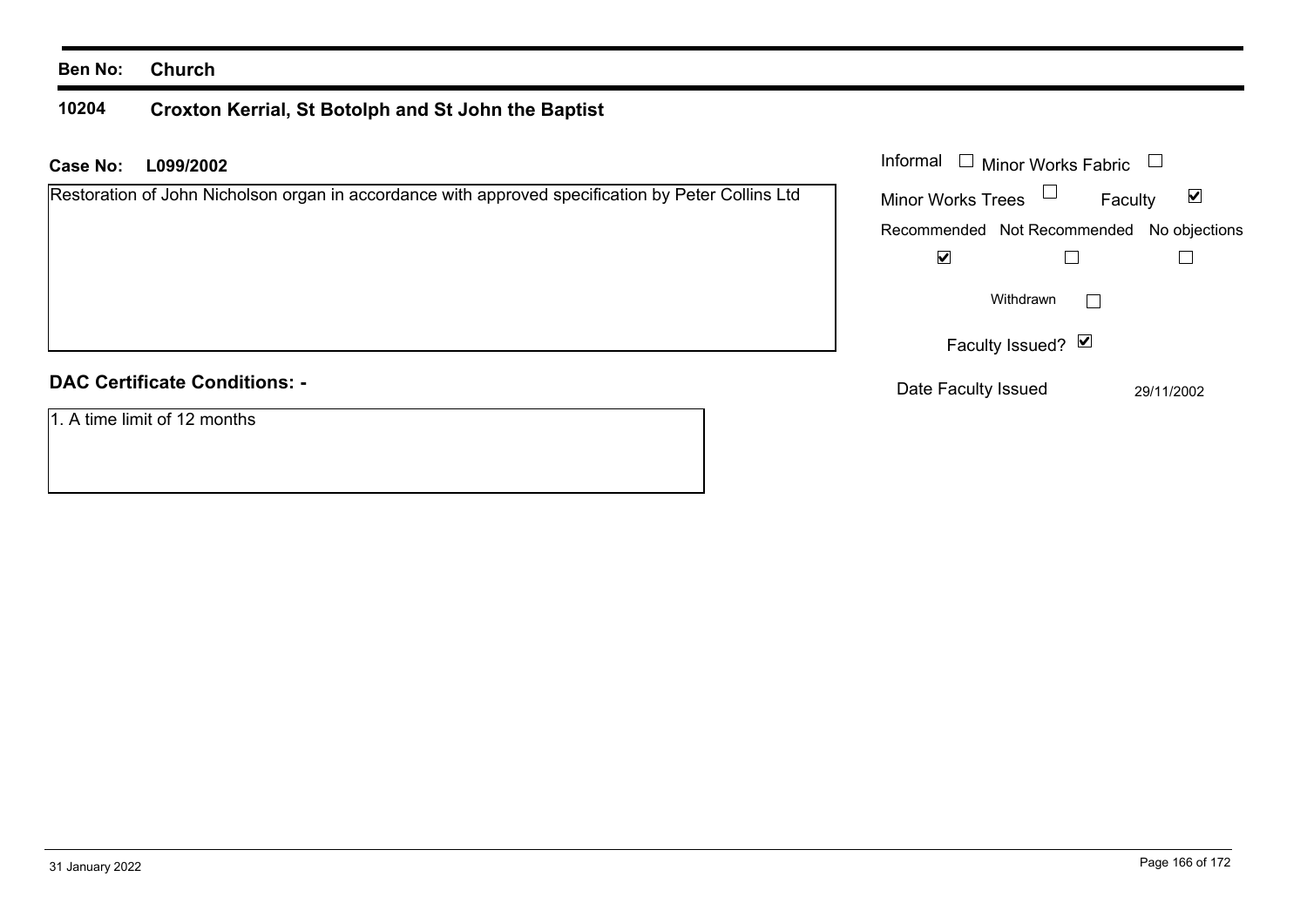| Case No: L080/2004                                                                                                        | Informal<br>$\Box$ Minor Works Fabric                     |
|---------------------------------------------------------------------------------------------------------------------------|-----------------------------------------------------------|
| To enhance the appearance of the memorials (see below) by initial dry cleaning of the surface and re-                     | Minor Works Trees<br>$\blacktriangledown$<br>Faculty      |
| touching using dry pigments bound in parloid 872 resin: -<br>1. William Chester Charity (N side of tower arch in Chancel) | Recommended Not Recommended No objections                 |
| 2. Edward Hallam Charity (S side of tower arch in Chancel)                                                                | $\blacktriangledown$<br>П<br>$\Box$                       |
| 3. Christmas Eve Charity (abutting tower arch at E end of S nave arcade                                                   |                                                           |
|                                                                                                                           | Withdrawn<br>$\Box$                                       |
|                                                                                                                           | Faculty Issued? Ø                                         |
| <b>DAC Certificate Conditions: -</b>                                                                                      | Date Faculty Issued<br>04/11/2004                         |
| 1. A time limit of 12 months                                                                                              |                                                           |
|                                                                                                                           |                                                           |
|                                                                                                                           |                                                           |
| <b>Case No:</b><br>L128/2008                                                                                              | Informal<br>□ Minor Works Fabric $\vert \mathbf{v} \vert$ |
| 1. Repairs to east jamb of main doorway                                                                                   | Minor Works Trees<br>Faculty                              |
| 2. Re-build of leaded light window<br>3. Repairs to entrance door                                                         | Recommended Not Recommended No objections                 |
| 4. Replacement of ridge capping lead to south porch                                                                       | $\blacktriangledown$<br>$\vert$                           |
|                                                                                                                           | Withdrawn<br>$\mathbb{R}^n$                               |
|                                                                                                                           | Faculty Issued? $\Box$                                    |
|                                                                                                                           |                                                           |
| <b>DAC Certificate Conditions: -</b>                                                                                      | Date Faculty Issued                                       |
| 1. That details of the works are entered in the Log Book so that a record is kept of<br>what has been done                |                                                           |
|                                                                                                                           |                                                           |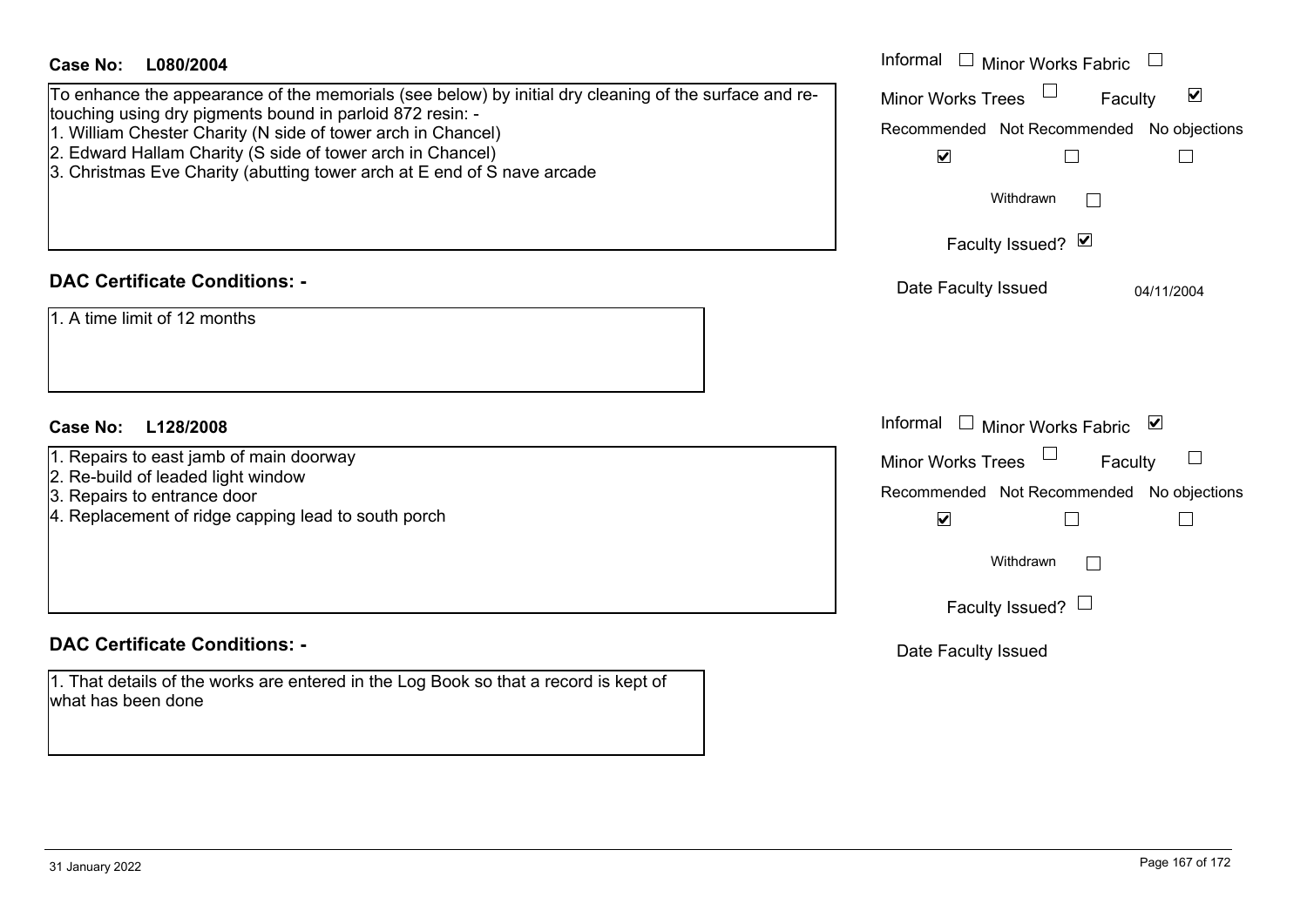| Case No: | L067/2008 |
|----------|-----------|
|----------|-----------|

| CONFIRMATORY FACULTY for works carried out under Chancellor's Consent: - |
|--------------------------------------------------------------------------|
| Roof repairs                                                             |

## **DAC Certificate Conditions: -**

1. A time limit of 12 months 2. That details of the works are entered in the Log Book so that a record is kept of what has been done

# **L089/2011Case No:** Informal

Removal of three Leylandii

# **DAC Certificate Conditions: -**

1. A time limit of 12 months 2. That details of the works are entered in the Log Book so that a record is kept of what has been done

| L067/2008                                                                                                      | Informal ⊠ Minor Works Fabric □                                                                                                        |
|----------------------------------------------------------------------------------------------------------------|----------------------------------------------------------------------------------------------------------------------------------------|
| MATORY FACULTY for works carried out under Chancellor's Consent: -<br>airs                                     | Minor Works Trees<br>$\blacktriangledown$<br>Faculty<br>Recommended Not Recommended<br>No objections<br>$\blacktriangledown$<br>$\Box$ |
|                                                                                                                | Withdrawn<br>Faculty Issued? Ø                                                                                                         |
| rtificate Conditions: -                                                                                        | Date Faculty Issued<br>04/04/2008                                                                                                      |
| limit of 12 months<br>etails of the works are entered in the Log Book so that a record is kept of<br>been done |                                                                                                                                        |
| L089/2011                                                                                                      | Informal $\Box$ Minor Works Fabric $\Box$                                                                                              |
| of three Leylandii                                                                                             | Minor Works Trees ⊠<br>Faculty<br>Recommended Not Recommended No objections<br>П<br>Withdrawn<br>$\Box$                                |
| rtificate Conditions: -                                                                                        | Faculty Issued? $\Box$<br>Date Faculty Issued                                                                                          |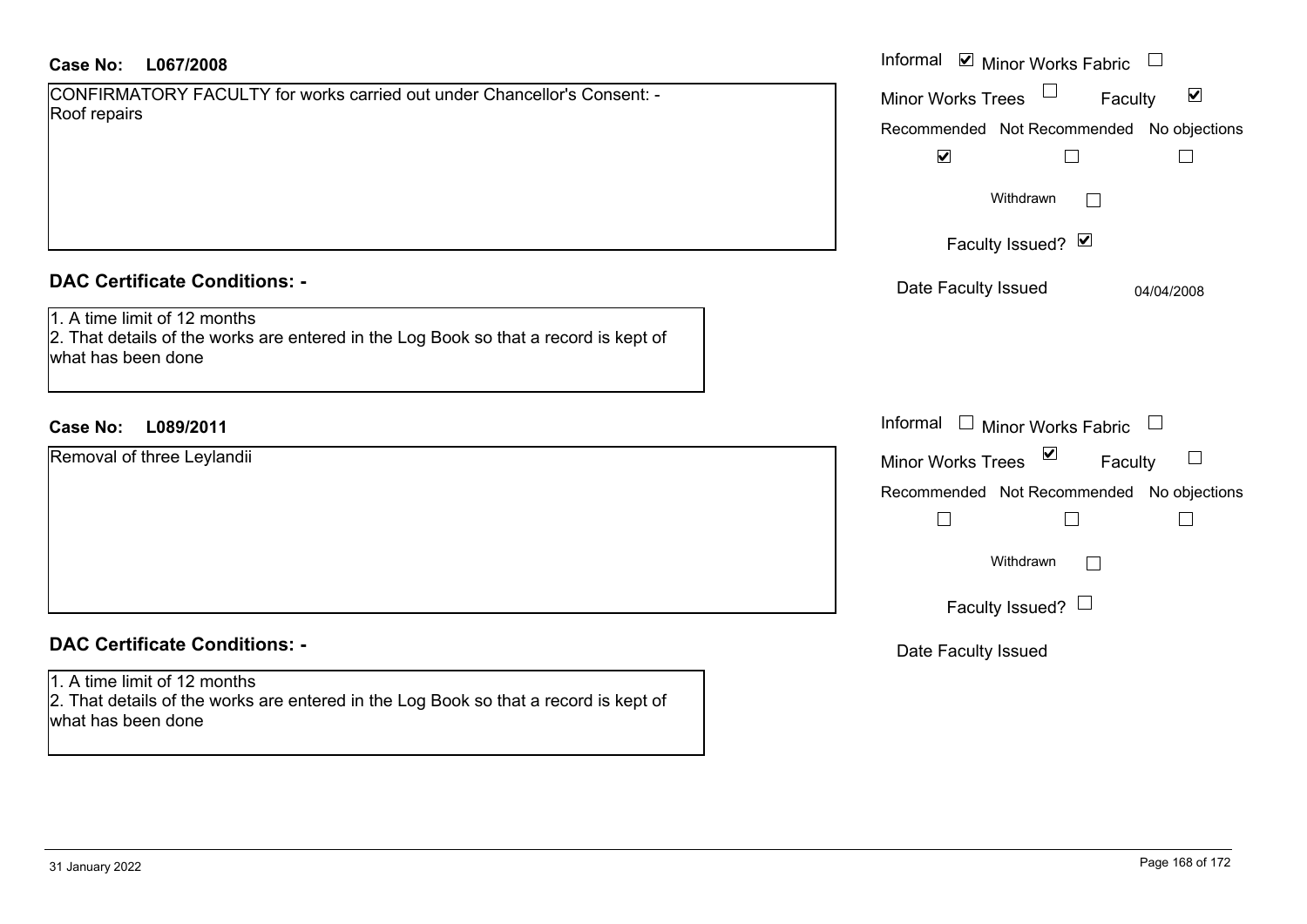| <b>Case No:</b><br>L079/2014                                                                                                                                                                                                                                                   | Informal $\blacksquare$ Minor Works Fabric $\Box$                                                                                                   |
|--------------------------------------------------------------------------------------------------------------------------------------------------------------------------------------------------------------------------------------------------------------------------------|-----------------------------------------------------------------------------------------------------------------------------------------------------|
| Installation of: -<br>1. Mains Water<br>2. Foul Drainage<br>3. Accessible WC<br>4. Servery                                                                                                                                                                                     | Minor Works Trees<br>Faculty<br>Recommended Not Recommended No objections<br>$\blacktriangledown$<br>⊔<br>$\vert$<br>Withdrawn<br>$\vert \ \ \vert$ |
|                                                                                                                                                                                                                                                                                | Faculty Issued? Ø                                                                                                                                   |
| <b>DAC Certificate Conditions: -</b>                                                                                                                                                                                                                                           | Date Faculty Issued<br>05/07/2016                                                                                                                   |
| 1. That details of the works are entered in the Log Book so that a record is kept of<br>what has been done<br>2. Human Remains should be expected when excavating within a churchyard. Any<br>remains should be recovered, treated in a respectful manner and boxed or bagged, |                                                                                                                                                     |
| L006/2015<br><b>Case No:</b>                                                                                                                                                                                                                                                   | Informal ⊠ Minor Works Fabric □                                                                                                                     |
| To partition the South Aisle with a glass-wood screen                                                                                                                                                                                                                          | Minor Works Trees<br>Faculty                                                                                                                        |
|                                                                                                                                                                                                                                                                                | Recommended Not Recommended No objections<br>$\Box$                                                                                                 |
|                                                                                                                                                                                                                                                                                | Withdrawn<br>$\blacktriangledown$                                                                                                                   |
|                                                                                                                                                                                                                                                                                | Faculty Issued? $\Box$                                                                                                                              |
| <b>DAC Certificate Conditions: -</b>                                                                                                                                                                                                                                           | Date Faculty Issued                                                                                                                                 |
| 1. A time limit of 12 months<br>2. That details of the works are entered in the Log Book so that a record is kept of<br>what has been done                                                                                                                                     |                                                                                                                                                     |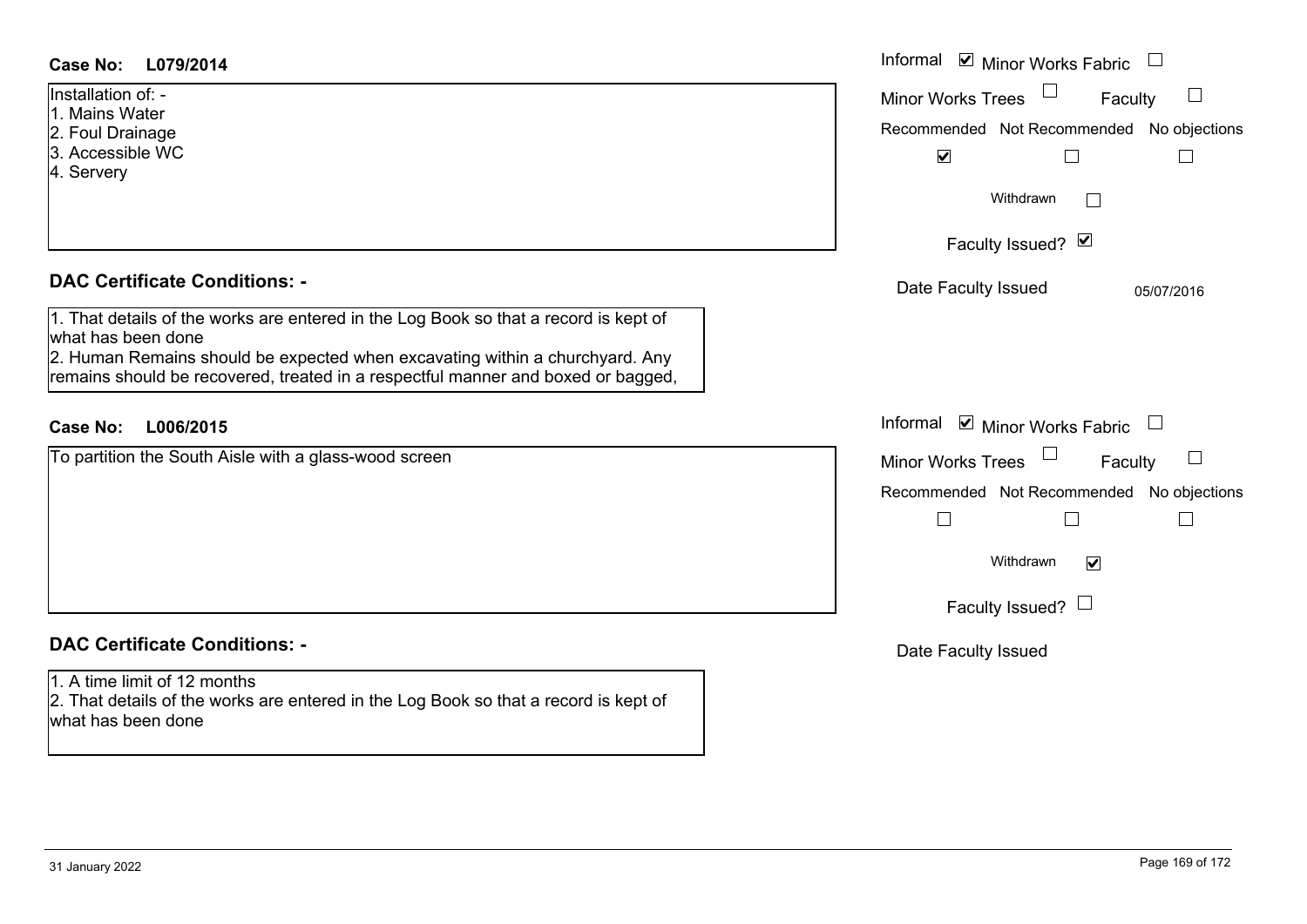# **L021/2015Case No:** Informal

| 1. Replacement of the roof to the: - |  |  |  |  |
|--------------------------------------|--|--|--|--|
| a) Vestry                            |  |  |  |  |
| b) Chancel                           |  |  |  |  |
| c) North Aisle                       |  |  |  |  |
| d) Porch                             |  |  |  |  |
| e) South Aisle                       |  |  |  |  |
| 2. Repair of: -                      |  |  |  |  |
| a) Stone pinnacle                    |  |  |  |  |
| b) Gargoyle/chute from Tower         |  |  |  |  |

# **DAC Certificate Conditions: -**

| 1. That details of the works are entered in the Log Book so that a record is kept of |  |  |
|--------------------------------------------------------------------------------------|--|--|
| what has been done                                                                   |  |  |

# **Case No:**

Replacement of existing carpets

# **DAC Certificate Conditions: -**

1. That details of the works are entered in the Log Book so that a record is kept of what has been done

- 2. The under-felt shall be a synthetic breathable, no-absorbent material
- 3. The carpet is to be woven back and breathable

| L021/2015<br>$\mathbf{r}$                                                                                                           | Informal $\Box$ Minor Works Fabric $\Box$                                                                                                                                   |
|-------------------------------------------------------------------------------------------------------------------------------------|-----------------------------------------------------------------------------------------------------------------------------------------------------------------------------|
| ement of the roof to the: -<br>try<br>incel<br>th Aisle<br>ch<br>th Aisle<br>$\cdot$ of: -<br>ne pinnacle<br>goyle/chute from Tower | Minor Works Trees<br>$\blacktriangledown$<br>Faculty<br>Recommended Not Recommended No objections<br>$\blacktriangledown$<br>Withdrawn<br>$\mathbf{L}$<br>Faculty Issued? Ø |
| rtificate Conditions: -<br>etails of the works are entered in the Log Book so that a record is kept of<br>been done                 | Date Faculty Issued<br>26/07/2016                                                                                                                                           |
|                                                                                                                                     | Informal □ Minor Works Fabric ⊠                                                                                                                                             |
| nent of existing carpets                                                                                                            | Minor Works Trees<br>Faculty<br>Recommended Not Recommended No objections<br>$\blacktriangledown$<br>Withdrawn<br>Faculty Issued? $\Box$                                    |
| rtificate Conditions: -                                                                                                             | Date Faculty Issued                                                                                                                                                         |
| etails of the works are entered in the Log Book so that a record is kent of                                                         |                                                                                                                                                                             |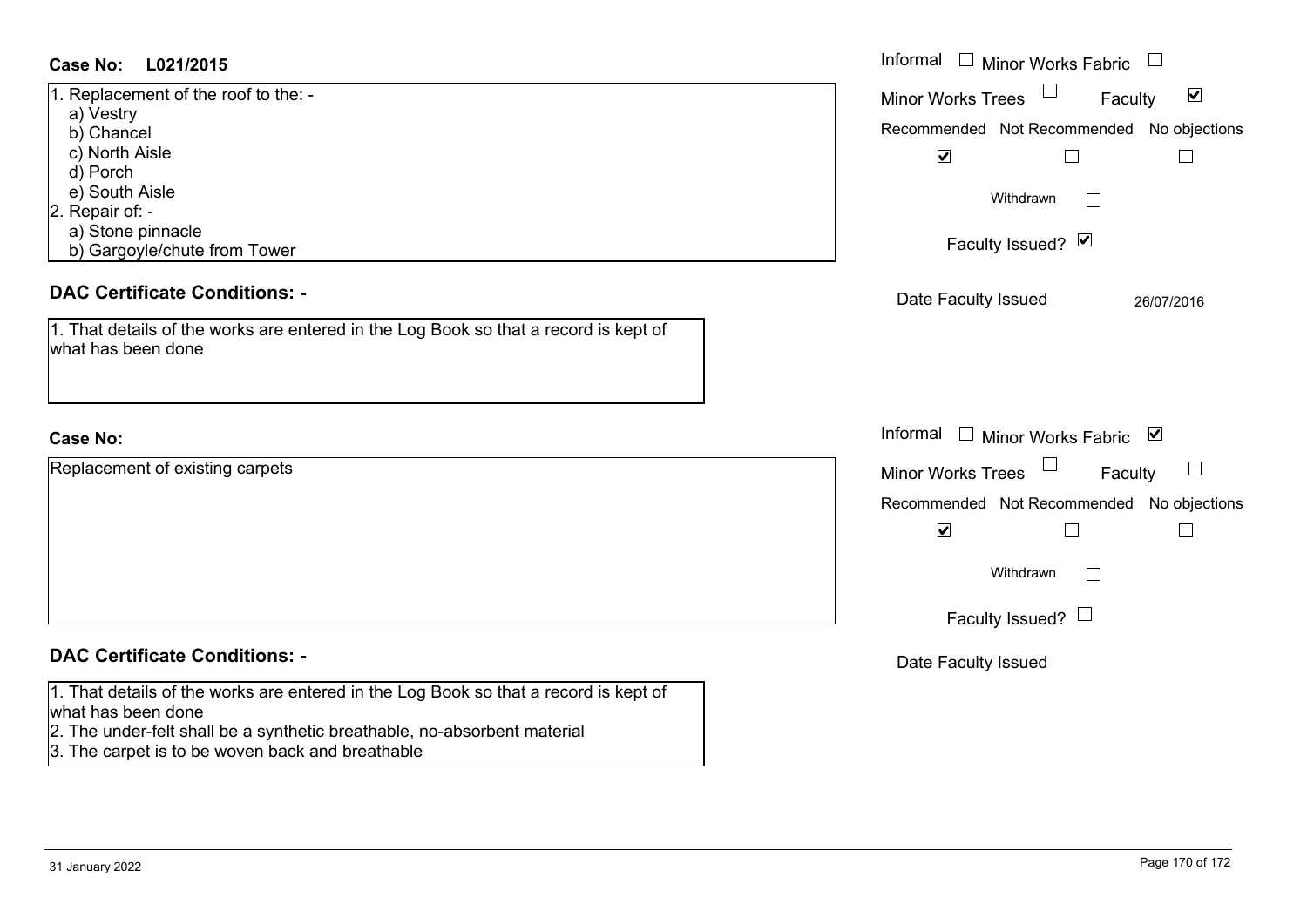|  | <b>DAC Certificate Conditions: -</b> |  |
|--|--------------------------------------|--|
|  |                                      |  |

1. That details of the works are entered in the Log Book so that a record is kept of what has been done 2. That, where possible, all fixings should be made into joints, not stonework, using

Installation of additional War Memorial in respect of the Afghanistan War

stainless steel or non-ferrous screws in fibre plugs

# **Case No:**

Installation of: -1. Autowinding 2. Night silencer

to the Clock

# **DAC Certificate Conditions: -**

1. That details of the works are entered in the Log Book so that a record is kept of what has been done

|                                                                                                                            | Informal □ Minor Works Fabric                               |
|----------------------------------------------------------------------------------------------------------------------------|-------------------------------------------------------------|
| on of additional War Memorial in respect of the Afghanistan War                                                            | $\blacktriangledown$<br><b>Minor Works Trees</b><br>Faculty |
|                                                                                                                            | Recommended Not Recommended No objections                   |
|                                                                                                                            | $\blacktriangledown$<br>$\Box$                              |
|                                                                                                                            | Withdrawn                                                   |
|                                                                                                                            | Faculty Issued? $\Box$                                      |
| rtificate Conditions: -                                                                                                    | Date Faculty Issued<br>02/10/2019                           |
| etails of the works are entered in the Log Book so that a record is kept of<br>been done                                   |                                                             |
| vhere possible, all fixings should be made into joints, not stonework, using<br>steel or non-ferrous screws in fibre plugs |                                                             |
|                                                                                                                            | Informal $\Box$ Minor Works Fabric $\Box$                   |
| $\overline{p}$ n of: -                                                                                                     | $\blacktriangledown$<br><b>Minor Works Trees</b><br>Faculty |
| inding<br>silencer                                                                                                         | Recommended Not Recommended No objections                   |
| ock                                                                                                                        | $\blacktriangledown$                                        |
|                                                                                                                            | Withdrawn<br>$\mathbf{L}$                                   |
|                                                                                                                            | Faculty Issued? $\Box$                                      |
| rtificate Conditions: -                                                                                                    | Date Faculty Issued<br>15/10/2019                           |
| etails of the works are entered in the Log Book so that a record is kept of<br>been done                                   |                                                             |